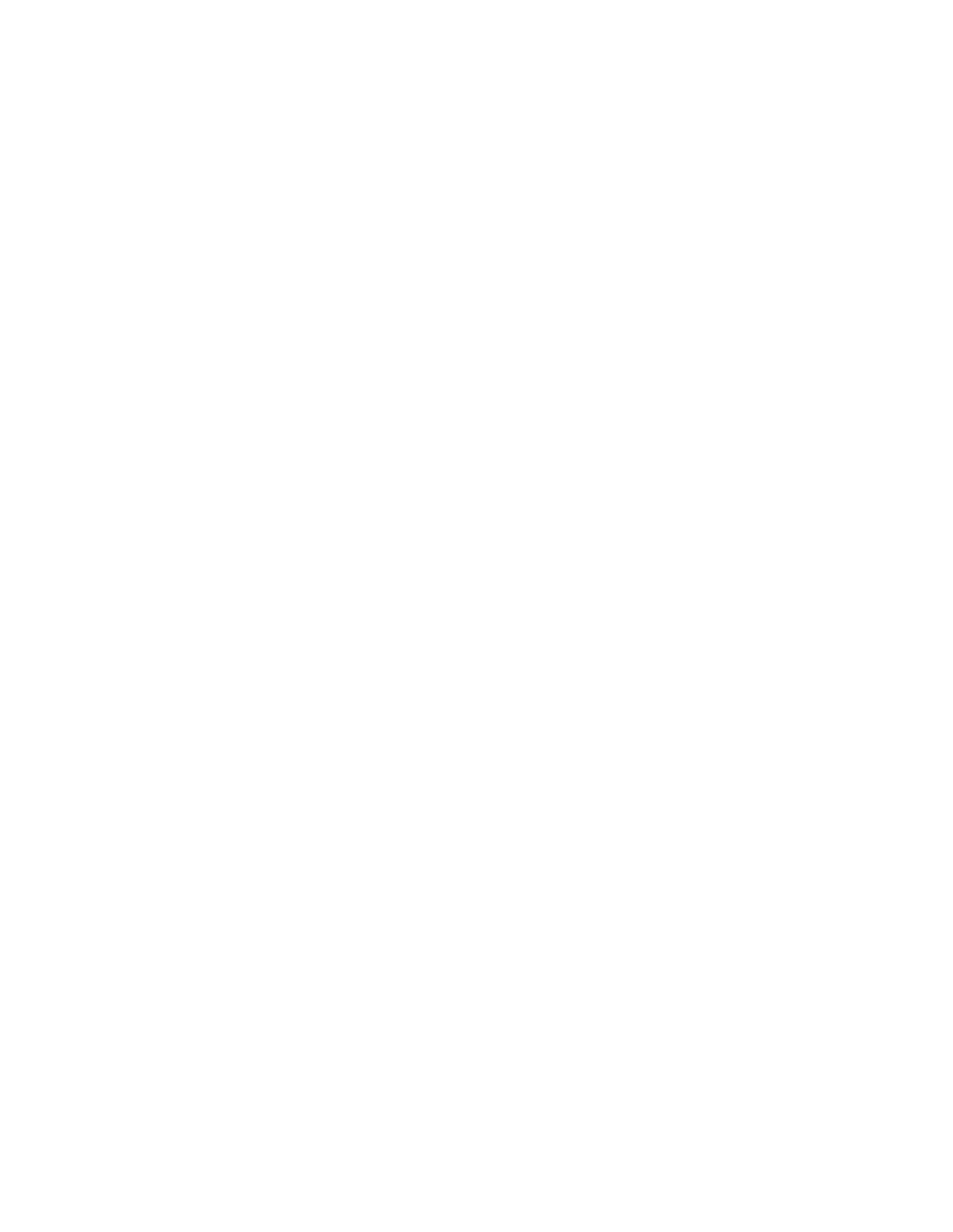# <span id="page-2-0"></span>**Contents**

# **[Contents](#page-2-0) iii**

| $\mathbf{1}$            |                         | <b>Complexity</b><br>$\mathbf{1}$            |
|-------------------------|-------------------------|----------------------------------------------|
|                         | 1.1                     | $\mathbf{1}$                                 |
|                         |                         | 3<br>1.1.1                                   |
|                         |                         | 6<br>1.1.2                                   |
|                         |                         | 8<br>1.1.3                                   |
|                         | 1.2 <sub>1</sub>        | 10                                           |
|                         | 1.3                     | 11                                           |
|                         |                         | 1.3.1<br>11                                  |
|                         |                         | Simple quantitative estimates<br>14<br>1.3.2 |
|                         | $1.4^{\circ}$           | Simple properties of information<br>16       |
|                         | 1.5                     | Algorithmic properties of complexity<br>19   |
|                         | 1.6                     | 24                                           |
|                         |                         | Self-delimiting complexity<br>24<br>1.6.1    |
|                         |                         | 27<br>1.6.2                                  |
|                         |                         | Prefix codes<br>28<br>1.6.3                  |
|                         |                         | The coding theorem for $K(x)$<br>30<br>1.6.4 |
|                         |                         | 31<br>1.6.5                                  |
|                         | 1.7                     | The statistics of description length<br>32   |
| $\overline{\mathbf{2}}$ | <b>Randomness</b><br>37 |                                              |
|                         | 2.1                     | 37                                           |
|                         | $2.2^{\circ}$           | 40                                           |
|                         |                         | 2.2.1<br>40                                  |
|                         |                         | 2.2.2 Randomness via complexity<br>41        |
|                         |                         | Conservation of randomness<br>2.2.3<br>43    |
|                         | 2.3                     | 46                                           |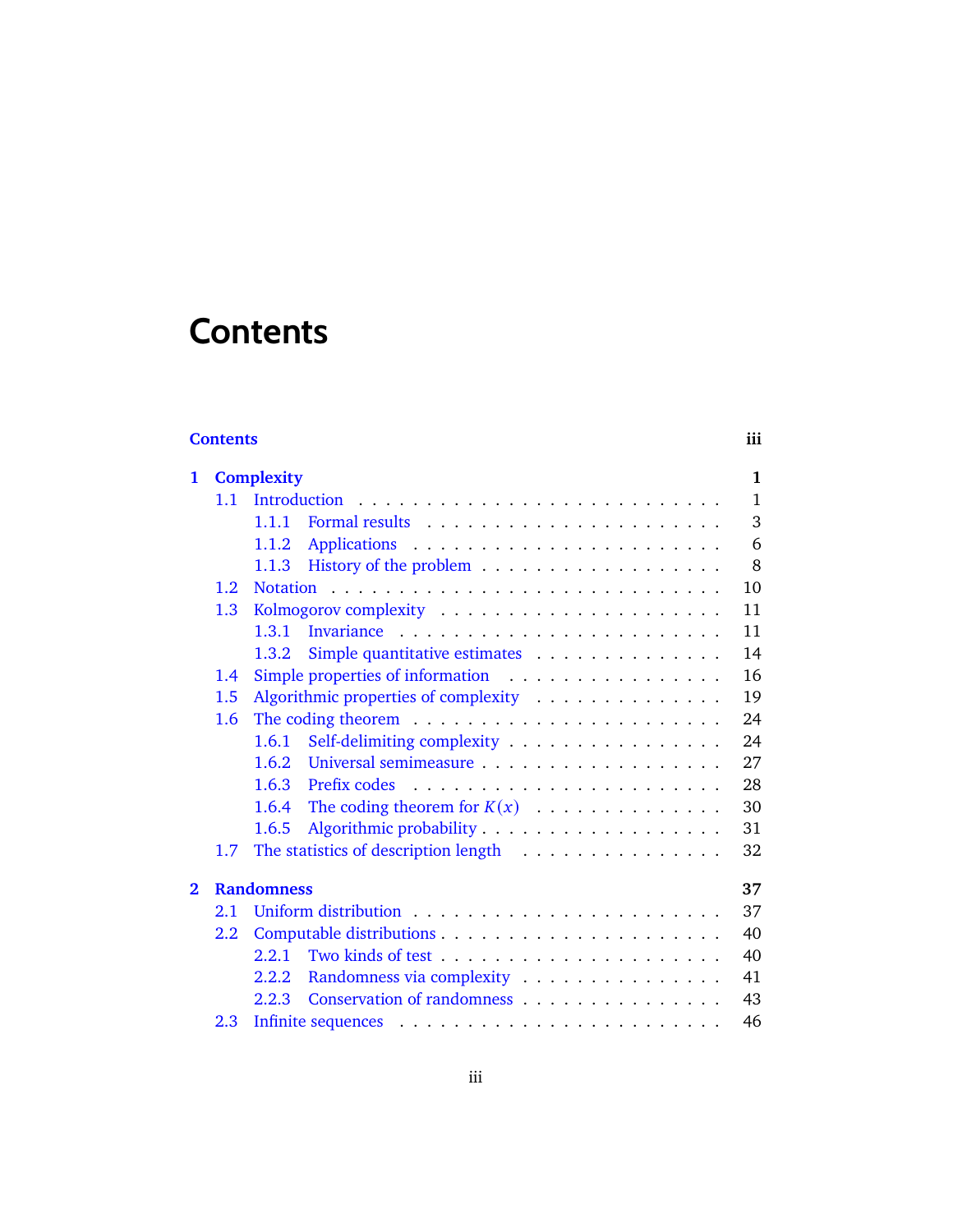|   |                          | 2.3.1                                          | 47                                                    |  |  |  |  |  |  |  |
|---|--------------------------|------------------------------------------------|-------------------------------------------------------|--|--|--|--|--|--|--|
|   |                          | 2.3.2                                          | 52                                                    |  |  |  |  |  |  |  |
|   |                          | 2.3.3                                          | 54                                                    |  |  |  |  |  |  |  |
|   |                          | 2.3.4                                          | 54                                                    |  |  |  |  |  |  |  |
|   |                          | 2.3.5                                          | 55                                                    |  |  |  |  |  |  |  |
|   |                          | 2.3.6                                          | 56<br>Randomness and complexity                       |  |  |  |  |  |  |  |
|   |                          | 2.3.7                                          | Universal semimeasure, algorithmic probability<br>58  |  |  |  |  |  |  |  |
|   |                          | 2.3.8                                          | Randomness via algorithmic probability<br>60          |  |  |  |  |  |  |  |
| 3 | <b>Information</b><br>63 |                                                |                                                       |  |  |  |  |  |  |  |
|   | 3.1                      |                                                | 63                                                    |  |  |  |  |  |  |  |
|   |                          | 3.1.1                                          | The information-theoretic identity<br>63              |  |  |  |  |  |  |  |
|   |                          | 3.1.2                                          | Information non-increase<br>72                        |  |  |  |  |  |  |  |
|   | $3.2\phantom{0}$         |                                                | The complexity of decidable and enumerable sets<br>74 |  |  |  |  |  |  |  |
|   | 3.3                      |                                                | 78                                                    |  |  |  |  |  |  |  |
|   |                          | 3.3.1                                          | Complexity is sometimes complex<br>78                 |  |  |  |  |  |  |  |
|   |                          | 3.3.2                                          | Complexity is rarely complex<br>79                    |  |  |  |  |  |  |  |
| 4 |                          | <b>Generalizations</b>                         | 83                                                    |  |  |  |  |  |  |  |
|   | 4.1                      |                                                | 83<br>Continuous spaces, noncomputable measures       |  |  |  |  |  |  |  |
|   |                          | 4.1.1                                          | 83                                                    |  |  |  |  |  |  |  |
|   |                          |                                                | 85                                                    |  |  |  |  |  |  |  |
|   |                          | 4.1.3                                          | 87                                                    |  |  |  |  |  |  |  |
|   |                          | 4.1.4                                          | Conservation of randomness<br>88                      |  |  |  |  |  |  |  |
|   | 4.2                      |                                                | 90                                                    |  |  |  |  |  |  |  |
|   |                          | 4.2.1                                          | 90                                                    |  |  |  |  |  |  |  |
|   |                          | 4.2.2                                          | Typicality and class tests<br>91                      |  |  |  |  |  |  |  |
|   |                          | 4.2.3                                          | 94                                                    |  |  |  |  |  |  |  |
|   | 4.3                      |                                                | 97                                                    |  |  |  |  |  |  |  |
|   | 4.4                      | 101<br>Monotonicity, quasi-convexity/concavity |                                                       |  |  |  |  |  |  |  |
|   | 4.5                      |                                                | 103                                                   |  |  |  |  |  |  |  |
|   |                          | 4.5.1                                          | 104                                                   |  |  |  |  |  |  |  |
|   |                          | 4.5.2                                          | 105                                                   |  |  |  |  |  |  |  |
|   |                          | 4.5.3                                          | 106                                                   |  |  |  |  |  |  |  |
|   |                          | 4.5.4                                          | 110                                                   |  |  |  |  |  |  |  |
|   | 4.6                      |                                                | 111                                                   |  |  |  |  |  |  |  |
|   |                          | 4.6.1                                          | 111                                                   |  |  |  |  |  |  |  |
|   |                          | 4.6.2                                          | 113                                                   |  |  |  |  |  |  |  |
|   |                          |                                                |                                                       |  |  |  |  |  |  |  |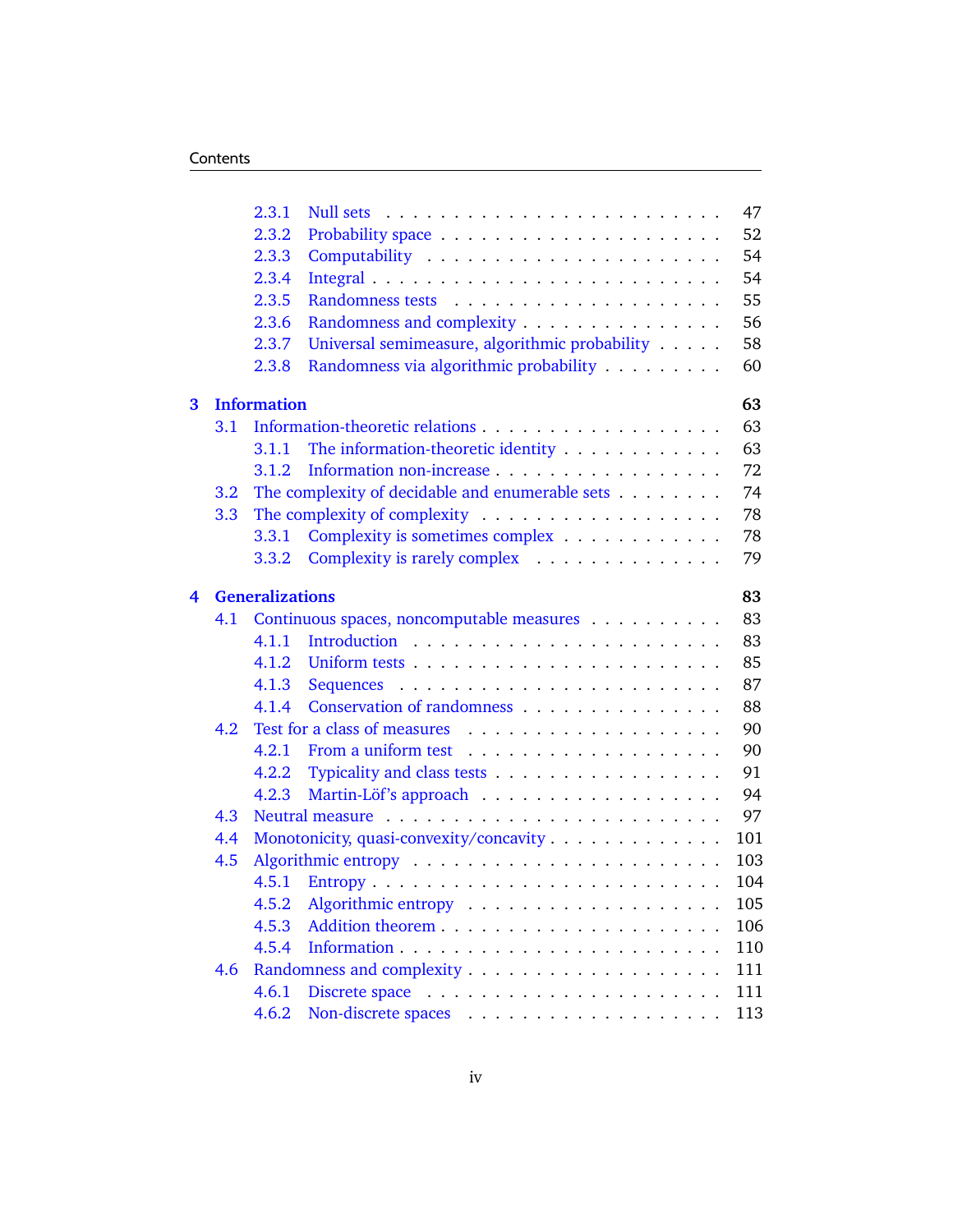|                     | 4.7                                | 4.6.3<br>4.6.4<br>Cells<br>4.7.1<br>4.7.2 | Computable probability spaces            | 114<br>116<br>118<br>119<br>122 |  |  |  |  |  |
|---------------------|------------------------------------|-------------------------------------------|------------------------------------------|---------------------------------|--|--|--|--|--|
| 5                   | <b>Exercises and problems</b>      |                                           |                                          |                                 |  |  |  |  |  |
| A                   | <b>Background from mathematics</b> |                                           |                                          |                                 |  |  |  |  |  |
|                     | A.1                                |                                           |                                          | 131                             |  |  |  |  |  |
|                     |                                    | A.1.1                                     |                                          | 131                             |  |  |  |  |  |
|                     |                                    | A.1.2                                     |                                          | 133                             |  |  |  |  |  |
|                     |                                    | A.1.3                                     |                                          | 134                             |  |  |  |  |  |
|                     |                                    | A.1.4                                     |                                          | 135                             |  |  |  |  |  |
|                     |                                    | A.1.5                                     |                                          | 136                             |  |  |  |  |  |
|                     | A.2                                |                                           |                                          | 141                             |  |  |  |  |  |
|                     |                                    | A.2.1                                     |                                          | 141                             |  |  |  |  |  |
|                     |                                    | A.2.2                                     |                                          | 141                             |  |  |  |  |  |
|                     |                                    | A.2.3                                     |                                          | 144                             |  |  |  |  |  |
|                     |                                    | A.2.4                                     |                                          | 145                             |  |  |  |  |  |
|                     |                                    | A.2.5                                     |                                          | 146                             |  |  |  |  |  |
|                     |                                    | A.2.6                                     | Probability measures over a metric space | 147                             |  |  |  |  |  |
| B                   | <b>Constructivity</b><br>155       |                                           |                                          |                                 |  |  |  |  |  |
|                     | B.1                                |                                           |                                          | 155                             |  |  |  |  |  |
|                     |                                    | <b>B.1.1</b>                              |                                          | 155                             |  |  |  |  |  |
|                     |                                    | <b>B.1.2</b>                              | Constructive topological space           | 156                             |  |  |  |  |  |
|                     |                                    | <b>B.1.3</b>                              |                                          | 158                             |  |  |  |  |  |
|                     |                                    | <b>B.1.4</b>                              | Computable elements and sequences        | 159                             |  |  |  |  |  |
|                     |                                    | <b>B.1.5</b>                              |                                          | 160                             |  |  |  |  |  |
|                     |                                    | <b>B.1.6</b>                              |                                          | 161                             |  |  |  |  |  |
|                     |                                    | <b>B.1.7</b>                              | Computable metric space                  | 163                             |  |  |  |  |  |
|                     | B.2                                |                                           |                                          | 166                             |  |  |  |  |  |
|                     |                                    | <b>B.2.1</b>                              |                                          | 166                             |  |  |  |  |  |
|                     |                                    | B.2.2                                     | Computable and semicomputable measures   | 168                             |  |  |  |  |  |
|                     |                                    | B.2.3                                     |                                          | 169                             |  |  |  |  |  |
| <b>Bibliography</b> |                                    |                                           |                                          |                                 |  |  |  |  |  |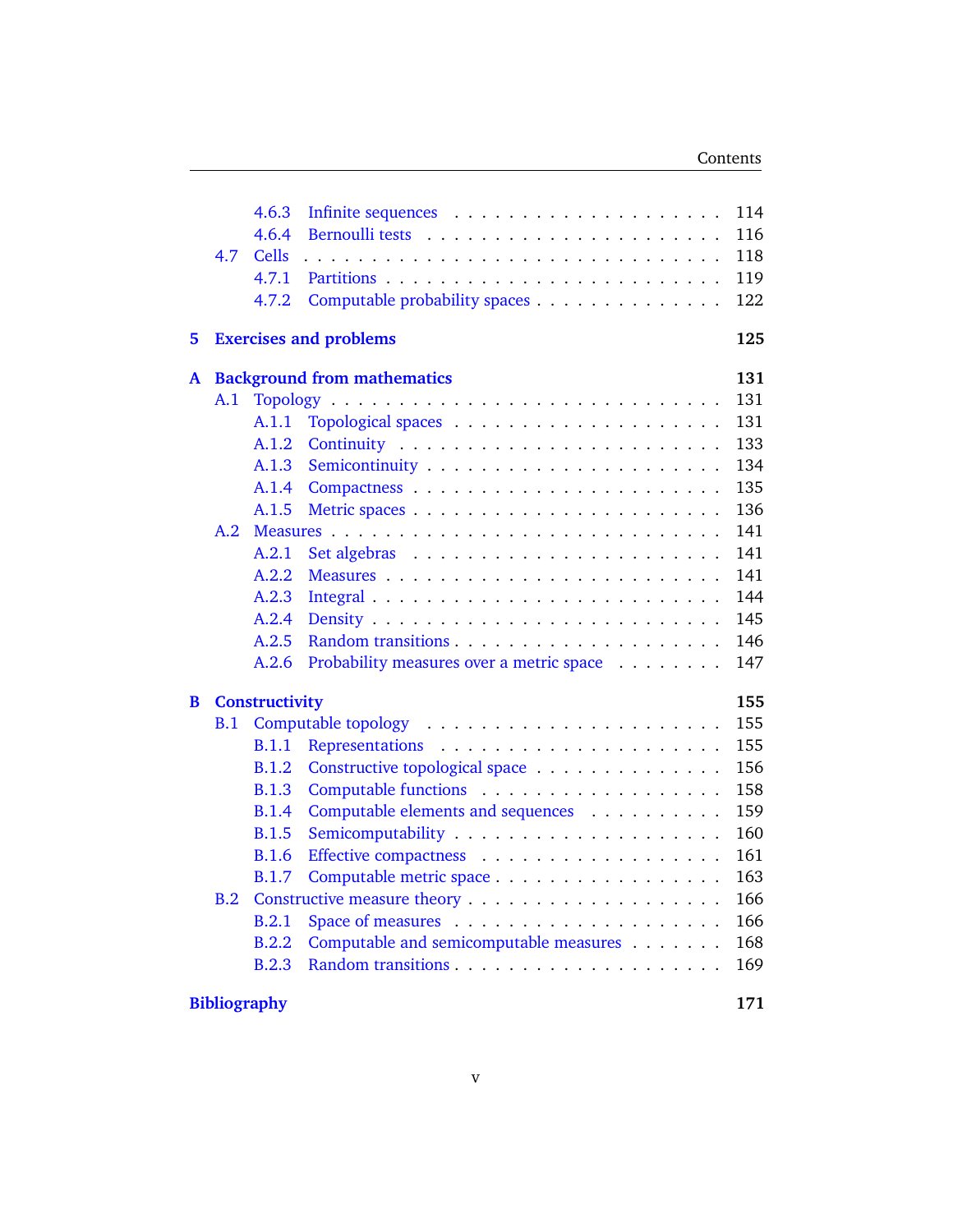# **Version history**

May 2021: changed the notation to the now widely accepted one: Kolmogorov's original complexity is denoted  $C(x)$  (instead of the earlier  $K(x)$ ), while the prefix complexity is denoted  $K(x)$  instead of the earlier  $H(x)$ . Corrected a remark on the notation  $a^0$ .

June 2013: corrected a slight mistake in the section on the section on randomness via algorithmic probability.

February 2010: chapters introduced, and recast using the memoir class.

April 2009: besides various corrections, a section is added on infinite sequences. This is not new material, just places the most classical results on randomness of infinite sequences before the more abstract theory.

January 2008: major rewrite.

- Added formal definitions throughout.
- Made corrections in the part on uniform tests and generalized complexity, based on remarks of Hoyrup, Rojas and Shen.
- Rearranged material.
- Incorporated material on uniform tests from the work of Hoyrup-Rojas.
- Added material on class tests.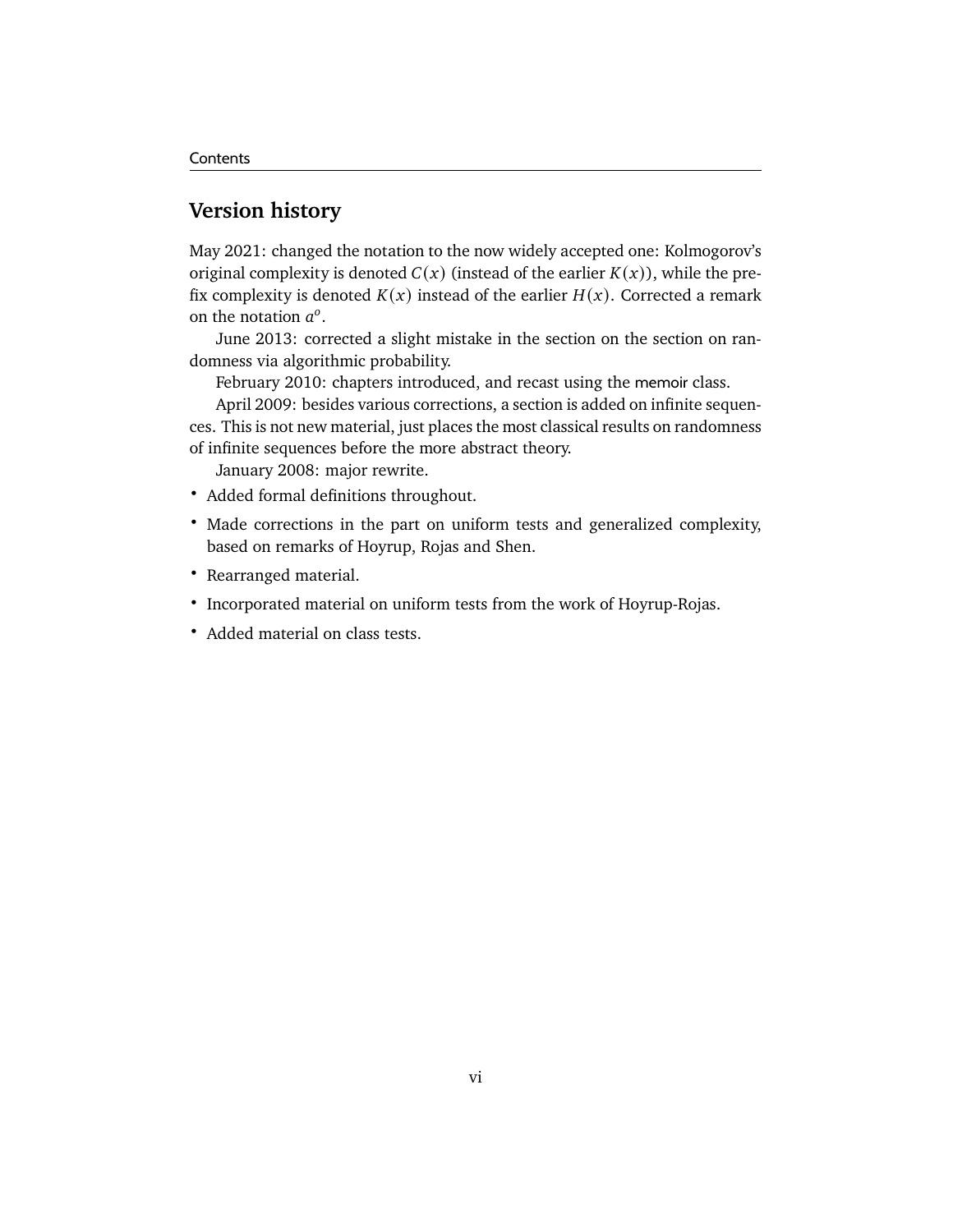# <span id="page-6-0"></span>**1 Complexity**

Je n'ai fait celle-ci plus longue que parce que je n'ai pas eu le loisir de la faire plus courte.

Pascal

Ainsi, au jeu de *croix ou pile*, l'arrivée de croix cent fois de suite, nous paraît extraordinaire; parce que le nombre presque infini des combinaisons qui peuvent arriver en cent coups étant partagé en séries regulières, ou dans lesquelles nous voyons régner un ordre facile à saisir, et en séries irregulières; celles-ci sont incomparablement plus nombreuses.

Laplace

# <span id="page-6-1"></span>**1.1 Introduction**

The present section can be read as an independent survey on the problems of randomness. It serves as some motivation for the dryer stuff to follow.

If we toss a coin 100 times and it shows each time Head, we feel lifted to a land of wonders, like Rosencrantz and Guildenstern in [\[49\]](#page-179-0). The argument that 100 heads are just as probable as any other outcome convinces us only that the axioms of Probability Theory, as developed in [\[28\]](#page-178-0), do not solve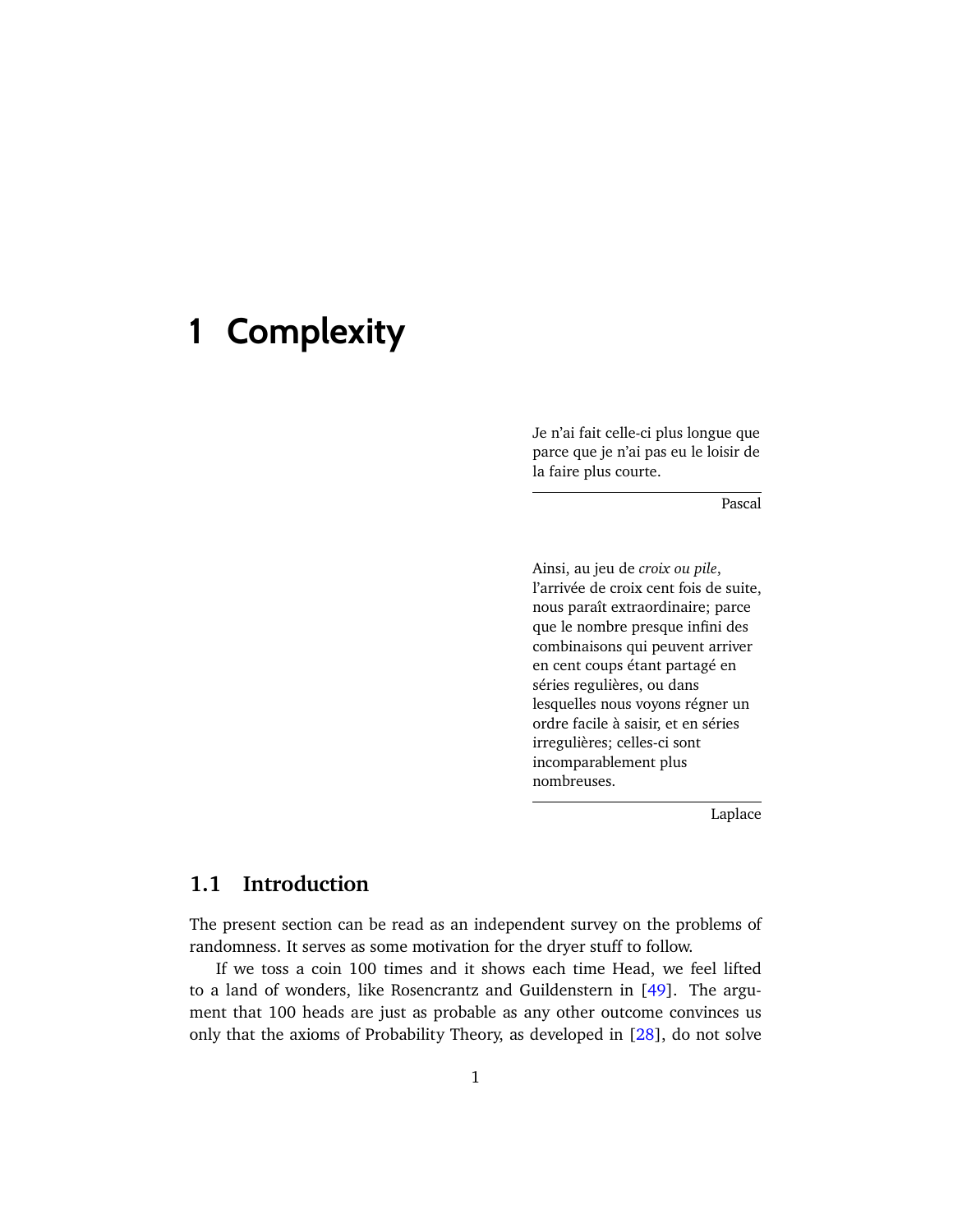all mysteries they are sometimes supposed to. We feel that the sequence consisting of 100 heads is *not random*, though others with the same probability are. Due to the somewhat philosophical character of this paradox, its history is marked by an amount of controversy unusual for ordinary mathematics. Before the reader hastes to propose a solution, let us consider a less trivial example, due to L. A. Levin.

Suppose that in some country, the share of votes for the ruling party in 30 consecutive elections formed a sequence  $0.99x_i$  where for every even i, the number  $x_i$  is the *i*-th digit of  $\pi = 3.1415...$  Though many of us would feel that the election results were manipulated, it turns out to be surprisingly difficult to prove this by referring to some general principle.

In a sequence of  $n$  fair elections, every sequence  $\omega$  of  $n$  digits has approximately the probability  $Q_n(\omega) = 10^{-n}$  to appear as the actual sequence of third digits. Let us fix  $n$ . We are given a particular sequence  $\omega$  and want to *test* the validity of the government's claim that the elections were fair. We interpret the assertion " $\omega$  is random with respect to  $Q_n$ " as a synonym for "there is no reason to challenge the claim that  $\omega$  arose from the distribution  $Q_n$ ".

How can such a claim be challenged at all? The government, just like the weather forecaster who announces 30% chance of rain, does not guarantee any particular set of outcomes. However, to stand behind its claim, it must agree to any *bet* based on the announced distribution. Let us call a *payoff function* with respect the distribution P any nonnegative function  $t(\omega)$  with  $\sum_{\omega} P(\omega) t(\omega) \leq$ 1. If a "nonprofit" gambling casino asks 1 dollar for a game and claims that each outcome has probability  $P(\omega)$  then it must agree to pay  $t(\omega)$  dollars on outcome  $\omega$ . We would propose to the government the following payoff function  $t_0$  with respect to  $Q_n$ : let  $t_0(\omega) = 10^{n/2}$  for all sequences  $\omega$  whose even digits are given by  $\pi$ , and 0 otherwise. This bet would cost the government  $10^{n/2} - 1$  dollars.

Unfortunately, we must propose the bet *before* the elections take place and it is unlikely that we would have come up exactly with the payoff function  $t_0$ . Is then the suspicion unjustifiable?

No. Though the function  $t_0$  is not as natural as to guess it in advance, it is still highly "regular". And already Laplace assumed in [\[15\]](#page-177-0) that the number of "regular" bets is so small we can afford to make them *all* in advance and still win by a wide margin.

Kolmogorov discovered in [\[27\]](#page-178-1) and [\[29\]](#page-178-2) (probably without knowing about [\[15\]](#page-177-0) but following a four decades long controversy on von Mises' concept of randomness, see [\[53\]](#page-180-0)) that to make this approach work we must define "regular" or "simple" as "having a short description" (in some formal sense to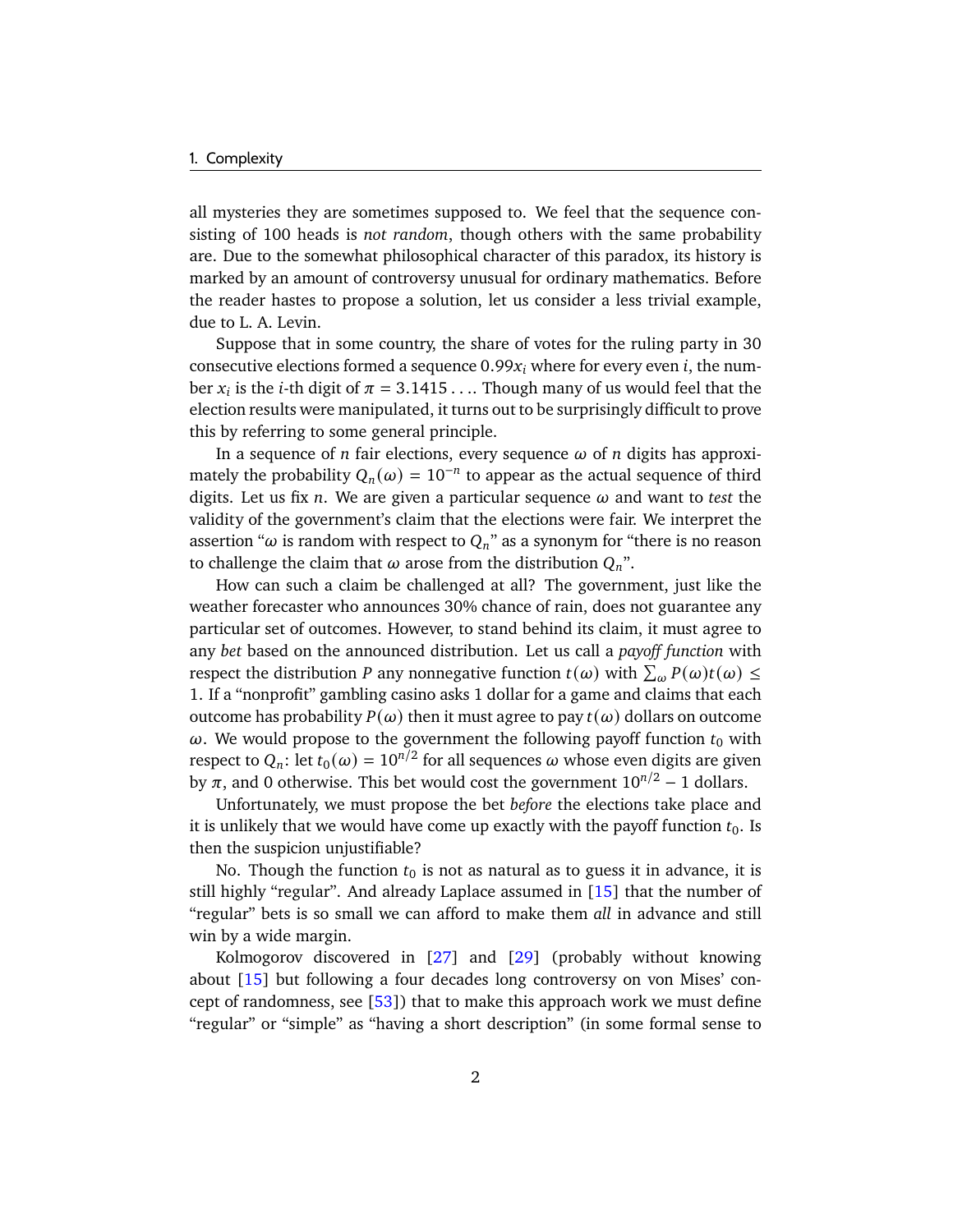be specified below). There cannot be many objects having a short description because there are not many short strings of symbols to be used as descriptions.

We thus come to the principle saying that on a random outcome, all sufficiently simple payoff functions must take small values. It turns out below that this can be replaced by the more elegant principle saying that *a random outcome* itself *is not too simple*. If descriptions are written in a 2-letter alphabet then a typical sequence of  $n$  digits takes  $n \log 10$  letters to describe (if not stated otherwise, all logarithms in these notes are to the base 2). The digits of  $\pi$  can be generated by an algorithm whose description takes up only some constant length. Therefore the sequence  $x_1 \ldots x_n$  above can be described with approximately  $(n/2)$  log 10 letters, since every other digit comes from  $\pi$ . It is thus significantly simpler than a typical sequence and can be declared nonrandom.

# <span id="page-8-0"></span>**1.1.1 Formal results**

The theory of randomness is more impressive for infinite sequences than for finite ones, since sharp distinction can be made between random and nonrandom infinite sequences. For technical simplicity, first we will confine ourselves to finite sequences, especially a *discrete sample space* Ω, which we identify with the set of natural numbers. Binary strings will be identified with the natural numbers they denote.

**Definition 1.1.1** A Turing machine is an imaginary computing device consisting of the following. A *control state* belonging to a finite set A of possible control states. A fixed number of infinite (or infinitely extendable) strings of cells called *tapes*. Each cell contains a symbol belonging to a finite *tape alphabet* . On each tape, there is a read-write head observing one of the tape cells. The machine's *configuration* (global state) is determined at each instant by giving its control state, the contents of the tapes and the positions of the read-write heads. The "hardware program" of the machine determines its configuration in the next step as a functon of the control state and the tape symbols observed. It can change the control state, the content of the observed cells and the position of the readwrite heads (the latter by one step to the left or right). Turing machines can emulate computers of any known design (see for example  $[60]$ ). The tapes are used for storing programs, input data, output and as memory.

The Turing machines that we will use to interpret descriptions will be somewhat restricted.

**Definition 1.1.2** Consider a Turing machine  $F$  which from a binary string  $p$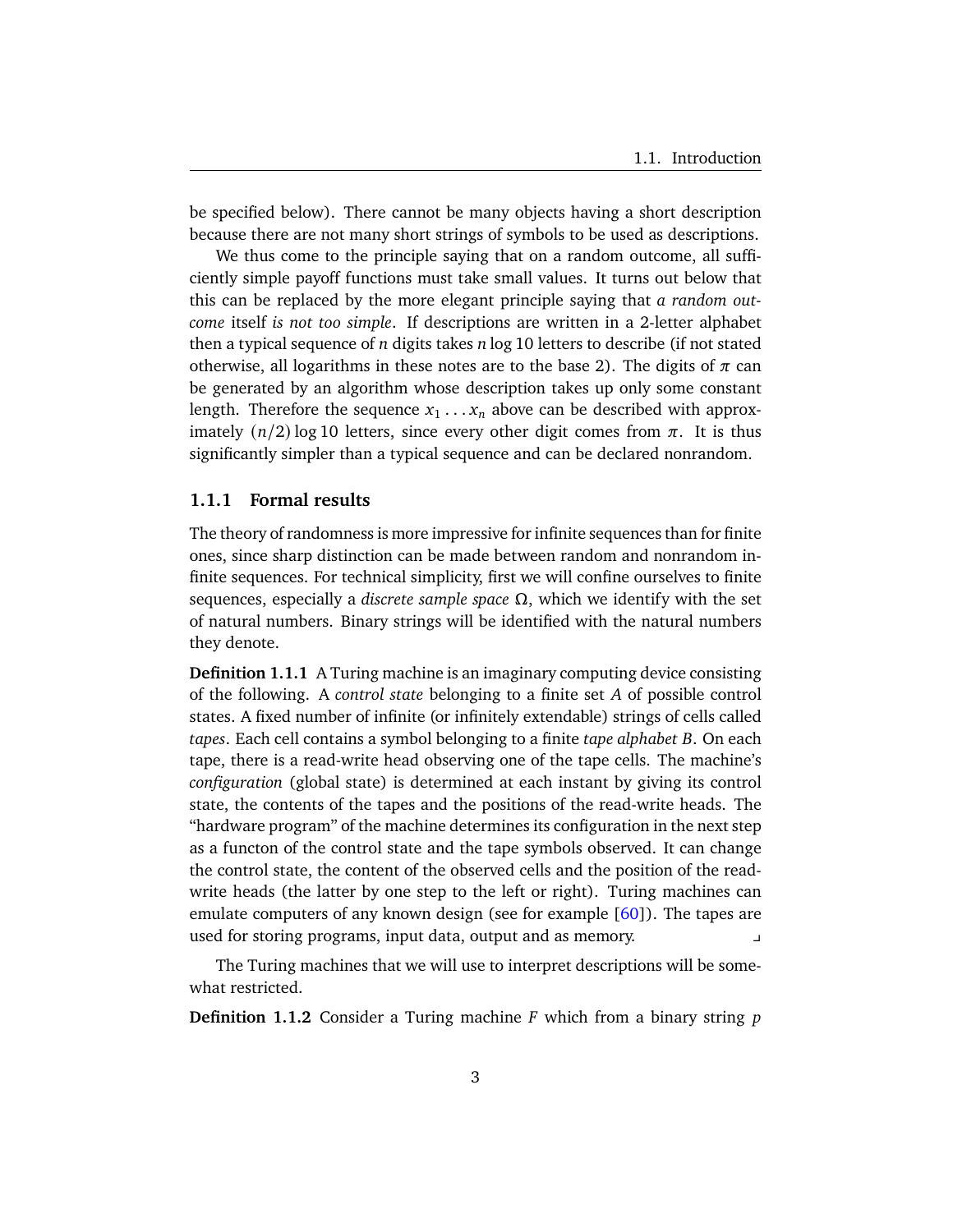and a natural number x computes the output  $F(p, x)$  (if anything at all). We will say that *F* interprets *p* as a *description* of  $F(p, x)$  in the presence of the side information x. We suppose that if  $F(p, x)$  is defined then  $F(q, x)$  is not defined for any prefix q of p. Such machines are called *self-delimiting* (s.d.).

The *conditional complexity*  $K_F(x | y)$  of the number x with respect to the number y is the length of the shortest description p for which  $F(p, y) = x$ .

Kolmogorov and Solomonoff observed that the function  $K_F(x | y)$  depends only weakly on the machine  $F$ , because there are universal Turing machines capable of simulating the work of any other Turing machine whose description is supplied. More formally, the following theorem holds:

**Theorem 1.1.1** (Invariance Theorem) *There is a s.d. Turnig machine such that for any s.d. machine*  $F$  a constant  $c_F$  exists such that for all  $x, y$  we have  $K_T(x | y) \le K_F(x | y) + c_F.$ 

This theorem motivates the following definition.

**Definition 1.1.3** Let us fix T and define  $K(x | y) = K_T(x | y)$  and  $K(x) =$  $K(x | 0).$ 

The function  $K(x | y)$  is not computable. We can compute a nonincreasing, convergent sequence of approximations to  $K(x)$  (it is *semicomputable* from above), but will not know how far to go in this sequence for some prescribed accuracy.

If x is a binary string of length n then  $K(x) \leq n + 2 \log n + c$  for some constant c. The description of x with this length gives x bit-for-bit, along with some information of length  $2 \log n$  which helps the s.d. machine find the end of the description. For most binary strings of lenght  $n$ , no significantly shorter description exists, since the number of short descriptions is small. Below, this example is generalized and sharpened for the case when instead of counting the number of simple sequences, we measure their probability.

**Definition 1.1.4** Denote by  $x^*$  the first one among the shortest descriptions of  $x$ .

<span id="page-9-0"></span>The correspondence  $x \rightarrow x^*$  is a *code* in which no codeword is the prefix of another one. This implies by an argument well-known in Information Theory the inequality

$$
\sum_{x} 2^{-K(x \, | \, y)} \le 1,\tag{1.1.1}
$$

hence only a few objects  $x$  can have small complexity. The converse of the same argument goes as follows. Let  $\mu$  be a *computable* probability distribution, one for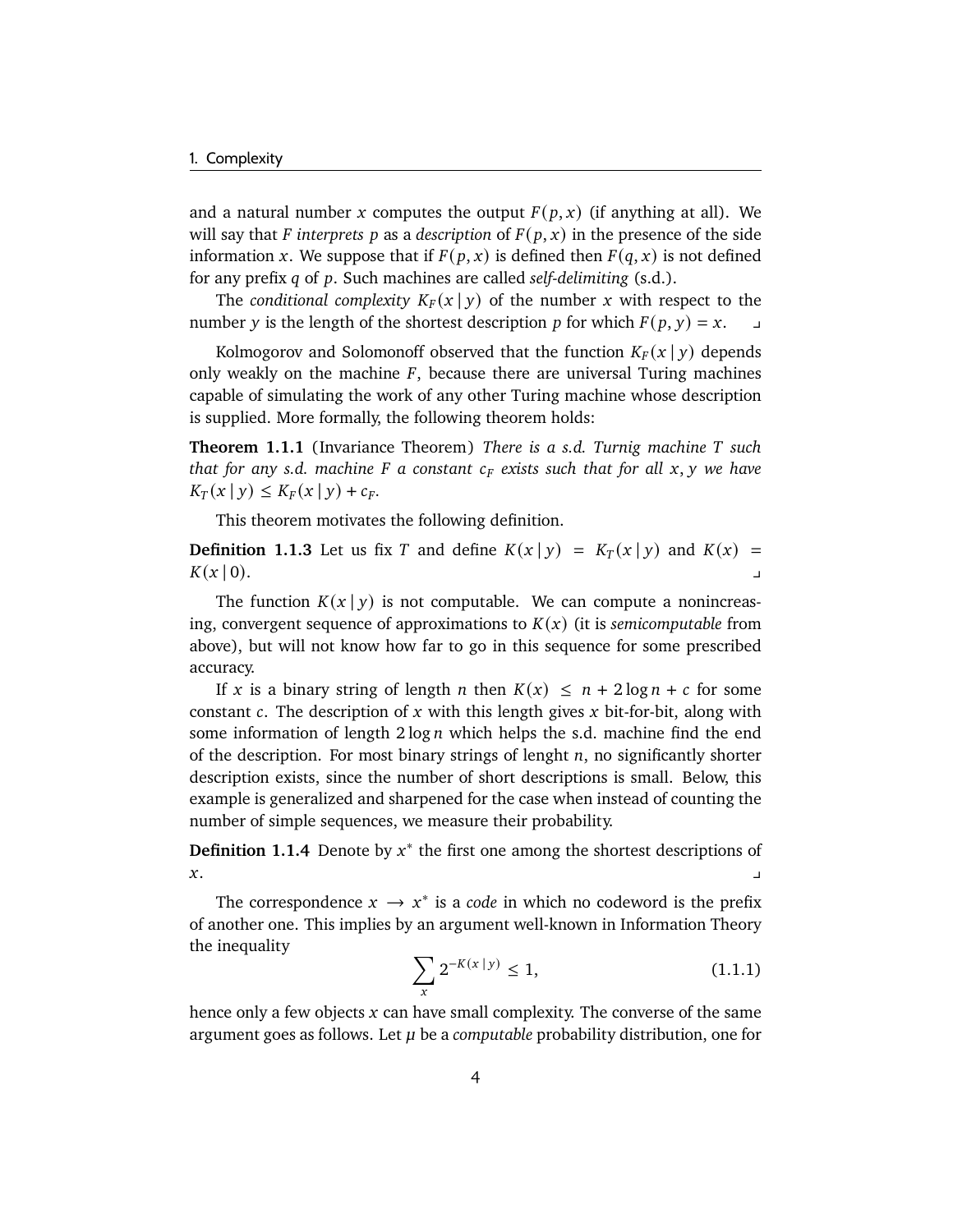which there is a binary program computing  $\mu(\omega)$  for each  $\omega$  to any given degree of accuracy. Let  $K(\mu)$  be the length of the shortest one of these programs. Then

$$
K(\omega) \le -\log \mu(\omega) + K(\mu) + c. \tag{1.1.2}
$$

Here  $c$  is a universal constant. These two inequalities are the key to the estimates of complexity and the characterization of randomness by complexity.

Denote

$$
d_{\mu}(\omega) = -\log \mu(\omega) - K(\omega).
$$

Inequality  $(1.1.1)$  implies

<span id="page-10-0"></span>
$$
t_{\mu}(\omega)=2^{d_{\mu}(\omega)}
$$

can be viewed as a *payoff function*. Now we are in a position to solve the election paradox. We propose the payoff function

$$
2^{-\log Q_n(\omega)-K(\omega\mid n)}
$$

to the government. (We used the conditional complexity  $K(\omega | n)$  because the uniform distribution  $Q_n$  depends on n.) If every other digit of the outcome x comes from  $\pi$  then  $K(x | n) \le (n/2) \log 10 + c_0$  hence we win a sum  $2^{t(x)} \ge$  $c_1 10^{n/2}$  from the government (for some constants  $c_0, c_1 > 0$ ), even though the bet does not contain any reference to the number  $\pi$ .

<span id="page-10-1"></span>The fact that  $t_u(\omega)$  is a payoff function implies by Markov's Inequality for any  $k > 0$ 

$$
\mu\{\omega : K(\omega) < -\log \mu(\omega) - k\} < 2^{-k}.
$$
 (1.1.3)

Inequalities  $(1.1.2)$  and  $(1.1.3)$  say that with large probability, the complexity  $K(\omega)$  of a random outcome  $\omega$  is close to its upper bound – log  $\mu(\omega)+K(\mu)$ . This law occupies distinguished place among the "laws of probability", because if the outcome  $\omega$  violates *any* such law, the complexity falls far below the upper bound. Indeed, a proof of some "law of probability" (like the law of large numbers, the law of iterated logarithm, etc.) always gives rise to some simple computable payoff function  $t(\omega)$  taking large values on the outcomes violating the law, just as in the election example. Let *m* be some large number, suppose that  $t(\omega)$  has complexity  $< m/2$ , and that  $t(\omega_0) > 2^m$ . Then inequality [\(1.1.2\)](#page-10-0) can be applied to  $\nu(\omega) = \mu(\omega)t(\omega)$ , and we get

$$
K(\omega) \le -\log \mu(\omega) - m + K(\nu) + c_0
$$
  

$$
\le -\log \mu(\omega) - m/2 + K(\mu) + c_1
$$

for some constants  $c_0$ ,  $c_1$ .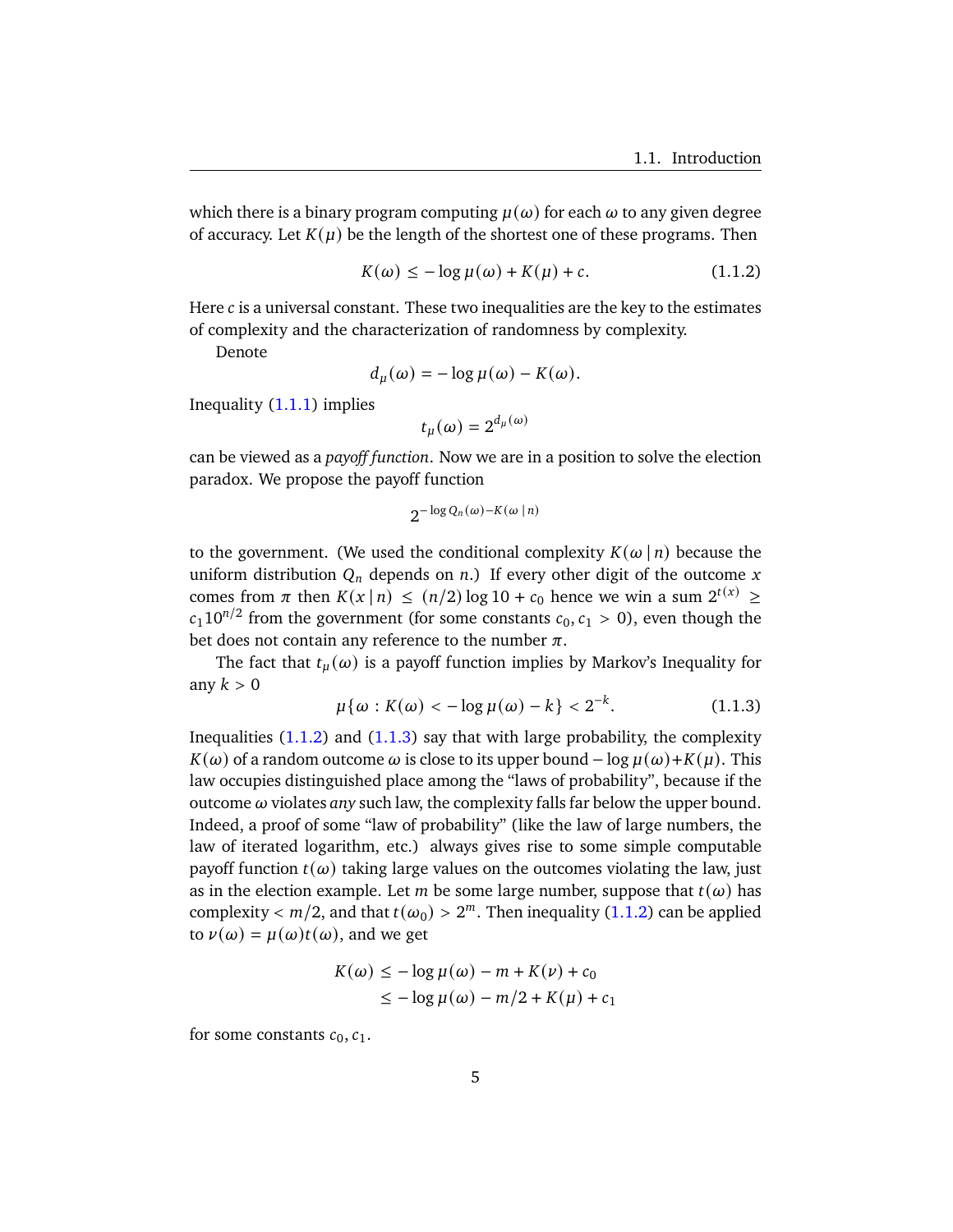More generally, the payoff function  $t<sub>\mu</sub>(\omega)$  is *maximal* (up to a multiplicative constant) among all payoff functions that are semicomputable (from below). Hence the quantity  $-\log \mu(\omega) - K(\omega)$  is a *universal test of randomness*. Its value measures the *deficiency of randomness* in the outcome  $\omega$  with respect to the distribution  $\mu$ , or the extent of justified suspicion against the hypothesis  $\mu$ given the outcome  $\omega$ .

# <span id="page-11-0"></span>**1.1.2 Applications**

Algorithmic Information Theory (AIT) justifies the intuition of random sequences as nonstandard analysis justifies infinitely small quantities. Any statement of classical probability theory is provable without the notion of randomness, but some of them are easier to find using this notion. Due to the incomputability of the universal randomness test, only its approximations can be used in practice.

*Pseudorandom sequences* are sequences generated by some algorithm, with *some* randomness properties with respect to the coin-tossing distribution. They have very low complexity (depending on the strength of the tests they withstand, see for example [\[14\]](#page-177-1)), hence are not random. Useful pseudorandom sequences can be defined using the notion of *computational complexity*, for example the number of steps needed by a Turing machine to compute a certain function. The existence of such sequences can be proved using some difficult unproven (but plausible) assumptions of computation theory. See [\[6\]](#page-176-1), [\[59\]](#page-180-2), [\[24\]](#page-178-3), [\[34\]](#page-178-4).

### **Inductive inference**

The incomputable "distribution"  $m(\omega) = 2^{-K(\omega)}$  has the remarkable property that, the test  $d(\omega | \mathbf{m})$ , shows all outcomes  $\omega$  "random" with respect to it. Rela-tions [\(1.1.2\)](#page-10-0) and [\(1.1.3\)](#page-10-1) can be read as saying that if the real distribution is  $\mu$ then  $\mu(\omega)$  and  $\mathbf{m}(\omega)$  are close to each other with large probability. Therefore if we know that  $\omega$  comes from some unknown simple distribution  $\mu$  then we can use  $m(\omega)$  as an estimate of  $\mu(\omega)$ . This suggests to call **m** the "apriori probability" (but we will not use this term much). The randomness test  $d_u(\omega)$  can be interpreted in the framework of hypothesis testing: it is the likelihood ratio between the hypothesis  $\mu$  and the fixed alternative hypothesis **m**.

In ordinary statistical hypothesis testing, some properties of the unknown distribution  $\mu$  are taken for granted. The sample  $\omega$  is generally a large independent sample:  $\mu$  is supposed to be a product distribution. Under these conditions, the universal test could probably be reduced to some of the tests used in statistical practice. However, these conditions do not hold in other applications: for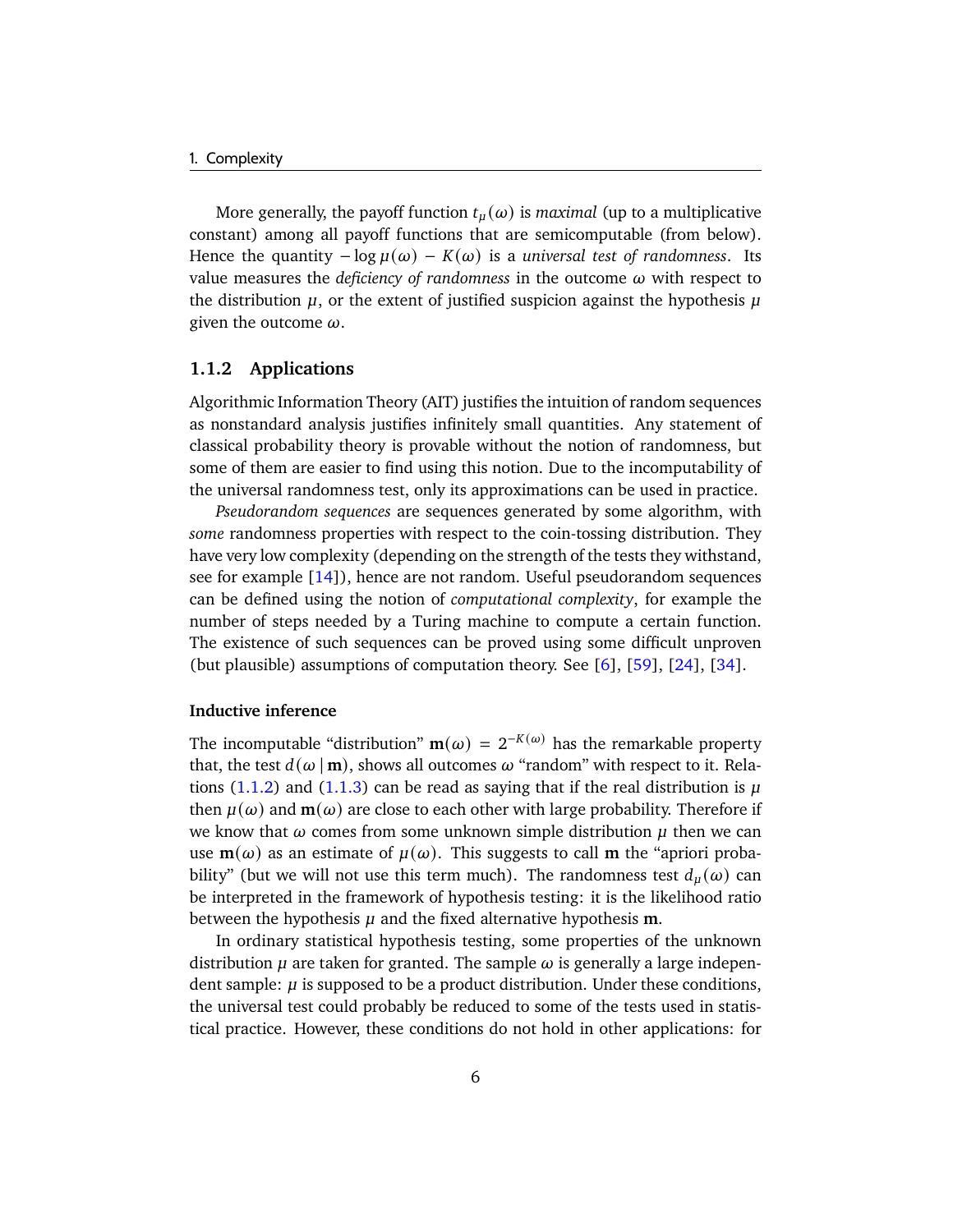example testing for independence in a proposed random sequence, predicting some time series of economics, or pattern recognition.

If the apriori probability **m** is a good estimate of the actual probability then we can use the conditional apriori probability for prediction, without reference to the unknown distribution  $\mu$ . For this purpose, one first has to define apriori probability for the set of infinite sequences of natural numbers, as done in  $[61]$ . We denote this function by M. For any finite sequence x, the number  $M(x)$  is the apriori probability that the outcome is some extension of  $x$ . Let  $x$ ,  $y$  be finite sequences. The formula

<span id="page-12-0"></span>
$$
\frac{M(xy)}{M(x)}\tag{1.1.4}
$$

is an estimate of the conditional probability that the next terms of the outcome will be given by y provided that the first terms are given by x. It converges to the actual conditional probability  $\mu(xy)/\mu(x)$  with  $\mu$ -probability 1 for any computable distribution  $\mu$  (see for example [\[46\]](#page-179-1)). To understand the surprising generality of the formula [\(1.1.4\)](#page-12-0), suppose that some infinite sequence  $z(i)$  is given in the following way. Its even terms are the subsequent digits of  $\pi$ , its odd terms are uniformly distributed, independently drawn random digits. Let

$$
z(1:n)=z(1)\cdots z(n).
$$

Then  $M(z(1 : 2i)a/M(z(1 : 2i))$  converges to 0.1 for  $a = 0, \ldots, 9$ , while  $M(z(1 : 2i + 1)a)/M(z(1 : 2i + 1))$  converges to 1 if *a* is the *i*-th digit of  $\pi$ , and to 0 otherwise.

The inductive inference formula using conditional apriori probability can be viewed as a mathematical form of "Occam's Razor": the advice to predict by the simplest rule fitting the data. It can also viewed as a realization of Bayes'Rule, with a universally applicable apriori distribution. Since the distribution  $M$  is incomputable, we view the main open problem of inductive inference to find maximally efficient approximations to it. Sometimes, even a simple approximation gives nontrivial results (see [\[3\]](#page-176-2)).

# **Information theory**

Since with large probability,  $K(\omega)$  is close to  $-\log \mu(\omega)$ , the *entropy*  $-\sum_{\omega}\mu(\omega)\log\mu(\omega)$  of the distribution  $\mu$  is close to the *average complexity*  $\sum_{\omega} \mu(\omega) K(\omega)$ . The complexity  $K(x)$  of an object x can indeed be interpreted as the distribution-free definition of *information content*. The correspondence  $x \mapsto x^*$  is a sort of *universal code*: its average (even individual) "rate", or codeword length is almost equally good for any simple computable distribution.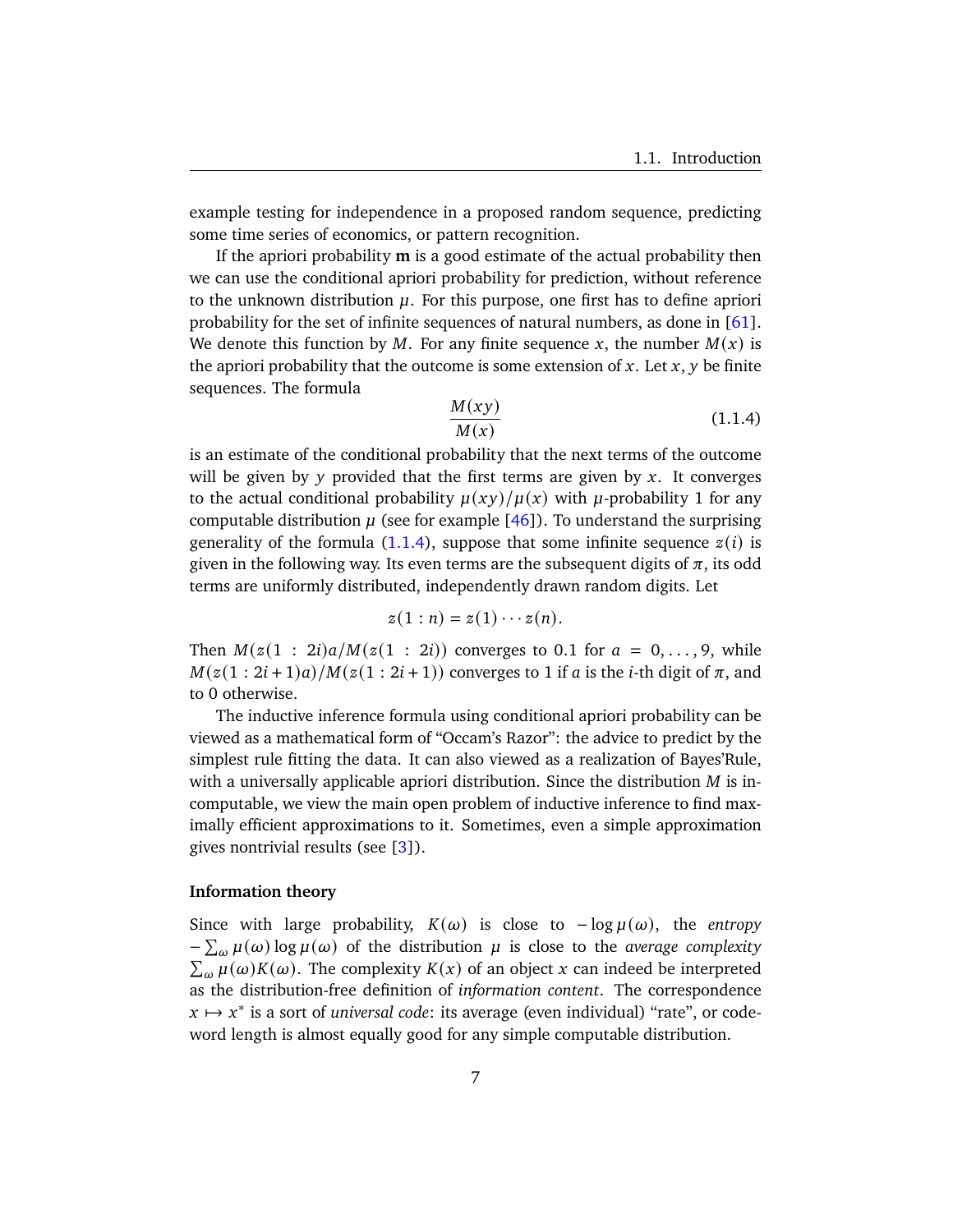#### 1. Complexity

It is of great conceptual help to students of statistical physics that entropy can be defined now not only for ensembles (probability distributions), but for individual states of a physical system. The notion of an individual *incompressible sequence*, a sequence whose complexity is maximal, proved also extremely useful in finding information-theoretic lower bounds on the computing speed of certain Turing machines (see [\[39\]](#page-179-2)).

The conditional complexity  $K(x | y)$  obeys identities analogous to the information-theoretical identities for conditional entropy, but these identities are less trivial to prove in AIT. The information  $I(x : y) = K(x) + K(y) - K(x, y)$  has several interpretations. It is known that  $I(x : y)$  is equal, to within an additive constant, to  $K(y) - K(y | x^*)$ , the amount by which the object  $x^*$  (as defined in the previous section) decreases our uncertainty about  $y$ . But it can be written as  $-\log m^2(x, y) - K(x, y) = d((x, y) | m^2)$  where  $m^2 = m \times m$  is the product distribution of **m** with itself. It is thus the deficiency of randomness of the pair  $(x, y)$  with respect to this product distribution. Since any object is random with respect to **m**, we can view the randomness of the pair  $(x, y)$  with respect to the product  $m^2$  as the *independence* of x and y from each other. Thus "information" measures the "deficiency of independence".

# **Logic**

Some theorems of Mathematical Logic (in particular, Gödel's theorem) have a strong quantitative form in AIT, with new philosophical implications (see [\[8\]](#page-176-3), [\[9\]](#page-176-4), [\[31\]](#page-178-5), [\[33\]](#page-178-6)). Levin based a new system of intuitionistic analysis on his Independence Principle (see below) in [\[33\]](#page-178-6).

#### <span id="page-13-0"></span>**1.1.3 History of the problem**

P. S. Laplace thought that the number of "regular" sequences (whatever "regular" means) is much smaller than the number of irregular ones (see  $[15]$ ). In the first attempt at formalization hundred years later, R. von Mises defined an infinite binary sequence as random (a "Kollektiv") if the relative frequencies converge in any subsequence selected according to some (non-anticipating) "rule" (whatever "rule" means, see  $[53]$ ). As pointed out by A. Wald and others, Mises's definitions are sound only if a countable set of possible rules is fixed. The logician A. Church, in accordance with his famous thesis, proposed to understand "rule" here as "recursive (computable) function".

The Mises selection rules can be considered as special randomness tests. In the ingenious work  $[52]$ , J. Ville proved that they do not capture all relevant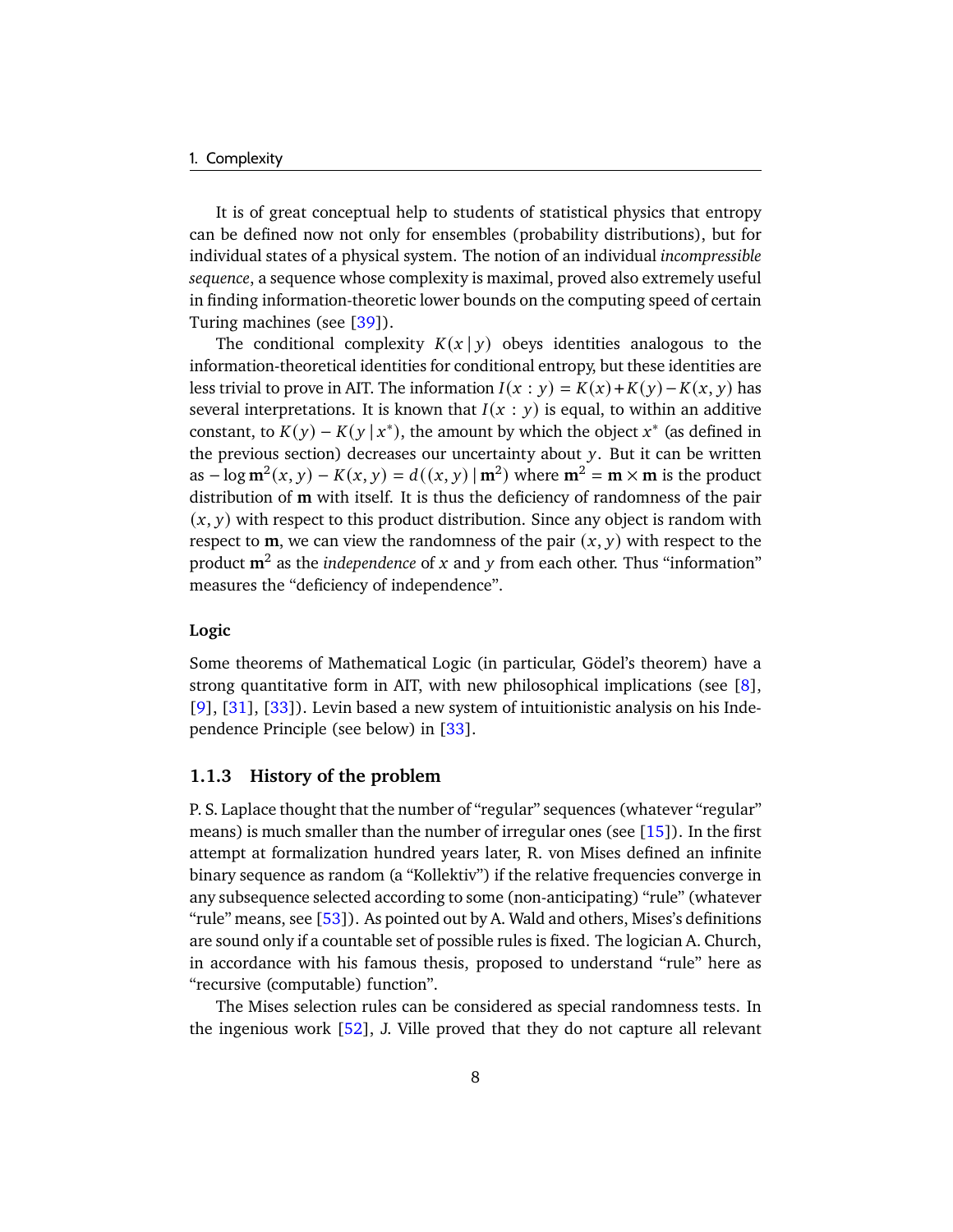properties of random sequences. In particular, a Kollektiv can violate the law of iterated logarithm. He proposed to consider arbitrary payoff functions (a countable set of them), as defined on the set of infinite sequences—these are more commonly known as *martingales*.

For the solution of the problem of inductive inference, R. Solomonoff introduced complexity and apriori probability in [\[45\]](#page-179-3) and proved the Invariance Theorem. A. N. Kolmogorov independently introduced complexity as a measure of individual information content and randomness, and proved the Invariance Theorem (see  $[27]$  and  $[29]$ ). The incomputability properties of complexity have noteworthy philosophical implications (see [\[4\]](#page-176-5), [\[8\]](#page-176-3), [\[9\]](#page-176-4).

P. Martin-Löf defined in [\[38\]](#page-179-4) randomness for infinite sequences. His concept is essentially the synthesis of Ville and Church (as noticed in [\[41\]](#page-179-5)). He recognized the existence of a universal test, and pointed out the close connection between the randomness of an infinite sequence and the complexity of its initial segments.

L. A. Levin defined the apriori probability  $M$  as a maximal (to within a multiplicative constant) semicomputable measure. With the help of a modified complexity definition, he gave a simple and general characterization of random sequences by the behavior of the complexity of their initial segments (see  $[61]$ ,  $[30]$ ). In  $[17]$  and  $[31]$ , the information-theoretical properties of the self-delimiting complexity (as defined above) are exactly described. See also [\[10\]](#page-176-6), [\[42\]](#page-179-6) and [\[58\]](#page-180-5).

In [\[33\]](#page-178-6), Levin defined a deficiency of randomness  $d(\omega | \mu)$  in a uniform manner for all (computable or incomputable) measures  $\mu$ . He proved that all outcomes are random with respect to the apriori probability  $M$ . In this and earlier papers, he also proved the Law of Information Conservation, stating that the information  $I(\alpha; \beta)$  in a sequence  $\alpha$  about a sequence  $\beta$  cannot be significantly increased by any algorithmic processing of  $\alpha$  (even using random number generators). He derived this law from a so-called Law of Randomness Conservation via the definition of information  $I(\alpha; \beta)$  as deficiency of randomness with respect to the product distribution  $M^2$ . Levin suggested the Independence Principle saying that any sequence  $\alpha$  arising in *nature* contains only finite information  $I(\alpha; \beta)$ about any sequence  $\beta$  defined by *mathematical* means. With this principle, he showed that the use of more powerful notions of definability in randomness tests (or the notion of complexity) does not lead to fewer random sequences among those arising in nature.

The monograph [\[16\]](#page-177-3) is very useful as background information on the various attempts in this century at solving the paradoxes of probability theory. The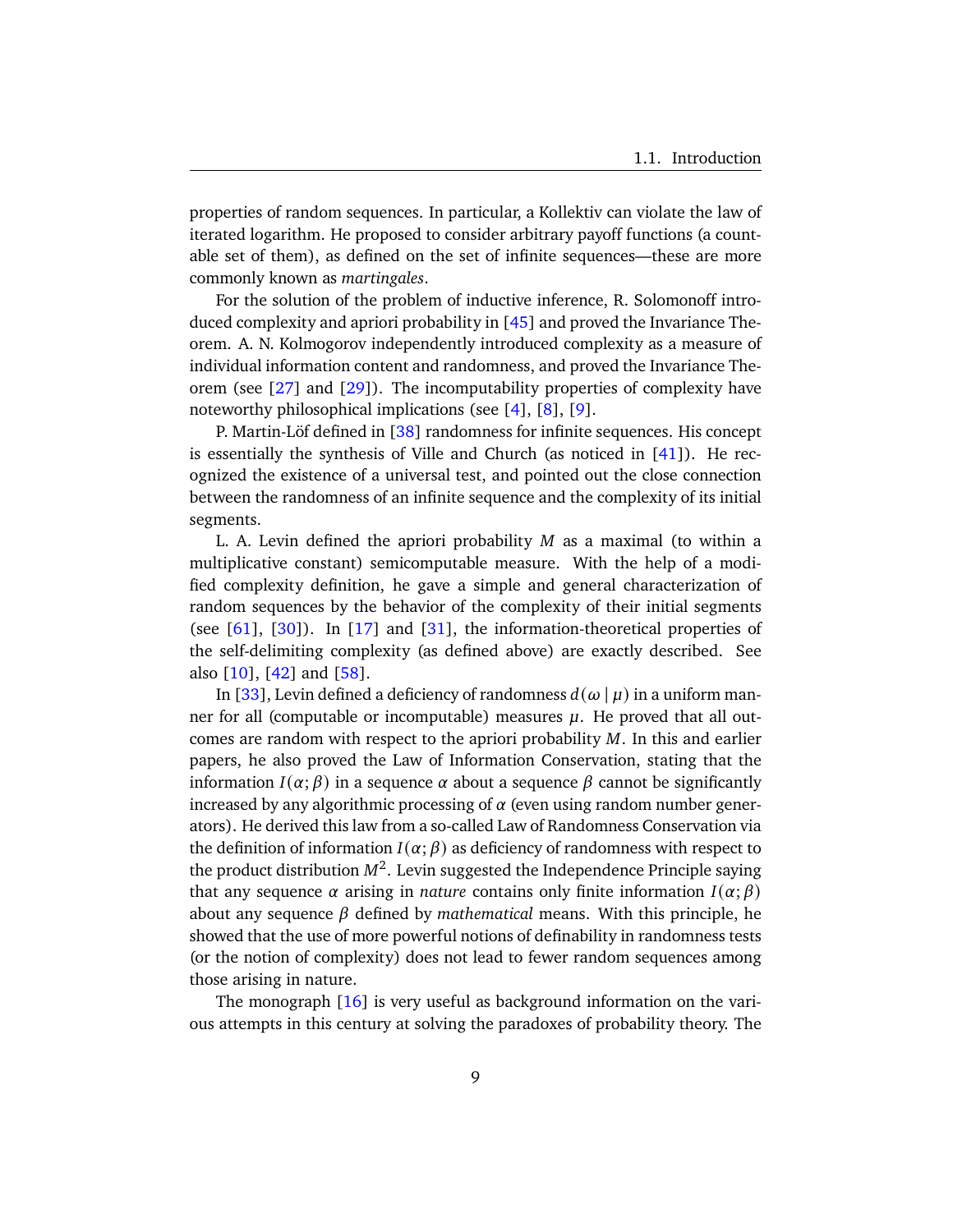work [\[33\]](#page-178-6) is quite comprehensive but very dense; it can be recommended only to devoted readers. The work [\[61\]](#page-180-3) is comprehensive and readable but not quite up-to-date. The surveys  $[12]$ ,  $[41]$  and  $[43]$  can be used to complement it.

The most up-to-date and complete survey, which subsumes most of these notes, is [\[36\]](#page-178-8).

AIT created many interesting problems of its own. See for example [\[10\]](#page-176-6), [\[11\]](#page-177-5), [\[17\]](#page-177-2), [\[18\]](#page-177-6), [\[19\]](#page-177-7), [\[20\]](#page-177-8), [\[35\]](#page-178-9), [\[33\]](#page-178-6), [\[37\]](#page-179-8), [\[41\]](#page-179-5), [\[44\]](#page-179-9), [\[47\]](#page-179-10), and the technically difficult results  $[48]$  and  $[55]$ .

# **Acknowledgment**

The form of exposition of the results in these notes and the general point of view represented in them were greatly influenced by Leonid Levin. More recent communication with Paul Vitányi, Mathieu Hoyrup, Cristóbal Rojas and Alexander Shen has also been very important.

# <span id="page-15-0"></span>**1.2 Notation**

When not stated otherwise, log means base 2 logarithm. The cardinality of a set A will be denoted by  $|A|$ . (Occasionally there will be inconsistency, sometimes denoting it by |A|, sometimes by #A.) If A is a set then  $1_A(x)$  is its indicator function:

$$
1_A(x) = \begin{cases} 1 & \text{if } x \in A, \\ 0 & \text{otherwise.} \end{cases}
$$

The empty string is denoted by  $\Lambda$ . The set  $A^*$  is the set of all finite strings of elements of A, including the empty string. Let  $l(x)$  denote the length of string  $x$ . (Occasionally there will be inconsistency, sometimes denoting it by |x|, sometimes by  $l(x)$ ). For sequences x and y, let  $x \subseteq y$  denote that x is a prefix of y. For a string  $x$  and a (finite or infinite) sequence  $y$ , we denote their concatenation by xy. For a sequence x and  $n \leq l(x)$ , the *n*-th element of x is  $x(n)$ , and

$$
x(i:j) = x(i) \cdots x(j).
$$

Sometimes we will also write

$$
x^{\leq n} = x(1:n).
$$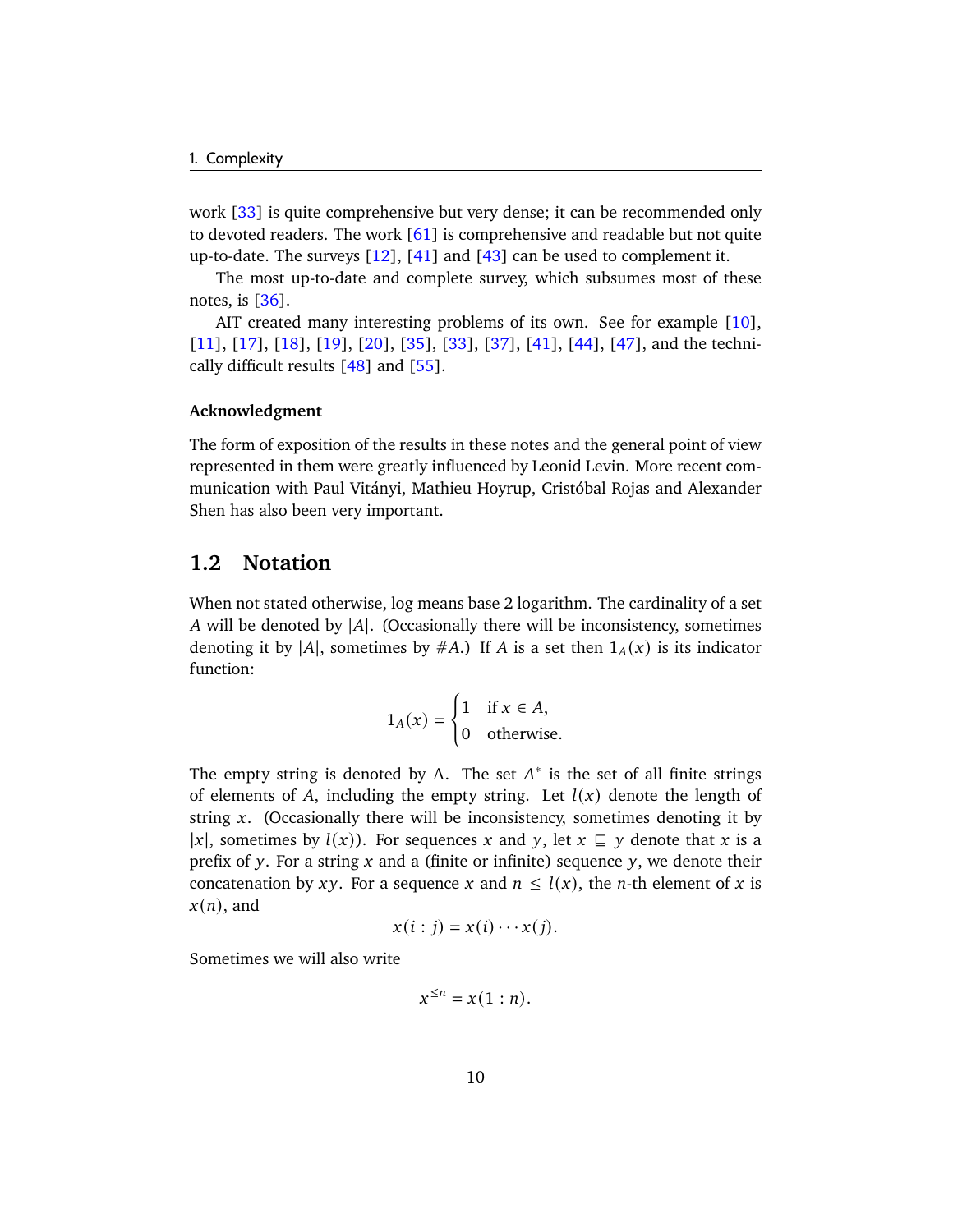The string  $x_1 \cdots x_n$  will sometimes be written also as  $(x_1, \ldots, x_n)$ . For natural number *m* let  $\beta(m)$  be the binary sequence denoting *m* in the binary notation. We denote by  $X^{\mathbb{N}}$  the set of all infinite sequences of elements of X.

The sets of natural numbers, integers, rational numbers, real numbers and complex numbers will be denoted respectively by  $\mathbb{N}, \mathbb{Z}, \mathbb{Q}, \mathbb{R}, \mathbb{C}$ . The set of nonnegative real numbers will be denoted by  $\mathbb{R}_+$ . The set of real numbers with −∞, ∞ added (with the appropriate topology making it compact) will be denoted by R. Let

$$
\mathbb{S}_r = \{0, \ldots, r-1\}^*, \quad \mathbb{S} = \mathbb{N}^*, \quad \mathbb{B} = \{0, 1\}.
$$

We use ∧ and ∨ to denote min and max, further

$$
|x|^+ = x \vee 0, \quad |x|^- = |-x|^+
$$

for real numbers  $x$ .

Let  $\langle \cdot \rangle$  be some standard one-to-one encoding of  $\mathbb{N}^*$  to  $\mathbb{N}$ , with partial inverses  $[\cdot]_i$  where  $[\langle x \rangle]_i = x(i)$  for  $i \leq l(x)$ . For example, we can have

$$
\langle i, j \rangle = \frac{1}{2} (i+1)(i+j+1) + j, \quad \langle n_1, \ldots, n_{k+1} \rangle = \langle \langle n_1, \ldots, n_k \rangle, n_{k+1} \rangle.
$$

We will use  $\langle \cdot, \cdot \rangle$  in particular as a pairing function over N. Similar pairing functions will be assumed over other domains, and they will also be denoted by  $\langle \cdot, \cdot \rangle$ .

Another use of the notation  $(\cdot, \cdot)$  may arise when the usual notation  $(x, y)$ of an ordered pair of real numbers could be confused with the same notation of an open interval. In this case, we will use  $(x, y)$  to denote the pair.

The relations

$$
f \stackrel{+}{<} g, \quad f \stackrel{*}{<} g
$$

mean inequality to within an additive constant and multiplicative constant respectively. The first is equivalent to  $f \le g + O(1)$ , the second to  $f = O(g)$ . The relation  $f \stackrel{*}{=} g$  means  $f \stackrel{*}{\le} g$  and  $f \stackrel{*}{\ge} g$ .

# <span id="page-16-0"></span>**1.3 Kolmogorov complexity**

# <span id="page-16-1"></span>**1.3.1 Invariance**

It is natural to try to define the *information content* of some text as the size of the smallest string (code) from which it can be reproduced by some decoder,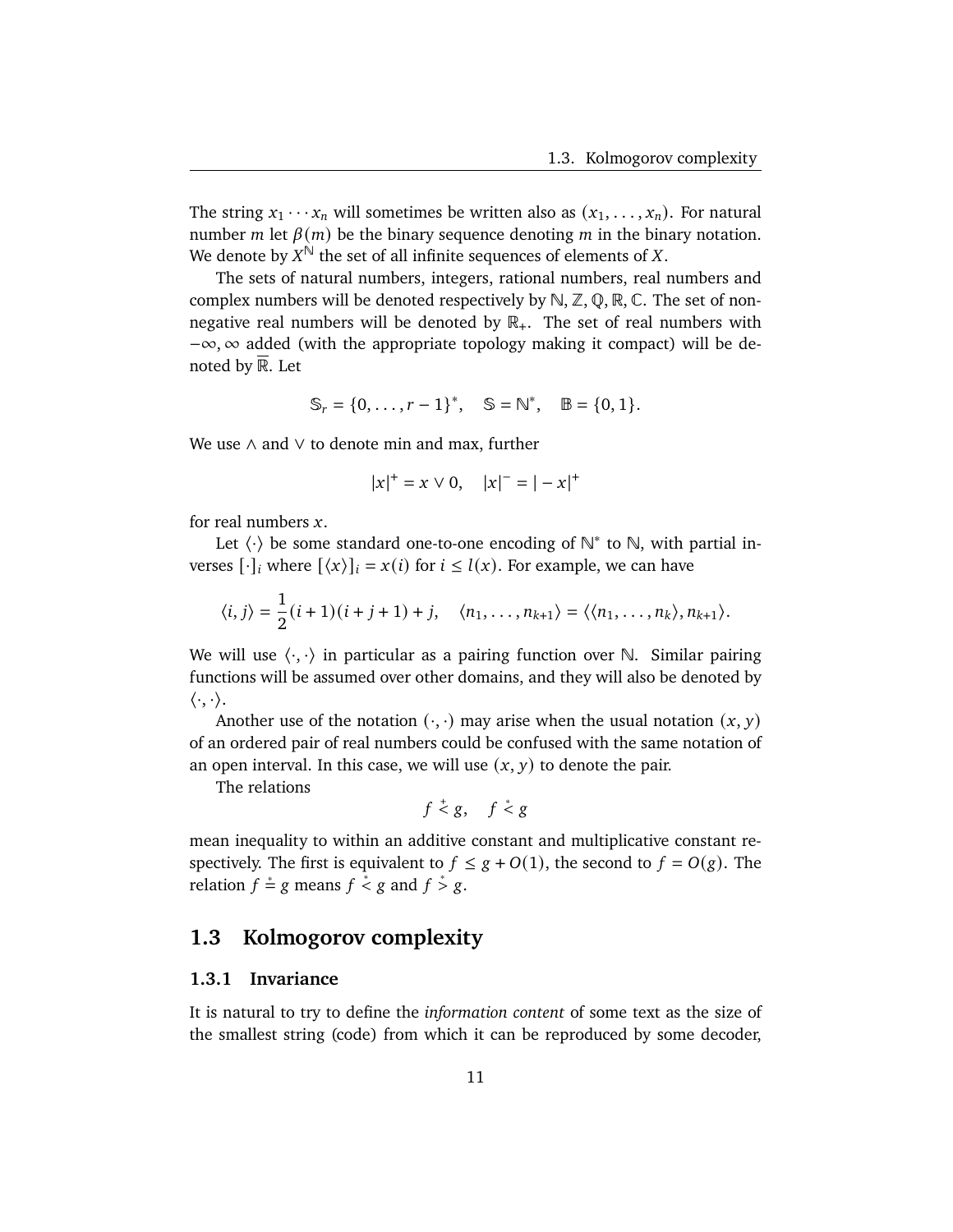interpreter. We do not want too much information "to be hidden in the decoder" we want it to be a "simple" function. Therefore, unless stated otherwise, we require that our interpreters be *computable*, that is partial recursive functions.

**Definition 1.3.1** A partial recursive function A from  $\mathbb{S}_2 \times \mathbb{S}$  to  $\mathbb{S}$  will be called a (binary) *interpreter*, or *decoder*. We will often refer to its first argument as the *program*, or *code*. y

Partial recursive functions are relatively simple; on the other hand, the class of partial recursive functions has some convenient closure properties.

**Definition 1.3.2** For any binary interpreter A and strings  $x, y \in \mathbb{S}$ , the number

$$
C_A(x | y) = \min\{l(p) : A(p, y) = x\}
$$

is called the *conditional Kolmogorov-complexity of* x given y, with respect to the *interpreter*  $A$ . (If the set after the "min" is empty, then the minimum is  $\infty$ ). We write  $C_A(x) = C_A(x | \Lambda)$ .

The number  $C_A(x)$  measures the length of the shortest description for x when the algorithm  $A$  is used to interpret the descriptions.

The value  $C_A(x)$  depends, of course, on the underlying function A. But, as Theorem [1.3.1](#page-17-0) shows, if we restrict ourselves to sufficiently powerful interpreters A, then switching between them can change the complexity function only by amounts bounded by some additive constant. Therefore complexity can be considered an intrinsic characteristic of finite objects.

**Definition 1.3.3** A binary p.r. interpreter *U* is called *optimal* if for any binary p.r. interpreter A there is a constant  $c < \infty$  such that for all x, y we have

$$
C_U(x | y) \le C_A(x | y) + c.
$$
 (1.3.1)

<span id="page-17-1"></span> $\overline{\phantom{a}}$ 

<span id="page-17-0"></span>**Theorem 1.3.1** (Invariance Theorem) *There is an optimal p.r. binary interpreter.*

*Proof.* The idea is to use interpreters that come from universal partial recursive functions. However, not all such functions can be used for universal interpreters. Let us introduce an appropriate pairing function. For  $x \in \mathbb{B}^n$ , let

$$
x^{o} = x(1)0x(2)0...x(n-1)0x(n)1
$$

where  $x^{\circ} = x1$  for  $l(x) = 1$ . Any binary sequence x having at least one 1 in an even position can be represented, uniquely, in the form  $x = a^{\circ}b$ .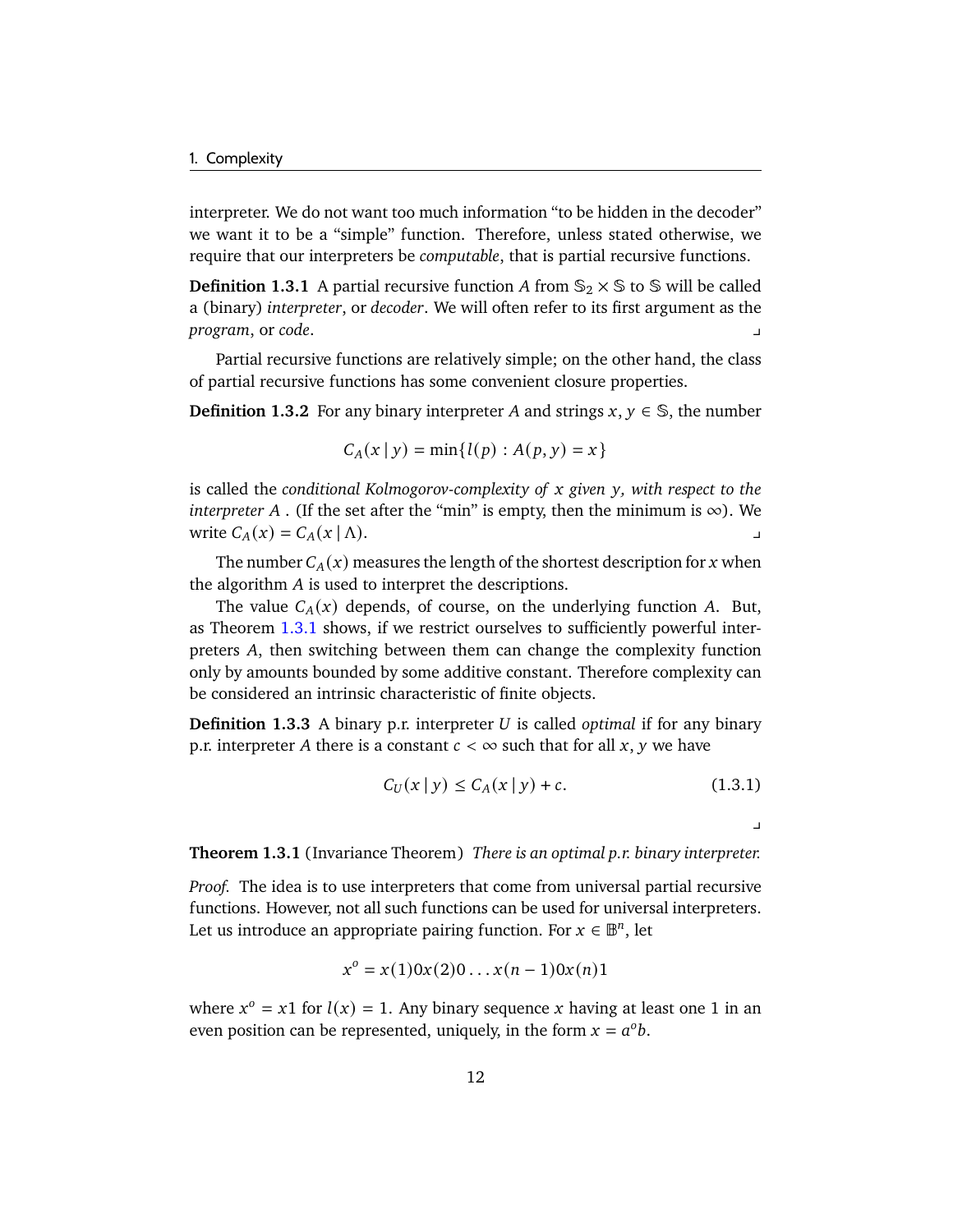We know there is a p.r. function  $V : \mathbb{S}_2 \times \mathbb{S}_2 \times \mathbb{S} \rightarrow \mathbb{S}$  that is *universal*: for any p.r. binary interpreter A, there is a string  $a$  such that for all  $p, x$ , we have  $A(p, x) = V(a, p, x)$ . Let us define the function  $U(p, x)$  as follows. We represent the string p in the form  $p = u^0 v$  and define  $U(p, x) = V(u, v, x)$ . Then U is a p.r. interpreter. Let us verify that it is optimal. Let  $A$  be a p.r. binary interpreter,  $a$ a binary string such that  $A(p, x) = U(a, p, x)$  for all p, x. Let x, y be two strings. If  $C_A(x | y) = \infty$ , then [\(1.3.1\)](#page-17-1) holds trivially. Otherwise, let p be a binary string of length  $C_A(x | y)$  with  $A(p, y) = x$ . Then we have

$$
U(a^{o} p, y) = V(a, p, y) = A(p, y) = x,
$$

and

$$
C_U(x \mid y) \le 2l(a) + C_A(x \mid y).
$$

 $\Box$ 

The constant  $2l(a)$  is in the above proof a bound on the complexity of description of the interpreter  $A$  for the optimal interpreter  $U$ . Let us note that for any two optimal interpreters  $U^{(1)}, U^{(2)},$  there is a constant c such that for all  $x, y$ , we have

<span id="page-18-0"></span>
$$
|C_{U^{(1)}}(x \mid y) - C_{U^{(2)}}(x \mid y)| < c. \tag{1.3.2}
$$

Hence the complexity  $C_U(x)$  of description of an object x does not depend strongly on the interpreter  $U$ . Still, for every string  $x$ , there is an optimal interpreter  $U$ with  $C_U(x) = 0$ . Imposing a universal bound on the table size of the Turing machines used to implement optimal interpreters, we can get a universal bound on the constants in [\(1.3.2\)](#page-18-0).

The theorem motivates the following definition.

**Definition 1.3.4** We fix an optimal binary p.r. interpreter U and write  $C(x | y)$ for  $C_U(x | y)$ .

Theorem [1.3.1](#page-17-0) (as well as other invariance theorems) is used in AIT for much more than just to show that  $C_A(x)$  is a proper concept. It is the principal tool to find upper bounds on  $C(x)$ ; this is why most such upper bounds are proved to hold only to within an additive constant.

The optimal interpreter  $U(p, x)$  defined in the proof of Theorem [1.3.1](#page-17-0) is obviously a universal partial recursive function. Because of its convenient properties we will use it from now on as our standard universal p.r. function, and we will refer to an arbitrary p.r. function as  $U_p(x) = U(p, x)$ .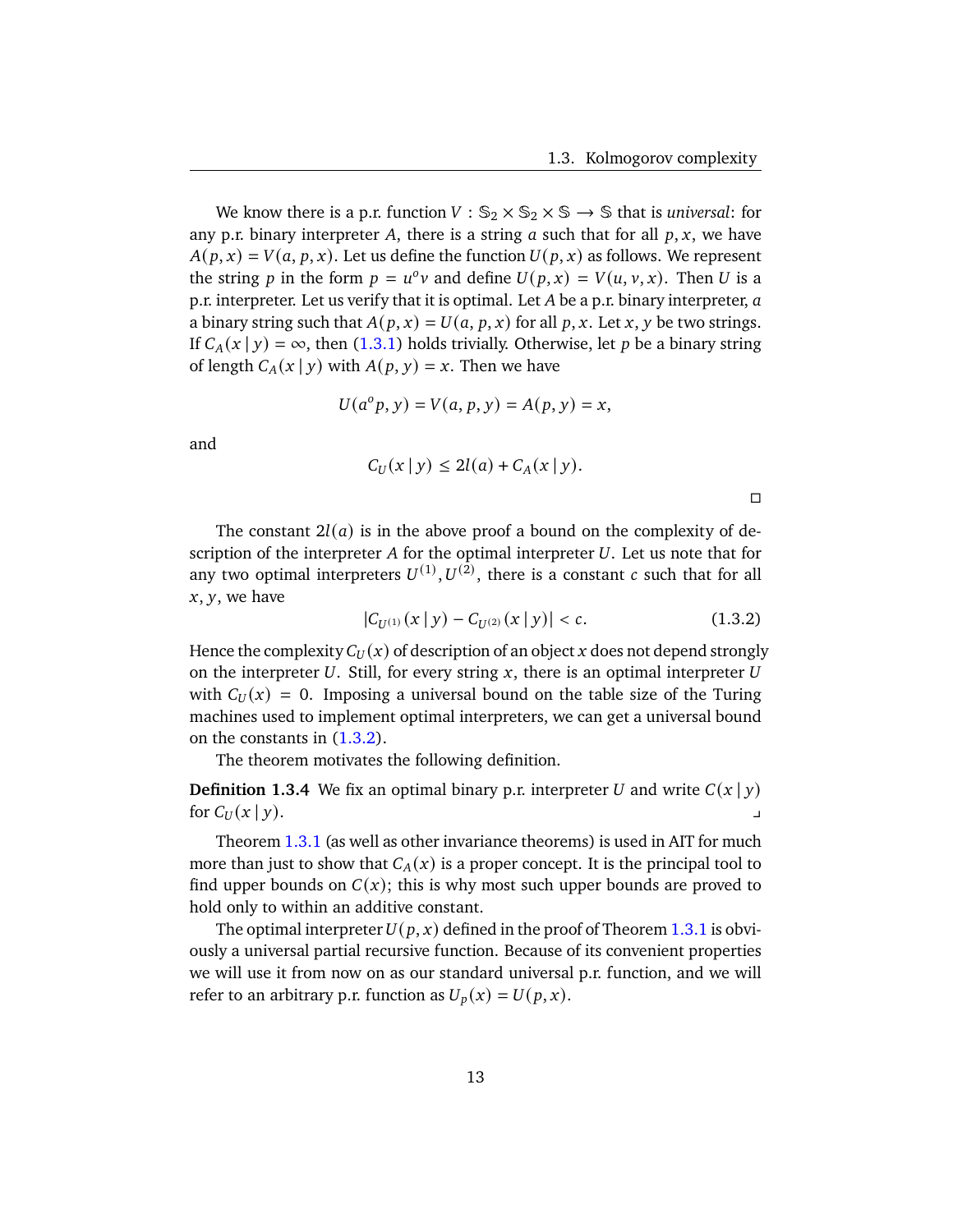**Definition 1.3.5** We define  $U_p(x_1, \ldots, x_k) = U_p(\langle x_1, \ldots, x_k \rangle)$ . Similarly, we will refer to an arbitrary computably enumerable set as the range  $W_p$  of some  $U_p$ . We often do not need the second argument of the function  $U(p, x)$ . We therefore define

$$
U(p) = U(p, \Lambda).
$$

 $\blacksquare$ 

It is of no consequence that we chose binary strings as as descriptions. It is rather easy to define, (Exercise) for any two natural numbers  $r, s$ , a standard encoding cnv<sup>r</sup> of base *r* strings *x* into base *s* strings with the property

$$
l(\text{cnv}_s^r(x)) \le l(x) \frac{\log r}{\log s} + 1.
$$

Now, with r-ary strings as descriptions, we must define  $C_A(x)$  as the minimum of  $l(p)$  log r over all programs p in  $\mathcal{S}_r$  with  $A(p) = x$ . The equivalence of the definitions for different values of  $r$  is left as an exercise.

# <span id="page-19-0"></span>**1.3.2 Simple quantitative estimates**

We found it meaningful to speak about the information content, complexity of a finite object. But how to compute this quantity? It turns out that complexity is not a computable function, but much is known about its statistical behavior.

The following notation will be useful in the future.

**Definition 1.3.6** The relation  $f \times g$  means inequality to within an additive constant, that there is a constant c such that for all  $x$ ,  $f(x) \le g(x)$ . We can write this also as  $f \leq g + O(1)$ . We also say that g additively dominates f. The relation  $f \stackrel{+}{=} g$  means  $f \stackrel{+}{<} g$  and  $f \stackrel{+}{>} g$ . The relation  $f \stackrel{*}{<} g$  among nonnegative functions means inequality to within a multiplicative constant. It is equivalent to  $\log f \stackrel{+}{\leq} \log g$  and  $\bar{f} = O(g)$ . We also say that *g* multiplicatively dominates f. The relation  $f \stackrel{*}{=} g$  means  $f \stackrel{*}{\le} g$  and  $f \stackrel{*}{>}$  $> g.$ 

With the above notation, here are the simple properties.

<span id="page-19-1"></span>**Theorem 1.3.2** *The following simple upper bound holds.*

<span id="page-19-2"></span>a) *For any natural number m, we have* 

<span id="page-19-4"></span>
$$
C(m) \stackrel{+}{\leq} \log m. \tag{1.3.3}
$$

<span id="page-19-3"></span>b) *For any positive real number and string , every finite set of size has at least*  $m(1 - 2^{-\nu+1})$  *elements x* with  $C(x | y) \ge \log m - \nu$ .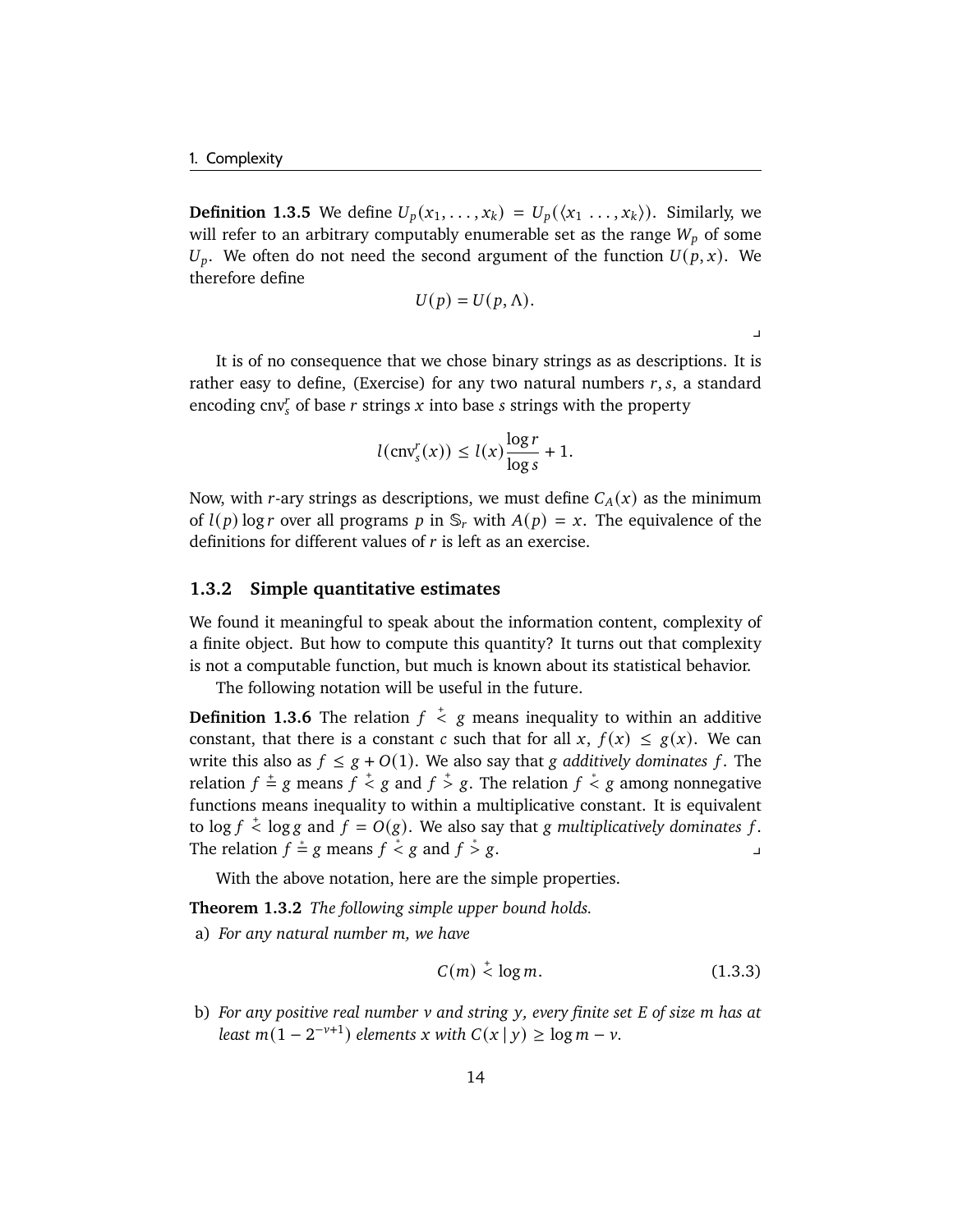# **Corollary 1.3.7**  $\lim_{n\to\infty} C(n) = \infty$ .

Theorem [1.3.2](#page-19-1) suggests that if there are so few strings of low complexity, then  $C(n)$  converges fast to  $\infty$ . In fact this convergence is extremely slow, as shown in a later section.

*Proof of Theorem [1.3.2.](#page-19-1)* First we prove [\(a\)](#page-19-2). Let the interpreter A be defined such that if  $\beta(m) = p$  then  $A(p, y) = m$ . Since  $|\beta(m)| = \lceil \log m \rceil$ , we have  $C(m) \leq$  $C_A(m) < \log m + 1.$ 

Part [\(b\)](#page-19-3) says that the trivial estimate [\(1.3.3\)](#page-19-4) is quite sharp for *most* numbers under  $m$ . The reason for this is that since there are only few short programs, there are only few objects of low complexity. For any string  $y$ , and any positive real natural number  $u$ , we have

<span id="page-20-0"></span>
$$
|\{x : C(x \mid y) \le u\}| < 2^{u+1}.\tag{1.3.4}
$$

To see this, let  $n = \lfloor \log u \rfloor$ . The number  $2^{n+1} - 1$  of different binary strings of length  $\leq n$  is an upper bound on the number of different shortest programs of length  $\le u$ . Now [\(b\)](#page-19-3) follows immediately from [\(1.3.4\)](#page-20-0).

The three properties of complexity contained in Theorems [1.3.1](#page-17-0) and [1.3.2](#page-19-1) are the ones responsible for the applicabiliy of the complexity concept. Several important later results can be considered transformations, generalizations or analogons of these.

<span id="page-20-1"></span>Let us elaborate on the upper bound [\(1.3.3\)](#page-19-4). For any string  $x \in \mathbb{S}_r$ , we have

$$
C(x) \stackrel{+}{\lt} n \log r + 2 \log r. \tag{1.3.5}
$$

In particular, for any binary string  $x$ , we have

$$
C(x) \stackrel{+}{\lt} l(x).
$$

Indeed, let the interpreter A be defined such that if  $p = \beta(r)^{o}$ cnv<sup>r</sup><sub>2</sub>(x) then  $A(p, y) = x$ . We have  $C_A(x) \leq 2^{l(\beta(r))} + n \log r + 1 \leq (n + 2) \log r + 3$ . Since  $C(x) \stackrel{+}{\leq} C_A(x)$ , we are done.

We will have many more upper bound proofs of this form, and will not always explicitly write out the reference to  $C(x|y) \stackrel{+}{<} C_A(x|y)$ , needed for the last step.

Apart from the conversion, inequality  $(1.3.5)$  says that since the beginning of a program can command the optimal interpreter to copy the rest, the complexity of a binary sequence  $x$  of length  $n$  is not larger than  $n$ .

Inequality [\(1.3.5\)](#page-20-1) contains the term  $2 \log r$  instead of  $\log r$  since we have to apply the encoding  $w^{\circ}$  to the string  $w = \beta(r)$ ; otherwise the interpreter cannot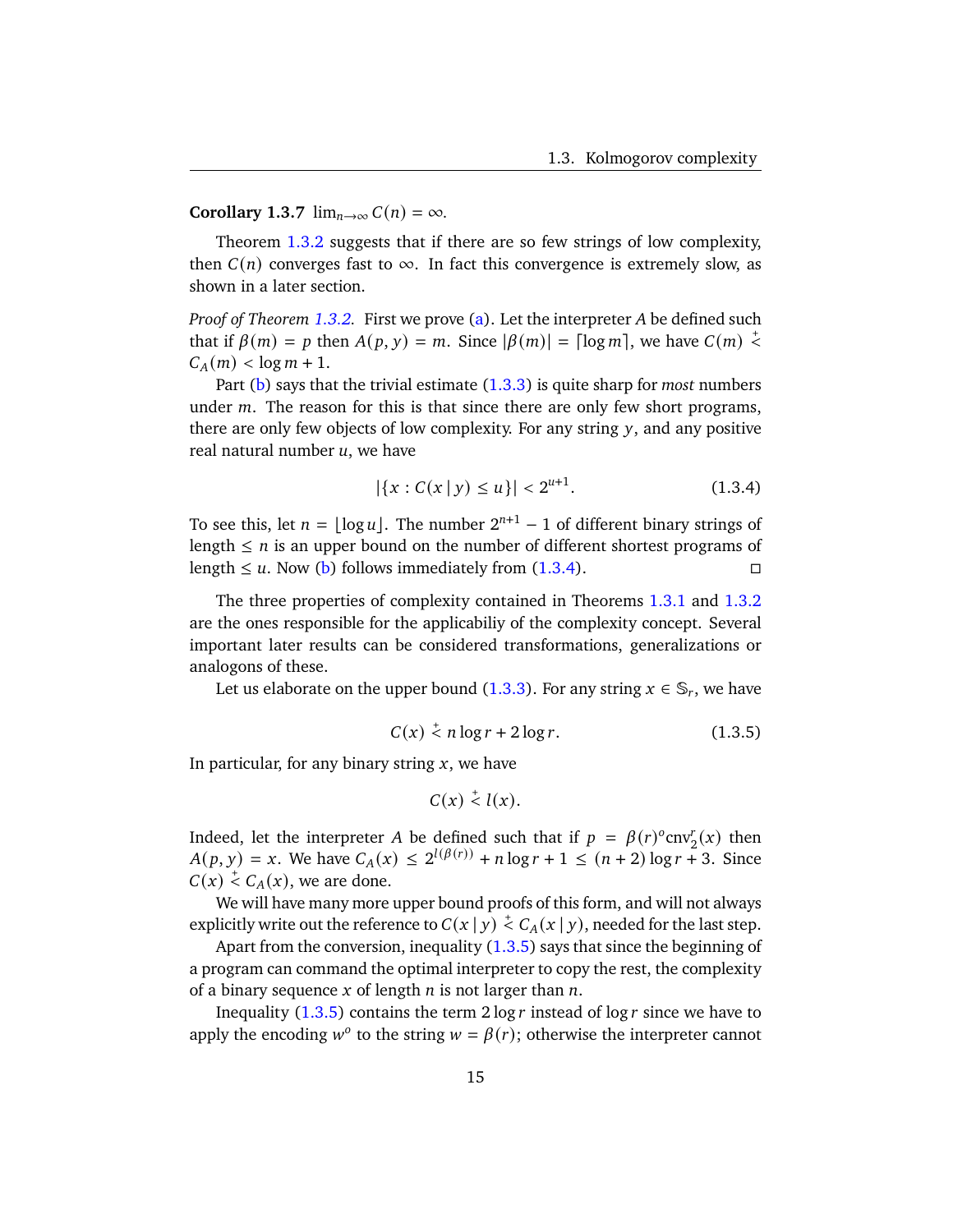detach it from the program p. We could use the code  $\beta(|w|)^{0}w$ , which is also a prefix code, since the first, detachable part of the codeword tells its length.

For binary strings x, natural numbers *n* and real numbers  $u \ge 1$  we define

$$
J(u) = u + 2 \log u,
$$
  
\n
$$
\iota(x) = \beta(|x|)^{\circ} x,
$$
  
\n
$$
\iota(n) = \iota(\beta(n)).
$$

We have  $l(\iota(x)) \stackrel{+}{\leq} J(l(x))$  for binary sequences x, and  $l(\iota(r)) \stackrel{+}{\leq} J(\log r)$  for numbers r. Therefore [\(1.3.5\)](#page-20-1) is true with  $J(\log r)$  in place of  $2 \log r$ . Of course,  $J(x)$  could be replaced by still smaller functions, for example  $x + J(\log x)$ . We return to this topic later.

# <span id="page-21-0"></span>**1.4 Simple properties of information**

If we transform a string  $x$  by applying to it a p.r. function, then we cannot gain information over the amount contained in  $x$  plus the amount needed to describe the transformation. The string  $x$  becomes easier to describe, but it helps less in describing other strings y.

<span id="page-21-1"></span>**Theorem 1.4.1** *For any partial recursive function*  $U_q$ *, over strings, we have* 

$$
C(U_q(x) | y) \leq C(x | y) + J(l(q)),
$$
  
 
$$
C(y | U_q(x)) \leq C(y | x) - J(l(q)).
$$

*Proof.* To define an interpreter A with  $C_A(U_q(x) | y) \stackrel{+}{\leq} C(x | y) + J(l(q))$ , we define  $A(\iota(q)p, y) = U_q(U(p, y))$ . To define an interpreter B with  $C_B(y|x) \leq$  $C(y | U_q(x)) + J(q)$ , we define  $B(u(q)p, x) = U(p, U_q(x))$ .

The following notation is natural.

**Definition 1.4.1** The definition of conditional complexity is extended to pairs, etc. by

$$
C(x_1,\ldots,x_m\,|\,y_1,\ldots,y_n)=C(\langle x_1,\ldots,x_m\rangle\,|\,\langle y_1,\ldots,y_n\rangle).
$$

 $\Box$ 

With the new notation, here are some new results.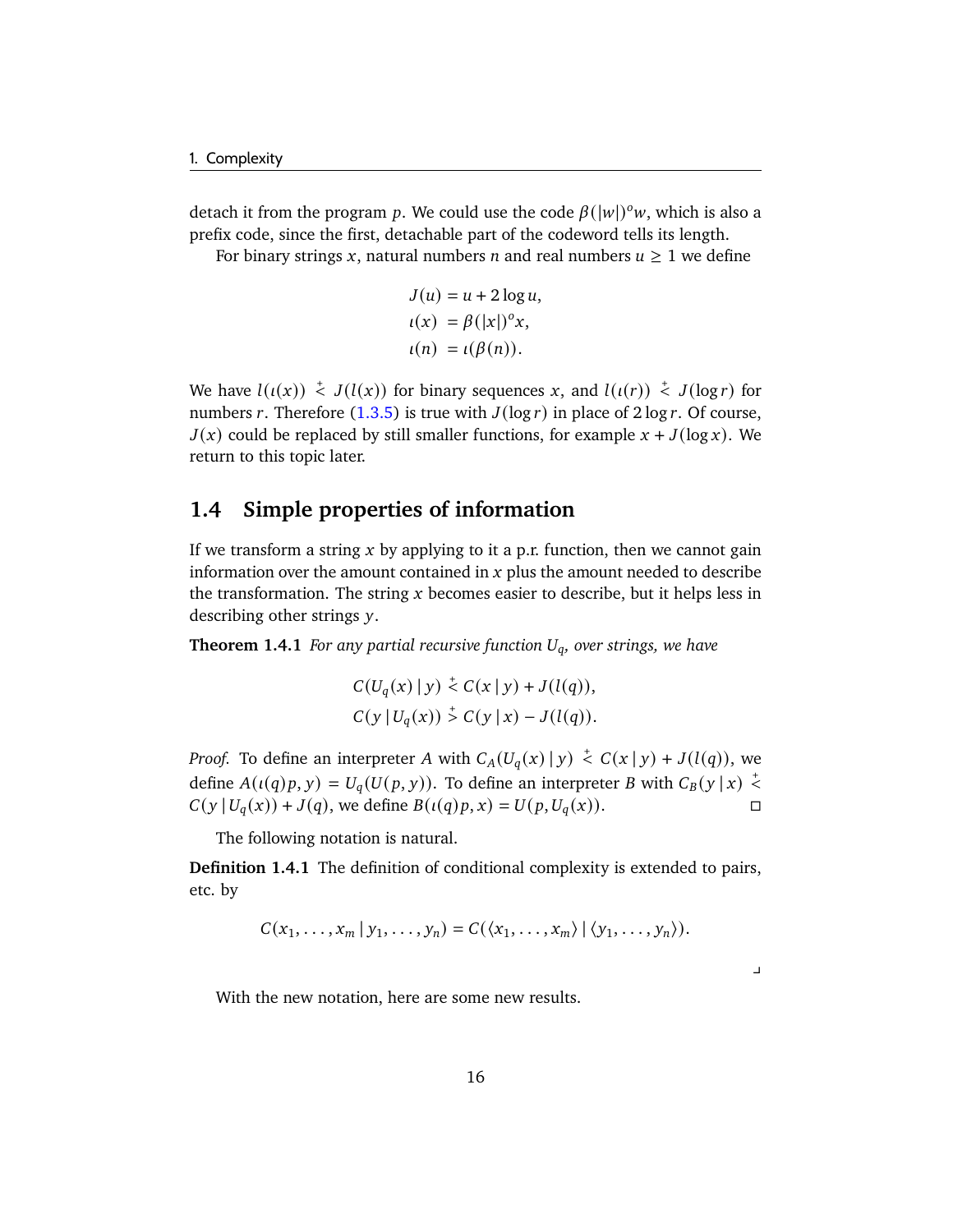<span id="page-22-1"></span>**Corollary 1.4.2** *For any one-to-one p.r. function*  $U_p$ *, we have* 

<span id="page-22-2"></span>
$$
|C(x) - C(U_p(x))| \stackrel{+}{\leq} J(l(p)).
$$

*Further,*

$$
C(x | y, z) \stackrel{+}{\leq} C(x | U_p(y), z) + J(l(p)),
$$
  
\n
$$
C(U_p(x)) \stackrel{+}{\leq} C(x) + J(l(p)),
$$
  
\n
$$
C(x | z) \stackrel{+}{\leq} C(x, y | z),
$$
  
\n
$$
C(x | y, z) \stackrel{+}{\leq} C(x | y),
$$
  
\n
$$
C(x, x) \stackrel{+}{=} C(x),
$$
  
\n
$$
C(x, y | z) \stackrel{+}{=} C(y, x | z),
$$
  
\n
$$
C(x | y, z) \stackrel{+}{=} C(x | z, y),
$$
  
\n
$$
C(x | x, z) \stackrel{+}{=} C(y | x, z),
$$
  
\n
$$
C(x | x, z) \stackrel{+}{=} C(x | x) \stackrel{+}{=} 0.
$$
  
\n(1.4.2)

We made several times implicit use of a basic additivity property of complexity which makes it possible to estimate the joint complexity of a pair by the complexities of its constituents. As expressed in Theorem [1.4.2,](#page-22-0) it says essentially that to describe the pair of strings, it is enough to know the description of the first member and of a method to find the second member using our knowledge of the first one.

<span id="page-22-0"></span>**Theorem 1.4.2**

$$
C(x, y) \stackrel{+}{\leq} J(C(x)) + C(y \mid x).
$$

*Proof.* We define an interpreter A as follows. We decompose any binary string p into the form  $p = \iota(w)q$ , and let  $A(p, z) = U(q, U(w))$ . Then  $C_A(x, y)$  is bounded, to within an additive constant, by the right-hand side of the above inequality.

<span id="page-22-3"></span>**Corollary 1.4.3** *For any p.r. function over pairs of strings, we have*

$$
C(U_p(x, y)) \stackrel{+}{\leq} J(C(x)) + C(y | x) + J(l(p))
$$
  

$$
\stackrel{+}{\leq} J(C(x)) + C(y) + J(l(p)),
$$

*and in particular,*

 $C(x, y) \stackrel{+}{\leq} J(C(x)) + C(y).$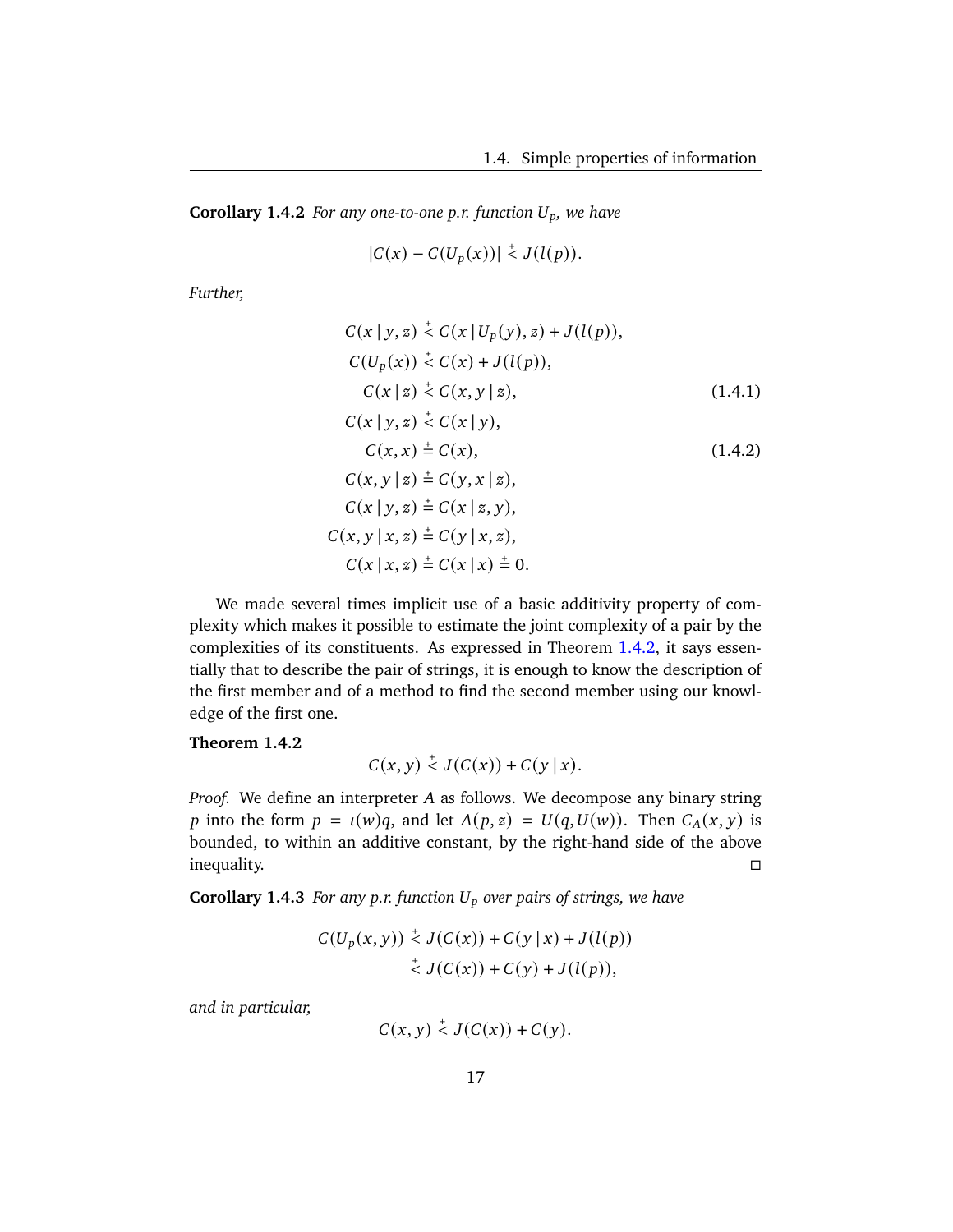This corollary implies the following continuity property of the function  $C(n)$ : for any natural numbers  $n, h$ , we have

$$
|C(n+h) - C(n)| \stackrel{+}{\leq} J(\log h). \tag{1.4.3}
$$

Indeed,  $n + h$  is a recursive function of n and h. The term  $2 \log C(x)$  making up the difference between  $C(x)$  and  $J(C(x))$  in Theorem [1.4.2](#page-22-0) is attributable to the fact that minimal descriptions cannot be concatenated without loosing an "endmarker". It cannot be eliminated, since there is a constant  $c$  such that for all *n*, there are binary strings *x*, *y* of length  $\leq n$  with

$$
C(x) + C(y) + \log n < C(x, y) + c.
$$

Indeed, there are  $n2^n$  pairs of binary strings whose sum of lengths is n. Hence by Theorem [1.3.2](#page-19-1) [b,](#page-19-3) there will be a pair  $(x, y)$  of binary strings whose sum of lengths is *n*, with  $C(x, y) > n + \log n - 1$ . For these strings, inequality [\(1.3.5\)](#page-20-1) implies  $C(x) + C(y) \le l(x) + l(y)$ . Hence  $C(x) + C(y) + \log n \le n + \log n$  $C(x, y) + 1.$ 

Regularities in a string will, in general, decrease its complexity radically. If the whole string x of length *n* is given by some rule, that is we have  $x(k) = U_p(k)$ , for some recursive function  $U_p$ , then

$$
C(x) \stackrel{+}{\leq} C(n) + J(l(p)).
$$

Indeed, let us define the p.r. function  $V(q, k) = U_q(1) \dots U_q(k)$ . Then  $x =$  $V(p, n)$  and the above estimate follows from Corollary [1.4.2.](#page-22-1)

For another example, let  $x = y_1 y_1 y_2 y_2 \cdots y_n y_n$ , and  $y = y_1 y_2 \cdots y_n$ . Then  $C(x) \stackrel{+}{=} C(y)$  even though the string x is twice longer. This follows from Corol-lary [1.4.2](#page-22-1) since  $x$  and  $y$  can be obtained from each other by a simple recursive operation.

Not all "regularities" decrease the complexity of a string, only those which distinguish it from the mass of all strings, putting it into some class which is both small and algorithmically definable. For a binary string of length  $n$ , it is nothing unusual to have its number of 0-s between  $n/2 - \sqrt{n}$  and  $n/2$ . Therefore such strings can have maximal or almost maximal complexity. If  $x$  has  $k$  zeroes then the inequality

$$
C(x) \stackrel{+}{\leq} \log \binom{n}{k} + J(\log n) + J(\log k)
$$

follows from Theorems [1.3.2](#page-19-1) and [1.4.3.](#page-24-1)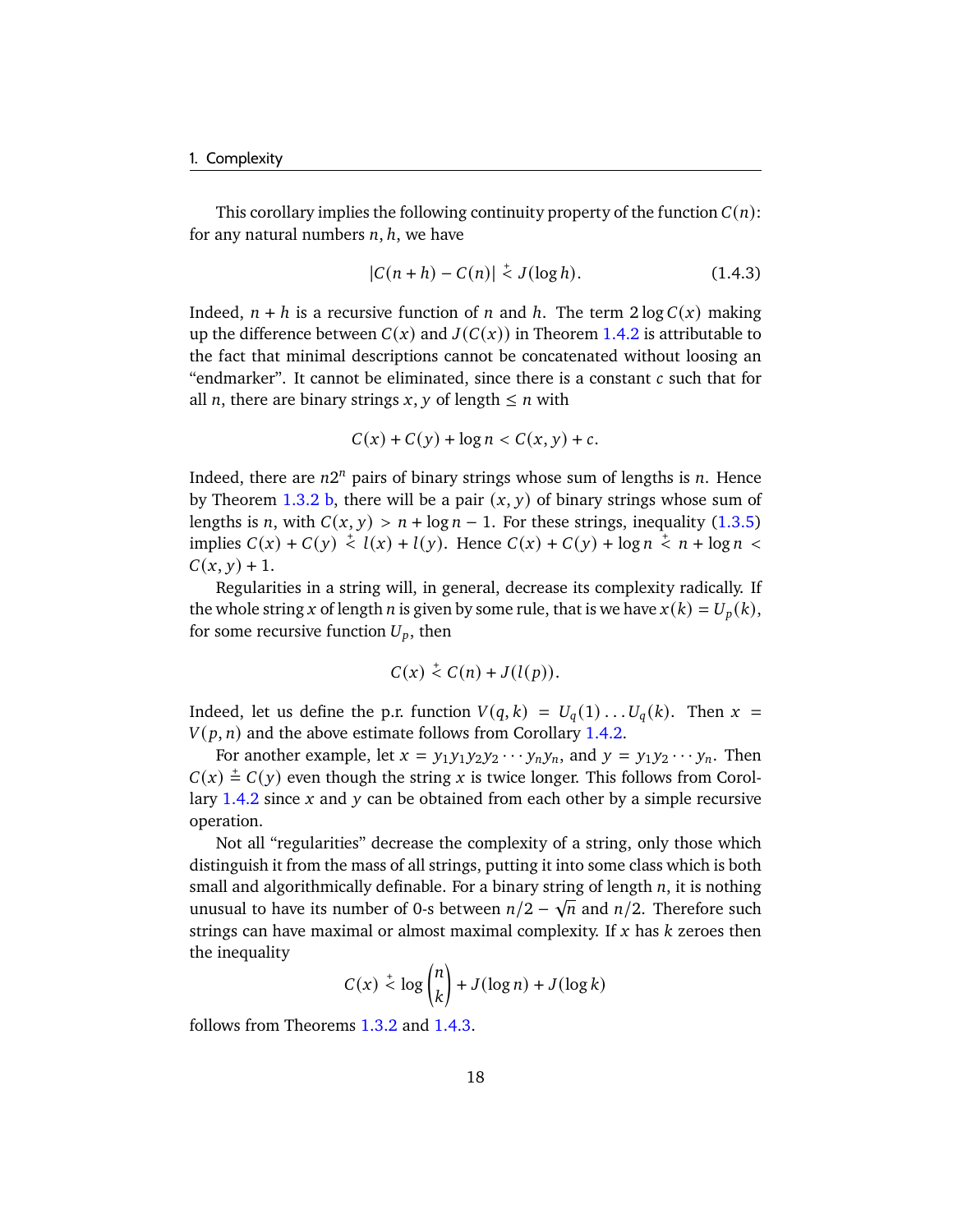<span id="page-24-1"></span>**Theorem 1.4.3** Let  $E = W_p$  be an enumerable set of pairs of strings defined enu*merated with the help of the program for example as*

<span id="page-24-4"></span><span id="page-24-2"></span>
$$
W_p = \{ U(p, x) : x \in \mathbb{N} \}. \tag{1.4.4}
$$

*We define the* section

$$
E^a = \{x : \langle a, x \rangle \in E\}.
$$
 (1.4.5)

*Then for all a and*  $x \in E^a$ , we have

$$
C(x | a) \stackrel{+}{\leq} \log |E^a| + J(l(p)).
$$

*Proof.* We define an interpreter  $A(q, b)$  as follows. We decompose q into  $q =$  $u(p)\beta(t)$ . From a standard enumeration  $(a(k), x(k))$   $(k = 1, 2, ...)$  of the set  $W_p$ , we produce an enumeration  $x(k, b)$   $(k = 1, 2, ...)$ , without repetition, of the set  $W_p^b$  for each b, and define  $A(q, b) = x(t, b)$ . For this interpreter A, we get  $k_A(x | a) \stackrel{+}{\leq} J(l(p)) + \log |E^a|$ |.<br>|- Денесі — Денесі — Денесі — Денесі — Денесі — Денесі — Денесі — Денесі — Денесі — Денесі — Денесі — Денесі —

It follows from Theorem [1.3.2](#page-19-1) that whenever the set  $E^a$  is finite, the estimate of Theorem [1.4.3](#page-24-1) is sharp for most of its elements  $x$ .

The shortest descriptions of a string  $x$  seem to carry some extra information in them, above the description of  $x$ . This is suggested by the following strange identities.

**Theorem 1.4.4** *We have*  $C(x, C(x)) \stackrel{+}{=} C(x)$ *.* 

*Proof.* The inequality  $\frac{1}{2}$  follows from [\(1.4.1\)](#page-22-2). To prove  $\frac{1}{2}$ , let  $A(p) = \langle U(p, l(p)) \rangle$ . Then  $C_A(x, C(x)) \leq C(x)$ .

More generally, we have the following inequality.

#### <span id="page-24-3"></span>**Theorem 1.4.5**

$$
C(y \mid x, i - C(y \mid x, i)) \stackrel{+}{\leq} C(y \mid x, i).
$$

The proof is exercise.

The above inequalities are in some sense "pathological", and do not necessarily hold for all "reasonable" definitions of descriptional complexity.

# <span id="page-24-0"></span>**1.5 Algorithmic properties of complexity**

The function  $C(x)$  is not computable, as it will be shown in this section. However, it has a property closely related to computability. Let  $\mathbb Q$  be the set of rational numbers.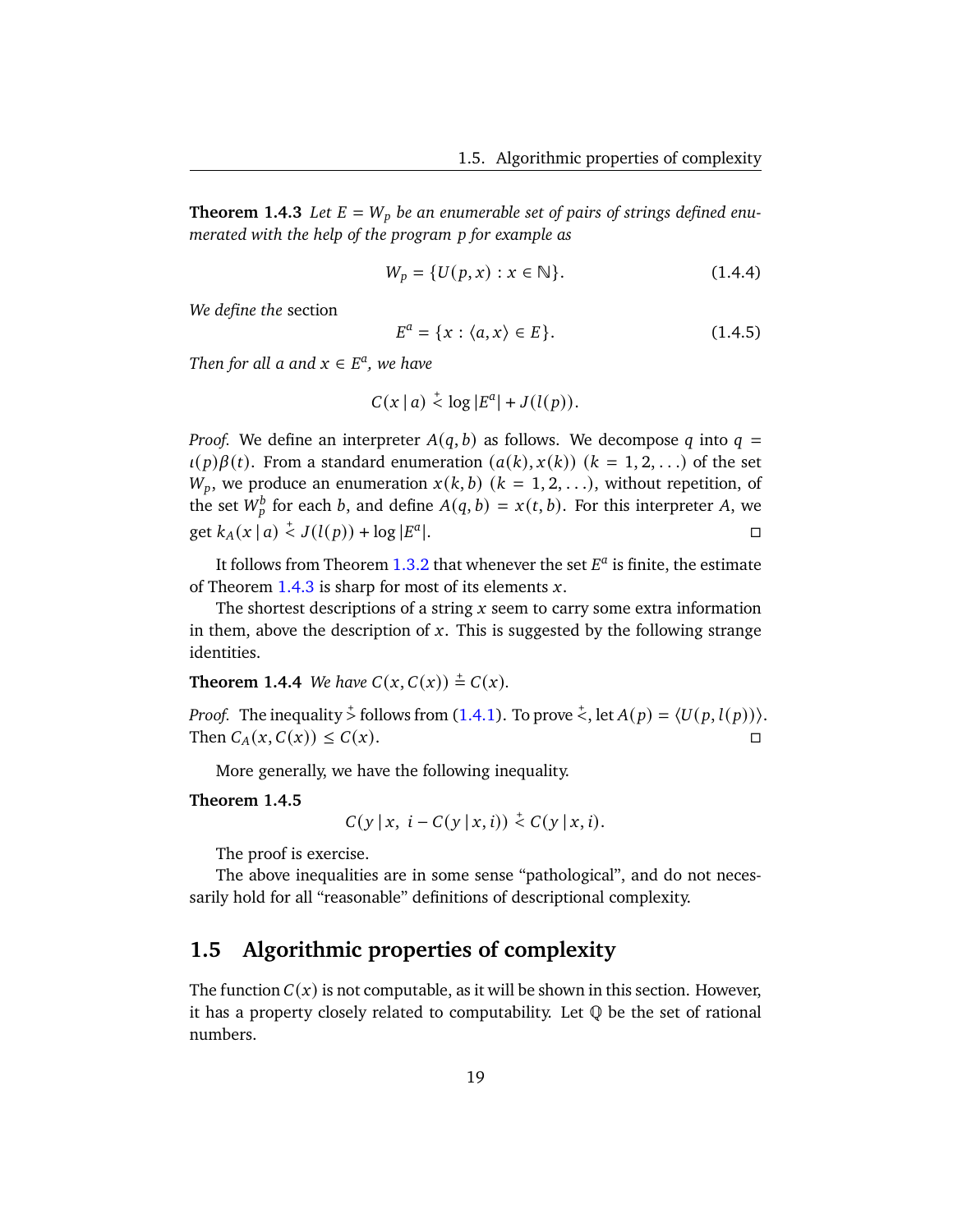**Definition 1.5.1** (Computability) Let  $f : \mathbb{S} \to \mathbb{R}$  be a function. It is *computable* if there is a recursive function  $g(x, n)$  with rational values, and  $|f(x)-g(x, n)| <$  $1/n.$ 

**Definition 1.5.2** (Semicomputability) A function  $f : \mathbb{S} \to (-\infty, \infty]$  is *(lower) semicomputable* if the set

$$
\{(x,r) : x \in \mathbb{S}, r \in \mathbb{Q}, r < f(x)\}
$$

is recursively enumerable. A function *f* is called *upper semicomputable* if −*f* is lower semicomputable. y

It is easy to show the following:

- A function  $f : \mathbb{S} \to \mathbb{R}$  is lower semicomputable iff there exists a recursive function with rational values, (or, equivalently, a computable real function)  $g(x, n)$  nondecreasing in *n*, with  $f(x) = \lim_{n \to \infty} g(x, n)$ .
- A function  $f : \mathbb{S} \to \mathbb{R}$  is computable if it is both lower and upper semicomputable.

The notion of semicomputibility is naturally extendable over other discrete domains, like  $\mathcal{S} \times \mathcal{S}$ . It is also useful to extend it to functions  $\mathbb{R} \to \mathbb{R}$ . Let J denote the set of open rational intervals of  $\mathbb R$ , that is

$$
\beta = \{ (p,q) : p,q \in \mathbb{Q}, p < q \}.
$$

**Definition 1.5.3** (Computability for real functions) Let  $f : \mathbb{R} \to \mathbb{R}$  be a function. It is *computable* if there is a recursively enumerable set  $\mathcal{F} \subseteq \beta^2$  such that denoting  $\mathcal{F}_J = \{I : (I, J) \in \mathcal{F}\}\$ we have

$$
f^{-1}(J) = \bigcup_{I \in \mathcal{F}_J} I.
$$

 $\mathbf{I}$ 

 $\blacksquare$ 

This says that if  $f(x) \in I$  then sooner or later we will find an interval  $I \in \mathcal{F}_J$ with the property that  $f(z) \in J$  for all  $z \in I$ . Note that computability implies continuity.

**Definition 1.5.4** We say that  $f : \mathbb{R} \to \overline{\mathbb{R}}$  is *lower semicomputable* if there is a recursively enumerable set  $\mathcal{G} \subseteq \mathcal{Q} \times \beta$  such that denoting  $\mathcal{G}_q = \{I : (I, q) \in \mathcal{G}\}\$ we have

$$
f^{-1}((q,\infty))=\bigcup_{I\in\mathcal{F}_J}I.
$$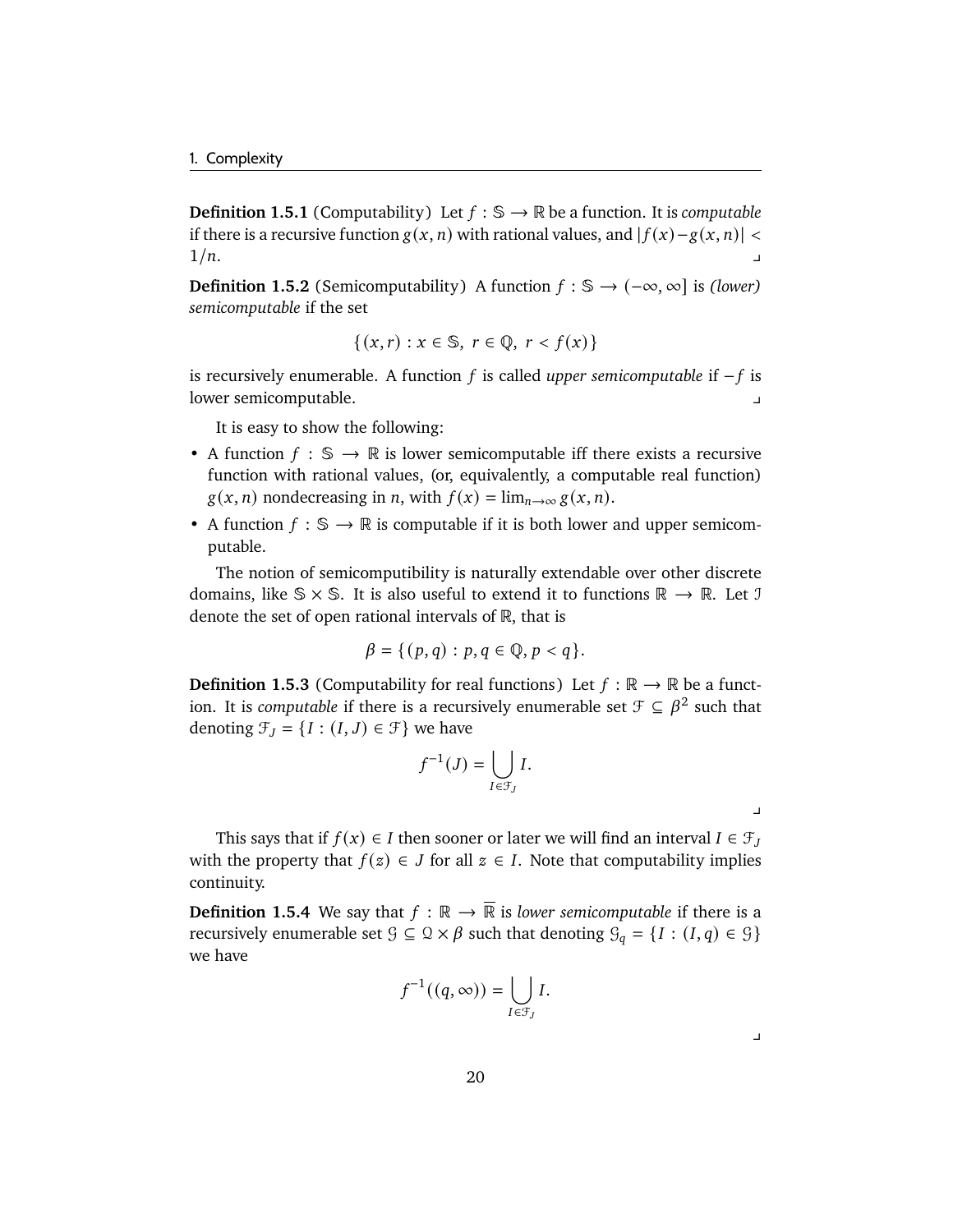This says that if  $f(x) > r$  then sooner or later we will find an interval  $I \in \mathcal{F}_J$ with the property that  $f(z) > q$  for all  $z \in I$ .

The following facts are useful and simple to verify:

#### **Proposition 1.5.5**

- a) *The function*  $\lceil \cdot \rceil : \mathbb{R} \to \mathbb{R}$  *is lower semicomputable.*
- b) *If*  $f, g : \mathbb{R} \to \mathbb{R}$  are computable then their composition  $f(g(\cdot))$  is, too.
- c) *If*  $f : \mathbb{R} \to \mathbb{R}$  *is lower semicomputable and*  $g : \mathbb{R} \to \mathbb{R}$  (or  $\mathbb{S} \to \mathbb{R}$ ) *is computable then*  $f(g(\cdot))$  *is lower semicomputable.*
- d) If  $f : \mathbb{R} \to \mathbb{R}$  *is lower semicomputable and monotonic, and*  $g : \mathbb{R} \to \mathbb{R}$  (or  $\mathbb{S} \to \mathbb{R}$ ) *is lower semicomputable then*  $f(g(\cdot))$  *is lower semicomputable.*

**Definition 1.5.6** We introduce a *universal lower semicomputable function*. For every binary string p, and  $x \in \mathbb{S}$ , let

$$
S_p(x) = \sup\{y/z : y, z \in Z, z \neq 0, \langle \langle x \rangle, y, z \rangle \in W_p\}
$$

where  $W_p$  was defined in [\(1.4.4\)](#page-24-2).

The function  $S_p(x)$  is lower semicomputable as a function of the pair  $(p, x)$ , and for different values of  $p$ , it enumerates all semicomputable functions of  $x$ .

**Definition 1.5.7** Let  $S_p(x_1, \ldots, x_k) = S_p(\langle x_1, \ldots, x_k \rangle)$ . For any lower semicomputable function f, we call any binary string  $p$  with  $S_p = f$  a *Gödel number* of  $f$ . There is no universal computable function, but for any computable function *g*, we call any number  $\langle \langle p \rangle, \langle q \rangle \rangle$  a Gödel number of *g* if  $g = S_p = -S_q$ . ⇒

With this notion, we claim the following.

<span id="page-26-0"></span>**Theorem 1.5.1** *The function*  $C(x | y)$  *is upper semicomputable.* 

*Proof.* By Theorem [1.3.2](#page-19-1) there is a constant  $c$  such that for any strings  $x$ ,  $y$ , we have  $C(x | y) < log(x) + c$ . Let some Turing machine compute our optimal binary p.r. interpreter. Let  $U^t(p, y)$  be defined as  $U(p, y)$  if this machine, when started on input  $(p, y)$ , gives an output in t steps, undefined otherwise. Let  $K^t(x | y)$  be the smaller of  $log(x) + c$  and

$$
\min\{l(p) \le t : U^t(p, y) = x\}.
$$

Then the function  $K^t(x | y)$  is computable, monotonic in t and  $\lim_{t\to\infty} K^t(x | y) =$  $C(x | y)$ .

The function  $C(n)$  is not computable. Moreover, it has no nontrivial partial recursive lower bound.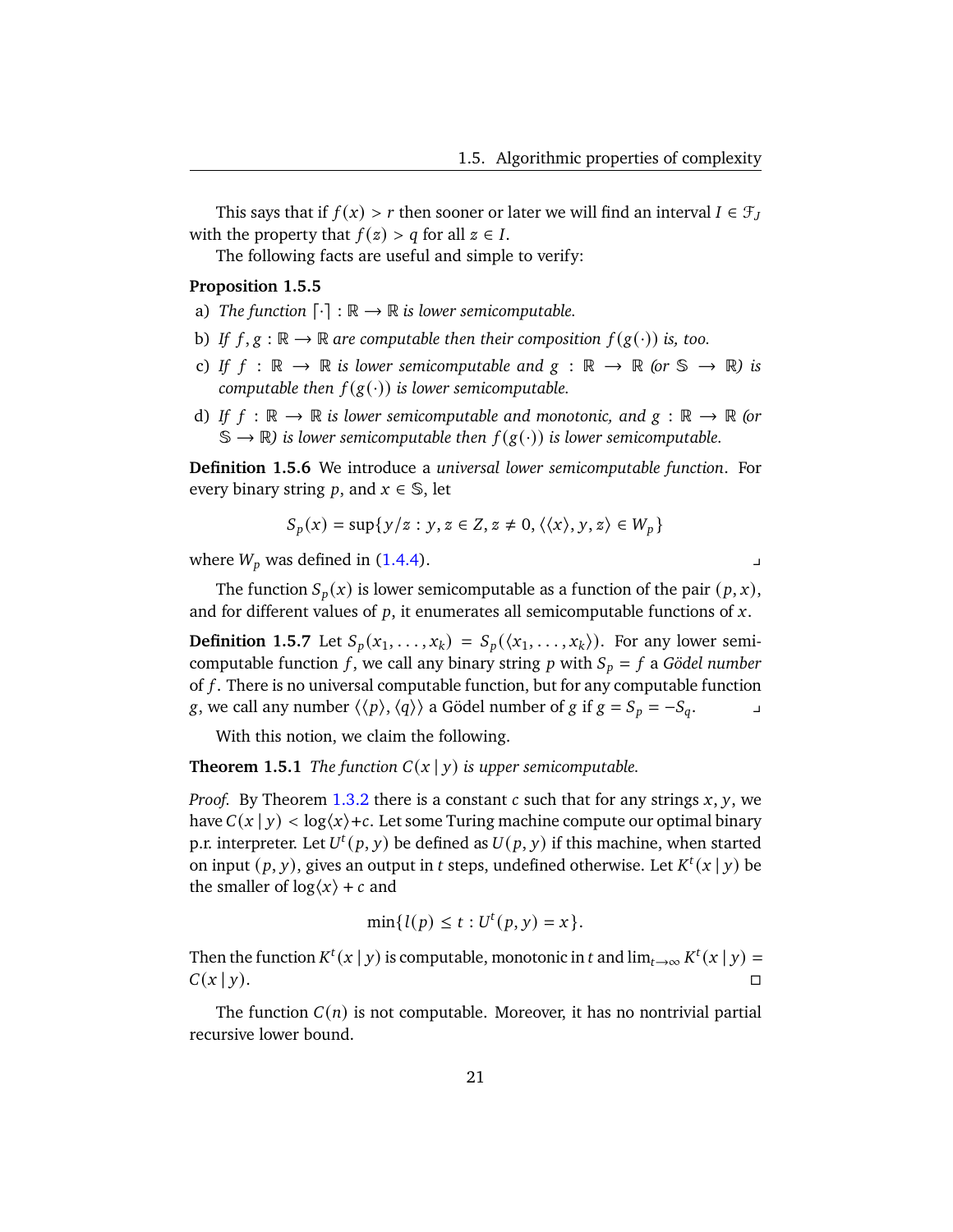<span id="page-27-0"></span>**Theorem 1.5.2** *Let*  $U_p(n)$  *be a partial recursive function whose values are numbers smaller than*  $C(n)$  *whenever defined. Then* 

$$
U_p(n) \stackrel{+}{\lt} J(l(p)).
$$

*Proof.* The proof of this theorem resembles "Berry's paradox ", which says: "The least number that cannot be defined in less than 100 words" is a definition of that number in 12 words. The paradox can be used to prove, whenever we agree on a formal notion of "definition", that the sentence in quotes is not a definition.

Let  $x(p, k)$  for  $k = 1, 2, \ldots$  be an enumeration of the domain of  $U_p$ . For any natural number *m* in the range of  $U_p$ , let  $f(p, m)$  be equal to the first  $x(p, k)$ with  $U_p(x(p, k)) = m$ . Then by definition,  $m < C(f(p, m))$ . On the other hand,  $f(p, m)$  is a p.r. function, hence applying Corollary [1.4.3](#page-22-3) and [\(1.3.5\)](#page-20-1) we get

$$
m < C(f(p, m)) \stackrel{+}{\leq} C(p) + J(C(m))
$$
\n
$$
\stackrel{+}{\leq} l(p) + 1.5 \log m.
$$

 $\Box$ 

Church's first example of an undecidable recursively enumerable set used universal partial recursive functions and the diagonal technique of Gödel and Cantor, which is in close connection to Russel's paradox. The set he constructed is *complete* in the sense of "many-one reducibility".

The first example of sets not complete in this sense were Post's simple sets.

**Definition 1.5.8** A computably enumerable set is *simple* if its complement is infinite but does not contain any infinite computably enumerable subsets.

The paradox used in the above proof is not equivalent in any trivial way to Russell's paradox, since the undecidable computably enumerable sets we get from Theorem [1.5.2](#page-27-0) are simple. Let  $f(n) \leq \log n$  be any recursive function with  $\lim_{n\to\infty} f(n) = \infty$ . We show that the set  $E = \{n : C(n) \leq f(n)\}\$ is simple. It follows from Theorem  $1.5.1$  that  $E$  is recursively enumerable, and from Theorem  $1.3.2$  that its complement is infinite. Let  $A$  be any computably enumerable set disjoint from E. The restriction  $f_A(n)$  of the function  $f(n)$  to A is a p.r. lower bound for  $C(n)$ . It follows from Theorem [1.5.2](#page-27-0) that  $f(A)$  is bounded. Since  $f(n) \to \infty$ , this is possible only if A is finite.

Gödel used the diagonal technique to prove the incompleteness of any sufficiently rich logical theory with a recursively enumerable axiom system. His technique provides for any sufficiently rich computably enumerable theory a concrete example of an undecidable sentence. Theorem [1.5.2](#page-27-0) leads to a new proof of this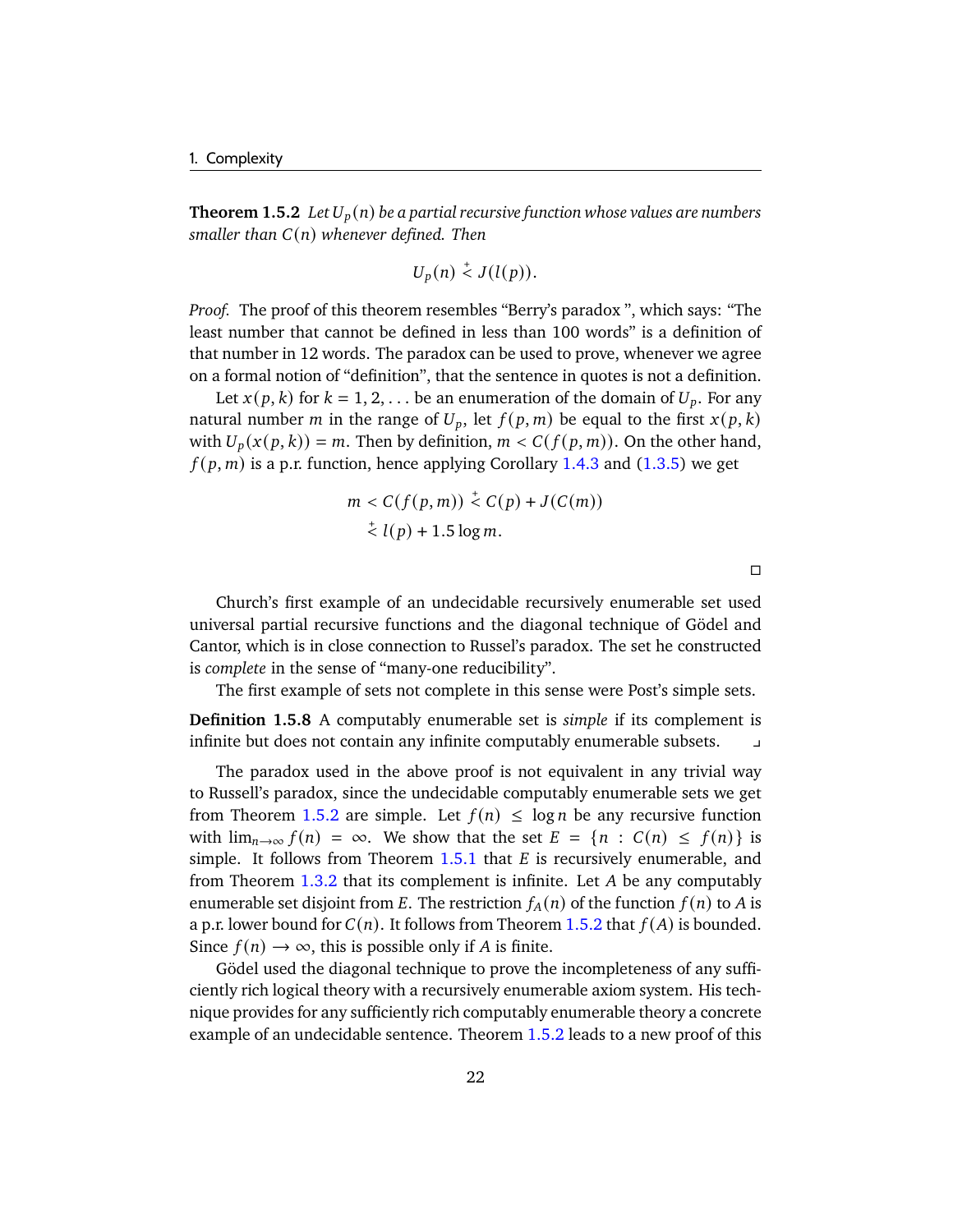result, with essentially different examples of undecidable propositions. Let us consider any first-order language  $L$  containing the language of standard firstorder arithmetic. Let  $\langle \cdot \rangle$  be a standard encoding of the formulas of this theory into natural numbers. Let the computably enumerable theory  $T_p$  be the theory for which the set of codes  $\langle \Phi \rangle$  of its axioms  $\Phi$  is the computably enumerable set  $W_p$  of natural numbers.

**Corollary 1.5.9** *There is a constant*  $c < \infty$  *such that for any p, if any sentences with the meaning "m <*  $C(n)$ *" for m >*  $J(l(p)) + c$  *are provable in theory*  $T_p$  then *some of these sentences are false.*

*Proof.* For some p, suppose that all sentences " $m < C(n)$ " provable in  $T_p$  are true. For a sentence  $\Phi$ , let  $T_p \vdash \Phi$  denote that  $\Phi$  is a theorem of the theory  $T_p$ . Let us define the function

$$
A(p, n) = \max\{m : T_p \vdash "m < C(n)"\}.
$$

This function is semicomputable since the set  $\{(p, \langle \Phi \rangle) : T_p \in \Phi\}$  is recursively enumerable. Therefore there is a binary string a such that  $A(p, n) = S(a, \langle p, n \rangle)$ . It is easy to see that we have a constant string  $b$  such that

$$
S(a, \langle p, n \rangle) = S(q, n)
$$

where  $q = b\overline{a}p$ . (Formally, this statement follows for example from the so-called  $S_m^n$ -theorem.) The function  $S_q(n)$  is a lower bound on the complexity function  $C(n)$ . By an immediate generalization of Theorem [1.5.2](#page-27-0) for semicomputable functions), we have  $S(q, n) \stackrel{+}{\leq} J(l(q)) \stackrel{+}{\leq} J(l(p)).$ 

We have seen that the complexity function  $C(x | y)$  is not computable, and does not have any nontrivial recursive lower bounds. It has many interesting upper bounds, however, for example the ones in Theorems [1.3.2](#page-19-1) and [1.4.3.](#page-24-1) The following theorem characterizes all upper semicomputable upper bounds (*majorants*) of  $C(x | y)$ .

**Theorem 1.5.3** (Levin) Let  $F(x, y)$  be a function of strings semicomputable from above. The relation  $C(x \,|\, y) \stackrel{{}_+}{\scriptstyle <} F(x, y)$  holds for all  $x, y$  if and only if we have

<span id="page-28-0"></span>
$$
\log |\{x : F(x, y) < m\}| < m \tag{1.5.1}
$$

*for all strings*  $\nu$  *and natural numbers m.* 

*Proof.* Suppose that  $C(x | y) \stackrel{+}{\leq} F(x, y)$  holds. Then [\(1.5.1\)](#page-28-0) follows from [b](#page-19-3) of Theorem [1.3.2.](#page-19-1)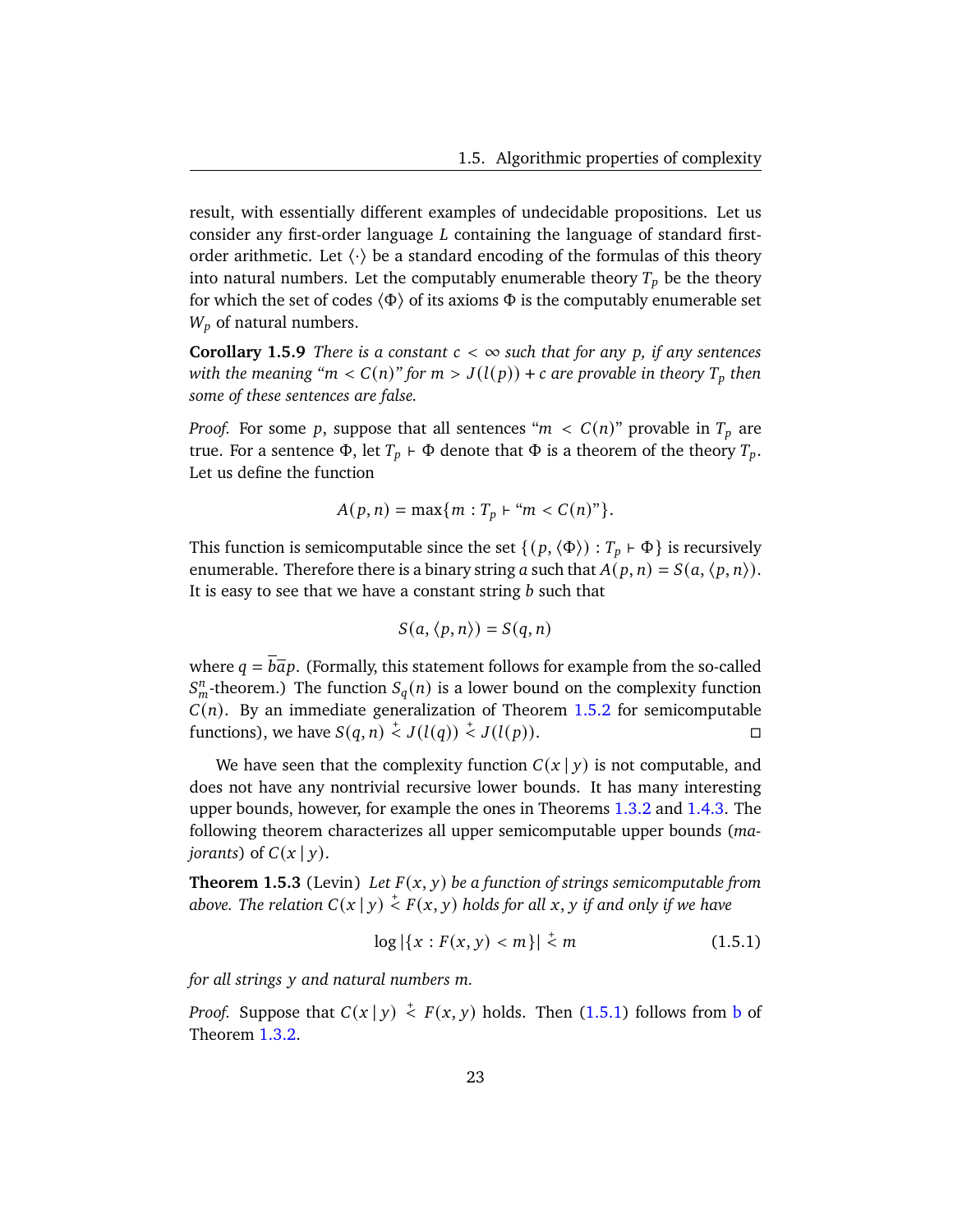Now suppose that  $(1.5.1)$  holds for all y, m. Then let E be the computably enumerable set of triples  $(x, y, m)$  with  $F(x, y) < m$ . It follows from [\(1.5.1\)](#page-28-0) and Theorem [1.4.3](#page-24-1) that for all  $(x, y, m) \in E$  we have  $C(x | y, m) \stackrel{+}{\leq} m$ . By Theorem [1.4.5](#page-24-3) then  $C(x | y) \stackrel{+}{\le} 1$  $\leq m$ .

The minimum of any finite number of majorants is again a majorant. Thus, we can combine different heuristics for recognizing patterns of sequences.

# <span id="page-29-0"></span>**1.6 The coding theorem**

# <span id="page-29-1"></span>**1.6.1 Self-delimiting complexity**

Some theorems on the addition of complexity do not have as simple a form as desirable. For example, Theorem [1.4.2](#page-22-0) implies

$$
C(x, y) \stackrel{+}{\leq} J(C(x)) + C(y).
$$

We would like to see just  $C(x)$  on the right-hand side, but the inequality  $C(x, y) \stackrel{+}{\leq}$  $C(x) + C(y)$  does not always hold (see Exercise [5\)](#page-131-0). The problem is that if we compose a program for  $(x, y)$  from those of x and y then we have to separate them from each other somehow. In this section, we introduce a variant of Kolmogorov's complexity discovered by Levin and independently by Chaitin and Schnorr, which has the property that "programs" are *self-delimiting*: this will free us of the necessity to separate them from each other.

**Definition 1.6.1** A set of strings is called *prefix-free* if for any pair  $x$ ,  $y$  of elements in it,  $x$  is not a prefix of  $y$ .

A one-to-one function into a set of strings is a *prefix code*, or *instantaneous code* if its domain of definition is prefix free.

An interpreter  $f(p, x)$  is *self-delimiting (s.d.)* if for each x, the set  $D<sub>x</sub>$  of strings *p* for which  $f(p, x)$  is defined is a prefix-free set.

**Example 1.6.2** The mapping  $p \to p^o$  is a prefix code.

A self-delimiting p.r. function  $f(p)$  can be imagined as a function computable on a special self-delimiting Turing machine.

**Definition 1.6.3** A Turing machine T is *self-delimiting* if it has no input tape, but can ask any time for a new input symbol. After some computation and a few such requests (if ever) the machine decides to write the output and stop.

The essential difference between a self-delimiting machine  $\mathcal T$  and an ordinary Turing machine is that  $\mathcal T$  does not know in advance how many input symbols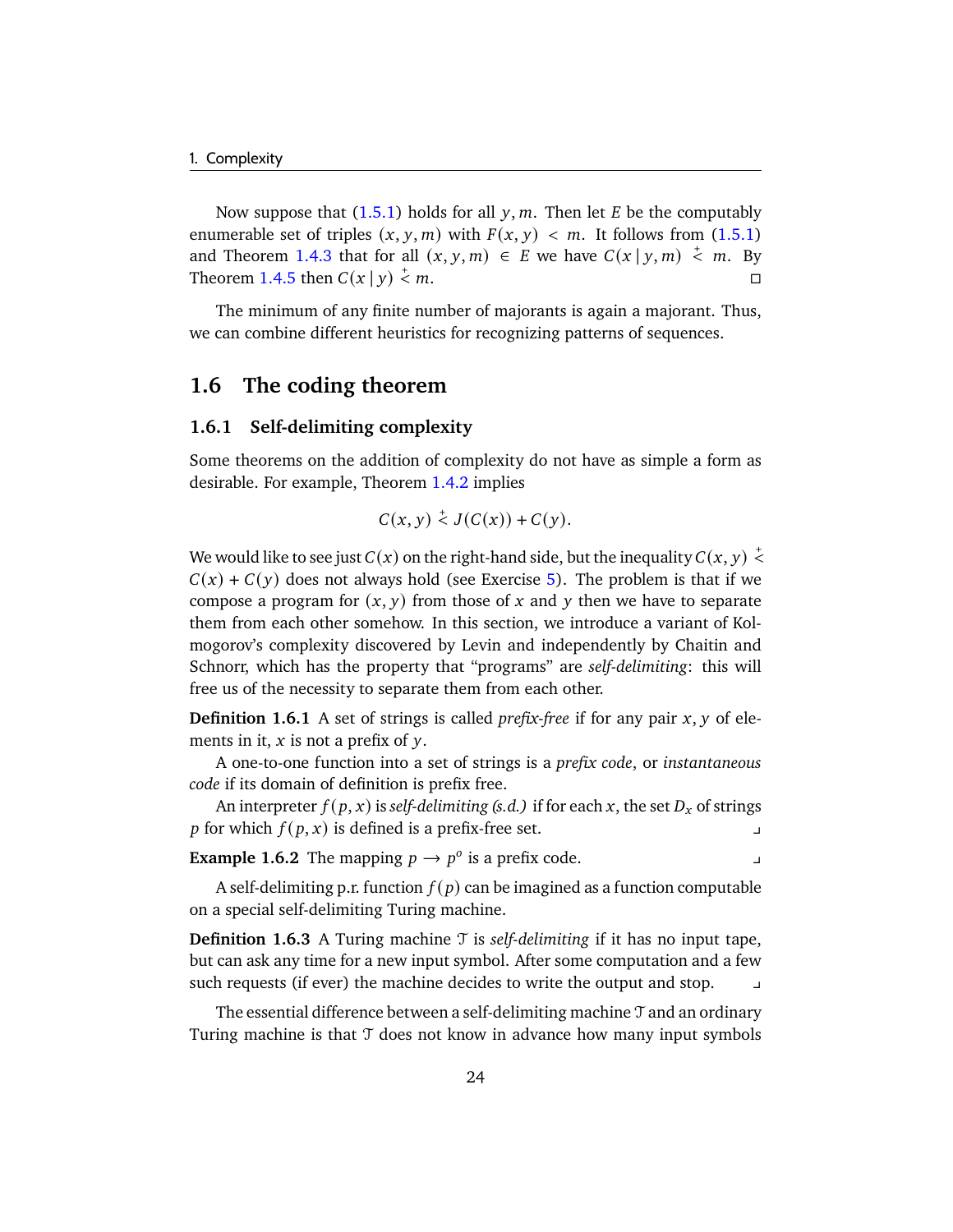suffice; she must compute this information from the input symbols themselves, without the help of an "endmarker".

Requiring an interpreter  $A(p, x)$  to be self-delimiting in p has many advantages. First of all, when we concatenate descriptions, the interpreter will be able to separate them without endmarkers. Lost endmarkers were responsible for the additional logarithmic terms and the use of the function  $J(n)$  in Theorem [1.4.2](#page-22-0) and several other formulas for  $K$ .

**Definition 1.6.4** A self-delimiting partial recursive interpreter T is called *optimal* if for any other s.d. p.r. interpreter  $F$ , we have

$$
C_T \stackrel{+}{\leq} C_F. \tag{1.6.1}
$$

 $\overline{a}$ 

<span id="page-30-0"></span>**Theorem 1.6.1** *There is an optimal s.d. interpreter.*

*Proof.* The proof of this theorem is similar to the proof of Theorem [1.3.1.](#page-17-0) We take the universal partial recursive function  $V(a, p, x)$ . We transform each function  $V_a(p, x) = V(a, p, x)$  into a self-delimiting function  $W_a(p, x) = W(a, p, x)$ , but so as not to change the functions  $V_a$  which are already self-delimiting. Then we form  $T$  from  $W$  just as we formed  $U$  from  $V$ . It is easy to check that the function T thus defined has the desired properties. Therefore we are done if we construct W.

Let some Turing machine M compute  $y = V_a(p, x)$  in t steps. We define  $W_a(p, x) = y$  if  $l(p) \le t$  and if M does not compute in t or fewer steps any output  $V_a(q, x)$  from any extension or prefix q of length  $\leq t$  of p. If  $V_a$  is selfdelimiting then  $W_a = V_a$ . But  $W_a$  is always self-delimiting. Indeed, suppose that  $p_0 \sqsubseteq p_1$  and that M computes  $V_a(p_i, x)$  in  $t_i$  steps. The value  $W_a(p_i, x)$  can be defined only if  $l(p_i) \leq t_i$ . The definition of  $W_a$  guarantees that if  $t_0 \leq t_1$  then  $W_a(p_1, x)$  is undefined, otherwise  $W_a(p_0, x)$  is undefined.

**Definition 1.6.5** We fix an optimal self-delimiting p.r. interpreter  $T(p, x)$  and write

$$
K(x | y) = C_T(x | y).
$$

We call  $K(y | x)$  the (self-delimiting) *conditional complexity* of x with respect to  $y.$ 

We will use the expression "self-delimiting" only if confusion may arise. Otherwise, under complexity, we generally understand the self-delimiting complexity. Let  $T(p) = T(p, \Lambda)$ . All definitions for unconditional complexity, joint complexity etc. are automatically in force for  $H = C_T$ .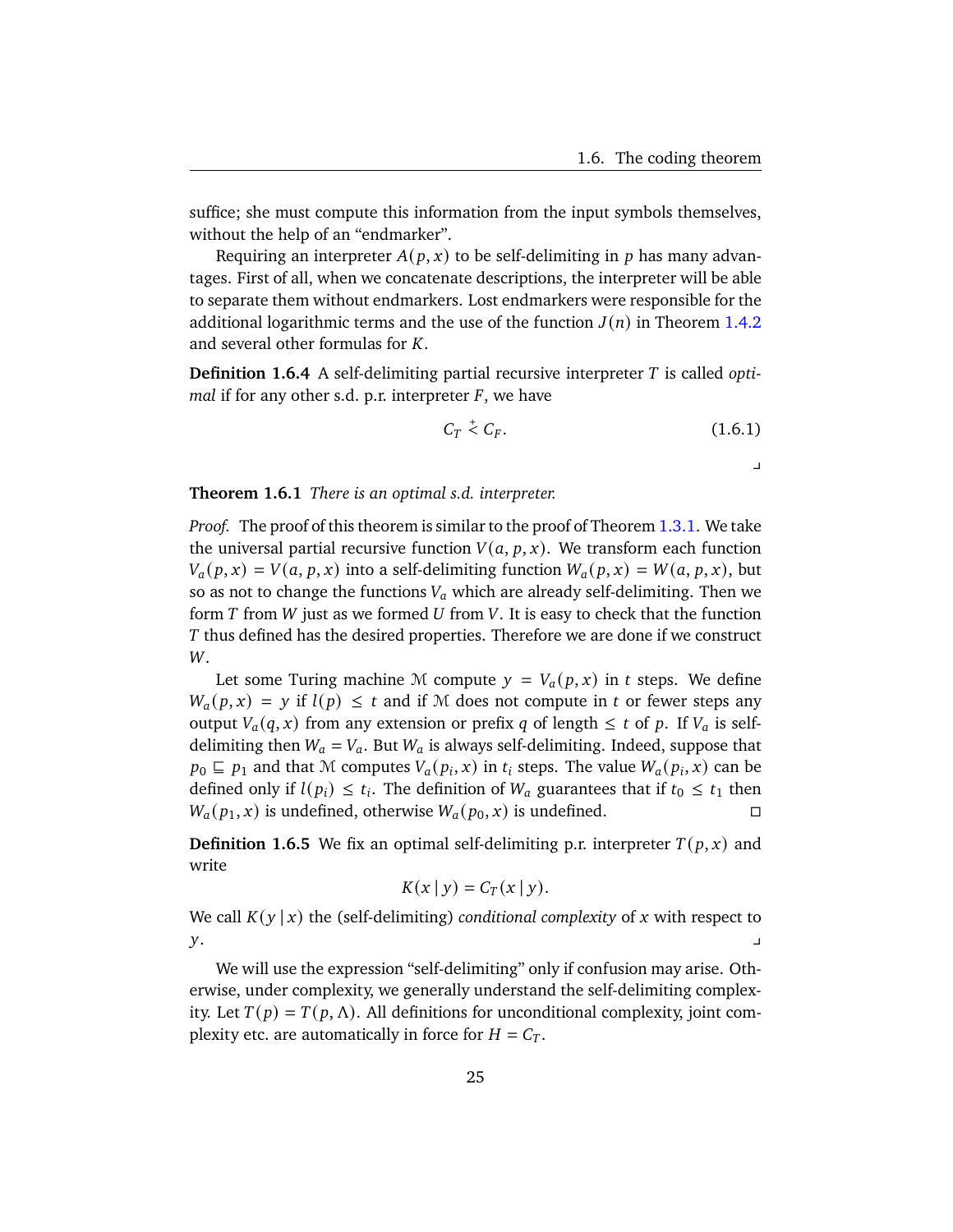Let us remark that the s.d. interpreter defined in Theorem [1.6.1](#page-30-0) has the following stronger property. For any other s.d. interpreter  $G$  there is a string  $g$ such that we have

$$
G(x) = T(gx) \tag{1.6.2}
$$

for all  $x$ . We could say that the interpreter  $T$  is *universal*.

Let us show that the functions  $K$  and  $H$  are asymptotically equal.

#### <span id="page-31-0"></span>**Theorem 1.6.2**

$$
K \stackrel{+}{\leq} H \stackrel{+}{\leq} J(K). \tag{1.6.3}
$$

*Proof.* Obviously,  $K \leq H$ . We define a self-delimiting p.r. function  $F(p, x)$ . The machine computing F tries to decompose p into the form  $p = u^{\circ}v$  such that u is the number  $l(v)$  in binary notation. If it succeeds, it outputs  $U(v, x)$ . We have

$$
K(y \mid x) \stackrel{+}{\leq} C_F(y \mid x) \stackrel{+}{\leq} C(y \mid x) + 2 \log C(y \mid x).
$$

 $\Box$ 

Let us review some of the relations proved in Sections [1.3](#page-16-0) and [1.4.](#page-21-0) Instead of the simple estimate  $C(x) \stackrel{+}{\leq} n$  for a binary string x, of length n, only the obvious consequence of Theorem [1.6.2](#page-31-0) holds that is

$$
K(x) \stackrel{+}{\leq} J(n).
$$

We must similarly change Theorem [1.4.3.](#page-24-1) We will use the universal p.r. function  $T_p(x) = T(p, x)$ . The r.e. set  $V_p$  is the range of the function  $T_p$ . Let  $E = V_p$  be an enumerable set of pairs of strings. The section  $E^a$  is defined as in [\(1.4.5\)](#page-24-4). Then for all  $x \in E^a$ , we have

$$
K(x | a) \stackrel{+}{\leq} J(\log |E^a|) + l(p). \tag{1.6.4}
$$

We do not need  $J(l(p))$  since the function T is self-delimiting. However, the real analogon of Theorem [1.4.3](#page-24-1) is the Coding Theorem, to be proved later in this section.

Part  $\frac{1}{2}$  of Theorem 1.3.2 holds for H, [b](#page-19-3)ut is not the strongest what can be said. The counterpart of this theorem is the inequality [\(1.6.10\)](#page-34-0) below. Theorem [1.4.1](#page-21-1) and its corollary hold without change for  $H$ . The additivity relations will be proved in a sharper form for  $H$  in the next section.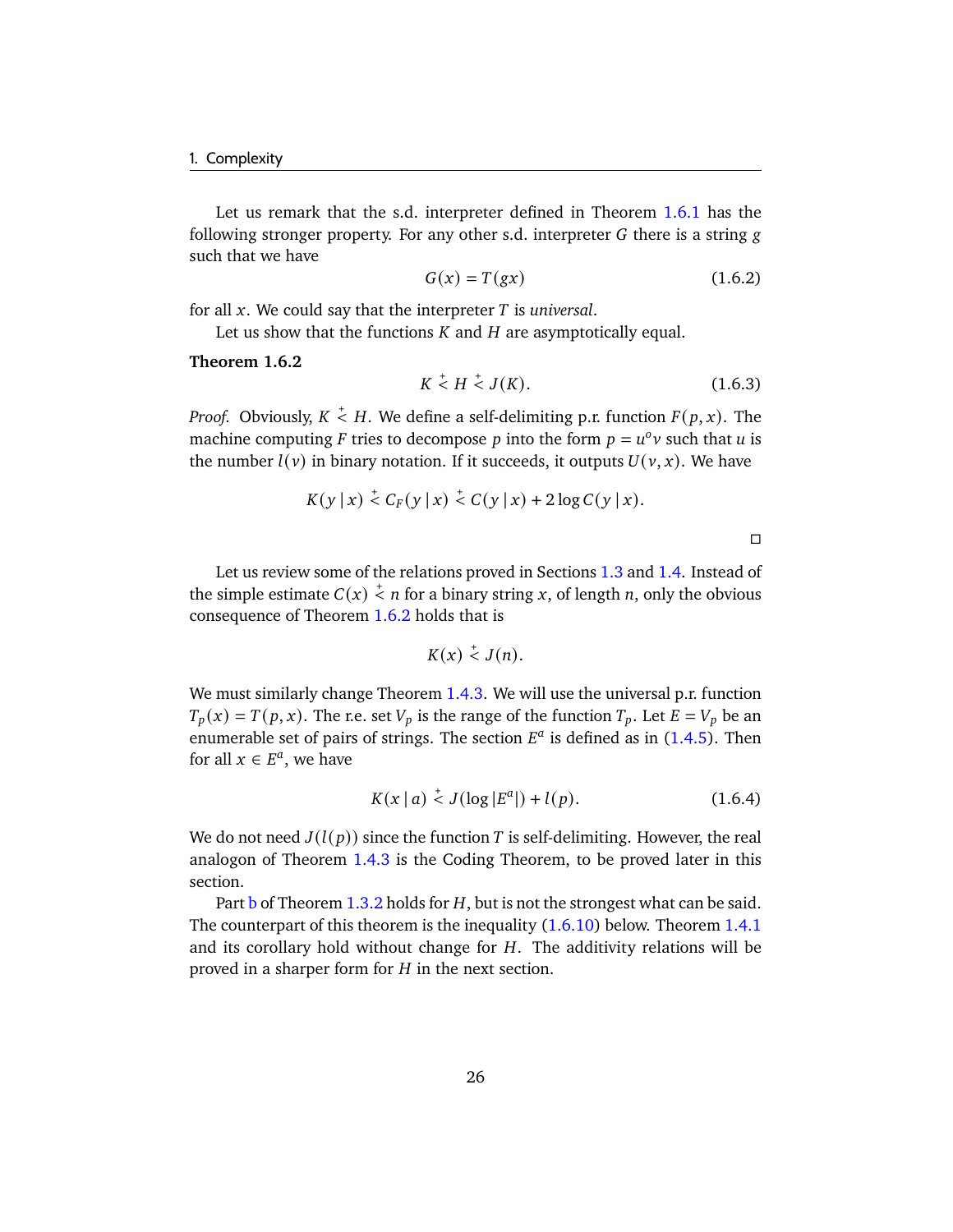#### <span id="page-32-0"></span>**1.6.2 Universal semimeasure**

Self-delimiting complexity has an interesting characterization that is very useful in applications.

<span id="page-32-1"></span>**Definition 1.6.6** A function  $w : S \rightarrow [0, 1]$  is called a *semimeasure* over the space  $S$  if

$$
\sum_{x} w(x) \le 1. \tag{1.6.5}
$$

It is called a *measure* (a probability distribution) if equality holds here.

A semimeasure is called *constructive* if it is lower semicomputable. A constructive semimeasure which multiplicatively dominates every other constructive semimeasure is called *universal*.

**Remark 1.6.7** Just as in an earlier remark, we warn that semimeasures will later be defined over the space  $\mathbb{N}^\mathbb{N}.$  They will be characterized by a nonnegative function *w* over  $\mathbb{S} = \mathbb{N}^*$  but with a condition different from [\(1.6.5\)](#page-32-1).

The following remark is useful.

**Proposition 1.6.8** *If a constructive semimeasure is also a measure then it is computable.*

*Proof.* If we compute an approximation  $w_t$  of the function w from below for which  $1 - \varepsilon < \sum_{x} w_t(x)$  then we have  $|w(x) - w_t(x)| < \varepsilon$  for all x.

<span id="page-32-2"></span>**Theorem 1.6.3** *There is a universal constructive semimeasure.*

*Proof.* Every computable family  $w_i$  ( $i = 1, 2, ...$ ) of semimeasures is dominated by the semimeasure  $\sum_i 2^{-i} w_i$ . Since there are only countably many constructive semimeasures there exists a semimeasure dominating them all. The only point to prove is that the dominating semimeasure can be made constructive.

Below, we construct a function  $\mu_p(x)$  lower semicomputable in p, x such that  $\mu_p$  as a function of x is a constructive semimeasure for all p and all constructive semimeasures occur among the  $w_p$ . Once we have  $\mu_p$  we are done because for any positive computable function  $\delta(p)$  with  $\sum_{p} \delta(p) \leq 1$  the semimeasure  $\sum_{p} \delta(p) \mu_p$  is obviously lower semicomputable and dominates all the  $\mu_p$ .

Let  $S_p(x)$  be the lower semicomputable function with Gödel number p and let  $S_p^t(x)$  be a function recursive in p, t, x with rational values, dondecreasing in t, such that  $\lim_{t} S_p^t(x) = \max\{0, S_p(x)\}\$  and for each t, p, the function  $S_p^t(x)$  is different from 0 only for  $x \le t$ . Let us define  $\mu_n^t$  recursively in t as follows. Let  $\mu^0_p(x) = 0.$  Suppose that  $\mu^t_p$  is already defined. If  $S_p^{t+1}$  is a semimeasure then we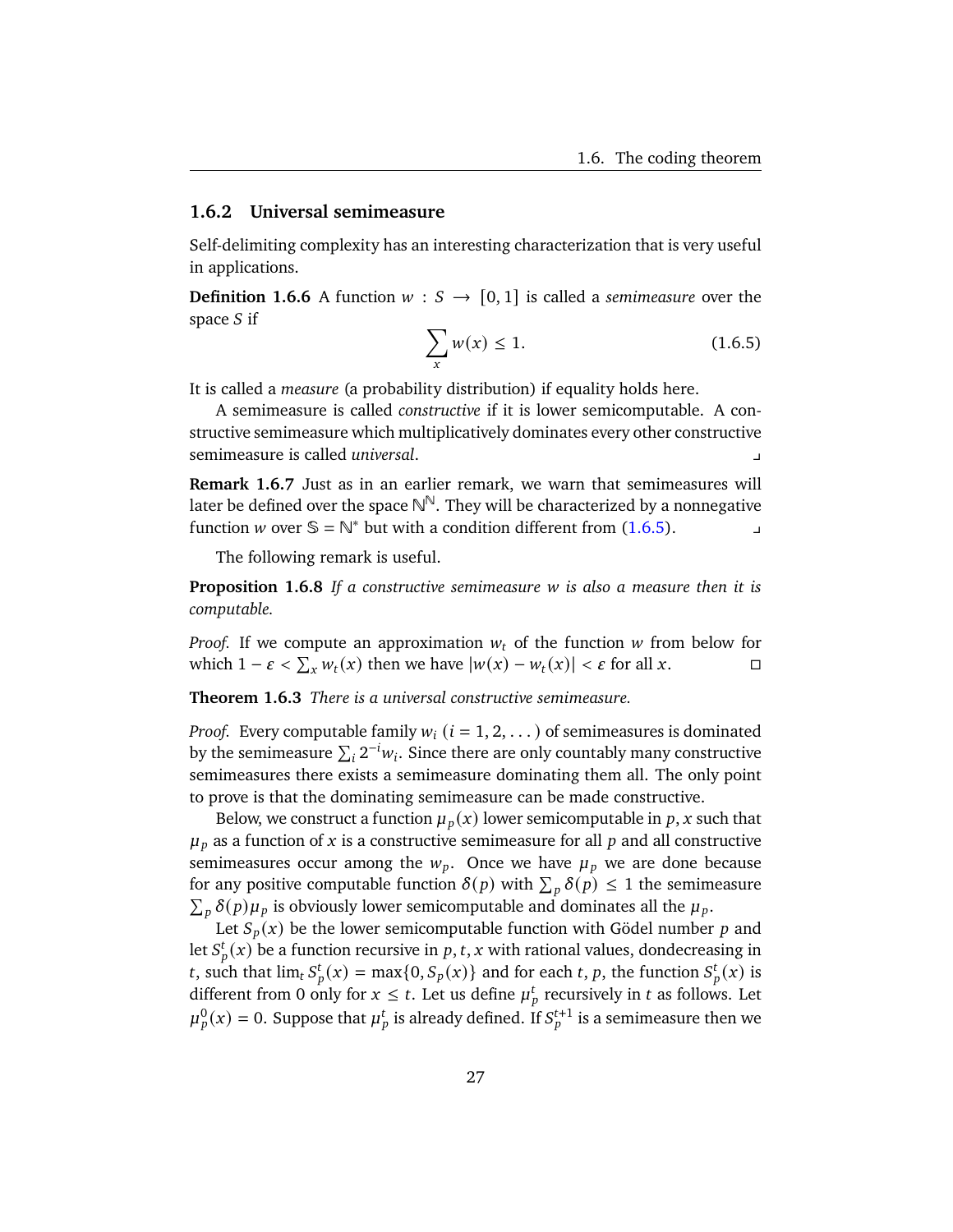define  $\mu_p^{t+1} = S_p^{t+1}$ , otherwise  $\mu_p^{t+1} = \mu_p^t$ . Let  $\mu_p = \lim_{t \to \infty} \mu_p^t$ . The function  $\mu_p(x)$ is, by its definition, lower semicomputable in  $p, x$  and a semimeasure for each fixed p. It is equal to  $S_p$  whenever  $S_p$  is a semimeasure, hence it enumerates all constructive semimeasures.

The above theorem justifies the following notation.

**Definition 1.6.9** We choose a fixed universal constructive semimeasure and call it  $\mathbf{m}(x)$ .

With this notation, we can make it a little more precise in which sense this measure dominates all other constructive semimeasures.

**Definition 1.6.10** For an arbitrary constructive semimeasure  $\nu$  let us define

$$
\mathbf{m}(\nu) = \sum \{ \mathbf{m}(p) : \text{the (self-delimiting) program } p \text{ computes } \nu \}. \tag{1.6.6}
$$

Similar notation will be used for other objects: for example now  $\mathbf{m}(f)$  make sense for a recursive function  $f$ .

Let us apply the above concept to some interesting cases.

**Theorem 1.6.4** *For all constructive semimeasures*  $\nu$  and for all strings x, we have

$$
\mathbf{m}(\nu)\nu(x) \stackrel{*}{\leq} \mathbf{m}(x). \tag{1.6.7}
$$

*Proof.* Let us repeat the proof of Theorem [1.6.3,](#page-32-2) using  $m(p)$  in place of  $\delta(p)$ . We obtain a new constructive semimeasure  $m'(x)$  with the property  $m(\nu)\nu(x) \leq$ **m**<sup> $′$ </sup>(*x*) for all *x*. Noting **m**<sup> $′$ </sup>(*x*)  $\stackrel{*}{=}$  **m**(*x*) finishes the proof.  $□$ 

# <span id="page-33-0"></span>**1.6.3 Prefix codes**

The main theorem of this section says  $K(x) \stackrel{+}{=} -\log m(x)$ . Before proving it, we relate descriptional complexity to the classical coding problem of information theory.

**Definition 1.6.11** A (binary) *code* is any mapping from a set E of binary sequences to a set of objects. This mapping is the *decoding function* of the code. If the mapping is one-to-one, then sometimes the set  $E$  itself is also called a code.

A code is a *prefix code* if *E* is a prefix-free set.

The interpreter  $U(p)$  is a decoding function.

**Definition 1.6.12** We call string  $p$  the first shortest description of  $x$  if it is the lexicographically first binary word q with  $|q| = C(x)$  and  $U(q) = x$ .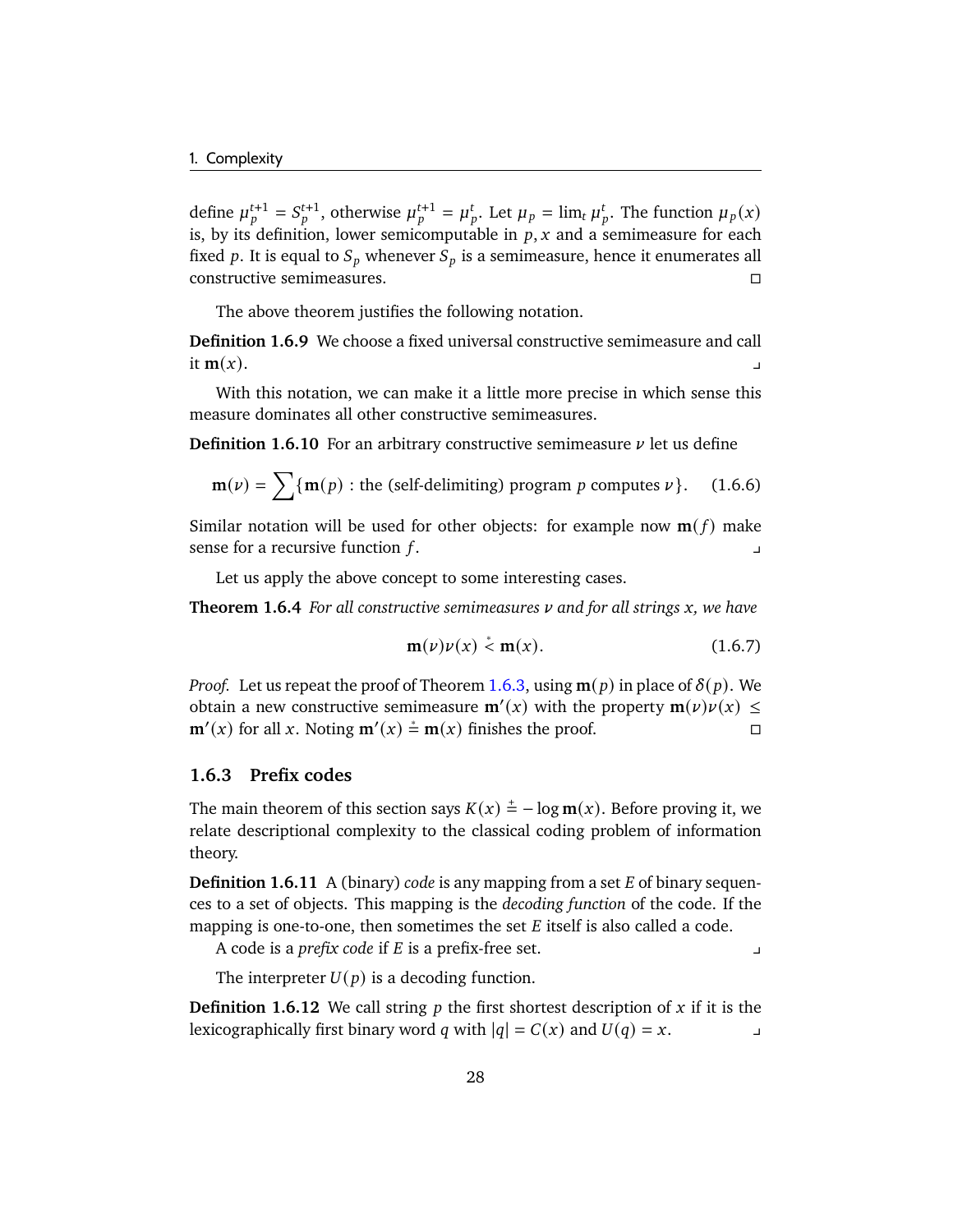The set of first shortest descriptions is a code. This imposes the implicit lower bound stated in  $(1.5.1)$  on  $C(x)$ :

$$
|\{x : C(x) = n\}| \le 2^n. \tag{1.6.8}
$$

The least shortest descriptions in the definition of  $K(x)$  form moreover a *prefix code*. We recall a classical result of information theory.

<span id="page-34-2"></span><span id="page-34-1"></span>**Lemma 1.6.13** (Kraft's Inequality, see [\[13\]](#page-177-9)) *For any sequence*  $l_1, l_2, \ldots$  *of natural numbers, there is a prefix code with exactly these numbers as codeword lengths, if and only if*

$$
\sum_{i} 2^{-l_i} \le 1. \tag{1.6.9}
$$

*Proof.* Recall the standard correspondence  $x \leftrightarrow [x]$  between binary strings and binary subintervals of the interval  $[0, 1]$ . A prefix code corresponds to a set of disjoint intervals, and the length of the interval [x] is  $2^{-l(x)}$ . This proves that [\(1.6.9\)](#page-34-1) holds for the lengths of codewords of a prefix code.

Suppose that  $l_i$  is given and  $(1.6.9)$  holds. We can assume that the sequence  $l_i$  is nondecreasing. Chop disjoint, adjacent intervals  $I_1, I_2, \ldots$  of length  $2^{-l_1}, 2^{-l_2}, \ldots$  from the left end of the interval [0, 1]. The right end of  $I_k$  is  $\sum_{j=1}^{k} 2^{-l_j}$ . Since the sequence  $l_j$  is nondecreasing, all intervals  $I_j$  are binary intervals. Take the binary string corresponding to  $I_i$  as the j-th codeword.  $\square$ 

**Corollary 1.6.14** *We have*  $-\log m(x) \le K(x)$ *.* 

*Proof.* The lemma implies

<span id="page-34-0"></span>
$$
\sum_{y} 2^{-K(y \, | \, x)} \le 1. \tag{1.6.10}
$$

Since  $K(x)$  is an upper semicomputable function, the function  $2^{-K(x)}$  is lower semicomputable. Hence it is a constructive semimeasure, and we have  $- \log m(x) < \frac{1}{x}$  $K(x)$ .

The construction in the second part of the proof of Lemma [1.6.13](#page-34-2) has some disadvantages. We do not always want to rearrange the numbers  $l_i$ , for example because we want that the order of the codewords reflect the order of our original objects. Without rearrangement, we can still achieve a code with only slightly longer codewords.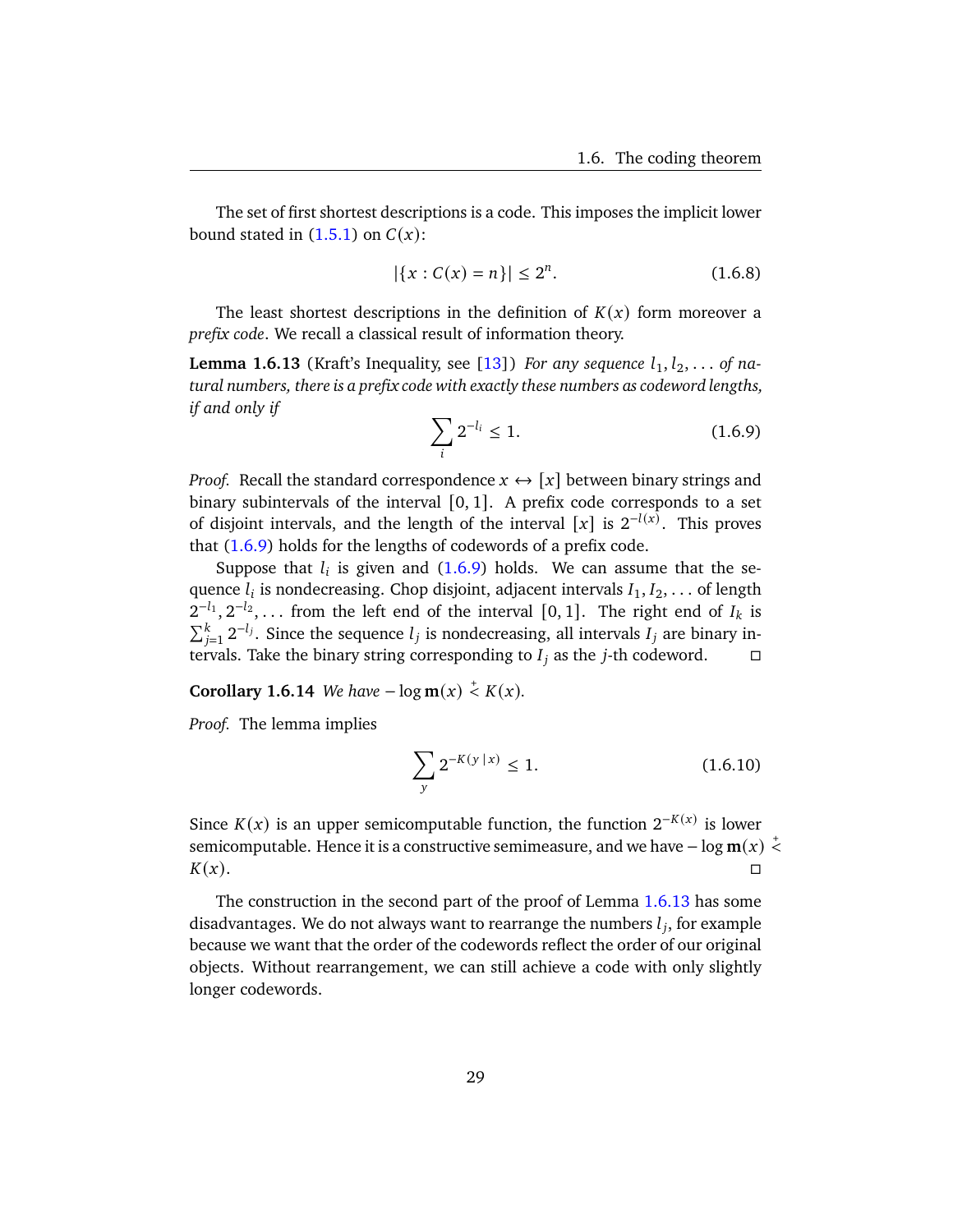**Lemma 1.6.15** (Shannon-Fano code) *(see [\[13\]](#page-177-9))* Let  $w_1, w_2, \ldots$  be positive numbers with  $\sum_j w_j \leq 1$ . There is a binary prefix code  $p_1, p_2, \ldots$  where the codewords *are in lexicographical order, such that*

<span id="page-35-1"></span>
$$
|p_i| \le -\log w_i + 2. \tag{1.6.11}
$$

*Proof.* We follow the construction above and cut off disjoint, adjacent (not necessarily binary) intervals  $I_j$  of length  $w_j$  from the left end of [0, 1]. Let  $v_j$  be the length of the longest binary intervals contained in  $I_i$ . Let  $p_i$  be the binary word corresponding to the first one of these. Four or fewer intervals of length  $v_i$  cover  $I_i$ . Therefore [\(1.6.11\)](#page-35-1) holds.

# <span id="page-35-0"></span>**1.6.4** The coding theorem for  $K(x)$

The above results suggest  $K(x) \le -\log m(x)$ . But in the proof, we have to deal with the problem that **m** is not computable.

**Theorem 1.6.5** (Coding Theorem, see [\[31,](#page-178-5) [17,](#page-177-2) [10\]](#page-176-6))

$$
K(x) \stackrel{+}{=} -\log m(x) \tag{1.6.12}
$$

*Proof.* We construct a self-delimiting p.r. function  $F(p)$  with the property that  $C_F(x) \leq -\log m(x) + 4$ . The function F to be constructed is the decoding function of a prefix code hence the code-construction of Lemma [1.6.13](#page-34-2) proposes itself. But since the function  $m(x)$  is only lower semicomputable, it is given only by a sequence converging to it from below.

Let  $\{(z_t, k_t) : t = 1, 2, \ldots\}$  be a recursive enumeration of the set  $\{(x, k) :$  $k < m(x)$  without repetition. Then

$$
\sum_{t} 2^{-k_t} = \sum_{x} \sum_{z_t=x} 2^{-k_t} \leq \sum_{x} 2m(x) < 2.
$$

Let us cut off consecutive adjacent, disjoint intervals  $I_t$  of length  $2^{-k_t-1}$  from the left side of the interval [0, 1]. We define  $F$  as follows. If  $[p]$  is a largest binary subinterval of some  $I_t$  then  $F(p) = z_t$ . Otherwise  $F(p)$  is undefined.

The function  $F$  is obviously self-delimiting and partial recursive. It follows from the construction that for every x there is a t with  $z_t = x$  and  $0.5m(x)$  <  $2^{-k_t}$ . Therefore, for every x there is a p such that  $F(p) = x$  and  $|p| \le -\log m(x) +$  $4.$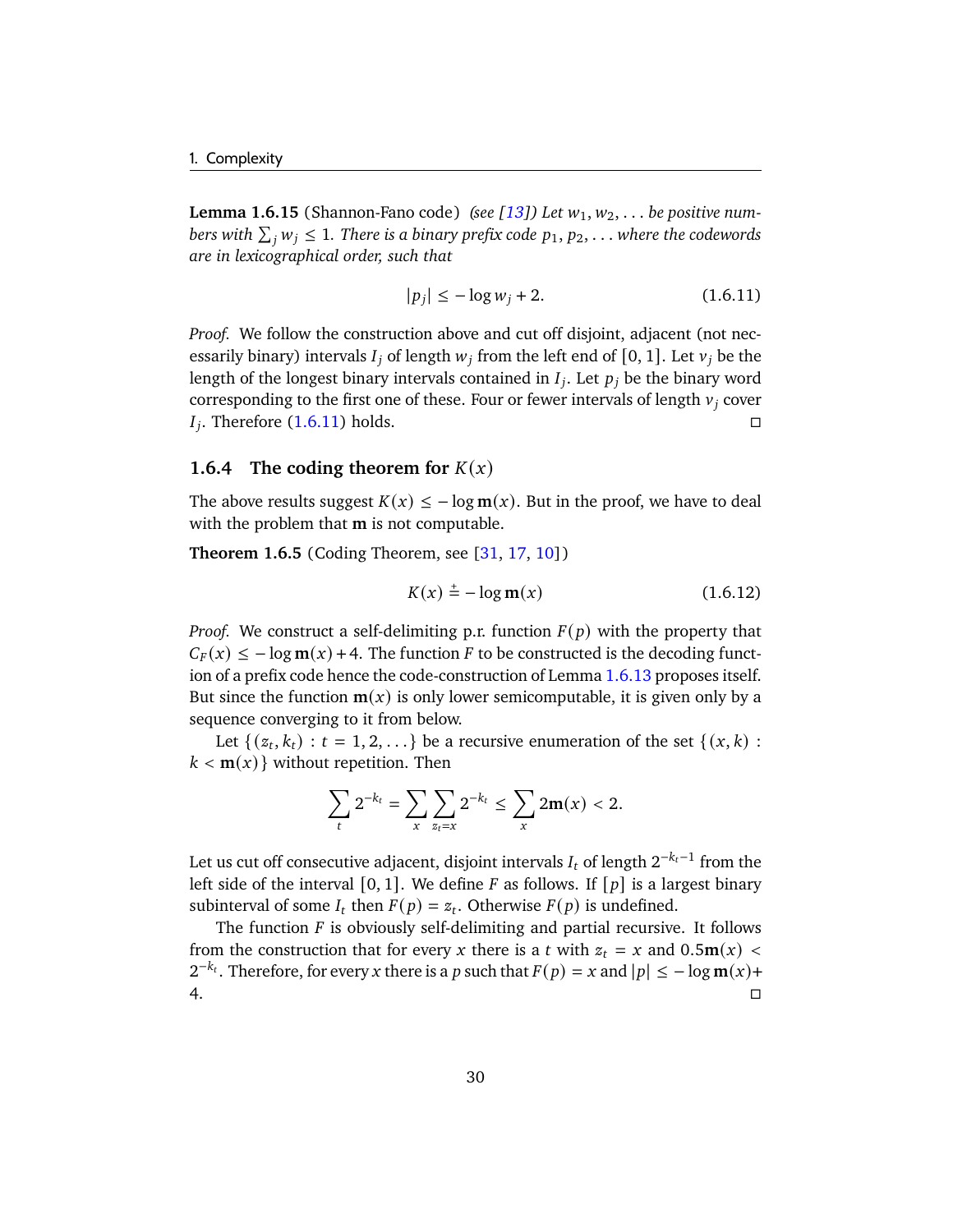The Coding Theorem can be straightforwardly generalized as follows. Let  $f(x, y)$  be a lower semicomputable nonnegative function. Then we have

<span id="page-36-0"></span>
$$
K(y | x) \stackrel{+}{\leq} -\log f(x, y) \tag{1.6.13}
$$

for all x with  $\sum_{y} f(x, y) \leq 1$ . The proof is the same.

#### **1.6.5 Algorithmic probability**

We can interpret the Coding Theorem as follows. It is known in classical information theory that for any probability distribution  $w(x)$  ( $x \in S$ ) a binary prefix code  $f_w(x)$  can be constructed such that  $l(f_w(x)) \leq -\log w(x) + 1$ . We learned that for computable, moreover, even for contstructive distributions  $w$  there is a *universal code* with a self-delimiting partial-recursive decoding function T independent of *w* such that for the codeword length  $K(x)$  we have

$$
K(x) \leq -\log w(x) + c_w.
$$

Here, only the additive constant  $c_w$  depends on the distribution  $w$ .

Let us imagine the self-delimiting Turing machine  $\mathcal T$  computing our interpreter  $T(p)$ . Every time the machine asks for a new bit of the description, we could toss a coin to decide whether to give 0 or 1.

**Definition 1.6.16** Let  $P_T(x)$  be the probability that the self-delimiting machine  $\sigma$  gives out result  $x$  after receiving random bits as inputs.

We can write  $P_T(x) = \sum W_T(x)$  where  $W_T(x)$  is the set  $\{2^{-l(p)} : T(p) = x\}.$ Since  $2^{-K(x)} = \max W_T(x)$ , we have  $-\log P_T(x) \le K(x)$ . The semimeasure  $P_T$ is constructive, hence  $P \stackrel{*}{\leq} \mathbf{m}$ , hence

$$
H \stackrel{+}{\leq} -\log m \stackrel{+}{\leq} -\log P_T \leq H,
$$

hence

$$
-\log P_T \stackrel{+}{=} -\log m \stackrel{+}{=} H.
$$

Hence the sum  $P_T(x)$  of the set  $W_T(x)$  is at most a constant times larger than its maximal element  $2^{-K(x)}$ . This relation was not obvious in advance. The outcome  $x$  might have high probability because it has many long descriptions. But we found that then it must have a short description too. In what follows it will be convenient to fix the definition of  $m(x)$  as follows.

**Definition 1.6.17** From now on let us define

$$
\mathbf{m}(x) = P_T(x). \tag{1.6.14}
$$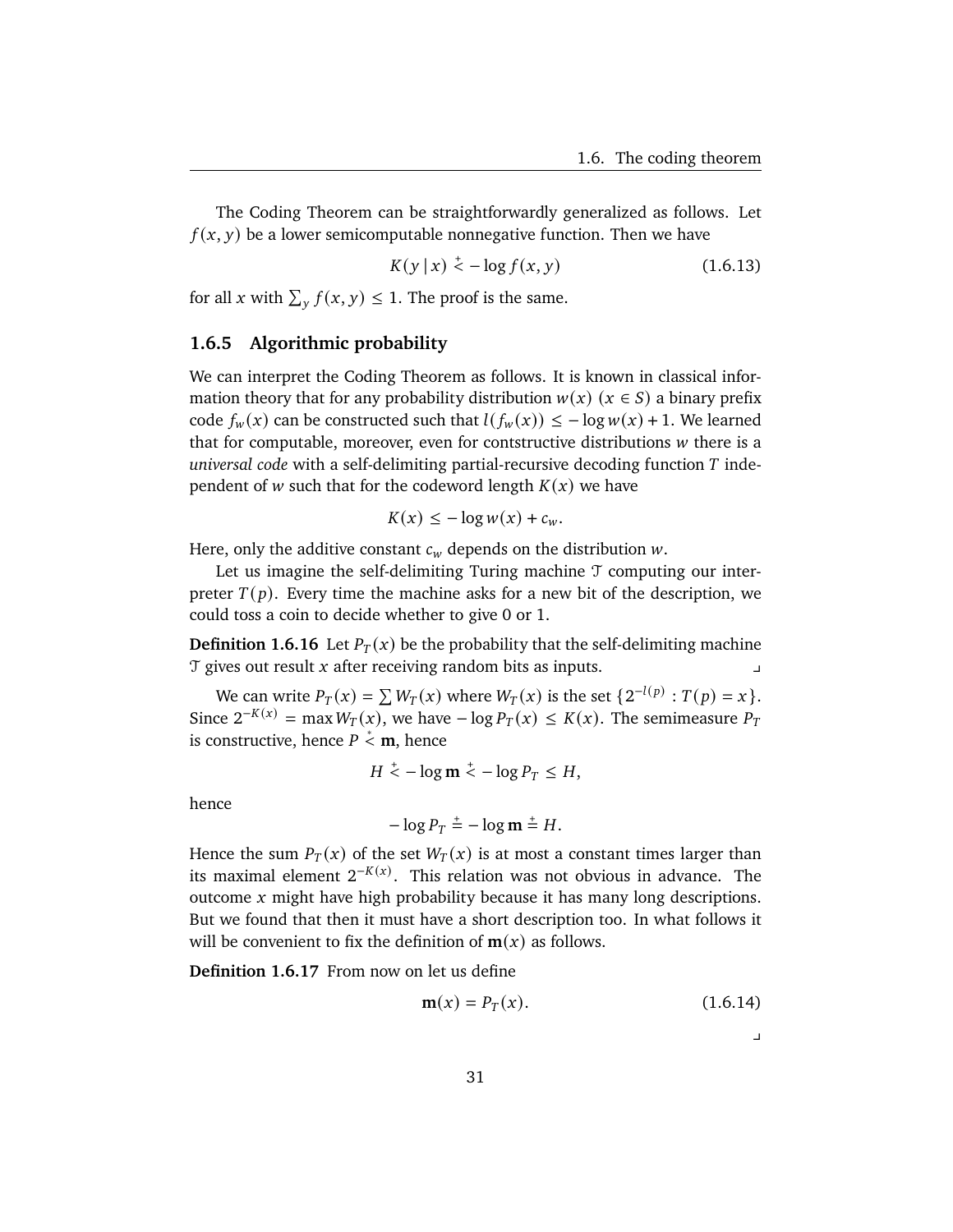## **1.7 The statistics of description length**

We can informally summarize the relation  $H \stackrel{+}{=} -\log P_T$  saying that *if an object has many long descriptions then it has a short one*. But how many descriptions does an object really have? With the Coding Theorem, we can answer several questions of this kind. The reader can view this section as a series of exercises in the technique acquired up to now.

<span id="page-37-0"></span>**Theorem 1.7.1** Let  $f(x, n)$  be the number of binary strings p of length n with  $T(p) = x$  for the universal s.d. interpreter T defined in Theorem [1.6.1.](#page-30-0) Then for *every*  $n \geq K(x)$ *, we have* 

<span id="page-37-1"></span>
$$
\log f(x, n) \stackrel{+}{=} n - K(x, n). \tag{1.7.1}
$$

Using  $K(x) \stackrel{+}{\leq} K(x, n)$ , which holds just as [\(1.4.1\)](#page-22-0), and substituting  $n = K(x)$ we obtain  $\log f(x, K(x)) \stackrel{+}{=} K(x) - K(x, K(x)) \stackrel{+}{<} 0$ , implying the following.

**Corollary 1.7.1** *The number of shortest descriptions of any object is bounded by a universal constant.*

Since the number  $\log f(x, K(x))$  is nonnegative, we also derived the identity

$$
K(x, K(x)) \stackrel{+}{=} K(x) \tag{1.7.2}
$$

which could have been proven also in the same way as Theorem [1.4.4.](#page-24-0)

<span id="page-37-2"></span>*Proof of Theorem [1.7.1.](#page-37-0)* It is more convenient to prove equation [\(1.7.1\)](#page-37-1) in the form

$$
2^{-n} f(x, n) \stackrel{*}{=} \mathbf{m}(x, n) \tag{1.7.3}
$$

where  $\mathbf{m}(x, y) = \mathbf{m}(\langle x, y \rangle)$ . First we prove  $\stackrel{*}{\le}$ . Let us define a p.r. self-delimiting function F by  $F(p) = \langle T(p), l(p) \rangle$ . Applying F to a coin-tossing argument,  $2^{-n} f(x, n)$  is the probability that the pair  $\langle x, n \rangle$  is obtained. Therefore the left-hand side of [\(1.7.3\)](#page-37-2), as a function of  $\langle x, n \rangle$ , is a constructive semimeasure, dominated by  $m(x, n)$ .

Now we prove  $\stackrel{*}{\gt}$ . We define a self-delimiting p.r. function G as follows. The machine computing  $G(p)$  tries to decompose p into three segments  $p = \beta(c)^{\circ}vw$ in such a way that  $T(v)$  is a pair  $\langle x, l(p) + c \rangle$ . If it succeeds then it outputs x. By the universality of T, there is a binary string g such that  $T(gp) = G(p)$  for all p. Let  $r = l(g)$ . For an arbitrary pair x, n, let q be a shortest binary string with  $T(q) = \langle x, n \rangle$ , and w an arbitrary string of length

$$
l = n - l(q) - r - l(\beta(r)^{o}).
$$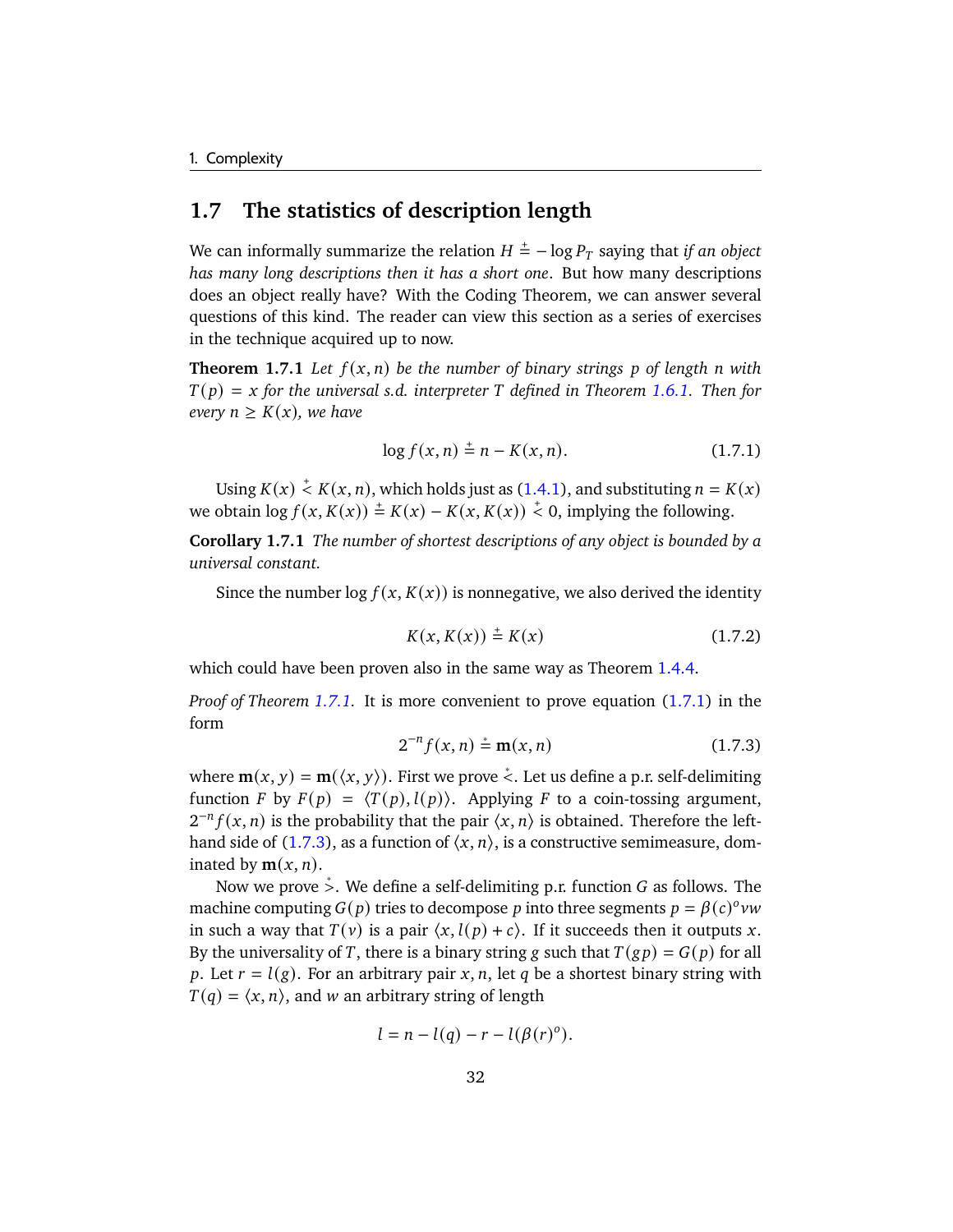Then  $G(\beta(r)^{o}qw) = T(g\beta(r)^{o}qw) = x$ . Since w is arbitrary here, there are  $2^{l}$ binary strings p of length n with  $T(p) = x$ .

How many objects are there with a given complexity  $n$ ? We can answer this question with a good approximation.

**Definition 1.7.2** Let  $g_T(n)$  be the number of objects  $x \in \mathbb{S}$  with  $K(x) = n$ , and  $D_n$  the set of binary strings p of length n for which  $T(p)$  is defined. Let us define the moving average

$$
h_T(n,c) = \frac{1}{2c+1} \sum_{i=-c}^{c} g_T(n+i).
$$

<span id="page-38-3"></span><span id="page-38-0"></span> $\perp$ 

Here is an estimation of these numbers.

<span id="page-38-1"></span>**Theorem 1.7.2** *([\[47\]](#page-179-0)) There is a natural number such that*

$$
\log |D_n| = n - K(n),
$$
 (1.7.4)

$$
\log h_T(n, c) \stackrel{+}{=} n - K(n). \tag{1.7.5}
$$

Since we are interested in general only in accuracy up to additive constants, we could omit the normalizing factor  $1/(2c + 1)$  from the moving average  $h_T$ . We do not know whether this average can be replaced by  $g_T(n)$ . This might depend on the special universal partial recursive function we use to construct the optimal s.d. interpreter  $T(p)$ . But equation  $(1.7.5)$  is true for any *optimal* s.d. interpreter T (such that the inequality  $(1.6.1)$  holds for all F) while there is an optimal s.d. interpreter F for which  $g_F(n) = 0$  for every odd n. Indeed, let  $F(00p) = T(p)$  if  $l(p)$  is even,  $F(1p) = T(p)$  if  $l(p)$  is odd and let F be undefined in all other cases. Then  $F$  is defined only for inputs of even length, while  $C_F \leq C_T + 2$ .

<span id="page-38-2"></span>**Lemma 1.7.3**

$$
\sum_{y} \mathbf{m}(x, y) \stackrel{*}{=} \mathbf{m}(x).
$$

*Proof.* The left-hand side is a constructive semimeasure therefore it is dominated by the right side. To show  $\dot{\phi}$ , note that by equation [\(1.4.2\)](#page-22-1) as applied to H, we have  $K(x, x) \stackrel{+}{=} K(x)$ . Therefore  $m(x) \stackrel{+}{=} m(x, x) < \sum_{y} m(x, y)$ .

*Proof of Theorem [1.7.2:](#page-38-1)* Let  $d_n = |D_n|$ . Using Lemma [1.7.3](#page-38-2) and Theorem [1.7.1](#page-37-0) we have

$$
g_T(n) \leq d_n = \sum_{x} f(x, n) \stackrel{*}{=} 2^n \sum_{x} \mathbf{m}(x, n) \stackrel{*}{=} 2^n \mathbf{m}(n).
$$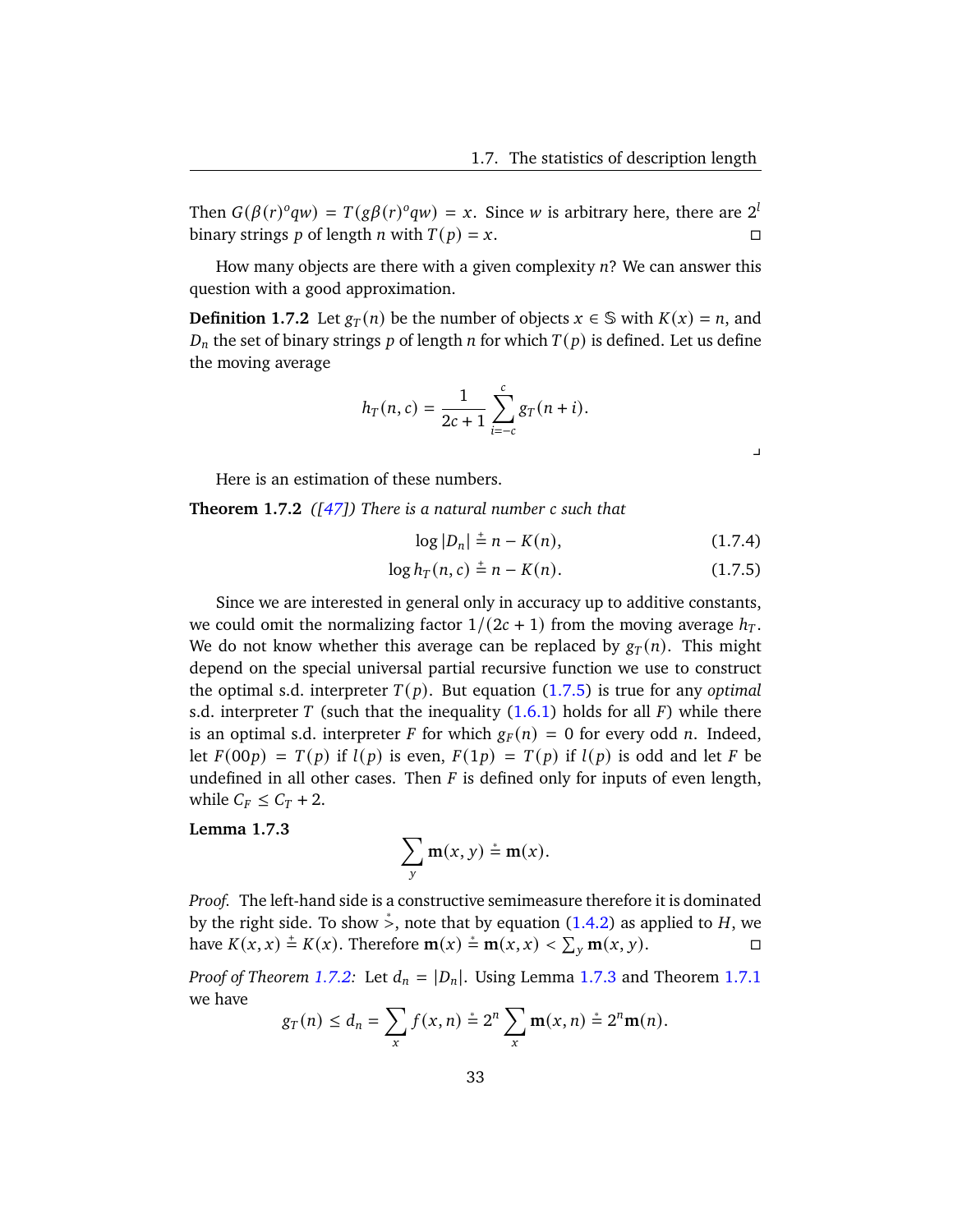Since the complexity  $H$  has the same continuity property  $(1.4.3)$  as  $K$ , we can derive from here  $h_T(n, c) \leq 2^n \mathbf{m}(n) O(2^c c^2)$ . To prove  $h_T(n, c) \stackrel{*}{>} d_n$  for an appropriate  $c$ , we will prove that the complexity of at least half of the elements of  $D_n$  is near *n*.

For some constant  $c_0$ , we have  $K(p) \le n + c_0$  for all  $p \in D_n$ . Indeed, if the s.d. p.r. interpreter  $F(p)$  is equal to p where  $T(p)$  is defined and is undefined otherwise then  $C_F(p) \le n$  for  $p \in D_n$ . By  $K(p, l(p)) \stackrel{+}{=} K(p)$ , and a variant of Lemma [1.7.3,](#page-38-2) we have

$$
\sum_{p\in D_n} \mathbf{m}(p) \stackrel{*}{=} \sum_{p\in D_n} \mathbf{m}(p,n) \stackrel{*}{=} \mathbf{m}(n).
$$

Using the expression [\(1.7.4\)](#page-38-3) for  $d_n$ , we see that there is a constant  $c_1$  such that

$$
d_n^{-1} \sum_{p \in D_n} 2^{-K(p)} \leq 2^{-n+c_1}.
$$

Using Markov's Inequality, hence the number of elements p of  $D_n$  with  $K(p) \geq$  $n - c_1 - 1$  is at least  $d_n/2$ . We finish the proof making c to be the maximium of  $c_0$  and  $c_1 + 1$ .

What can be said about the complexity of a binary string of length  $n$ ? We mentioned earlier the estimate  $K(x) \stackrel{+}{\leq} n+2 \log n$ . The same argument gives the stronger estimate

<span id="page-39-0"></span>
$$
K(x) \stackrel{+}{\leq} l(x) + K(l(x)). \tag{1.7.6}
$$

By a calculation similar to the proof of Theorem [1.7.2,](#page-38-1) we can show that the estimate [\(1.7.6\)](#page-39-0) is exact for most binary strings. First, it follows just as in Lemma  $1.7.3$  that there is a constant  $c$  such that

$$
2^{-n}\sum_{l(p)=n}2^{-K(p)}\leq c2^{-n}\mathbf{m}(n).
$$

From this, Markov's Inequality gives that the number of strings  $p \in \mathbb{B}^n$  with  $K(p) < n - k$  is at most  $c2^{n-k}$ .

There is a more polished way to express this result.

**Definition 1.7.4** Let us introduce the following function of natural numbers:

$$
K^+(n) = \max_{k \le n} K(k).
$$

 $\perp$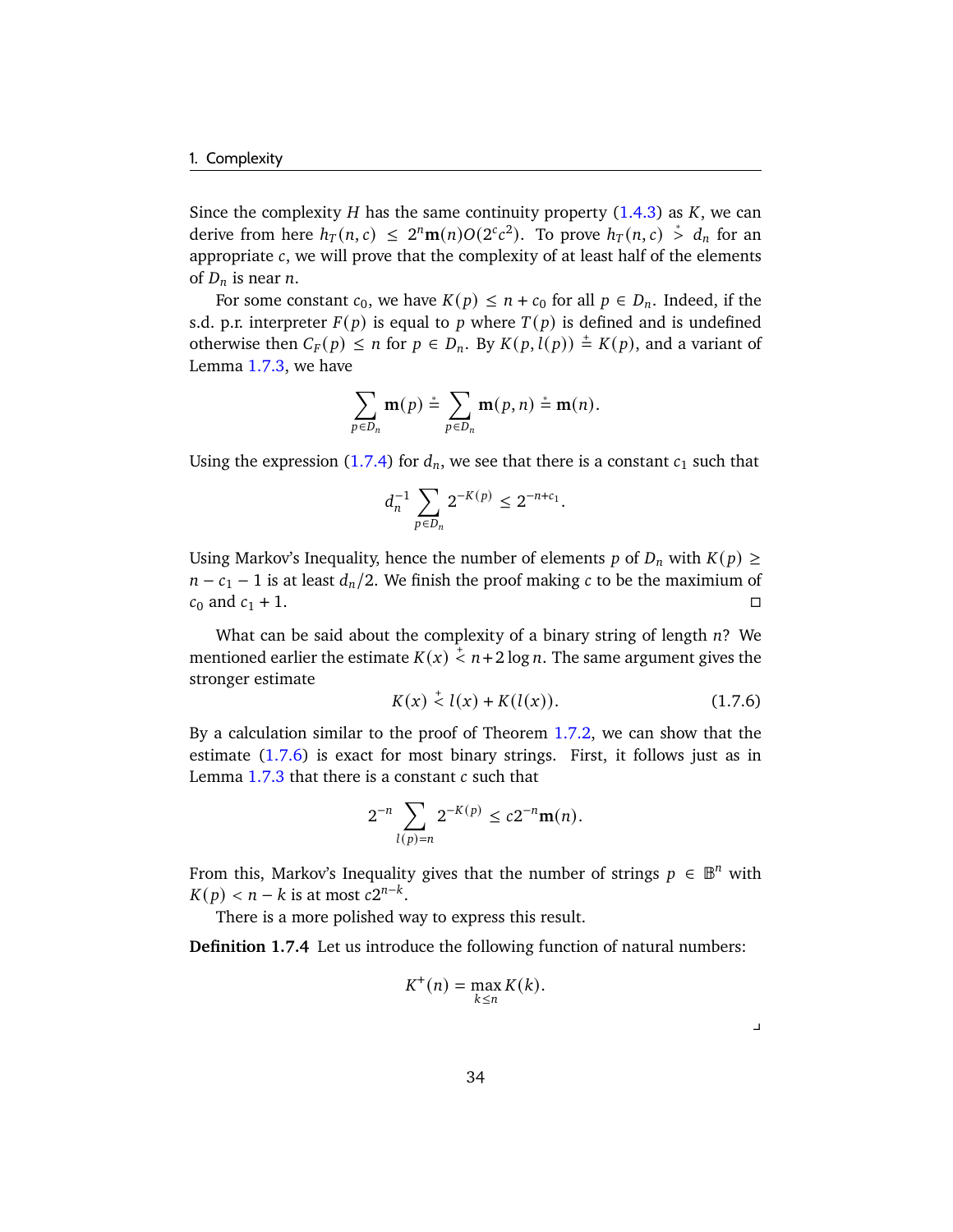This is the smallest monotonic function above  $K(n)$ . It is upper semicomputable just as H is, hence  $2^{-K^+}$  is universal among the monotonically decreasing constructive semimeasures. The following theorem expresses  $K^+$  more directly in terms of  $K$ .

**Theorem 1.7.3** We have  $K^+(n) \stackrel{+}{=} \log n + K(\lfloor \log n \rfloor)$ .

*Proof.* To prove  $\stackrel{+}{\le}$ , we construct a s.d. interpreter as follows. The machine computing  $F(p)$  finds a decomposition uv of p such that  $T(u) = l(v)$ , then outputs the number whose binary representation (with possible leading zeros) is the binary string  $v$ . With this  $F$ , we have

<span id="page-40-0"></span>
$$
K(k) \stackrel{+}{\leq} C_F(k) \leq \log n + H(\lfloor \log n \rfloor) \tag{1.7.7}
$$

for all  $k \leq n$ . The numbers between  $n/2$  and  $n$  are the ones whose binary representation has length  $\vert \log n \vert +1$ . Therefore if the bound [\(1.7.6\)](#page-39-0) is sharp for most x then the bound  $(1.7.7)$  is sharp for most k.

The sharp monotonic estimate  $\log n + K(\log n)$  for  $K(n)$  is less satisfactory than the sharp estimate  $\log n$  for Kolmogorov's complexity  $C(n)$ , because it is not a computable function. We can derive several computable upper bounds from it, for example  $\log n + 2 \log \log n$ ,  $\log n + \log \log n + 2 \log \log \log n$ , etc. but none of these is sharp for large  $n$ . We can still hope to find computable upper bounds of  $H$  which are sharp infinitely often. The next theorem provides one.

<span id="page-40-1"></span>**Theorem 1.7.4** (see [\[47\]](#page-179-0)) *There is a computable upper bound*  $G(n)$  *of the function*  $K(n)$  *with the property that*  $G(n) = K(n)$  *holds for infinitely many n*.

For the proof, we make use of a s.d. Turing machine  $\mathcal T$  computing the function  $T$ . Similarly to the proof of Theorem [1.5.1,](#page-26-0) we introduce a time-restricted complexity.

**Definition 1.7.5** We know that for some constant c, the function  $K(n)$  is bounded by  $2 \log n + c$ . Let us fix such a c.

For any number *n* and s.d. Turing machine M, let  $K<sub>M</sub>(n; t)$  be the minimum of  $2 \log n + c$  and the lengths of descriptions from which M computes *n* in *t* or fewer steps. y

At the time we proved the Invariance Theorem we were not interested in exactly how the universal p.r. function  $V$  was to be computed. Now we need to be more specific.

**Definition 1.7.6** Let us agree now that the universal p.r. function is computed by a universal Turing machine  $V$  with the property that for any Turing machine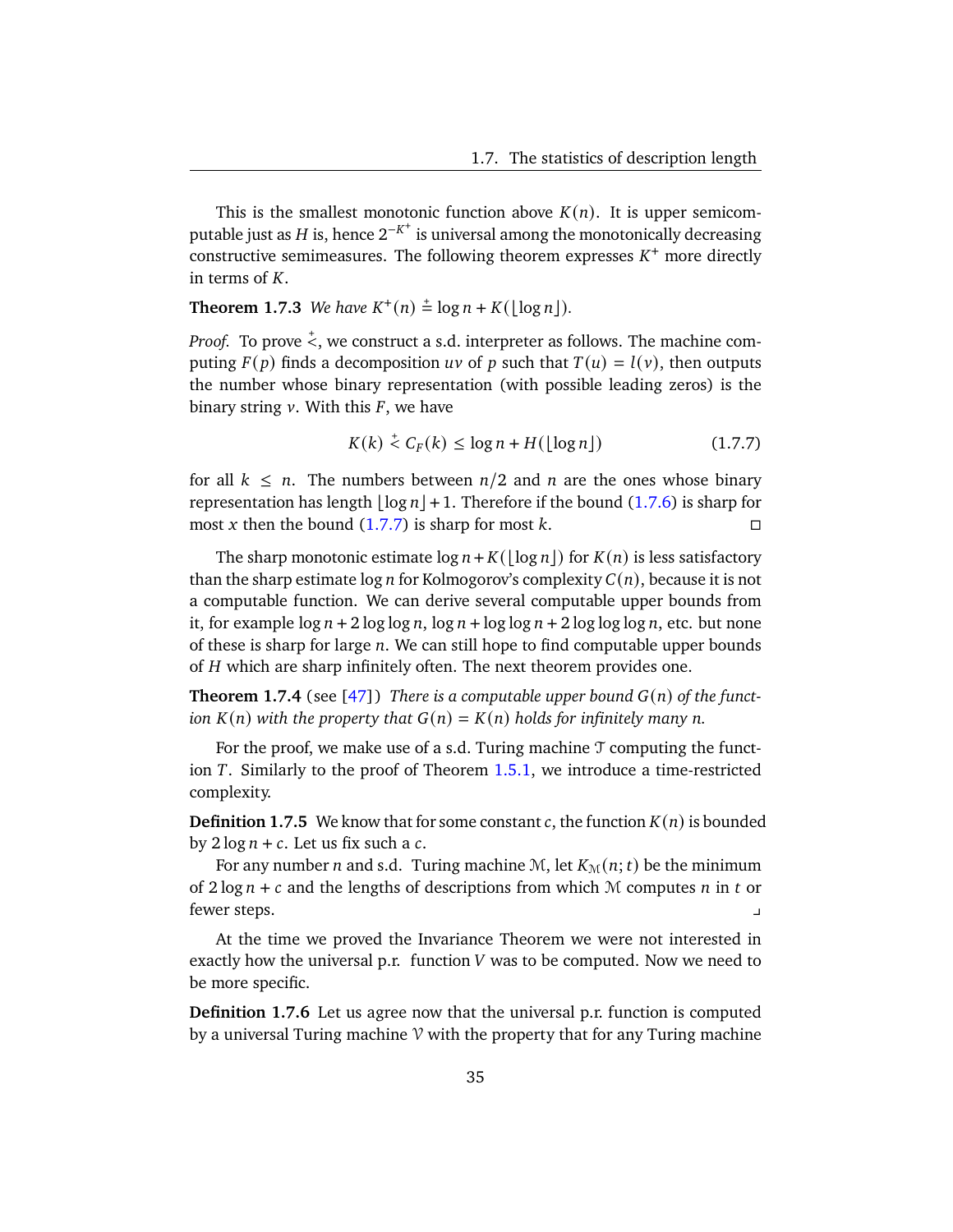$M$  there is a constant  $m$  such that the number of steps needed to simulate  $t$  steps of  $M$  takes no more than  $mt$  steps on  $V$ . Let  $T$  be the Turing machine constructed from  $\mathcal V$  computing the optimal s.d. interpreter T, and let us write

$$
K(n,t)=K_{\mathfrak{I}}(n,t).
$$

 $\overline{\mathbf{r}}$ 

<span id="page-41-0"></span>With these definitions, for each s.d. Turing machine M there are constants  $m_0, m_1$  with

$$
K(n, m_0 t) \le K_{\mathcal{M}}(n, t) + m_1. \tag{1.7.8}
$$

The function  $K(n; t)$  is nonincreasing in t.

*Proof of Theorem [1.7.4.](#page-40-1)* First we prove that there are constants  $c_0$ ,  $c_1$  such that  $K(n; t) < K(n; t-1)$  implies

<span id="page-41-1"></span>
$$
K(\langle n, t \rangle; c_0 t) \le K(n; t) + c_1. \tag{1.7.9}
$$

Indeed, we can construct a Turing machine  $M$  simulating the work of  $T$  such that if T outputs a number *n* in *t* steps then M outputs the pair  $\langle n, t \rangle$  in 2*t* steps:

$$
K_{\mathcal{M}}(\langle n,t\rangle;2t)\leq K(n,t).
$$

Combining this with the inequality [\(1.7.8\)](#page-41-0) gives the inequality [\(1.7.9\)](#page-41-1). We define now a recursive function F as follows. To compute  $F(x)$ , the s.d. Turing machine first tries to find *n*, *t* such that  $x = \langle n, t \rangle$ . (It stops even if it did not find them.) Then it outputs  $K(x; c_0t)$ . Since  $F(x)$  is the length of some description of x, it is an upper bound for  $K(x)$ . On the other hand, suppose that x is one of the infinitely many integers of the form  $\langle n, t \rangle$  with

$$
K(n) = K(n; t) < K(n; t-1).
$$

Then the inequality [\(1.7.9\)](#page-41-1) implies  $F(x) \leq K(n) + c_1$  while  $K(n) \leq K(x)$  is known (it is the equivalent of [1.4.4](#page-24-0) for H), so  $F(x) \le K(n) + c$  for some constant c. Now if  $F$  would not be equal to  $H$  at infinitely many places, only close to it (closer than  $c$ ) then we can decrease it by some additive constant less than  $c$  and modify it at finitely many places to obtain the desired function  $G$ .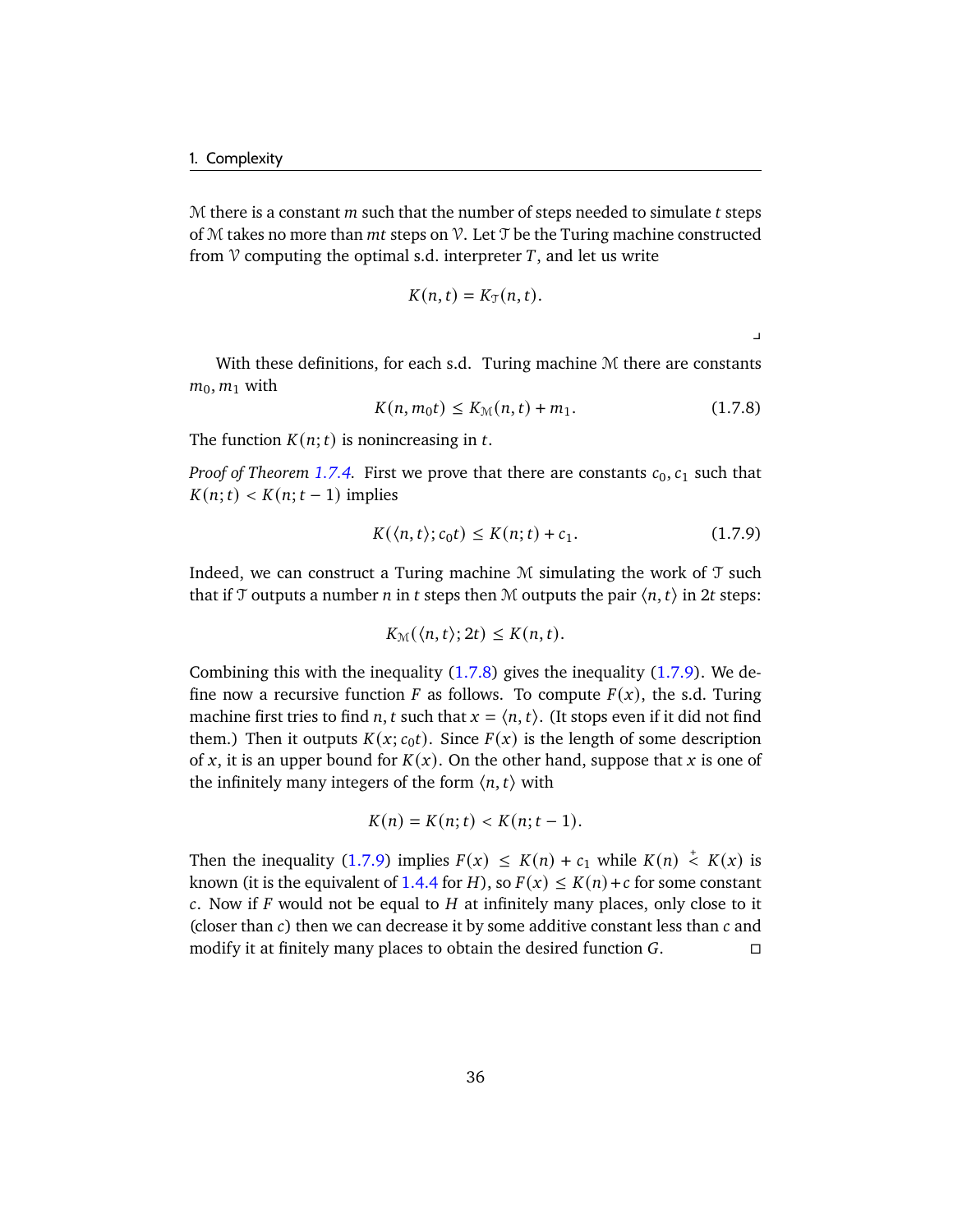# **2 Randomness**

## <span id="page-42-1"></span>**2.1 Uniform distribution**

Speaking of a "random binary string", one generally understands randomness with respect to the coin-toss distribution (when the probability  $P(x)$  of a binary sequence x of length  $n$  is  $2^{-n}$ ). This is the only distribution considered in the present section.

One can hope to distinguish sharply between random and nonrandom *infinite sequences*. Indeed, an infinite binary sequence whose elements are 0 with only finitely many exceptions, can be considered nonrandom without qualification. This section defines randomness for finite strings. For a sequence  $x$  of length  $n$ , it would be unnatural to fix some number  $k$ , declare  $x$  nonrandom when its first  $k$  elements are 0, but permit it to be random if only the first  $k - 1$ elements are 0. So, we will just declare some finite strings less random than others. For this, we introduce a certain real-valued function  $d(x) \ge 0$  measuring the *deficiency of randomness* in the string x. The occurrence of a nonrandom sequence is considered an exceptional event, therefore the function  $d(x)$  can assume large values only with small probability. What is "large" and "small" depends only on our "unit of measurement". We require for all  $n, k$ 

<span id="page-42-0"></span>
$$
\sum \{ P(x) : x \in \mathbb{B}^n, \ d(x) > k \} < 2^{-k}, \tag{2.1.1}
$$

saying that there be at most  $2^{n-k}$  binary sequences x of length n with  $d(x) > k$ . Under this condition, we even allow  $d(x)$  to take the value  $\infty$ .

To avoid arbitrariness in the distinction between random and nonrandom, the function  $d(x)$  must be *simple*. We assume therefore that the set  $\{(n, k, x) :$  $l(x) = n$ ,  $d(x) > k$  is recursively enumerable, or, which is the same, that the function

$$
d:\Omega\to(-\infty,\infty]
$$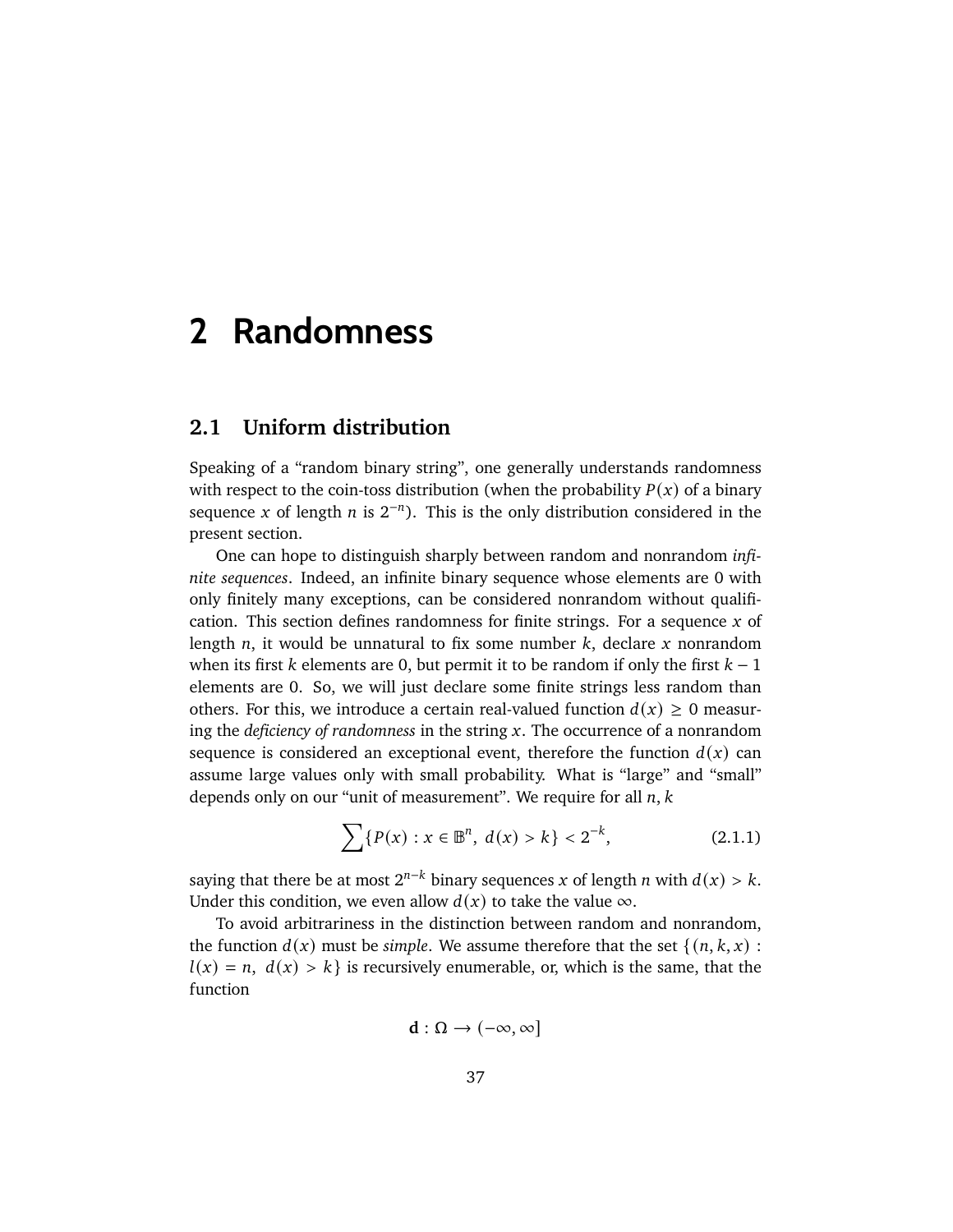is lower semicomputable.

**Remark 2.1.1** We do not assume that the set of strings  $x \in \mathbb{B}^n$  with *small* deficiency of randomness is enumerable, because then it would be easy to construct a "random" sequence.

**Definition 2.1.2** A lower semicomputable function  $d : \mathbb{S}_2 \to \mathbb{R}$  (where  $\mathbb{R}$  is the set of real numbers) is called a *Martin-Löf test (ML-test)*, or a *probability-bounded test* if it satisfies [\(2.1.1\)](#page-42-0).

A ML-test  $d_0(x)$  is *universal* if it additively dominates all other ML-tests: for any other ML-test  $d(x)$  there is a constant  $c < \infty$  such that for all x we have  $d(x) < d_0(x) + c.$ 

If a test  $d_0$  is universal then any other test d of randomness can discover at most by a constant amount more deficiency of randomness in any sequence  $x$ than  $d_0(x)$ . Obviously, the difference of any two universal ML-tests is bounded by some constant.

The following theorem reveals a simple connnection between descriptional complexity and a certain randomness property.

**Definition 2.1.3** Let us define the following function for binary strings  $x$ :

$$
d_0(x) = l(x) - C(x | l(x)).
$$
\n(2.1.2)

<span id="page-43-1"></span> $\overline{\phantom{0}}$ 

<span id="page-43-0"></span>**Theorem 2.1.1** (Martin-Löf) *The function*  $d_0(x)$  *is a universal Martin-Löf test.* 

*Proof.* Since  $C(x | y)$  is semicomputable from above,  $d_0$  is semicomputable from below. The property of semicomputability holds for  $d_0$  as a straightforward con-sequence of Theorem [1.5.1](#page-26-0) Therefore  $d_0$  is a ML-test. We must show that it is larger (to within an additive constant) than any other ML-test. Let  $d$  be a MLtest. Let us define the function  $F(x, y)$  to be  $y - d(x)$  for  $y = l(x)$ , and  $\infty$ otherwise. Then  $F$  is upper semicomputable, and satisfies  $(1.5.1)$ . Therefore by Theorem [1.5.3,](#page-28-1) we have  $C(x | l(x)) \stackrel{\dagger}{\le} l(x) - d(x)$ .

Theorem [2.1.1](#page-43-0) says that under very general assumptions about randomness, those strings  $x$  are random whose descriptional complexity is close to its maximum,  $l(x)$ . The more "regularities" are discoverable in a sequence, the less random it is. However, this is true only of regularities which decrease the descriptional complexity. "Laws of randomness" are regularities whose probability is high, for example the law of large numbers, the law of iterated logarithm, the arcsine law, etc. A random sequence will satisfy *all such laws*.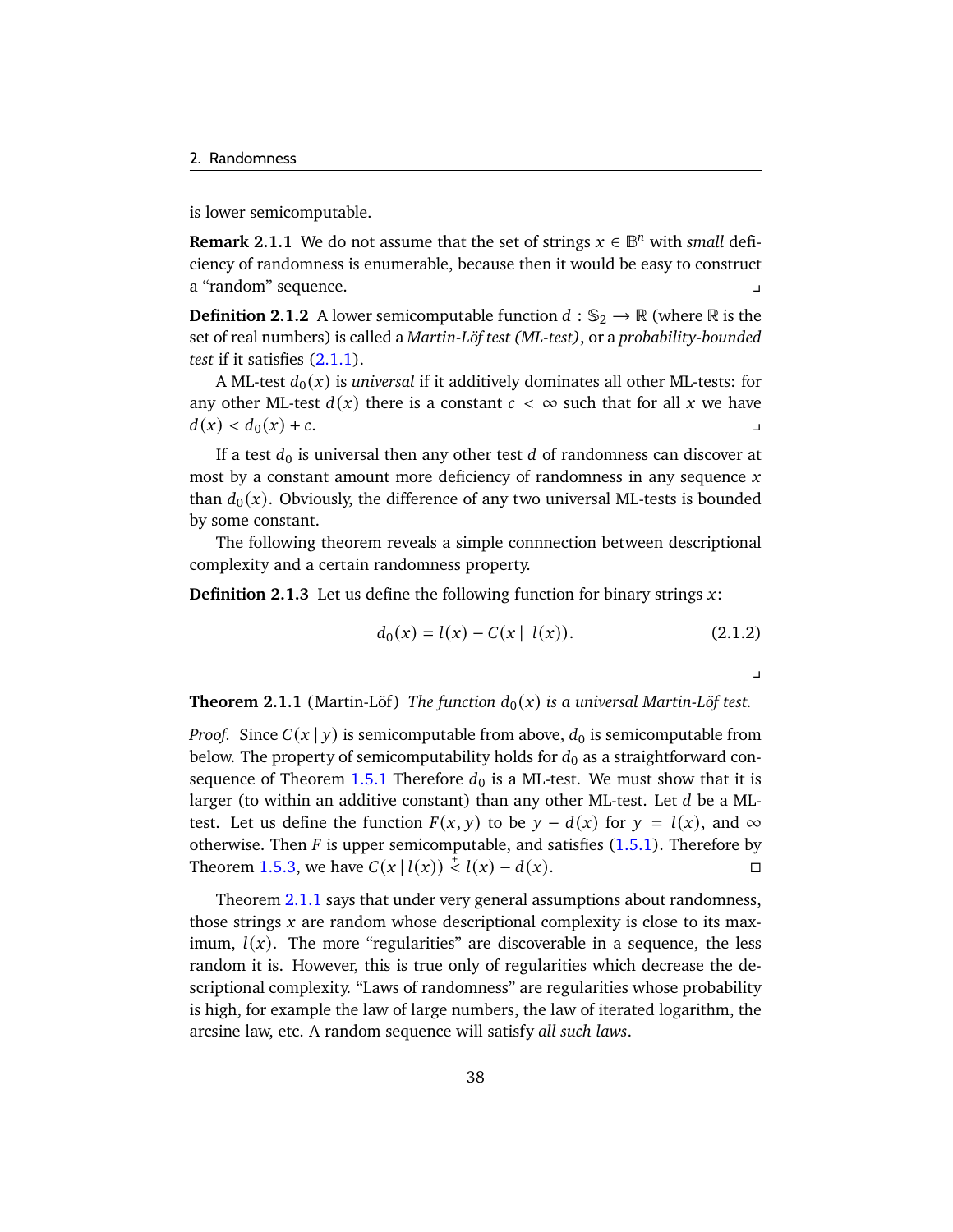**Example 2.1.4** The law of large numbers says that in most binary sequences of length  $n$ , the number of 0's is close to the numer of 1's. We prove this law of probability theory by constructing a ML-test  $d(x)$  taking large values on sequences in which the number of 0's is far from the number of 1's.

Instead of requiring [\(2.1.1\)](#page-42-0) we require a somewhat stronger property of  $d(x)$ : for all *n*,

<span id="page-44-1"></span><span id="page-44-0"></span>
$$
\sum_{x \in \mathbb{B}^n} P(x) 2^{d(x)} \le 1.
$$
 (2.1.3)

From this, the inequality  $(2.1.1)$  follows by the following well-known inequality called the Markov Inequality which says the following. Let  $P$  be any probability distribution,  $f$  any nonnegative function, with expected value  $E_P(f) = \sum_{x} P(x) f(x)$ . For all  $\lambda \geq 0$  we have

$$
\sum \{ P(x) : f(x) > \lambda E_P(f) \} \le \lambda.
$$
 (2.1.4)

For any string  $x \in \mathbb{S}$ , and natural number *i*, let  $N(i | x)$  denote the number of occurrences of *i* in *x*. For a binary string *x* of length *n* define  $p_x = N(1 | x)/n$ , and

$$
P_x(y) = p_x^{N(1|y)} (1 - p_x)^{N(0|y)}
$$
  
 
$$
d(x) = \log P_x(x) + n - \log(n + 1).
$$

We show that  $d(x)$  is a ML-test. It is obviously computable. We prove  $(2.1.3)$ . We have

$$
\sum_{x} P(x) 2^{d(x)} = \sum_{x} 2^{-n} 2^{n} P_{x}(x) \frac{1}{n+1} = \frac{1}{n+1} \sum_{x} P_{x}(x)
$$

$$
= \frac{1}{n+1} \sum_{k=0}^{n} {n \choose k} (\frac{k}{n})^{k} (1 - \frac{k}{n})^{n-k} < \frac{1}{n+1} \sum_{k=0}^{n} 1 = 1.
$$

The test  $d(x)$  expresses the (weak) law of large numbers in a rather strong version. We rewrite  $d(x)$  as

$$
d(x) = n(1 - h(p_x)) - \log(n + 1)
$$

where  $h(p) = -p \log p - (1-p) \log(1-p)$ . The entropy function  $h(p)$  achieves its maximum 1 at  $p = 1/2$ . Therefore the test  $d(x)$  tells us that the probability of sequences x with  $p_x < p < 1/2$  for some constant p is bounded by the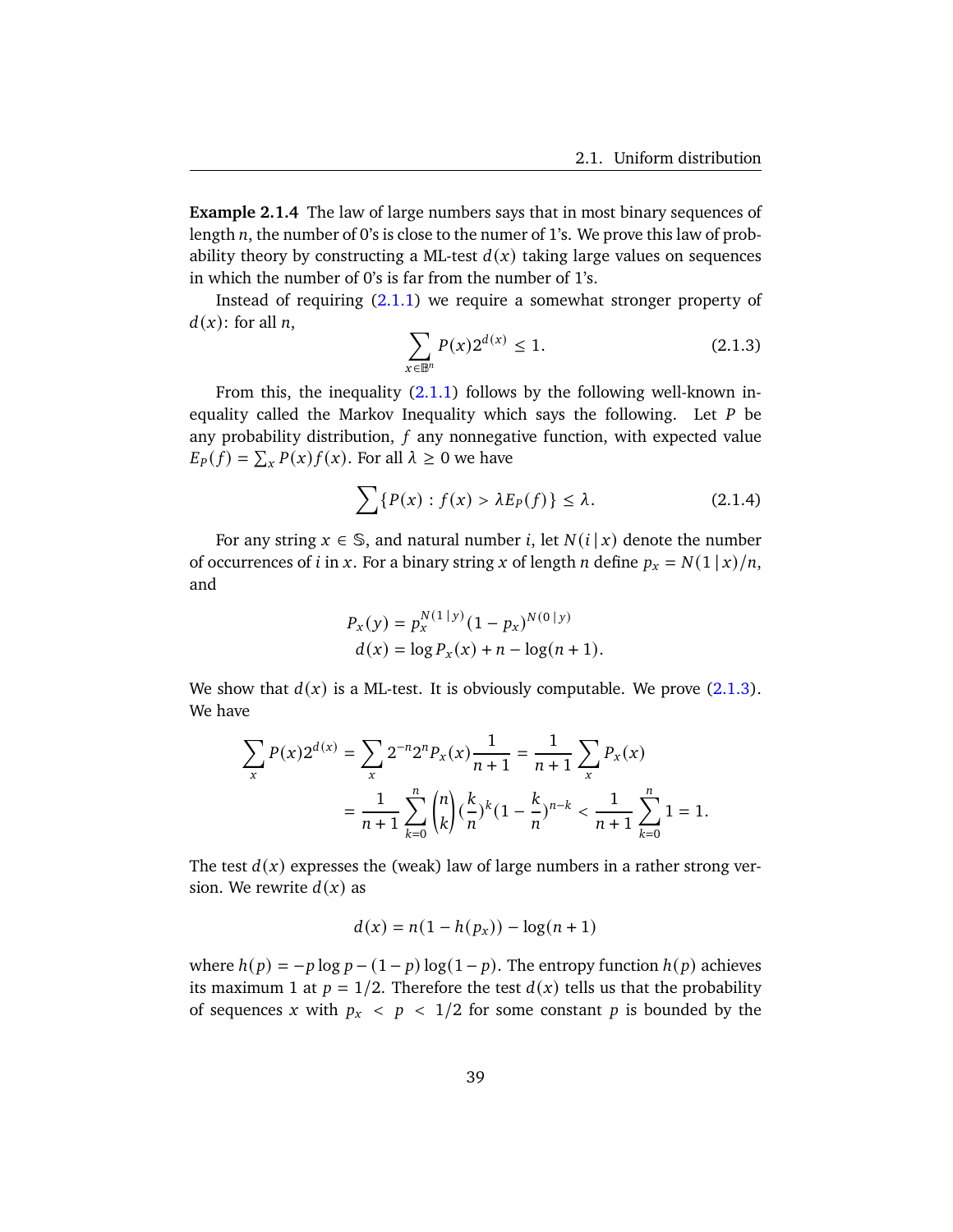exponentially decreasing quantitiy  $(n + 1)2^{-n(1-h(p))}$ . We also see that since for some constant  $c$  we have

$$
1 - h(p) > c(p - 1/2)^2,
$$

therefore if the difference  $|p_x - 1/2|$  is much larger than

$$
\sqrt{\frac{\log n}{cn}}
$$

then the sequence x is "not random", and hence, by Theorem [2.1.1](#page-43-0) its complexity is significantly smaller than  $n$ .

## <span id="page-45-1"></span>**2.2 Computable distributions**

Let us generalize the notion of randomness to arbitrary discrete computable probability distributions.

### **2.2.1 Two kinds of test**

Let  $P(x)$  be a probability distribution over some discrete countable space  $\Omega$ , which we will identify for simplicity with the set S of finite strings of natural numbers. Thus,  $P$  is a nonnegative function with

$$
\sum_{x} P(x) = 1.
$$

Later we will consider probability distributions P over the space  $\mathbb{N}^{\mathbb{N}}$ , and they will also be characterized by a nonnegative function  $P(x)$  over S. However, the above condition will be replaced by a different one.

We assume  $P$  to be computable, with some Gödel number  $e$ . We want to define a test  $d(x)$  of randomness with respect to P. It will measure how justified is the assumption that  $x$  is the outcome of an experiment with distribution  $P$ .

**Definition 2.2.1** A function  $d : \mathbb{S} \to \mathbb{R}$  is an *integrable test*, or *expectationbounded test* of randomness with respect to *P* if it is lower semicomputable and satisfies the condition

<span id="page-45-0"></span>
$$
\sum_{x} P(x) 2^{d(x)} \le 1.
$$
 (2.2.1)

It is *universal* if it dominates all other integrable tests to within an additive constant.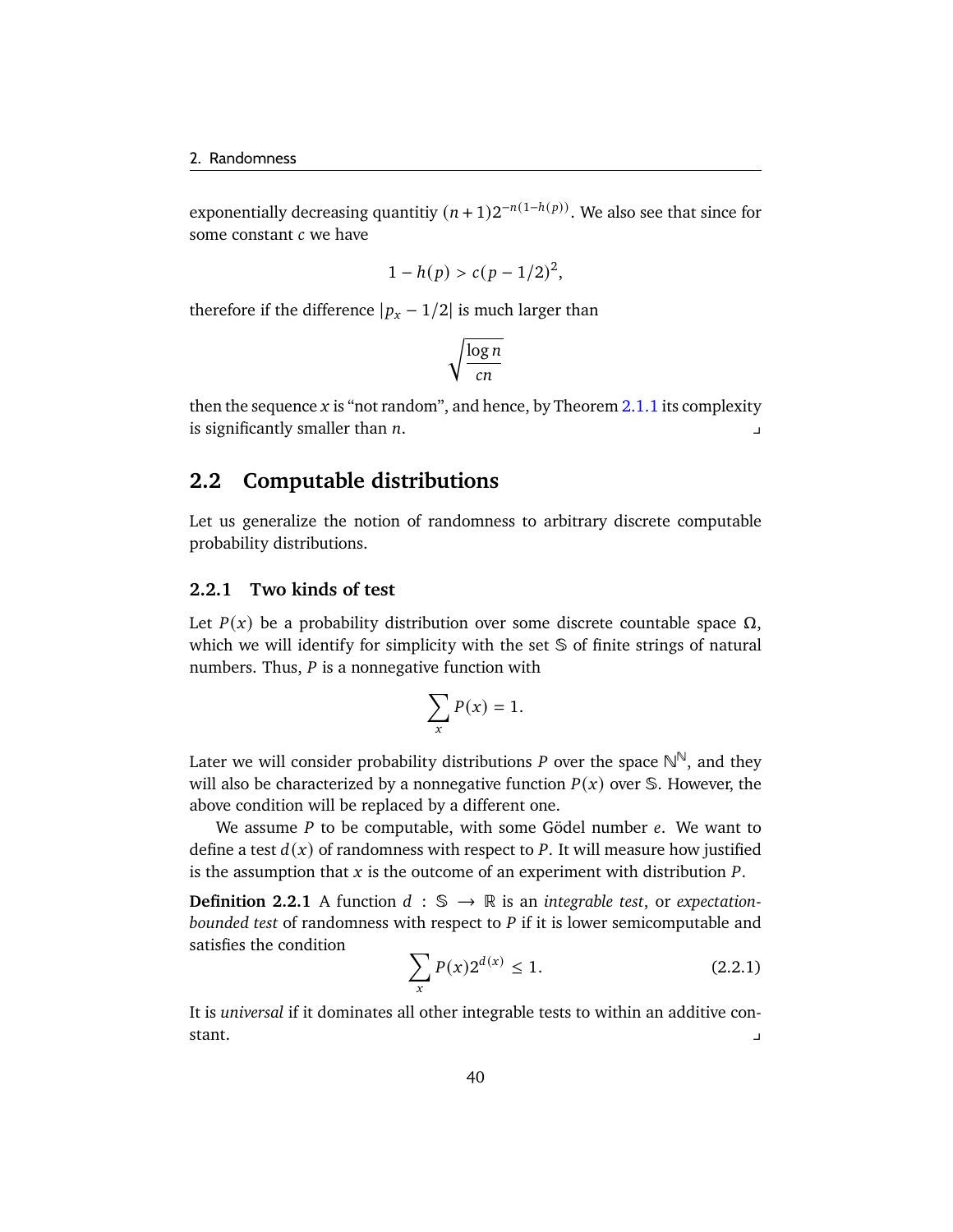(A similar terminology is used in  $[36]$  in order to distinguish tests satisfying condition [\(2.2.1\)](#page-45-0) from Martin-Löf tests.)

**Remark 2.2.2** We must allow  $d(x)$  to take negative values, even if only, say val-ues ≥ −1, since otherwise condition [\(2.2.1\)](#page-45-0) could only be satisfied with  $d(x) = 0$ for all x with  $P(x) > 0$ .

<span id="page-46-1"></span>**Proposition 2.2.3** *Let*  $c = \log(2\pi^2/6)$ *. If a function d(x) satisfies* [\(2.2.1\)](#page-45-0) *then it satisfies* [\(2.1.1\)](#page-42-0)*. If*  $d(x)$  *satisfies* (2.1.1) *then*  $d - 2 \log d - c$  *satisfies* [\(2.2.1\)](#page-45-0)*.* 

*Proof.* The first statement follows by Markov's Inequality [\(2.1.4\)](#page-44-1). The second one can be checked by immediate computation.

Thus, condition [2.2.1](#page-45-0) is nearly equivalent to condition  $(2.1.1)$ : to each test d according to one of them, there is a test  $d'$  asymptotically equal to  $d$  satisfying the other. But condition  $(2.2.1)$  has the advantage of being just one inequality instead of the infinitely many ones.

#### **2.2.2 Randomness via complexity**

We want to find a universal integrable test. Let us introduce the function  $w(x) =$  $P(x)2^{d(x)}$ . The above conditions on  $d(x)$  imply that  $w(x)$  is semicomputable from below and satisfies  $\sum_x w(x) \leq 1$ : so, it is a constructive semimeasure. With the universal constructive semimeasure of Theorem [1.6.3,](#page-32-0) we also obtain a universal test for any computable probability distribution P.

**Definition 2.2.4** For an arbitrary measure P over a discrete space  $\Omega$ , let us denote

$$
\overline{\mathbf{d}}_P(x) = \log \frac{\mathbf{m}(x)}{P(x)} = -\log P(x) - K(x). \tag{2.2.2}
$$

 $\overline{a}$ 

The following theorem shows that randomness can be tested by checking how close is the complexity  $K(x)$  to its upper bound  $-\log P(x)$ .

<span id="page-46-0"></span>**Theorem 2.2.1** *The function*  $\overline{\mathbf{d}}_P(x) = -\log P(x) - K(x)$  *is a universal integrable test for any fixed computable probability distribution P. More exactly, it is lower semicomputable, satisfies* [\(2.2.1\)](#page-45-0) and for all integrable tests  $d(x)$  for P, we have

$$
d(x) \stackrel{+}{\leq} \overline{\mathbf{d}}_P(x) + K(d) + K(P).
$$

*Proof.* Let  $d(x)$  be an integrable test for P. Then  $\nu(x) = 2^{d(x)}P(x)$  is a constructive semimeasure, and it has a self-delimiting program of length  $\frac{1}{\leq} K(d) + K(P)$ .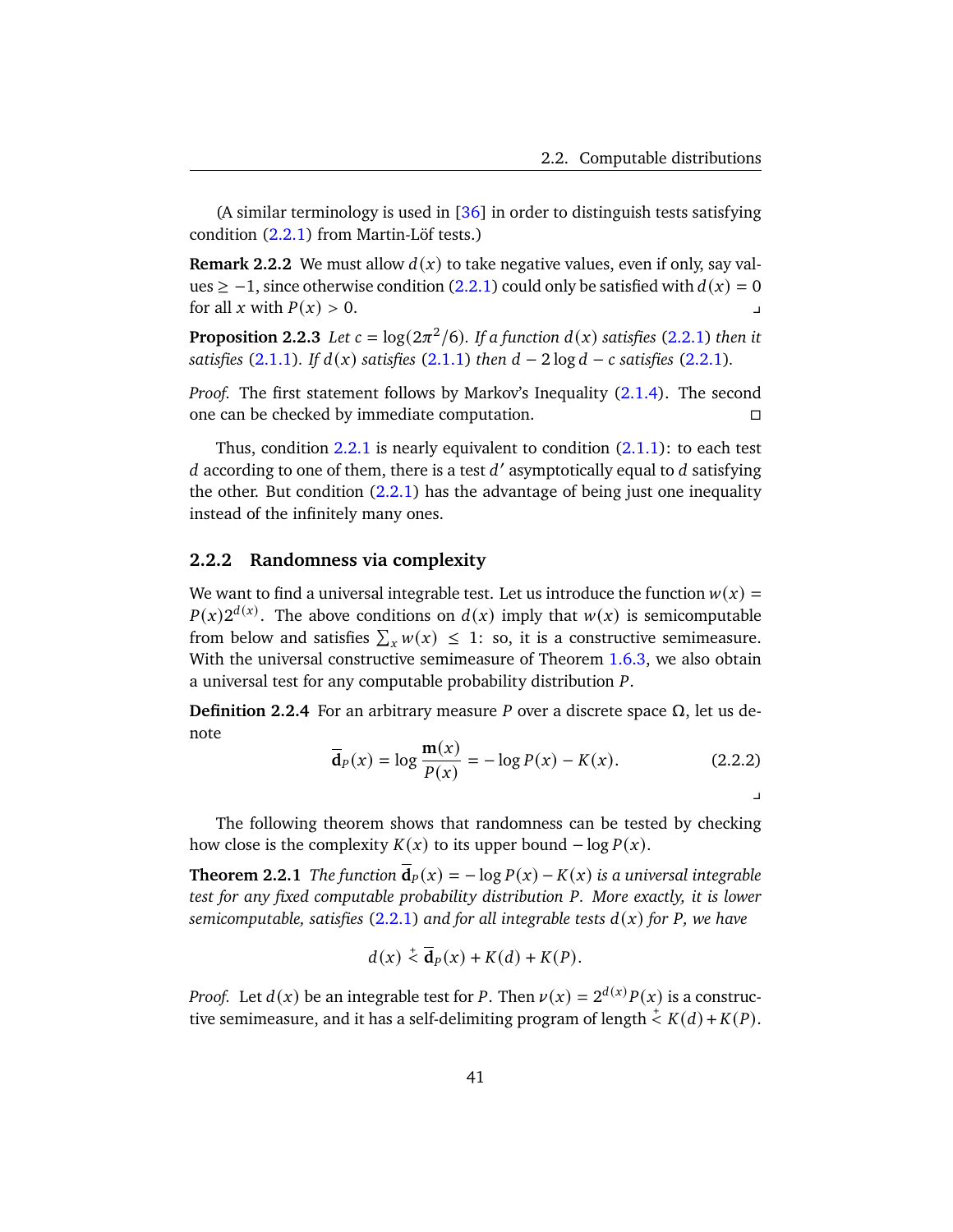It follows (using the definition [\(1.6.6\)](#page-33-0)) that  $m(\nu) \stackrel{*}{\leq} 2^{K(d)+K(P)}$ ; hence inequality [\(1.6.7\)](#page-33-1) gives

$$
\nu(x)2^{K(d)+K(P)} < \mathbf{m}(x).
$$

Taking logarithms finishes the proof.

The simple form of our universal test suggests remarkable interpretations. It says that the outcome x is random with respect to the distribution  $P$ , if the latter assigns to  $x$  a large enough probability—however, not in absolute terms, only relatively to the universal semimeasure  $m(x)$ . The relativization is essential, since otherwise we could not distinguish between random and nonrandom outcomes for the uniform distribution  $P_n$  defined in Section [2.1.](#page-42-1)

For any (not necessarily computable) distribution  $P$ , the  $P$ -expected value of the function  $\mathbf{m}(x)/P(x)$  is at most 1, therefore the relation

$$
\mathbf{m}(x) \leq kP(x)
$$

holds with probability not smaller than  $1 - 1/k$ . If P is computable then the inequality

$$
\mathbf{m}(P)P(x) \stackrel{*}{\leq} \mathbf{m}(x)
$$

holds for all  $x$ . Therefore the following applications are obtained.

- $\bullet$  If we assume x to be the outcome of an experiment with some simple computable probability distribution P then  $m(x)$  is a good estimate of  $P(x)$ . The goodness depends on how simple  $P$  is to define and how random  $x$  is with respect to  $P$ : how justified is the assumption. Of course, we cannot compute  **but it is nevertheless well defined.**
- If we trust that a given object x is random with respect to a given distribution P then we can use  $P(x)$  as an estimate of  $m(x)$ . The degree of approximation depends on the same two factors.

Let us illustrate the behavior of the universal semimeasure  $m(x)$  when x runs over the set of natural numbers. We define the semimeasures  $v$  and  $w$  as follows. Let  $v(n) = c/n^2$  for an appropriate constant c, let  $w(n) = v(x)$  if  $n = 2^{2^k}$ , and 0 otherwise. Then  $\mathbf{m}(n)$  dominates both  $v(n)$  and  $w(n)$ . The function  $\mathbf{m}(n)$ dominates  $1/n \log^2 n$ , but jumps at many places higher than that. Indeed, it is easy to see that  $m(n)$  converges to 0 slower than any positive computable function converging to 0: in particular, it is not computable. Hence it cannot be a measure, that is  $\sum_{x} m(x) < 1$ . We feel that we can make  $m(x)$  "large" whenever  $x$  is "simple".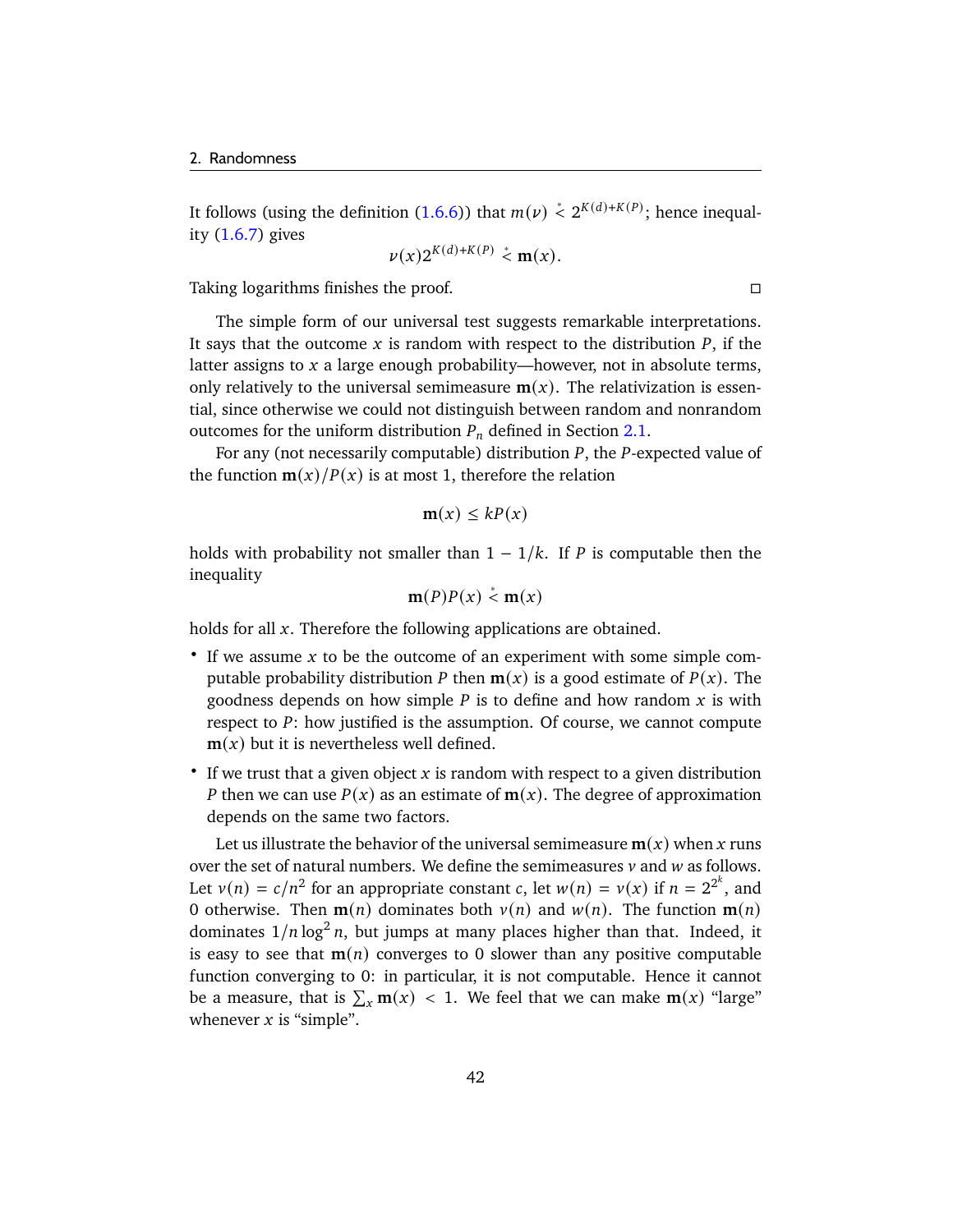We cannot compare the universal test defined in the present section directly with the one defined in Section [2.1.](#page-42-1) There, we investigated tests for a whole family  $P_n$  of distributions, where  $P_n$  is the uniform distribution on the set  $\mathbb{B}^n$ . That the domain of these distributions is a different one for each  $n$  is not essential since we can identify the set  $\mathbb{B}^n$  with the set  $\{2^n, \ldots, 2^{n+1} - 1\}$ . Let us rewrite the function  $d_0(x)$  defined in [\(2.1.2\)](#page-43-1) as

$$
d_0(x) = n - C(x \mid n)
$$

for  $x \in \mathbb{B}^n$ , and set it  $\infty$  for x outside  $\mathbb{B}^n$ . Now the similarity to the expression

$$
\mathbf{d}_P(x) = -\log P(x) - \log \mathbf{m}(x)
$$

is striking because  $n = \log P_n(x)$ . Together with the remark made in the previous paragraph, this observation suggests that the value of  $-\log m(x)$  is close to the complexity  $C(x)$ .

#### **2.2.3 Conservation of randomness**

The idea of conservation of randomness has been expressed first by Levin, who has published some papers culminating in [\[33\]](#page-178-1) developing a general theory. In this section, we address the issue in its simplest form only. Suppose that we want to talk about the randomness of integers. One and the same integer  $x$  can be represented in decimal, binary, or in some other notation: this way, every time a different string will represent the same number. Still, the form of the representation should not affect the question of randomness of  $x$  significantly. How to express this formally?

Let *P* be a computable measure and let  $f : \mathbb{S} \to \mathbb{S}$  be a computable function. We expect that under certain conditions, the randomness of  $x$  should imply the randomness of  $f(x)$ —but, for which distribution? For example, if x is a binary string and  $f(x)$  is the decimal notation for the number expressed by 1x then we expect  $f(x)$  to be random not with respect to P, but with respect to the measure  $f^*P$  that is the image of P under f. This measure is defined by the formula

$$
(f^*P)(y) = P(f^{-1}(y)) = \sum_{f(x)=y} P(x).
$$
 (2.2.3)

**Proposition 2.2.5** *If is a computable function and is a computable measure then* <sup>∗</sup> *is a computable measure.*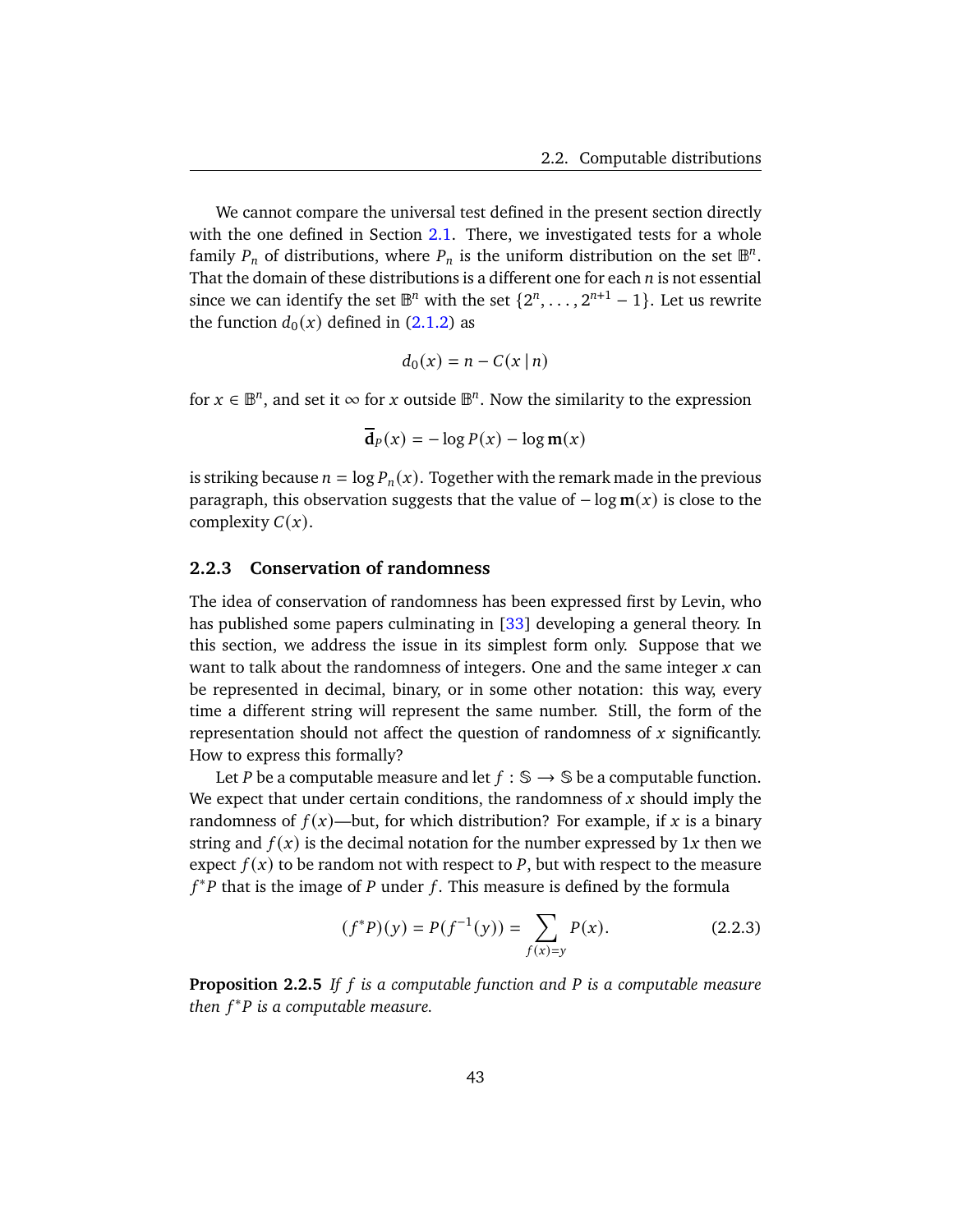*Proof.* It is sufficient to show that  $f^*P$  is lower semicomputable, since we have seen that a lower semicomputable measure is computable. But, the semicomputability can be seen immediately from the definition.

Let us see that randomness is indeed preserved for the image. Similarly to  $(1.6.6)$ , let us define for an arbitrary computable function f:

$$
\mathbf{m}(f) = \sum \{ \mathbf{m}(p) : \text{program } p \text{ computes } f \}. \tag{2.2.4}
$$

<span id="page-49-1"></span>**Theorem 2.2.2** *Let be a computable function. Between the randomness test for P* and the test for the image of *P*, the following relation holds, for all *x*:

<span id="page-49-0"></span>
$$
\overline{\mathbf{d}}_{f^*P}(f(x)) \stackrel{\text{+}}{\leq} \overline{\mathbf{d}}_P(x) + K(f) + K(P). \tag{2.2.5}
$$

*Proof.* Let us denote the function on the left-hand side of  $(2.2.5)$  by

$$
d_P(x) = \overline{\mathbf{d}}_{f^*P}(f(x)) = \log \frac{\mathbf{m}(f(x))}{(f^*P)(f(x))}.
$$

It is lower semicomputable, with the help of a program of length  $K(f) + K(P)$ , by its very definition. Let us check that it is an integrable test, so it satisfies the inequality [\(2.2.1\)](#page-45-0). We have

$$
\sum_{x} P(x) 2^{d_P(x)} = \sum_{y} (f^*P)(y) 2^{\overline{d}_{f^*P}(y)} = \sum_{y} \mathbf{m}(y) \le 1.
$$

Hence  $d_P(x)$  is a test, and hence it is  $\frac{1}{2}\overline{\mathbf{d}}_P(x)+K(f)+K(P),$  by the universality of the test  $\overline{\mathbf{d}}_p(x)$ . (Strictly speaking, we must modify the proof of Theorem [2.2.1](#page-46-0) and see that a program of length  $K(f) + K(P)$  is also sufficient to define the semimeasure  $P(x)d(x|P)$ .)

The appearance of the term  $K(f)$  on the right-hand side is understandable: using some very complex function  $f$ , we can certainly turn any string into any other one, also a random string into a much less random one. On the other hand, the term  $K(P)$  appears only due to the imperfection of our concepts. It will disappear in the more advanced theory presented in later sections, where we develop *uniform tests*.

**Example 2.2.6** For each string x of length  $n \geq 1$ , let

$$
P(x) = \frac{2^{-n}}{n(n+1)}.
$$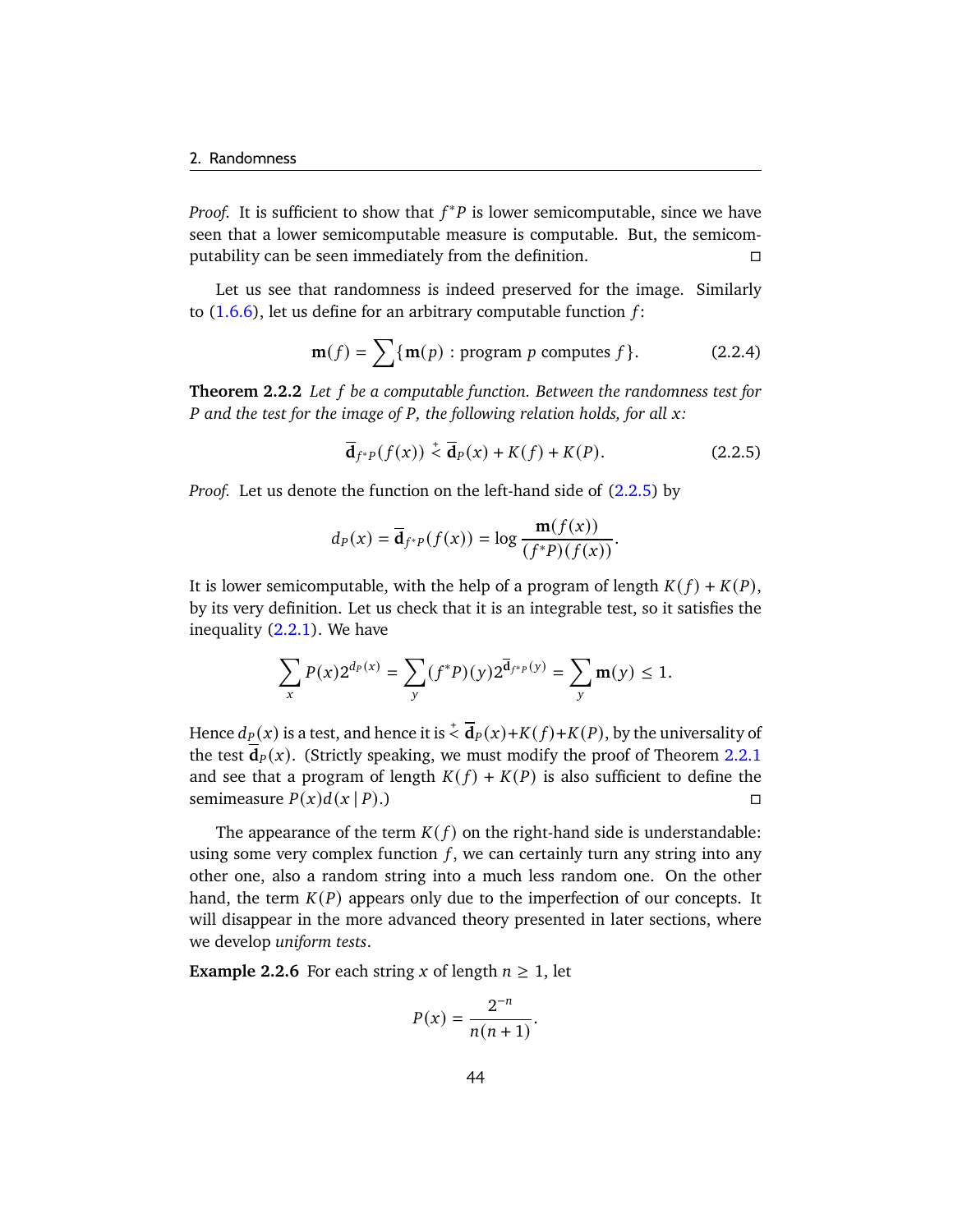This distribution is uniform on strings of equal length. Let  $f(x)$  be the function that erases the first k bits. Then for  $n \geq 1$  and for any string x of length n we have

$$
(f^*P)(x) = \frac{2^{-n}}{(n+k)(n+k+1)}.
$$

(The empty string has the rest of the weight of  $f^*P$ .) The new distribution is still uniform on strings of equal length, though the total probability of strings of length  $n$  has changed somewhat. We certainly expect randomnes conservation here: after erasing the first k bits of a random string of length  $n + k$ , we should still get a random string of length  $n$ .

The computable function  $f$  applied to a string  $x$  can be viewed as some kind of transformation  $x \mapsto f(x)$ . As we have seen, it does not make x less random. Suppose now that we introduce randomization into the transformation process itself: for example, the machine computing  $f(x)$  can also toss some coins. We want to say that randomness is also conserved under such more general transformations, but first of all, how to express such a transformation mathematically? We will describe it by a "matrix": a computable probability transition function  $T(x, y) \ge 0$  with the property that

$$
\sum_{y} T(x, y) = 1.
$$

Now, the image of the distribution  $P$  under this transformation can be written as  $T^*P$ , and defined as follows:

$$
(T^*P)(y) = \sum_x P(x)T(x, y).
$$

How to express now randomness conservation? It is certainly not true that every possible outcome y is as random with respect to  $T^*P$  as x is with respect to P. We can only expect that for each  $x$ , the conditional probability (in terms of the transition  $T(x, y)$  of those y whose non-randomness is larger than that of x, is small. This will indeed be expressed by the corollary below. To get there, we upperbound the  $T(x, \cdot)$ -expected value of  $2^{\overline{\mathbf{d}}_{T^*P}(y)}$ . Let us go over to exponential notation:

**Definition 2.2.7** Denote

$$
\bar{\mathbf{t}}_P(x) = 2^{\bar{\mathbf{d}}_P(x)} = \frac{\mathbf{m}(x)}{P(x)}.
$$
 (2.2.6)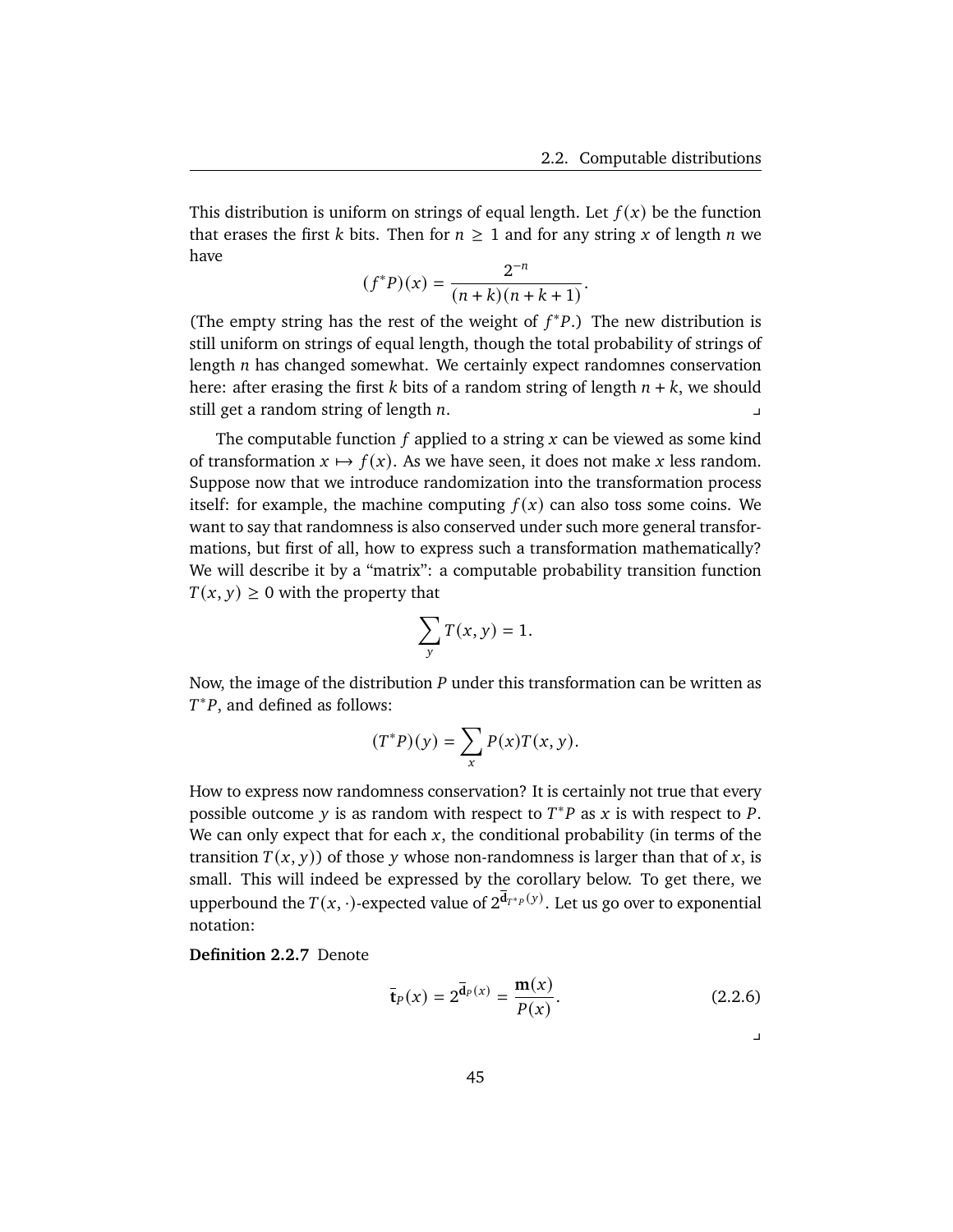**Theorem 2.2.3** *We have*

<span id="page-51-0"></span>
$$
\log \sum_{y} T(x, y) 2^{\bar{\mathbf{d}}_{T^{*p}}(y)} \stackrel{+}{\leq} \bar{\mathbf{d}}_{P}(x) + K(T) + K(P). \tag{2.2.7}
$$

*Proof.* Let us denote the function on the left-hand side of  $(2.2.7)$  by  $t<sub>P</sub>(x)$ . It is lower semicomputable by its very construction, using a program of length  $\overline{f}$   $K(T) + K(P)$ . Let us check that it satisfies  $\sum_{x} P(x) t_{P}(x) \leq 1$  which, in this notation, corresponds to inequality [\(2.2.1\)](#page-45-0). We have

$$
\sum_{x} P(x)t_{P}(x) = \sum_{x} P(x) \sum_{y} T(x, y)t_{T^{*}P}(y)
$$
  
= 
$$
\sum_{x} P(x) \sum_{y} T(x, y) \frac{\mathbf{m}(y)}{(T^{*}P)(y)} = \sum_{y} \mathbf{m}(y) \le 1.
$$

It follows that  $d_P(x) = \log t_P(x)$  is an integrable test and hence  $d_P(x) \stackrel{+}{\leq} \overline{\mathbf{d}}_P(x) +$  $K(T) + K(P)$ . (See the remark at the end of the proof of Theorem [2.2.2.](#page-49-1))  $\Box$ 

**Corollary 2.2.8** *There is a constant*  $c_0$  *such that for every integer*  $k \geq 0$ *, for all* x *we have*

$$
\sum \{T(x, y) : \overline{\mathbf{d}}_{T^*P}(y) - \overline{\mathbf{d}}_P(x) > k + K(T) + K(P)\} \leq 2^{-k + c_0}.
$$

*Proof.* The theorem says

$$
\sum_{y} T(x, y) \overline{\mathbf{t}}_{T^*P}(y) \stackrel{*}{\leq} t_P(x) 2^{K(T)+K(P)}.
$$

Thus, it upperbounds the expected value of the function  $2^{\overline{\mathbf{d}}_{T^{*}P}({y})}$  according to the distribution  $T(x, \cdot)$ . Applying Markov's inequality [\(2.1.4\)](#page-44-1) to this function yields the desired result.

## **2.3 Infinite sequences**

These lecture notes treat the theory of randomness over continuous spaces mostly separately, starting in Section [4.1.](#page-88-0) But the case of computable measures over infinite sequences is particularly simple and appealing, so we give some of its results here, even if most follow from the more general results given later.

In this section, we will fix a finite or countable *alphabet*  $\Sigma = \{s_1, s_2, \ldots\}$ , and consider probability distributions over the set

$$
X=\Sigma^{\mathbb{N}}
$$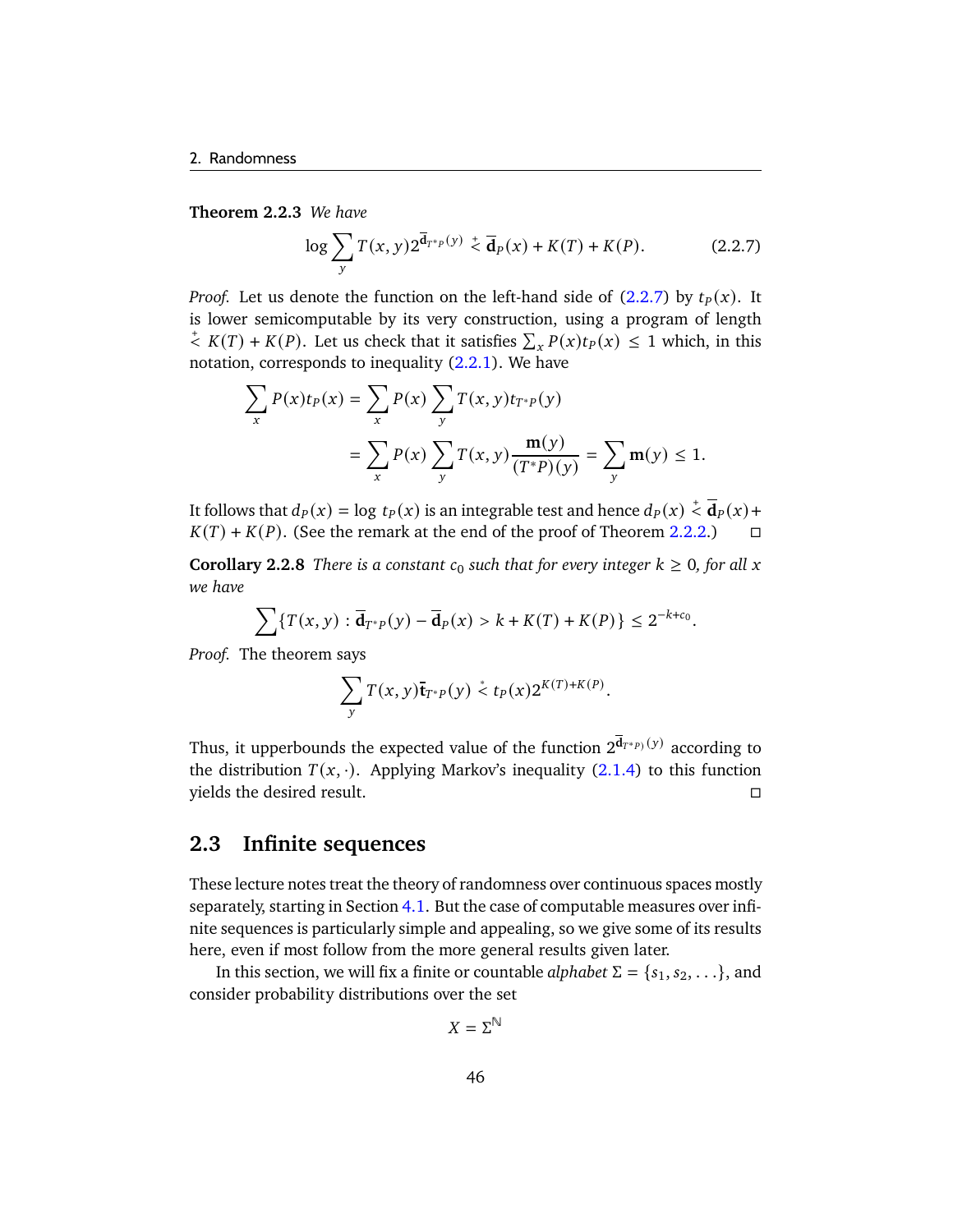$\overline{a}$ 

of infinite sequences with members in  $\Sigma$ . An alternative way of speaking of this is to consider a sequence of *random variables*  $X_1, X_2, \ldots$ , where  $X_i \in \Sigma$ , with a joint distribution. The two interesting extreme special cases are  $\Sigma = \mathbb{B} = \{0, 1\}$ , giving the set of infinite 0-1 sequences, and  $\Sigma = \mathbb{N}$ , giving the set sequences of natural numbers.

#### **2.3.1 Null sets**

Our goal is here to illustrate the measure theory developed in Section [A.2,](#page-146-0) through Subsection [A.2.3,](#page-149-0) on the concrete example of the set of infinite sequences, and then to develop the theory of randomness in it.

We will distinguish a few simple kinds of subsets of the set  $S$  of sequences, those for which probability can be defined especially easily.

#### **Definition 2.3.1**

- For string  $z \in \Sigma^*$ , we will denote by  $zX$  the set of elements of X with prefix  $z$ . Such sets will be called *cylinder sets*.
- A subset of X is *open* if it is the union of any number (not necessarily finite) of cylinder sets. It is called *closed* if its complement is open.
- An open set is called *constructive* if it is the union of a recursively enumerable set of cylinder sets.
- A set is called  $G_{\delta}$  if it is the intersection of a sequence of open sets. It is called  $F_{\sigma}$  if it is the union of a sequence of closed sets.
- We say that a set  $E \subseteq X$  is *finitely determined* if there is an *n* and an  $\mathcal{E} \subseteq \Sigma^n$ such that

$$
E = \mathcal{E}X = \bigcup_{s \in \mathcal{E}} sX.
$$

Let  $\mathcal F$  be the class of all finitely determined subsets of  $X$ .

• A class of subsets of X is called an *algebra* if it is closed with respect to finite intersections and complements (and then of course, also with respect to finite unions). It is called a  $\sigma$ -algebra (sigma-algebra) when it is also closed with respect to countable intersections (and then of course, also with respect to countable unions).

**Example 2.3.2** An example open set that is not finitely determined, is the set E of all sequences that contain a substring 11. y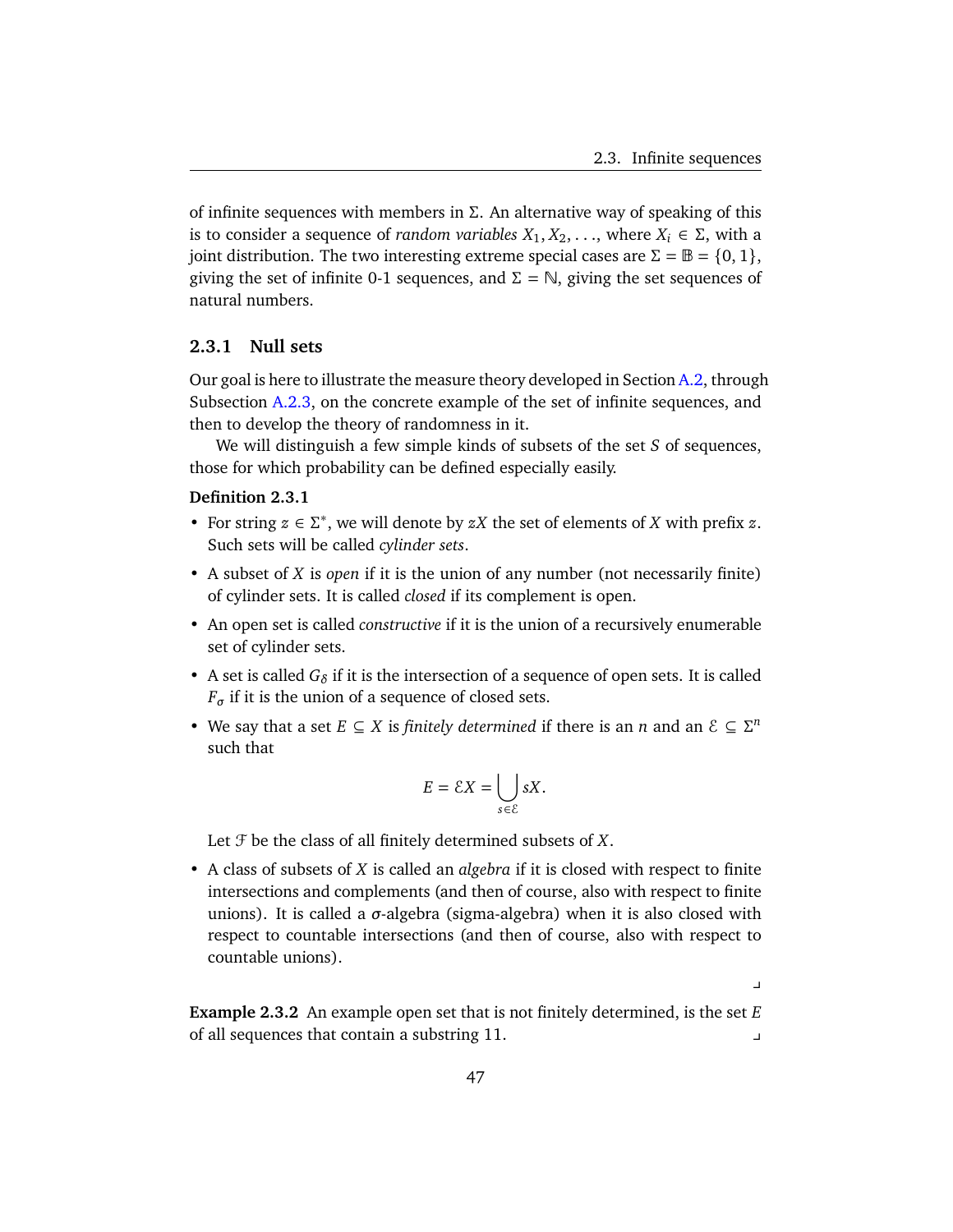The following observations are easy to prove.

#### **Proposition 2.3.3**

- a) *Every open set can be represented as the union of a sequence of* disjoint *cylinder sets.*
- b) *The set of open sets is closed with respect to finite intersection and arbitrarily large union.*
- c) *Each finitely determined set is both open and closed.*
- d) *The class* F *of finitely determined sets forms an algebra.*

Probability is generally defined as a nonnegative, monotonic function (a "measure", see later) on some subsets of the event space (in our case the set  $X$ ) that has a certain additivity property. We do not need immediately the complete definition of measures, but let us say what we mean by an additive set function.

**Definition 2.3.4** Consider a nonnegative, function  $\mu$  is defined over some subsets of X. that is also *monotonic*, that is  $A \subseteq B$  implies  $\mu(A) \subseteq \mu(B)$ . We say that it is *additive* if, whenever it is defined on the sets  $E_1, \ldots, E_n$ , and on  $E = \bigcup_{i=1}^n E_i$ and the sets  $E_i$  are mutually disjoint, then we have  $\mu(E) = \mu(E_1) + \cdots + \mu(E_n)$ .

We say that  $\mu$  is *countably additive*, or  $\sigma$ -additive (sigma-additive), if in addition whenever it is defined on the sets  $E_1, E_2, \ldots$ , and on  $E = \bigcup_{i=1}^{\infty} E_i$  and the sets  $E_i$  are mutually disjoint, then we have  $\mu(E) = \sum_{i=1}^{\infty} \mu(E_i)$ .

First we consider only measures defined on cylinder sets.

**Definition 2.3.5** (Measure over  $\Sigma^{\mathbb{N}}$ ) Let  $\mu : \Sigma^* \to \mathbb{R}_+$  be a function assigning a nonnegative number to each string in  $\Sigma^*$ . We will call  $\mu$  a *measure* if it satisfies the condition

<span id="page-53-0"></span>
$$
\mu(x) = \sum_{s \in \Sigma} \mu(xs). \tag{2.3.1}
$$

We will take the liberty to also write

$$
\mu(sX) = \mu(s)
$$

for all  $s \in \Sigma^*$ , and  $\mu(\emptyset) = 0$ . We call  $\mu$  a *probability measure* if  $\mu(\Lambda) = 1$  and correspondingly,  $\mu(X) = 1$ .

A measure is called *computable* if it is computable as a function  $\mu : \Sigma^* \to \mathbb{R}_+$ according to Definition [1.5.2.](#page-25-0)

The following observation lets us extend measures.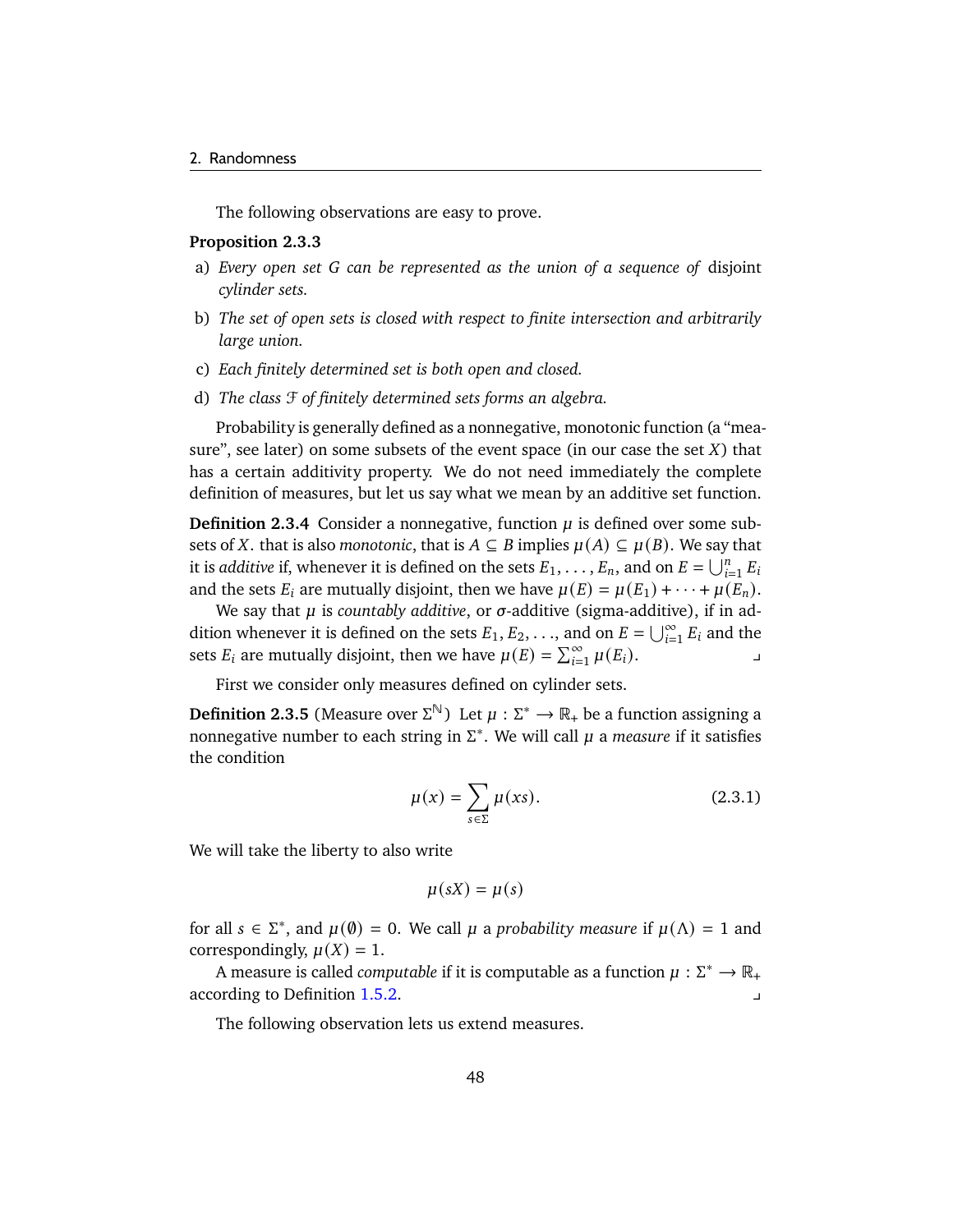<span id="page-54-0"></span>**Lemma 2.3.6** *Let be a measure defined as above. If a cylinder set is the disjoint union*  $xX = x_1X \cup x_2X \cup ...$  *of cylinder sets, then we have*  $\mu(z) = \sum_i \mu(x_i)$ *.* 

*Proof.* Let us call an arbitrary  $y \in \Sigma^*$  good if

$$
\mu(zy) = \sum_i \mu(zyX \cap x_iX)
$$

holds. We have to show that the empty string  $\Lambda$  is good.

It is easy to see that y is good if  $zyX \subseteq x_iX$  for some *i*. Also, if ys is good for all  $s \in \Sigma$  then y is good. Now assume that  $\Lambda$  is not good. Then there is also an  $s_1 \in \Sigma$  that is not good. But then there is also an  $s_2 \in \Sigma$  such that  $s_1s_2$  is not good. And so on, we obtain an infinite sequence  $s_1 s_2 \cdots$  such that  $s_1 \cdots s_n$  is not good for any *n*. But then the sequence  $zs_1s_2 \cdots$  is not contained in  $\bigcup_i x_i X$ , contrary to the assumption .

**Corollary 2.3.7** *Two disjoint union representations of the same open set*

$$
\bigcup_i x_i X = \bigcup_i y_i X
$$

*imply*  $\sum_i \mu(x_i) = \sum_i \mu(y_i)$ .

*Proof.* The set  $\bigcup_i x_i X$  can also be written as

$$
\bigcup_i x_i X = \bigcup_{i,j} x_i X \cap y_j X.
$$

An element  $x_i X \cap y_j X$  is nonempty only if one of the strings  $x_i, y_j$  is a continuation of the other. Calling this string  $z_{ij}$  we have  $x_iX \cap y_jX = z_{ij}X$ . Now Lemma [2.3.6](#page-54-0) is applicable to the union  $x_i X = \bigcup_i (x_i X \cap y_j X)$ , giving

$$
\mu(x_i) = \sum_j \mu(x_i X \cap y_j X),
$$
  

$$
\sum_i \mu(x_i) = \sum_{i,j} \mu(x_i X \cap y_j X).
$$

The right-hand side is also equal similarly to  $\sum_i \mu(y_i)$ .

The above corollary allows the following definition:

**Definition 2.3.8** For an open set G given as a disjoint union of cylinder sets  $x_i X$  let  $\mu(G) = \sum_i \mu(x_i)$ . For a closed set  $F = X \setminus G$  where G is open, let  $\mu(F) = \mu(X) - \mu(G).$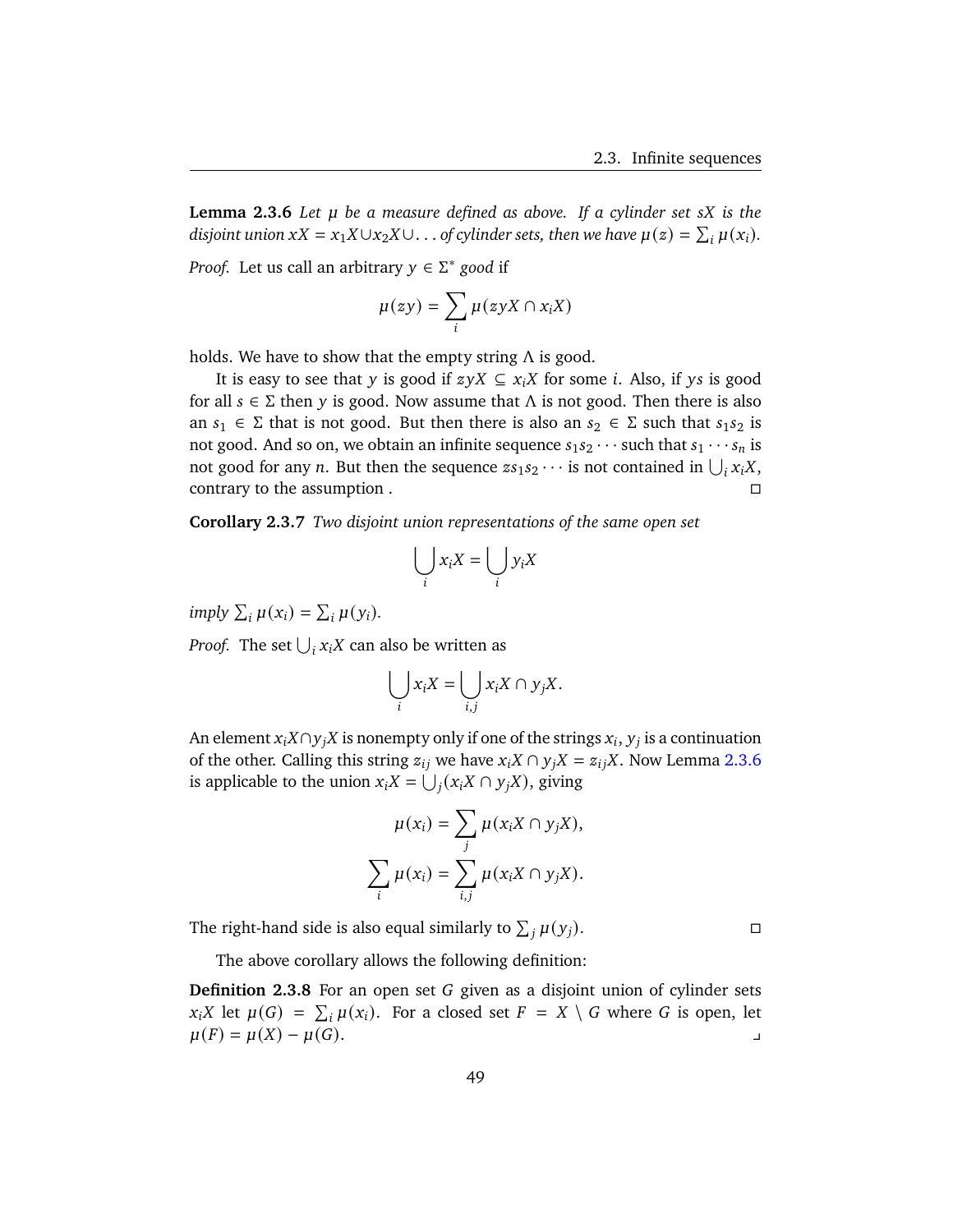The following is easy to check.

**Proposition 2.3.9** *The measure as defined on open sets is monotonic and countably additive. In particular, it is countably additive on the algebra of finitely determined sets.*

Before extending measures to a wider range of sets, consider an important special case. With infinite sequences, there are certain events that are not impossible, but still have probability 0.

**Definition 2.3.10** Given a measure  $\mu$ , a set  $N \subseteq X$  is called a *null set* with respect to  $\mu$  if there is a sequence  $G_1, G_2, \ldots$  of open sets with the property  $N \subseteq \bigcap_m G_m$ , and  $\mu(G_m) \leq 2^{-m}$ . We will say that the sequence  $G_m$  witnesses the fact that  $N$  is a null set.

<span id="page-55-1"></span>**Examples 2.3.11** Let  $\Sigma = \{0, 1\}$ , let us define the measure  $\lambda$  by  $\lambda(x) = 2^{-n}$  for all *n* and for all  $x \in \Sigma^n$ .

- <span id="page-55-0"></span>1. For every infinite sequence  $\xi \in X$ , the one-element set  $\{\xi\}$  is a null set with respect to  $\lambda$ . Indeed, for each natural number *n*, let  $H_n = \{ \xi \in X : \xi(0) = \}$  $\xi(0), \xi(1) = \xi(1), \ldots, \xi(n) = \xi(n)$ . Then  $\lambda(H_n) = 2^{-n-1}$ , and  $\{s\} =$  $\bigcap_n H_n$ .
- <span id="page-55-2"></span>2. For a less trivial example, consider the set E of those elements  $t \in X$  that are 1 in each positive even position, that is

$$
E = \{t \in X : t(2) = 1, t(4) = 1, t(6) = 1 \ldots\}.
$$

Then *E* is a null set. Indeed, for each natural number *n*, let  $G_n = \{ t \in X :$  $t(2) = 1, t(4) = 1, ..., t(2n) = 1$ . This helps expressing E as  $E = \bigcap_n G_n$ , where  $\lambda(G_n) = 2^{-n}$ .

 $\overline{a}$ 

**Proposition 2.3.12** *Let*  $N_1, N_2, \ldots$  *be a sequence of null sets with respect to a measure*  $\mu$ *. Their union*  $N = \bigcup_i N_i$  *is also a null set.* 

*Proof.* Let  $G_{i,1}, G_{i,2}, \ldots$  be the infinite sequence witnessing the fact that  $N_i$  is a null set. Let  $H_m = \bigcup_{i=1}^\infty G_{i,m+i}.$  Then the sequence  $H_m$  of open sets witnesses the fact that  $N$  is a null set.

We would like to extend our measure to null sets N and say  $\mu(N) = 0$ . The proposition we have just proved shows that such an extension would be countably additive on the null sets. But we do not need this extension for the moment,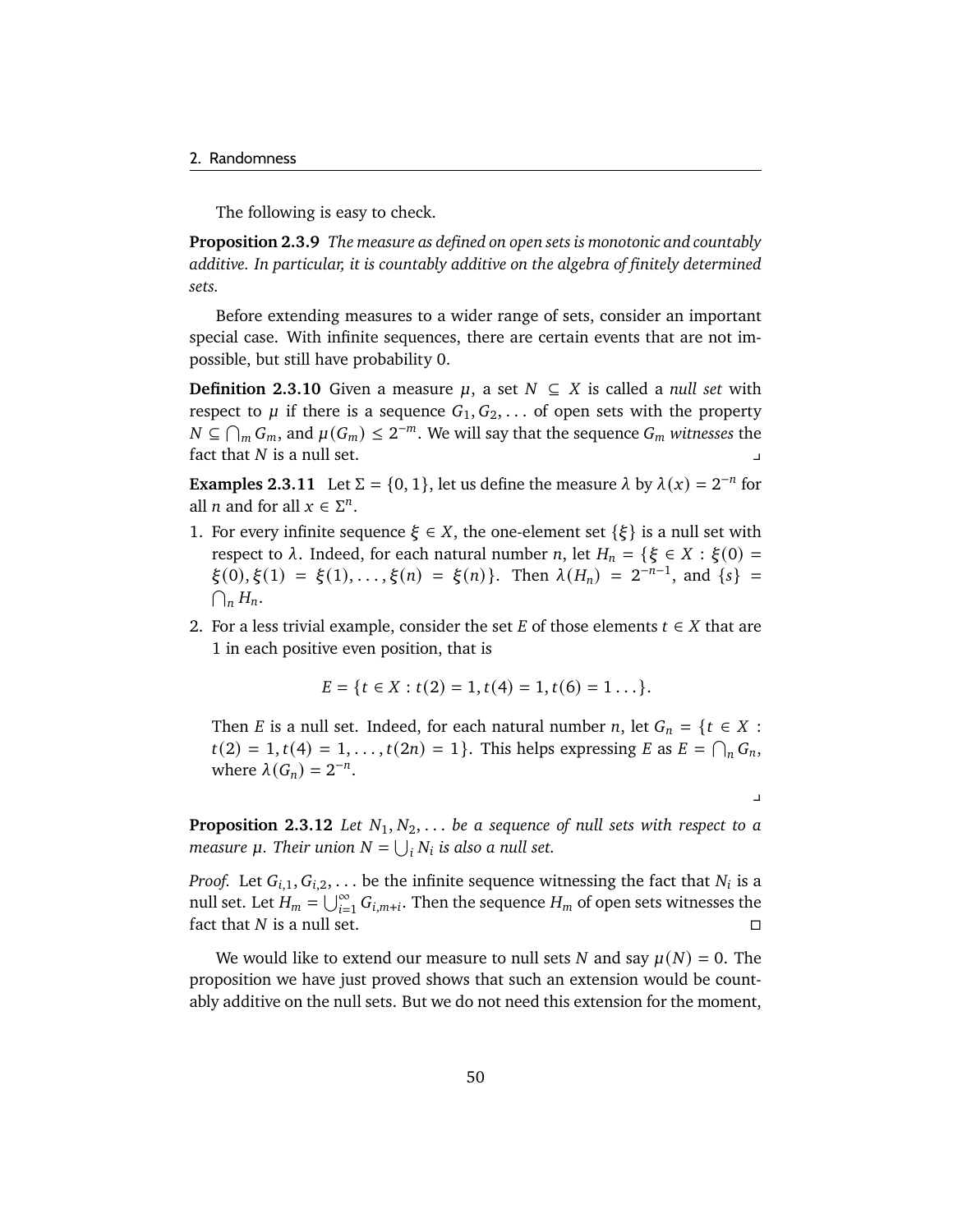so we postpone it. Still, given a probability measure  $P$  over  $X$ , it becomes meaningful to say that a certain property holds with probability 1. What this means is that the set of those sequences that do not have this property is a null set.

Following the idea of Martin-Löf, we would like to call a sequence nonrandom, if it is contained in some *simple* null set; that is it has some easily definable property with probability 0. As we have seen in part  $1$  of Example  $2.3.11$ , it is important to insist on simplicity, otherwise (say with respect to the measure  $\lambda$ ) every sequence might be contained in a null set, namely the one-element set consisting of itself. But most of these sets are not defined simply at all. An example of a simply defined null set is given is part [2](#page-55-2) of Example [2.3.11.](#page-55-1) These reflections justify the following definition, in which "simple" is specified as "constructive".

**Definition 2.3.13** Let  $\mu$  be a computable measure. A set  $N \subseteq X$  is called a *constructive null set* if there is recursively enumerable set  $\Gamma \subseteq \mathbb{N} \times \Sigma^*$  with the property that denoting  $\Gamma_m = \{x : (m, x) \in \Gamma\}$  and  $G_m = \bigcup_{x \in \Gamma_m} xX$  we have  $N \subseteq \bigcap_m G_m$ , and  $\mu(G_m) \leq 2$  $-m$ .  $\Box$ 

In words, the difference between the definition of null sets and constructive null sets is that the sets  $G_m = \bigcup_{x \in \Gamma_m} xX$  here are required to be constructive open, moreover, in such a way that from  $m$  one can compute the program generating  $G_m$ . In even looser words, a set is a constructive null set if for any  $\varepsilon > 0$ one can construct effectively a union of cylinder sets containing it, with total measure  $\leq \varepsilon$ .

Now we are in a position to define random infinite sequences.

**Definition 2.3.14** (Random sequence) An infinite sequence  $\xi$  is *random* with respect to a probability measure P if and only if  $\xi$  is not contained in any constructive null set with respect to  $P$ .

It is easy to see that the set of nonrandom sequences is a null set. Indeed, there is only a countable number or constructive null sets, so even their union is a null set. The following theorem strengthens this observation significantly.

<span id="page-56-0"></span>**Theorem 2.3.1** *Let us fix a computable probability measure P. The set of all nonrandom sequences is a constructive null set.*

Thus, there is a *universal* constructive null set, containing all other constructive null sets. A sequence is random when it does not belong to this set.

*Proof of Theorem [2.3.1.](#page-56-0)* The proof uses the projection technique that has appeared several times in this book, for example in proving the existence of a universal lower semicomputable semimeasure.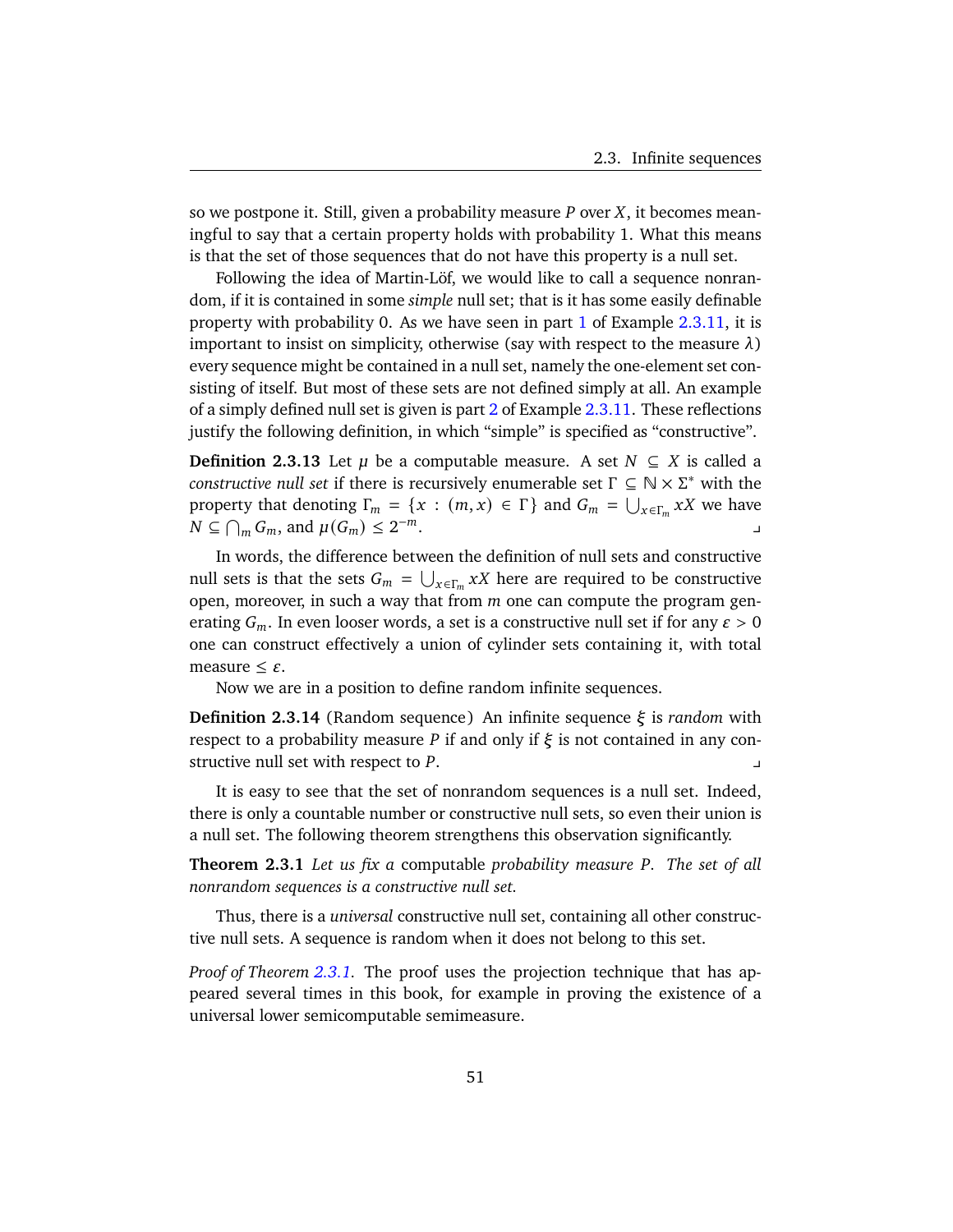We know that it is possible to list all recursively enumerable subsets of the set  $\mathbb{N} \times \Sigma^*$  into a sequence, namely that there is a recursively enumerable set  $\Delta \subseteq \mathbb{N}^2 \times \Sigma^*$  with the property that for every recursively enumerable set  $\Gamma \subseteq$  $\mathbb{N} \times \Sigma^*$  there is an *e* with  $\Gamma = \{ (m, x) : (e, m, x) \in \Delta \}$ . We will write

$$
\Delta_{e,m} = \{x : (e, m, x) \in \Delta\},
$$
  

$$
D_{e,m} = \bigcup_{x \in \Delta_{e,m}} xX.
$$

We transform the set  $\Delta$  into another set  $\Delta'$  with the following property.

- For each *e*, *m* we have  $\sum_{(e,m,x)\in\Delta'} \mu(x) \leq 2^{-m+1}$ .
- If for some *e* we have  $\sum_{(e,m,x)\in\Delta}\mu(x) \leq 2^{-m}$  for all *m* then for all *m* we have  ${x : (e, m, x) \in \Delta'} = {x : (e, m, x) \in \Delta}.$

This transformation is routine, so we leave it to the reader. By the construction of  $\Delta'$ , for every constructive null set N there is an  $e$  with

$$
N\subseteq \bigcap_m D'_{e,m}.
$$

Define the recursively enumerable set

$$
\hat{\Gamma} = \{ (m, x) : \exists e (e, m + e + 2, x) \in \Delta' \}.
$$

Then  $\hat{G}_m = \bigcup_e D'_{e,m+e+2}$ . For all m we have

$$
\sum_{x \in \hat{\Gamma}_m} \mu(x) = \sum_{e} \sum_{(e,m+e+2,x) \in \Delta'} \mu(x) \le \sum_{e} 2^{-m-e-1} = 2^{-m}.
$$

This shows that  $\hat{\Gamma}$  defines a constructive null set. Let  $\Gamma$  be any other recursively enumerable subset of  $\mathbb{N} \times \Sigma^*$  that defines a constructive null set. Then there is an *e* such that for all *m* we have  $G_m = D'_{e.m}$ . The universality follows now from

$$
\bigcap_m G_m = \bigcap_m D'_{e,m} \subseteq \bigcap_m D'_{e,m+e+2} \subseteq \bigcap_m \hat{G}_m.
$$

#### **2.3.2 Probability space**

Now we are ready to extend measure to a much wider range of subsets of  $X$ .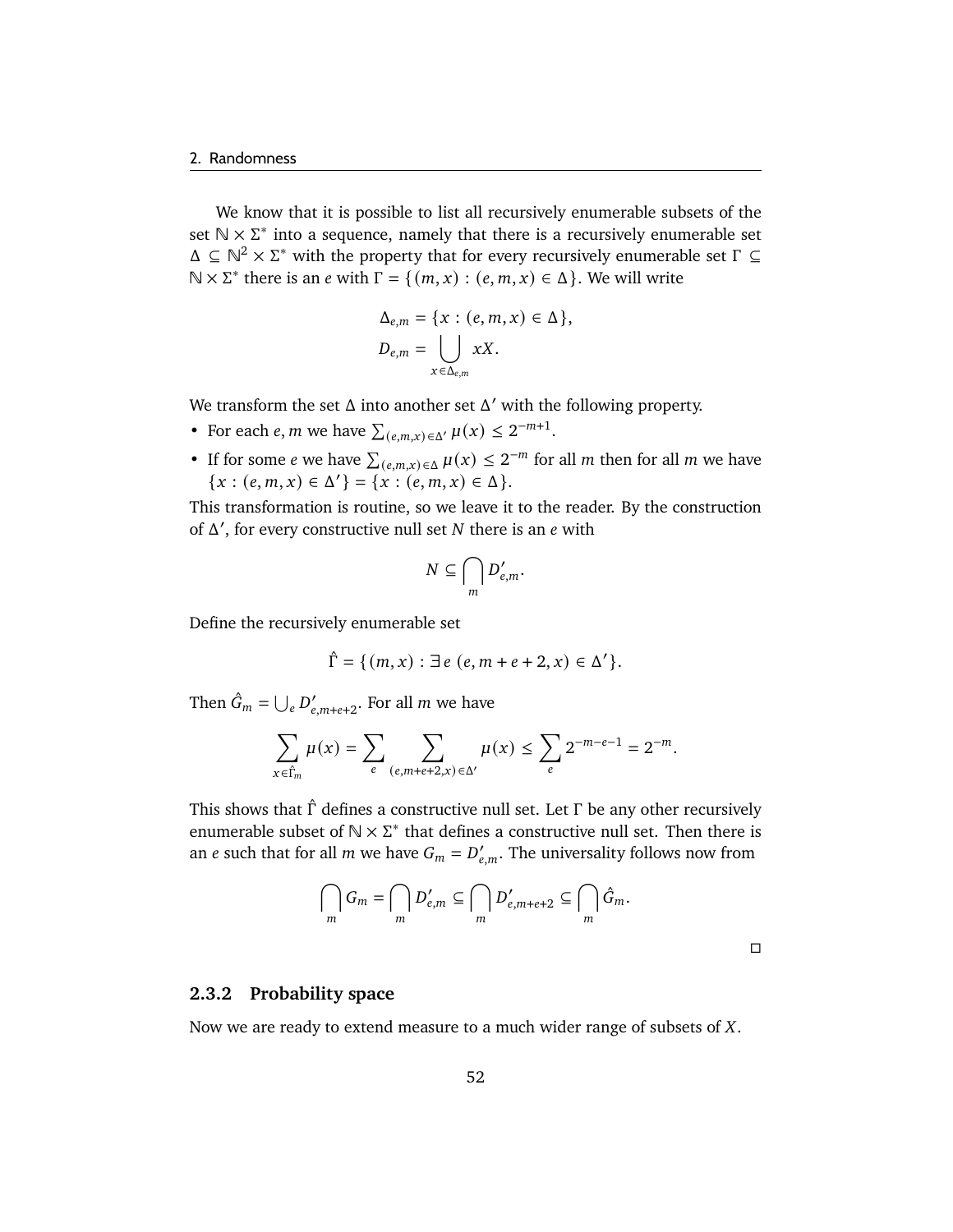**Definition 2.3.15** Elements of the smallest  $\sigma$ -algebra A containing the cylinder sets of X are called the *Borel* sets of X. The pair  $(X, \mathcal{A})$  is an example of a *measureable space*, where the Borel sets are called the *measureable sets*.

A nonnegative sigma-additive function  $\mu$  over  $\mathcal A$  is called a *measure*. It is called a *probability measure* if  $\mu(X) = 1$ . If  $\mu$  is fixed then the triple  $(X, \mathcal{A}, \mu)$ is called a *measure space*. If it is a probability measure then the space is called a *probability space*. y

In the Appendix we cited a central theorem of measure theory, Caratheodory's extension theorem. It implies that if a measure is defined on an algebra  $\mathcal L$  in a sigma-additive way then it can be extended uniquely to the  $\sigma$ -algebra generated by  $\mathcal{L}$ , that is the smallest  $\sigma$ -algebra containing  $\mathcal{L}$ . We defined a measure  $\mu$  over X as a nonnegative function  $\mu : \Sigma^* \to \mathbb{R}_+$  satisfying the equality [\(2.3.1\)](#page-53-0). Then we defined  $\mu(xx) = \mu(x)$ , and further extended  $\mu$  in a  $\sigma$ -additive way to all elements of the algebra F. Now Caratheodory's theorem allows us to extend it uniquely to all Borel sets, and thus to define a measureable space  $(X, \mathcal{A}, \mu)$ .

Of course, all null sets in A get measure 0.

Open, closed and measureable sets can also be defined in the set of real numbers.

**Definition 2.3.16** A subset  $G \subseteq \mathbb{R}$  is *open* if it is the union of a set of open intervals  $(a_i, b_i)$ . It is *closed* if its complement is open.

The set  $B$  of *Borel sets* of  $B$  is defined as the smallest  $\sigma$ -algebra containing all open sets. y

The pair  $(\mathbb{R}, \mathcal{B})$  is another example of a measureable space.

**Definition 2.3.17** (Lebesgue measure) Consider the set left-closed intervals of the line (including intervals of the form  $(-\infty, a)$ ). Let  $\mathcal L$  be the set of finite disjoint unions of such intervals. This is an algebra. We define the function  $\lambda$  over  $\mathcal L$  as follows:  $\lambda(\bigcup_i [a_i, b_i)) = \sum_i b_i - a_i$ . It is easy to check that this is a  $\sigma$ -additive measure and therefore by Caratheodory's theorem can be extended to the set B of all Borel sets. This function is called the *Lebesgue measure* over R, giving us the measureable space  $(\mathbb{R}, \mathcal{B}, \lambda)$ .

Finally, we can define the notion of a measureable function over  $X$ .

**Definition 2.3.18** (Measureable functions) A function  $f : X \rightarrow \mathbb{R}$  is called *measureable* if and only if  $f^{-1}(E) \in A$  for all  $E \in B$ .

The following is easy to prove.

**Proposition 2.3.19** *Function*  $f: X \to \mathbb{R}$  *is measureable if and only if all sets of*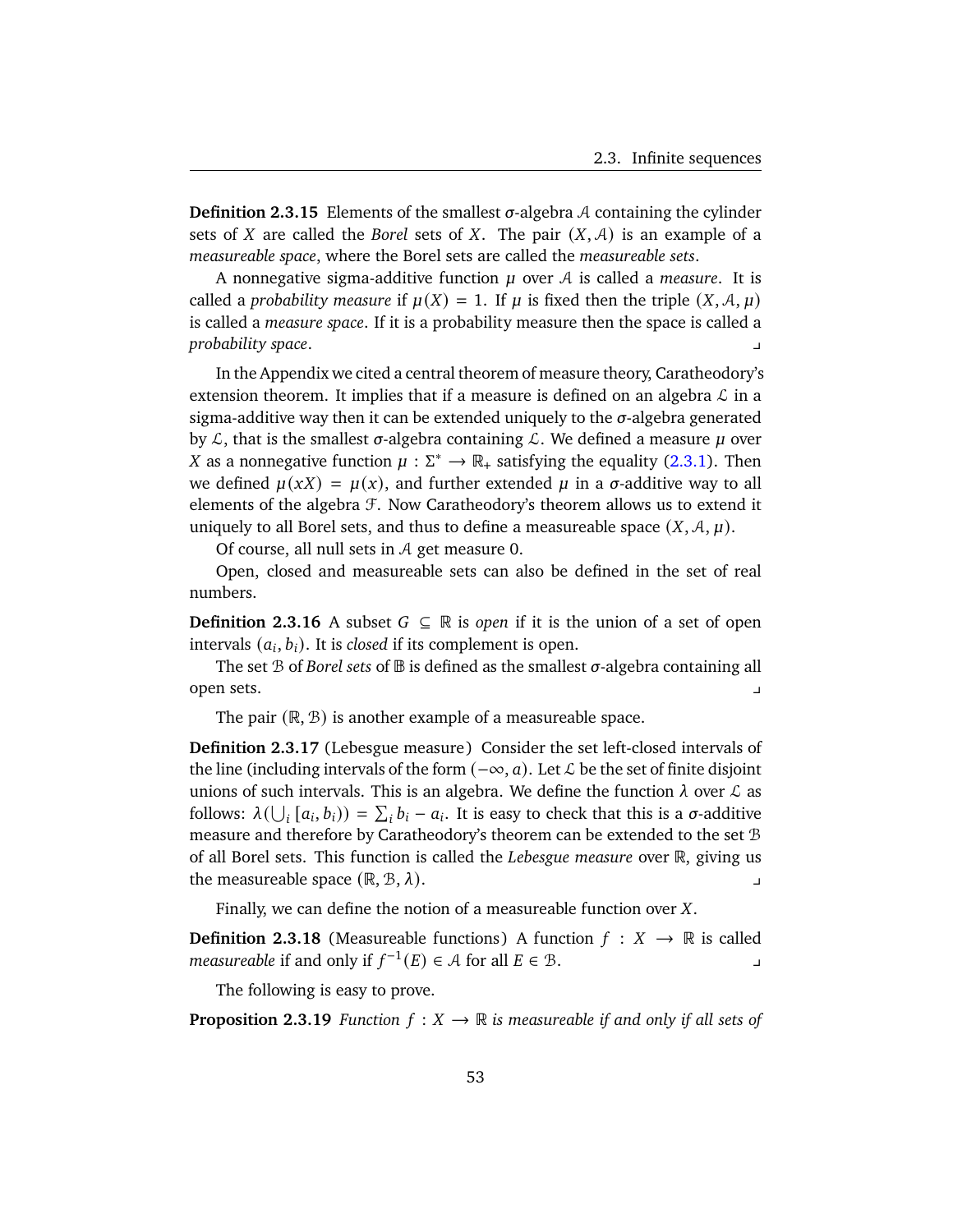the form  $f^{-1}((r, \infty)) = \{x : f(x) > r\}$  are measureable, where r is a rational *number.*

### **2.3.3 Computability**

Measureable functions are quite general; it is worth introducing some more resticted kinds of function over the set of sequences.

**Definition 2.3.20** A function  $f : X \to \mathbb{R}$  is *continuous* if and only if for every  $x \in X$ , for every  $\varepsilon > 0$  there is a cylinder set  $C \ni x$  such that  $|f(y) - f(x)| < \varepsilon$ for all  $y \in C$ .

A function  $f : X \to \mathbb{R}$  is *lower semicontinuous* if for every  $r \in \mathbb{R}$  the set  $\{x \in \mathbb{R}^n : f(x) \in \mathbb{R}^n : f(x) \in \mathbb{R}^n\}$  $X : f(x) > r$  is open. It is *upper semicontinuous* if  $-f$  is lower semicontinuous.  $\mathbf{y}$ 

The following is easy to verify.

**Proposition 2.3.21** *A function*  $f: X \to \mathbb{R}$  *is continuous if and only if it is both upper and lower semicontinuous.*

**Definition 2.3.22** A function  $f: X \to \mathbb{R}$  is *computable* if for every open rational interval  $(u, v)$  the set  $f^{-1}((u, v))$  is a constructive open set of X, uniformly in  $u, v.$ 

Informally this means that if for the infinite sequence  $\xi \in X$  we have  $u <$  $f(\xi) < v$  then from u, v sooner or later we will find a prefix x of  $\xi$  with the property  $u < f(xX) < v$ .

**Definition 2.3.23** A function  $f: X \to \mathbb{R}$  is *lower semicomputable* if for every rational *r* the set { $s \in X : f(s) > r$ } is a constructive open set of X, uniformly in . It is *upper semicomputable* if − is lower semicomputable. y

The following is easy to verify.

**Proposition 2.3.24** *A function*  $X \to \mathbb{R}$  *is computable if and only if it is both lower and upper semicomputable.*

#### **2.3.4 Integral**

The definition of integral over a measure space is given in the Appendix, in Subsection [A.2.3.](#page-149-0) Here, we give an exposition specialized to infinite sequences.

**Definition 2.3.25** A measurable function  $f : X \to \mathbb{R}$  is called a *step function* if its range is finite. The set of step functions will be called  $\mathcal{E}$ .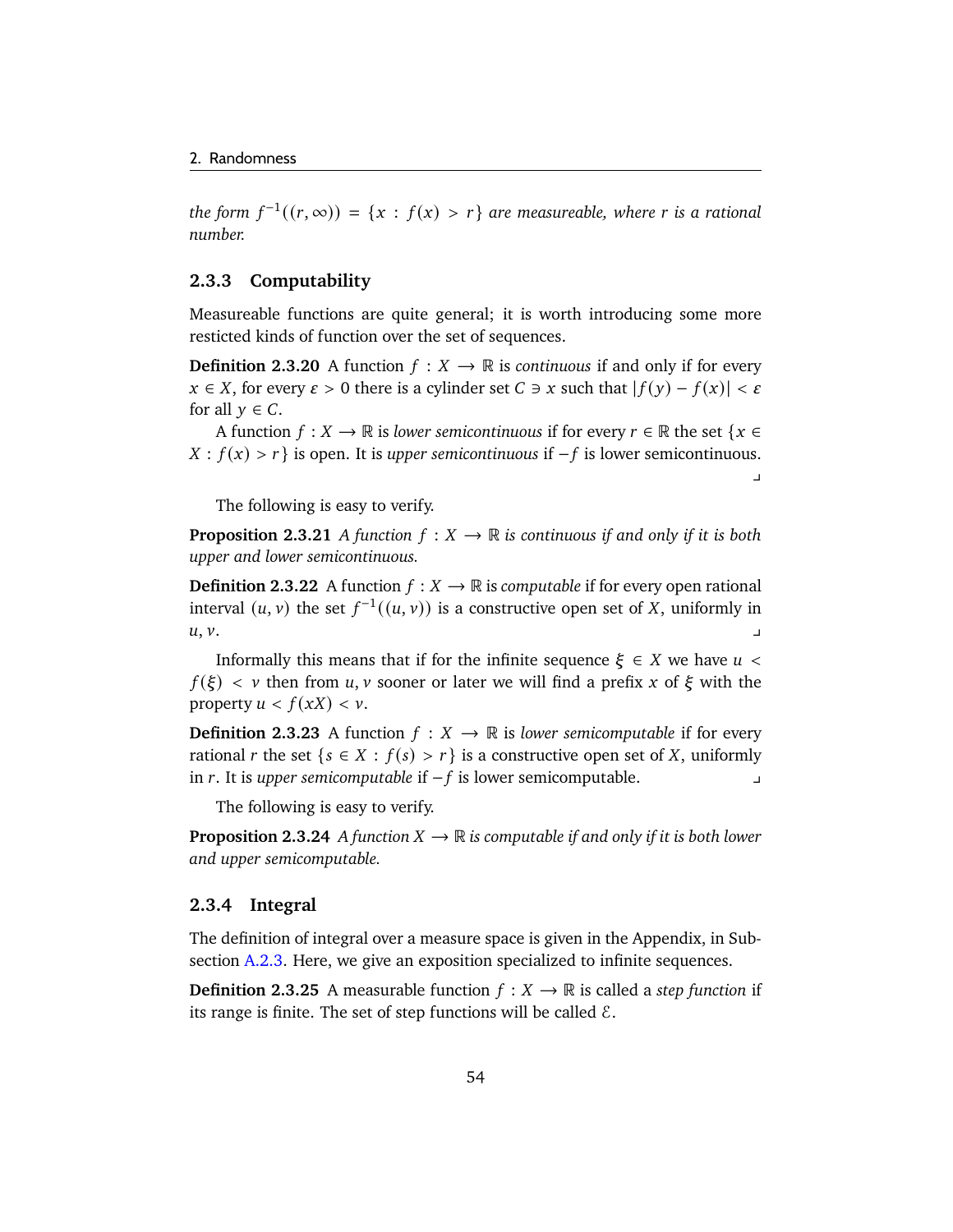Given a step function  $f$  which takes values  $x_i$  on sets  $A_i$ , and a finite measure  $\mu$ , we define

$$
\mu(f) = \mu f = \int f d\mu = \int f(x) \mu(dx) = \sum_i x_i \mu(A_i).
$$

 $\mathbf{I}$ 

Proposition [A.2.14,](#page-149-1) when specified to our situation here, says the following.

**Proposition 2.3.26** *The functional defined above on step functions can be extended to the set* E+ *of monotonic limits of nonnegative elements of* E*, by continuity. The set*  $\mathcal{E}_+$  *is the set of all nonnegative measurable functions.* 

Now we extend the notion of integral to a wider class of functions.

**Definition 2.3.27** A measurable function  $f$  is called *integrable* with respect to a finite measure  $\mu$  if  $\mu |f|^+ < \infty$  and  $\mu |f|^+ < \infty$ . In this case, we define  $\mu f =$  $\mu |f|^{+} - \mu |f|^{-}$ . We also a set of the set of the set of the set of the set of the set of the set of the set of the set of the<br>The set of the set of the set of the set of the set of the set of the set of the set of the set of the set of

It is easy to see that the mapping  $f \mapsto \mu f$  is linear when f runs through the set of measureable functions with  $\mu | f | < \infty$ .

The following is also easy to check.

**Proposition 2.3.28** *Let be a computable measure.*

- a) *If is computable then a program to compute can be found from the program to compute .*
- b) *If is lower semicomputable then a program to lower semicompute can be found from a program to lower semicompute .*

#### **2.3.5 Randomness tests**

We can now define randomness tests similarly to Section [2.2.](#page-45-1)

**Definition 2.3.29** A function  $d : X \to \mathbb{R}$  is an *integrable test*, or *expectationbounded test* of randomness with respect to the probability measure *P* if it is lower semicomputable and satisfies the condition

$$
\int 2^{d(x)} P(dx) \le 1.
$$
 (2.3.2)

It is called a *Martin-Löf test*, or *probability-bounded test*, if instead of the latter condition only the weaker one is satisfied saying  $P(d(x) > m) < 2^{-m}$  for each positive integer  $m$ .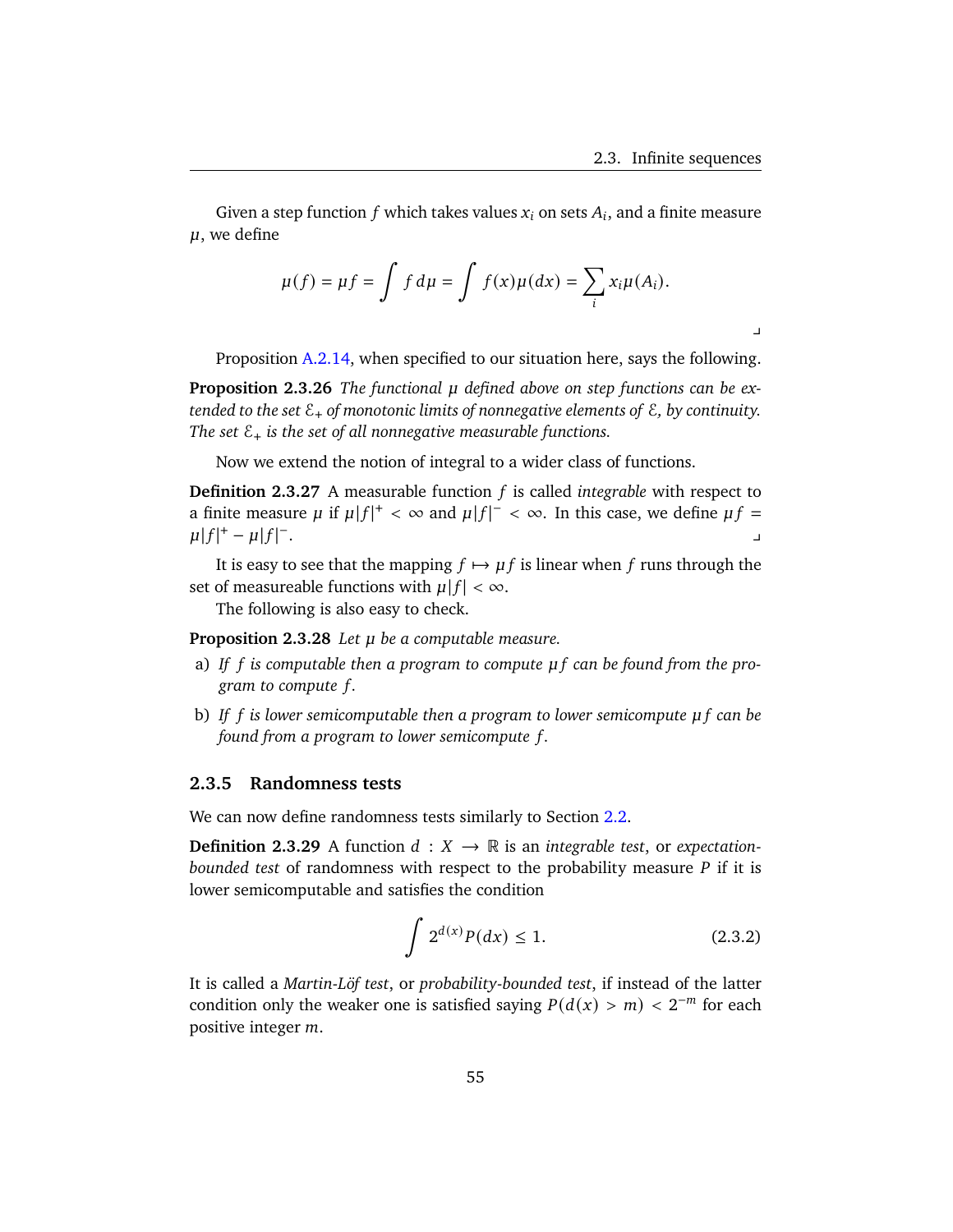It is *universal* if it dominates all other integrable tests to within an additive constant. Universal Martin-Löf tests are defined in the same way. y

Randomness tests and constructive null sets are closely related.

**Theorem 2.3.2** Let P be a computable probability measure over the set  $S = \Sigma^{\infty}$ . *There is a correspondence between constructive null sets and randomness tests:*

- a) *For every randomness tests d, the set*  $N = \{\xi : d(\xi) = \infty\}$  *is a constructive null set.*
- b) *For every constructive null set N* there is a randomness test d with  $N = \{\xi :$  $d(\xi) = \infty$  }.

*Proof.* Let *d* be a randomness test: then for each *k* the set  $G_k = \{\xi : d(\xi) > k\}$ is a constructive open set, and by Markov's inequality (wich is proved in the continuous case just as in the discrete case) we have  $P(G_k) \leq 2^{-k}$ . The sets  $G_k$ witness that  $N$  is a constructive null set.

Let N be a constructive null set with  $N \subseteq \bigcap_{k=1}^{\infty} G_k$ , where  $G_k$  is a uniform sequence of constructive open sets with  $P(G_k) = 2^{-k}$ . Without loss of generality assume that the sequence  $G_k$  is decreasing. Then the function  $d(\xi) = \sup\{k :$  $\xi \in G_k$  is lower semicomputable and satisfies  $P\{\xi : d(\xi) \geq k\} \leq 2^{-k}$ , so it is a Martin-Löf test. Just as in Proposition [2.2.3,](#page-46-1) it is easy to check that  $d(x)$  –  $2 \log d(x) - c$  is an integrable test for some constant c.

Just as there is a universal constructive null set, there are universal randomness tests.

<span id="page-61-0"></span>**Theorem 2.3.3** For a computable measure P, there is a universal integrable test  $d_P(\xi)$ . More exactly, the function  $\xi \mapsto d_P(\xi)$  is lower semicomputable, satis*fies* [\(2.2.1\)](#page-45-0) and for all integrable tests  $d(\xi)$  for P, we have

$$
d(\xi) \stackrel{+}{\leq} \overline{\mathbf{d}}_P(\xi) + K(d) + K(P).
$$

The proof is similar to the proof Theorem  $1.6.3$  on the existence of a universal constructive semimeasure. It uses the projection technique and a weighted sum.

#### **2.3.6 Randomness and complexity**

We hope for a result connecting complexity with randomness similar to Theorem [2.2.1.](#page-46-0) Somewhat surprisingly, there is indeed such a result. This is a surprise since in an infinite sequence, arbitrarily large oscillations of any quantity depending on the prefixes are actually to be expected.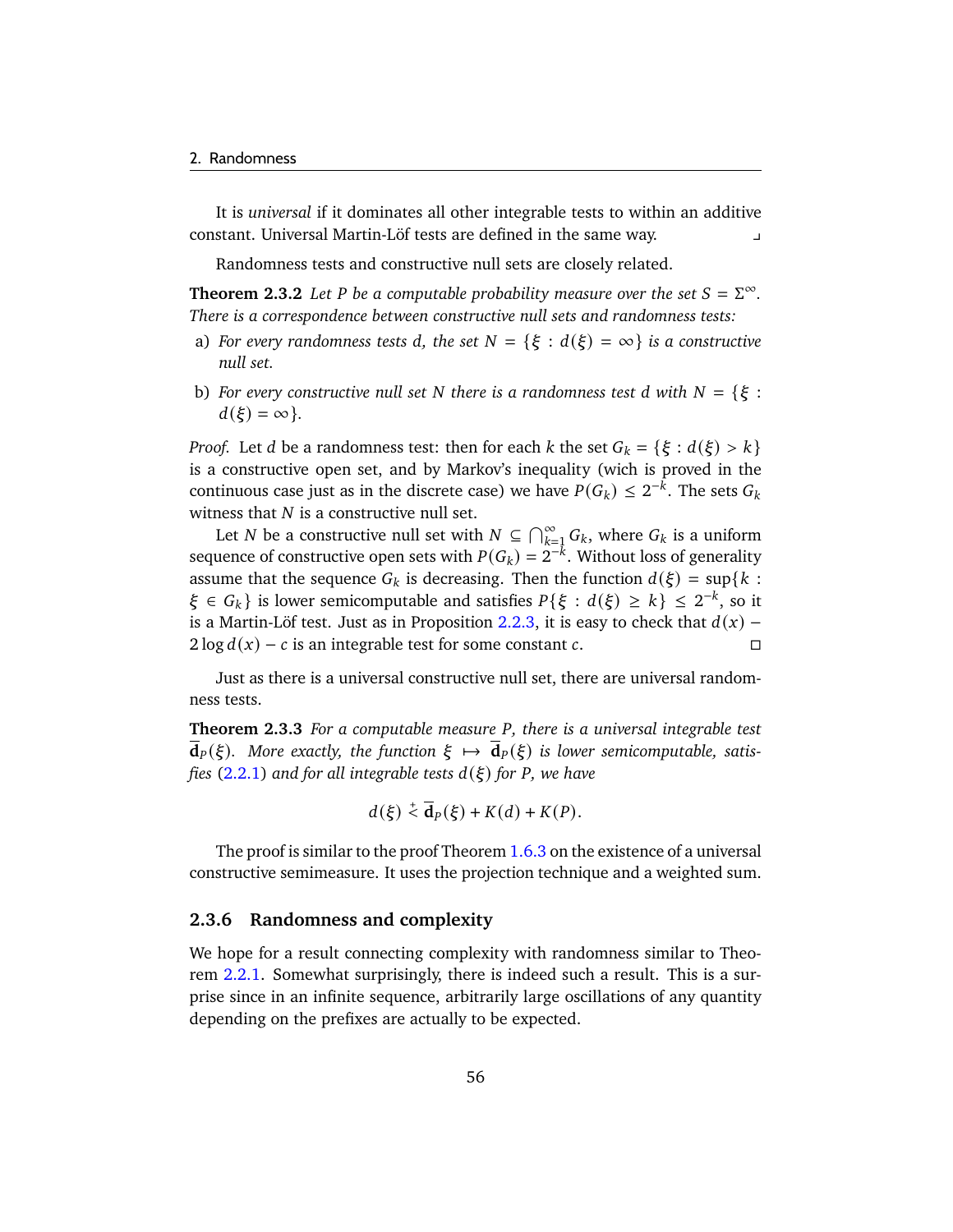**Theorem 2.3.4** *Let*  $X = \Sigma^{\mathbb{N}}$  *be the set of infinite sequences. For all computable measures*  $\mu$  *over*  $X$ *, we have* 

$$
\overline{\mathbf{d}}_{\mu}(\xi) \stackrel{+}{=} \sup_{n} \left( -\log \mu(\xi_{1:n}) - K(\xi_{1:n}) \right). \tag{2.3.3}
$$

Here, the constant in  $\stackrel{+}{=}$  depends on the computable measure  $\mu$ .

**Corollary 2.3.30** *Let be the uniform distribution over the set of infinite binary sequences. Then*

$$
\overline{\mathbf{d}}_{\lambda}(\xi) \stackrel{+}{=} \sup_{n} (n - K(\xi_{1:n})). \tag{2.3.4}
$$

In other words, an infinite binary sequence is random (with respect to the uniform distribution) if and only if the complexity  $K(\xi_{1:n})$  of its initial segments of length  $n$  never decreases below  $n$  by more than an additive constant.

*Proof.* To prove  $\stackrel{+}{<}$ , define the function

$$
f_{\mu}(\xi) = \sum_{s} 1_{sX}(\xi) \frac{\mathbf{m}(s \mid \mu)}{\mu(s)} = \sum_{n} \frac{\mathbf{m}(\xi_{1:n} \mid \mu)}{\mu(\xi_{1:n})} \ge \sup_{n} \frac{\mathbf{m}(\xi_{1:n} \mid \mu)}{\mu(\xi_{1:n})}.
$$

The function  $\xi \mapsto f_u(\xi)$  is lower semicomputable with  $\mu^{\xi} f_u(\xi) \leq 1$ , and hence

$$
\overline{\mathbf{d}}_{\mu}(\xi) \stackrel{+}{>} \log f(\xi) \stackrel{+}{>} \sup_{n} (-\log \mu(\xi_{1:n}) - K(\xi_{1:n} | \mu)).
$$

The proof of  $\stackrel{+}{\leq}$  reproduces the proof of Theorem 5.2 of [\[18\]](#page-177-0). Let us abbreviate:

$$
1_y(\xi) = 1_{yX}(\xi).
$$

Since  $\lceil d(\xi) \rceil$  only takes integer values and is lower semicomputable, there are computable sequences  $y_i \in \Sigma^*$  and  $k_i \in \mathbb{N}$  with

$$
2^{\lceil d(\xi) \rceil} = \sup_i 2^{k_i} 1_{y_i}(\xi) \ge \frac{1}{2} \sum_i 2^{k_i} 1_{y_i}(\xi)
$$

with the property that if  $i < j$  and  $1_{y_i}(\xi) = 1_{y_i}(\xi) = 1$  then  $k_i < k_j$ . The inequality follows from the fact that for any finite sequence  $n_1 < n_2 < ...$  $\sum_{j} 2^{n_j} \leq 2 \max_j 2^{n_j}$ . The function  $\gamma(y) = \sum_{y_i = y} 2^{k_i}$  is lower semicomputable. With it, we have

$$
\sum_i 2^{k_i} 1_{y_i}(\xi) = \sum_{y \in \Sigma^*} 1_y(\xi) \gamma(y).
$$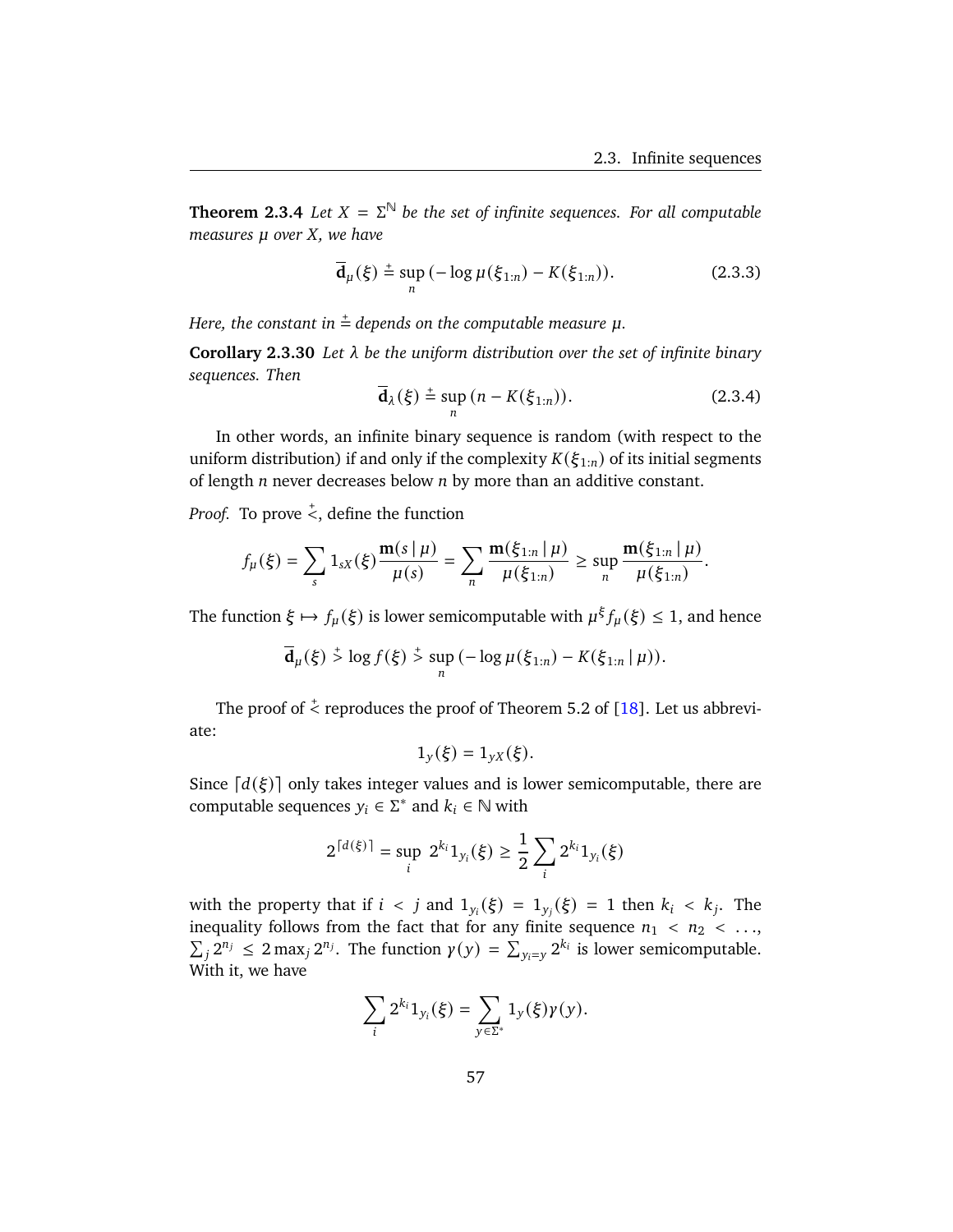Since  $\mu 2^{\lceil d \rceil} \leq 2$ , we have  $\sum_{y} \mu(y) \gamma(y) \leq 2$ , hence  $\mu(y) \gamma(y) \stackrel{*}{\leq} \mathbf{m}(y)$ , that is  $\gamma(y) \stackrel{*}{<} \mathbf{m}(y)/\mu(y)$ . It follows that

$$
2^{d(\xi)} \overset{*}{\leq} \sup_{y \in \Sigma^*} 1_y(\xi) \frac{\mathbf{m}(y)}{\mu(y)} = \sup_n \frac{\mathbf{m}(\xi_{1:n})}{\mu(\xi_{1:n})}.
$$

Taking logarithms, we obtain the  $\stackrel{+}{\leftarrow}$  part of the theorem.

#### **2.3.7 Universal semimeasure, algorithmic probability**

Universal semimeasures exist over infinite sequences just as in the discrete space. **Definition 2.3.31** A function  $\mu : \Sigma^* \to \mathbb{R}_+$  is a *semimeasure* if it satisfies

$$
\mu(x) \ge \sum_{s \in \Sigma} \mu(xs),
$$
  

$$
\mu(\Lambda) \le 1.
$$

If it is lower semicomputable we will call the semimeasure *constructive*. y

These requirements imply, just as for measures, the following generalization to an arbitrary prefix-free set  $A \subseteq \Sigma^*$ :

$$
\sum_{x \in A} \mu(x) \le 1.
$$

Standard technique gives the following:

**Theorem 2.3.5** (Universal semimeasure) *There is a universal constructive semimeasure*  $\mu$ , that is a constructive semimeasure with the property that for every other *constructive semimeasure*  $\nu$  there is a constant  $c_{\nu} > 0$  with  $\mu(x) \geq c_{\nu} \nu(x)$ .

**Definition 2.3.32** Let us fix a universal constructive semimeasure over  $X$  and denote it by  $M(x)$ .

There is a graphical way to represent a universal semimeasure, via monotonic Turing machines, which can be viewed a generalization of self-delimiting machines.

**Definition 2.3.33** A Turing machine T is *monotonic* if it has no input tape or output tape, but can ask repeatedly for input symbols and can emit repeatedly output symbols. The input is assumed to be an infinite binary string, but it is not assumed that T will ask for all of its symbols, even in infinite time. If the finite or infinite input string is  $p = p_1 p_2 \cdots$ , the (finite or infinite) output string is written as  $T(p) \in \Sigma^* \cup \Sigma$  $\sim$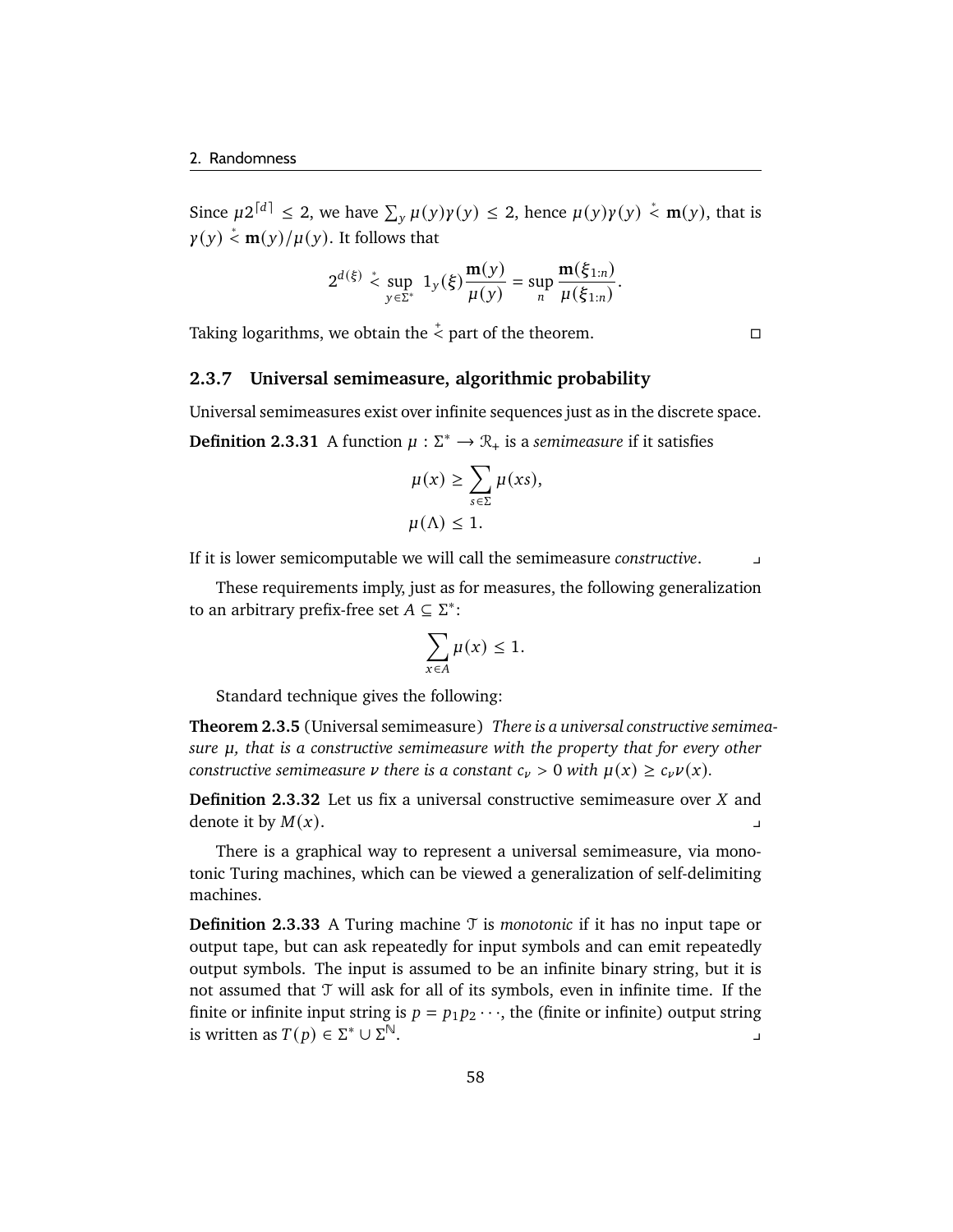Just as we can generalize self-delimiting machines to obtain the notion of monotonic machines, we can generalize algorithmic probability, defined for a discrete space, to a version defined for infinite sequences. Imagine the monotonic Turing machine T computing the function  $T(p)$  as in the definition, and assume that its input symbols come from coin-tossing.

**Definition 2.3.34** (Algorithmic probability over infinite sequences) For a string  $x \in \Sigma^*$ , let  $P_T(x)$  be the probability of  $T(\pi) \supseteq x$ , when  $\pi = \pi_1 \pi_2 \cdots$  is the infinite coin-tossing sequence.

We can compute

$$
P_T(x) = \sum_{T(p) \supseteq x, p \text{ minimal}} 2^{-l(p)},
$$

where "minimal" means that no prefix  $p'$  of  $p$  gives  $T(p') \supseteq x$ . This expression shows that  $P_T(x)$  is lower semicomputable. It is also easy to check that it is a semimeasure, so we have a constructive semimeasure. The following theorem is obtained using a standard construction:

**Theorem 2.3.6** *Every constructive semimeasure*  $\mu(x)$  *can be represented as*  $\mu(x)$  =  $P_T(x)$  with the help of an appropriate a monotonic machine  $T$ .

This theorem justifies the following.

**Definition 2.3.35** From now on we will call the universal semimeasure  $M(x)$ also the *algorithmic probability*. A monotonic Turing machine  $\mathcal{T}$  giving  $P_T(x) =$  $M(x)$  will be called an *optimal machine*.

We will see that  $-\log M(x)$  should also be considered a kind of description complexity:

**Definition 2.3.36** Denote

$$
KM(x) = -\log M(x).
$$

 $\overline{a}$ 

How does  $KM(x)$  compare to  $K(x)$ ?

<span id="page-64-0"></span>**Proposition 2.3.37** *We have the bounds*

$$
KM(x) \stackrel{+}{\leq} K(x) \stackrel{+}{\leq} KM(x) + K(l(x)).
$$

*Proof.* To prove  $KM(x) \stackrel{+}{\leq} K(x)$  define the lower semicomputable function

$$
\mu(x) = \sup_{S} \sum_{y \in S} \mathbf{m}(xy),
$$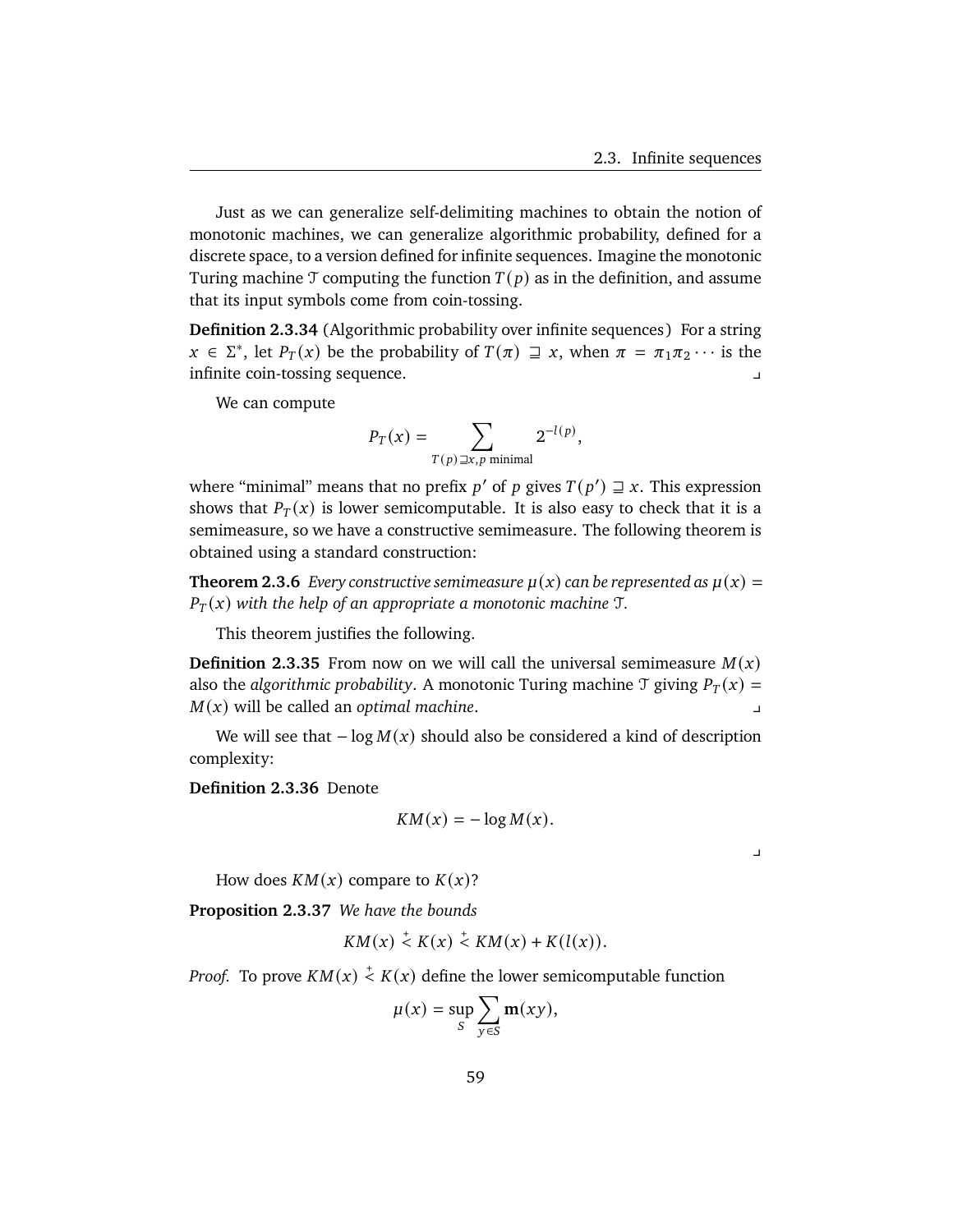By its definition this is a constructive semimeasure and it is  $\geq m(x)$ . This implies  $M(x) \stackrel{*}{\geq} \mathbf{m}(x)$ , and thus  $KM(x) \stackrel{+}{\leq} K(x)$ .

For the other direction, define the following lower semicomputable function  $ν$  over  $Σ^*$ :

$$
\nu(x) = \mathbf{m}(l(x)) \cdot M(x).
$$

To show that it is a semimeasure compute:

$$
\sum_{x \in \Sigma^*} \nu(x) = \sum_n \mathbf{m}(n) \sum_{x \in \Sigma^n} M(x) \le \sum_n \mathbf{m}(n) \le 1.
$$

It follows that **m**(*x*)  $\stackrel{*}{\geq}$  *v*(*x*) and hence *K*(*x*)  $\stackrel{*}{\leq}$  *KM*(*x*) + *K*(*l*(*x*)). □

 $\overline{a}$ 

### **2.3.8 Randomness via algorithmic probability**

Fix a computable measure  $P(x)$  over the space X. Just as in the discrete case, the universal semimeasure gives rise to a Martin-Löf test.

**Definition 2.3.38** Denote

$$
\mathbf{d}'_P(\xi) = \log \sup_n \frac{M(\xi_{1:n})}{P(\xi_{1:n})}.
$$

By Proposition [2.3.37,](#page-64-0) this function is is  $\frac{1}{2}$   $\overline{d}_P(\xi)$ , defined in Theorem [2.3.3.](#page-61-0) It can be shown that it is no longer expectation-bounded. But the theorem below shows that it is still a Martin-Löf (probability-bounded) test, so it defines the same infinite random sequences.

**Theorem 2.3.7** *The function*  $\mathbf{d}'_p(\xi)$  *is a Martin-Löf test.* 

*Proof.* Lower semicomputability follows from the form of definition. By standard methods, produce a list of finite strings  $y_1, y_2, \ldots$  with:

- a)  $M(y_i)/P(y_i) > 2^m$
- b) The cylinder sets  $y_iX$  cover of  $G_m$ , and are disjoint (thus the set  $\{y_1, y_2, \dots\}$ is prefix-free).

We have

$$
P(G_m) = \sum_i P(y_i) < 2^{-m} \sum_i M(y_i) \leq 2^{-m}.
$$

 $\Box$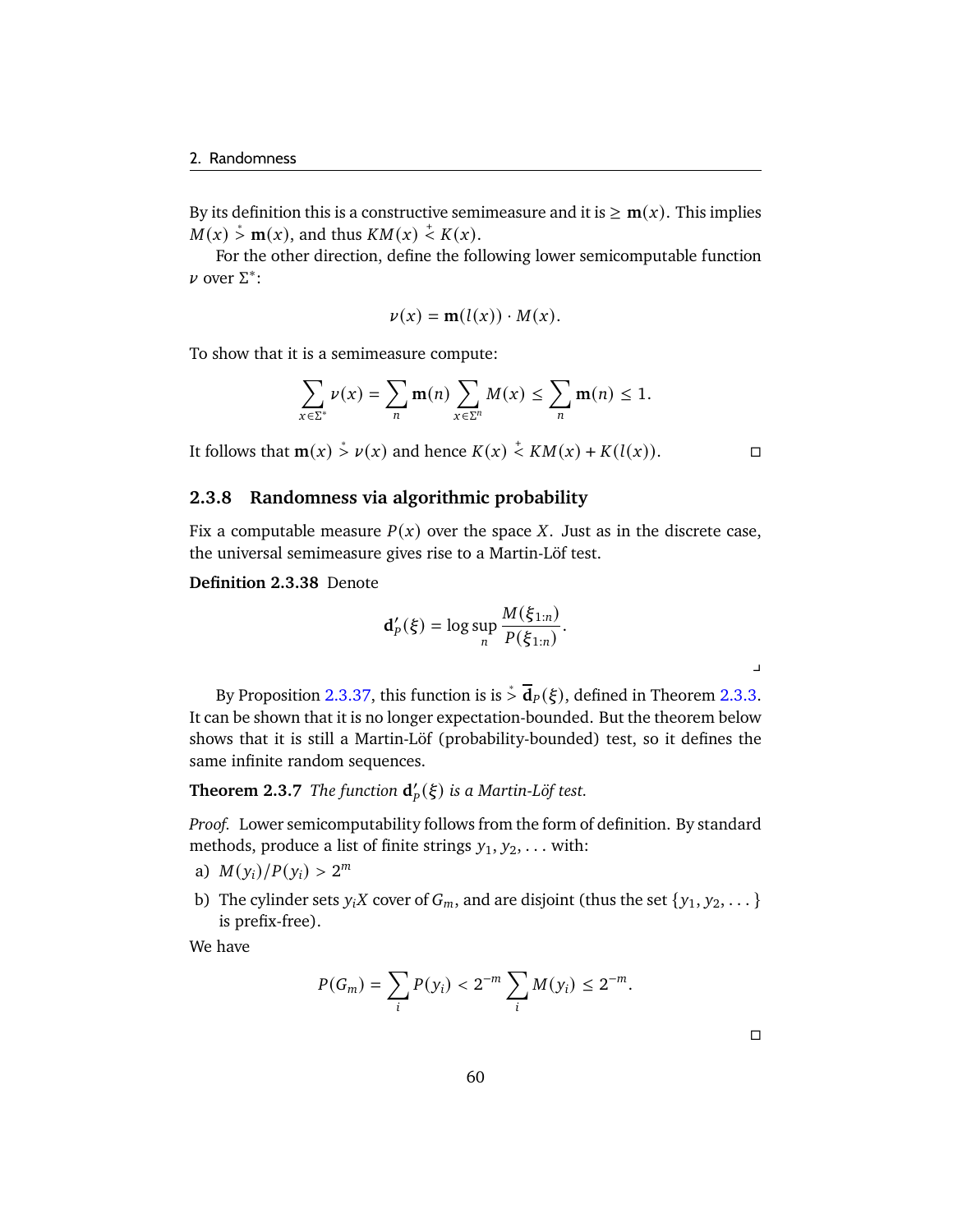Just as in the discrete case, the universality of  $M(x)$  implies

$$
KM(x) \stackrel{+}{\leq} -\log P(x) + K(P).
$$

On the other hand,

$$
\sup_n -\log P(\xi_{1:n}) - KM(\xi_{1:n})
$$

is a randomness test. So for random  $\xi$ , the value  $KM(\xi_{1:n})$  remains within a constant of  $-\log P(x)$ : it does not oscillate much.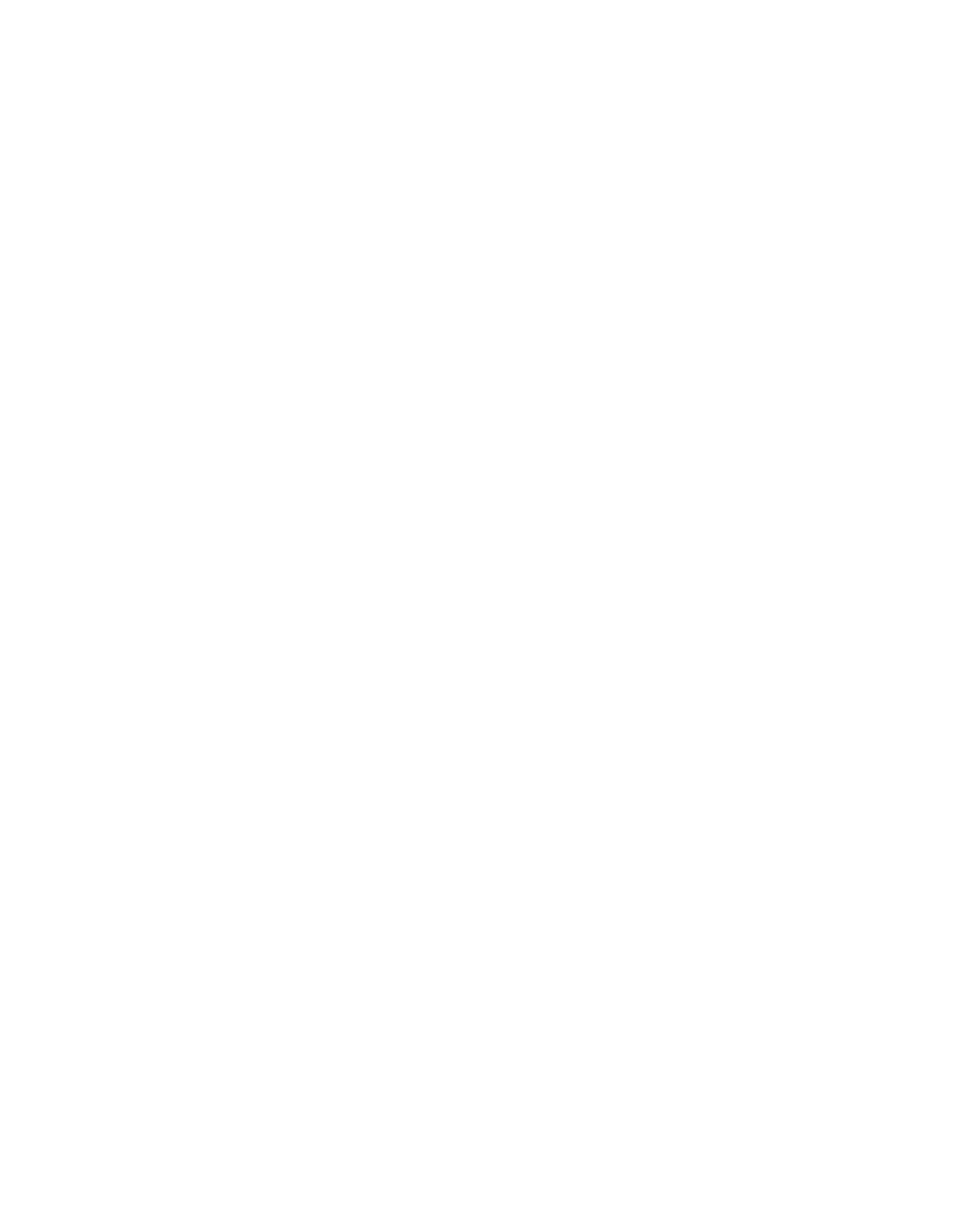# **3 Information**

## **3.1 Information-theoretic relations**

In this subsection, we use some material from [\[23\]](#page-177-1).

### **3.1.1 The information-theoretic identity**

Information-theoretic entropy is related to complexity in both a formal and a more substantial way.

### **Classical entropy and classical coding**

Entropy is used in information theory in order to characterize the compressibility of a statistical source.

**Definition 3.1.1** The *entropy* of a discrete probability distribution  $P$  is defined as

$$
\mathcal{H}(P) = -\sum_{x} P(x) \log P(x).
$$

A simple argument shows that this quantity is non-negative. It is instructive to recall a more general inequality, taken from [\[13\]](#page-177-2), implying it:

<span id="page-68-0"></span>**Theorem 3.1.1** Let  $a_i, b_i > 0$ ,  $a = \sum_i a_i$ ,  $b = \sum_i b_i$ . Then we have

$$
\sum_{i} a_i \log \frac{a_i}{b_i} \ge a \log \frac{a}{b},\tag{3.1.1}
$$

 $\mathbf{\mathbf{\mathbf{\mathbf{\mathbf{\mathbf{\mathbf{\mathbf{I}}}}}}}$ 

with equality only if  $a_i/b_i$  is constant. In particular, if  $\sum_i a_i = 1$  and  $\sum_i b_i \leq 1$ *then we have*  $\sum_i a_i \log \frac{a_i}{b_i} \geq 0$ .

*Proof.* Exercise, an application of Jensen's inequality to the concave function  $\log x$ .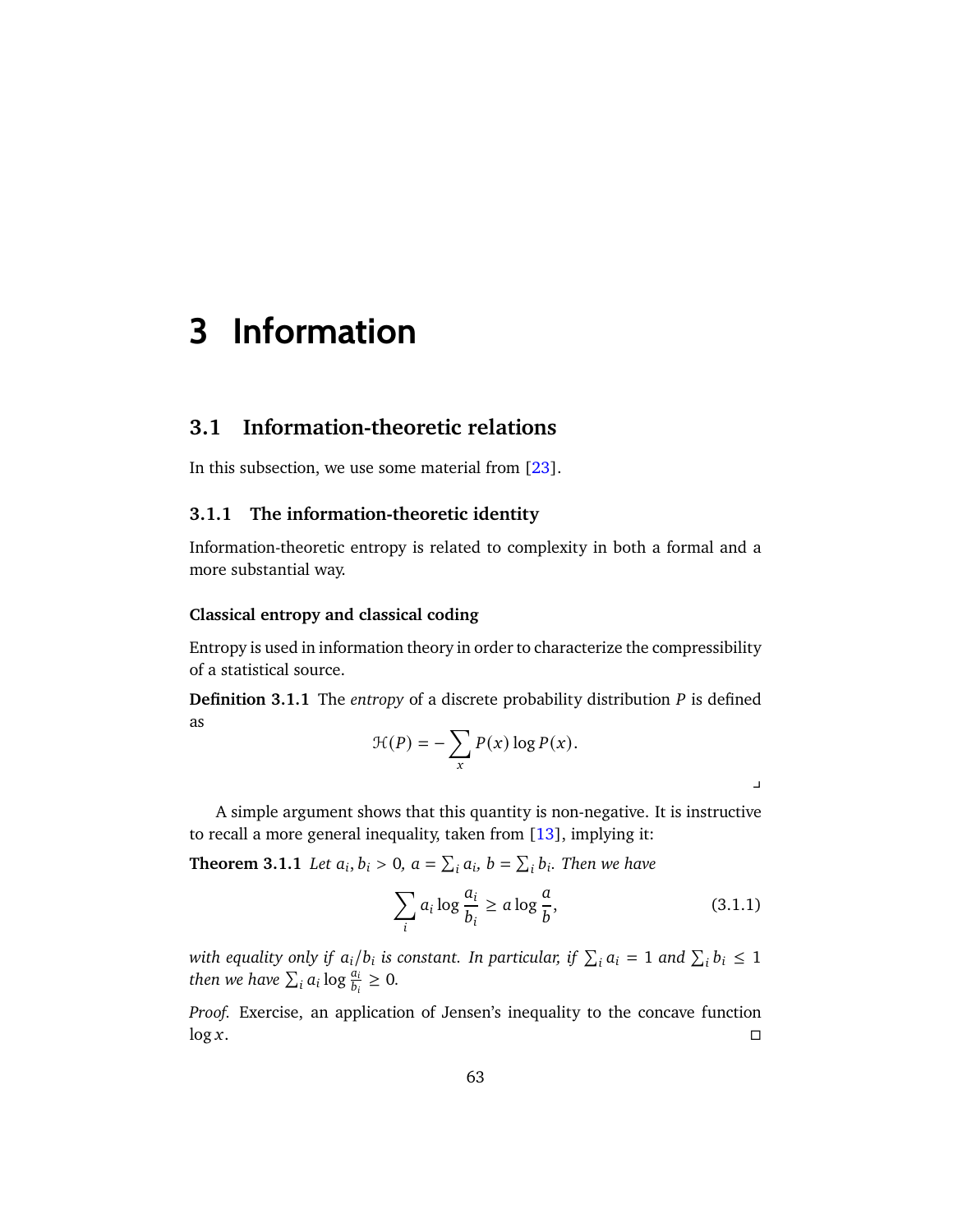If P is a probability distribution and  $Q(x) \ge 0$ ,  $\sum_{x} Q(x) \le 1$  then this inequality implies

$$
K(P) \leq \sum_{x} P(x) \log Q(x).
$$

We can interpret this inequality as follows. We have seen in Subsection [1.6.3](#page-33-2) that if  $x \mapsto z_x$  is a prefix code, mapping the objects x into binary strings  $z_x$  that are not prefixes of each other then  $\sum_{x} 2^{-l(z_x)} \leq 1$ . Thus, substituting  $Q(x) = 2^{-l(z_x)}$ above we obtain Shannon's result:

<span id="page-69-0"></span>**Theorem 3.1.2** (Shannon) If  $x \mapsto z_x$  is a prefix code then for its expected code*word length we have the lower bound:*

$$
\sum_{x} P(x)l(z_x) \geq K(P).
$$

#### **Entropy as expected complexity**

Applying Shannon's theorem [3.1.2](#page-69-0) to the code obtained by taking  $z_x$  as the shortest self-delimiting description of  $x$ , we obtain the inequality

$$
\sum_{x} P(x)K(x) \geq \mathcal{H}(P)
$$

On the other hand, since  $m(x)$  is a universal semimeasure, we have  $m(x) \stackrel{*}{\geq} 0$  $P(x)$ : more precisely,  $K(x) \le -\log P(x) + K(P)$ , leading to the following theorem.

**Theorem 3.1.3** *For a computable distribution we have*

$$
\mathcal{H}(P) \le \sum_{x} P(x)K(x) \stackrel{+}{\le} \mathcal{H}(P) + K(P). \tag{3.1.2}
$$

Note that  $\mathcal{H}(P)$  is the entropy of the distribution P while  $K(P)$  is just the description complexity of the function  $x \mapsto P(x)$ , it has nothing to do directly with the magnitudes of the values  $P(x)$  for each x as real numbers. These two relations give

$$
K(P) \stackrel{+}{=} \sum_{x} P(x)K(x) - K(P),
$$

the entropy is within an additive constant equal to the *expected complexity*. Our intended interpretation of  $K(x)$  as information content of the individual object  $\dot{x}$  is thus supported by a tight quantitative relationship to Shannon's statistical concept.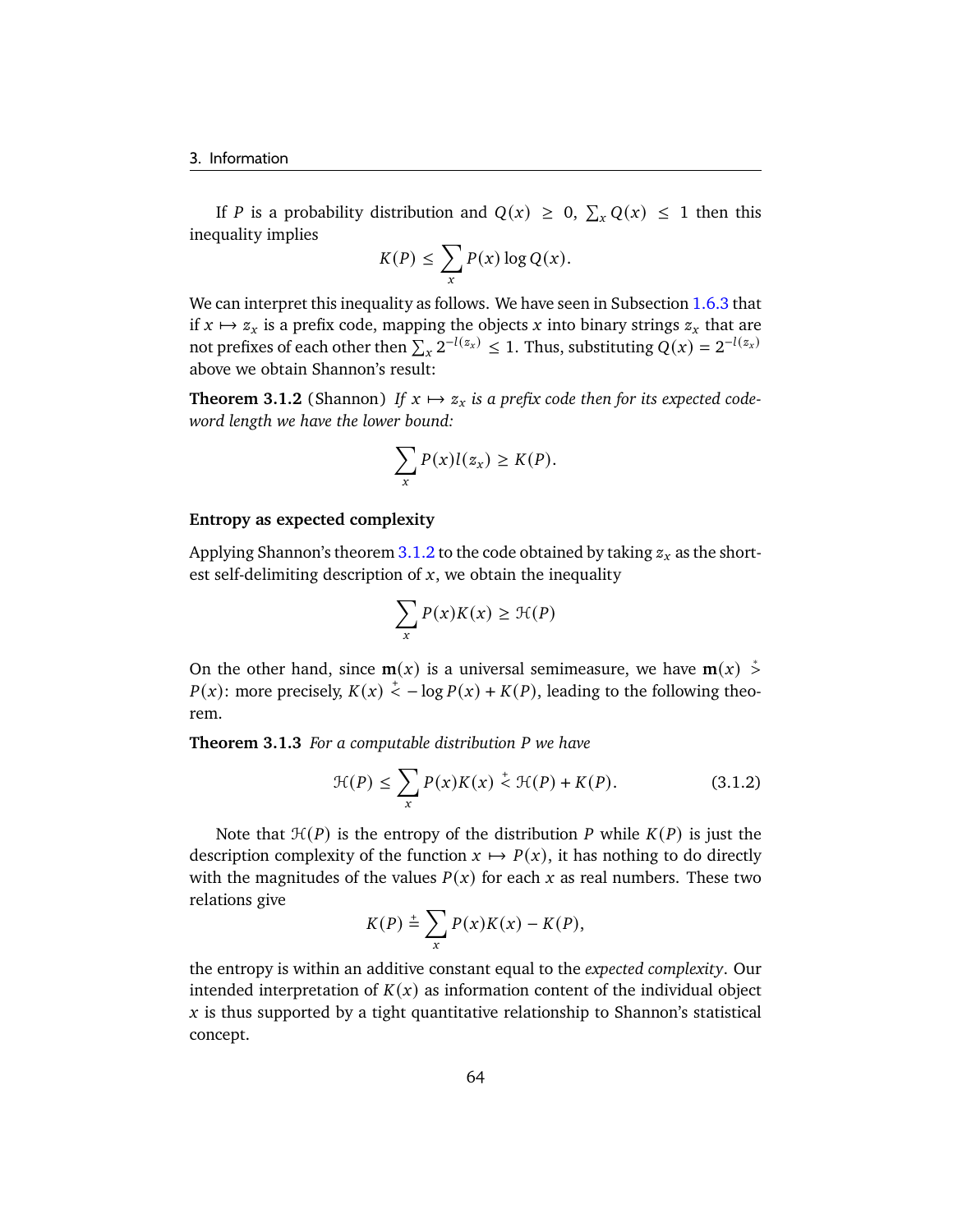#### **Identities, inequalities**

The statistical entropy obeys meaningful identities which immediately follow from the definition of conditional entropy.

**Definition 3.1.2** Let  $X$  and  $Y$  be two discrete random variables with a joint distribution. The *conditional entropy* of  $Y$  with respect to  $X$  is defined as

$$
\mathcal{H}(Y | X) = -\sum_{x} P[X = x] \sum_{y} P[Y = y | X = x] \log P[Y = y | X = x].
$$

 $\Gamma$ The *joint entropy* of *X* and *Y* is defined as the entropy of the pair  $(X, Y)$ .

The following *additivity property* is then verifiable by simple calculation:

$$
\mathcal{H}(X,Y) = \mathcal{H}(X) + \mathcal{H}(Y \mid X). \tag{3.1.3}
$$

Its meaning is that the amount of information in the pair  $(X, Y)$  is equal to the amount of information in  $X$  plus the amount of our residual uncertainty about  $Y$  once the value of  $X$  is known.

Though intuitively expected, the following identity needs proof:

$$
\mathcal{H}(Y \mid X) \leq \mathcal{H}(Y).
$$

We will prove it after we define the difference below.

**Definition 3.1.3** The *information* in  $X$  about  $Y$  is defined by

$$
\mathfrak{I}(X:Y)=\mathfrak{H}(Y)-\mathfrak{H}(Y\mid X).
$$

<span id="page-70-1"></span><span id="page-70-0"></span>

This is the amount by which our knowledge of  $X$  decreases our uncertainty about Y.

The identity below comes from equation  $(3.1.3)$ .

$$
\mathfrak{I}(X:Y) = \mathfrak{I}(Y:X) = \mathfrak{H}(X) + \mathfrak{H}(Y) - \mathfrak{H}(X,Y)
$$

The meaning of the symmetry relation is that the *quantity* of information in about  $X$  is equal to the quantity of information in  $X$  about  $Y$ . Despite its simple derivation, this fact is not very intuitive; especially since only the quantities are equal, the actual contents are generally not (see [\[22\]](#page-177-3)). We also call  $\mathfrak{I}(X : Y)$  the  $mutual information of  $X$  and  $Y$ . We can also write$ 

$$
\mathcal{I}(X:Y) = \sum_{x,y} P[X=x, Y=y] \log \frac{P[X=x, Y=y]}{P[X=x]P[Y=y]}.
$$
 (3.1.4)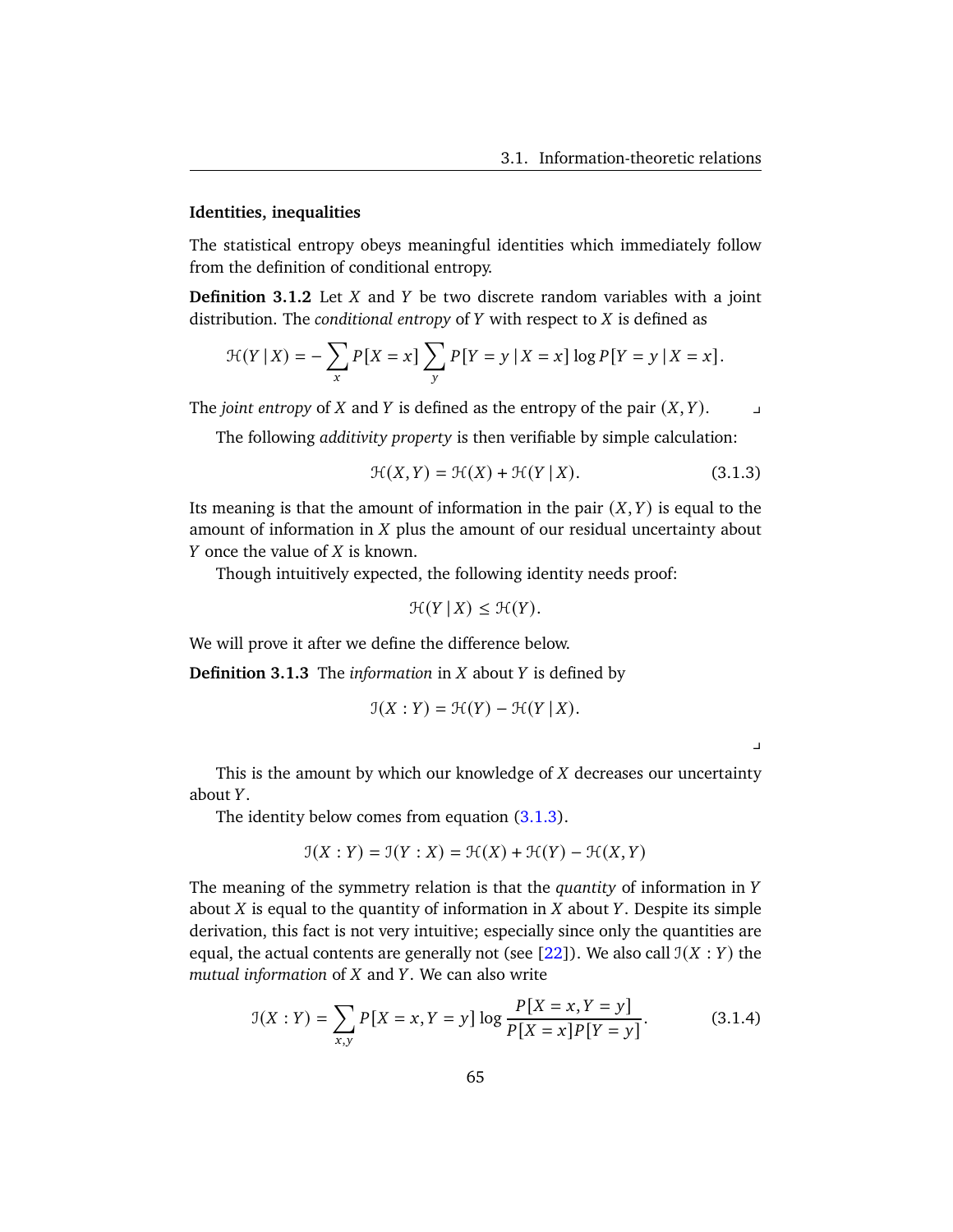**Proposition 3.1.4** *The information*  $J(X : Y)$  *is nonnegative and is 0 only if*  $X, Y$ *are independent.*

*Proof.* Apply Theorem [3.1.1](#page-68-0) to [\(3.1.4\)](#page-70-1). This is 0 only if  $P[X = x, Y = y] =$  $P[X = x]P[Y = y]$  for all  $x, y$ .

#### **The algorithmic addition theorem**

For the notion of algorithmic entropy  $K(x)$  defined in Section [1.6,](#page-29-0) it is a serious test of fitness to ask whether it has an additivity property analogous to the identity [\(3.1.3\)](#page-70-0). Such an identity would express some deeper relationship than the trivial identity [\(3.1.3\)](#page-70-0) since the conditional complexity is defined using the notion of *conditional computation*, and not by an algebraic formula involving the unconditional definition.

A literal translation of the identity [\(3.1.3\)](#page-70-0) turns out to be true for the function  $K(x)$  as well as for Kolmogorov's complexity  $C(x)$  with good approximation. But the exact additivity property of algorithmic entropy is subtler.

**Theorem 3.1.4** (Addition) *We have*

$$
K(x, y) \stackrel{+}{=} K(x) + K(y | x, K(x)).
$$
\n(3.1.5)

*Proof.* We first prove  $\stackrel{+}{\le}$ . Let *F* be the following s.d. interpreter. The machine computing  $F(p)$  tries to parse p into  $p = uv$  so that  $T(u)$  is defined, then outputs the pair  $(T(u), T(v, \langle T(u), l(u)\rangle))$ . If u is a shortest description of x and v a shortest description of y given the pair  $(x, K(x))$  then the output of F is the pair  $(x, y)$ .

Now we prove  $\stackrel{+}{>}$ . Let  $c$  be a constant (existing in force of Lemma [1.7.3\)](#page-38-2) such that for all x we have  $\sum_{y} 2^{-K(x,y)} \leq 2^{-K(x)+c}$ . Let us define the semicomputable function  $f(z, y)$  by

$$
f((x,k),y) = 2^{k-K(x,y)-c}.
$$

Then for  $k = K(x)$  we have  $\sum_{y} f(z, y) \leq 1$ , hence the generalization [\(1.6.13\)](#page-36-0) of the coding theorem implies  $K(y | x, K(x)) \stackrel{+}{\leq} K(x, y) - K(x)$ . □

Recall the definition of  $x^*$  as the first shortest description of x.

**Corollary 3.1.5** *We have*

$$
K(x^*, y) \stackrel{+}{=} K(x, y). \tag{3.1.6}
$$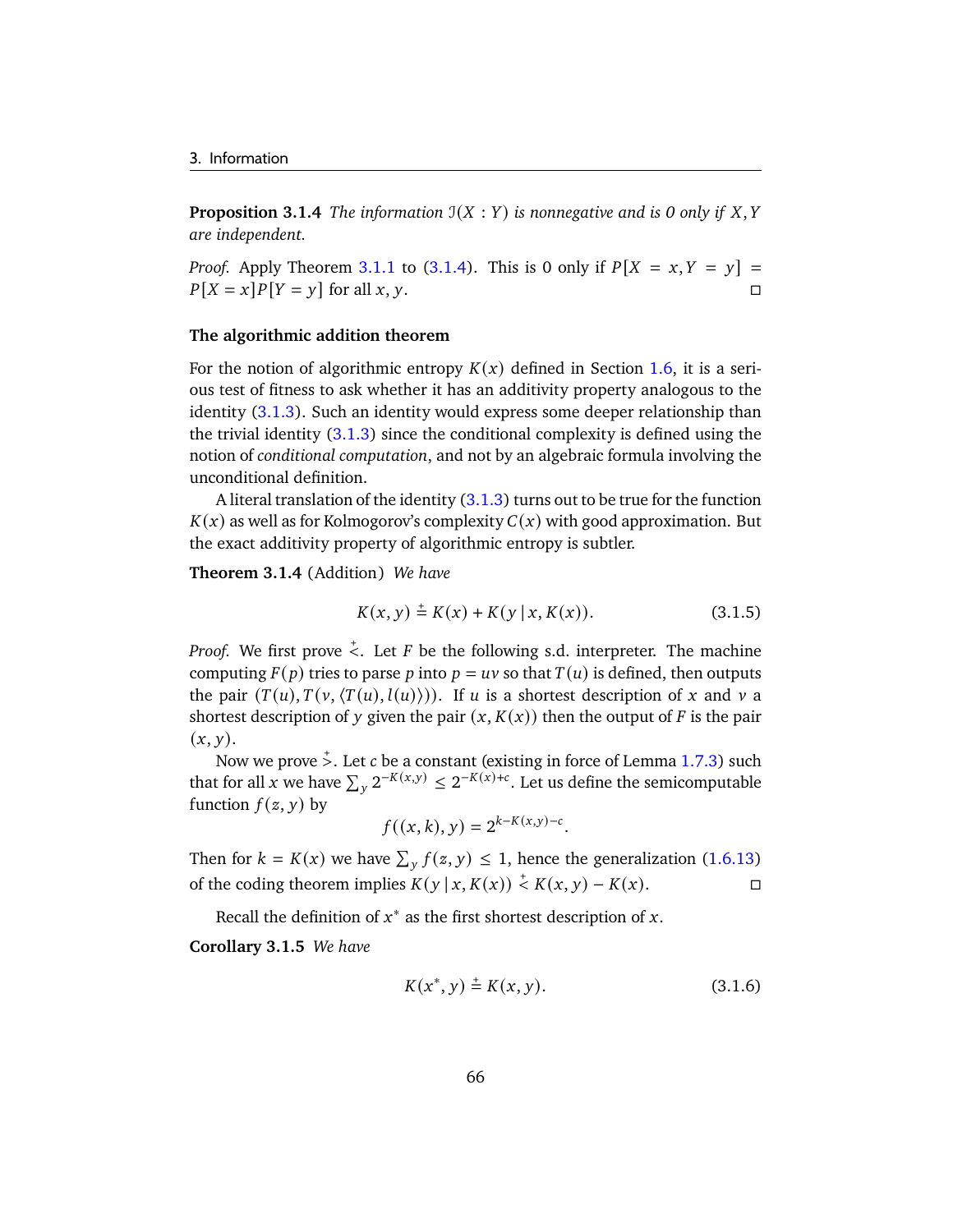The Addition Theorem implies

$$
K(x, y) \stackrel{+}{\leq} K(x) + K(y | x) \stackrel{+}{\leq} K(x) + K(y)
$$

while these relations do not hold for Kolmogorov's complexity  $C(x)$ , as pointed out in the discussion of Theorem [1.4.2.](#page-22-0) For an ordinary interpreter, extra information is needed to separate the descriptions of  $x$  and  $y$ . The self-delimiting interpreter accepts only a description that provides the neccesary information to determine its end.

The term  $K(x)$  cannot be omitted from the condition in  $K(y | x, K(x))$  in the identity [\(3.1.5\)](#page-71-0). Indeed, it follows from equation [\(1.7.2\)](#page-37-0) that with  $y = K(x)$ , we have  $K(x, y) - K(x) \stackrel{+}{=} 0$ . But  $K(K(x) | x)$  can be quite large, as shown in the following theorem given here without proof.

<span id="page-72-1"></span>**Theorem 3.1.5** (see [\[17\]](#page-177-0)) *There is a constant such that for all there is a binary string of length with*

$$
K(K(x) \mid x) \ge \log n - \log \log n - c.
$$

We will prove this theorem in Section [3.3.](#page-83-0) For the study of information relations, let us introduce yet another notation.

**Definition 3.1.6** For any functions  $f$ ,  $g$ ,  $h$  with values in  $\mathcal{S}$ , let

$$
f \leq g \bmod h
$$

mean that there is a constant c such that  $K(f(x) | g(x), h(x)) \leq c$  for all x. We will omit modh if h is not in the condition. The sign  $\times$  will mean inequality in both directions. y

The meaning of  $x \times y$  is that the objects x and y hold essentially the same information. Theorem [1.4.1](#page-21-0) implies that if  $f \times g$  then we can replace f by g wherever it occurs as an argument of the functions  $H$  or  $K$ . As an illustration of this definition, let us prove the relation

<span id="page-72-0"></span>
$$
x^* \times \langle x, K(x) \rangle
$$

which implies  $K(y | x, K(x)) \stackrel{+}{=} K(y | x^*)$ , and hence

$$
K(x, y) - K(x) \stackrel{+}{=} K(y | x^*).
$$
 (3.1.7)

The direction  $\leq$  holds because we can compute  $x = T(x^*)$  and  $K(x) = l(x^*)$ from  $x^*$ . On the other hand, if we have x and  $K(x)$  then we can enumerate the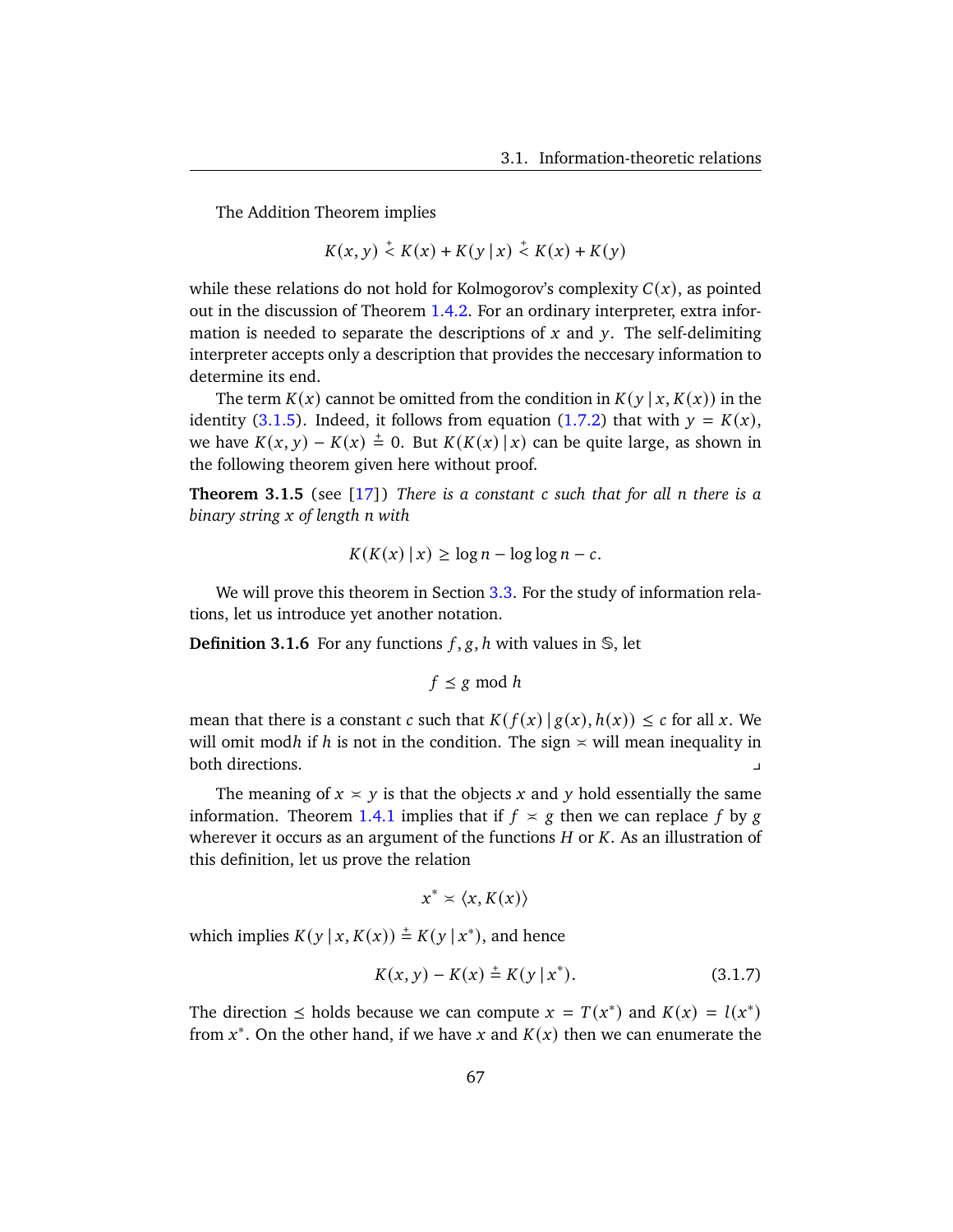set  $E(x)$  of all shortest descriptions of x. By the corollary of Theorem [1.7.1,](#page-37-1) the number of elements of this set is bounded by a constant. The estimate  $(1.6.4)$ implies  $K(x^* | x, K(x)) \stackrel{+}{=} 0$ .

Though the string  $x^*$  and the pair  $(x, K(x))$  contain the same information, they are not equivalent under some stronger criteria on the decoder. To obtain  $x$  from the shortest description may take extremely long time. But even if this time *t* is acceptable, to find any description of length  $K(x)$  for  $x$  might require about  $t2^{K(x)}$  steps of search.

The Addition Theorem can be made formally analogous to its informationtheoretic couterpart using Chaitin's notational trick.

**Definition 3.1.7** Let  $K^*(y | x) = K(y | x^*)$ 

 $\blacksquare$ ).

Of course,  $K^*(x) = K(x)$ . Now we can formulate the relation [\(3.1.7\)](#page-72-0) as

$$
K^*(x, y) \stackrel{+}{=} K^*(x) + K^*(y \mid x).
$$

However, we prefer to use the function  $K(y | x)$  since the function  $K^*(y | x)$  is not semicomputable. Indeed, if there was a function  $h(x, y)$  upper semicomputable in  $\langle x, y \rangle$  such that  $K(x, y) - K(x) \stackrel{+}{=} h(x, y)$  then by the argument of the proof of the Addition Theorem, we would have  $K(y | x) \stackrel{+}{\leq} h(x, y)$  which is not true, according to remark after the proof of the Addition Theorem.

**Definition 3.1.8** We define the algorithmic mutual information with the same formula as classical information:

$$
I(x : y) = K(y) - K(y | x).
$$

y

Since the quantity  $I(x : y)$  is not quite equal to  $K(x) - K(x | y)$  (in fact, Levin showed (see [\[17\]](#page-177-0)) that they are not even asymptotically equal), we prefer to define information also by a symmetrical formula.

**Definition 3.1.9** The mutual information of two objects  $x$  and  $y$  is

$$
I^*(x : y) = K(x) + K(y) - K(x, y).
$$

 $\overline{\phantom{a}}$ 

The Addition Theorem implies the identity

$$
I^*(x : y) \stackrel{+}{=} I(x^* : y) \stackrel{+}{=} I(y^* : x).
$$

Let us show that classical information is indeed the expected value of algorithmic information, for a computable probability distribution  $p$ :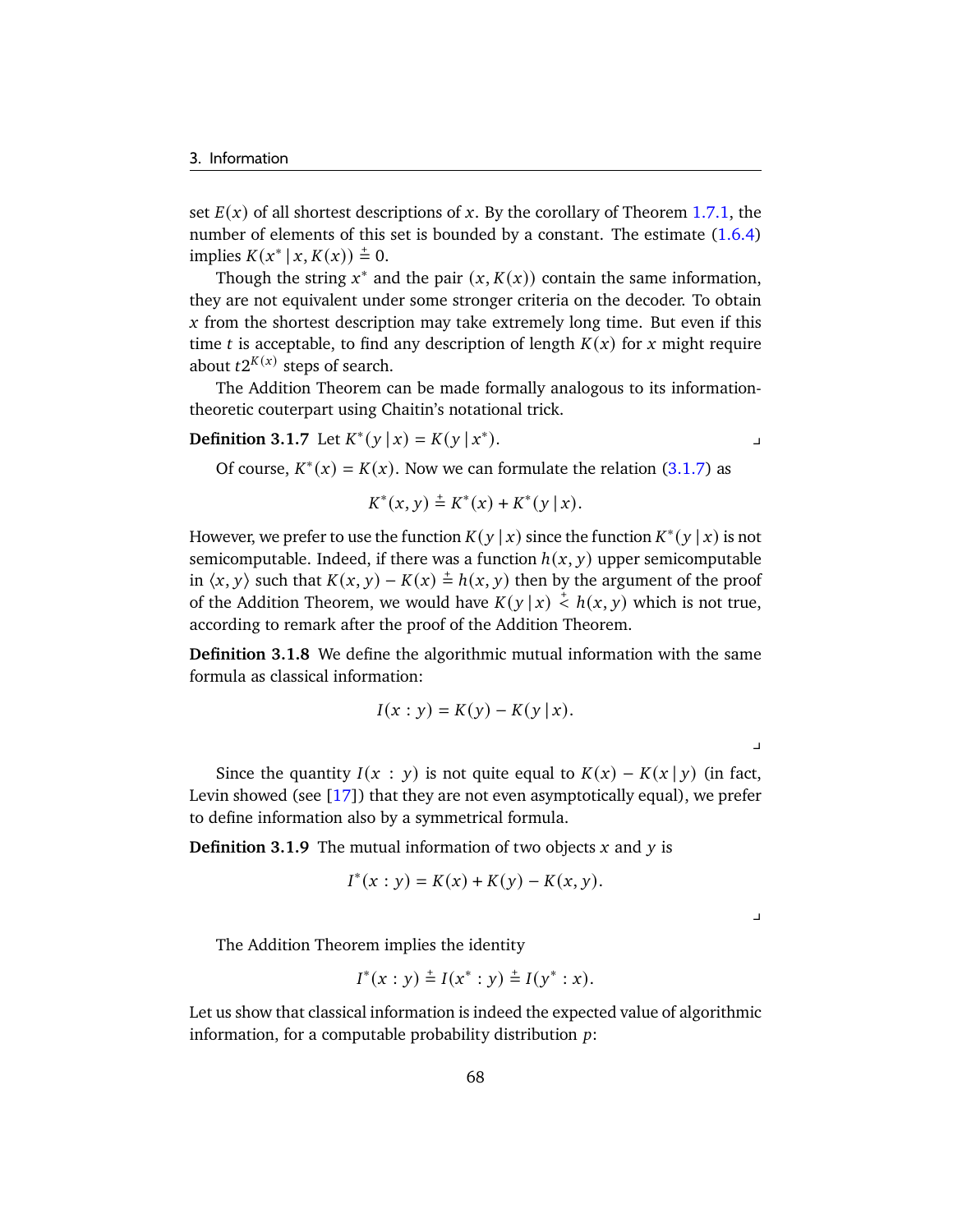**Lemma 3.1.10** *Given a computable joint probability mass distribution*  $p(x, y)$ *over*  $(x, y)$  *we have* 

$$
\mathcal{I}(X:Y) - K(p) \stackrel{+}{\leq} \sum_{x} \sum_{y} p(x, y) I^*(x: y) \tag{3.1.8}
$$
  

$$
\stackrel{+}{\leq} \mathcal{I}(X:Y) + 2K(p),
$$

*where*  $K(p)$  *is the length of the shortest prefix-free program that computes*  $p(x, y)$ *from input*  $(x, y)$ *.* 

*Proof.* We have

$$
\sum_{x,y} p(x,y)I^*(x:y) \stackrel{+}{=} \sum_{x,y} p(x,y) [K(x) + K(y) - K(x,y)].
$$

Define  $\sum_{y} p(x, y) = p_1(x)$  and  $\sum_{x} p(x, y) = p_2(y)$  to obtain

$$
\sum_{x,y} p(x,y)I(x:y) \stackrel{+}{=} \sum_{x} p_1(x)K(x) + \sum_{y} p_2(y)K(y) - \sum_{x,y} p(x,y)K(x,y).
$$

The distributions  $p_i$  ( $i = 1, 2$ ) are computable. We have seen in [\(3.1.2\)](#page-69-0) that  $\mathcal{H}(q) \stackrel{+}{\leq} \sum_{x} q(x) K(x) \stackrel{+}{\leq} \mathcal{H}(q) + K(q).$ 

Hence,  $\mathcal{H}(p_i) \leq \sum_{x} p_i(x) K(x) \leq \mathcal{H}(p_i) + K(p_i)$ . (*i* = 1, 2), and  $\mathcal{H}(p) \leq$  $\sum_{x,y} p(x, y) K(x, y) \leq \mathcal{H}(p) + K(p)$ . On the other hand, the probabilistic mutual information is expressed in the entropies by  $\mathfrak{I}(X : Y) = \mathfrak{H}(p_1) + \mathfrak{H}(p_2) - \mathfrak{H}(p)$ . By construction of the  $q_i$ 's above, we have  $K(p_1), K(p_2) \stackrel{+}{\leq} K(p)$ . Since the complexities are positive, substitution establishes the lemma.

<span id="page-74-0"></span>**Remark 3.1.11** The information  $I^*(x : y)$  can be written as

$$
I^*(x:y) \stackrel{+}{=} \log \frac{m(x,y)}{m(x)m(y)}.
$$

Formally,  $I^*(x : y)$  looks like  $\overline{\mathbf{d}}_{\mathbf{m}\times\mathbf{m}}((x, y) \,|\, \mathbf{m}\times\mathbf{m})$  with the function  $\overline{\mathbf{d}}_{\cdot}(\cdot)$  introduced in  $(2.2.2)$ . Thus, it looks like  $I^*(x : y)$  measures the deficiency of randomness with respect to the distribution  $m \times m$ . The latter distribution expresses our "hypothesis" that  $x$ ,  $y$  are "independent" from each other. There is a serious technical problem with this interpretation: the function  $d_p(x)$  was only defined for computable measures P. Though the definition can be extended, it is not clear at all that the expression  $\mathbf{d}_p(x)$  will also play the role of universal test for arbitrary non-computable distributions. Levin's theory culminating in [\[33\]](#page-178-0) develops this idea, and we return to it in later parts of these notes. y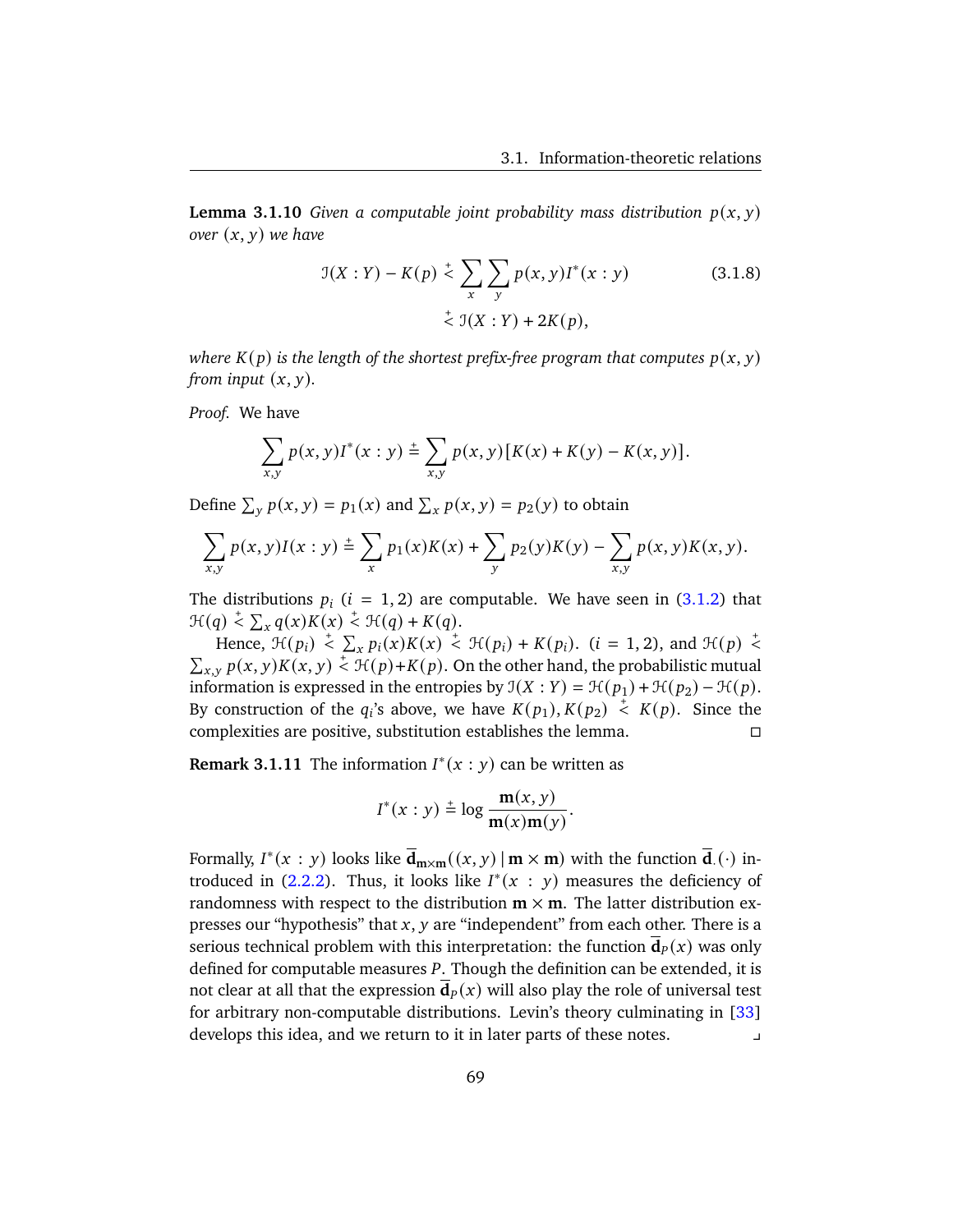Let us examine the size of the defects of naive additivity and information symmetry.

**Corollary 3.1.12** *For the defect of additivity, we have*

$$
K(x) + K(y | x) - K(x, y) \stackrel{+}{=} I(K(x) : y | x) \stackrel{+}{\leq} K(K(x) | x).
$$
 (3.1.9)

*For information asymmetry, we have*

$$
I(x : y) - I(y : x) \stackrel{+}{=} I(K(y) : x | y) - I(K(x) : y | x).
$$
 (3.1.10)

*Proof.* Immediate from the addition theorem.

**Theorem 3.1.6** (Levin) The information  $I(x : y)$  is not even asymptotically sym*metric.*

*Proof.* For some constant c, assume  $|x| = n$  and  $K(K(x) | x) \ge \log n - \log \log n$ c. Consider  $x, x^*$  and  $K(x)$ . Then we can check immediately the relations

$$
I(x:K(x)) \stackrel{+}{\leq} 3\log\log n < \log n - \log\log n - c \stackrel{+}{\leq} I(x^*:K(x)).
$$

and

$$
I(K(x):x) \stackrel{+}{=} I(K(x):x^*).
$$

It follows that symmetry breaks down in an exponentially great measure either on the pair  $(x, K(x))$  or the pair  $(x^*, K(x))$ .

#### **Data processing**

The following useful identity is also classical, and is called the *data processing identity*:

$$
\mathfrak{I}(Z:(X,Y)) = \mathfrak{I}(Z:X) + \mathfrak{I}(Z:Y|X). \tag{3.1.11}
$$

Let us see what corresponds to this for algorithmic information.

Here is the correct conditional version of the addition theorem:

**Theorem 3.1.7** *We have*

<span id="page-75-0"></span>
$$
K(x, y | z) \stackrel{+}{=} K(x | z) + K(y | x, K(x | z), z).
$$
 (3.1.12)

*Proof.* The same as for the unconditional version. □

**Remark 3.1.13** The reader may have guessed the inequality

$$
K(x, y | z) \stackrel{+}{=} K(x | z) + K(y | x, K(x), z),
$$

but it is incorrect: taking  $z = x$ ,  $y = K(x)$ , the left-hand side equals  $K(x^* | x)$ , and the right-hand side equals  $K(x | x) + K(K(x) | x^*, x) = 0.$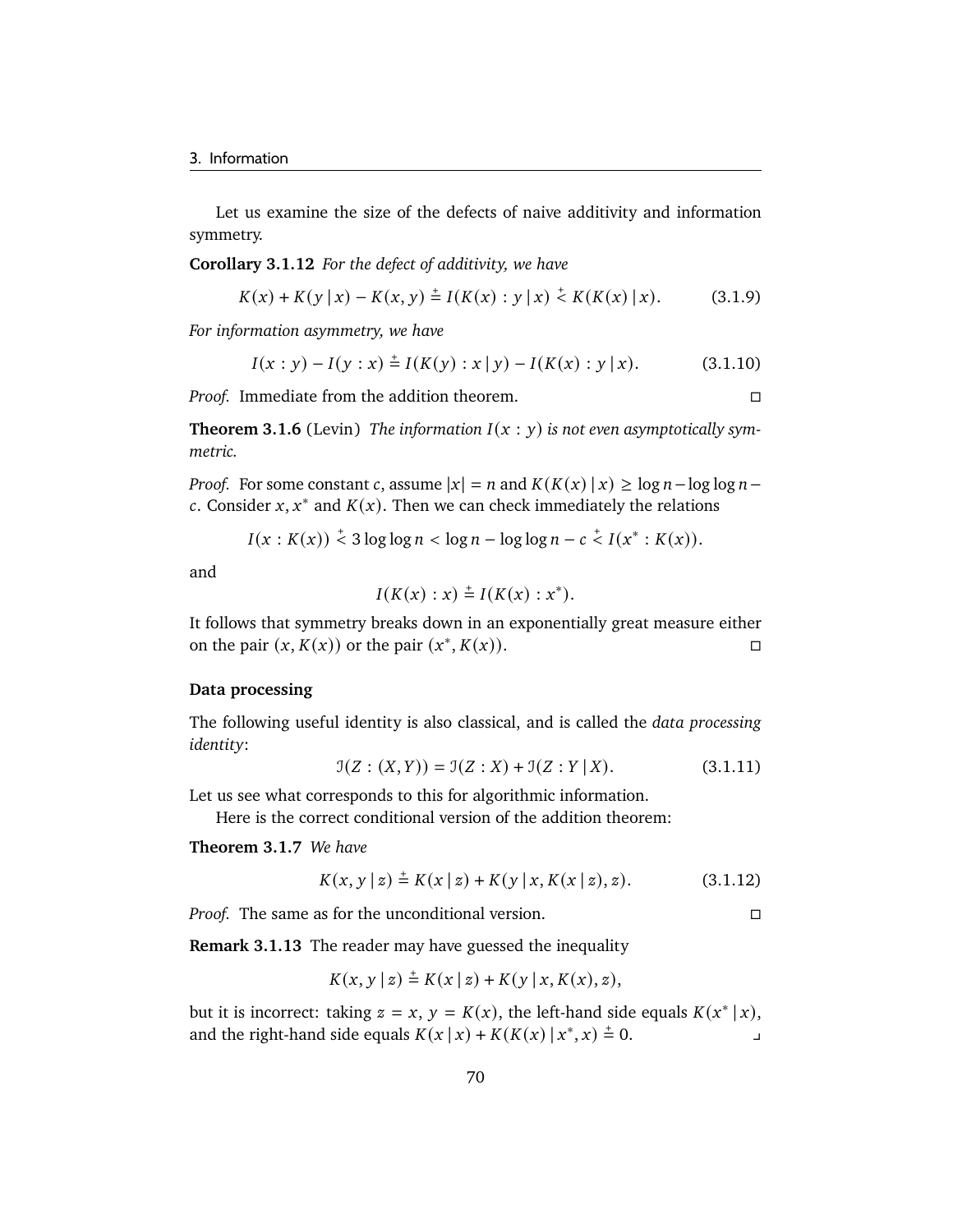The following inequality is a useful tool. It shows that conditional complexity is a kind of one-sided distance, and it is the algorithmic analogue of the wellknown (and not difficult classical inequality)

<span id="page-76-2"></span>
$$
\mathcal{H}(X | Y) \le \mathcal{H}(Z | Y) + \mathcal{H}(X | Z).
$$

**Theorem 3.1.8** (Simple triangle inequality) *We have*

$$
K(z | x) \stackrel{+}{\leq} K(y, z | x) \stackrel{+}{\leq} K(y | x) + K(z | y). \tag{3.1.13}
$$

*Proof.* According to  $(3.1.12)$ , we have

$$
K(y, z | x) \stackrel{+}{=} K(y | x) + K(z | y, K(y | x), x).
$$

The left-hand side is  $\frac{1}{2}$   $K(z|x)$ , the second term of the right-hand side is  $\frac{1}{2}$  $K(z | y).$ 

Equation [\(3.1.12\)](#page-75-0) justifies the following.

#### <span id="page-76-0"></span>**Definition 3.1.14**

$$
I^*(x : y | z) = K(x | z) + K(y | z) - K(x, y | z).
$$
 (3.1.14)

<span id="page-76-1"></span> $\perp$ 

Then we have

$$
I^*(x : y | z) \stackrel{+}{=} K(y | z) - K(y | x, K(x | z), z)
$$
  

$$
\stackrel{+}{=} K(x | z) - K(x | y, K(y | z), z).
$$

**Theorem 3.1.9** (Algorithmic data processing identity) *We have*

$$
I^*(z:(x,y)) \stackrel{+}{=} I^*(z:x) + I^*(z:y|x^*).
$$
 (3.1.15)

*Proof.* We have

$$
I^*(z:(x,y)) \stackrel{+}{=} K(x,y) + K(z) - K(x,y,z)
$$

$$
I^*(z:x) \stackrel{+}{=} K(x) + K(z) - K(x,z)
$$

$$
I^*(z:(x,y)) - I^*(z:x) \stackrel{+}{=} K(x,y) + K(x,z) - K(x,y,z) - K(x)
$$

$$
\stackrel{+}{=} K(y|x^*) + K(z|x^*) - K(y,z|x^*)
$$

$$
\stackrel{+}{=} I^*(z:y|x^*),
$$

where we used additivity and the definition  $(3.1.14)$  repeatedly.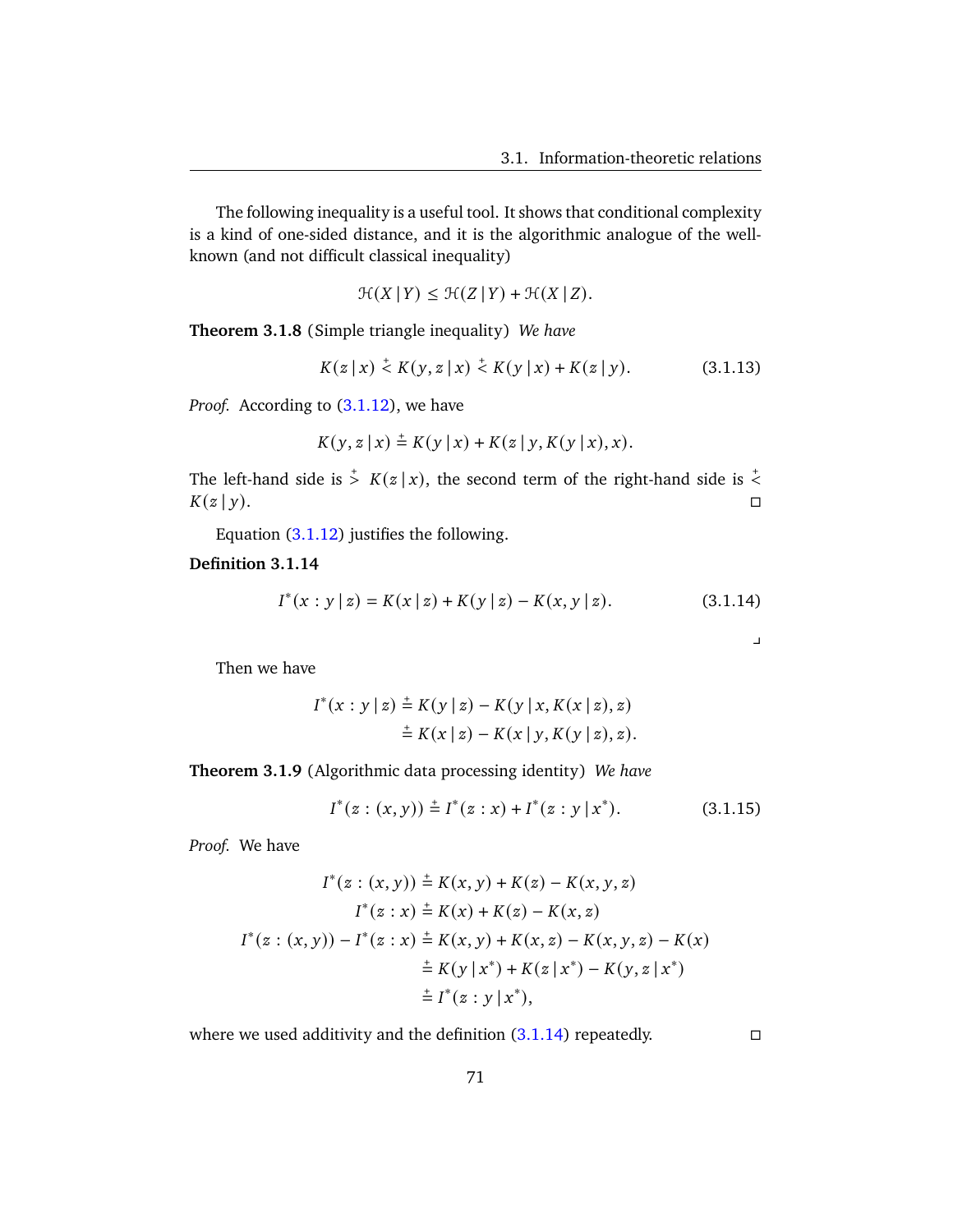**Corollary 3.1.15** *The information* ∗ *is monotonic:*

<span id="page-77-0"></span>
$$
I^*(x:(y,z)) \stackrel{+}{>} I^*(x:y). \tag{3.1.16}
$$

The following theorem is also sometimes useful.

**Theorem 3.1.10** (Starry triangle inequality) *For all x, y, z, we have* 

$$
K(x | y^*) \stackrel{+}{\leq} K(x, z | y^*) \stackrel{+}{\leq} K(z | y^*) + K(x | z^*).
$$
 (3.1.17)

*Proof.* Using the algorithmic data-processing identity [\(3.1.15\)](#page-76-1) and the definitions, we have

$$
K(z) - K(z | y^*) + K(x | z^*) - K(x | y, K(y | z^*), z^*)
$$
  
\n
$$
\stackrel{+}{=} I^*(y : z) + I^*(y : x | z^*) \stackrel{+}{=} I^*(y : (x, z))
$$
  
\n
$$
\stackrel{+}{=} K(x, z) - K(x, z | y^*),
$$

which gives, after cancelling  $K(z) + K(x | z^*)$  on the left-hand side with  $K(x, z)$ on the right-hand side, to which it is equal according to additivity, and changing sign:

$$
K(x, z | y^*) \stackrel{+}{=} K(z | y^*) + K(x | y, K(y | z^*), z^*).
$$

From here, we proceed as in the proof of the simple triangle inequality [\(3.1.13\)](#page-76-2)  $\Box$ 

#### **3.1.2 Information non-increase**

In this subsection, we somewhat follow the exposition of  $[23]$ .

The classical data processing identity has a simple but important application. Suppose that the random variables  $Z, X, Y$  form a Markov chain in this order. Then  $I(Z : Y | X) = 0$  and hence  $I(Z : (X, Y)) = I(Z : X)$ . In words: all information in  $Z$  about  $Y$  is coming through  $X$ : a Markov transition from  $X$  to  $Y$  cannot increase the information about  $Z$ . Let us try to find the algorithmic counterpart of this theorem.

Here, we rigorously show that this is the case in the algorithmic statistics setting: the information in one object about another cannot be increased by any deterministic algorithmic method by more than a constant. With added randomization this holds with overwhelming probability. For more elaborate versions see [\[31,](#page-178-1) [33\]](#page-178-0).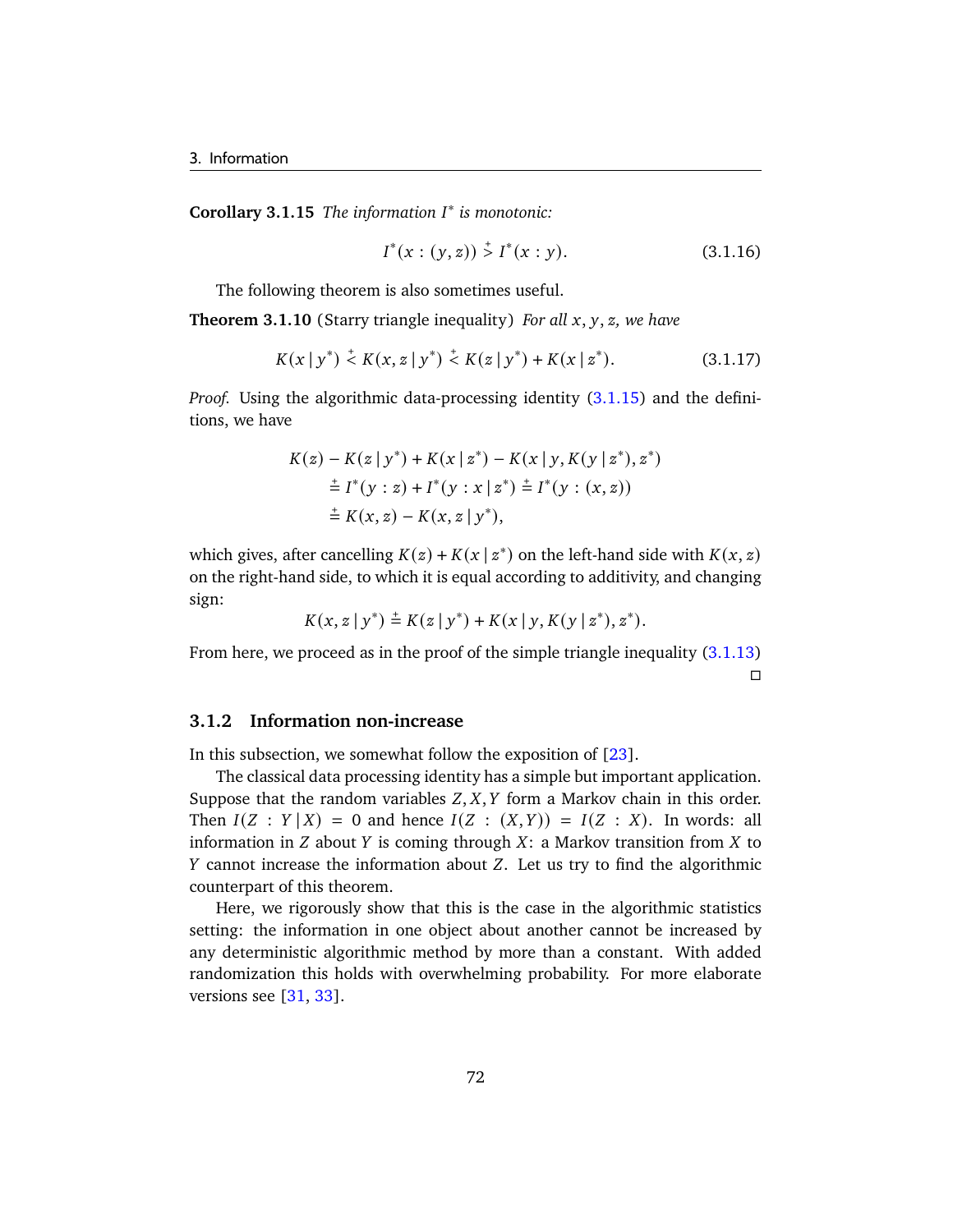<span id="page-78-0"></span>Suppose we want to obtain information about a certain object  $x$ . It does not seem to be a good policy to guess blindly. This is confirmed by the following inequality.

$$
\sum_{y} \mathbf{m}(y) 2^{I(x:y)} \stackrel{*}{\leq} 1 \tag{3.1.18}
$$

which says that for each x, the expected value of  $2^{I(x:y)}$  is small, even with respect to the universal constructive semimeasure  $m(y)$ . The proof is immediate if we recognize that by the Coding Theorem,

$$
2^{I(x:y)} \stackrel{*}{=} \frac{2^{-K(y|x)}}{\mathbf{m}(y)}
$$

and use the estimate [\(1.6.10\)](#page-34-0).

We prove a strong version of the information non-increase law under deterministic processing (later we need the attached corollary):

**Theorem 3.1.11** *Given x* and *z*, let *q* be a program computing *z* from *x*<sup>\*</sup>. Then *we have*

$$
I^*(y : z) \stackrel{+}{\leq} I^*(y : x) + K(q).
$$

*Proof.* By monotonicity [\(3.1.16\)](#page-77-0) and the data processing identity [\(3.1.15\)](#page-76-1):

$$
I^*(y:z) \stackrel{+}{\leq} I^*(y:(x,z)) \stackrel{+}{=} I^*(y:x) + I^*(y:z \mid x^*).
$$

By definition of information and the definition of  $q$ :

$$
I^*(y: z \mid x^*) \stackrel{+}{\leq} K(z \mid x^*) \stackrel{+}{\leq} K(q).
$$

 $\Box$ 

Randomized computation can increase information only with negligible probability. Suppose that  $z$  is obtained from  $x$  by some randomized computation. The probability  $p(z | x)$  of obtaining z from x is a semicomputable distribution over the z's. The information increase  $I^*(z : y) - I^*(x : y)$  satisfies the theorem below.

**Theorem 3.1.12** *For all*  $x, y, z$  *we have* 

$$
\mathbf{m}(z|x^*)2^{I^*(z:y)-I^*(x:y)} < \mathbf{m}(z|x^*,y,K(y|x^*)).
$$

*Therefore it is upperbounded by*  $m(z | x) \stackrel{*}{\leq} m(z | x^*)$ *.*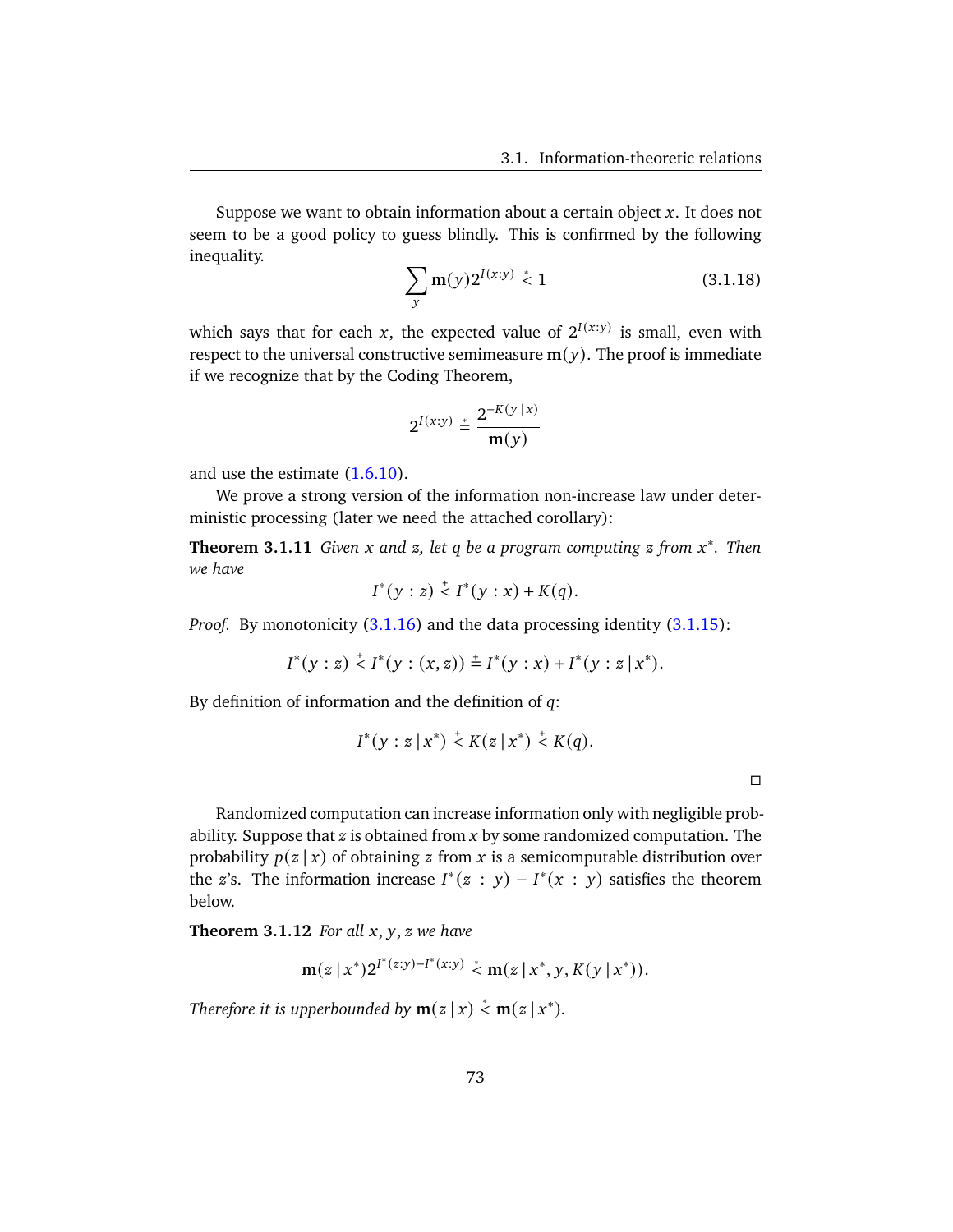**Remark 3.1.16** The theorem implies

$$
\sum_{z} \mathbf{m}(z \mid x^*) 2^{I^*(z:y) - I^*(x:y)} \stackrel{*}{\leq} 1. \tag{3.1.19}
$$

This says that the  $m(\cdot | x^*)$ -expectation of the exponential of the increase is bounded by a constant. It follows that for example, the probability of an increase of mutual information by the amount *d* is  $\stackrel{*}{\leq} 2^{-d}$ . The set of  $\mathbb{Z}$  is the set of  $\mathbb{Z}$ 

*Proof.* We have, by the data processing inequality:

$$
I^*(y:(x, z))-I^*(y:x) \doteq I^*(y: z \mid x^*) \doteq K(z \mid x^*) - K(z \mid y, K(y \mid x^*), x^*).
$$

Hence, using also  $I^*(y:(x, z)) \overset{+}{>} I^*(y:z)$  by monotonicity:

$$
I^*(y:z) - I^*(y:x) - K(z|x^*) \leq -K(z|y,K(y|x^*),x^*).
$$

Putting both sides into the exponent gives the statement of the theorem.  $\Box$ 

**Remark 3.1.17** The theorem on information non-increase and its proof look similar to the theorems on randomness conservation. There is a formal connection, via the observation made in Remark [3.1.11.](#page-74-0) Due to the difficulties mentioned there, we will explore the connection only later in our notes. y

## **3.2 The complexity of decidable and enumerable sets**

If  $\omega = \omega(1)\omega(2) \cdots$  is an infinite binary sequence, then we may be interested in how the complexity of the initial segments

$$
\omega(1:n) = \omega(1)\cdots\omega(n)
$$

grows with *n*. We would guess that if  $\omega$  is "random" then  $C(\omega(1:n))$  is approximately  $n$ ; this question will be studied satisfactorily in later sections. Here, we want to look at some other questions.

Can we determine whether the sequence  $\omega$  is computable, by just looking at the complexity of its initial segments? It is easy to see that if  $\omega$  is computable then  $C(\omega(1 : n)) \stackrel{+}{\leq} \log n$ . But of course, if  $C(\omega(1 : n)) \stackrel{+}{\leq} \log n$  then it is not necessarily true yet that  $\omega$  is computable. Maybe, we should put *n* into the condition. If  $\omega$  is computable then  $C(\omega(1:n) | n) \leq 0$ . Is it true that  $C(\omega(1:n) | n) \stackrel{+}{\leq} 0$  for all *n* then indeed  $\omega$  is computable? Yes, but the proof is quite difficult (see either its original, attributed to Albert Meyer in [\[37\]](#page-179-0), or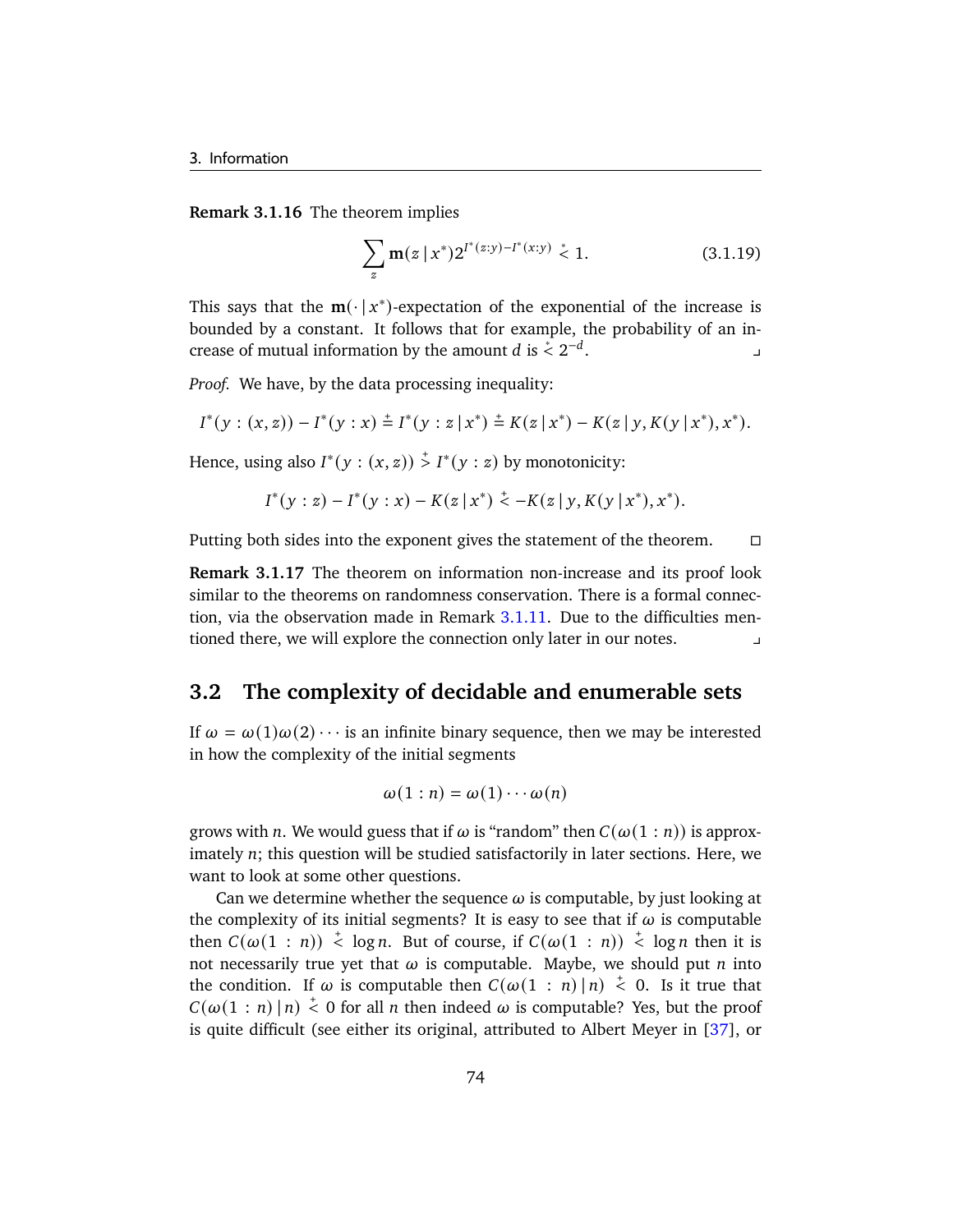$\mathbf{y}$ 

in  $[61]$ ). The suspicion arises that when measuring the complexity of starting segments of infinite sequences, neither Kolmogorov complexity nor its prefix version are the most natural choice. Other examples will support the suspicion, so let us introduce, following Loveland's paper [\[37\]](#page-179-0), the following variant.

**Definition 3.2.1** Let us say that a program  $p$  decides a string  $x =$  $(x(1), x(2), ...)$  on a Turing machine T up to n if for all  $i \in \{1, ..., n\}$  we have

$$
T(p, i) = x(i).
$$

Let us further define the *decision complexity*

$$
C_T(x; n) = \min\{l(p) : p \text{ decides } x \text{ on } T \text{ up to } n\}.
$$

As for the Kolmogorov complexity, an invariance theorem holds, and there is an optimal machine  $T_0$  for this complexity. Again, we omit the index T, assuming that such an optimal machine has been fixed.

The differences between  $C(x)$ ,  $C(x | n)$  and  $C(x; n)$  are interesting to explore; intuitively, the important difference is that the program achieving the decision complexity of  $x$  does not have to offer precise information about the length of  $x$ . We clearly have

$$
C(x \mid n) \stackrel{+}{\leq} C(x;n) \stackrel{+}{\leq} C(x).
$$

Examples that each of these inequalities can be strict, are left to exercises.

**Remark 3.2.2** If  $\omega(1 : n)$  is a segment of an infinite sequence  $\omega$  then we can write

$$
C(\omega; n)
$$

instead of  $C(\omega(1 : n); n)$  without confusion, since there is only one way to understand this expression. y

Decision complexity offers an easy characterization of decidable infinite sequences.

**Theorem 3.2.1** Let  $\omega = (\omega(1), \omega(2), ...)$  be an infinite sequence. Then  $\omega$  is *decidable if and only if*

<span id="page-80-0"></span>
$$
C(\omega; n) \stackrel{+}{\leq} 0. \tag{3.2.1}
$$

*Proof.* If  $\omega$  is decidable then [\(3.2.1\)](#page-80-0) is obviously true. Suppose now that (3.2.1) holds: there is a constant c such that for all n we have  $C(\omega(1 : n); n) < c$ .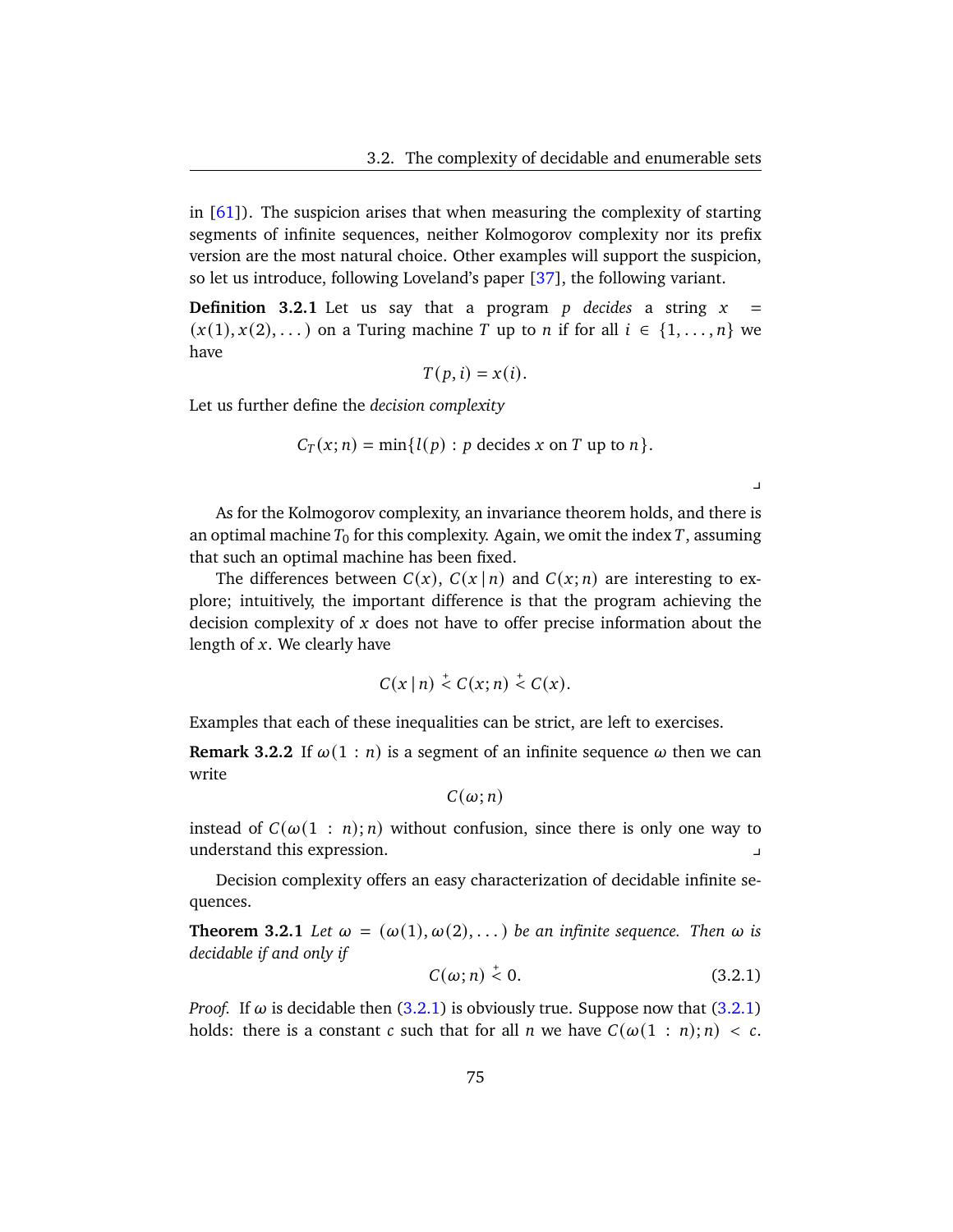Then there is a program p of length  $\leq c$  with the property that for infinitely many *n*, decides *x* on the optimal machine  $T_0$  up to *n*. Then for all *i*, we have  $T_0(p, i) = \omega(i)$ , showing that  $\omega$  is decidable.

Let us use now the new tool to prove a somewhat more surprising result. Let  $\omega$  be a 0-1 sequence that is the indicator function of a recursively enumerable set. In other words, the set  $\{i : \omega(i) = 1\}$  is recursively enumerable. As we know such sequences are not always decidable, so  $C(\omega(1:n); n)$  is not going to be bounded. How fast can it grow? The following theorem gives exact answer, showing that it grows only logarithmically.

#### **Theorem 3.2.2** (Barzdin, see [\[2\]](#page-176-0))

<span id="page-81-0"></span>a) Let  $\omega$  be the indicator function of a recursively enumerable set *E*. Then we have

 $C(\omega; n) \stackrel{+}{\leq} \log n.$ 

<span id="page-81-1"></span>b) *The set E* can be chosen such that for all n we have  $C(\omega; n) \ge \log n$ .

*Proof.* Let us prove [\(a\)](#page-81-0) first. Let  $n'$  be the first power of 2 larger than  $n$ . Let  $k(n) = \sum_{i \leq n'} \omega(i)$ . For a constant d, let  $p = p(n, d)$  be a program that contains an initial segment q of size d followed by a the number  $k(n)$  in binary notation, and padded to  $\lceil \log n \rceil + d$  with 0's. The program q is self-delimiting, so it sees where  $k(n)$  begins.

The machine  $T_0( p, i )$  works as follows, under the control of q. From the length of the whole p, it determines n'. It begins to enumerate  $\omega(1:n')$  until it found  $k(n)$  1's. Then it knows the whole  $\omega(1:n')$ , so it outputs  $\omega(i)$ .

Let us prove now [\(b\)](#page-81-1). Let us list all possible programs q for the machine  $T_0$ as  $q = 1, 2, \ldots$  Let  $\omega(q) = 1$  if and only if  $T_0(q, q) = 0$ . The sequence  $\omega$  is obviously the indicator function of a recursively enumerable set. To show that  $\omega$ has the desired property, assume that for some *n* there is a *p* with  $T_0(p, i) = \omega(i)$ for all  $i \leq n$ . Then  $p > n$  since  $\omega(p)$  is defined to be different from  $T_0(p, p)$ . It follows that  $l(p) \ge \log n$ .

Decision complexity has been especially convenient for the above theorem. Neither  $C(\omega(1:n))$  nor  $C(\omega(1:n) | n)$  would have been suitable to formulate such a sharp result. To analyze the phenomenon further, we introduce some more concepts.

**Definition 3.2.3** Let us denote, for this section, by  $E$  the set of those binary strings  $p$  on which the optimal prefix machine  $T$  halts:

<span id="page-81-2"></span>
$$
Et = {p : T(p) halts in < t steps},
$$
  
\n
$$
E = E\infty.
$$
 (3.2.2)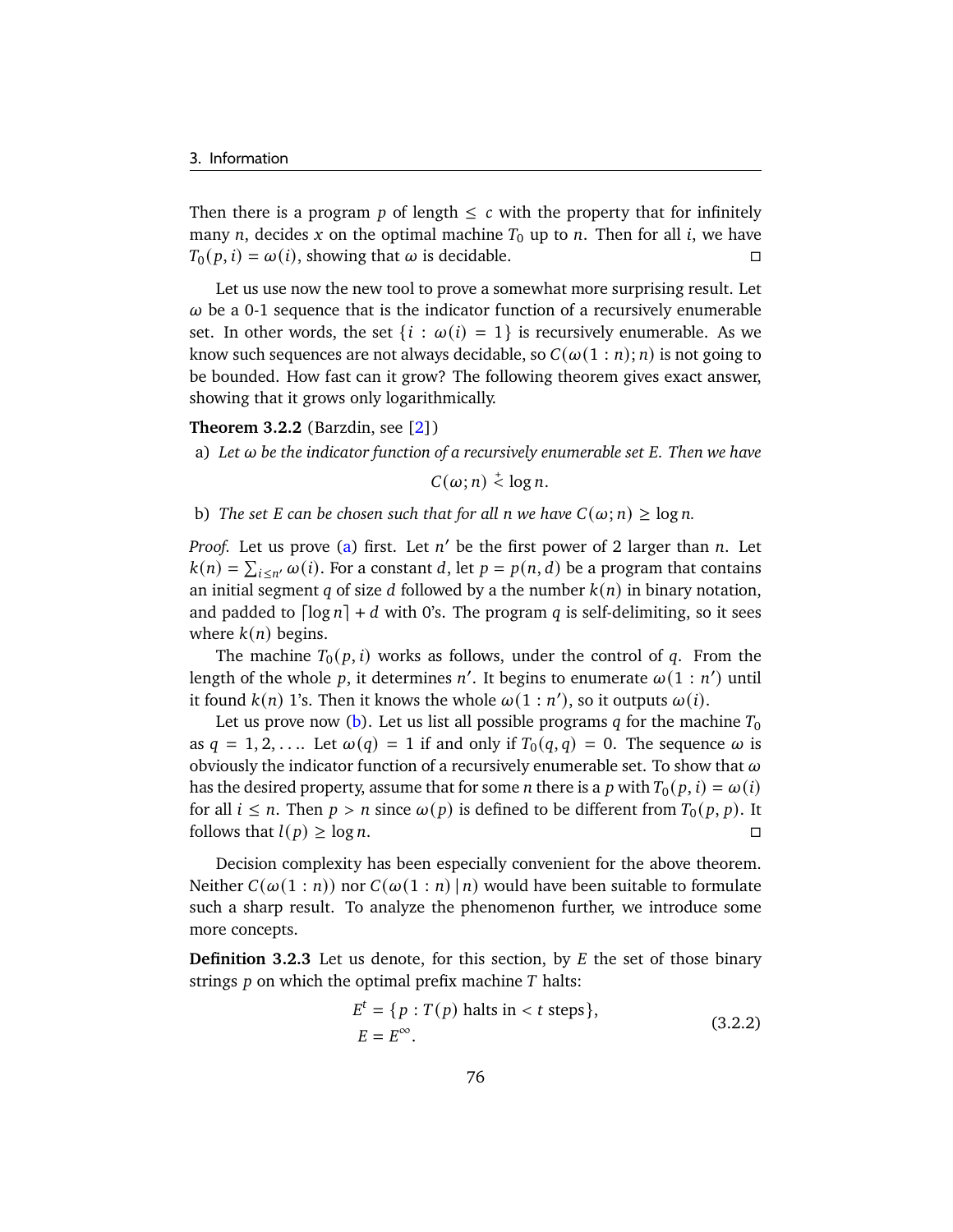<span id="page-82-1"></span>Let

$$
\chi = \chi_E \tag{3.2.3}
$$

be the infinite sequence that is the indicator function of the set  $E$ , when the latter is viewed as a set of numbers.

It is easy to see that the set  $E$  is complete among recursively enumerable sets with respect to many-one reduction. The above theorems show that though it contains an infinite amount of information, this information is not stored in the sequence  $\chi$  densely at all: there are at most log *n* bits of it in the segment  $\chi(1:n)$ . There is an infinite sequence, though, in which the same information is stored much more densely: as we will see later, maximally densely.

**Definition 3.2.4** (Chaitin's Omega) Let

<span id="page-82-0"></span>
$$
\Omega^{t} = \sum_{p \in E^{t}} 2^{-l(p)},
$$
  
\n
$$
\Omega = \Omega^{\infty}.
$$
\n(3.2.4)

.

 $\overline{v}$ 

Let  $\Omega(1:n)$  be the sequence of the first *n* binary digits in the expansion of  $Ω$ , and let it also denote the binary number  $0.Ω(1) · · · Ω(n)$ . Then we have

$$
\Omega(1:n) < \Omega < \Omega(1:n) + 2^{-n}
$$

**Theorem 3.2.3** *The sequences*  $\Omega$  *and*  $\chi$  *are Turing-equivalent.* 

*Proof.* Let us show first that given  $\Omega$  as an oracle, a Turing machine can compute  $\chi$ . Suppose that we want to know for a given string p of length k whether  $\chi(p) =$ 1 that is whether  $T(p)$  halts. Let  $t(n)$  be the first t for which  $\Omega^t > \Omega(1:n)$ . If a program p of length n is not in  $E^{t(n)}$  then it is not in E at all, since  $2^{-l(p)} = 2^n <$  $\Omega - \Omega^t$ . It follows that  $\chi(1:2^n)$  can be computed from  $\Omega(1:n)$ .

To show that  $\Omega$  can be computed from E, let us define the recursively enumerable set

$$
E' = \{r : r \text{ rational}, \Omega > r\}.
$$

The set  $E'$  is reducible to  $E$  since the latter is complete among recursively enumerable sets with respect to many-one reduction. On the other hand,  $\Omega$  is obviously computable from  $E'$ . В последните последните последните последните последните последните последните последните последните последн<br>В последните последните последните последните последните последните последните последните последните последнит

The following theorem shows that  $\Omega$  stores the information more densely. **Theorem 3.2.4** *We have*  $K(\Omega(1:n)) \stackrel{+}{\geq} n$ .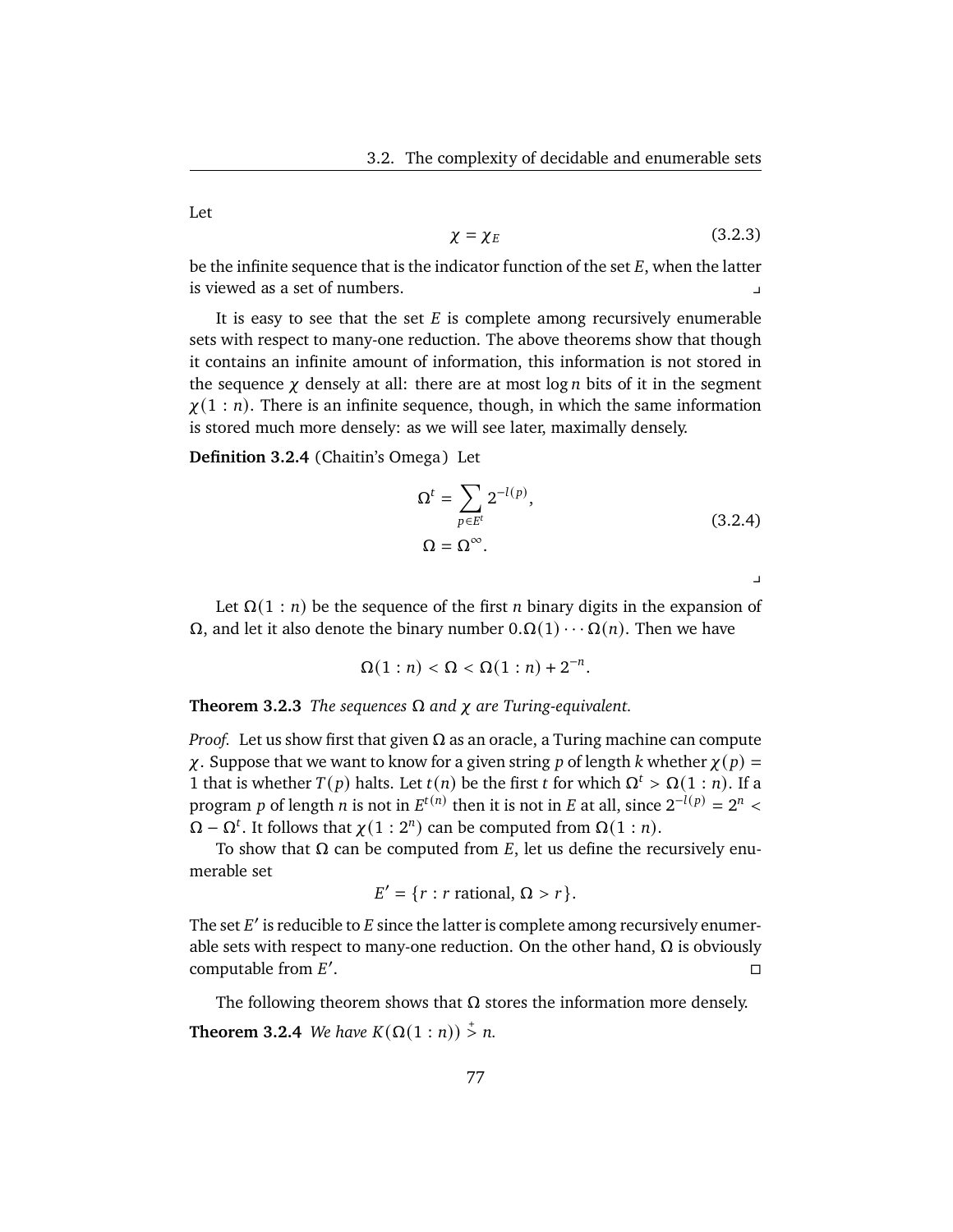*Proof.* Let  $p_1$  be a self-delimiting program outputting  $\Omega(1:n)$ . Recall the definition of the sets  $E^t$  in [\(3.2.2\)](#page-81-2) and the numbers  $\Omega^t$  in [\(3.2.4\)](#page-82-0). Let  $\Omega_1$  denote the real number whose binary digits after 0 are given by  $\Omega(1:n)$ , and let  $t_1$  be the first *t* with  $\Omega^t > \Omega_1$ . Let  $x_1$  be the first string *x* such that  $T(p) \neq x$  for any  $p \in E^{t_1}.$ 

We have  $K(x_1) \ge n$ . On the other hand, we just computed  $x_1$  from  $p_1$ , so  $K(x_1 | p_1) \stackrel{+}{\leq} 0$ . We found  $n \leq K(x_1) \stackrel{+}{\leq} K(p_1) + K(x_1 | p_1) \stackrel{+}{\leq} K(p_1)$ .

# <span id="page-83-0"></span>**3.3 The complexity of complexity**

#### **3.3.1 Complexity is sometimes complex**

This section is devoted to a quantitative estimation of the uncomputability of the complexity function  $C(x)$ . Actually, we will work with the prefix complexity  $K(x)$ , but the results would be very similar for  $C(x)$ . The first result shows that the value  $K(x)$  is not only not computable from x, but its conditional complexity  $K(K(x) | x)$  given x is sometimes quite large. How large can it be expected to be? Certainly not much larger than  $\log K(x) + 2 \log \log K(x)$ , since we can describe any value  $K(x)$  using this many bits. But it can come close to this, as shown by Theorem [3.1.5.](#page-72-1) This theorem says that for all  $n$ , there exists  $x$  of length  $n$  with

$$
K(K(x) | x) > \log n - \log \log n.
$$
 (3.3.1)

*Proof of Theorem [3.1.5.](#page-72-1)* Let  $U(p, x)$  be the optimal self-delimiting machine for which  $K(y | x) = min_{U(p,x)=y} l(p)$ . Let  $s \leq \log n$  be such that if  $l(x) = n$  then a p of length x can be found for which  $U(p, x) = K(x)$ . We will show

<span id="page-83-2"></span>
$$
s \stackrel{+}{\smile} \log n - \log \log n. \tag{3.3.2}
$$

Let us say that  $p \in \{0,1\}^s$  is *suitable* for  $x \in \{0,1\}^n$  if there exists a  $k = U(p, x)$ and a  $q \in \{0,1\}^k$  with  $U(p,\Lambda) = x$ . Thus, p is suitable for x if it produces the length of some program of  $x$ , not necessarily a shortest program.

Let  $M_i$  denote the set of those x of length  $n$  for which there exist at least i different suitable  $p$  of length  $s$ . We will examine the sequence

$$
\{0,1\}^n = M_0 \supseteq M_1 \supseteq \ldots \supseteq M_j \supseteq M_{j+1} = \emptyset,
$$

where  $M_j \neq \emptyset$ . It is clear that  $2^s \geq j$ . To lowerbound j, we will show that the sets  $M_i$  decrease only slowly:

<span id="page-83-1"></span>
$$
\log|M_i| < \log|M_{i+1}| + 4\log n. \tag{3.3.3}
$$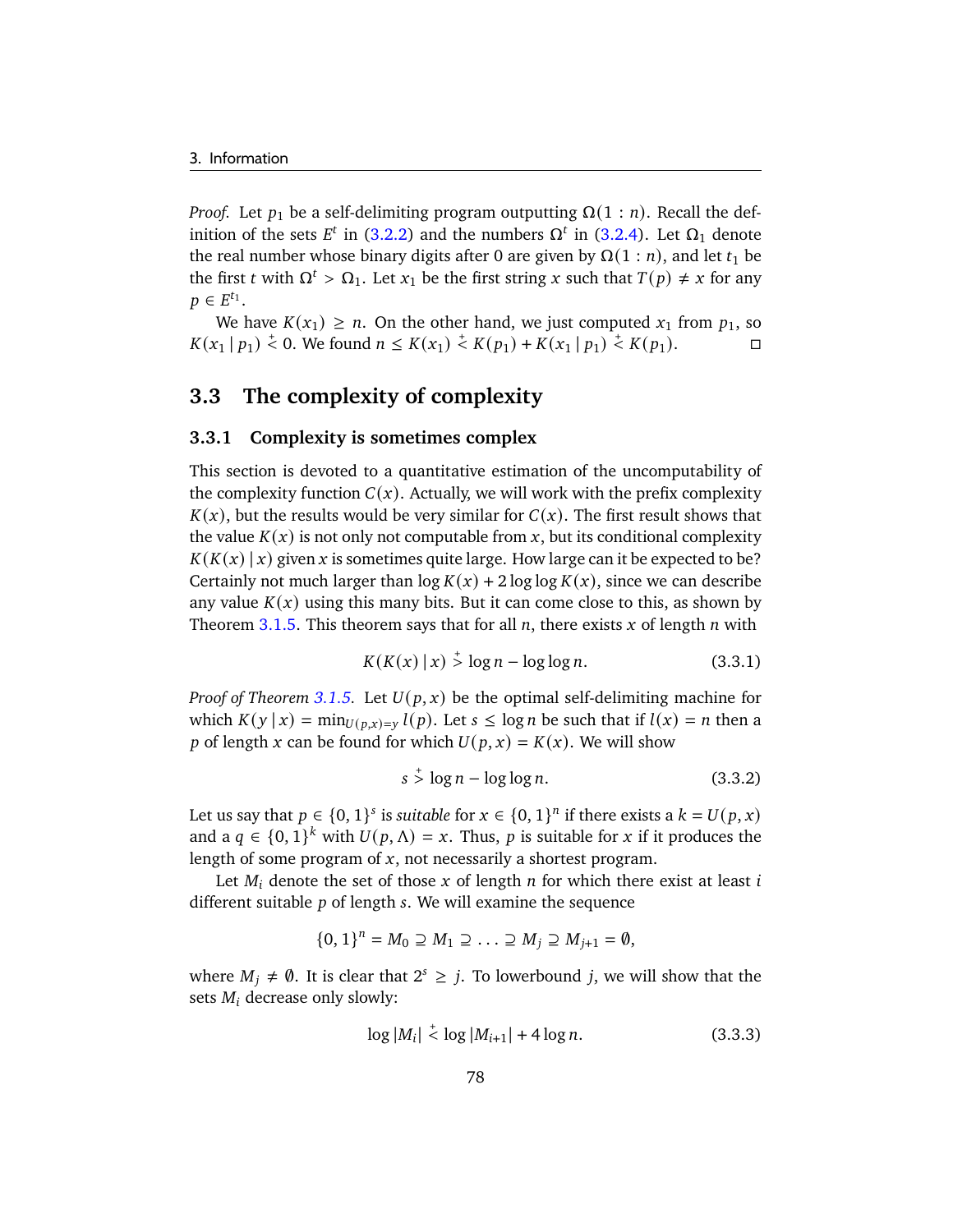We can assume

<span id="page-84-0"></span>
$$
\log|M_i \setminus M_{i+1}| \ge \log|M_i| - 1,
$$
\n(3.3.4)

otherwise  $(3.3.3)$  is trivial. We will write a program that finds an element x of  $M_i \setminus M_{i+1}$  with the property  $K(x) \ge \log |M_i| - 1$ . The program works as follows.

- It finds *i*, *n* with the help of descriptions of length  $\log n + 2 \log \log n$ , and *s* with the help of a description of length  $2 \log \log n$ .
- It finds  $|M_{i+1}|$  with the help of a description of length  $log |M_{i+1}| + log n + 1$  $2 \log \log n$ .
- From these data, it determines the set  $M_{i+1}$ , and then begins to enumerate the set  $M_i \setminus M_{i+1}$  as  $x_1, x_2, \ldots$  For each of these elements  $x_r$ , it knows that there are exactly *i* programs suitable for  $x_r$ , find all those, and find the shortest program for x produced by these. Therefore it can compute  $K(x_r)$ .
- According to the assumption [\(3.3.4\)](#page-84-0), there is an  $x_r$  with  $K(x_r) \ge \log |M_i| 1$ . The program outputs the first such  $x_r$ .

The construction of the program shows that its length is  $\stackrel{+}{\leq}$  log  $|M_{i+1}| + 4 \log n$ , hence for the  $x$  we found

$$
\log|M_i| - 1 \le K(x) \stackrel{+}{\lt} \log|M_{i+1}| + 4\log n,
$$

which proves [\(3.3.3\)](#page-83-1). This implies  $j \ge n/(4 \log n)$ , and hence [\(3.3.2\)](#page-83-2).

#### **3.3.2 Complexity is rarely complex**

Let

$$
f(x) = K(K(x) | x).
$$

We have seen that  $f(x)$  is sometimes large. Here, we will show that the sequences x for which this happens are rare. Recall that we defined  $\chi$  in [\(3.2.3\)](#page-82-1) as the indicator sequence of the halting problem.

<span id="page-84-1"></span>**Theorem 3.3.1** *We have*

$$
I(\chi : x) \stackrel{+}{>} f(x) - 2.4 \log f(x).
$$

In view of the inequality [\(3.1.18\)](#page-78-0), this shows that such sequences are rare, even in terms of the universal probability, so they are certainly rare if we measure them by any computable distribution. So, we may even call such sequences "exotic".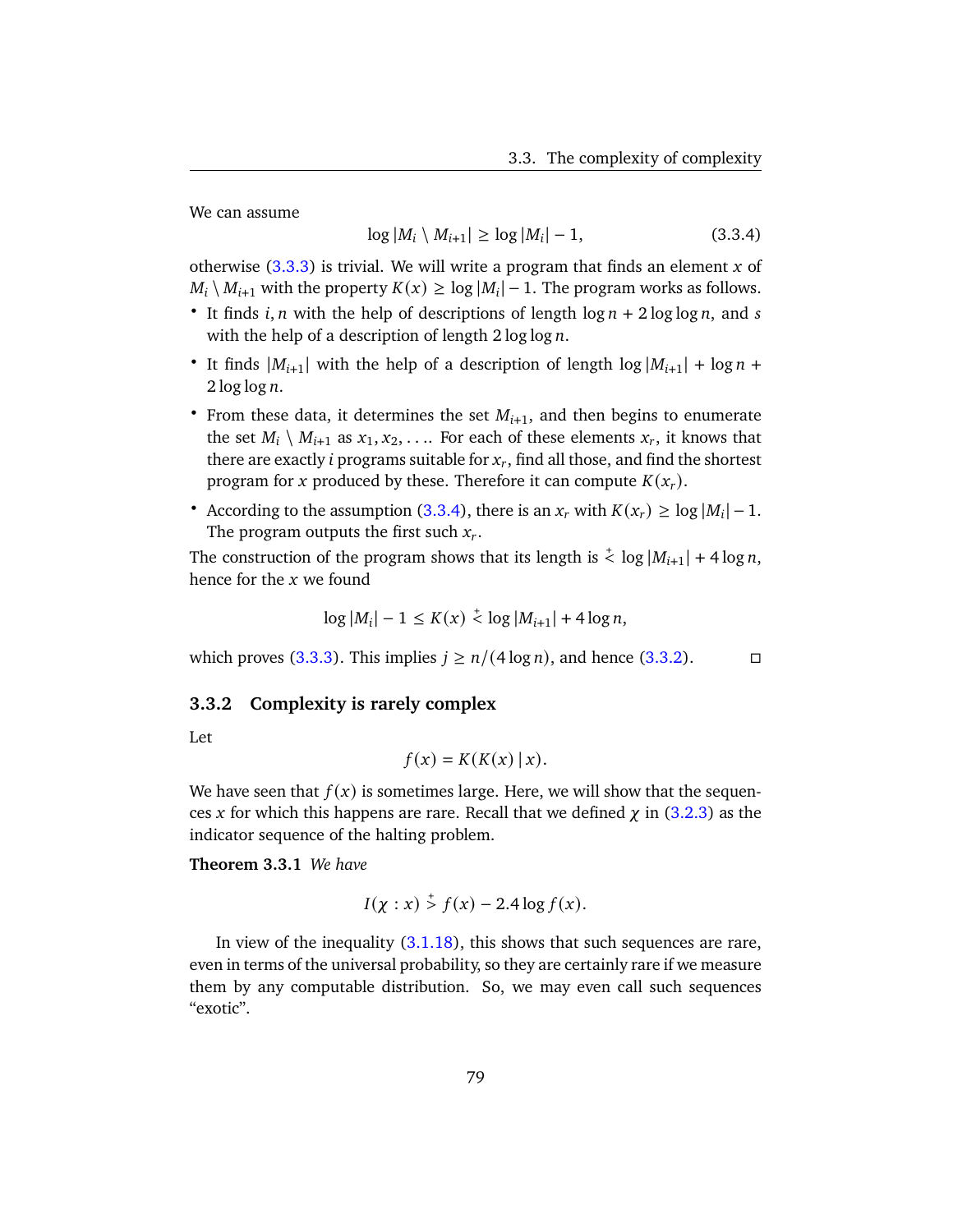In the proof, we start by showing that the sequences in question are rare. Then the theorem will follow when we make use of the fact that  $f(x)$  is computable from  $\chi$ .

We need a lemma about the approximation of one measure by another from below.

<span id="page-85-0"></span>**Lemma 3.3.1** *For any semimeasure*  $\nu$  *and measure*  $\mu \leq \nu$ , *let*  $S_m = \{x : 2^m \mu(x) \leq \mu(x) \}$  $\nu(x)$ }. Then  $\mu(S_m) \leq 2^{-m}$ . If  $\sum_x (\nu(x) - \mu(x)) < 2^{-n}$  then  $\nu(S_1) < 2^{-n+1}$ .

The proof is straightforward. Let

$$
X(n) = \{x : f(x) = n\}.
$$

**Lemma 3.3.2** *We have*

$$
\mathbf{m}(X(n)) \stackrel{*}{<} n^{1.2} 2^{-n}.
$$

*Proof.* Using the definition of  $E^t$  in  $(3.2.2)$ , let

$$
\mathbf{m}^{t}(x) = \sum \{p : T(p) = x \text{ in } < t \text{ steps}\},
$$
  

$$
K^{t}(x) = -\log \mathbf{m}^{t}(x).
$$

Then according to the definition [\(1.6.14\)](#page-36-0) we have  $m(x) = m^{\infty}(x)$ , and  $K(x) \stackrel{+}{=}$  $K^{\infty}(x)$ . Let

$$
t(k) = \min\{t : \Omega(1 : k) < \Omega^t\},
$$
\n
$$
\mu = \mathbf{m}^{t(k)}.
$$

Clearly,  $K^{t(k)}(x) \stackrel{+}{>} K(x)$ . Let us show that  $K^{t(k)}(x)$  is a good approximation for  $K(x)$  for most x. Let

$$
Y(k) = \{x : K(x) \leq K^{t(k)}(x) - 1\}.
$$

By definition, for  $x \notin Y(k)$  we have

$$
|K^{t(k)}(x) - K(x)| \stackrel{+}{=} 0.
$$

On the other hand, applying Lemma [3.3.1](#page-85-0) with  $\mu = \mathbf{m}^{t(k)}$ ,  $\nu = \mathbf{m}$ , we obtain

<span id="page-85-1"></span>
$$
\mathbf{m}(Y(k)) < 2^{-k+1}.\tag{3.3.5}
$$

Note that

$$
K(K^{t(k)}(x) \mid x, \Omega(1:k)) \stackrel{+}{=} 0,
$$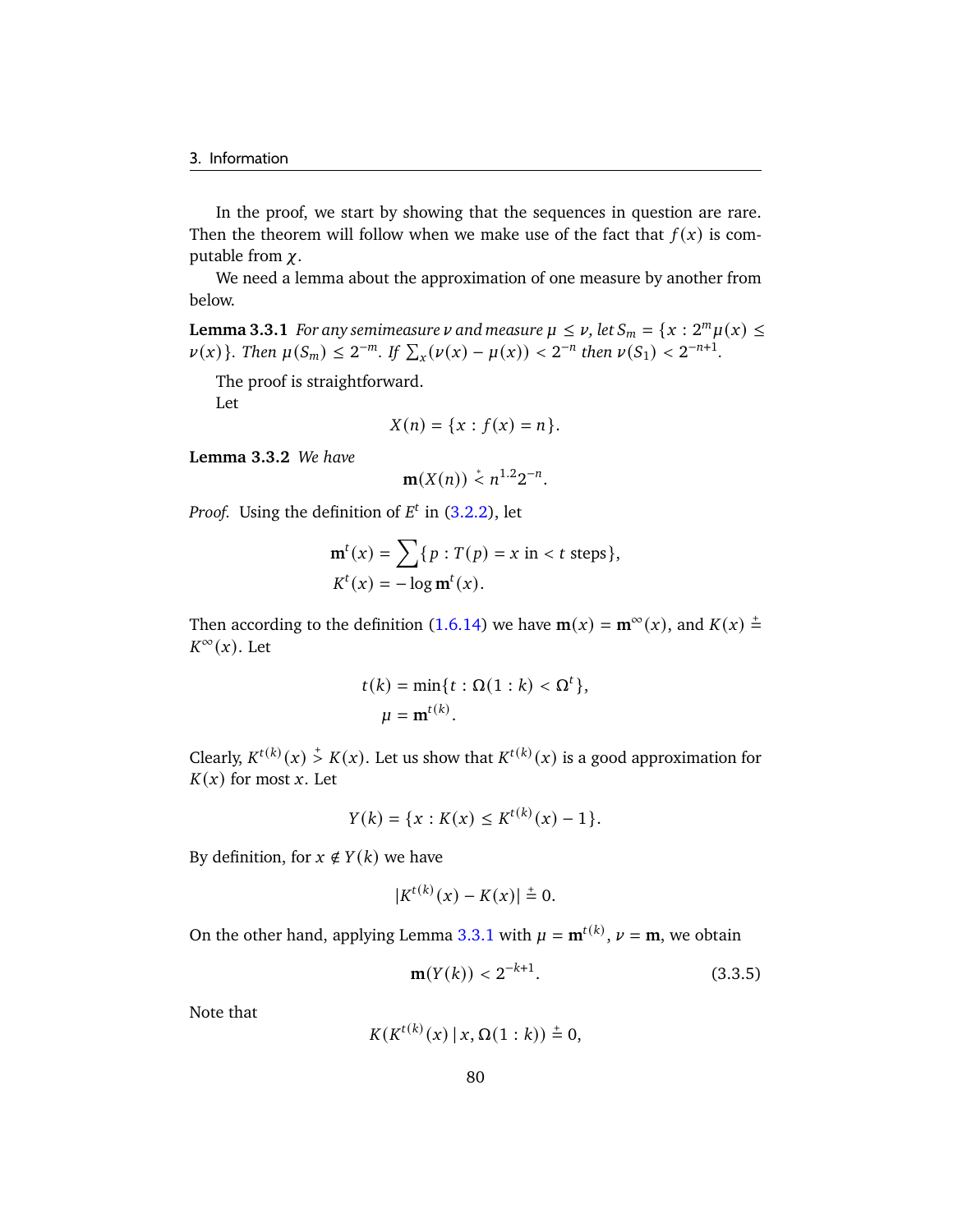therefore for  $x \notin Y(k)$  we have

$$
K(K(x) | x, \Omega(1 : k)) \stackrel{+}{=} 0,
$$
  
 
$$
K(K(x) | x) \stackrel{+}{<} k + 1.2 \log k.
$$

If  $n = k + 1.2 \log k$  then  $k = n - 1.2 \log n$ , and hence, if  $x \notin Y(n - 1.2 \log n)$ then  $K(K(x) | x) \stackrel{+}{\leq} n$ . Thus, there is a constant c such that

$$
X(n) \subseteq Y(n-1.2\log n - c).
$$

Using  $(3.3.5)$  this gives the statement of the lemma.

*Proof of Theorem [3.3.1.](#page-84-1)* Since  $f(x)$  is computable from  $\Omega$ , the function

$$
\nu(x) = \mathbf{m}(x) 2^{f(x)} (f(x))^{-2.4}
$$

is computable from  $Ω$ . Let us show that it is a semimeasure (within a multiplicative constant). Indeed, using the above lemma:

$$
\sum_{x} \nu(x) = \sum_{k} \sum_{x \in X(k)} \nu(x) = \sum_{k} 2^{k} k^{-2.4} \mathbf{m}(X(k)) = \sum_{k} k^{-1.2} \stackrel{*}{\leq} 1.
$$

Since  $\mathbf{m}(\cdot | \Omega)$  is the universal semimeasure relative to  $\Omega$  we find  $\mathbf{m}(x | \Omega) \stackrel{*}{\geq} 0$  $\nu(x)$ , hence

$$
K(x | \Omega) \stackrel{+}{\leq} -\log \nu(x) = K(x) - f(x) + 2.4 \log f(x),
$$
  
I( $\Omega : x$ )  $\stackrel{+}{\geq} f(x) - 2.4 \log f(x)$ .

Since  $\Omega$  is equivalent to  $\chi$ , the proof is complete.  $\square$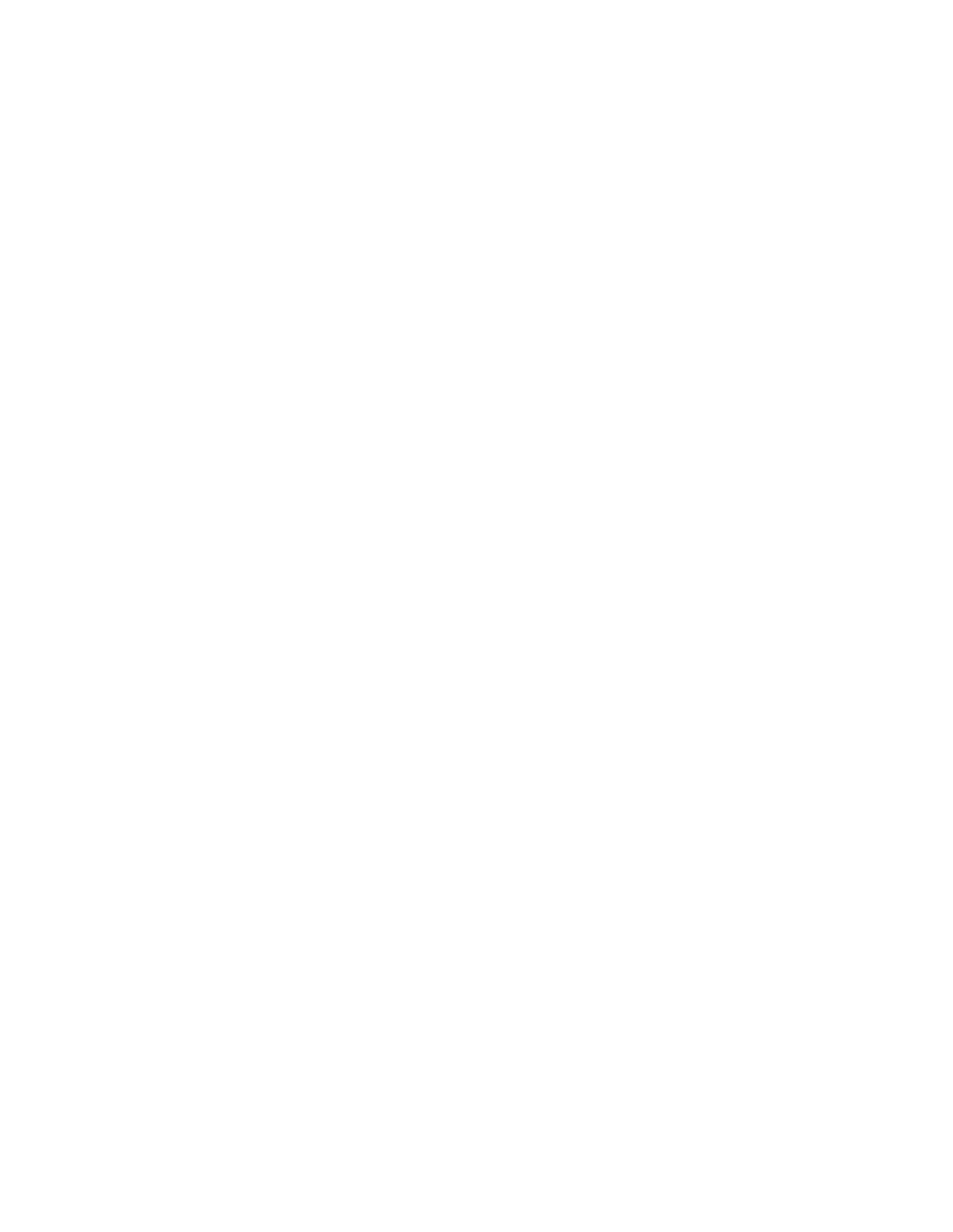# **4 Generalizations**

## **4.1 Continuous spaces, noncomputable measures**

This section starts the consideration of randomness in continuous spaces and randomness with respect to noncomputable measures.

#### **4.1.1 Introduction**

The algorithmic theory of randomness is well developed when the underlying space is the set of finite or infinite sequences and the underlying probability distribution is the uniform distribution or a computable distribution. These restrictions seem artificial. Some progress has been made to extend the theory to arbitrary Bernoulli distributions by Martin-Löf in [\[38\]](#page-179-1), and to arbitrary distributions, by Levin in [\[30,](#page-178-2) [32,](#page-178-3) [33\]](#page-178-0). The paper [\[25\]](#page-178-4) by Hertling and Weihrauch also works in general spaces, but it is restricted to computable measures. Similarly, Asarin's thesis [\[1\]](#page-176-1) defines randomness for sample paths of the Brownian motion: a fixed random process with computable distribution.

The exposition here has been inspired mainly by Levin's early paper [\[32\]](#page-178-3) (and the much more elaborate [\[33\]](#page-178-0) that uses different definitions): let us sum-marize part of the content of [\[32\]](#page-178-3). The notion of a constructive topological space **X** and the space of measures over **X** is introduced. Then the paper defines the notion of a uniform test. Each test is a lower semicomputable function  $(\mu, x) \mapsto f_{\mu}(x)$ , satisfying  $\int f_{\mu}(x) \mu(dx) \leq 1$  for each measure  $\mu$ . There are also some additional conditions. The main claims are the following.

- a) There is a universal test  $t<sub>u</sub>(x)$ , a test such that for each other test f there is a constant  $c > 0$  with  $f_{\mu}(x) \leq c \cdot t_{\mu}(x)$ . The *deficiency of randomness* is defined as  $\mathbf{d}_u(x) = \log \mathbf{t}_u(x)$ .
- b) The universal test has some strong properties of "randomness conservation": these say, essentially, that a computable mapping or a computable random-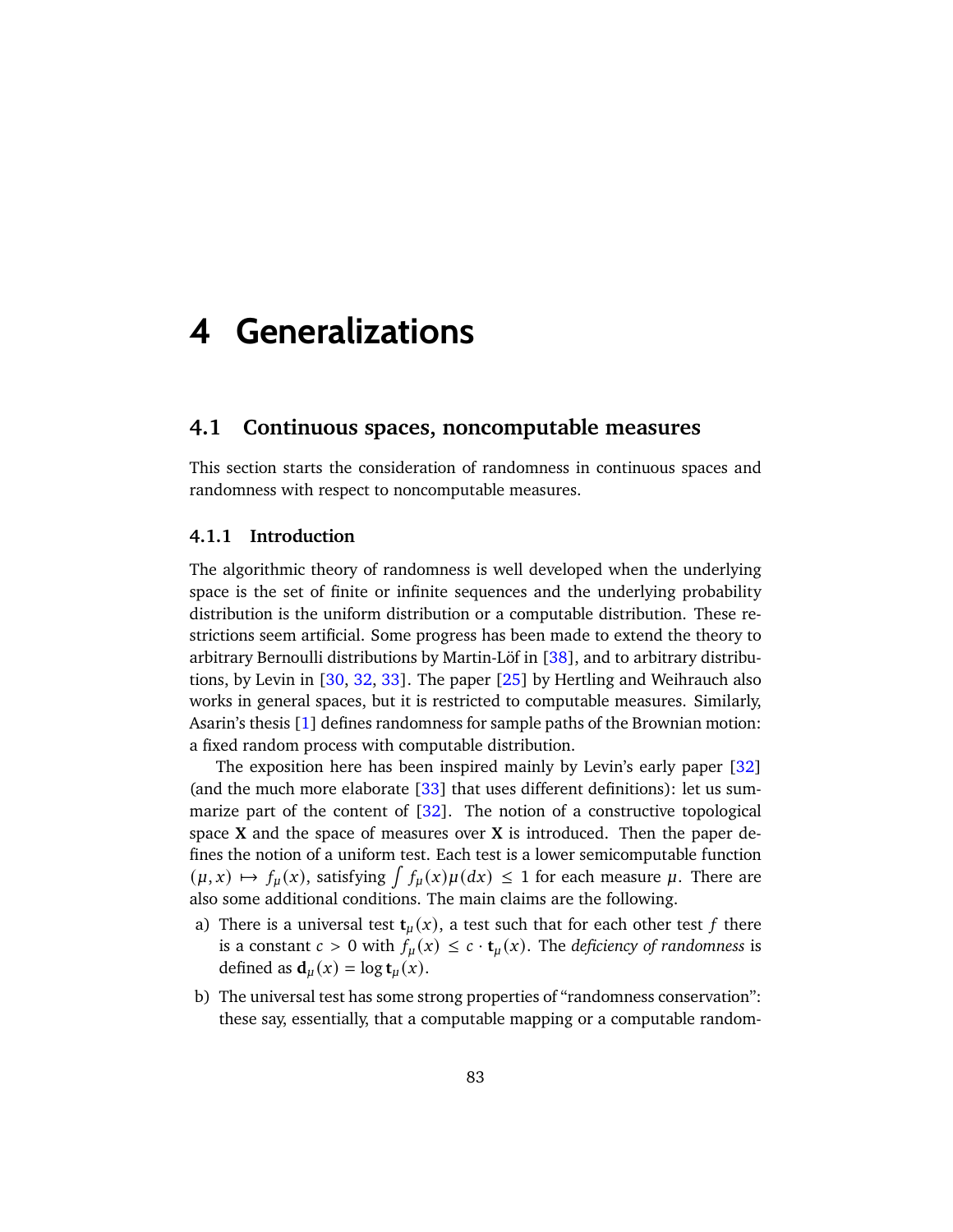ized transition does not decrease randomness.

- c) There is a measure  $M$  with the property that for every outcome  $x$  we have  $\mathbf{t}_M(x) \leq 1$ . In the present work, we will call such measures *neutral*.
- d) Semimeasures (semi-additive measures) are introduced and it is shown that there is a lower semicomputable semi-measure that is neutral (let us assume that the  $M$  introduced above is lower semicomputable).
- e) Mutual information  $I(x : y)$  is defined with the help of (an appropriate version of) Kolmogorov complexity, between outcomes  $x$  and  $y$ . It is shown that  $I(x : y)$  is essentially equal to  $d_{M \times M}(x, y)$ . This interprets mutual information as a kind of "deficiency of independence".

This impressive theory leaves a number of issues unresolved:

- 1. The space of outcomes is restricted to be a compact topological space, moreover, a particular compact space: the set of sequences over a finite alphabet (or, implicitly in [\[33\]](#page-178-0), a compactified infinite alphabet). However, a good deal of modern probability theory happens over spaces that are not even locally compact: for example, in case of the Brownian motion, over the space of continuous functions.
- 2. The definition of a uniform randomness test includes some conditions (different ones in [\[32\]](#page-178-3) and in [\[33\]](#page-178-0)) that seem somewhat arbitrary.
- 3. No simple expression is known for the general universal test in terms of description complexity. Such expressions are nice to have if they are available.

Here, we intend to carry out as much of Levin's program as seems possible after removing the restrictions. A number of questions remain open, but we feel that they are worth to be at least formulated. A fairly large part of the exposition is devoted to the necessary conceptual machinery. This will also allow to carry further some other initiatives started in the works [\[38\]](#page-179-1) and [\[30\]](#page-178-2): the study of tests that test nonrandomness with respect to a whole class of measures (like the Bernoulli measures).

Constructive analysis has been developed by several authors, converging approximately on the same concepts, We will make use of a simplified version of the theory introduced in [\[57\]](#page-180-1). As we have not found a constructive measure theory in the literature fitting our purposes, we will develop this theory here, over (constructive) complete separable metric spaces. This generality is well supported by standard results in measure theoretical probability, and is sufficient for constructivizing a large part of current probability theory.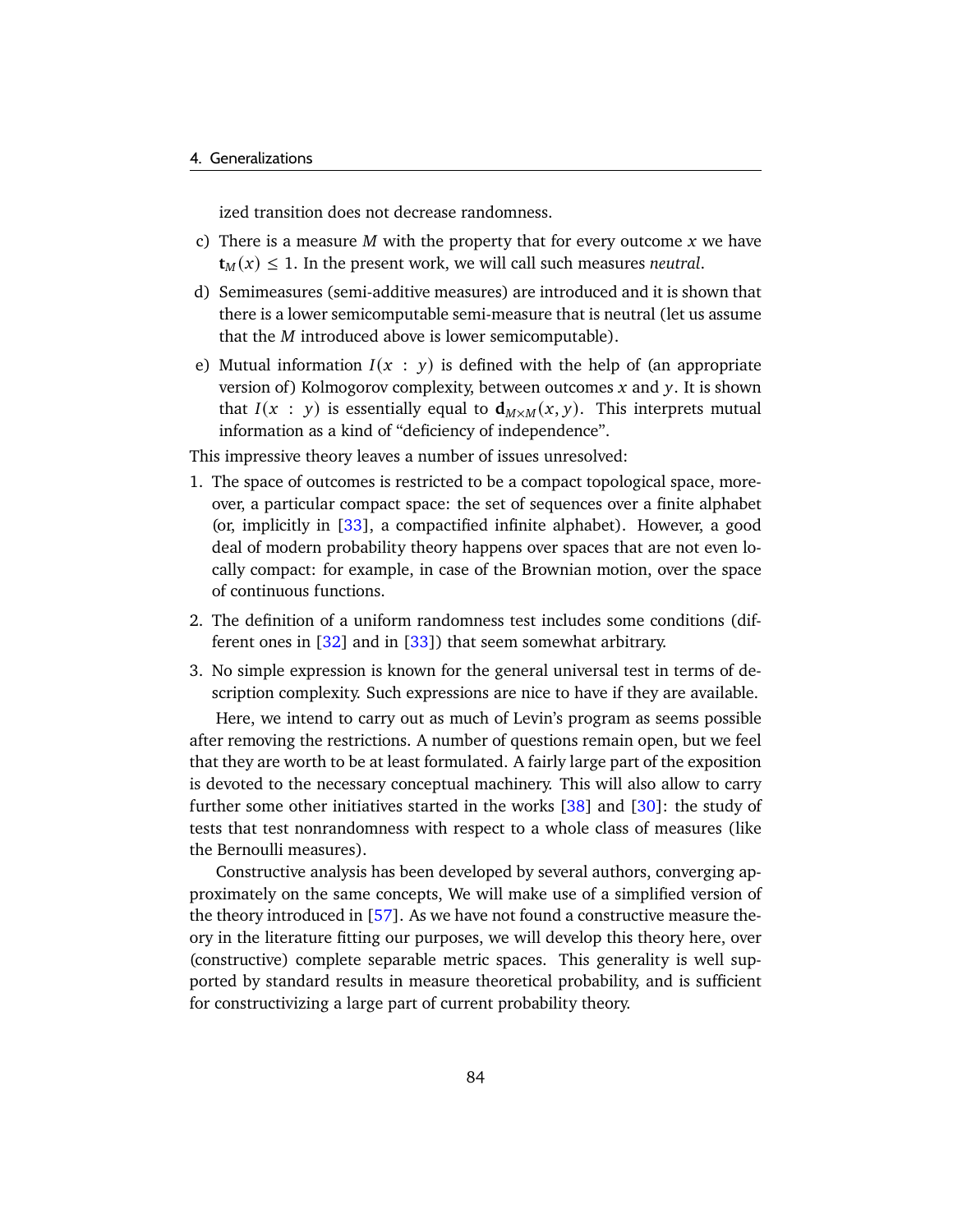The appendix recalls some of the needed topology, measure theory, constructive analysis and constructive measure theory. We also make use of the notation introduced there.

#### **4.1.2 Uniform tests**

We first define tests of randomness with respect to an arbitrary measure. Recall the definition of lower semicomputable real functions on a computable metric space **X**.

<span id="page-90-1"></span>**Definition 4.1.1** Let us be given a computable complete metric space  $X =$  $(X, d, D, \alpha)$ . For an arbitrary measure  $\mu \in \mathcal{M}(X)$ , a  $\mu$ -test of randomness is a  $\mu$ -lower semicomputable function  $f : X \to \mathbb{R}_+$  with the property  $\mu f \leq 1$ . We call an element *x* random with respect to  $\mu$  if  $f(x) < \infty$  for all  $\mu$ -tests f. But even among random elements, the size of the tests quantifies (non-)randomness.

A *uniform test* of randomness is a lower semicomputable function  $f : X \times Y$  $\mathcal{M}(\mathbf{X}) \to \overline{\mathbb{R}}_+$ , written as  $(x, \mu) \mapsto f_\mu(x)$  such that  $f_\mu(\cdot)$  is a  $\mu$ -test for each  $\mu$ .

The condition  $\mu f \leq 1$  guarantees that the probability of those outcomes whose randomness is  $\geq m$  is at most  $1/m$ . The definition of tests is in the spirit of Martin-Löf 's tests. The important difference is in the semicomputability condition: instead of restricting the measure  $\mu$  to be computable, we require the test to be lower semicomputable also in its argument  $\mu$ .

The following result implies that every  $\mu$ -test can be extended to a uniform test.

<span id="page-90-0"></span>**Theorem 4.1.1** Let  $\phi_e$ ,  $e = 1, 2, \ldots$  be an enumeration of all lower semicom*putable functions*  $X \times Y \times \mathcal{M}(X) \rightarrow \overline{\mathbb{R}}_+$ , where Y *is also a computable metric space*, and  $s: Y \times \mathcal{M}(X) \to \overline{\mathbb{R}}$  a lower semicomputable function. There is a recursive  $f$ unction  $e \mapsto e'$  with the property that

- a) For each e, the function  $\phi_{e'}(x, y, \mu)$  is everywhere defined with  $\mu^x \phi_{e'}(x, y, \mu) \leq s(y, \mu).$
- b) For each  $e, y, \mu$ , if  $\mu^x \phi_e(x, y\mu) < s(y, \mu)$  then  $\phi_{e'}(\cdot, y, \mu) = \phi_e(\cdot, y, \mu)$ .

This theorem generalizes a theorem of Hoyrup and Rojas (in allowing a lower semicomputable upper bound  $s(y, \mu)$ ).

*Proof.* By Proposition [B.1.38,](#page-169-0) we can represent  $\phi_e(x, y, \mu)$  as a supremum  $\phi_e =$ sup,  $h_{e,i}$  where  $h_{e,i}(x, y, \mu)$  is a computable function of  $e, i$  monotonically increasing in *i*. Similarly, we can represent  $s(y, \mu)$  as a supremum sup<sub>i</sub>  $s_j(y, \mu)$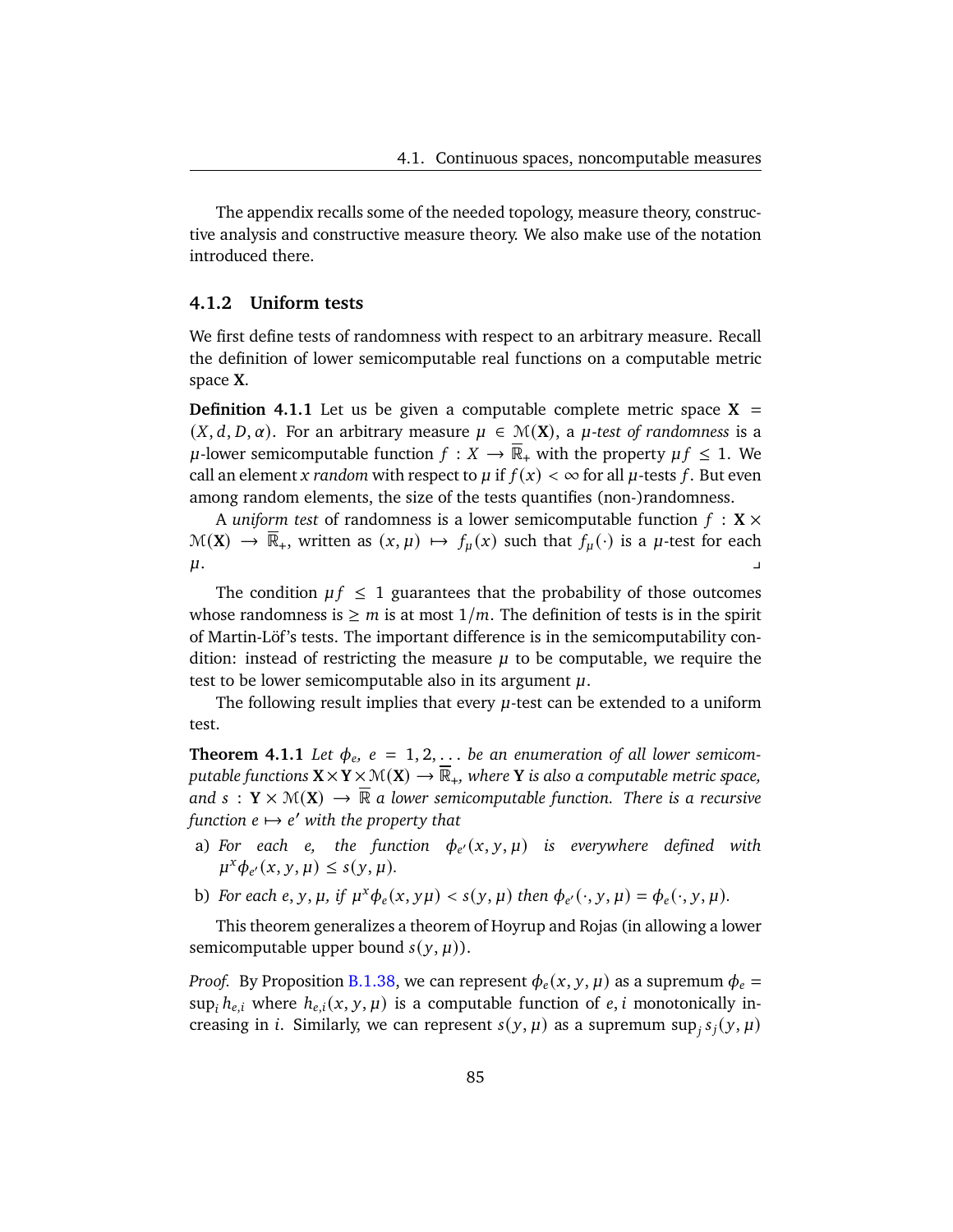where  $s_i(y, \mu)$  is a computable function monotonically increasing in *j*. The integral  $\mu^x h_{e,i}(x, y, \mu)$  is computable as a function of  $(y, \mu)$ , in particular it is upper semicomputable.

Define  $h'_{e,i,j}(x, y, \mu)$  as  $h_{e,i}(x, y, \mu)$  for all  $j, y, \mu$  with  $\mu^x h_{e,i}(x, y, \mu)$  <  $s_i(y, \mu)$ , and 0 otherwise. Since  $s_i(y, \mu)$  is computable this definition makes the function  $h'_{e,i,j}(x, y, \mu)$  lower semicomputable. The function  $h''_{e,i}(x, y, \mu) =$  $\sup_j h'_{e,i,j}(x, y, \mu)$  is then also lower semicomputable, with  $h''_{e,i}(x, y, \mu) \leq$  $h_{e,i}(x, y, \mu)$ , and  $\mu^x h'_{e,i}(x, y, \mu) \leq s(y, \mu)$ . Also,  $h''_{e,i}(x, y, \mu)$  is monotonically increasing in *i*. The function  $\phi'_e(x, y, \mu) = \sup_i h''_{e,i}(x, y, \mu)$  is then also lower semicomputable, and by Fubini's theorem we have  $\mu^x \phi'_e(x, y, \mu) \leq s(y, \mu)$ .

Define  $\phi_{e'}(x, y, \mu) = \phi'_e$ Consider any  $e, y, \mu$  such that  $\mu^x \phi_e(x, y, \mu) < s(y, \mu)$  holds. Then for every *i* there is a *j* with  $\mu^x h_{e,i}(x, y, \mu) <$  $s_j(y, \mu)$ , and hence  $h'_{e,i,j}(x, y, \mu) = h_{e,i}(x, y, \mu)$ . It follows that  $h''_{e,i}(x, y, \mu) =$  $h_{e,i}(x, y, \mu)$  for all *i* and hence  $\phi'_e(x, y, \mu) = \phi_e(x, y, \mu)$ .

$$
\Box
$$

<span id="page-91-1"></span>**Corollary 4.1.2** (Uniform extension) *There is an operation*  $H_e(x, \mu) \mapsto H_{e'}(x, \mu)$ with the property that  $H_{e'}(x, \mu)$  is a uniform test and if  $2H_e(\cdot, \mu)$  is a  $\mu$ -test then  $H_{e'}(x, \mu) = H_e(x, \mu).$ 

*Proof.* In Theorem [4.1.1](#page-90-0) set  $\phi_e(x, y, \mu) = \frac{1}{2}$  $\frac{1}{2}H_e(x,\mu)$  with  $s(y,\mu) = 1$ .  $\Box$ 

<span id="page-91-0"></span>**Corollary 4.1.3** (Universal generalized test) Let  $s : Y \times \mathcal{M}(X) \rightarrow \overline{\mathbb{R}}_+$  a lower *semicomputable function. Let*  $E$  *be the set of lower semicomputable functions*  $\phi(x, y, \mu) \ge$ 0 *with*  $\mu^x \phi(x, y, \mu) \leq s(y, \mu)$ . There is a function  $\psi \in E$  that is optimal in the *sense that for all*  $\phi \in E$  *there is a constant*  $c_{\phi}$  *with*  $\phi \leq 2c_{\phi}\psi$ *.* 

*Proof.* Apply the operation  $e \mapsto e'$  of theorem [4.1.1](#page-90-0) to the sequence  $\phi_e(x, y, \mu)$  $(e = 1, 2, ...)$  of all lower semicomputable functions of x, y,  $\mu$ . The elements of the sequence  $\phi'_e(x, y, \mu)$ ,  $e = 1, 2, \ldots$  are in E and and the sequence  $2\phi'_e(x, y, \mu)$ ,  $e = 1, 2, ...$  contains all elements of E. Hence the function  $\psi(x, y, \mu) = \sum_{e=1}^{\infty} 2^{-e} \phi'_e(x, y, \mu)$ is in  $E$  and has the optimality property.

**Definition 4.1.4** A uniform test u is called *universal* if for every other test t there is a constant  $c_t > 0$  such that for all  $x, \mu$  we have  $t_u(x) \leq c u_u(x)$ .

**Theorem 4.1.2** (Universal test,[\[26\]](#page-178-5)) *There is a universal uniform test.*

*Proof.* This is a special case of Corollary [4.1.3](#page-91-0) with  $s(y, \mu) = 1$ .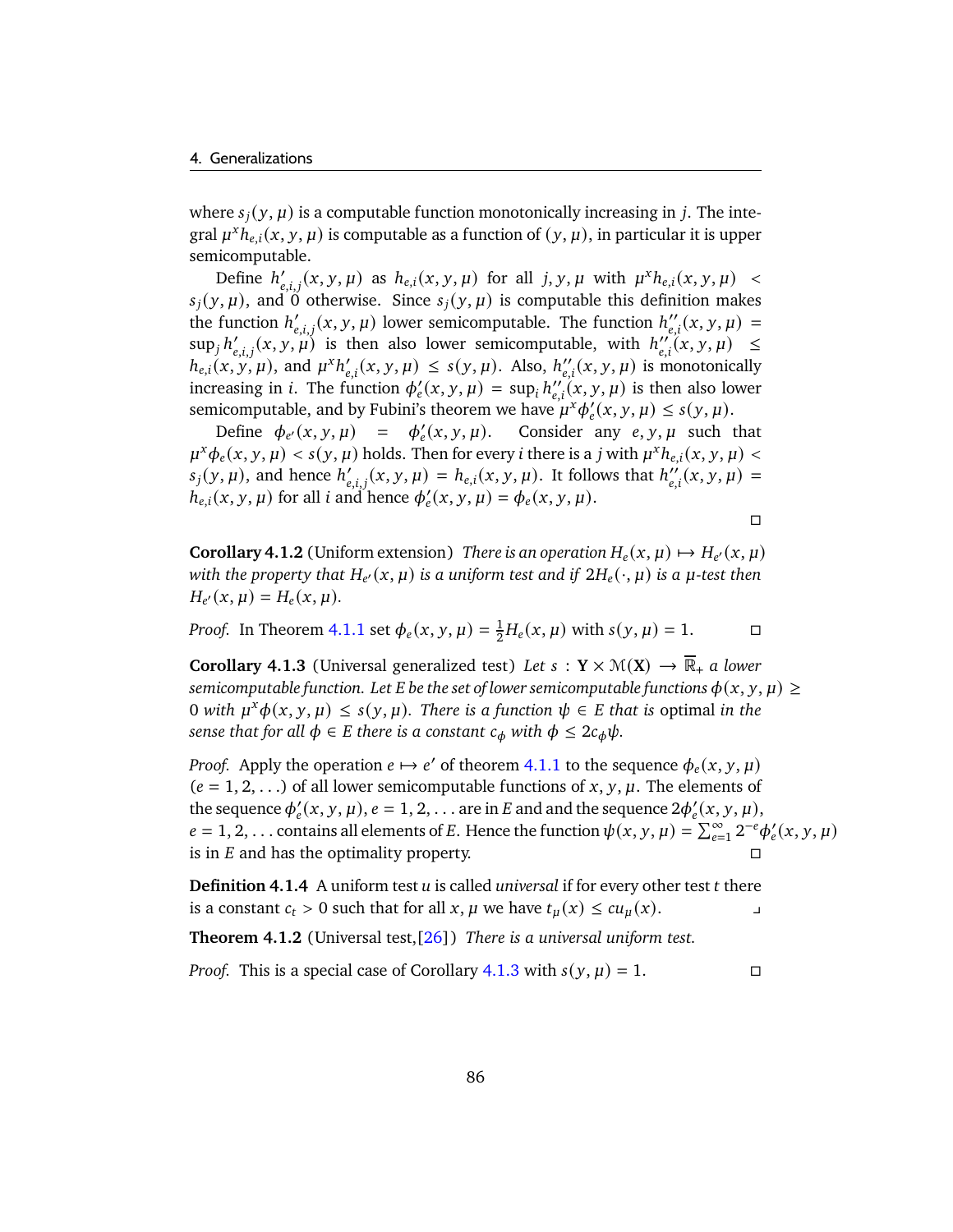**Definition 4.1.5** Let us fix a universal uniform test, called  $t<sub>u</sub>(x)$ . An element  $x \in X$  is called *random* with respect to measure  $\mu \in \mathcal{M}(X)$  if  $t_{\mu}(x) < \infty$ .

The *deficiency of randomness* is defined as  $d_u(x) = \log t_u(x)$ .

If the space is discrete then typically all elements are random with respect to  $\mu$ , but they will still be distinguished according to their different values of  $\mathbf{d}_u(x)$ .

#### **4.1.3 Sequences**

Let our computable metric space  $X = (X, d, D, \alpha)$  be the Cantor space of Exam-ple [B.1.35](#page-168-0)[.2:](#page-168-1) the set of sequences over a (finite or countable) alphabet  $\Sigma^{\mathbb{N}}$ . We may want to measure the non-randomness of finite sequences, viewing them as initial segments of infinite sequences. Take the universal test  $t<sub>u</sub>(x)$ . For this, it is helpful to apply the representation of Proposition  $B.1.23$ , taking into account that adding the extra parameter  $\mu$  does not change the validity of the theorem:

<span id="page-92-0"></span>**Proposition 4.1.6** *There is a function*  $g : \mathcal{M}(X) \times \Sigma^* \rightarrow \overline{\mathbb{R}}_+$  *with*  $t_\mu(\xi) =$  $\sup_n g_\mu(\xi^{\leq n})$ , and with the following properties:

- a) *g* is lower semicomputable.
- b)  $v \sqsubseteq w$  *implies*  $g_u(v) \leq g_u(w)$ .
- <span id="page-92-2"></span>c) For all integer  $n \geq 0$  we have  $\sum_{w \in \Sigma^n} \mu(w) g_{\mu}(w) \leq 1$ .

The properties of the function  $g_{\mu}(w)$  clearly imply that  $\sup_{n} g_{\mu}(\xi^{\leq n})$  is a uniform test.

The existence of a universal function among the functions  $g$  can be proved by the usual methods:

<span id="page-92-1"></span>**Proposition 4.1.7** *Among the functions*  $g_u(w)$  *satisfying the properties listed in Proposition [4.1.6,](#page-92-0) there is one that dominates to within a multiplicative constant.*

These facts motivate the following definition.

**Definition 4.1.8** (Extended test) Over the Cantor space, we extend the definition of a universal test  $t<sub>u</sub>(x)$  to finite sequences as follows. We fix a function **t**<sub>*u*</sub>(*w*) with *w* ∈  $\Sigma^*$  whose existence is assured by Proposition [4.1.7.](#page-92-1) For infinite sequences  $\xi$  we define  $\mathbf{t}_{\mu}(\xi) = \sup_{n} \mathbf{t}_{\mu}(\xi^{\leq n})$ . The test with values defined also on finite sequences will be called an *extended test*. y

We could try to define extended tests also over arbitrary constructive metric spaces, extending them to the canonical balls, with the monotonicity property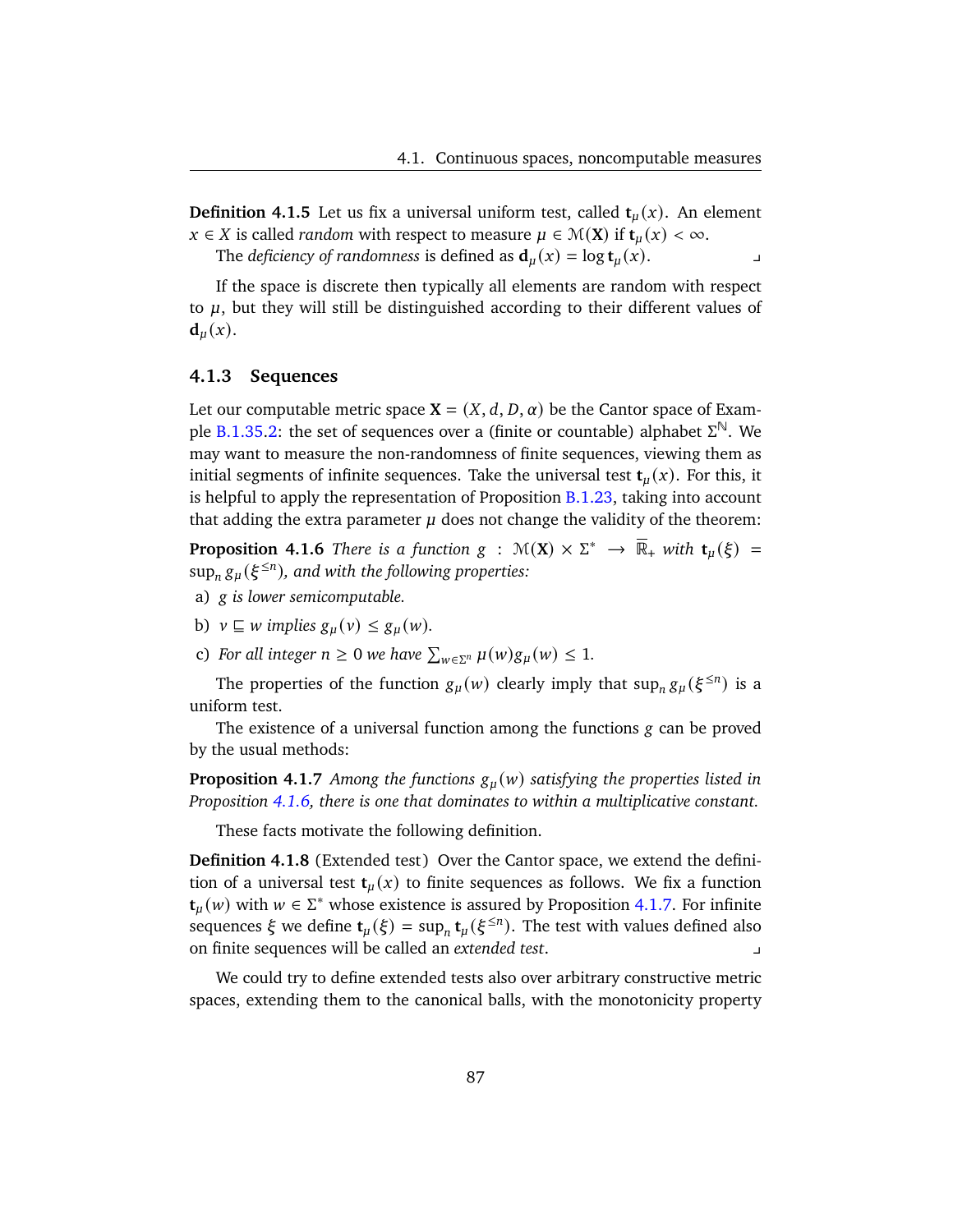that  $\mathbf{t}_{\mu}(v) \leq \mathbf{t}_{\mu}(w)$  if ball w is manifestly included in ball v. But there is nothing simple and obvious corresponding to the integral requirement [\(c\)](#page-92-2).

Over the space  $\Sigma^{\mathbb{N}}$  for a finite alphabet Σ, an extended test could also be extracted directly from a test, using the following formula (as observed by Vyugin and Shen).

#### **Definition 4.1.9**

$$
\overline{u}(z) = \inf\{u(\omega) : \omega \text{ is an infinite extension of } z\}.
$$

This function is lower semicomputable, by Proposition **[B.1.31.](#page-167-0)** 

#### **4.1.4 Conservation of randomness**

For  $i = 1, 0$ , let  $X_i = (X_i, d_i, D_i, \alpha_i)$  be computable metric spaces, and let  $M_i = (M(X_i), \sigma_i, \nu_i)$  be the effective topological space of probability measures over **X** . Let Λ be a computable probability kernel from **X**<sup>1</sup> to **X**<sup>0</sup> as defined in Subsection [B.2.3.](#page-174-0) In the following theorem, the same notation  $\mathbf{d}_u(x)$  will refer to the deficiency of randomness with respect to two different spaces,  $X_1$  and **X**0, but this should not cause confusion. Let us first spell out the conservation theorem before interpreting it.

**Theorem 4.1.3** *For a computable probability kernel*  $\Lambda$  *from*  $X_1$  *to*  $X_0$ *, we have* 

$$
\lambda_x^y \mathbf{t}_{\Lambda^* \mu}(y) \stackrel{*}{\leq} \mathbf{t}_{\mu}(x). \tag{4.1.1}
$$

<span id="page-93-0"></span> $\overline{a}$ 

*Proof.* Let  $t_{\nu}(x)$  be the universal test over  $X_0$ . The left-hand side of [\(4.1.1\)](#page-93-0) can be written as

$$
u_{\mu} = \Lambda t_{\Lambda^*\mu}.
$$

According to [\(A.2.4\)](#page-152-0), we have  $\mu u_{\mu} = (\Lambda^* \mu) t_{\Lambda^* \mu}$  which is  $\leq 1$  since **t** is a test. If we show that  $(\mu, x) \mapsto u_{\mu}(x)$  is lower semicomputable then the universality of **t**<sub>*u*</sub> will imply that  $u_u \stackrel{*}{\leq} \mathbf{t}_u$ .

According to Proposition [B.1.38,](#page-169-0) as a lower semicomputable function,  $\mathbf{t}_{\nu}(y)$ can be written as  $\sup_n g_n(v, y)$ , where  $(g_n(v, y))$  is a computable sequence of computable functions. We pointed out in Subsection [B.2.3](#page-174-0) that the function  $\mu \mapsto \Lambda^* \mu$  is computable. Therefore the function  $(n, \mu, x) \mapsto g_n(\Lambda^* \mu, f(x))$ is also a computable. So,  $u_{\mu}(x)$  is the supremum of a computable sequence of computable functions and as such, lower semicomputable.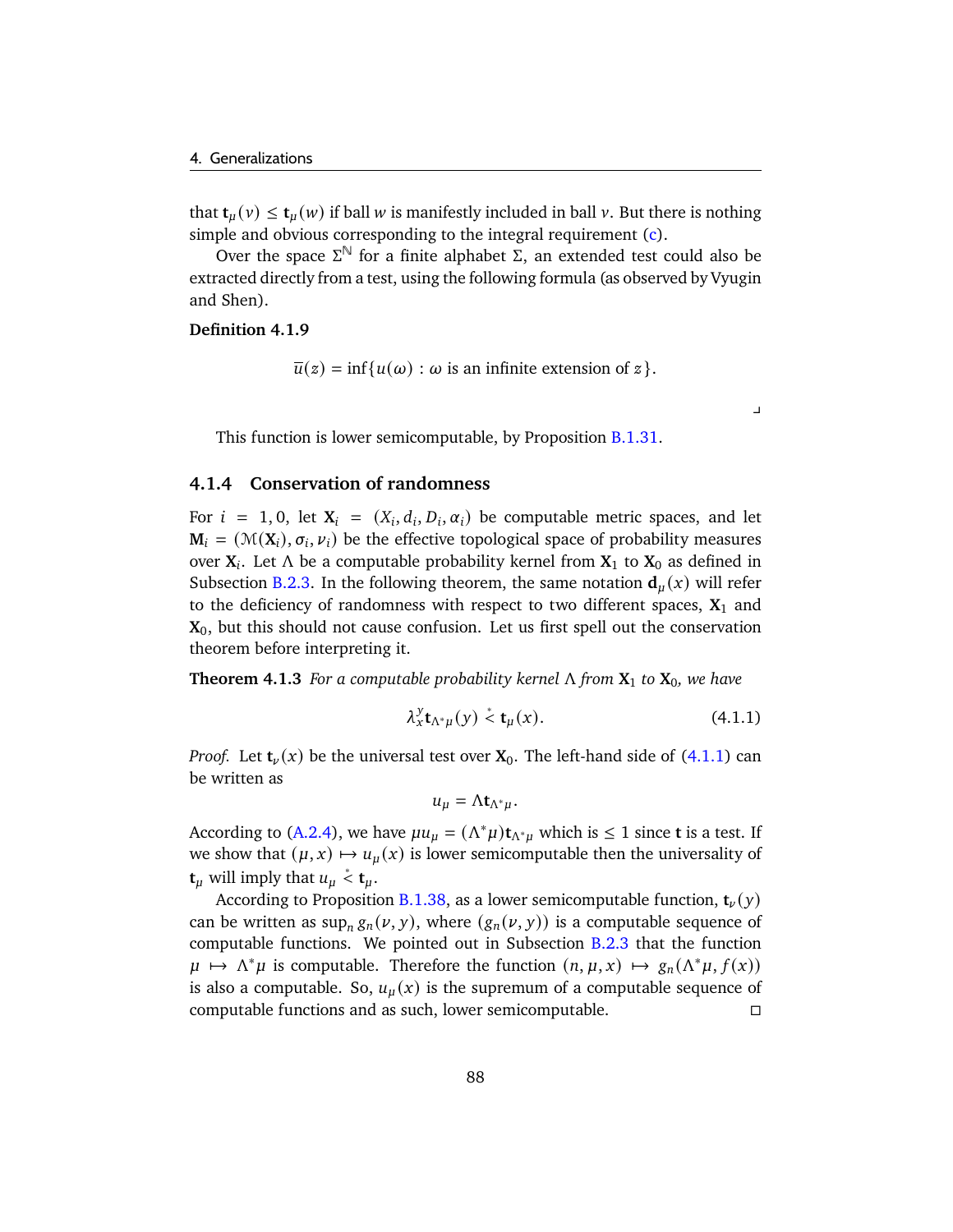It is easier to interpret the theorem first in the special case when  $\Lambda = \Lambda_h$  for a computable function  $h: X_1 \rightarrow X_0$ , as in Example [B.2.12.](#page-174-1) Then the theorem simplifies to the following.

<span id="page-94-0"></span>**Corollary 4.1.10** *For a computable function*  $h: X_1 \to X_0$ , we have  $d_{h^*\mu}(h(x)) \stackrel{+}{\leq}$  $\mathbf{d}_u(x)$ .

Informally, this says that if x is random with respect to  $\mu$  in  $X_1$  then  $h(x)$  is essentially at least as random with respect to the output distribution  $h^*\mu$  in  $\mathbf{X}_0$ . Decrease in randomness can only be caused by complexity in the definition of the function  $h$ .

Let us specialize the theorem even more:

**Corollary 4.1.11** *For a probability distribution*  $\mu$  *over the space*  $X \times Y$  *let*  $\mu_X$  *be its marginal on the space X. Then we have* 

$$
\mathbf{d}_{\mu_X}(x) \stackrel{+}{\leq} \mathbf{d}_{\mu}((x, y)).
$$

This says, informally, that if a pair is random then each of its elements is random (with respect to the corresponding marginal distribution).

In the general case of the theorem, concerning random transitions, we cannot bound the randomness of each outcome uniformly. The theorem asserts that the average nonrandomness, as measured by the universal test with respect to the output distribution, does not increase. In logarithmic notation:  $\lambda_{X}^{y} 2^{d_{\Lambda^* \mu}(y)} \leq$  $\mathbf{d}_{\mu}(x)$ , or equivalently,  $\int 2^{\mathbf{d}_{\Lambda^*\mu}(y)} \lambda_x(dy) \stackrel{+}{\leq} \mathbf{d}_{\mu}(x)$ .

**Corollary 4.1.12** *Let* Λ *be a computable probability kernel from* **X**<sup>1</sup> *to* **X**0*. There*  $i$ *s a constant*  $\mathfrak c$  *such that for every*  $x\in\mathbf X^1$ *, and integer*  $m>0$  *we have* 

$$
\lambda_x\{y: \mathbf{d}_{\Lambda^*\mu}(y) > \mathbf{d}_{\mu}(x) + m + c\} \leq 2^{-m}.
$$

Thus, in a computable random transition, the probability of an increase of randomness deficiency by  $m$  units (plus a constant  $c$ ) is less than  $2^{-m}$ . The constant  $c$  comes from the description complexity of the transition  $\Lambda$ .

A randomness conservation result related to Corollary [4.1.10](#page-94-0) was proved in  $[25]$ . There, the measure over the space  $X_0$  is not the output measure of the transformation, but is assumed to obey certain inequalities related to the transformation.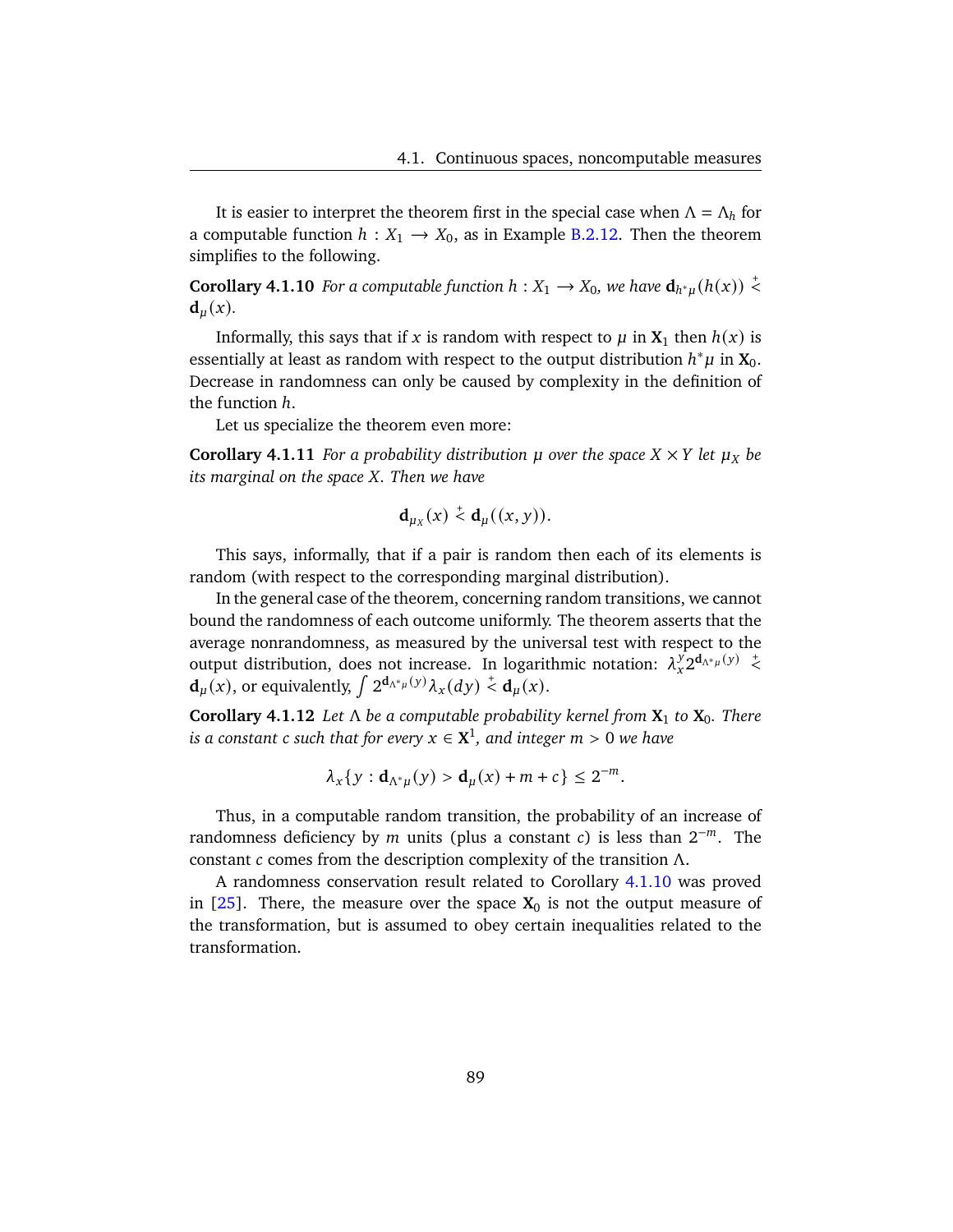## **4.2 Test for a class of measures**

#### **4.2.1 From a uniform test**

A Bernoulli measure is what we get by tossing a (possibly biased) coin repeatedly.

**Definition 4.2.1** Let  $X = \mathbb{B}^{\mathbb{N}}$  be the set of infinite binary sequences, with the usual sequence topology. Let  $B_p$  be the measure on X that corresponds to tossing a coin independently with probability p of success: it is called the *Bernoulli* measure with parameter  $p$ . Let  $B$  denote the set of all Bernoulli measures.

Given a sequence  $x \in X$  we may ask the question whether x is random with respect to at least *some* Bernoulli measure. (It can clearly not be random with respect to two different Bernoulli measures since if  $x$  is random with respect to  $B<sub>p</sub>$  then its relative frequencies converge to p.) This idea suggests two possible definitions for a test of the property of "Bernoulliness":

- 1. We could define **t**<sub>B</sub>(x) = inf<sub>u</sub>∈<sub>B</sub>(x).
- 2. We could define the notion of a Bernoulli test as a lower semicomputable function  $f(x)$  with the property  $B_p f \leq 1$  for all p.

We will see that in case of this class of measures the two definitions lead to essentially the same test.

Let us first extend the definition to more general sets of measures, still having a convenient property.

**Definition 4.2.2** (Class tests) Consider a class  $C$  of measures that is effectively compact in the sense of Definition [B.1.27](#page-167-1) or (equivalently for metric spaces) in the sense of Theorem [B.1.1.](#page-170-0) A lower semicomputable function  $f(x)$  is called a C-test if for all  $\mu \in \mathbb{C}$  we have  $\mu f \leq 1$ . It is a *universal* C-test if it dominates all other C-tests to within a multiplicative constant.

**Example 4.2.3** It is easy to show that the class  $\mathcal B$  is effectively compact. One way is to appeal to the general theorem in Proposition [B.1.32](#page-168-2) saying that applying a computable function to an effectively compact set (in this case the interval  $[0, 1]$ , the image is also an effectively compact set.

For the case of infinite sequences, we can also define extended tests.

**Definition 4.2.4** (Extended class test) Let our space **X** be the Cantor space of infinite sequences  $\Sigma^{\mathbb{N}}$ . Consider a class  $\mathcal C$  of measures that is effectively compact in the sense of Definition  $B.1.27$  or (equivalently for metric spaces) in the sense of Theorem [B.1.1.](#page-170-0) A lower semicomputable function  $f: \Sigma^* \to \overline{\mathbb{R}}_+$  is called an *extended* C-*test* if it is monotonic with respect to the prefix relation and for all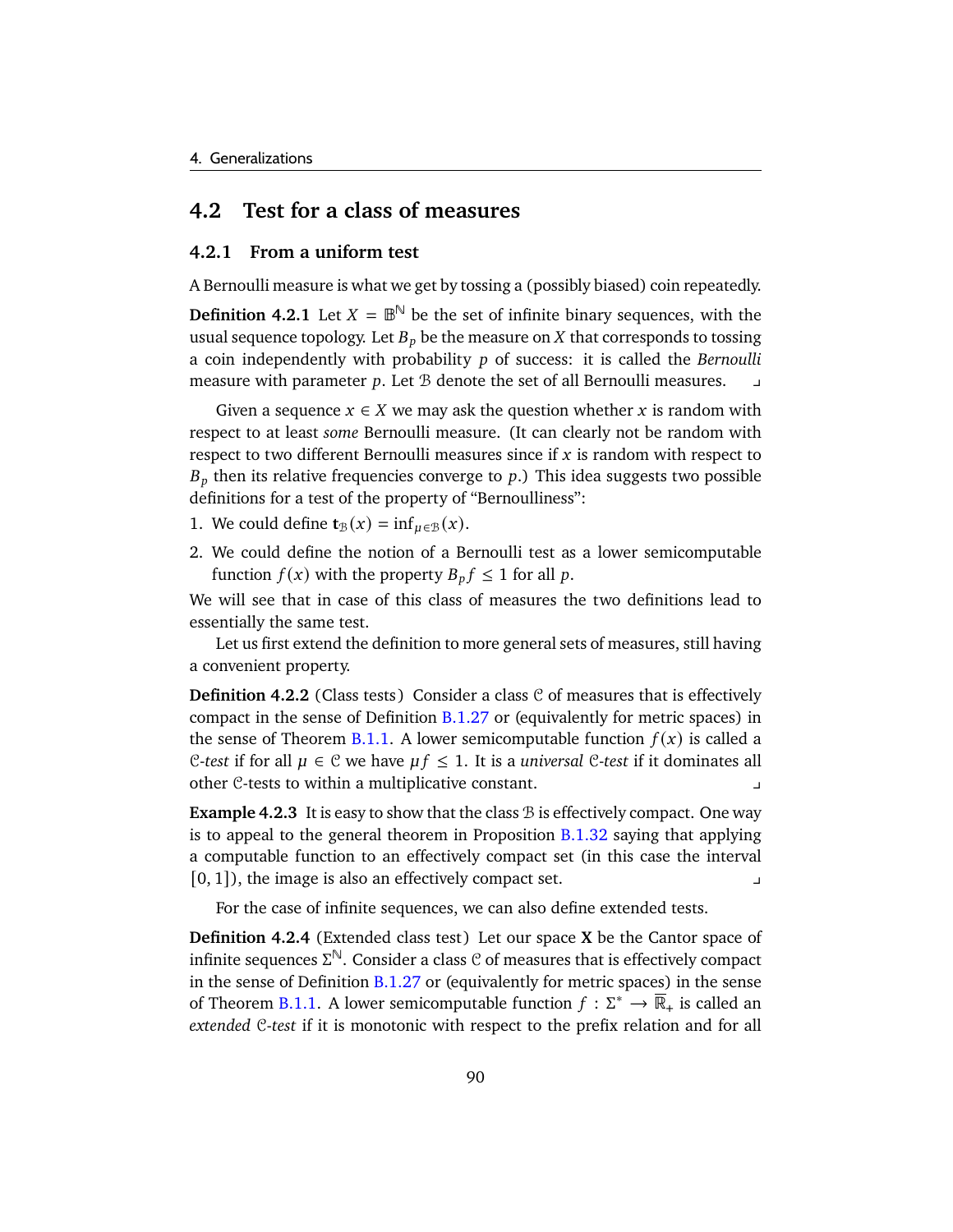$\mu \in \mathcal{C}$  and integer  $n \geq 0$  we have

$$
\sum_{x \in \Sigma^n} \mu(x) f(x) \leq 1.
$$

It is *universal* if it dominates all other extended C-tests to within a multiplicative constant.

The following observation is immediate.

**Proposition 4.2.5** *A* function  $f : \Sigma^{\mathbb{N}} \to \overline{\mathbb{R}}_+$  is a class test if and only if it can be *represented as*  $\lim_{n} g(\xi^{\leq n})$  *where*  $g(x)$  *is an extended class test.* 

The following theorem defines a universal C-test.

**Theorem 4.2.1** *Let*  $\mathbf{t}_{\mu}(x)$  *be a universal uniform test. Then*  $u(x) = \inf_{\mu \in \mathcal{C}} \mathbf{t}_{\mu}(x)$ *defines a universal* C*-test.*

*Proof.* Let us show first that  $u(x)$  is a C-test. It is lower semicomputable accord-ing to Proposition [B.1.31.](#page-167-0) Also, for each  $\mu$  we have  $\mu u \leq \mu t_{\mu} \leq 1$ , showing that  $u(x)$  is a C-test.

Let us now show that it is universal. Let  $f(x)$  be an arbitrary C-test. By Corollary [4.1.2](#page-91-1) there is a uniform test  $g_u(x)$  such that for all  $\mu \in \mathcal{C}$  we have  $g_u(x) = f(x)/2$ . It follows from the universality of the uniform test  $t_u(x)$  that  $f(x) \stackrel{*}{\le} g_{\mu}(x) \stackrel{*}{\le} \mathbf{t}_{\mu}(x)$  for all  $\mu \in \mathcal{C}$ . But then  $f(x) \stackrel{*}{\le} \inf_{\mu \in \mathcal{C}} \mathbf{t}_{\mu}(x) = u(x)$ .  $\Box$ 

For the case of sequences, the same statement can be made for extended tests. (This is not completely automatic since a test is obtained from an extended test via a supremum, on the other hand a class test is obtained, according the theorem above, via an infimum.)

#### **4.2.2 Typicality and class tests**

The set of Bernoulli measures has an important property shared by many classes considered in practice: namely that random sequences determine the measure to which it belongs.

**Definition 4.2.6** Consider a class C of measures over a computable metric space  $X = (X, d, D, \alpha)$ . We will say that a lower semicomputable function

$$
s:X\times\mathcal{C}\to\overline{\mathbb{R}}_+
$$

is a *separating test* for C if

•  $s_u(\cdot)$  is a test for each  $\mu \in \mathcal{C}$ .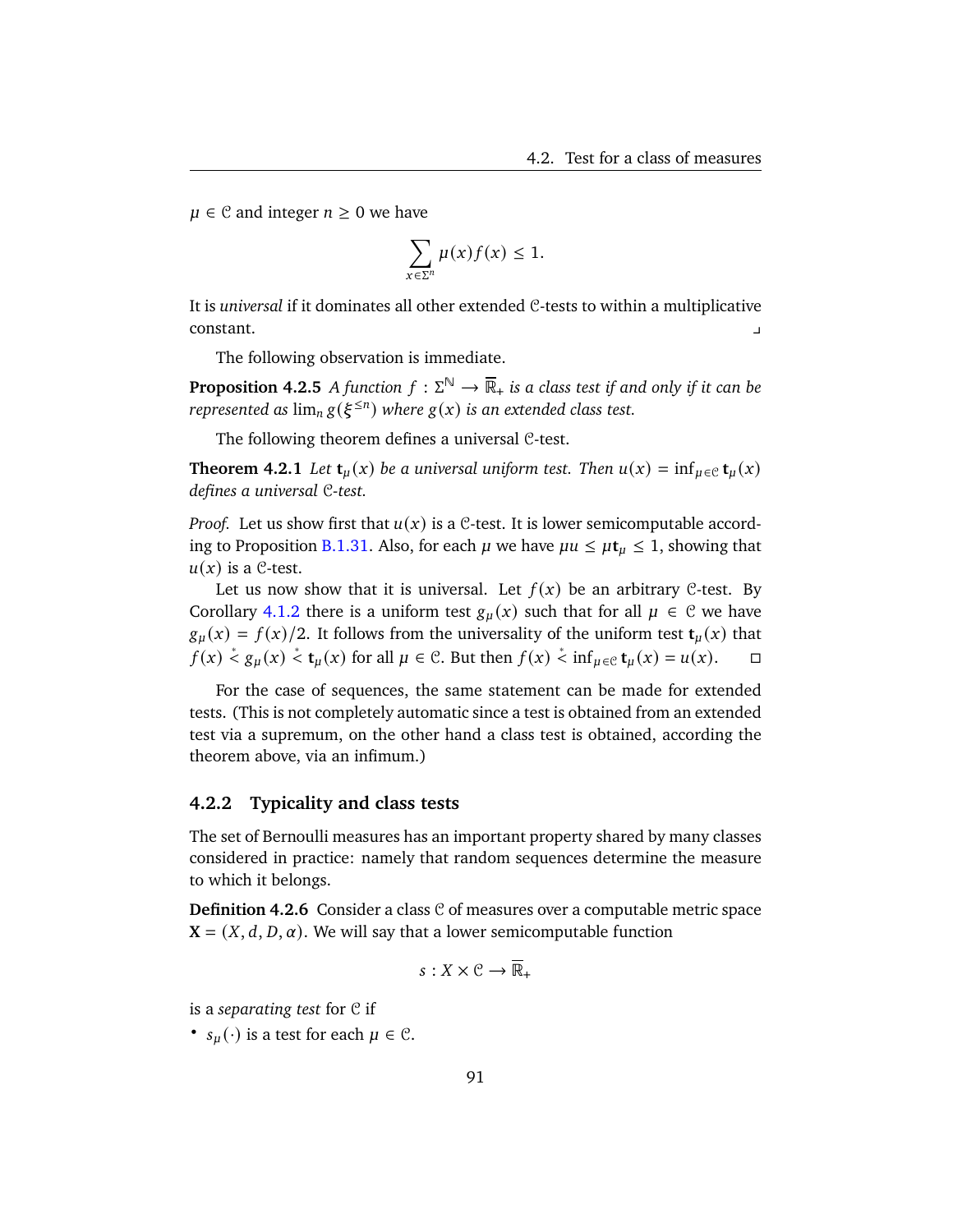• If  $\mu \neq \nu$  then  $s_{\mu}(x) \vee s_{\nu}(x) = \infty$  for all  $x \in X$ .

Given a separating test  $s_\mu(x)$  we call an element x typical for  $\mu \in \mathcal{C}$  if  $s_\mu(x)$  <  $\infty$ .

A typical element determines uniquely the measure  $\mu$  for which it is typical. Note that if a separating tests exists for a class then any two different measures  $\mu_1, \mu_2$  in the class are orthogonal to each other, that is there are disjoint measureable sets  $A_1, A_2$  with  $\mu_j(A_j) = 1$ . Indeed, let  $A_j = \{x : s_{\mu_j}(x) < \infty\}.$ 

Let us show a nontrivial example: the class of  $B$  of Bernoulli measures. Recall that by Chebyshev's inequality we have

$$
B_p(\lbrace x \in \mathbb{B}^n : \big| \sum_i x(i) - np \big| \geq \lambda n^{1/2} (p(1-p))^{1/2} \rbrace) \leq \lambda^{-2}.
$$

Since  $p(1 - p) \leq 1/4$ , this implies

$$
B_p({x \in \mathbb{B}^n : |\sum_i x(i) - np > \lambda n^{1/2}/2}) < \lambda^{-2}.
$$

Setting  $\lambda = n^{0.1}$  and ignoring the factor 1/2 gives

$$
B_p(\{x \in \mathbb{B}^n : \big| \sum_i x(i) - np \big| > n^{0.6} \}) < n^{-0.2}.
$$

Setting  $n = 2^k$ :

$$
B_p(\lbrace x \in \mathbb{B}^{2^k} : \big| \sum_i x(i) - 2^k p \big| > 2^{0.6k} \rbrace) < 2^{-0.2k}.\tag{4.2.1}
$$

Now, for the example.

**Example 4.2.7** For a sequence  $\xi$  in  $\mathbf{B}^{\mathbb{N}}$ , and for  $p \in [0, 1]$  let

$$
g_p(x) = g_{B_p}(x) = \sup\{k : |\sum_{i=1}^{2^k} \xi(i) - 2^k p| > 2^{0.6k}\}.
$$

Then we have

$$
B_p^{\xi}g_p(\xi)\leq \sum_k k\cdot 2^{-0.2k}=c<\infty
$$

for some constant c, so  $s_p(\xi) = g_p(x)/c$  is a test for each p. The property  $s_p(\xi)$  <  $\infty$  implies that 2<sup>-k</sup> ∑<sup>2<sup>k</sup></sup>  $\sum_{i=1}^{2^{\kappa}} \xi(i)$  converges to p. For a given  $\xi$  this is impossible for both *p* and *q* for *p* ≠ *q*, hence  $s_p(\xi) \vee s_q(\xi) = \infty$ .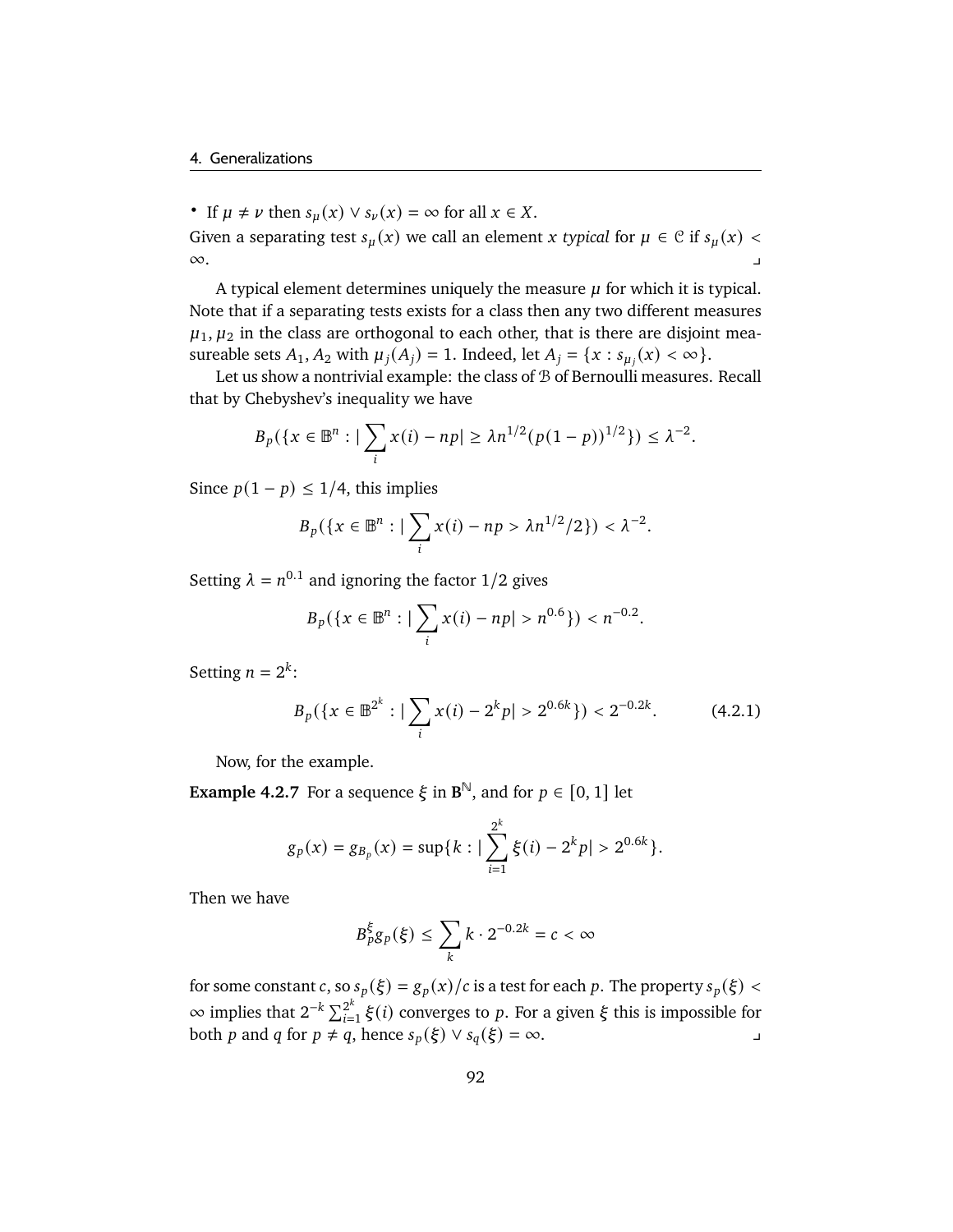The following structure theorem gives considerable insight.

**Theorem 4.2.2** Let C be an effectively compact class of measures, let  $t<sub>u</sub>(x)$  be the *universal uniform test and let*  $\mathbf{t}_{\mathcal{C}}(x)$  *be a universal class test for* C. Assume that a *separating test*  $s_u(x)$  *exists for* C*. Then we have the representation* 

$$
\mathbf{t}_{\mu}(x) \stackrel{*}{=} \mathbf{t}_{\mathcal{C}}(x) \vee s_{\mu}(x)
$$

*for all*  $\mu \in \mathcal{C}$ *,*  $x \in X$ *.* 

*Proof.* First, we have  $\mathbf{t}_{\mathcal{C}}(x) \vee s_{\mu}(x) \stackrel{*}{\leq} \mathbf{t}_{\mu}(x)$ . Indeed as we know from the Uni-form Extension Corollary [4.1.2,](#page-91-1) we can extend  $s<sub>µ</sub>(x)/2$  to a uniform test, hence  $s_{\mu}(x) \stackrel{*}{\leq} \mathbf{t}_{\mu}(x)$ . Also by definition  $\mathbf{t}_{\mathcal{C}}(x) \leq \mathbf{t}_{\mu}(x)$ .

On the other hand, let us show  $\mathbf{t}_{\mathcal{C}}(x) \vee s_{\mu}(x) \geq \mathbf{t}_{\mu}(x)$ . Suppose first that x is not random with respect to any  $\nu \in \mathcal{C}$ : then  $\mathbf{t}_{\mathcal{C}}(x) = \infty$ . Suppose now that x is random with respect to some  $\nu \in \mathcal{C}, \nu \neq \mu$ . Then  $s_{\mu}(x) = \infty$ . Finally, suppose **t**<sub>*u*</sub>(*x*) < ∞. Then **t**<sub>*v*</sub>(*x*) = ∞ for all  $\nu \in \mathcal{C}$ ,  $\nu \neq \mu$ , hence **t**<sub>*C*</sub>(*x*) = inf<sub>*v*∈*C*</sub> **t**<sub>*v*</sub>(*x*) =  $\mathbf{t}_u(x)$ , so the inequality holds again.

The above theorem separates the randomness test into two parts. One part tests randomness with respect to the class C, the other one tests typicality with respect to the measure  $\mu$ . In the Bernoulli example,

- Part  $t_{\mathcal{B}}(\xi)$  checks "Bernoulliness", that is independence. It encompasses all the irregularity criteria.
- Part  $s_p(\xi)$  checks (crudely) for the law of large numbers: whether relative frequency converges (fast) to  $p$ .

If the independence of the sequence is taken for granted, we may assume that the class test is satisfied. What remains is typicality testing, which is similar to ordinary statistical parameter testing.

#### **Remarks 4.2.8**

- 1. Separation is the only requirement of the test  $s<sub>u</sub>(x)$ , otherwise, for example in the Bernoulli test case, no matter how crude the convergence criterion expressed by  $s_u(x)$ , the maximum **t**<sub>C</sub>(x)  $\vee$   $s_u(x)$  is always (essentially) the same universal test.
- 2. Though the convergence criterion can be crude, but one still seems to need some kind of constructive convergence of the relative frequencies if the separation test is to be defined in terms of relative frequency convergence.

 $\overline{a}$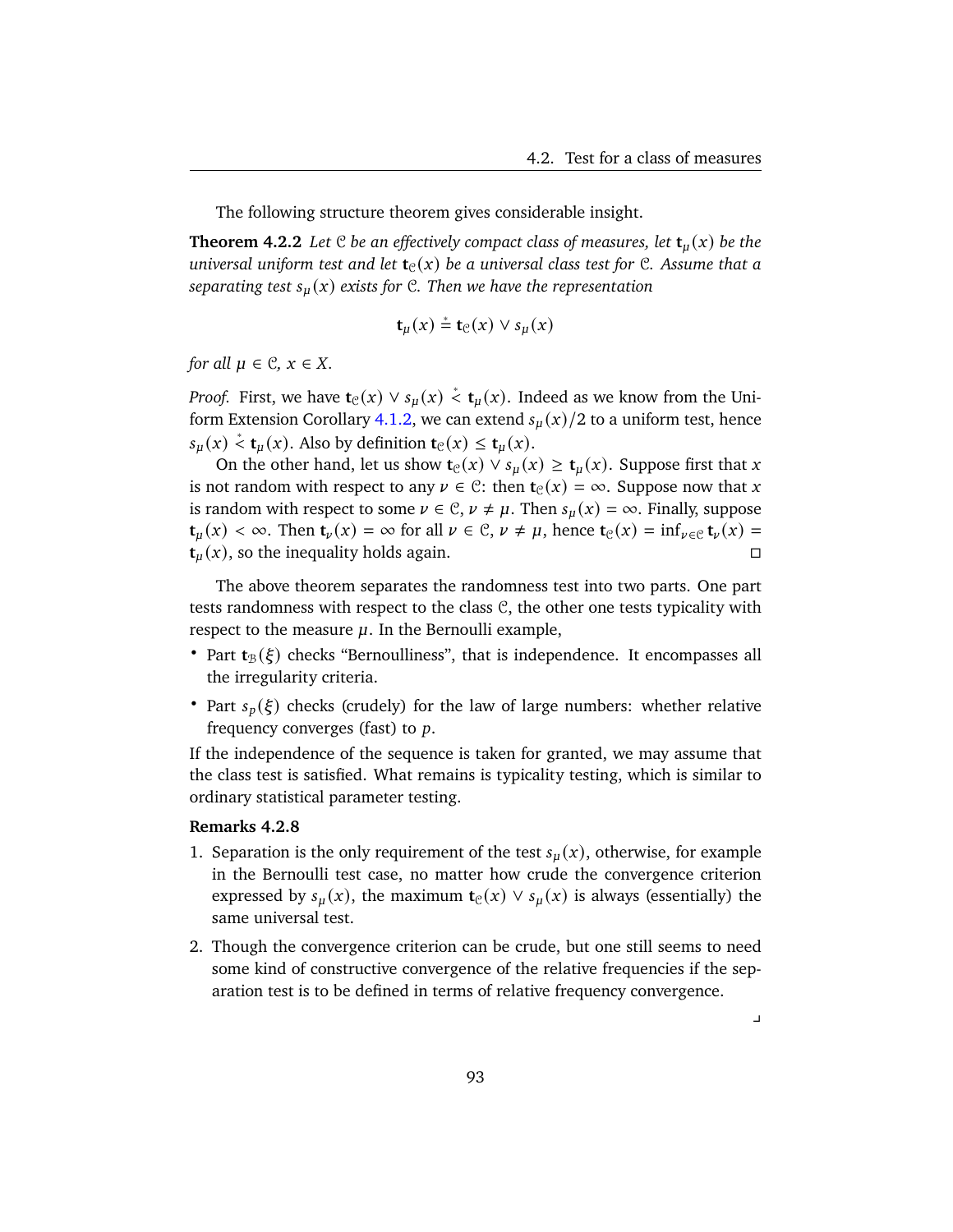**Example 4.2.9** For  $\varepsilon > 0$  let  $P(\varepsilon)$  be the Markov chain  $X_1, X_2, \ldots$  with set of states  $\{0, 1\}$ , with transition probabilities  $T(0, 1) = T(1, 0) = \varepsilon$  and  $T(0, 0) =$  $T(1, 1) = 1 - \varepsilon$ , and with  $P[X_1 = 0] = P[X_1 = 1] = 1/2$ . Let  $\mathcal{C}(\delta)$  be the class of all  $P(\varepsilon)$  with  $\varepsilon \geq \delta$ . For each  $\delta > 0$ , this is an effectively compact class, and a separating test is easy to construct since an effective law of large numbers holds for these Markov chains.

We can generalize to the set of  $m$ -state stationary Markov chains whose eigenvalue gap is  $\geq \varepsilon$ .

This example is in contrast to V'yugin's example  $[56]$  showing that, in the nonergodic case, in general no recursive speed of convergence can be guaranteed in the Ergodic Theorem (which is the appropriate generalization of the law of large numbers) $^1$  $^1$ .

We can show that if a computable Markov chain is ergodic then its law of large numbers *does* have a constructive speed of convergence. Hopefully, this observation can be extended to some interesting compact classes of ergodic processes.

#### **4.2.3 Martin-Löf's approach**

Martin-Löf also gave a definition of Bernoulli tests in [\[38\]](#page-179-1). For its definition let us introduce the following notation.

**Notation 4.2.10** The set of sequences with a given frequency of 1's will be denoted as follows:

$$
\mathbb{B}(n,k) = \{x \in \mathbb{B}^n : \sum_i x(i) = k\}.
$$

 $\overline{1}$ 

Martin-Löf 's definition translates to the integral constraint version as follows:

**Definition 4.2.11** Let  $X = \mathbb{B}^{\mathbb{N}}$  be the set of infinite binary sequences with the usual metrics. A *combinatorial Bernoulli test* is a function  $f: \mathbb{B}^* \to \overline{\mathbb{R}}_+$  with the following constraints:

- a) It is lower semicomputable.
- b) It is monotonic with respect to the prefix relation.

<span id="page-99-0"></span> $1$ This paper of Vyugin also shows that though there is no recursive speed of convergence, a certain constructive proof of the pointwise ergodic theorem still gives rise to a test of randomness.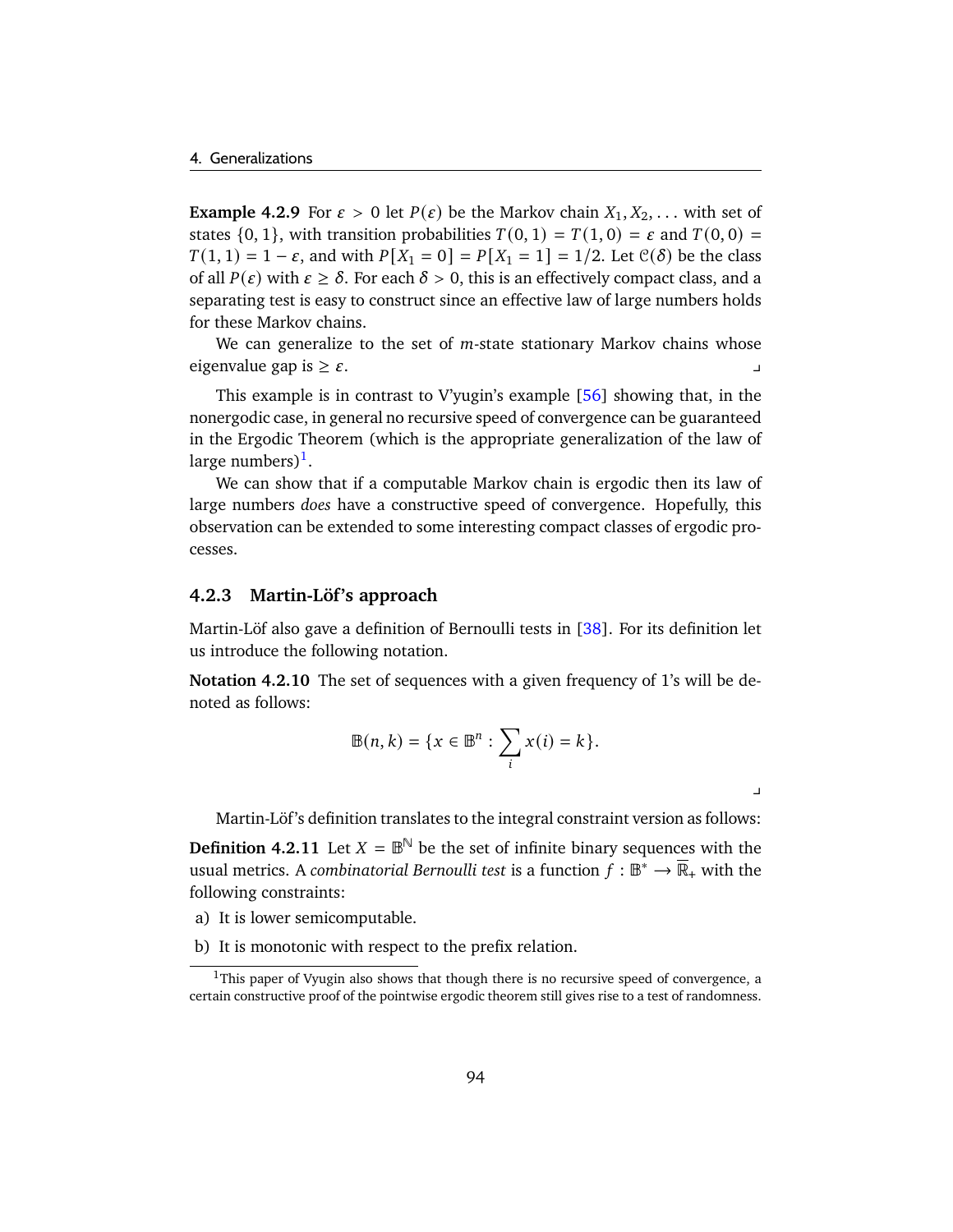c) For all  $0 \leq k \leq n$  we have

$$
\sum_{x \in \mathbb{B}(n,k)} f(x) \le \binom{n}{k}.\tag{4.2.2}
$$

<span id="page-100-0"></span> $\perp$ 

 $\Box$ 

The following observation is useful.

**Proposition 4.2.12** *If a combinatorial Bernoulli test*  $f(x)$  *is given on strings*  $x$  *of length less than n, then extending it to longer strings using monotonicity we get a function that is still a combinatorial Bernoulli test.*

*Proof.* It is sufficient to check the relation  $(4.2.2)$ . We have (even for  $k = 0$ , when  $\mathbb{B}(n-1, k-1) = \emptyset$ :

$$
\sum_{x \in \mathbb{B}(n,k)} f(x) \le \sum_{y \in \mathbb{B}(n-1,k-1)} f(y) + \sum_{y \in \mathbb{B}(n-1,k)} f(y)
$$

$$
\le {n-1 \choose k-1} + {n-1 \choose k} = {n \choose k}.
$$

The following can be shown using standard methods:

**Proposition 4.2.13** (Universal combinatorial Bernoulli test) *There is a universal combinatorial Bernoulli test*  $f(x)$ *, that is a combinatorial Bernoulli test with the property that for every combinatorial Bernoulli test*  $h(x)$  *there is a constant*  $c_h > 0$ *such that for all*  $x$  *we have*  $h(x) \leq c_h g(x)$ *.* 

**Definition 4.2.14** Let us fix a universal combinatorial Bernoulli test  $b(x)$  and extend it to infinite sequences  $\xi$  by

$$
b(\xi) = \sup_n b(\xi^{\leq n}).
$$

Let  $\mathsf{t}_\mathbb{B}(\xi)$  be a universal class test for Bernoulli measures, for  $\xi\in\mathbb{B}^\mathbb{N}.$ 

Let us show that the general class test for Bernoulli measures and Martin-Löf's Bernoulli test yield the same random sequences.

**Theorem 4.2.3** With the above definitions, we have  $b(\xi) \stackrel{*}{=} \mathbf{t}_{\mathcal{B}}(\xi)$ . In words: a *sequence is nonrandom with respect to all Bernoulli measures if and only if it is rejected by a universal combinatorial Bernoulli test.*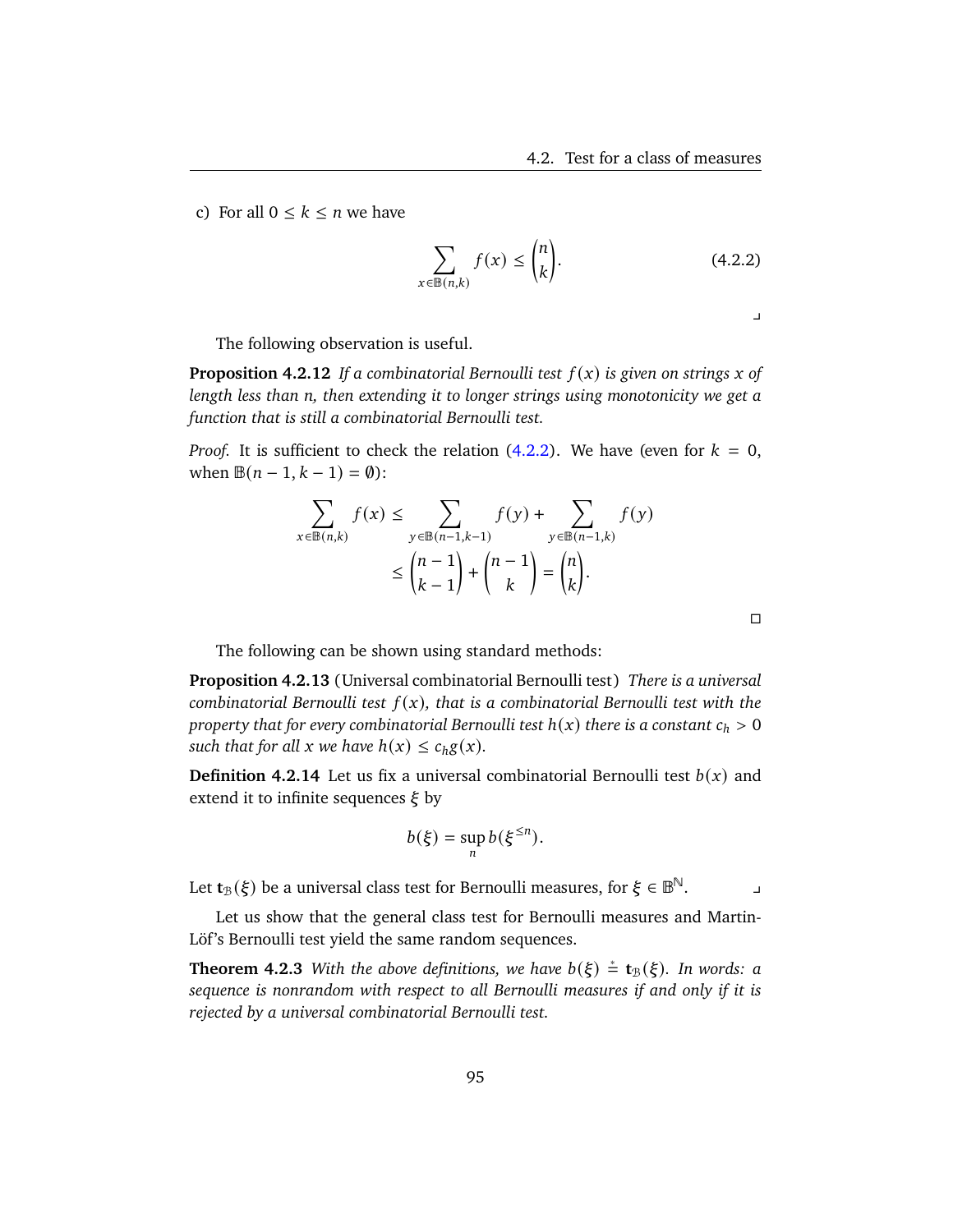*Proof.* We first show  $b(\xi) \le t_B(\xi)$ . Moreover, we show that  $b(x)$  is an extended class test for the class of Bernoulli measures. We only need to check the sum condition, namely that for all  $0 \le p \le 1$ , and all  $n > 0$  the inequality  $\sum_{x \in \mathbb{B}^n} B_p(x)b(x) \leq 1$  holds. Indeed, we have

$$
\sum_{x \in \mathbb{B}^n} B_p(x) f(x) = \sum_{k=0}^n p^k (1-p)^{n-k} \sum_{x \in \mathbb{B}(n,k)} f(x)
$$
  

$$
\leq \sum_{k=0}^n p^k (1-p)^{n-k} {n \choose k} = 1.
$$

On the other hand, let  $f(x) = \mathbf{t}_{\mathcal{B}}(x)$ ,  $x \in \mathbb{B}^*$  be the extended test for  $\mathbf{t}_{\mathcal{B}}(\xi)$ . For all integers  $N > 0$  let  $n = \lfloor \sqrt{N/2} \rfloor$ . Then as N runs through the integers, n also runs through all integers. For  $x \in \mathbb{B}^N$  let  $F(x) = f(x^{\le n})$ . Since  $f(x)$  is lower semicomputable and monotonic with respect to the prefix relation, this is also true of  $F(x)$ .

We need to estimate  $\sum_{x \in B(N,K)} F(x)$ . For this, note that for  $y \in B(n,k)$  we have

<span id="page-101-0"></span>
$$
|\{x \in \mathbb{B}(N, K) : y \sqsubseteq x\}| = \binom{N - n}{K - k}.
$$
 (4.2.3)

Now for  $0 \leq K \leq N$  we have

$$
\sum_{x \in \mathbb{B}(N,K)} F(x) = \sum_{y \in \mathbb{B}^n} f(y) |\{x \in \mathbb{B}(N,K) : y \subseteq x\}|
$$
  
= 
$$
\sum_{k=0}^n {N-n \choose K-k} \sum_{y \in \mathbb{B}(n,k)} f(y).
$$
 (4.2.4)

Let us estimate  $\binom{N-n}{K-k} / \binom{N}{K}$ . If  $K = k = 0$  then this is 1. If  $k = n$  then it is  $K\cdots(K-n+1)$  $\frac{K\cdots(K-n+1)}{N\cdots(N-n+1)}$ . Otherwise, using  $p = K/N$ :

$$
\frac{\binom{N-n}{K-k}}{\binom{N}{K}} = \frac{(N-n)(N-n-1)\cdots(N-K-(n-k)+1)/(K-k)!}{N(N-1)\cdots(N-K+1)/K!}
$$
\n
$$
= \frac{K\cdots(K-k+1)\cdot(N-K)\cdots(N-K-(n-k)+1)}{N\cdots(N-n+1)}.
$$
\n
$$
\leq \frac{K^{k}(N-K)^{n-k}}{(N-n)^{n}} = p^{k}(1-p)^{n-k} \left(\frac{N}{N-n}\right)^{n}.
$$
\n(4.2.5)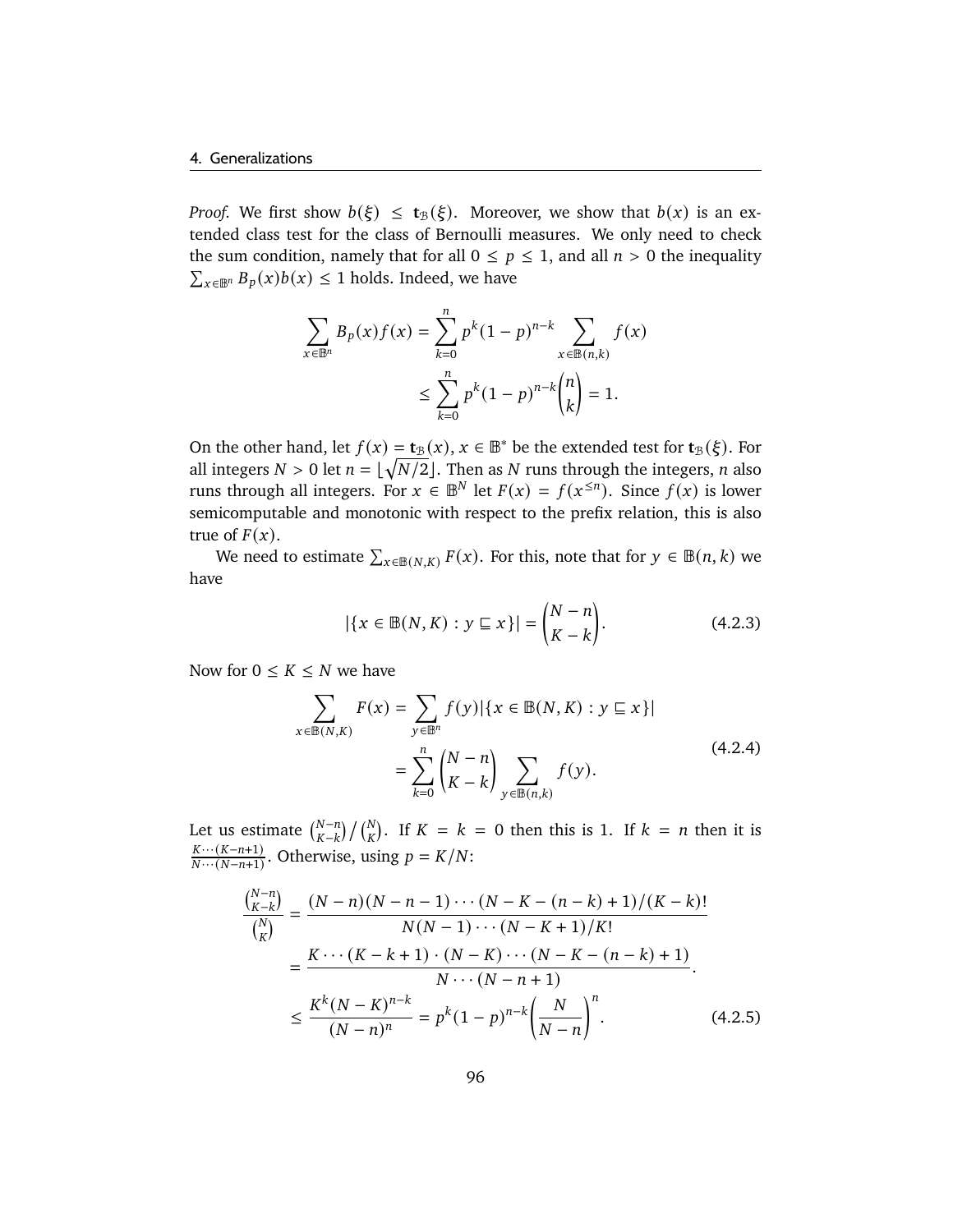Thus in all cases the estimate

$$
\binom{N-n}{K-n} / \binom{N}{K} \le p^k (1-p)^{n-k} \left(\frac{N}{N-n}\right)^n
$$

holds. We have

$$
\left(\frac{N}{N-n}\right)^n=\left(1+\frac{n}{N-n}\right)^n\leq e^{\frac{N}{2(N-n)}}\leq e^2,
$$

since we assumed  $2n^2 \leq N$ . Substituting into [\(4.2.4\)](#page-101-0) gives

$$
\sum_{x \in \mathbb{B}(N,K)} F(x) \le e^2 \sum_{k=0}^n p^k (1-p)^{n-k} \sum_{y \in \mathbb{B}(n,k)} f(y) \le e^2,
$$

since  $f(x)$  is an extended class test for Bernoulli measures. It follows that  $e^{-2}F(x) \stackrel{*}{\leq} b(x)$ , hence also  $F(x) \stackrel{*}{\leq} b(x)$ . But we have  $\mathbf{t}_{\mathcal{C}}(\xi) = \sup_{n} f(\xi^{\leq n}) =$  $\sup_n F(\xi^{\leq n})$ , hence **t**<sub>C</sub>( $\xi$ ) < *b*( $\xi$ ). □

## **4.3 Neutral measure**

Let  $\mathbf{t}_u(x)$  be our universal uniform randomness test. We call a measure *M* neutral if  $t_M(x) \leq 1$  for all x. If M is neutral then no experimental outcome x could refute the theory (hypothesis, model) that  $M$  is the underlying measure to our experiments. It can be used as "apriori probability", in a Bayesian approach to statistics. Levin's theorem says the following:

<span id="page-102-0"></span>**Theorem 4.3.1** *If the space* **X** *is compact then there is a neutral measure over* **X***.*

The proof relies on a nontrivial combinatorial fact, Sperner's Lemma, which also underlies the proof of the Brouwer fixpoint theorem. Here is a version of Sperner's Lemma, spelled out in continuous form:

<span id="page-102-2"></span>**Proposition 4.3.1** Let  $p_1, \ldots, p_k$  be points of some finite-dimensional space  $\mathbb{R}^n$ . *Suppose that there are closed sets*  $F_1, \ldots, F_k$  with the property that for every subset  $1 \leq i_1 \leq \cdots \leq i_j \leq k$  of the indices, the simplex  $S(p_{i_1}, \ldots, p_{i_j})$  spanned by  $p_{i_1}, \ldots, p_{i_j}$  is covered by the union  $F_{i_1} \cup \cdots \cup F_{i_j}$ . Then the intersection  $\bigcap_i F_i$  of *all these sets is not empty.*

The following lemma will also be needed.

<span id="page-102-1"></span>**Lemma 4.3.2** *For every closed set*  $A ⊂ X$  *and measure*  $\mu$ *, if*  $\mu(A) = 1$  *then there is a point*  $x \in A$  *with*  $\mathbf{t}_u(x) \leq 1$ *.*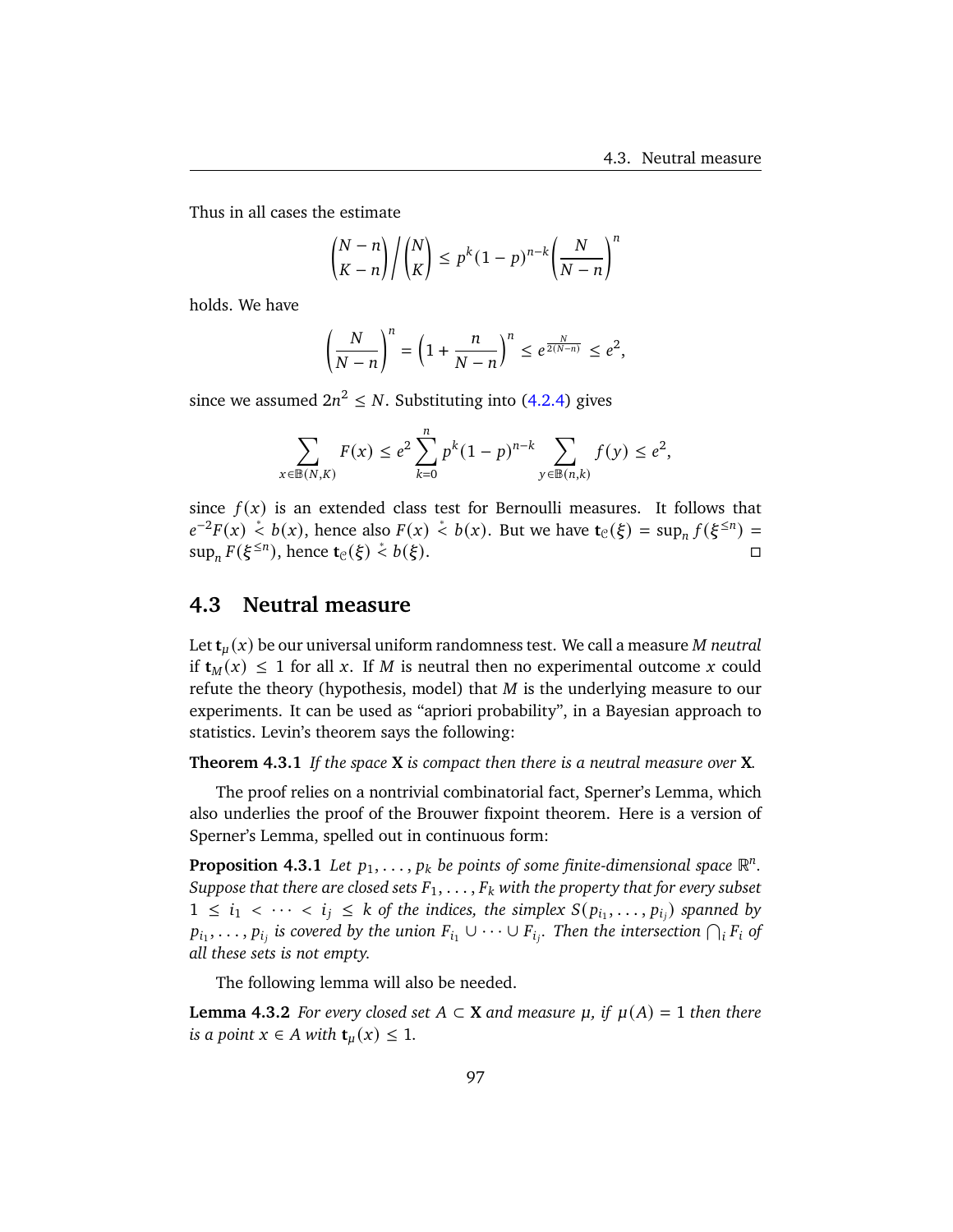*Proof.* This follows easily from  $\mu t_{\mu} = \mu^x 1_A(x) t_{\mu}(x) \le 1$ .

<span id="page-103-0"></span>*Proof of Theorem [4.3.1.](#page-102-0)* For every point  $x \in X$ , let  $F_x$  be the set of measures for which  $\mathbf{t}_u(x) \leq 1$ . If we show that for every finite set of points  $x_1, \ldots, x_k$ , we have

$$
F_{x_1} \cap \cdots \cap F_{x_k} \neq \emptyset, \tag{4.3.1}
$$

then we will be done. Indeed, according to Proposition [A.2.50,](#page-157-0) the compactness of **X** implies the compactness of the space **M**(**X**) of measures. Therefore if every finite subset of the family  $\{F_x : x \in \mathbf{X}\}\)$  of closed sets has a nonempty intersection, then the whole family has a nonempty intersection: this intersection consists of the neutral measures.

To show [\(4.3.1\)](#page-103-0), let  $S(x_1, \ldots, x_k)$  be the set of probability measures concentrated on  $x_1, \ldots, x_k$ . Lemma [4.3.2](#page-102-1) implies that each such measure belongs to one of the sets  $F_{x_i}$ . Hence  $S(x_1, \ldots, x_k) \subset F_{x_1} \cup \cdots \cup F_{x_k}$ , and the same holds for every subset of the indices  $\{1, \ldots, k\}$ . Sperner's Lemma [4.3.1](#page-102-2) implies  $F_{x_1} \cap \cdots \cap F_{x_k} \neq \emptyset.$ 

When the space is not compact, there are generally no neutral probability measures, as shown by the following example.

<span id="page-103-1"></span>**Proposition 4.3.3** *Over the discrete space*  $X = N$  *of natural numbers, there is no neutral measure.*

*Proof.* It is sufficient to construct a randomness test  $t<sub>u</sub>(x)$  with the property that for every measure  $\mu$ , we have  $\sup_x t_\mu(x) = \infty$ . Let

$$
t_{\mu}(x) = \sup\{k \in \mathbb{N} : \sum_{y < x} \mu(y) > 1 - 2^{-k}\}.\tag{4.3.2}
$$

By its construction, this is a lower semicomputable function with  $\sup_x t_\mu(x) = \infty$ . It is a test if  $\sum_{x} \mu(x) t_{\mu}(x) \leq 1$ . We have

$$
\sum_{x} \mu(x) t_{\mu}(x) = \sum_{k>0} \sum_{t_{\mu}(x) \ge k} \mu(x) < \sum_{k>0} 2^{-k} \le 1.
$$

Using a similar construction over the space  $\mathbb{N}^\mathbb{N}$  of infinite sequences of natural numbers, we could show that for every measure  $\mu$  there is a sequence  $x$  with  $t_{\mu}(x) = \infty.$ 

Proposition [4.3.3](#page-103-1) is a little misleading, since N can be compactified into  $\overline{N}$  = N∪ {∞} (as in Part [1](#page-140-0) of Example [A.1.22\)](#page-140-1). Theorem [4.3.1](#page-102-0) implies that there is a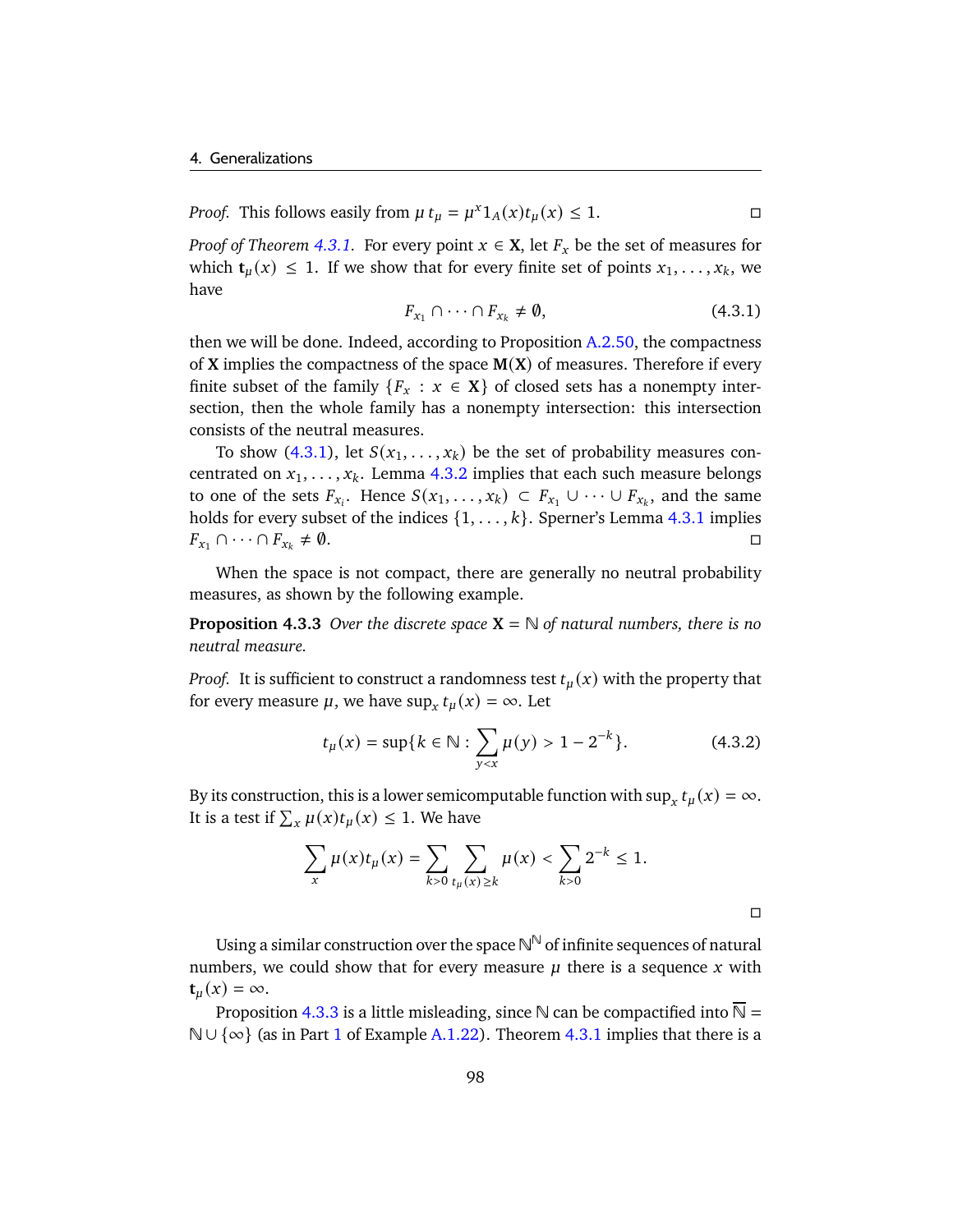$\mathbf{r}$ 

neutral probability measure *M* over the compactified space  $\overline{N}$ . Its restriction to  $\mathbb N$  is, of course, not a probability measure, since it satisfies only  $\sum_{x<\infty}M(x)\leq 1.$ We called these functions *semimeasures*.

#### <span id="page-104-0"></span>**Remark 4.3.4**

- 1. It is easy to see that Theorem [4.6.1](#page-118-0) characterizing randomness in terms of complexity holds also for the space N.
- 2. The topological space of semimeasures over  $\mathbb N$  is not compact, and there is no neutral one among them. Its topology is not the same as what we get when we restrict the topology of probability measures over  $\overline{N}$  to  $\mathbb N$ . The difference is that over N, for example the set of measures  $\{ \mu : \mu(\mathbb{N}) > 1/2 \}$  is closed, since  $\mathbb N$  (as the whole space) is a closed set. But over  $\mathbb N$ , this set is not necessarily closed, since  $\mathbb N$  is not a closed subset of  $\overline{\mathbb N}$ .

Neutral measures are not too simple, even over  $\overline{N}$ , as the following theorem shows.

**Theorem 4.3.2** *There is no neutral measure over*  $\overline{N}$  *that is upper semicomputable over* N *or lower semicomputable over* N*.*

*Proof.* Let us assume that  $\nu$  is a measure that is upper semicomputable over N. Then the set

$$
\{(x,r): x \in \mathbb{N}, r \in \mathbb{Q}, \nu(x) < r\}
$$

is recursively enumerable: let  $(x_i, r_i)$  be a particular enumeration. For each *n*, let  $i(n)$  be the first i with  $r_i < 2^{-n}$ , and let  $y_n = x_{i(n)}$ . Then  $\nu(y_n) < 2^{-n}$ , and at the same time  $K(y_n) \stackrel{+}{\leq} K(n)$ . As mentioned, in Remark [4.3.4,](#page-104-0) Theorem [4.6.1](#page-118-0) characterizing randomness in terms of complexity holds also for the space  $\overline{N}$ . Thus,

$$
\mathbf{d}_{\nu}(y_n) \stackrel{+}{=} -\log \nu(y_n) - K(y_n \,|\, \nu) \stackrel{+}{>} n - K(n).
$$

Suppose now that  $\nu$  is lower semicomputable over N. The proof for this case is longer. We know that  $\nu$  is the monotonic limit of a recursive sequence  $i \mapsto \nu_i(x)$ of recursive semimeasures with rational values  $v_i(x)$ . For every  $k = 0, \ldots, 2^n - 2$ , let

$$
V_{n,k} = \{ \mu \in \mathcal{M}(\overline{\mathbb{N}}) : k \cdot 2^{-n} < \mu(\{0, \dots, 2^n - 1\}) < (k + 2) \cdot 2^{-n} \},
$$
\n
$$
J = \{ (n, k) : k \cdot 2^{-n} < \nu(\{0, \dots, 2^n - 1\}) \}.
$$

The set *J* is recursively enumerable. Let us define the functions  $j: J \to \mathbb{N}$  and  $x: J \to \{0, \ldots, 2^n - 1\}$  as follows:  $j(n, k)$  is the smallest *i* with  $\nu_i({0, \ldots, 2^n - 1})$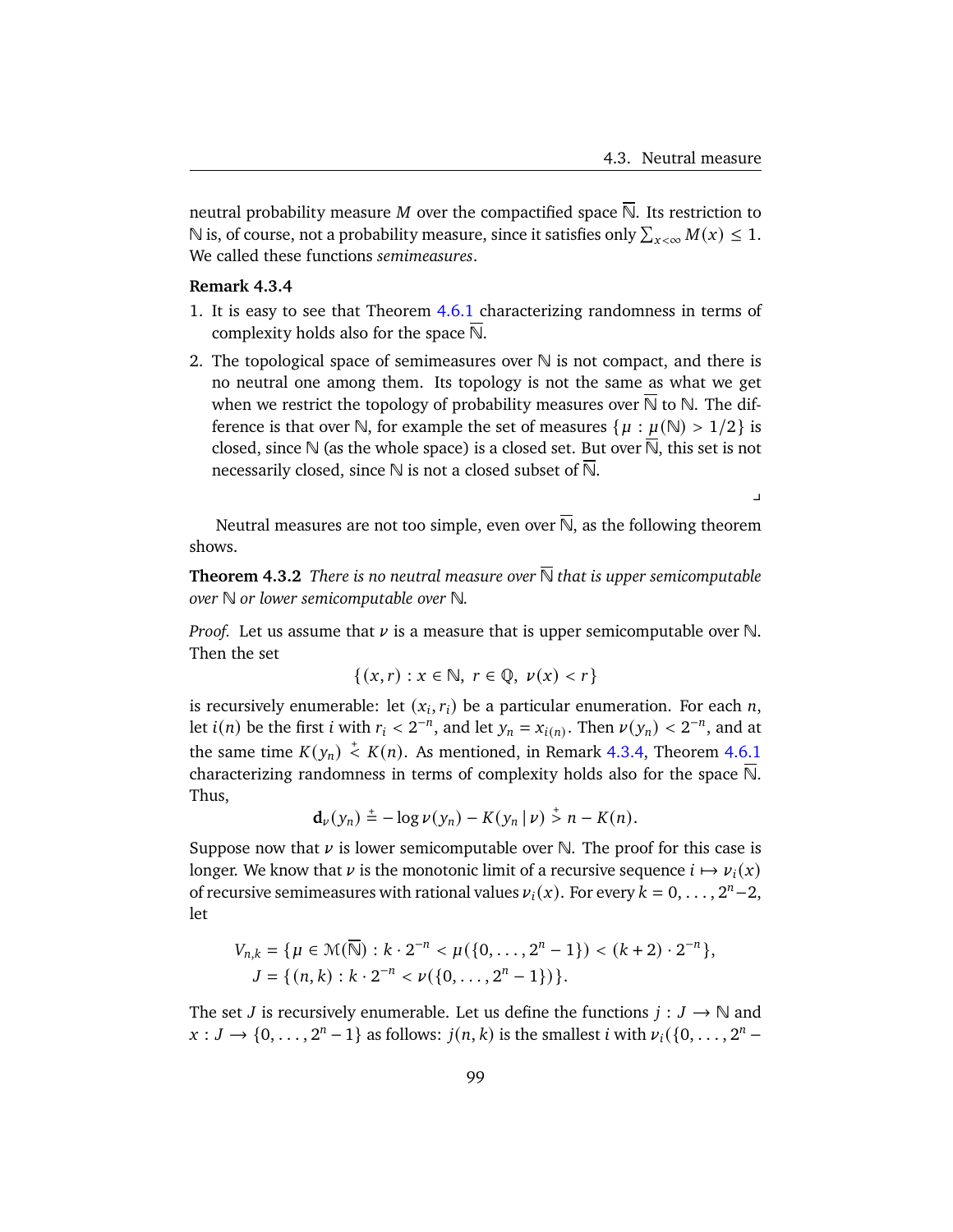$1$ }) >  $k \cdot 2^{-n}$ , and

$$
x_{n,k} = \min\{y < 2^n : \nu_{j(n,k)}(y) < 2^{-n+1}\}.
$$

Let us define the function  $f_{\mu}(x, n, k)$  as follows. We set  $f_{\mu}(x, n, k) = 2^{n-2}$  if the following conditions hold:

- <span id="page-105-1"></span>a)  $\mu \in V_{n,k}$ ;
- <span id="page-105-0"></span>b)  $\mu(x) < 2^{-n+2}$ ;
- <span id="page-105-2"></span>c)  $(n, k) \in J$  and  $x = x_{n,k}$ .

Otherwise,  $f_{\mu}(x, n, k) = 0$ . Clearly, the function  $(\mu, x, n, k) \mapsto f_{\mu}(x, n, k)$  is lower semicomputable. Condition [\(b\)](#page-105-0) implies

$$
\sum_{y} \mu(y) f_{\mu}(y, n, k) \le \mu(x_{n,k}) f_{\mu}(x_{n,k}, n, k) < 2^{-n+2} \cdot 2^{n-2} = 1. \tag{4.3.3}
$$

Let us show that  $\nu \in V_{n,k}$  implies

<span id="page-105-4"></span><span id="page-105-3"></span>
$$
f_{\nu}(x_{n,k}, n, k) = 2^{n-2}.
$$
 (4.3.4)

Consider  $x = x_{n,k}$ . Conditions [\(a\)](#page-105-1) and [\(c\)](#page-105-2) are satisfied by definition. Let us show that condition [\(b\)](#page-105-0) is also satisfied. Let  $j = j(n, k)$ . By definition, we have  $\nu_j(x) < 2^{-n+1}$ . Since by definition  $\nu_j \in V_{n,k}$  and  $\nu_j \le \nu \in V_{n,k}$ , we have

 $\nu(x) \leq \nu_i(x) + 2^{-n+1} < 2^{-n+1} + 2^{-n+1} = 2^{-n+2}.$ 

Since all three conditions [\(a\)](#page-105-1), [\(b\)](#page-105-0) and [\(c\)](#page-105-2) are satisfied, we have shown  $(4.3.4)$ . Now we define

$$
g_{\mu}(x) = \sum_{n \geq 2} \frac{1}{n(n+1)} \sum_{k} f_{\mu}(x, n, k).
$$

Let us prove that  $g_{\mu}(x)$  is a uniform test. It is lower semicomputable by definition, so we only need to prove  $\sum_{x} \mu(x) f_{\mu}(x) \leq 1$ . For this, let  $I_{n,\mu} = \{k : \mu \in$  $\{V_{n,k}\}\$ . Clearly by definition,  $|I_{n,\mu}| \leq 2$ . We have, using this last fact and the test property [\(4.3.3\)](#page-105-4):

$$
\sum_{x} \mu(x) g_{\mu}(x) = \sum_{n \geq 2} \frac{1}{n(n+1)} \sum_{k \in I_{n,\mu}} \sum_{x} \mu(x) f_{\mu}(x, n, k) \leq \sum_{n \geq 2} \frac{1}{n(n+1)} \cdot 2 \leq 1.
$$

Thus,  $g_{\mu}(x)$  is a uniform test. If  $\nu \in V_{n,k}$  then we have

$$
\mathbf{t}_{\nu}(x_{n,k}) \stackrel{*}{>} g_{\nu}(x_{n,k}) \geq \frac{1}{n(n+1)} f_{\mu}(x_{n,k}, n, k) \geq \frac{2^{n-2}}{n(n+1)}.
$$

Hence  $\nu$  is not neutral.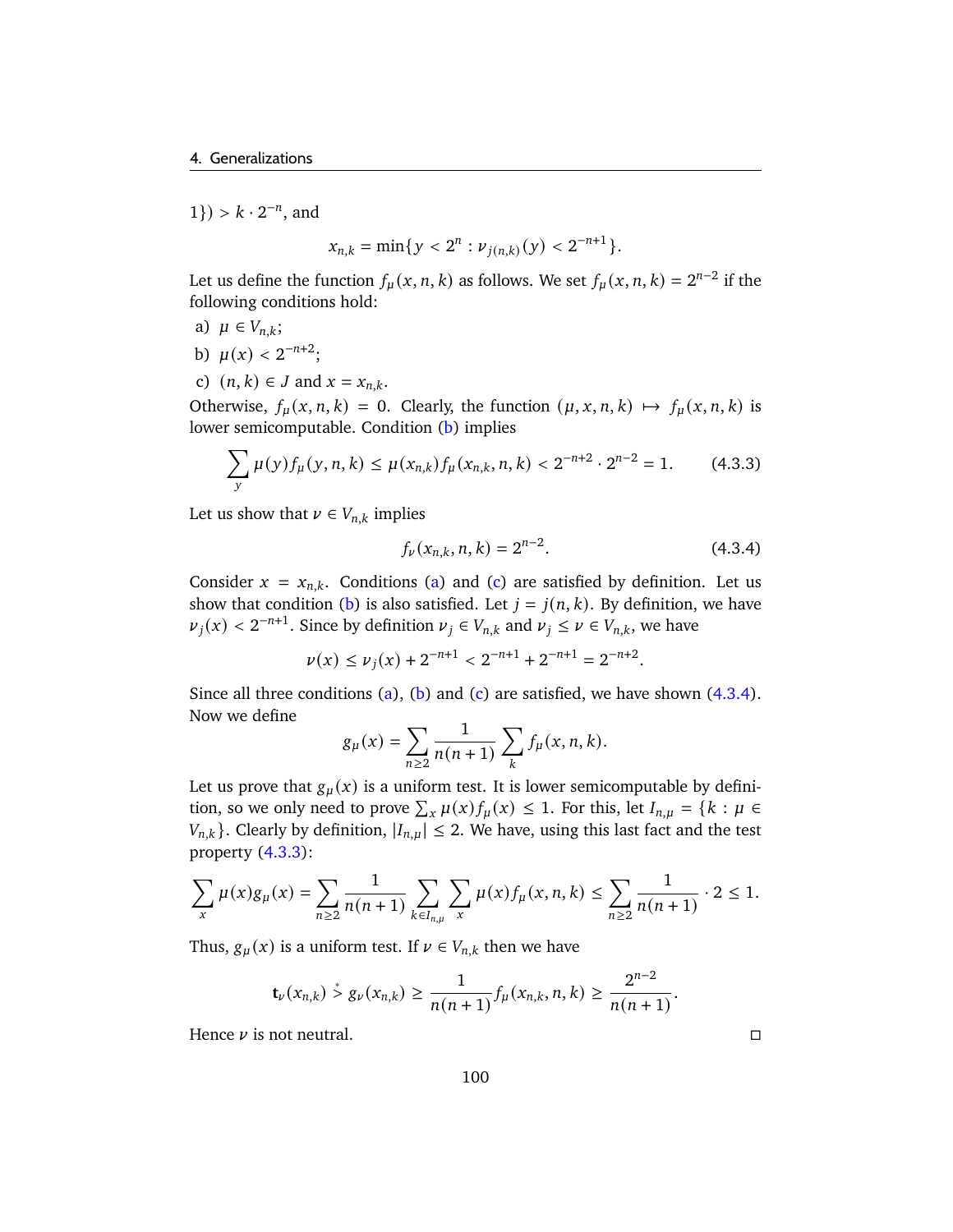**Remark 4.3.5** In [\[32\]](#page-178-3) and [\[33\]](#page-178-0), Levin imposed extra conditions on tests which allow to find a lower semicomputable neutral semimeasure. y

The universal lower semicomputable semimeasure  $m(x)$  has a certain prop-erty similar to neutrality. According to Theorem [2.3.4](#page-62-0) specialized to one-element sequences, for every computable measure  $\mu$  we have  $\mathbf{d}_{\mu}(x) \stackrel{+}{=} -\log \mu(x) - K(x)$ (where the constant in  $\pm$  depends on  $\mu$ ). So, for computable measures, the expression

$$
\overline{\mathbf{d}}_{\mu}(x) = -\log \mu(x) - K(x) \tag{4.3.5}
$$

can serve as a reasonable deficiency of randomness. (We will also use the test  $\bar{\mathbf{t}} = 2^{\mathbf{d}}$ .) If we substitute **m** for  $\mu$  in  $\bar{\mathbf{d}}_{\mu}(x)$ , we get 0. This substitution is not justified, of course. The fact that **m** is not a probability measure can be helped, using compactification as above, and extending the notion of randomness tests. But the test  $\mathbf{d}_u$  can replace  $\mathbf{d}_u$  only for computable  $\mu$ , while **m** is not computable. Anyway, this is the sense in which all outcomes might be considered random with respect to **m**, and the heuristic sense in which **m** may be considered "neutral".

# **4.4 Monotonicity, quasi-convexity/concavity**

Some people find that  $\mu$ -tests as defined in Definition [4.1.1](#page-90-1) are too general, in case  $\mu$  is a non-computable measure. In particular, randomness with respect to computable measures has a certain—intuitively meaningful—monotonicity property: roughly, if  $\nu$  is greater than  $\mu$  then if x is random with respect to  $\mu$ , it should also be random with respect to  $\nu$ .

**Proposition 4.4.1** *For computable measures*  $\mu$ ,  $\nu$  *we have for all rational*  $c > 0$ :

$$
2^{-k}\mu \le \nu \Rightarrow \mathbf{d}_{\nu}(x) \stackrel{+}{\leq} \mathbf{d}_{\mu}(x) + k + K(k). \tag{4.4.1}
$$

*Here the constant in*  $\stackrel{+}{<}$  *depends on*  $\mu, \nu,$  *but not on*  $k.$ 

*Proof.* We have  $1 \ge \nu t_{\nu} \ge 2^{-k} \mu t_{\nu}$ , hence  $2^{-k} t_{\nu}$  is a  $\mu$ -test. Using the method of Theorem [4.1.1](#page-90-0) in finding universal tests, one can show that the sum

$$
\sum_{k:2^{-k}\mu\mathbf{t}_\nu<1}2^{-k-K(k)}\mathbf{t}_\nu
$$

is a  $\mu$ -test, and hence  $\stackrel{*}{\leq} \mathbf{t}_{\mu}$ . Therefore this is true of each member of the sum, which is just what the theorem claims.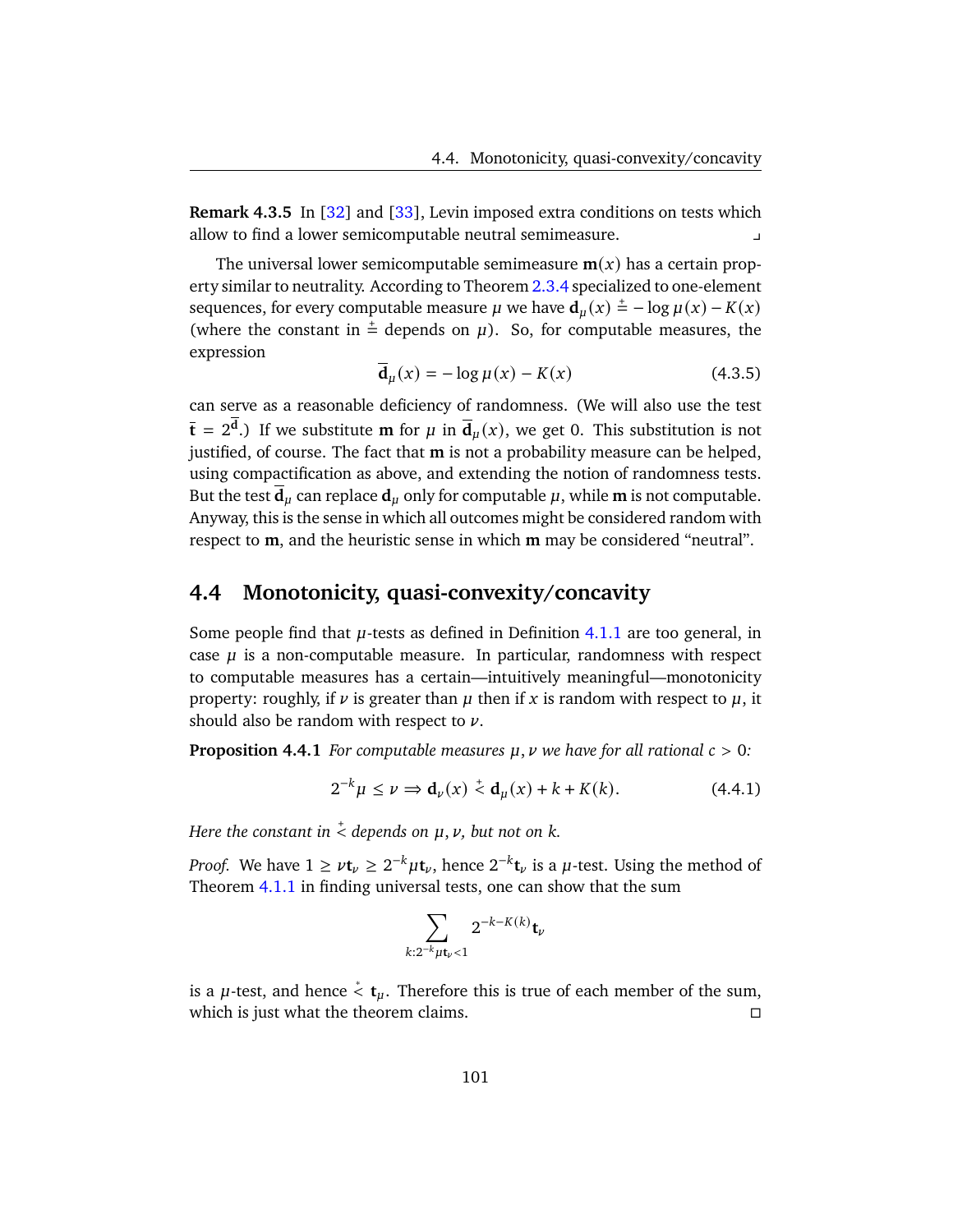There are other properties true for tests on computable measures that we may want to require for all measures. For the following properties, let us define quasi-convexity, which is a weakening of the notion of convexity.

**Definition 4.4.2** A function  $f: V \to \mathbb{R}$  defined on a vector space V is called *quasi-convex* if for every real number x the set  $\{v : f(v) \le x\}$  is convex. It is *quasi-concave* if − *f* is quasi-convex. y

It is easy to see that quasi-convexity is equivalent to the inequality

$$
f(\lambda u + (1 - \lambda)v) \le f(u) \vee f(v)
$$

for all  $u$ ,  $v$  and  $0 < \lambda < 1$ , while quasi-concavity is equivalent to

$$
f(\lambda u + (1 - \lambda)v) \ge f(u) \wedge f(v)
$$

The uniform test with respect to computable measures is approximately both quasi-convex and quasi-concave. Let  $\nu = \lambda \mu_1 + (1 - \lambda) \mu_2$ .

Quasi-convexity means, roughly, that if  $x$  is random with respect to both  $\mu_1$  and  $\mu_2$  then it is also random with respect to  $\nu$ . This property strengthens monotonicity in the cases where it applies.

**Proposition 4.4.3** *Let*  $\mu_1$ ,  $\mu_2$  *be computable measures and*  $0 < \lambda < 1$  *computable, with*  $\nu = \lambda \mu_1 + (1 - \lambda) \mu_2$ . *Then we have* 

$$
\mathbf{d}_{\nu}(x) \stackrel{+}{\leq} \mathbf{d}_{\mu_1}(x) \vee \mathbf{d}_{\mu_2}(x) + K(\lambda).
$$

*Proof.* The relation  $1 \ge vt_\nu = \lambda \mu_1 t_\nu + (1 - \lambda) \mu_2 t_\nu$  implies  $1 \ge \mu_i t_\nu$  for some  $i \in \{1, 2\}$ . Then  $\mathbf{d}_{\nu} \stackrel{+}{\sim} \mathbf{d}_{\mu_i} + K(\lambda)$  (since  $\lambda$  was used to define  $\nu$  and thus  $\mathbf{t}_{\nu}$ ).  $\Box$ 

Quasi-concavity means, roughly, that if  $x$  is non-random with respect to both  $\mu_1$  and  $\mu_2$  then it is also nonrandom with respect to  $\nu$ :

**Proposition 4.4.4** *Let*  $\mu_1, \mu_2$  *be computable measures and*  $0 < \lambda < 1$  *arbitrary (not even necessarily computable), with*  $\nu = \lambda \mu_1 + (1 - \lambda) \mu_2$ . Then we have

$$
\mathbf{d}_{\nu}\stackrel{+}{>}\mathbf{d}_{\mu_1}\wedge\mathbf{d}_{\mu_2}.
$$

*Proof.* The function  $\mathbf{t}_{\mu_1} \wedge \mathbf{t}_{\mu_2}$  is lower semicomputable, and is a  $\mu_i$ -test for each i. Therefore it is also a  $\nu$ -test, and as such is  $\stackrel{*}{<}$  **t**<sub> $\nu$ </sub>. Here, the constant in the  $\stackrel{*}{<}$ depends only on (the programs for)  $\mu_1$ ,  $\mu_2$ , and not on  $\lambda$ .

These properties do not survive for arbitrary measures and arbitrary constants.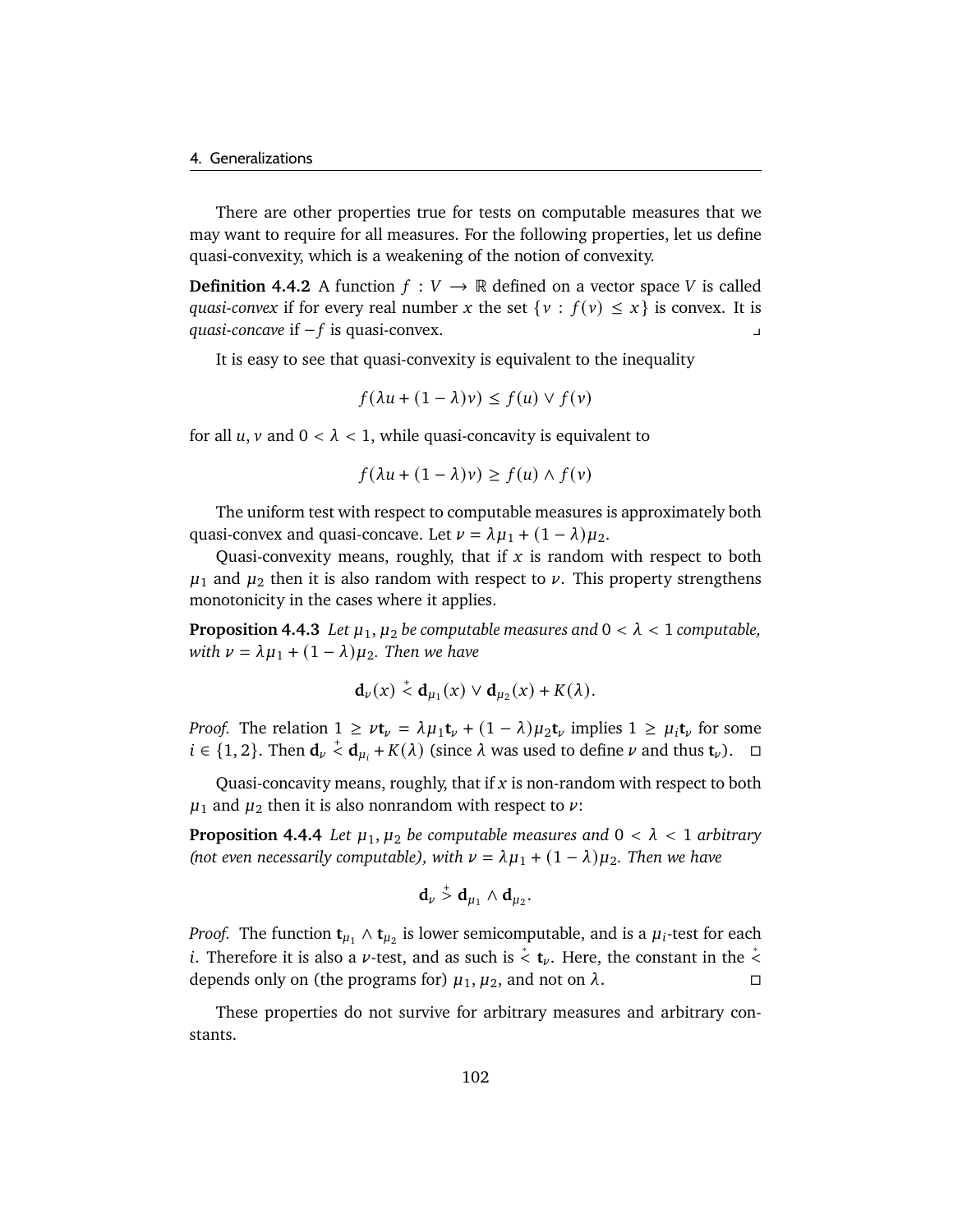**Example 4.4.5** Let measure  $\mu_1$  be uniform over the interval [0, 1/2], let  $\mu_2$  be uniform over [1/2, 1]. For  $0 \le x \le 1$  let

$$
\nu_x = (1 - x)\mu_1 + x\mu_2.
$$

Then  $v_{1/2}$  is uniform over [0, 1]. Let  $\phi_x$  be the uniform distribution over [x, x + 1/2], and  $\psi_x$  the uniform distribution over  $[0, x] \cup [x + 1/2, 1]$ .

Let  $p < 1/2$  be random with respect to the uniform distribution  $\nu_{1/2}$ .

1. The relations

$$
\nu_{1/2} \le p^{-1} \nu_p
$$
,  $\mathbf{d}_{\nu_{1/2}}(p) < \infty$ ,  $\mathbf{d}_{\nu_p}(p) = \infty$ 

show that any statement analogous to the monotonicity property of Proposition [4.4.1](#page-106-0) fails when the measures involved are not required to be computable.

2. For rational  $r$  with  $0 < r < p$  the relations

$$
\nu := (1-p)\nu_r + p\nu_{1-r}, \quad \mathbf{d}_{\nu}(p) = \infty, \quad \mathbf{d}_{\nu_r}(p) < \infty, \quad \mathbf{d}_{\nu_{1-r}}(p) < \infty
$$

provide a similar counterexample to Proposition [4.4.3.](#page-107-0)

3. The relations

$$
\nu_{1/2} = (\nu_p + \nu_{1-p})/2, \quad \mathbf{d}_{\nu_{1/2}}(p) < \infty, \quad \mathbf{d}_{\nu_p}(p) = \mathbf{d}_{\nu_{1-p}}(p) = \infty
$$

provide a similar counterexample to Proposition [4.4.4.](#page-107-1)

The following counterexample relies on a less subtle effect:

$$
\nu_{1/2} = (\phi_p + \psi_p)/2, \quad \mathbf{d}_{\nu_{1/2}}(p) < \infty, \quad \mathbf{d}_{\phi_p}(p) = \mathbf{d}_{\psi_p}(p) = \infty,
$$

since as a boundary point of the support, p is computable from both  $\phi_p$  and  $\psi_p$  in a uniform way.

For a complete proof, uniform tests must be provided for each of the cases: this is left as exercise for the reader. y

The non-monotonicity example could be used to argue that the we allowed too many  $\mu$ -tests, that the test  $\mathbf{t}_{\mu}(x)$  should not be allowed to depend on properties of  $\mu$  that exploit the computational properties of  $\mu$  so much stronger than its quantitative properties.

# **4.5 Algorithmic entropy**

Some properties of description complexity make it a good expression of the idea of individual information content.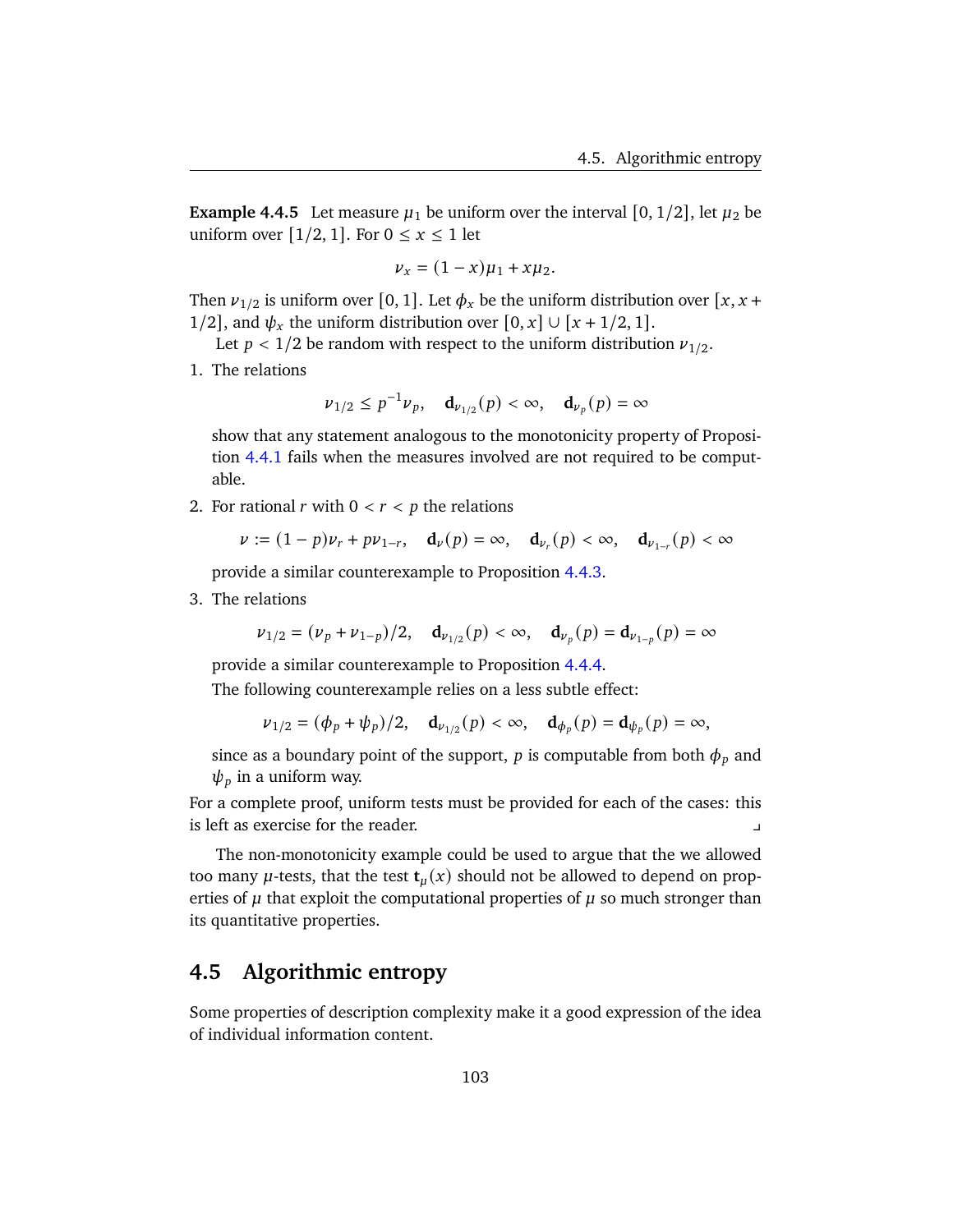### **4.5.1 Entropy**

The entropy of a discrete probability distribution  $\mu$  is defined as

$$
\mathcal{H}(\mu) = -\sum_{x} \mu(x) \log \mu(x).
$$

To generalize entropy to continuous distributions the *relative entropy* is defined as follows. Let  $\mu$ ,  $\nu$  be two measures, where  $\mu$  is taken (typically, but not always), to be a probability measure, and  $\nu$  another measure, that can also be a probability measure but is most frequently not. We define the *relative entropy*  $\mathcal{H}_{\nu}(\mu)$  as follows. If  $\mu$  is not absolutely continuous with respect to  $\nu$  then  $\mathcal{H}_{\nu}(\mu) = -\infty$ . Otherwise, writing

$$
\frac{d\mu}{d\nu} = \frac{\mu(dx)}{\nu(dx)} =: f(x)
$$

for the (Radon-Nikodym) derivative (density) of  $\mu$  with respect to  $\nu$ , we define

$$
\mathcal{H}_{\nu}(\mu) = -\int \log \frac{d\mu}{d\nu} d\mu = -\mu^{x} \log \frac{\mu(dx)}{\nu(dx)} = -\nu^{x} f(x) \log f(x).
$$

Thus,  $\mathcal{H}(\mu) = \mathcal{H}_{\#}(\mu)$  is a special case.

**Example 4.5.1** Let  $f(x)$  be a probability density function for the distribution  $\mu$ over the real line, and let  $\lambda$  be the Lebesgue measure there. Then

$$
\mathcal{H}_{\lambda}(\mu) = -\int f(x) \log f(x) dx.
$$

In information theory and statistics, when both  $\mu$  and  $\nu$  are probability measures, then  $-\mathcal{H}_{\nu}(\mu)$  is also denoted  $D(\mu \parallel \nu)$ , and called (after Kullback) the information divergence of the two measures. It is frequently used in the role of a distance between  $\mu$  and  $\nu$ . It is not symmetric, but can be shown to obey the triangle inequality, and to be nonnegative. Let us prove the latter property: in our terms, it says that relative entropy is nonpositive when both  $\mu$  and  $\nu$  are probability measures.

<span id="page-109-1"></span>**Proposition 4.5.2** *Over a space X, we have* 

<span id="page-109-0"></span>
$$
\mathcal{H}_{\nu}(\mu) \le -\mu(X) \log \frac{\mu(X)}{\nu(X)}.\tag{4.5.1}
$$

 $\overline{a}$ 

*In particular, if*  $\mu(X) \ge \nu(X)$  *then*  $\mathcal{H}_{\nu}(\mu) \le 0$ *.*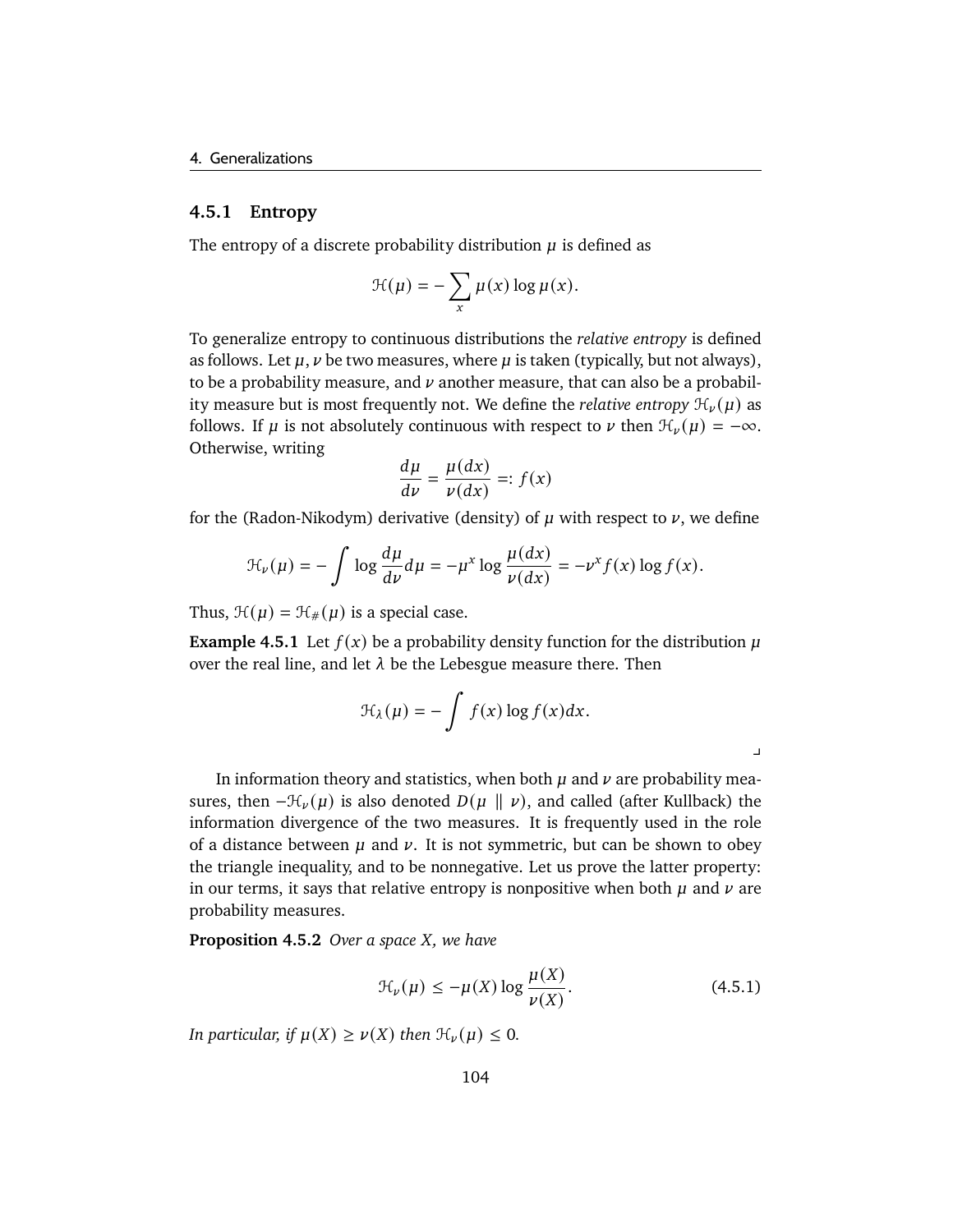*Proof.* The inequality  $-a \ln a \leq -a \ln b + b - a$  expresses the concavity of the logarithm function. Substituting  $a = f(x)$  and  $b = \mu(X)/\nu(X)$  and integrating by  $\nu$ :

$$
(\ln 2)\mathcal{H}_{\nu}(\mu) = -\nu^{x} f(x) \ln f(x) \le -\mu(X) \ln \frac{\mu(X)}{\nu(X)} + \frac{\mu(X)}{\nu(X)} \nu(X) - \mu(X)
$$

$$
= -\mu(X) \ln \frac{\mu(X)}{\nu(X)},
$$

giving  $(4.5.1)$ .

## **4.5.2 Algorithmic entropy**

Le us recall some facts on description complexity. Let us fix some (finite or infinite) alphabet  $\Sigma$  and consider the discrete space  $\Sigma^*$ .

The universal lower semicomputable semimeasure  $m(x)$  over  $\Sigma^*$  was defined in Definition [1.6.9.](#page-33-0) It is possible to turn  $m(x)$  into a measure, by compactifying the discrete space  $\Sigma^*$  into

$$
\overline{\Sigma^*} = \Sigma^* \cup \{\infty\}
$$

(as in part  $1$  of Example  $A.1.22$ ; this process makes sense also for a constructive discrete space), and setting  $\mathbf{m}(\infty) = 1 - \sum_{x \in \Sigma^*} \mathbf{m}(x)$ . The extended measure  $\mathbf{m}$ is not quite lower semicomputable since the number  $\mu(\overline{\Sigma^*}\backslash\{0\})$  is not necessarily lower semicomputable.

**Remark 4.5.3** A measure  $\mu$  is computable over  $\overline{\Sigma^*}$  if and only if the function  $x \mapsto \mu(x)$  is computable for  $x \in \Sigma^*$ . This property does not imply that the number

$$
1 - \mu(\infty) = \mu(\Sigma^*) = \sum_{x \in \Sigma^*} \mu(x)
$$

is computable. y

Let us allow, for a moment, measures  $\mu$  that are not probability measures: they may not even be finite. Metric and computability can be extended to this case, the universal test  $\mathbf{t}_{\mu}(x)$  can also be generalized. The Coding Theorem [1.6.5](#page-35-0) and other considerations suggest the introduction of the following notation, for an arbitrary measure  $\mu$ :

**Definition 4.5.4** We define the *algorithmic entropy* of a point x with respect to measure  $\mu$  as

<span id="page-110-0"></span>
$$
H_{\mu}(x) = -\mathbf{d}_{\mu}(x) = -\log \mathbf{t}_{\mu}(x). \tag{4.5.2}
$$

 $\blacksquare$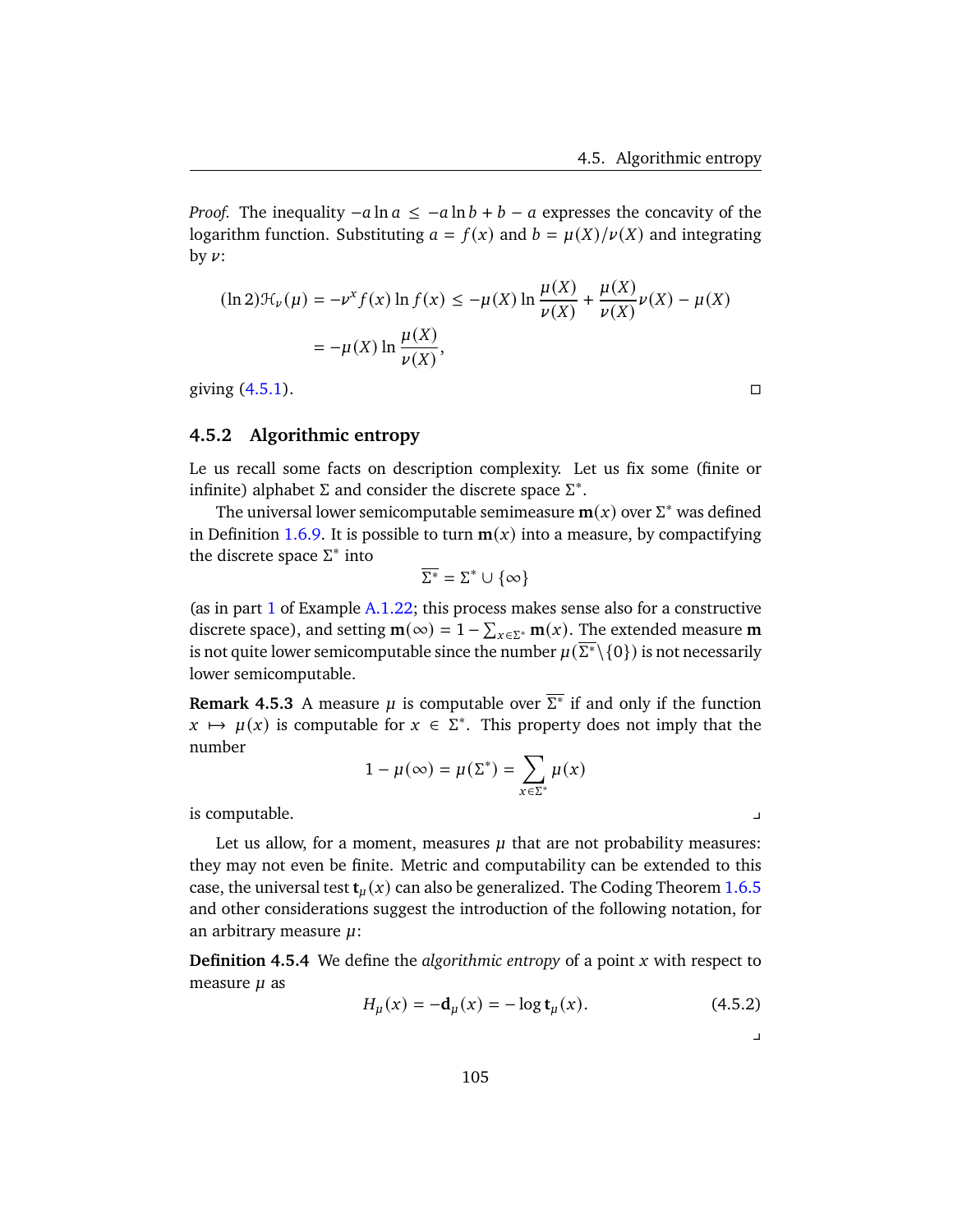Then, with  $\#$  defined as the counting measure over the discrete set  $\Sigma^*$  (that is,  $\#(S) = |S|$ , we have

$$
K(x) \stackrel{+}{=} H_{\#}(x).
$$

This allows viewing  $H<sub>\mu</sub>(x)$  as a generalization of description complexity.

The following theorem generalizes an earlier known theorem stating that over a discrete space, for a computable measure, entropy is within an additive constant the same as "average complexity":  $\mathcal{H}(\mu) \stackrel{+}{=} \mu^x K(x)$ .

**Theorem 4.5.1** *Let be a probability measure. Then we have*

<span id="page-111-0"></span>
$$
\mathcal{H}_{\nu}(\mu) \le \mu^x H_{\nu}(x \mid \mu). \tag{4.5.3}
$$

*If is a discrete space then the following estimate also holds:*

$$
\mathcal{H}_{\nu}(\mu) \stackrel{+}{\geq} \mu^x H_{\nu}(x \mid \mu). \tag{4.5.4}
$$

*Proof.* Let  $\delta$  be the measure with density  $\mathbf{t}_{\nu}(x | \mu)$  with respect to  $\nu$ :  $\mathbf{t}_{\nu}(x | \mu)$  =  $\delta(dx)$  $\frac{\delta(dx)}{\delta(dx)}$ . Then  $\delta(X) \leq 1$ . It is easy to see from the maximality property of  $\mathbf{t}_{\nu}(x \mid \mu)$ that  $\mathbf{t}_{\nu}(x | \mu) > 0$ , therefore according to Proposition [A.2.23,](#page-151-0) we have  $\frac{\nu(dx)}{\delta(dx)} =$  $\int \underline{\delta(dx)}$  $\left(\frac{\delta(dx)}{\nu(dx)}\right)^{-1}$ . Using Proposition [A.2.23](#page-151-0) and [4.5.2:](#page-109-1)

$$
\mathcal{H}_{\nu}(\mu) = -\mu^{x} \log \frac{\mu(dx)}{\nu(dx)},
$$

$$
-\mu^{x} H_{\nu}(x \mid \mu) = \mu^{x} \log \frac{\delta(dx)}{\nu(dx)} = -\mu^{x} \log \frac{\nu(dx)}{\delta(dx)},
$$

$$
\mathcal{H}_{\nu}(\mu) - \mu^{x} H_{\nu}(x \mid \mu) = -\mu^{x} \log \frac{\mu(dx)}{\delta(dx)} \le -\mu(X) \log \frac{\mu(X)}{\delta(X)} \le 0.
$$

This proves [\(4.5.3\)](#page-111-0).

Over a discrete space X, the function  $(x, \mu, \nu) \mapsto \frac{\mu(dx)}{\nu(dx)} = \frac{\mu(x)}{\nu(x)}$  $\frac{\mu(x)}{\nu(x)}$  is computable, therefore by the maximality property of  $H_{\nu}(x \mid \mu)$  we have  $\frac{\mu(dx)}{\nu(dx)}$  $\stackrel{*}{\leq}$  **t**<sub>*v*</sub>( $x \mid \mu$ ), hence  $\mathcal{H}_{\nu}(\mu) = -\mu^x \log \frac{\mu(dx)}{\nu(dx)}$  $\Rightarrow \mu^x H_\nu(x \mid \mu).$ 

## **4.5.3 Addition theorem**

The Addition Theorem [\(3.1.5\)](#page-71-0) can be generalized to the algorithmic entropy  $H_u(x)$  introduced in [\(4.5.2\)](#page-110-0) (a somewhat similar generalization appeared in [\[54\]](#page-180-0)). The generalization, defining  $H_{\mu,\nu} = H_{\mu \times \nu}$ , is

$$
H_{\mu,\nu}(x,y) \stackrel{+}{=} H_{\mu}(x \mid \nu) + H_{\nu}(y \mid x, H_{\mu}(x \mid \nu), \mu). \tag{4.5.5}
$$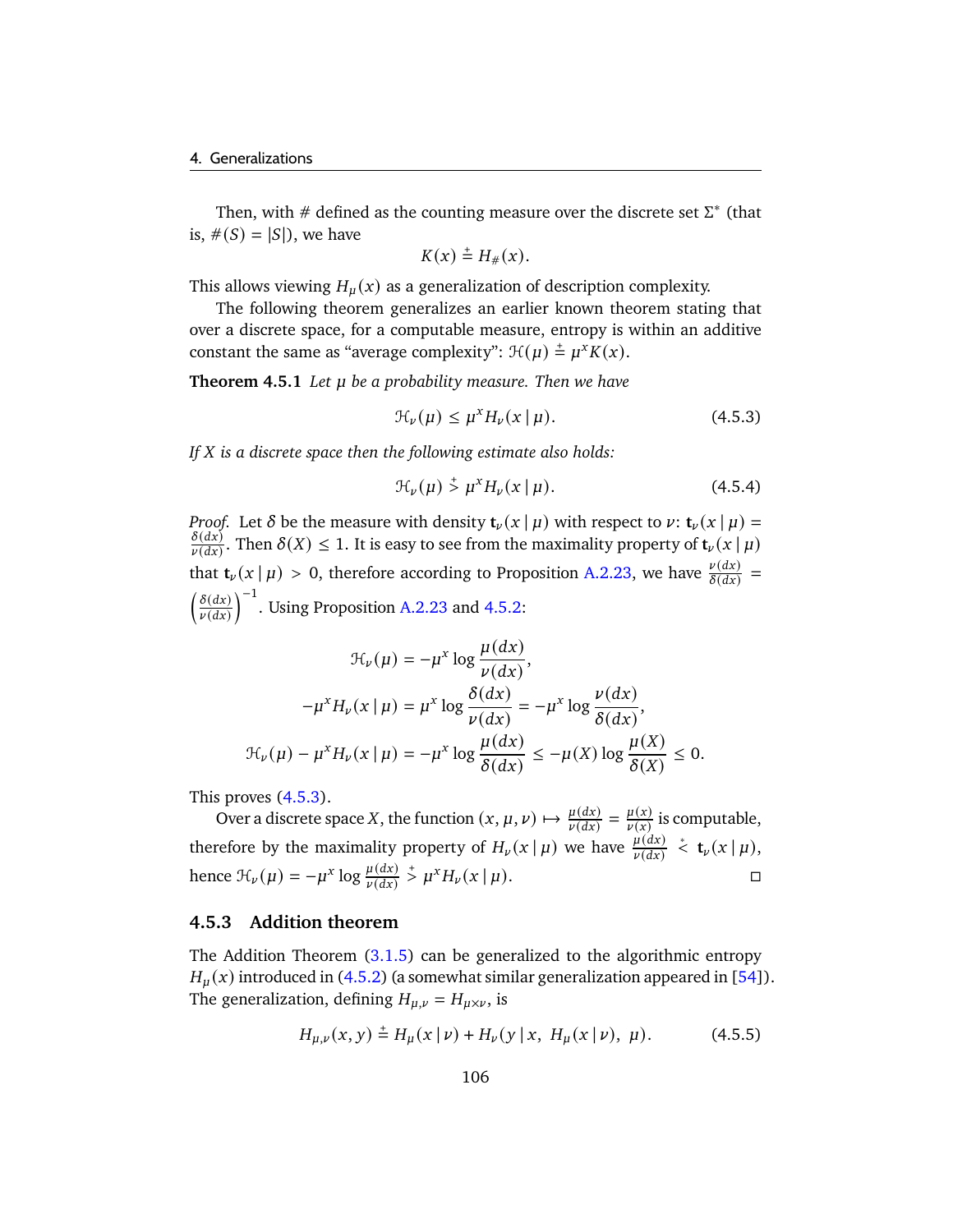<span id="page-112-3"></span>Before proving the general addition theorem, we establish a few useful facts. **Proposition 4.5.5** *We have*

$$
H_{\mu}(x \mid \nu) \leq -\log \nu^y 2^{-H_{\mu,\nu}(x,y)}.
$$

*Proof.* The function  $f(x, \mu, \nu)$  that is the right-hand side, is upper semicomputable by definition, and obeys  $\mu^x 2^{-f(x,\mu,\nu)} \leq 1$ . Therefore the inequality follows from the minimum property of  $H_u(x)$ .

Let  $z \in \mathbb{N}$ , then the inequality

<span id="page-112-2"></span>
$$
H_{\mu}(x) \stackrel{+}{\leq} K(z) + H_{\mu}(x \mid z) \tag{4.5.6}
$$

will be a simple consequence of the general addition theorem. The following lemma, needed in the proof of the theorem, generalizes this inequality somewhat:

<span id="page-112-0"></span>**Lemma 4.5.6** *For a computable function*  $(y, z) \mapsto f(y, z)$  *over*  $\mathbb{N}$ *, we have* 

$$
H_{\mu}(x \,|\, y) \stackrel{+}{\leq} K(z) + H_{\mu}(x \,|\, f(y, z)).
$$

*Proof.* The function

$$
(x,y,\mu)\mapsto g_\mu(x,y)=\sum_z 2^{-H_\mu(x\,|\,f(y,z))-K(z)}
$$

is lower semicomputable, and  $\mu^x g_\mu(x, y) \leq \sum_z 2^{-K(z)} \leq 1$ . Hence  $g_\mu(x, y) \stackrel{*}{\leq} 1$  $2^{-H_\mu(x\,|\,y)}$ . The left-hand side is a sum, hence the inequality holds for each element of the sum: just what we had to prove. □

The following monotonicity property will be needed:

<span id="page-112-1"></span>**Lemma 4.5.7** *For*  $i < j$  *we have* 

$$
i + H_u(x | i) \stackrel{+}{\leq} j + H_u(x | j).
$$

*Proof.* From Lemma [4.5.6,](#page-112-0) with  $f(i, n) = i + n$  we have

$$
H_{\mu}(x | i) - H_{\mu}(x | j) \stackrel{+}{\leq} K(j - i) \stackrel{+}{\leq} j - i.
$$

 $\Box$ 

Let us generalize the minimum property of  $H_u(x)$ .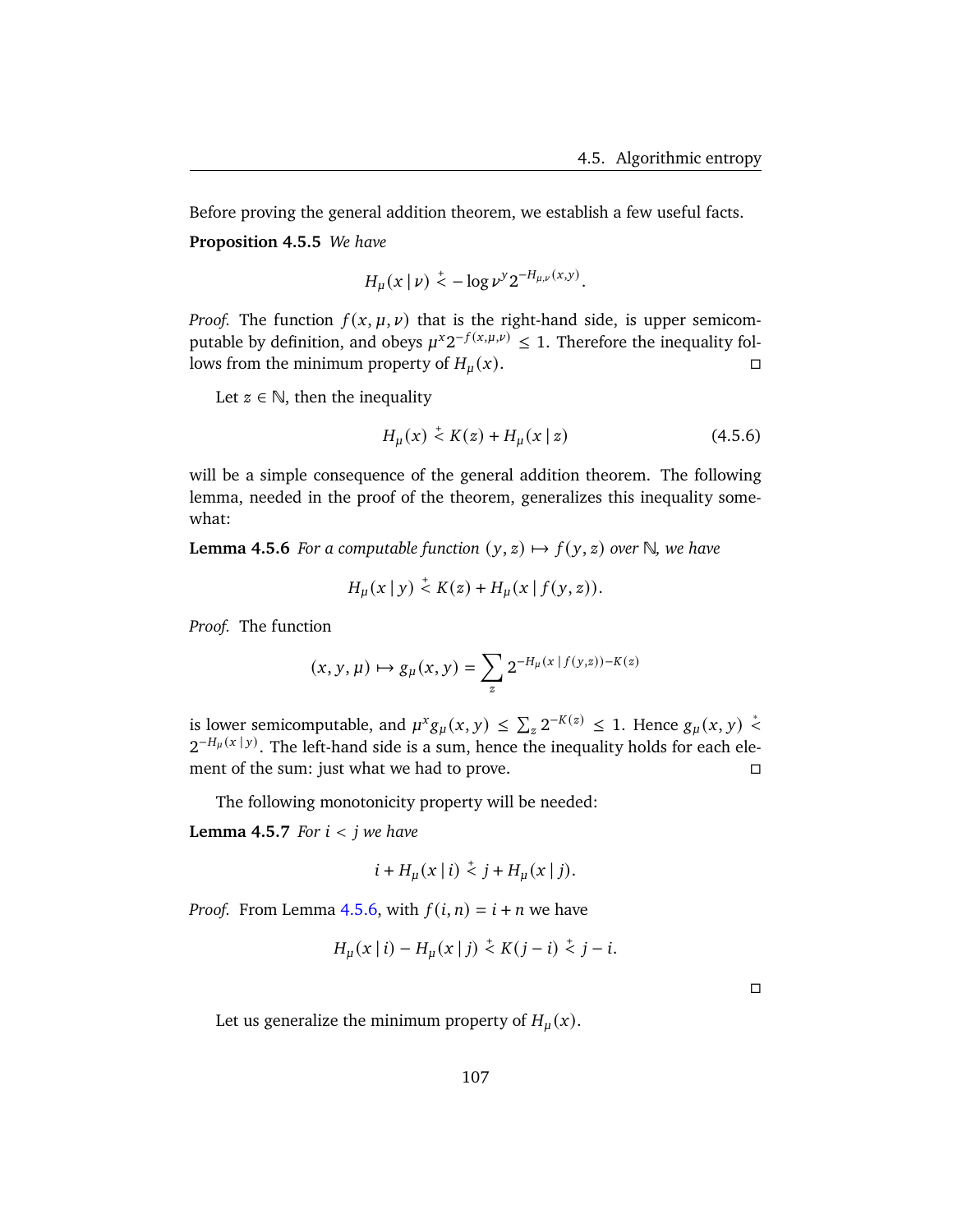<span id="page-113-0"></span>**Proposition 4.5.8** *Let*  $(y, y) \mapsto F_y(y)$  *be an upper semicomputable function with values in*  $\overline{\mathbb{Z}} = \mathbb{Z} \cup \{-\infty, \infty\}$ . Then by Corollary [4.1.3](#page-91-0) among the lower semicom*putable functions*  $(x, y, \nu) \mapsto g_{\nu}(x, y)$  *with*  $\nu^{x} g_{\nu}(x, y) \leq 2^{-F_{\nu}(y)}$  *there is one that is maximal to within a multiplicative constant. Choosing*  $f_{\nu}(x, y)$  *as such a function we have for all x with*  $F_{\nu}(y) > -\infty$ *:* 

$$
f_{\nu}(x, y) \stackrel{*}{=} 2^{-F_{\nu}(y)} \mathbf{t}_{\nu}(x | y, F_{\nu}(y)),
$$

*or in logarithmic notation*  $-\log f_{\nu}(x, y) \stackrel{+}{=} F_{\nu}(y) + H_{\nu}(x | y, F_{\nu}(y)).$ 

*Proof.* To prove the inequality > edefine

$$
g_{\nu}(x, y, m) = \max_{i \ge m} 2^{-i} \mathbf{t}_{\nu}(x \mid y, i).
$$

Function  $g_{\nu}(x, y, m)$  is lower semicomputable and decreasing in m. Therefore

$$
g_{\nu}(x,y)=g_{\nu}(x,y,F_{\nu}(y))
$$

is also lower semicomputable since it is obtained by substituting an upper semicomputable function for m in  $g_{\nu}(x, y, m)$ . The multiplicative form of Lemma [4.5.7](#page-112-1) implies

$$
g_{\nu}(x, y, m) \stackrel{*}{=} 2^{-m} \mathbf{t}_{\nu}(x | y, m),
$$
  
 
$$
g_{\nu}(x, y) \stackrel{*}{=} 2^{-F_{\nu}(y)} \mathbf{t}_{\nu}(x | y, F_{\nu}(y)).
$$

We have, since  $t_{\nu}$  is a test:

$$
\nu^{x} 2^{-m} \mathbf{t}_{\nu}(x \mid y, m) \leq 2^{-m},
$$
  

$$
\nu^{x} g_{\nu}(x, y) \stackrel{*}{\leq} 2^{-F_{\nu}(y)},
$$

implying  $g_{\nu}(x, y) \stackrel{*}{\leq} f_{\nu}(x, y)$  by the optimality of  $f_{\nu}(x, y)$ .

To prove the upper bound, consider all lower semicomputable functions  $\phi_e(x, y, m, \nu)$  $(e = 1, 2, ...)$ . By Theorem [4.1.1,](#page-90-0) there is a recursive mapping  $e \mapsto e'$  with the property that  $\nu^x \phi_{e'}(x, y, m, \nu) \leq 2^{-m+1}$ , and for each y, m,  $\nu$  if  $\nu^x \phi_e(x, y, m, \nu)$  $2^{-m+1}$  then  $\phi_e = \phi_{e'}$ . Let us apply this transformation to the function  $\phi_e(x, y, m, \nu) =$  $f_{\nu}(x, y)$ . The result is a lower semicomputable function  $f'_{\nu}(x, y, m) = \phi_{e'}(x, y, m, \nu)$ with the property that  $\nu^x f'_\nu(x, y, m) \leq 2^{-m+1}$ , further  $\nu^x f_\nu(x, y) \leq 2^{-m}$  implies  $f'_{\nu}(x, y, m) = f_{\nu}(x, y)$ . Now  $(x, y, m, \nu) \mapsto 2^{m-1} f'_{\nu}(x, y, m)$  is a uniform test of x conditional on y, m and hence it is  $\stackrel{*}{\leq}$  **t**<sub> $\nu$ </sub> (x | y, m). Substituting  $F_{\nu}(y)$  for m the relation  $\nu^x f_\nu(x, y) \leq 2^{-m}$  is satisfied and hence we have

$$
f_{\nu}(x, y) = f_{\nu}'(x, y, F_{\nu}(y)) \stackrel{*}{\le} 2^{-F_{\nu}(y)+1} \mathbf{t}_{\nu}(x \mid y, F_{\nu}(y)).
$$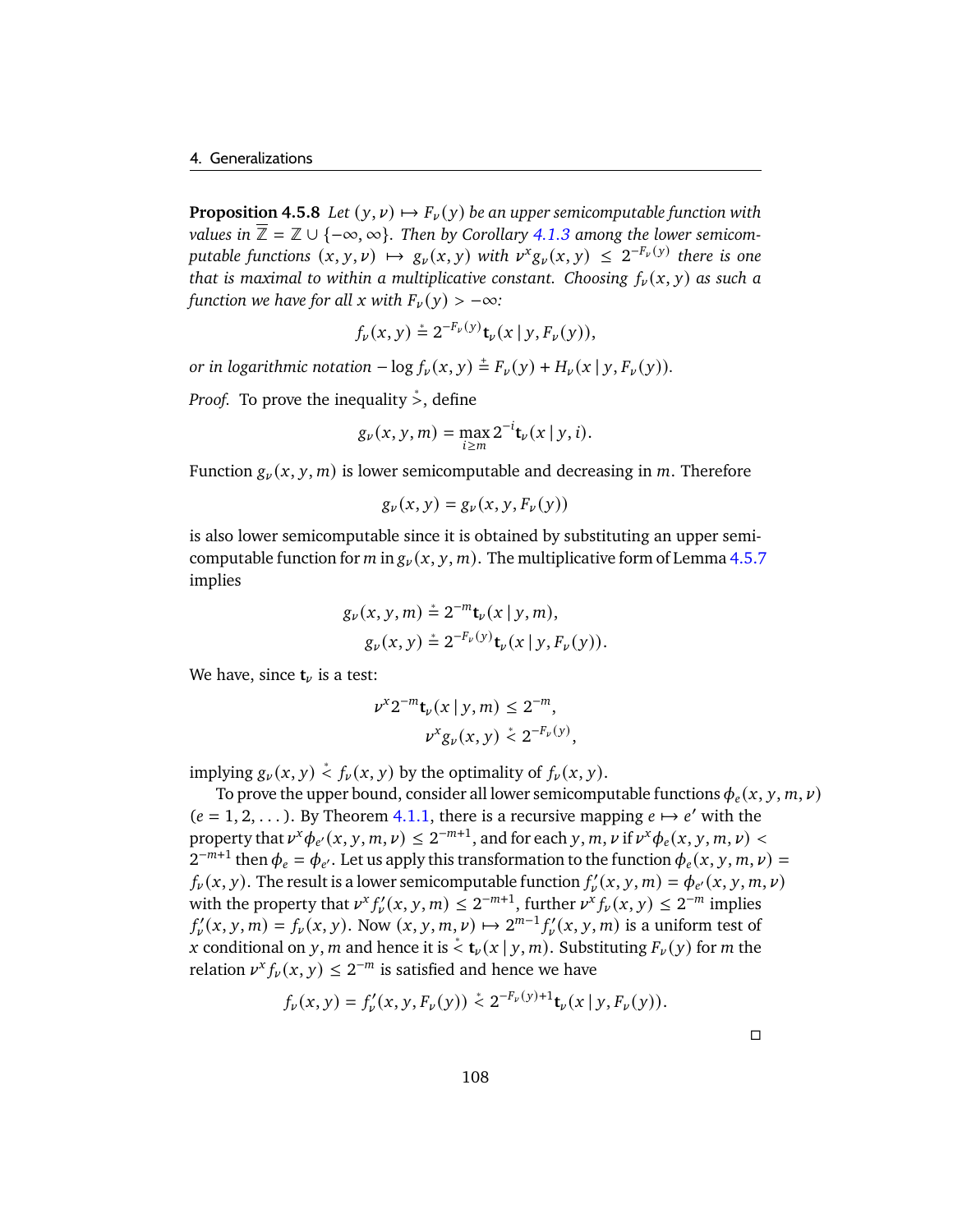As mentioned above, the theory generalizes to measures that are not probability measures. Taking  $f_{\mu}(x, y) = 1$  in Proposition [4.5.8](#page-113-0) gives the inequality

$$
H_{\mu}(x \mid \lfloor \log \mu(X) \rfloor) \stackrel{+}{\leq} \log \mu(X),
$$

with a physical meaning when  $\mu$  is the phase space measure. Using [\(4.5.6\)](#page-112-2), this implies

$$
H_{\mu}(x) \stackrel{+}{\leq} \log \mu(X) + K(\lfloor \log \mu(X) \rfloor). \tag{4.5.7}
$$

**Theorem 4.5.2** (General addition) *The following inequality holds:*

$$
H_{\mu,\nu}(x,y) \stackrel{+}{=} H_{\mu}(x \mid \nu) + H_{\nu}(y \mid x, H_{\mu}(x \mid \nu), \mu).
$$

*Proof.* To prove the inequality  $\stackrel{+}{\le}$  define  $G_{\mu,\nu}(x, y, m) = \min_{i \ge m} i + H_{\nu}(y \mid x, i, \mu)$ . This function is upper semicomputable and increasing in  $m$ . Therefore function

$$
G_{\mu,\nu}(x,y) = G_{\mu,\nu}(x,y,H_{\mu}(x \mid \nu))
$$

is also upper semicomputable since it is obtained by substituting an upper semicomputable function for *m* in  $G_{\mu,\nu}(x, y, m)$ . Lemma [4.5.7](#page-112-1) implies

$$
G_{\mu,\nu}(x, y, m) \stackrel{+}{=} m + H_{\nu}(y | x, m, \mu),
$$
  
\n
$$
G_{\mu,\nu}(x, y) \stackrel{+}{=} H_{\mu}(x | \nu) + H_{\nu}(y | x, H_{\mu}(x | \nu), \mu).
$$

Now, we have

$$
\nu^{y} 2^{-m - H_{\nu}(y | x, m, \mu)} \leq 2^{-m},
$$
  

$$
\nu^{y} 2^{-G_{\mu, \nu}(x, y)} \leq 2^{-H_{\mu}(x | \mu)}.
$$

Integrating over x by  $\mu$  gives  $\mu^x \nu^y 2^{-G} \stackrel{*}{\leq} 1$ , implying  $H_{\mu,\nu}(x,y) \stackrel{+}{\leq} G_{\mu,\nu}(x,y)$  by the minimality property of  $H_{\mu,\nu}(x, y)$ . This proves the  $\stackrel{+}{\le}$  half of the theorem.

To prove the inequality  $\stackrel{+}{\geq}$  let  $f_{\nu}(x, y, \mu) = 2^{-H_{\mu,\nu}(x, y)}$ . Proposition [4.5.5](#page-112-3) implies that there is a constant *c* with  $\nu^y f_\nu(x, y, \mu) \leq 2^{-H_\mu(x|\nu)+c}$ . Let

$$
F_{\nu}(x,\mu)=H_{\mu}(x\,|\,\nu).
$$

Proposition [4.5.8](#page-113-0) gives (substituting y for x and  $(x, \mu)$  for y):

$$
H_{\mu,\nu}(x,y) = -\log f_{\nu}(x,y,\mu) \stackrel{+}{>} F_{\nu}(x,\mu) + H_{\nu}(y \mid x, F_{\nu}(x,\mu),\mu),
$$

which is what needed to be proved.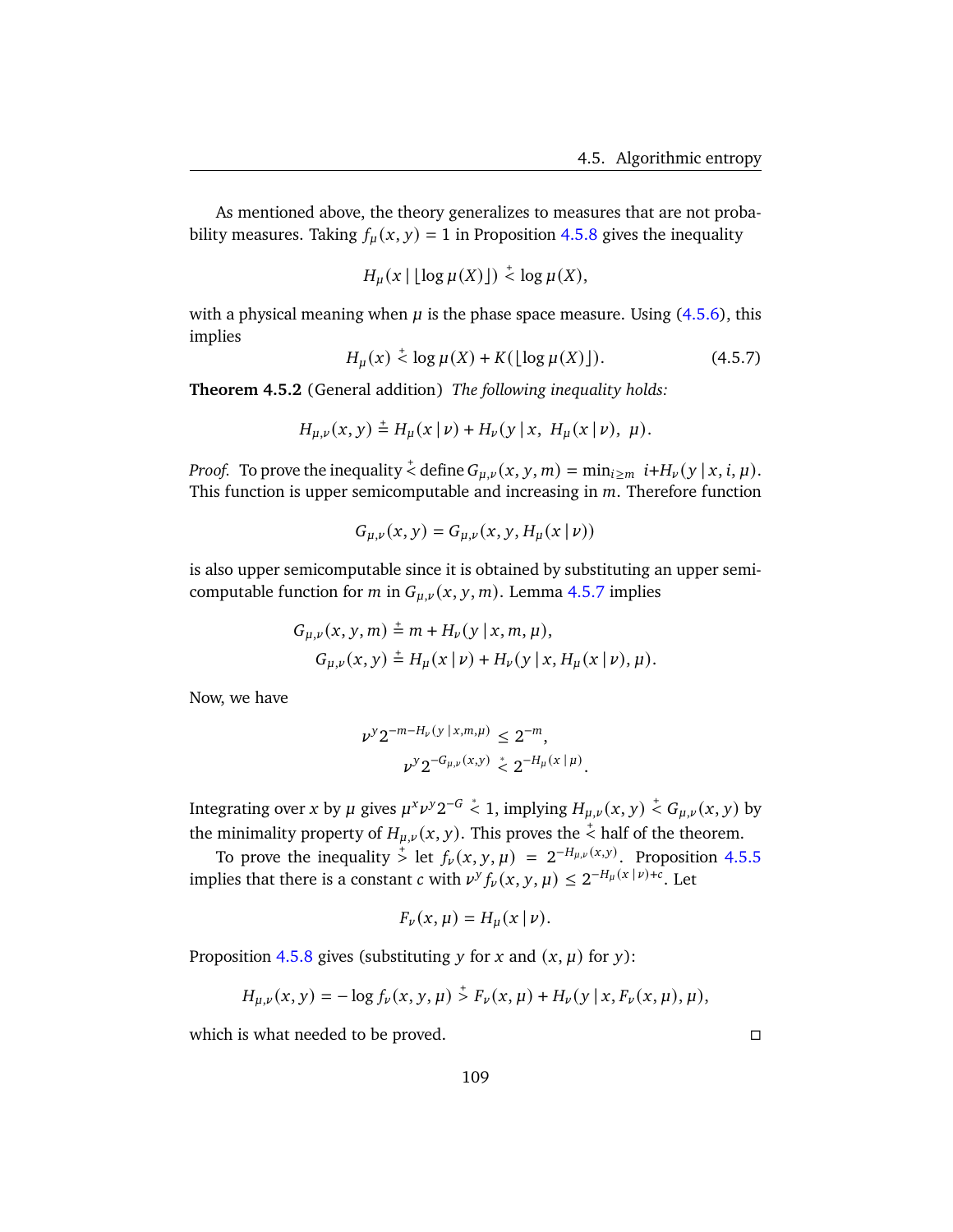The function  $H_{\mu}(\omega)$  behaves quite differently for different kinds of measures  $\mu$ . Recall the following property of complexity:

$$
K(f(x) \mid y) \stackrel{+}{\leq} K(x \mid g(y)) \stackrel{+}{\leq} K(x). \tag{4.5.8}
$$

for any computable functions  $f$ ,  $g$ . This implies

 $K(y) \stackrel{+}{\leq} K(x, y).$ 

In contrast, if  $\mu$  is a probability measure then

$$
H_{\nu}(y) \stackrel{+}{>} H_{\mu,\nu}(\omega, y).
$$

This comes from the fact that  $2^{-H_{\nu}(y)}$  is a test for  $\mu \times \nu$ .

## **4.5.4 Information**

Mutual information has been defined in Definition [3.1.9](#page-73-0) as  $I^*(x : y) = K(x) +$  $K(y)-K(x, y)$ . By the Addition theorem, we have  $I^*(x : y) \stackrel{+}{=} K(y)-K(y | x, K(x)) \stackrel{+}{=}$  $K(x) - K(x | y, K(y))$ . The two latter expressions show that in some sense,  $I^*(x : y)$  is the information held in x about y as well as the information held in y about x. (The terms  $K(x)$ ,  $K(y)$  in the conditions are logarithmic-sized corrections to this idea.) Using  $(4.3.5)$ , it is interesting to view mutual information  $I^*(x : y)$  as a deficiency of randomness of the pair  $(x, y)$  in terms of the expression  $\mathbf{d}_u$ , with respect to  $\mathbf{m} \times \mathbf{m}$ :

$$
I^*(x : y) = K(x) + K(y) - K(x, y) = \overline{\mathbf{d}}_{m \times m}(x, y).
$$

Taking **m** as a kind of "neutral" probability, even if it is not quite such, allows us to view  $I^*(x : y)$  as a "deficiency of independence". Is it also true that  $I^*(x : y) \stackrel{+}{=} \mathbf{d}_{m \times m}(x)$ ? This would allow us to deduce, as Levin did, "information conservation" laws from randomness conservation laws.[2](#page-115-0)

Expression  $d_{m \times m}(x)$  must be understood again in the sense of compactification, as in Section [4.3.](#page-102-0) There seem to be two reasonable ways to compactify the space  $\mathbb{N}\times\mathbb{N}$ : we either compactify it directly, by adding a symbol  $\infty$ , or we form the product  $N \times N$ . With either of them, preserving Theorem [4.6.1,](#page-118-0) we would have to check whether  $K(x, y | m \times m) \stackrel{+}{=} K(x, y)$ . But, knowing the function  $\mathbf{m}(x) \times \mathbf{m}(y)$  we know the function  $x \mapsto \mathbf{m}(x) \stackrel{*}{=} \mathbf{m}(x) \times \mathbf{m}(0)$ , hence also the function  $(x, y) \mapsto m(x, y) = m(\langle x, y \rangle)$ . Using this knowledge, it is possible to develop an argument similar to the proof of Theorem [4.3.2,](#page-104-0) showing that  $K(x, y | \mathbf{m} \times \mathbf{m}) \stackrel{+}{=} K(x, y)$  does not hold.

<span id="page-115-0"></span><sup>&</sup>lt;sup>2</sup>We cannot use the test  $\bar{\mathbf{t}}_{\mu}$  for this, since it can be shown easily that it does not to obey randomness conservation.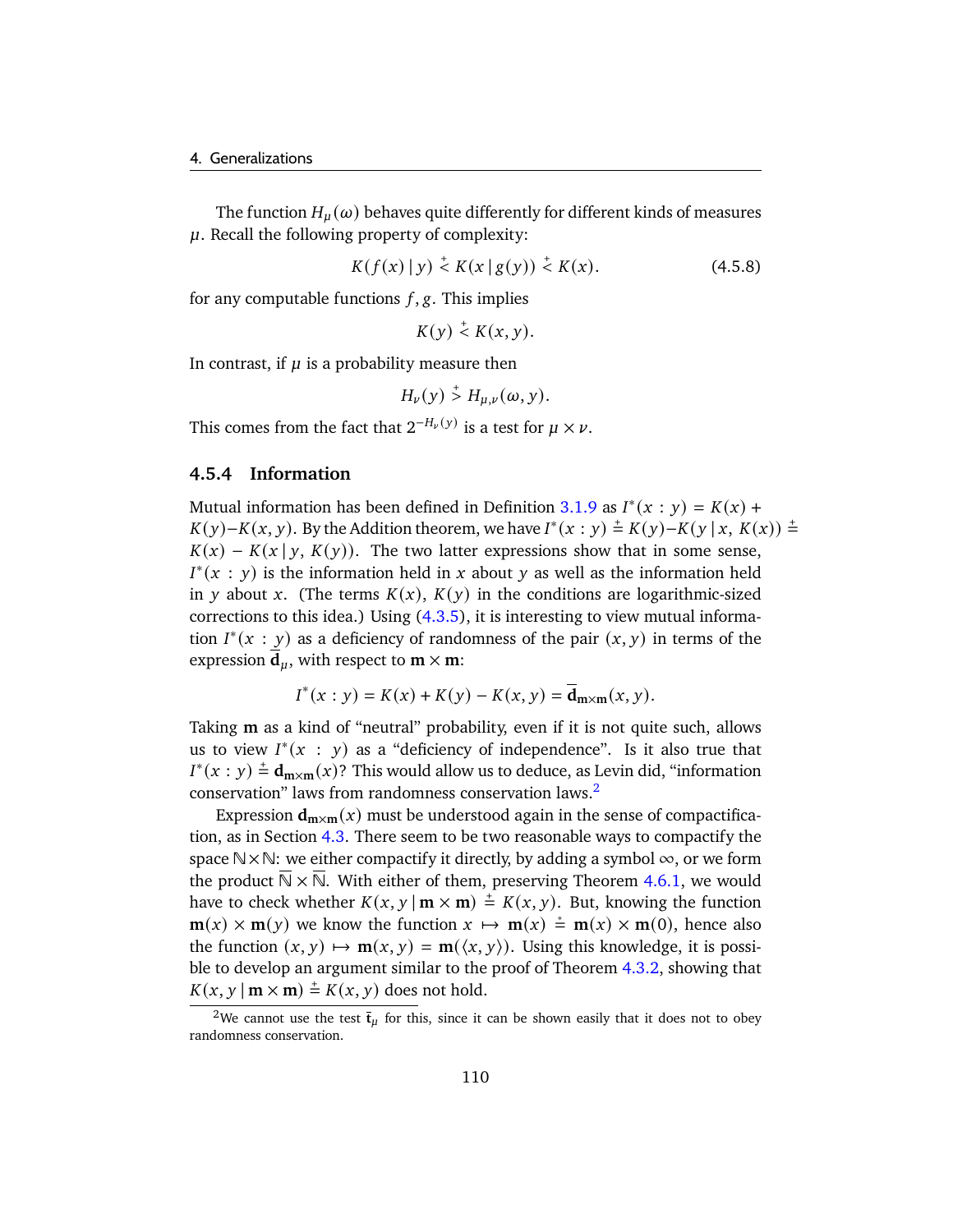**Question 1** *Is there a neutral measure M with the property that*  $I^*(x : y) =$  $d_{M \times M}(x, y)$ ? Is this true maybe for all neutral measures M? If not, how far apart are the expressions  $d_{M \times M}(x, y)$  and  $I^*(x : y)$  from each other?

# **4.6 Randomness and complexity**

We have seen in the discrete case that complexity and randomness are closely related. The connection is more delicate technically in the continuous case, but its exploration led to some nice results.

### **4.6.1 Discrete space**

It is known that for computable  $\mu$ , the test  $\mathbf{d}_{\mu}(x)$  can be expressed in terms of the description complexity of  $x$  (we will prove these expressions below). Assume that **X** is the (discrete) space of all binary strings. Then we have

<span id="page-116-0"></span>
$$
\mathbf{d}_{\mu}(x) = -\log \mu(x) - K(x) + O(K(\mu)). \tag{4.6.1}
$$

The meaning of this equation is the following. The expression  $-\log \mu(x)$  is an upper bound (within  $O(K(\mu))$ ) of the complexity  $K(x)$ , and nonrandomness of  $\dot{x}$  is measured by the difference between the complexity and this upper bound. Assume that **X** is the space of infinite binary sequences. Then equation [\(4.6.1\)](#page-116-0) must be replaced with

$$
\mathbf{d}_{\mu}(x) = \sup_{n} \left( -\log \mu(x^{\le n}) - K(x^{\le n}) + O(K(\mu)) \right). \tag{4.6.2}
$$

For noncomputable measures, we cannot replace  $O(K(\mu))$  in these relations with anything finite, as shown in the following example. Therefore however attractive and simple,  $\exp(-\log \mu(x)-K(x))$  is not a universal uniform test of randomness.

<span id="page-116-1"></span>**Proposition 4.6.1** *There is a measure over the discrete space* **X** *of binary strings such that for each n, there is an x with*  $\mathbf{d}_\mu(x) = n - K(n)$  *and*  $-\log \mu(x) - K(x) < \frac{1}{\lambda}$ 0*.*

*Proof.* Let us treat the domain of our measure  $\mu$  as a set of pairs  $(x, y)$ . Let  $x_n = 0^n$ , for  $n = 1, 2, \ldots$  For each n, let  $y_n$  be some binary string of length n with the property  $K(x_n, y_n) > n$ . Let  $\mu(x_n, y_n) = 2^{-n}$ , and 0 elsewhere. Then  $-\log \mu(x_n, y_n) - K(x_n, y_n) \le n - n = 0$ . On the other hand, let  $t_{\mu}(x, y)$  be the test nonzero only on pairs of strings  $(x, y)$  of the form  $(x_n, y)$ :

$$
t_{\mu}(x_n, y) = \frac{\mathbf{m}(n)}{\sum_{z \in \mathcal{B}^n} \mu(x_n, z)}
$$

.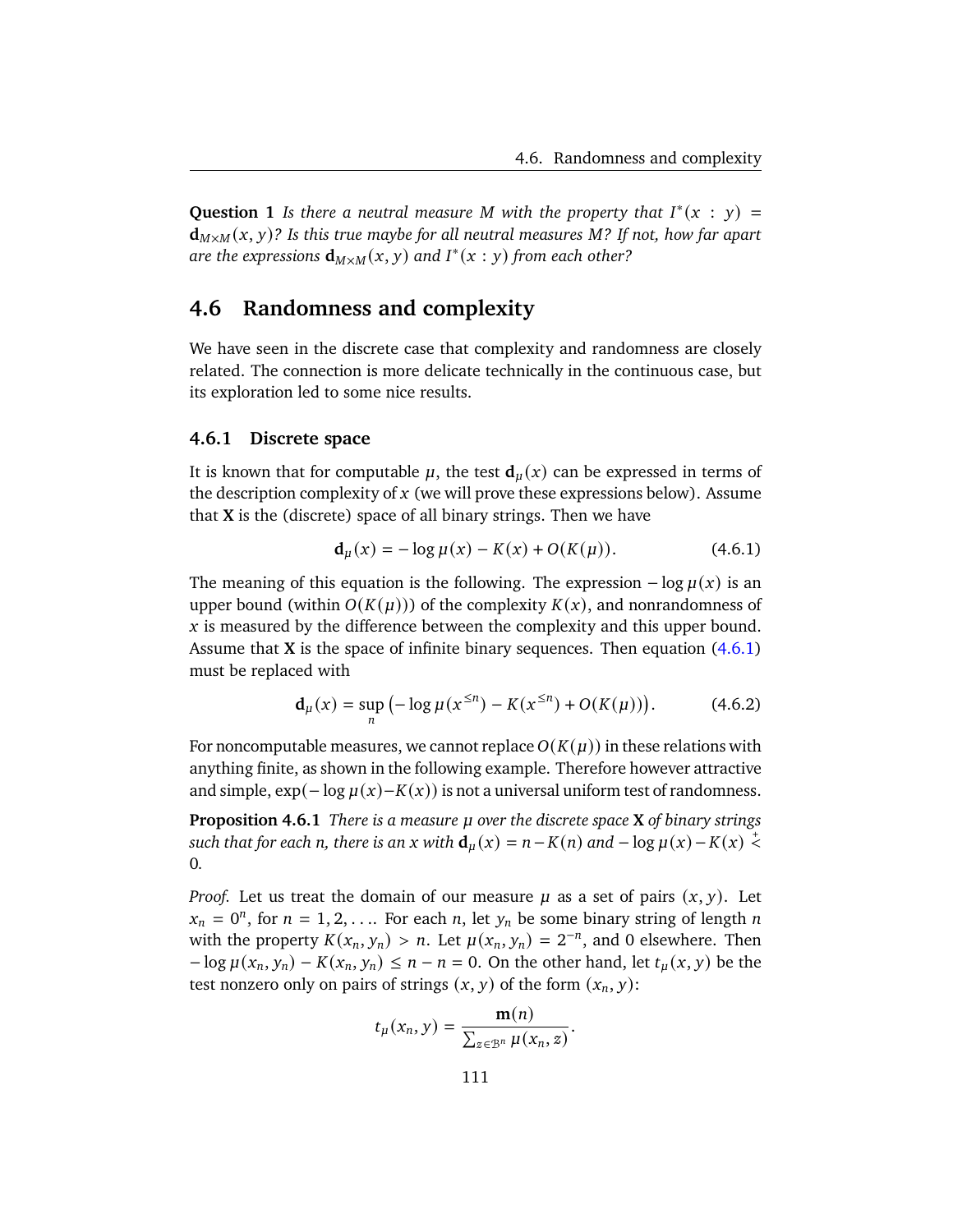The form of the definition ensures semicomputability and we also have

$$
\sum_{x,y}\mu(x,y)t_{\mu}(x,y)\leq \sum_{n}\mathbf{m}(n)<1,
$$

therefore  $t_u$  is indeed a test. Hence  $t_u(x, y) \stackrel{*}{\ge} t_u(x, y)$ . Taking logarithms,  $d_u(x_n, y_n) > n - K(n).$ 

The same example shows that the test defined as  $exp(-\log \mu(x) - K(x))$ over discrete sets, does not satisfy the randomness conservation property.

**Proposition 4.6.2** *The test defined as*  $f_\mu(x) = \exp(-\log \mu(x) - K(x))$  *over discrete spaces* **X** *does not obey the conservation of randomness.*

*Proof.* Let us use the example of Proposition [4.6.1.](#page-116-1) Consider the function  $\pi$  :  $(x, y) \mapsto x$ . The image of the measure  $\mu$  under the projection is  $(\pi \mu)(x) = \sum_{y} \mu(x, y)$ . Thus,  $(\pi \mu)(x_n) = \mu(x_n, y_n) = 2^{-n}$ . Then we have seen that  $\log f_\mu(x_n, y_n) \leq 0$ . On the other hand,

$$
\log f_{\pi\mu}(\pi(x_n, y_n)) = -\log(\pi\mu)(x_n) - K(x_n) \stackrel{+}{=} n - K(n).
$$

Thus, the projection  $\pi$  takes a random pair  $(x_n, y_n)$  into an object  $x_n$  that is very nonrandom (when randomness is measured using the test  $f_{\mu}$ ).

In the example, we have the abnormal situation that a pair is random but one of its elements is nonrandom. Therefore even if we would not insist on universality, the test  $exp(-\log \mu(x) - K(x))$  is unsatisfactory.

Looking into the reasons of the nonconservation in the example, we will notice that it could only have happened because the test  $f_{\mu}$  is too special. The fact that  $-\log(\pi\mu)(x_n) - K(x_n)$  is large should show that the pair  $(x_n, y_n)$  can be enclosed into the "simple" set  $\{x_n\} \times Y$  of small probability; unfortunately, this observation does not reflect on  $-\log \mu(x, y) - K(x, y)$  (it does for computable  $\mu$ ).

It is a natural idea to modify equation  $(4.6.1)$  in such a way that the complexity  $K(x)$  is replaced with  $K(x | \mu)$ . However, this expression must be understood properly. We need to use the definition of  $K(x)$  as  $-\log m(x)$  directly, and not as prefix complexity.

Let us mention the following easy fact:

**Proposition 4.6.3** If  $\mu$  is a computable measure then  $K(x | \mu) \stackrel{+}{=} K(x)$ . The con- $\epsilon$  *stant in*  $\stackrel{+}{=}$  *depends on the description complexity of*  $\mu$ *.*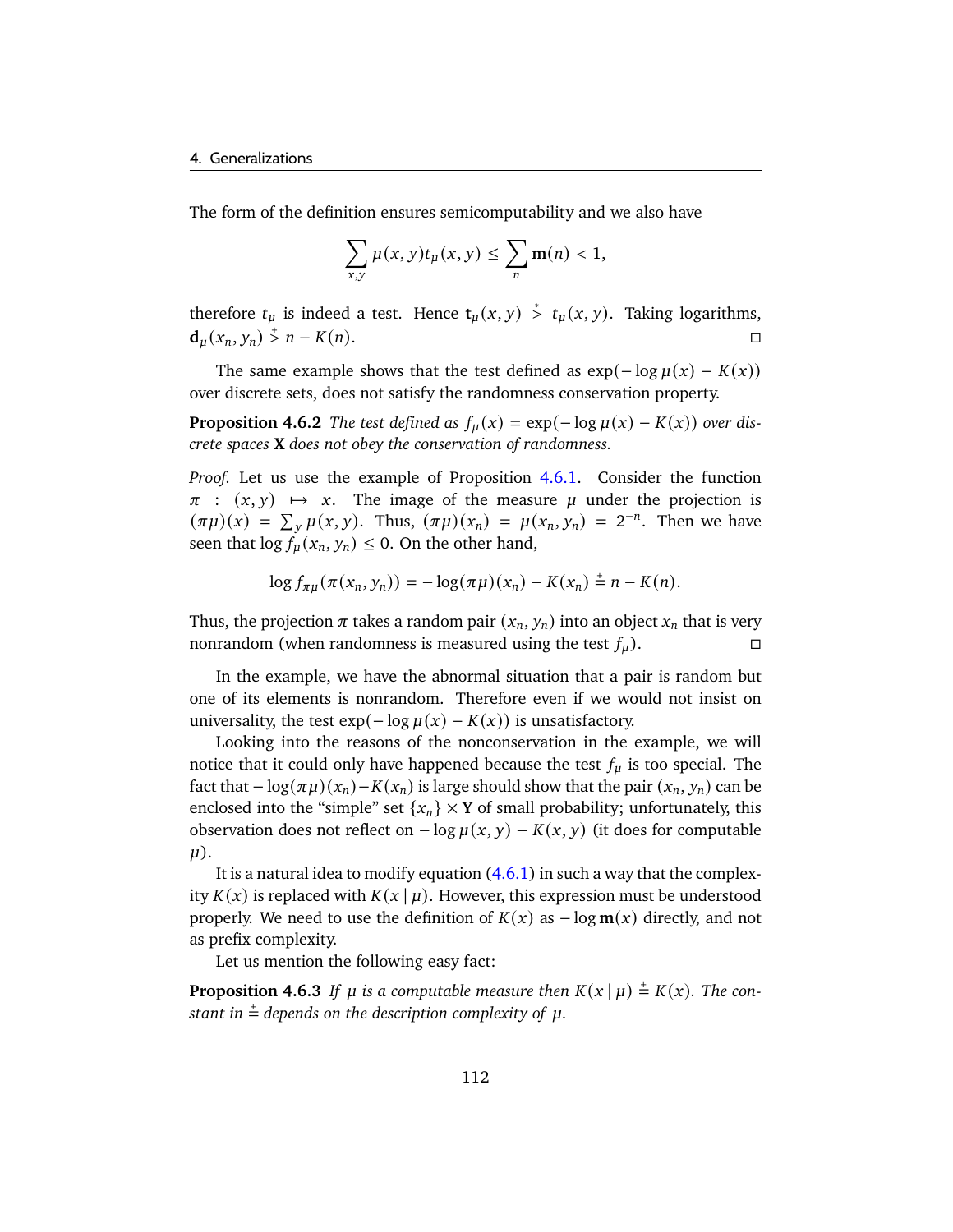<span id="page-118-0"></span>**Theorem 4.6.1** *If* **X** *is the discrete space* Σ ∗ *then we have*

<span id="page-118-1"></span>
$$
d_{\mu}(x) \stackrel{+}{=} -\log \mu(x) - K(x \mid \mu). \tag{4.6.3}
$$

Note that in terms of the algorithmic entropy notation introduced in [\(4.5.2\)](#page-110-0), this theorem can be expressed as

$$
H_{\mu}(x) \stackrel{+}{=} K(x \mid \mu) + \log \mu(x).
$$

*Proof.* In exponential notation, equation [\(4.6.3\)](#page-118-1) can be written as  $\mathbf{t}_{\mu}(x) \stackrel{*}{=} \mathbf{m}(x \mid \mu)/\mu(x)$ . Let us prove  $\stackrel{*}{>}$  first. We will show that the right-hand side of this inequality is a test, and hence  $\dot{\le} t_u(x)$ . However, the right-hand side is clearly lower semicomputable in  $(x, \mu)$  and when we "integrate" it (multiply it by  $\mu(x)$  and sum it), its sum is  $\leq 1$ ; thus, it is a test.

Let us prove  $\stackrel{*}{\leq}$  now. The expression  $\mathbf{t}_{\mu}(x)\mu(x)$  is clearly lower semicomputable in  $(x, \mu)$ , and its sum is  $\leq 1$ . Hence, it is  $\stackrel{+}{\lt}$  **m** $(x | \mu)$ .

**Remark 4.6.4** It important not to consider relative computation with respect to as *oracle computation* in the ordinary sense. Theorem [4.3.1](#page-102-1) below will show the existence of a measure with respect to which every element is random. If randomness is defined using  $\mu$  as an oracle then we can always find elements nonrandom with respect to  $\mu$ .

For similar reasons, the proof of the Coding Theorem does not transfer to the function  $K(x | \mu)$  since an interpreter function should have the property of *intensionality*, depending only on  $\mu$  and not on the sequence representing it. (It does transfer without problem to an oracle version of  $K^{\mu}(x)$ .) The Coding Theorem still may hold, at least in some cases: this is currently not known. Until we know this, we cannot interpret  $K(x | \mu)$  as description complexity in terms of interpreters and codes.

(Thanks to Alexander Shen for this observation: this remark corrects an error  $\blacksquare$  in the paper  $[21]$ .)

### **4.6.2 Non-discrete spaces**

For non-discrete spaces, unfortunately, we can only provide a less intuitive expression.

**Proposition 4.6.5** *let*  $X = (X, d, D, \alpha)$  *be a complete computable metric space, and let* E *be the enumerated set of bounded Lipschitz functions introduced in* [\(A.1.3\)](#page-144-0)*,*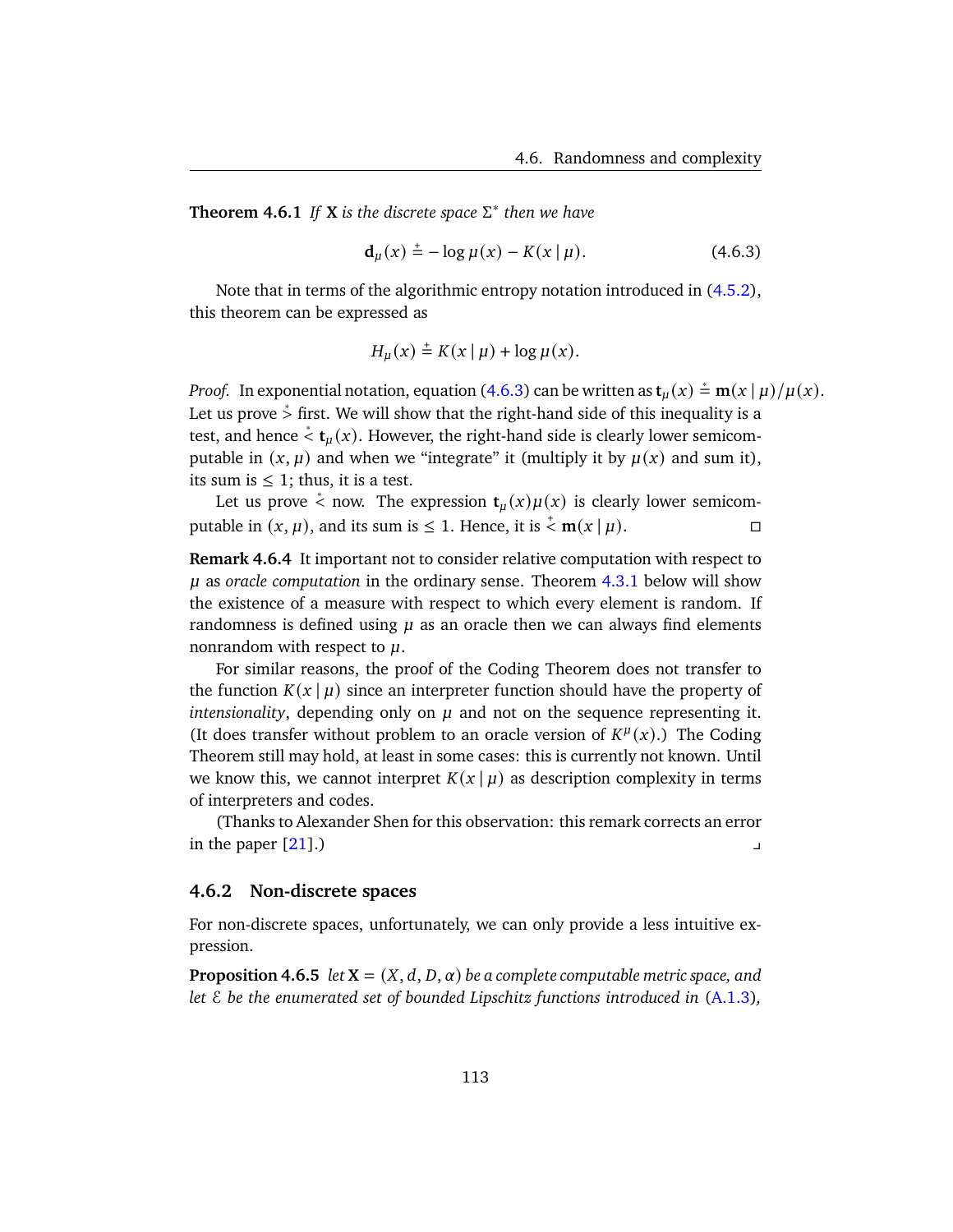<span id="page-119-0"></span>*but for the space*  $M(X) \times X$ *. The uniform test of randomness*  $t_{\mu}(x)$ *, can be expressed as*

$$
\mathbf{t}_{\mu}(x) \stackrel{*}{=} \sum_{f \in \mathcal{E}} f(\mu, x) \frac{\mathbf{m}(f \mid \mu)}{\mu^{\gamma} f(\mu, y)}.
$$
 (4.6.4)

*Proof.* For  $\dot{\varepsilon}$ , we will show that the right-hand side of the inequality is a test, and hence  $\stackrel{*}{\leq}$  **t**<sub>*u*</sub>(*x*). For simplicity, we skip the notation about the enumeration of  $\epsilon$  and treat each element  $f$  as its own name. Each term of the sum is clearly lower semicomputable in  $(f, x, \mu)$ , hence the sum is lower semicomputable in  $(x, \mu)$ . It remains to show that the  $\mu$ -integral of the sum is  $\leq 1$ . But, the  $\mu$ integral of the generic term is  $\leq$  **m**( $f | \mu$ ), and the sum of these terms is  $\leq$  1 by the definition of the function  $m(\cdot | \cdot)$ . Thus, the sum is a test.

For  $\stackrel{*}{\le}$ , note that  $(\mu, x) \mapsto \mathbf{t}_{\mu}(x)$ , as a lower semicomputable function, is the supremum of functions in  $\mathcal E$ . Denoting their differences by  $f_i(\mu, x)$ , we have  $\mathbf{t}_{\mu}(x) = \sum_{i} f_i(\mu, x)$ . The test property implies  $\sum_{i} \mu^x f_i(\mu, x) \leq 1$ . Since the function  $(\mu, i) \mapsto \mu^x f_i(\mu, x)$  is lower semicomputable, this implies  $\mu^x f_i(\mu, x) \stackrel{*}{\leq} 0$  $$ 

$$
f_i(\mu, x) \stackrel{*}{\leq} f_i(\mu, x) \frac{\mathbf{m}(i \mid \mu)}{\mu^x f_i(\mu, x)}.
$$

It is easy to see that for each  $f \in \mathcal{E}$  we have

$$
\sum_{i:f_i=f} \mathbf{m}(i\,|\,\mu) \leq \mu(f\,|\,\mu),
$$

which leads to  $(4.6.4)$ .

**Remark 4.6.6** If we only want the  $\stackrel{*}{\ge}$  part of the result, then  $\epsilon$  can be replaced with any enumerated computable sequence of bounded computable functions.

 $\overline{a}$ 

### **4.6.3 Infinite sequences**

In case of the space of infinite sequences and a computable measure, Theorem [2.3.4](#page-62-0) gives a characterization of randomness in terms of complexity. This theorem does not seem to transfer to a more general situation, but under some conditions, at least parts of it can be extended.

For arbitrary measures and spaces, we can say a little less: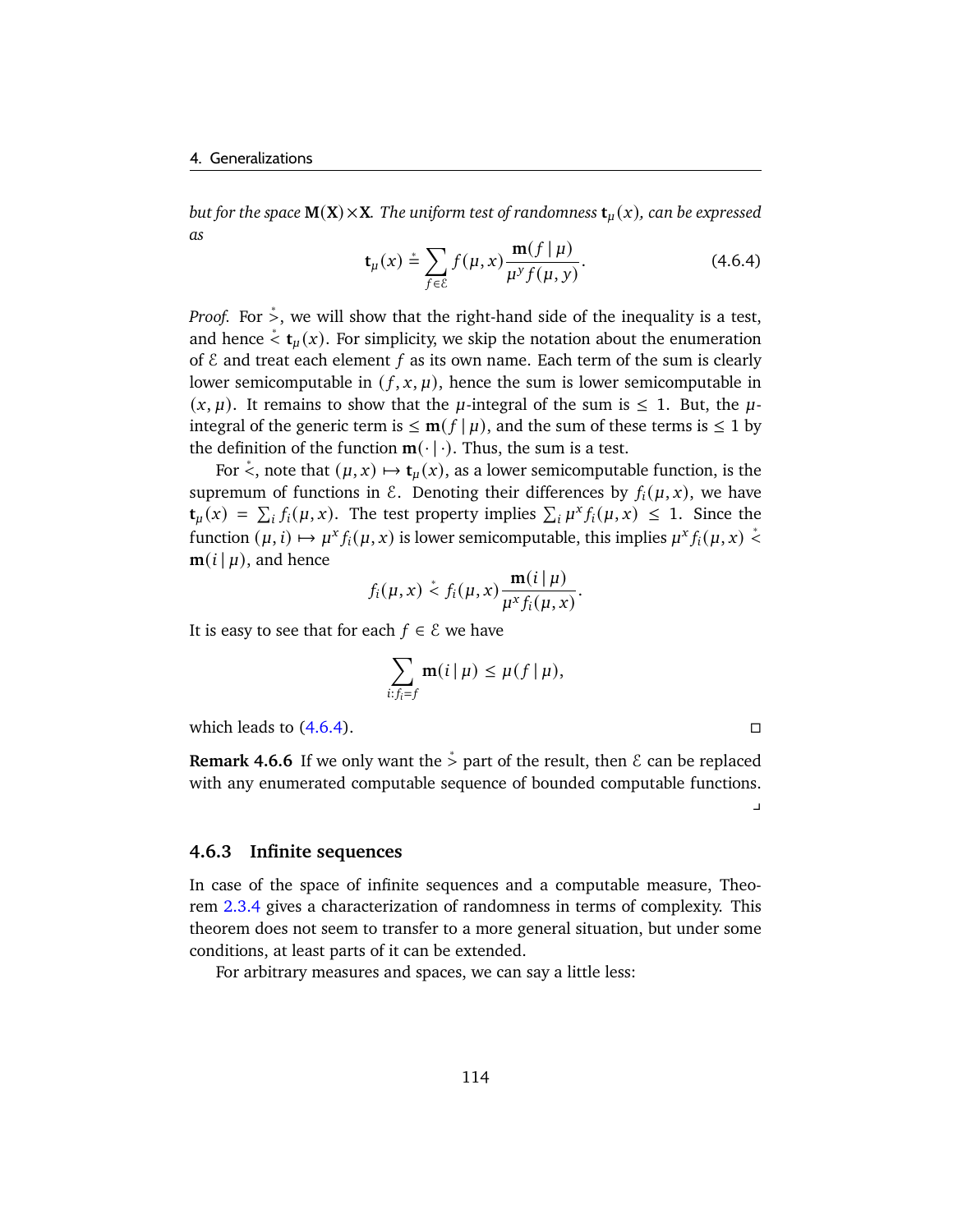<span id="page-120-0"></span>**Proposition 4.6.7** *For all measures*  $\mu \in M_R(X)$ *, for the deficiency of randomness*  $\mathbf{d}_u(x)$ , we have

$$
\mathbf{d}_{\mu}(x) \stackrel{+}{>} \sup_{n} \left( -\log \overline{\mu}(x^{\leq n}) - K(x^{\leq n} \mid \mu) \right). \tag{4.6.5}
$$

*Proof.* Consider the function

$$
f_{\mu}(x) = \sum_{s} 1_{\Gamma_{s}}(x) \frac{\mathbf{m}(s \mid \mu)}{\overline{\mu}(\Gamma_{s})} = \sum_{n} \frac{\mathbf{m}(x^{\leq n} \mid \mu)}{\overline{\mu}(x^{\leq n})} \geq \sup_{n} \frac{\mathbf{m}(x^{\leq n} \mid \mu)}{\overline{\mu}(x^{\leq n})}.
$$

The function  $(\mu, x) \mapsto f_{\mu}(x)$  is clearly lower semicomputable and satisfies  $\mu^x f_\mu(x) \leq 1$ , and hence

$$
\mathbf{d}_{\mu}(x) \stackrel{+}{>} \log f(x) \stackrel{+}{>} \sup_{n} \left( -\log \overline{\mu}(x^{\leq n}) - K(x^{\leq n} \mid \mu) \right).
$$

 $\Box$ 

**Definition 4.6.8** Let  $\mathcal{M}_R(X)$  be the set of measures  $\mu$  with  $\mu(X) = R$ .

We will be able to prove the  $\stackrel{*}{>}$  part of the statement of Theorem [2.3.4](#page-62-0) in a more general space, and without assuming computability. Assume that a separating sequence  $b_1, b_2, \ldots$  is given as defined in Subsection [4.7,](#page-123-0) along with the set  $X^0$ . For each  $x \in X^0$ , the binary sequence  $x_1, x_2, \ldots$  has been defined. Let

$$
\overline{\mu}(\Gamma_s)=R-\sum\{\mu(\Gamma_{s'}) : l(s)=l(s'), s'\neq s\}.
$$

Then  $(s, \mu) \mapsto \mu(\Gamma_s)$  is lower semicomputable, and  $(s, \mu) \mapsto \overline{\mu}(\Gamma_s)$  is upper semicomputable. And, every time that the functions  $b_i(x)$  form a partition with  $\mu$ -continuity, we have  $\overline{\mu}(\Gamma_s) = \mu(\Gamma_s)$  for all s.

**Theorem 4.6.2** *Suppose that the space is effectively compact. Then for all com*putable measures  $\mu \in \mathcal{M}_{R}^{0}(X)$ , for the deficiency of randomness  $\mathbf{d}_{\mu}(x)$ , the charac*terization* [\(2.3.3\)](#page-62-1) *holds.*

*Proof.* The proof of part  $\stackrel{+}{>}$  of the inequality follows directly from Proposition [4.6.7,](#page-120-0) just as in the proof of Theorem [2.3.4.](#page-62-0)

The proof of  $\zeta$  is also similar to the proof of that theorem. The only part that needs to be reproved is the statement that for every lower semicomputable function f over X, there are computable sequences  $y_i \in \mathbb{N}^*$  and  $q_i \in \mathbb{Q}$  with  $f(x) = \sup_i q_i 1_{y_i}(x)$ . This follows now, since according to Proposition [4.7.7,](#page-126-0) the cells  $\Gamma_v$  form a basis of the space X.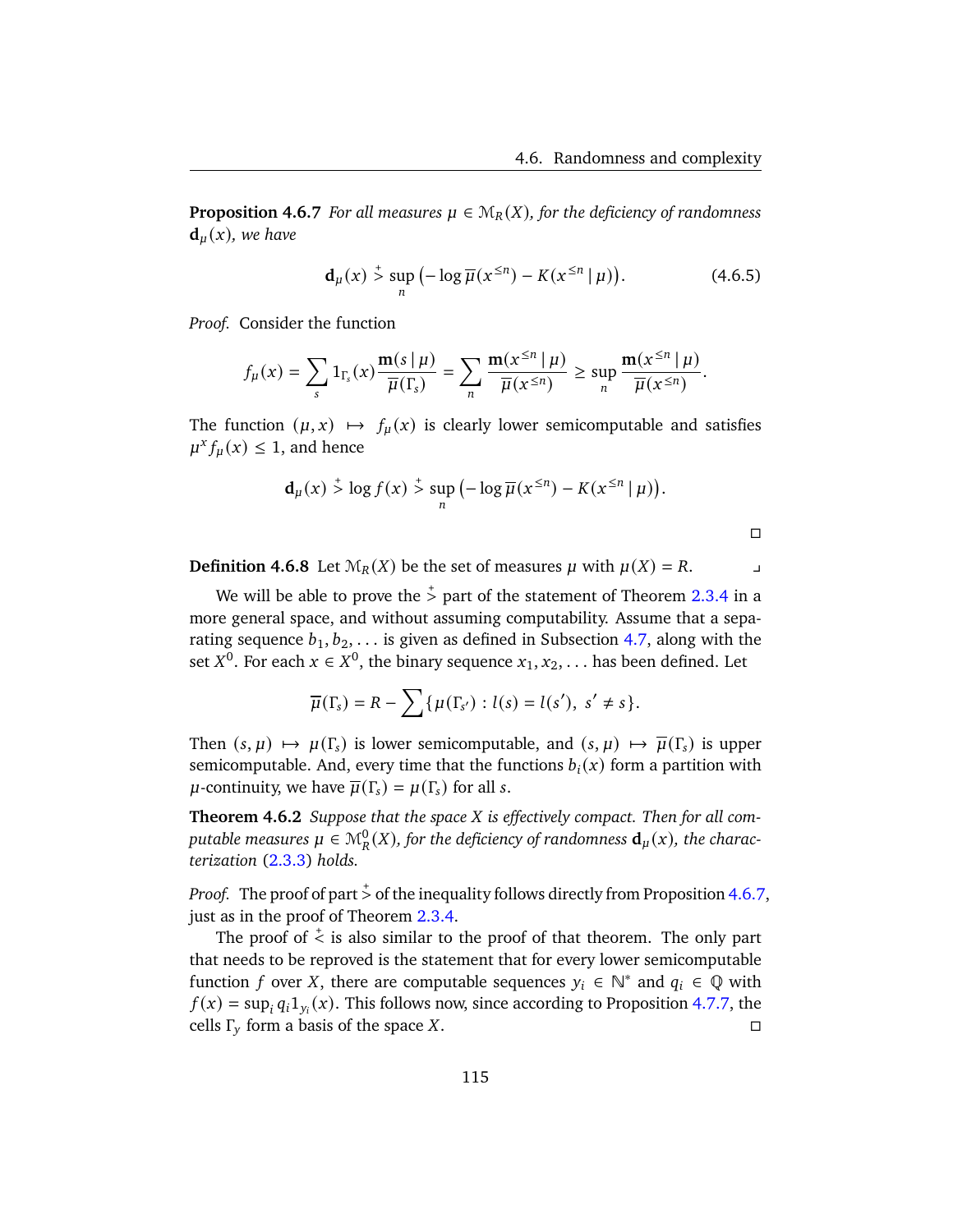### **4.6.4 Bernoulli tests**

In this part, we will give characterize Bernoulli sequences in terms of their complexity growth.

Recall Definition [4.2.11:](#page-99-0) A function  $f : \mathbb{B}^* \to \mathbb{R}$  is a combinatorial Bernoulli test if

- a) It is lower semicomputable.
- b) It is monotonic with respect to the prefix relation.

c) For all  $0 \le k \le n$  we have  $\sum_{x \in B(n,k)} f(x) \le {n \choose k}$  $\binom{n}{k}$ .

According to Theorem [4.2.3,](#page-100-0) a sequence  $\xi$  is nonrandom with respect to all Bernoulli measures if and only if  $\sup_n b(\xi^{\leq n}) = \infty$ , where  $b(x)$  is a combinatorial Bernoulli test.

We need some definitions.

**Definition 4.6.9** For a finite or infinite sequence x let  $S_n(x) = \sum_{i=1}^n x(i)$ .

For  $0 \le p \le 1$  and integers  $0 \le k \le n$ , denote  $B_p(n, k) = {n \choose k}$  $\sqrt[n]{p^k}(1-p)^{n-k}.$ 

An upper semicomputable function  $D : \mathbb{N}^2 \to \mathbb{N}$ , defined for  $n \geq 1, 0 \leq k \leq 1$ will be called a *gap function* if

$$
\sum_{n\geq 1} \sum_{k=0}^{n} B_p(n,k) 2^{-D(n,k)} \leq 1 \tag{4.6.6}
$$

holds for all  $0 \le p \le 1$ . A gap function  $D(n, k)$  is *optimal* if for every other gap function  $D'(n, k)$  there is a  $c_{D'}$  with  $D(n, k) \le D'(n, k) + c_{D'}$ .

**Proposition 4.6.10** There is an optimal gap function  $D(n, k) \stackrel{+}{\leq} K(n)$ .

*Proof.* The existence is proved using the technique of Theorem [4.1.1.](#page-90-0) For the inequality it is sufficient to note that  $K(n)$  is a gap function. Indeed, we have

$$
\sum_{n\geq 1}\sum_{k=0}^n B_p(n,k)2^{-K(n)} = \sum_{n\geq 1} 2^{-K(n)} \leq 1. \qquad \Box
$$

**Definition 4.6.11** Let us fix an optimal gap function and denote it by  $\Delta(n, k)$ .  $\overline{a}$ 

Now we can state the test characterization theorem for Bernoulli tests.

**Theorem 4.6.3** Denoting by  $b(\xi)$  the universal class test for the Bernoulli sequen*ces, we have*  $b(\xi) \stackrel{*}{=} \overline{b}(\xi)$ *, where* 

$$
\log \overline{b}(\xi) = \sup_{n} \log {n \choose k} - K(\xi^{\le n} \mid n, k, \Delta(n, k)) - \Delta(n, k),
$$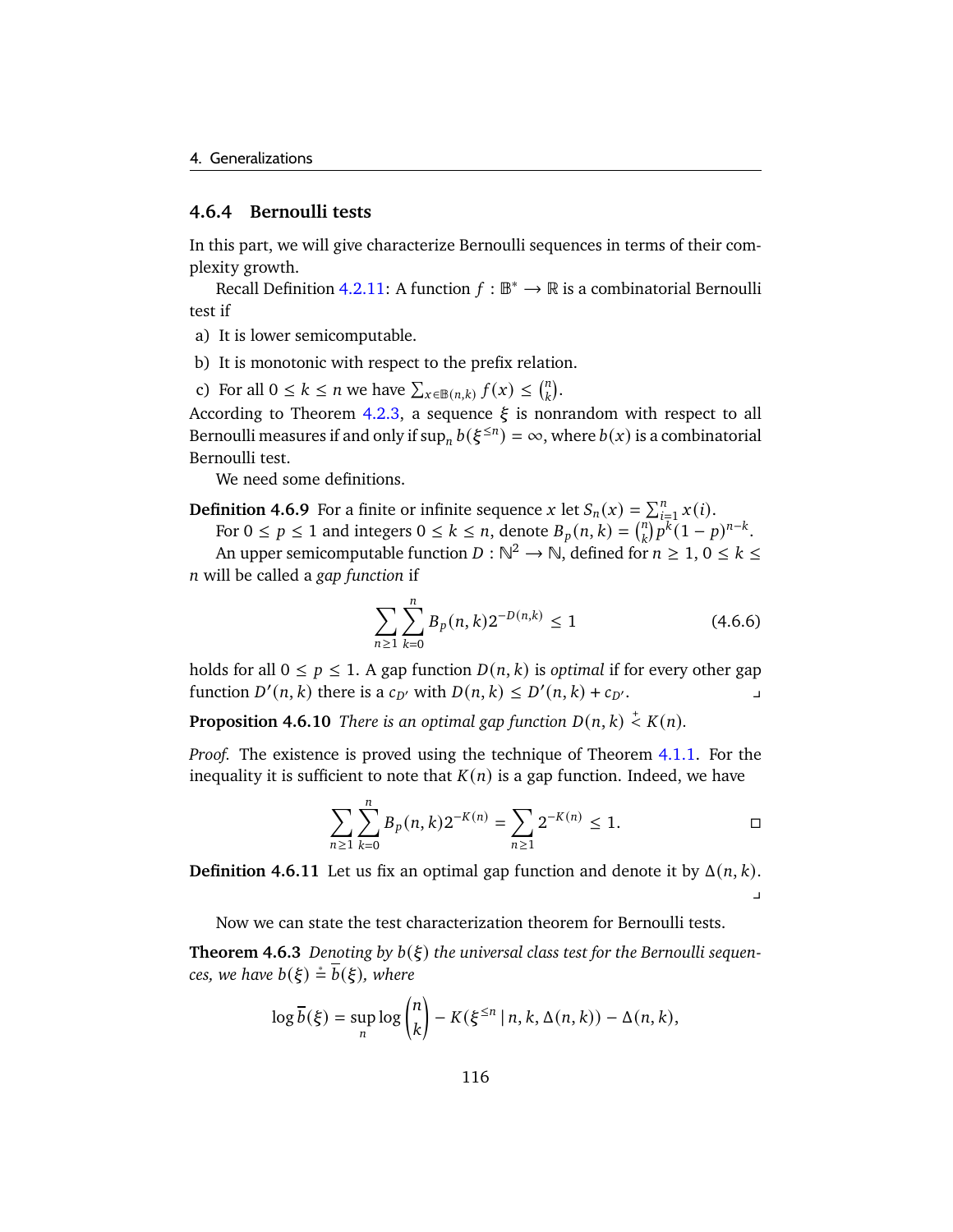*with*  $k = S_n(\xi)$ *.* 

*Proof.* Let  $\delta(n, k) = 2^{-\Delta(n,k)}$ .

<span id="page-122-0"></span>**Claim 4.6.12** *Consider lower semicomputable functions*  $\gamma : \mathbb{B}^* \to \mathbb{R}_+$  *such that for all n, k we have* 

$$
\sum_{y \in \mathbb{B}(n,k)} \gamma(y) \leq 2^{-\Delta(n,k)}.
$$

*Among these functions there is one that is optimal (maximal to within a multiplicative constant). Calling it*  $\delta(y)$  *we have* 

$$
\delta(y) \stackrel{*}{=} \delta(n,k) \cdot \mathbf{m}(y \mid n, k, \Delta(n,k)).
$$

Thus, the right-hand side is equal, within a multiplicative constant, to a lower semicomputable function of  $y$ .

*Proof.* This follows immediately from Proposition [4.5.8.](#page-113-0) with  $\nu = \#$  (the counting measure) over the sets  $\mathbb{B}(n, k)$ .

Let us show  $\overline{b}(\xi) \stackrel{*}{<} b(\xi)$ . We have with  $k = S_n(\xi)$  in the first line:

$$
\overline{b}(\xi) = \sup_{n\geq 1} {n \choose k} \mathbf{m}(\xi^{\leq n} | n, k, \Delta(n, k)) \delta(n, k)
$$
  
\n
$$
= \sup_{n\geq 1} \sum_{k=0}^{n} {n \choose k} \delta(n, k) \sum_{y \in \mathbb{B}(n,k)} 1_y(\xi) \mathbf{m}(y | n, k, \Delta(n, k))
$$
  
\n
$$
\leq \sum_{n\geq 1} \sum_{k=0}^{n} {n \choose k} \sum_{y \in \mathbb{B}(n,k)} 1_y(\xi) \delta(n, k) \mathbf{m}(y | n, k, \Delta(n, k))
$$
  
\n
$$
\stackrel{*}{=} \sum_{n\geq 1} \sum_{k=0}^{n} {n \choose k} \sum_{y \in \mathbb{B}(n,k)} 1_y(\xi) \delta(y),
$$

using the notation of Claim [4.6.12](#page-122-0) above. Let  $t(\xi)$  denote the right-hand side here, which is thus a lower semicomputable function. We have for all  $p$ :

$$
B_p^{\xi}(k) \stackrel{\ast}{=} \sum_{n \geq 1} \sum_{k=0}^n B_p(n,k) \delta(n,k) \sum_{y \in \mathbb{B}(n,k)} \mathbf{m}(y \mid n, k, \Delta(n,k)) \leq 1,
$$

so  $t(\xi) \stackrel{*}{\geq} \overline{b}(\xi)$  is a Bernoulli test, showing  $\overline{b}(\xi) \stackrel{*}{\leq} b(\xi)$ .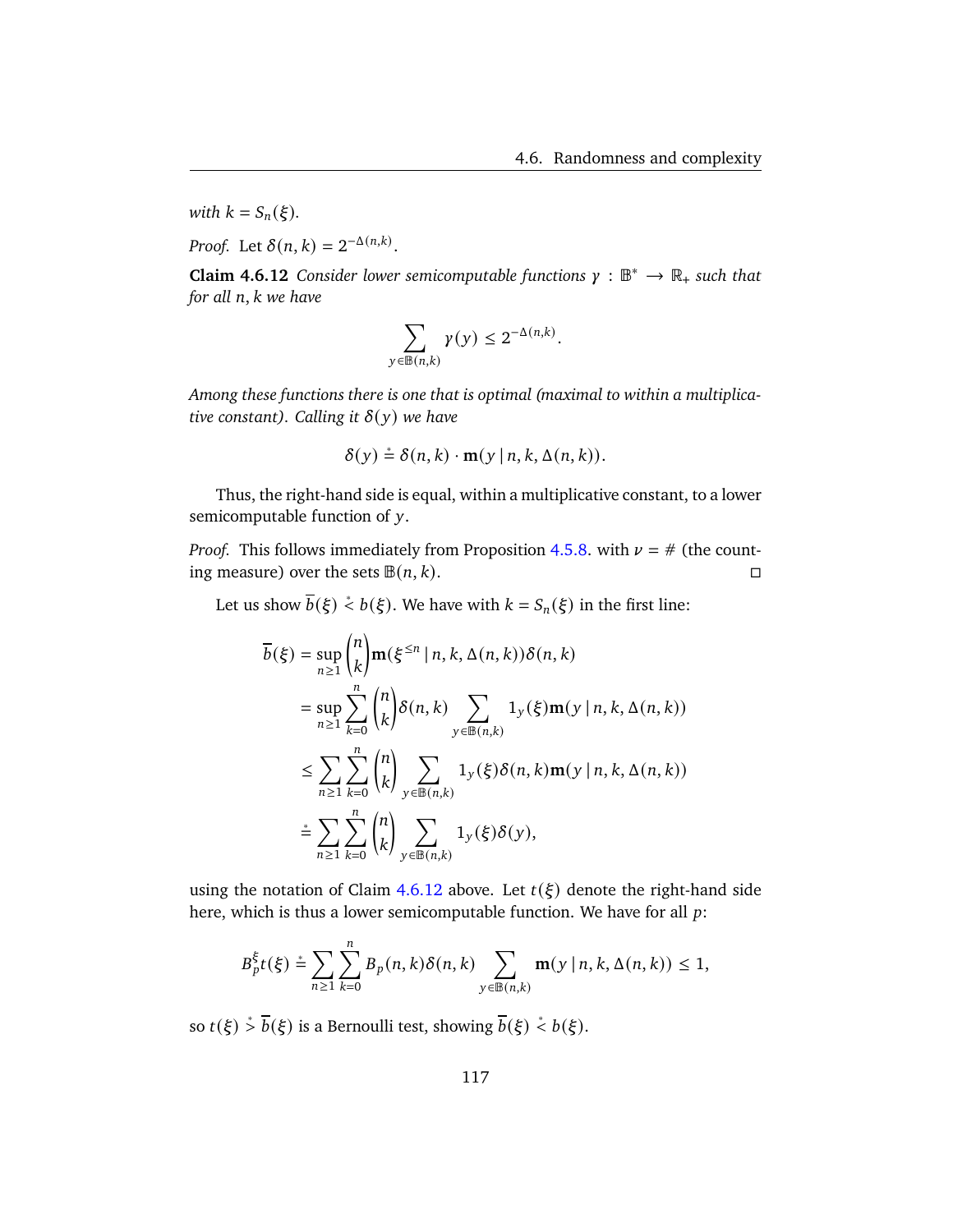To show  $b(\xi) \stackrel{*}{<} \overline{b}(\xi)$  we will follow the method of the proof of Theo-rem [2.3.4.](#page-62-0) Replace  $b(\xi)$  with a rougher version:

$$
b'(\xi) = \frac{1}{2} \max\{2^n : 2^n < b(\xi)\},
$$

then we have  $2b' < b$ . There are computable sequences  $y_i \in \mathbb{B}^*$  and  $k_i \in \mathbb{N}$  with  $b'(\xi) = \sup_i 2^{k_i} 1_{y_i}(\xi)$  with the property that if  $i < j$  and  $1_{y_i}(\xi) = 1_{y_i}(\xi) = 1$ then  $k_i < k_j$ . As in the imitated proof, we have  $2b'(\xi) \geq \sum_i 2^{k_i} 1_{y_i}(\xi)$ . The function  $\gamma(y) = \sum_{y_i=y} 2^{k_i}$  is lower semicomputable. We have

$$
b \ge 2b'(\xi) \ge \sum_{i} 2^{k_i} 1_{y_i}(\xi) = \sum_{y \in \mathbb{N}^*} 1_y(\xi) \gamma(y) = \sum_{n} \sum_{k=0}^n \sum_{y \in \mathbb{B}(n,k)} 1_y(\xi) \gamma(y).
$$
\n(4.6.7)

By Theorem [4.2.3](#page-100-0) we can assume  $\sum_{y \in B(n,k)} \gamma(y) \leq {n \choose k}$  $\binom{n}{k}$ . Let

<span id="page-123-1"></span>
$$
\delta'(y) = \gamma(y) {n \choose k}^{-1} \le 1,
$$
  

$$
\delta'(n, k) = \sum_{y \in \mathbb{B}(n, k)} \delta'(y).
$$

Since  $1 \geq B_p b \geq B_p (2b')$  for all p, we have

$$
1 \geq \sum_{n} \sum_{k=0}^{n} \sum_{y \in \mathbb{B}(n,k)} \gamma(y) B_p^{\xi} 1_y(\xi) = \sum_{n} \sum_{k=0}^{n} p^k (1-p)^{n-k} \sum_{y \in \mathbb{B}(n,k)} \gamma(y)
$$
  
= 
$$
\sum_{n} \sum_{k=0}^{n} B_p(n,k) \sum_{y \in \mathbb{B}(n,k)} \delta'(y) = \sum_{n} \sum_{k=0}^{n} B_p(n,k) \delta'(n,k).
$$

Thus  $\delta'(n, k)$  is a gap function, hence  $\delta'(n, k) \stackrel{*}{\leq} 2^{-\Delta(n, k)}$ , and by Claim [4.6.12](#page-122-0) we have

$$
\gamma(y)\binom{n}{k}^{-1} = \delta'(y) \stackrel{*}{\leq} \delta(y) \stackrel{*}{=} \delta(n,k) \cdot \mathbf{m}(y \mid n, k, \Delta(n,k)).
$$

Substituting back into [\(4.6.7\)](#page-123-1) finishes the proof of  $b(\xi) \stackrel{*}{\check{}} \overline{b}(\xi)$ . □

$$
\qquad \qquad \Box
$$

# <span id="page-123-0"></span>**4.7 Cells**

This section allows to transfer some of the results on sequence spaces to more general spaces, by encoding the elements into sequences. The reader who is only interested in sequences can skip this section.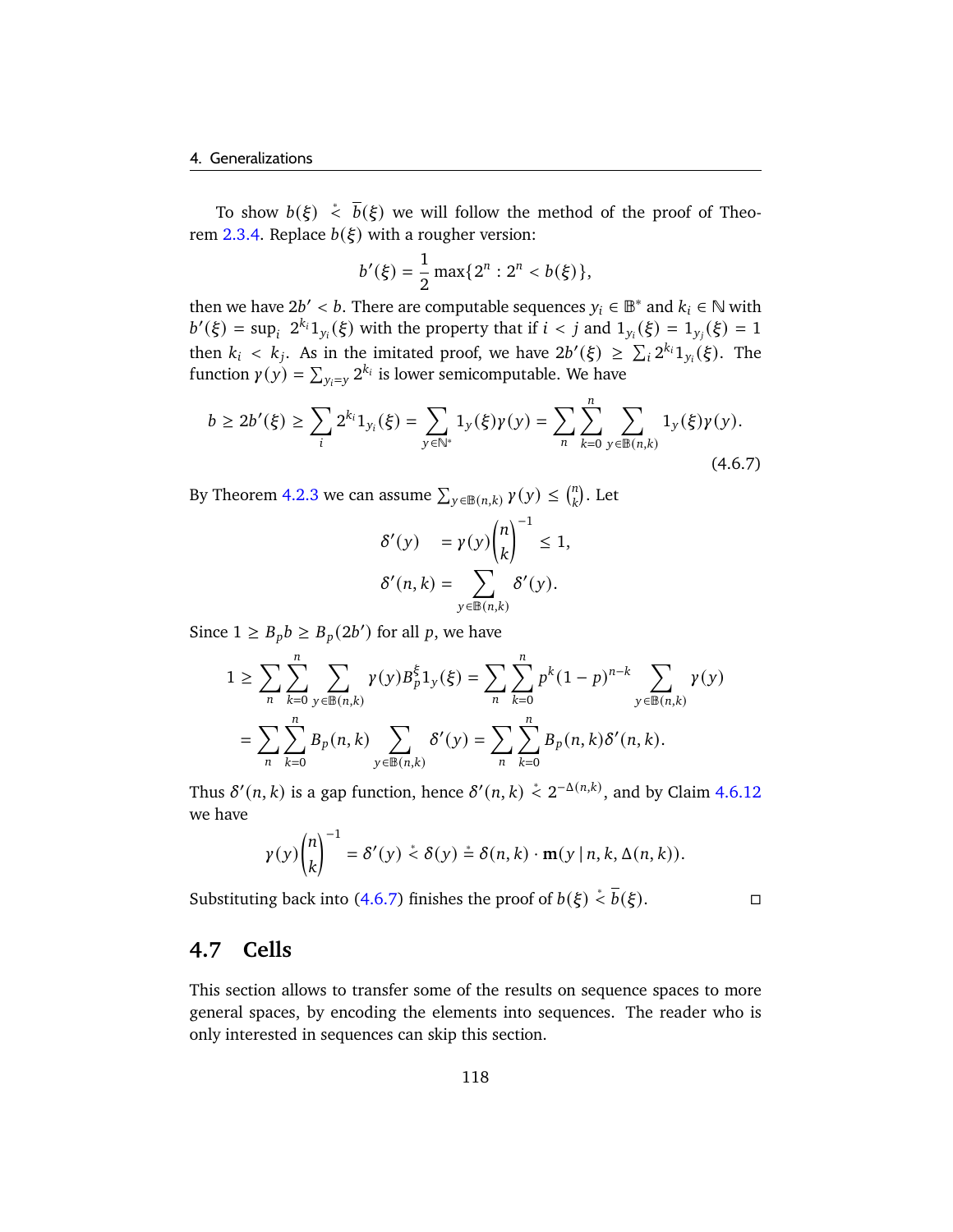### **4.7.1 Partitions**

The coordinates of the sequences into which we want to encode our elements will be obtained via certain partitions.

Recall from Definition [A.2.33](#page-154-0) that a measurable set A is said to be a  $\mu$ *continuity set* if  $\mu(\partial A) = 0$  where  $\partial A$  is the boundary of A.

**Definition 4.7.1** (Continuity partition) Let  $f : X \rightarrow \mathbb{R}$  be a bounded computable function, and let  $\alpha_1 < \cdots < \alpha_k$  be rational numbers, and let  $\mu$  be a computable measure with the property that  $\mu f^{-1}(\alpha_i) = 0$  for all j.

In this case, we will say that  $\alpha_i$  are  $\mu$ -continuity points of f. Let  $\alpha_0 = -\infty$ ,  $\alpha_{k+1} = \infty$ , and for  $j = 0, \ldots, k$ , let Let  $U_j = f^{-1}((j, j+1))$ . The sequence of disjoint computably enumerable open sets  $(U_0, \ldots, U_k)$  will be called the *partition generated by*  $f, \alpha_1, \ldots, \alpha_k$ .

If we have several partitions  $(U_{i0}, \ldots, U_{i,k})$ , generated by different functions  $f_i$  ( $i = 1, \ldots, m$ ) and cutoff sequences ( $\alpha_{ij}$  :  $j = 1, \ldots, k_i$ ) made up of  $\mu$ continuity points of  $f_i$  then we can form a new partition generated by all possible intersections

$$
V_{j_1,\ldots,j_n}=U_{1,j_1}\cap\cdots\cap U_{m,j_m}.
$$

A partition of this kind will be called a *continuity partition*. The sets  $V_{j_1,...,j_n}$  will be called the *cells* of this partition.

The following is worth noting.

**Proposition 4.7.2** In a partition as given above, the values  $\mu V_{j_1,...,j_n}$  are comput*able from the names of the functions*  $f_i$  and the cutoff points  $\alpha_{ij}$ .

*Proof.* Straightforward.

Let us proceed to defining cells.

**Definition 4.7.3** (Separating sequence) Assume that a computable sequence of functions  $b_1(x), b_2(x), \ldots$  over X is given, with the property that for every pair  $x_1, x_2 \in X$  with  $x_1 \neq x_2$ , there is a *j* with  $b_i(x_1) \cdot b_i(x_2) < 0$ . Such a sequence will be called a *separating sequence*. Let us give the correspondence between the set  $\mathbb{B}^{\mathbb{N}}$  of infinite binary sequences and elements of the set

$$
X^{0} = \{x \in X : b_{j}(x) \neq 0, j = 1, 2, \ldots\}.
$$

For a binary string  $s_1 \cdots s_n = s \in \mathbb{B}^*$ , let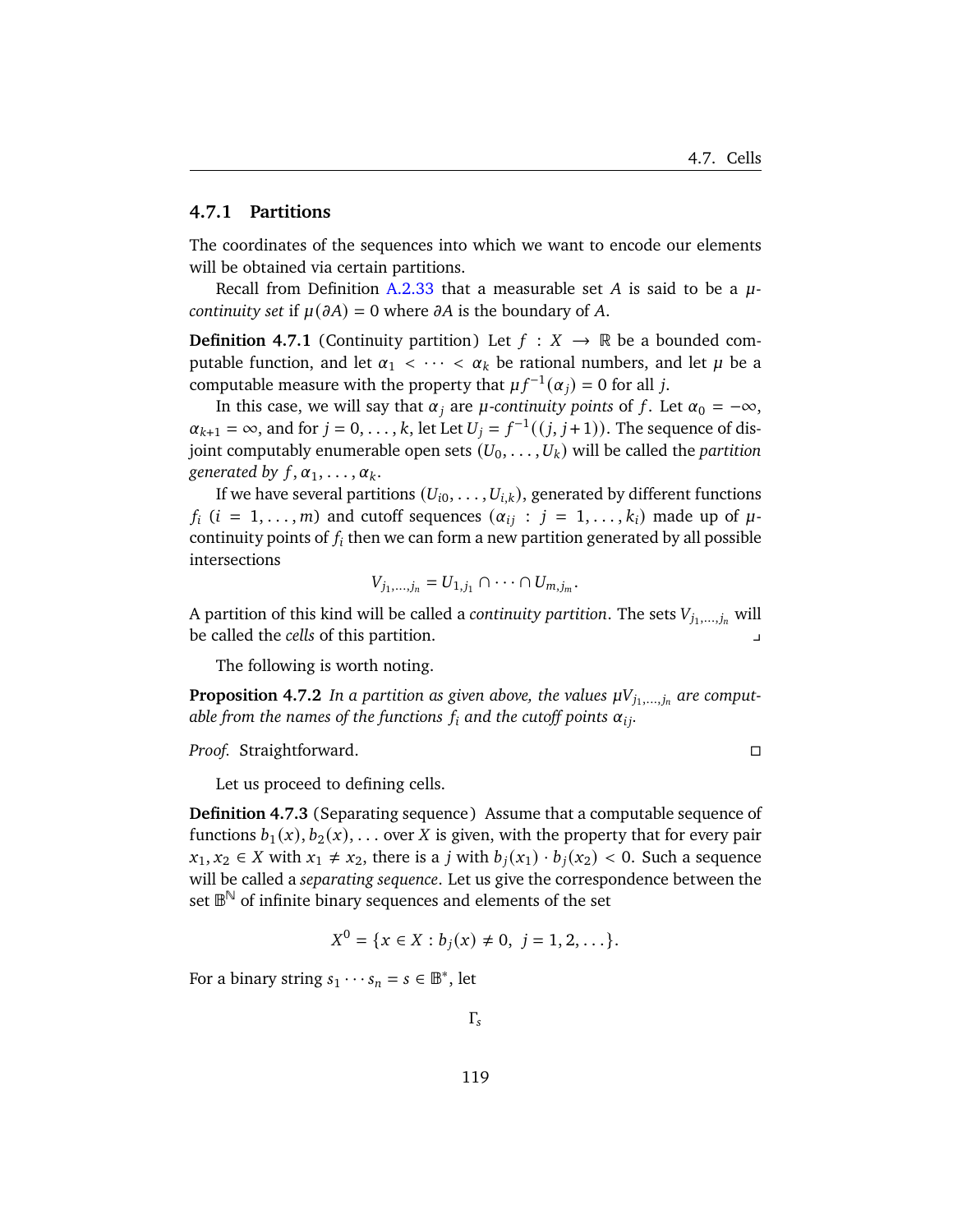be the set of elements of *X* with the property that for  $j = 1, \ldots, n$ , if  $s_j = 0$  then  $b_i(\omega) < 0$ , otherwise  $b_i(\omega) > 0$ .

The separating sequence will be called *µ*-continuity sequence if  $\mu(X^0)$  =  $0.$ 

This correspondence has the following properties.

- a)  $\Gamma_{\Lambda} = X$ .
- b) For each  $s \in \mathbb{B}$ , the sets  $\Gamma_{s0}$  and  $\Gamma_{s1}$  are disjoint and their union is contained in  $Γ_s$ .
- c) For  $x \in X^0$ , we have  $\{x\} = \bigcap_{x \in \Gamma_s} \Gamma_s$ .

**Definition 4.7.4** (Cells) If string *s* has length *n* then Γ<sub>s</sub> will be called a *canonical n-cell*, or simply canonical cell, or *n*-cell. From now on, whenever Γ denotes a subset of  $X$ , it means a canonical cell. We will also use the notation

$$
l(\Gamma_s)=l(s).
$$

y

The three properties above say that if we restrict ourselves to the set  $X^0$  then the canonical cells behave somewhat like binary subintervals: they divide  $X^0$ in half, then each half again in half, etc. Moreover, around each point, these canonical cells become "arbitrarily small", in some sense (though, they may not be a basis of neighborhoods). It is easy to see that if  $\Gamma_{s_1}, \Gamma_{s_2}$  are two canonical cells then they either are disjoint or one of them contains the other. If  $\Gamma_{s_1} \subset \Gamma_{s_2}$ then  $s_2$  is a prefix of  $s_1$ . If, for a moment, we write  $\Gamma_s^0 = \Gamma_s \cap X^0$  then we have the disjoint union  $\Gamma_s^0 = \Gamma_{s0}^0 \cup \Gamma_{s1}^0$ .

Let us use the following notation.

**Definition 4.7.5** For an *n*-element binary string *s*, for  $x \in \Gamma_s$ , we will write

$$
s = x^{\leq n} = x_1 \cdots x_n, \quad \mu(s) = \mu(\Gamma_s).
$$

The  $2^n$  cells (some of them possibly empty) of the form  $\Gamma_s$  for  $l(s) = n$  form a partition

 $\mathcal{P}_n$ 

of  $X^0$ . We also a set of the set of the set of the set of the set of the set of the set of the set of the set of the<br>The set of the set of the set of the set of the set of the set of the set of the set of the set of the set of

Thus, for elements of  $X^0$ , we can talk about the *n*-th bit  $x_n$  of the description of  $x$ : it is uniquely determined.

**Examples 4.7.6**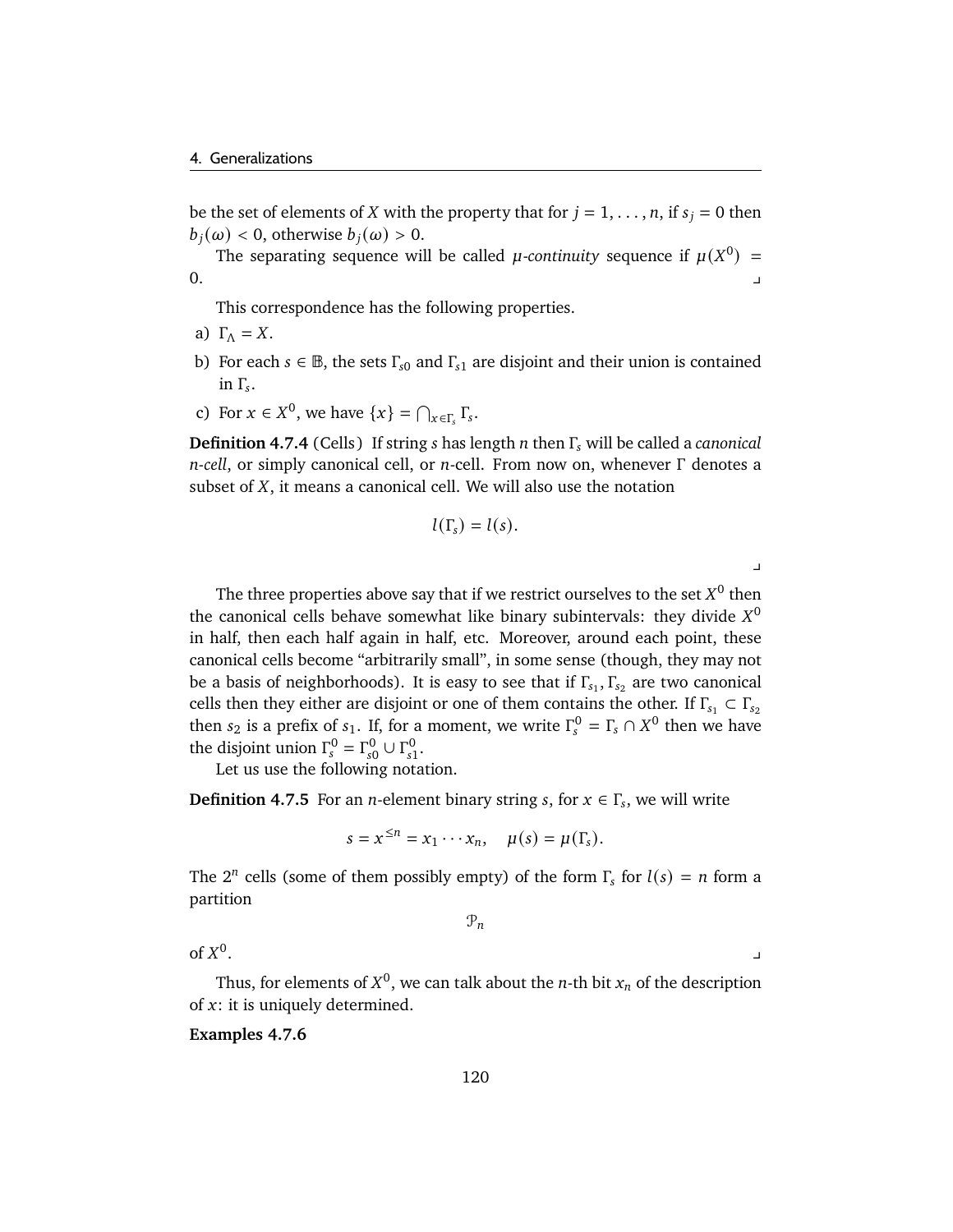- 1. If **X** is the set of infinite binary sequences with its usual topology, the functions  $b_n(x) = x_n - 1/2$  generate the usual cells, and  $X^0 = X$ .
- 2. If **X** is the interval [0, 1], let  $b_n(x) = -\sin(2^n \pi x)$ . Then cells are open intervals of the form  $(k \cdot 2^{-n}, (k + 1) \cdot 2^{n})$ , the correspondence between infinite binary strings and elements of  $X^0$  is just the usual representation of  $x$  as the binary decimal string  $0.x_1x_2...$

 $\overline{a}$ 

When we fix canonical cells, we will generally assume that the partition chosen is also "natural". The bits  $x_1, x_2, \ldots$  could contain information about the point  $x$  in decreasing order of importance from a macroscopic point of view. For example, for a container of gas, the first few bits may describe, to a reasonable degree of precision, the amount of gas in the left half of the container, the next few bits may describe the amounts in each quarter, the next few bits may describe the temperature in each half, the next few bits may describe again the amount of gas in each half, but now to more precision, etc. From now on, whenever  $\Gamma$  denotes a subset of X, it means a canonical cell. From now on, for elements of  $X^0$ , we can talk about the *n*-th bit  $x_n$  of the description of x: it is uniquely determined.

The following observation will prove useful.

<span id="page-126-0"></span>**Proposition 4.7.7** *Suppose that the space* **X** *is effectively compact*[3](#page-126-1) *and we have a*  $\mathit{separating}$  sequence  $b_i(x)$  as given above. Then the cells  $\Gamma_{\!s}$  form a basis of the space **X***.*

*Proof.* We need to prove that for every ball  $B(x, r)$ , the there is a cell  $x \in \Gamma$ <sub>s</sub>  $\subset$  $B(x, r)$ . Let C be the complement of  $B(x, r)$ . For each point y of C, there is an *i* such that  $b_i(x) \cdot b_i(y) < 0$ . In this case, let  $J^0 = \{z : b_i(z) < 0\}$ ,  $J^1 = \{z : b_i(z) \le 0\}$  $b_i(z) > 0$ . Let  $J(y) = J^p$  such that  $y \in J^p$ . Then  $C \subset \bigcup_{y} J(y)$ , and compactness implies that there is a finite sequence  $y_1, \ldots, y_k$  with  $C \subset \bigcup_{j=1}^k J(y_j).$ Clearly, there is a cell

$$
x\in \Gamma_s\subset B(x,r)\setminus\bigcup_{j=1}^k J(y_j).
$$

 $\Box$ 

<span id="page-126-1"></span> $3$ It was noted by Hoyrup and Rojas that the qualification "effectively" is necessary here.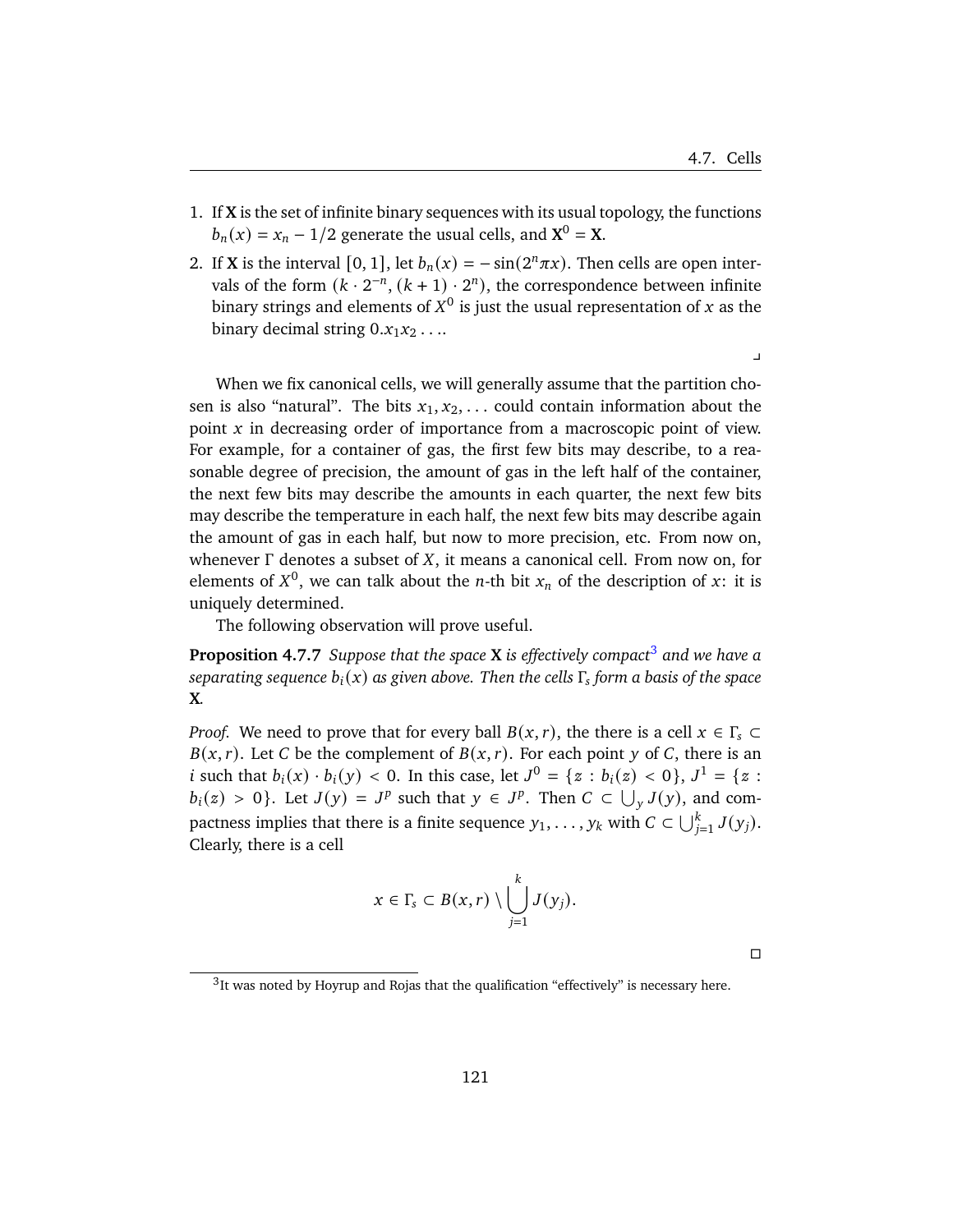## **4.7.2 Computable probability spaces**

If a separating sequence is given in advance, we may restrict attention to the class of measures that make our sequence a  $\mu$ -continuity sequence:

**Definition 4.7.8** Let  $\mathcal{M}^0(X)$  be the set of those probability measures  $\mu$  in  $\mathcal{M}(X)$ for which  $\mu(X \setminus X^0)$  $= 0.$ 

On the other hand, for each computable measure  $\mu$ , a computable separating sequence can be constructed that is a  $\mu$ -continuity sequence. Recall that  $B(x, r)$ is the ball of center x and radius r. Let  $D = \{s_1, s_2, \dots\} = \{\alpha(1), \alpha(2), \dots\}$  be the canonical enumeration of the canonical dense set  $D$ .

<span id="page-127-1"></span>**Theorem 4.7.1** (Hoyrup-Rojas) *There is a sequence of uniformly computable reals*  $(r_n)_{n \in \mathbb{N}}$  such that  $(B(s_i, r_n))_{i,n}$  is a basis of balls that are  $\mu$ -continuity sets. This basis is constructively equivalent to the original one, consisting of all balls  $B(s_i, r)$ ,  $r \in \mathbb{Q}$ .

**Corollary 4.7.9** *There is a computable separating sequence with the*  $\mu$ *-continuity property.*

*Proof.* Let us list all balls  $B(s_i, r_n)$  into a single sequence  $B(s_{i_k}, r_{n_k})$ . The functions

$$
b_k(x) = d(s_{i_k}, x) - r_{n_k}
$$

give rise to the desired sequence.

For the proof of the theorem, we use some preparation. Recall from Definition [A.2.5](#page-147-0) that an atom is a point with positive measure.

<span id="page-127-0"></span>**Lemma 4.7.10** *Let*  $X$  *be*  $\mathbb R$  *or*  $\mathbb R^+$  *or*  $[0, 1]$ *. Let*  $\mu$  *be a* computable probability *measure on X. Then there is a sequence of uniformly computable reals*  $(x_n)_n$  which  $i$ *s* dense in  $X$  and contains no atoms of  $\mu$ .

*Proof.* Let *I* be a closed rational interval. We construct  $x \in I$  with  $\mu({x}) = 0$ . To do this, we construct inductively a nested sequence of closed intervals  $J_k$  of measure  $\langle 2^{-k+1}$ , with  $J_0 = I$ . Suppose  $J_k = [a, b]$  has been constructed, with  $\mu(J_k) < 2^{-k+1}$ . Let  $m = (b-a)/3$ : one of the intervals  $[a, a+m]$  and  $[b-m, b]$ must have measure  $< 2^{-k}$ , and we can find it effectively—let it be  $J_{k+1}$ .

From a constructive enumeration  $(I_n)_n$  of all the dyadic intervals, we can construct  $x_n \in I_n$  uniformly.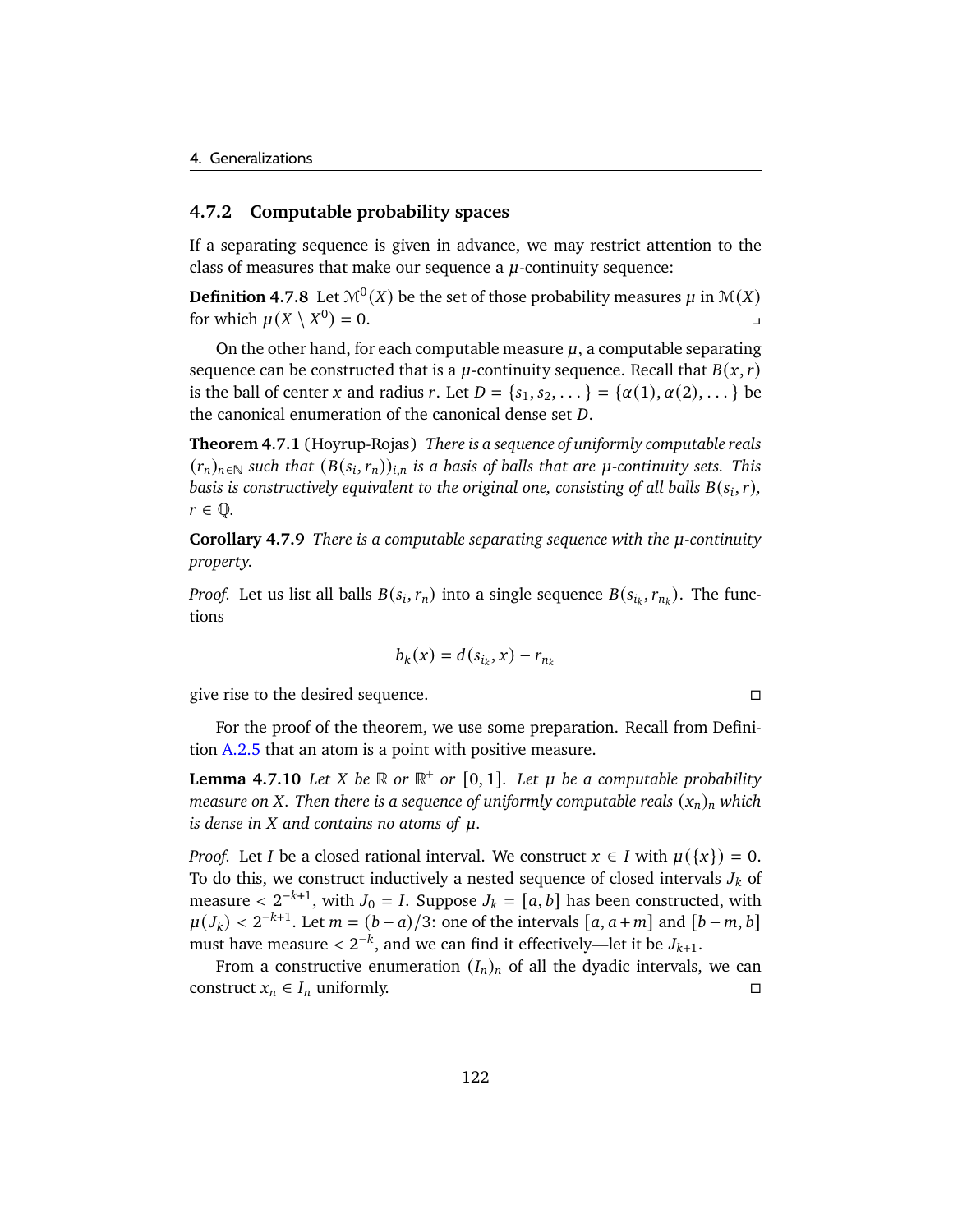<span id="page-128-0"></span>**Corollary 4.7.11** Let  $(X, \mu)$  be a computable metric space with a computable mea*sure and let*  $(f_i)_i$  be a sequence of uniformly computable real valued functions on *X*. Then there is a sequence of uniformly computable reals  $(x_n)_n$  that is dense in  $\mathbb R$ and such that each  $x_n$  is a  $\mu$ -continuity point of each  $f_i$ .

*Proof.* Consider the uniformly computable measures  $\mu_i = \mu \circ f_i^{-1}$  and define  $\nu = \sum_i 2^{-i} \mu_i$ . It is easy to see that  $\nu$  is a computable measure and then, by Lemma [4.7.10,](#page-127-0) there is a sequence of uniformly computable reals  $(x_n)_n$  which is dense in R and contains no atoms of  $\nu$ . Since  $\nu(A) = 0$  iff  $\mu_i(A) = 0$  for all i, we get  $\mu({f_i^{-1}(x_n)})$  = 0 for all *i*, *n*. □

*Proof of Theorem [4.7.1.](#page-127-1)* Apply Corollary [4.7.11](#page-128-0) to  $f_i(x) = d(s_i, x)$ .

Since every ball  $B(s_i, r)$  can be expressed as a computably enumerable union of the balls of the type  $B(s_i, r_n)$  just constructed, the two bases are constructively equivalent.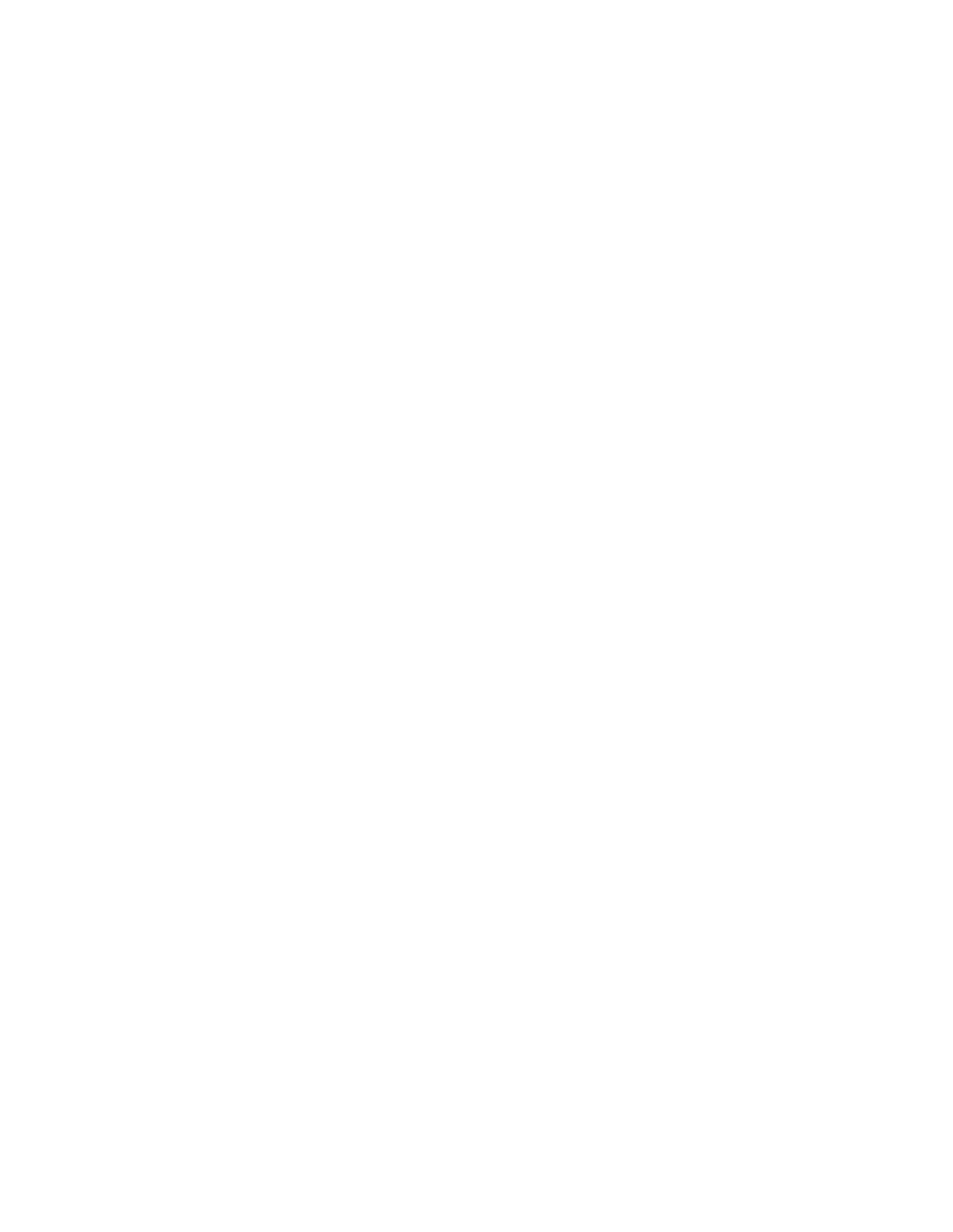# **5 Exercises and problems**

**Exercise 1** Define, for any two natural numbers  $r, s$ , a standard encoding  $\text{cnv}_s^r$ of base  $r$  strings  $x$  into base  $s$  strings with the property

<span id="page-130-0"></span>
$$
|\text{cnv}_s^r(x)| \le |x| \frac{\log r}{\log s} + 1. \tag{5.0.1}
$$

*Solution.* We will use  $\mathcal{X} = N^N$ ,  $\mathcal{X}_r = Z_r^N$  for the sets of infinite strings of natural numbers and r-ary digits respectively. For a sequence  $p \in \mathcal{X}_r$ , let  $[p]_r$  denote the real number in the interval  $[0, 1]$  which 0.p denotes in the base r number system. For p in  $\mathbb{S}_r$ , let  $[p]_r = \{ [pq]_r : q \in \mathcal{X}_r \}.$ 

For the r-ary string x, let v be the size of the largest s-ary intervals  $[y]_s$ contained in the *r*-ary interval  $[x]_r$ . If  $[z]_s$  is the leftmost among these intervals, then let cnv<sup>r</sup><sub>s</sub> $(x) = z$ . This is a one-to-one encoding. We have  $r^{-|x|} < 2sv$ , since any 2s consecutive s-ary intervals of length  $\nu$  contain an s-ary interval of length sv. Therefore

$$
|z| = -\log_s v < |x| \frac{\log r}{\log s} + 1 + \frac{\log 2}{\log s}
$$

hence, since  $2 \leq s$  and  $|x|$  is integer, we have the inequality [\(5.0.1\)](#page-130-0).

**Exercise 2** A function A from  $\mathbb{S}_r \times \mathbb{S}$  to  $\mathbb{S}$  is called an *r*-ary interpreter. Prove the following generalization of the Invariance Theorem. For any  $s$ , there is a p.r.  $s$ -ary interpreter U such that for any p.r. interpreter A there is a constant  $c < \infty$  such that for all x, y we have

<span id="page-130-1"></span>
$$
C_U(x | y) \le C_A(x | y) + c.
$$
 (5.0.2)

*Solution.* Let  $V : \mathbb{Z}_{s}^{*} \times \mathbb{Z}_{s}^{*} \times \mathbb{S} \rightarrow \mathbb{S}$  be a partial recursive function which is *universal:* such that for any p.r. s-ary interpreter A, there is a string a such that for all  $p, x$ , we have  $A(p, x) = V(a, p, x)$ .

The machine computing  $U(p, x)$  tries to decompose p into  $u^o v$  and outputs  $V(u, v, x)$ . Let us verify that U is optimal. Let A be a p.r. r-ary interpreter, B an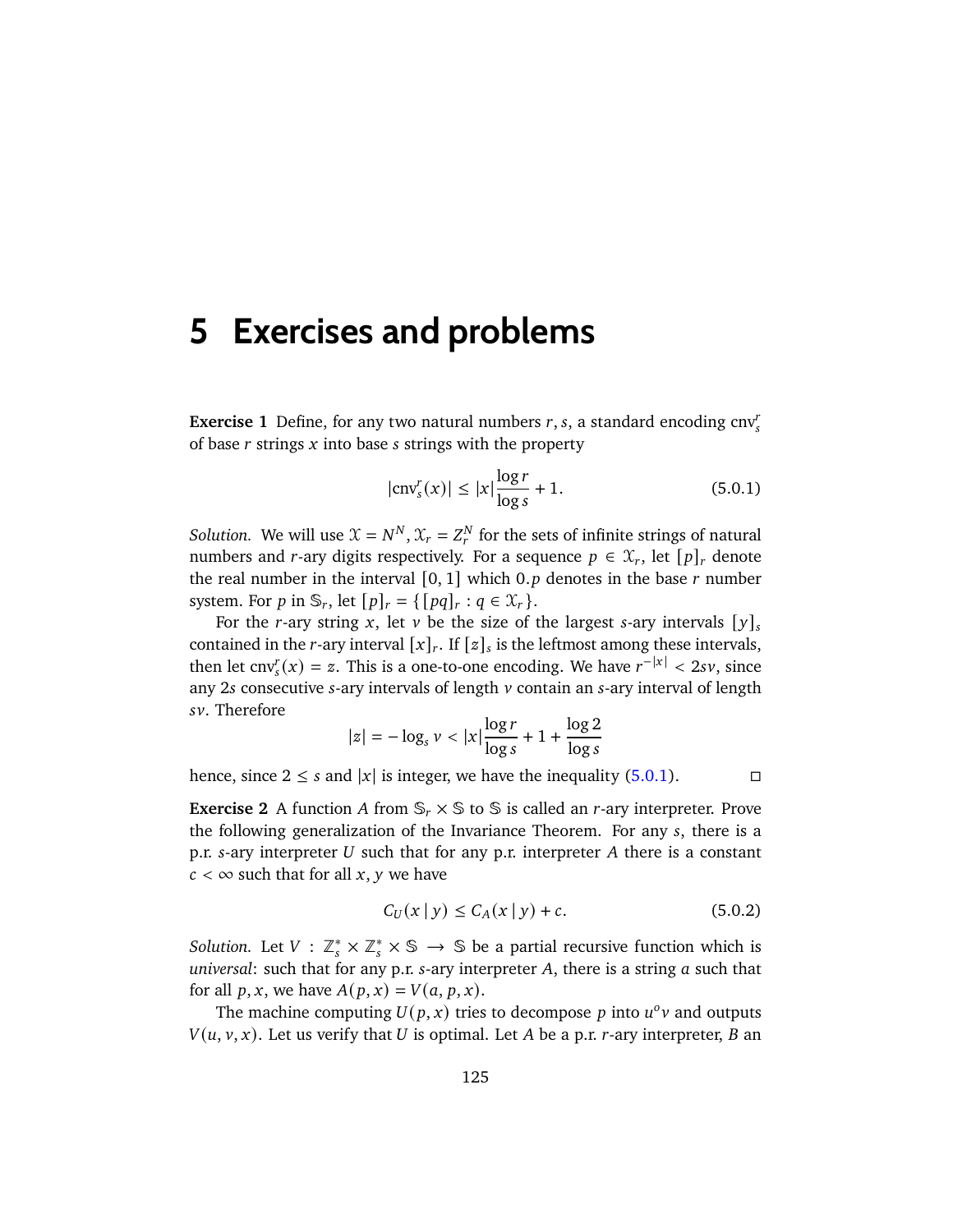s-ary p.r. interpreter such that  $B(\text{cnv}_s^r(p), x) = A(p, x)$  for all p, x, a a binary string such that  $B(p, x) = U(a, p, x)$  for all p, x. Let x, y be two strings. If  $C_A(x | y) = \infty$ , then the inequality [\(5.0.2\)](#page-130-1) holds trivially. Otherwise, let p be a binary string of length  $C_A(x | y) / \log r$  with  $A(p, y) = x$ . Then

$$
U(a^{o} \text{cnv}_{s}^{r}(p), y) = V(a, \text{cnv}_{s}^{r}(p), y) = B(\text{cnv}_{s}^{r}(p), y) = A(p, y) = x.
$$

Since

$$
|\text{cnv}_s^r(p)| \le |p| \log r / \log s + 1 = C_A(x \mid y) / \log s + 1,
$$

we have

$$
C_U(x | y) \le (2|a| + C_A(x | y) / \log s + 1) \log s = C_A(x | y) + (2|a|) + 1) \log s.
$$

 $\Box$ 

**Exercise 3** ( $S_n^m$  -theorem) Prove that there is a binary string b such that  $U(p, q, x) =$  $U(b^{\circ} p^{\circ} q, x)$  holds for all binary strings p, q and arbitrary strings x.

**Exercise 4** (Schnorr) Notice that, apart from the conversion between representations, what our optimal interpreter does is the following. It treats the program p as a pair  $(p(1), p(2))$  whose first member is the Gödel number of some interpreter for the universal p.r. function  $V(p_1, p_2, x)$ , and the second argument as a program for this interpreter. Prove that indeed, for any recursive pairing function  $w(p, q)$ , if there is a function f such that  $|w(p, q)| \leq f(p) + |q|$  then w can be used to define an optimal interpreter.

**Exercise 5** Refute the inequality  $C(x, y) \stackrel{+}{\leq} C(x) + C(y)$ .

**Exercise 6** Prove the following sharpenings of Theorem [1.4.2.](#page-22-0)

$$
C(x, y) \stackrel{+}{\leq} J(C(x)) + C(y | x, C(x)),
$$
  

$$
C(x, y) \stackrel{+}{\leq} C(x) + J(C(y | x, C(x))).
$$

Prove Theorem [1.4.2](#page-22-0) from here.

**Exercise 7** (Schnorr) Prove  $C(x+C(x)) \stackrel{+}{=} C(x)$ . Can you generalize this result? **Exercise 8** (Schnorr) Prove that if  $m < n$  then  $m + C(m) < n + C(n)$ . **Exercise 9** Prove

$$
\log \binom{n}{k} \stackrel{+}{=} k \log \frac{n}{k} + (n-k) \log \frac{n}{n-k} + \frac{1}{2} \log \frac{n}{k(n-k)}.
$$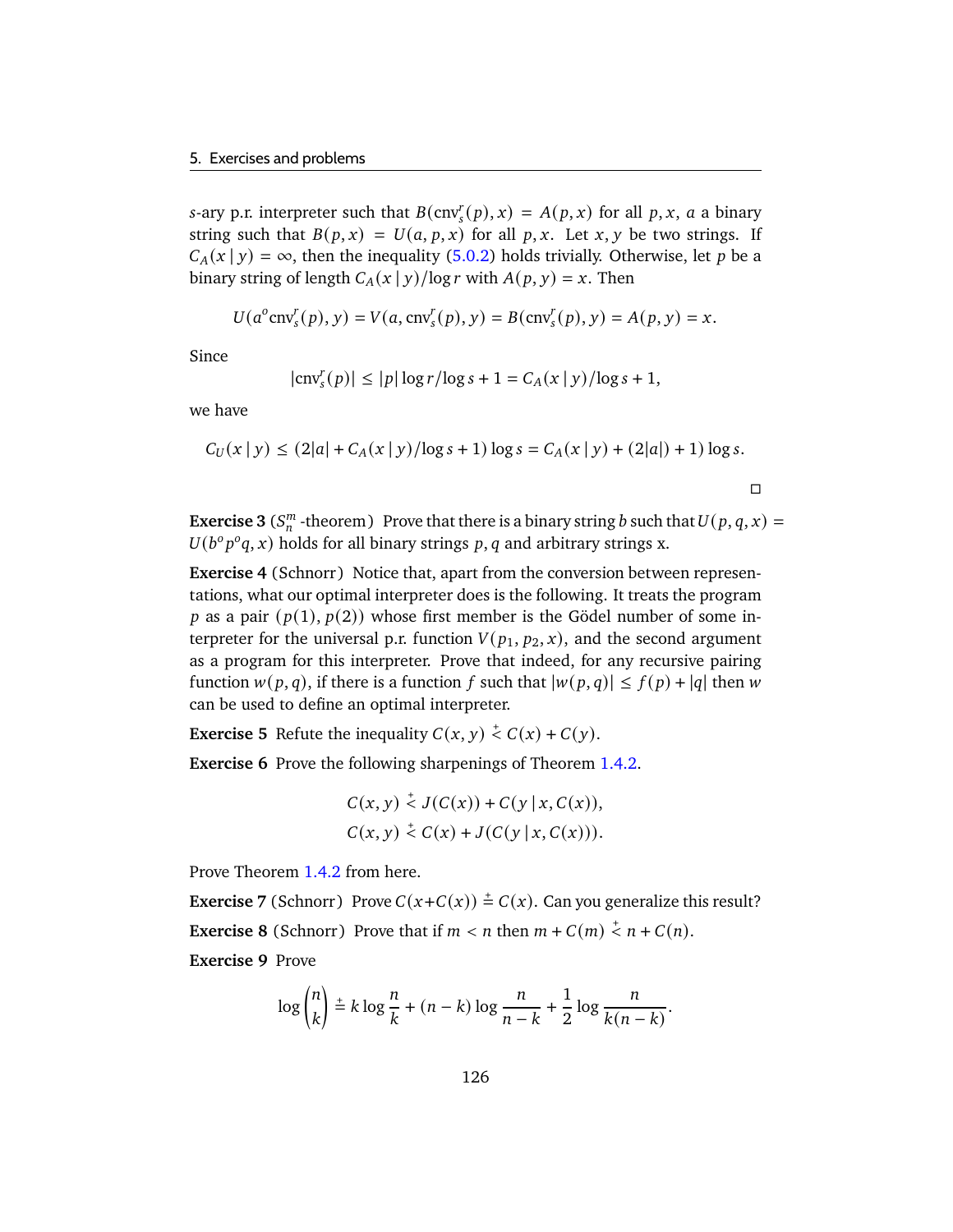<span id="page-132-0"></span>**Exercise 10** (Kamae) Prove that for any natural number  $k$  there is a string  $x$ such that for for all but finitely many strings  $y$ , we have

$$
C(x) - C(x \mid y) \ge k.
$$

In other words, there are some strings  $x$  such that almost any string  $y$  contains a large amount of information about them.

*Solution.* Strings  $x$  with this property are for example the ones which contain information obtainable with the help of any sufficiently large number. Let  $E$  be a r.e. set of integers. Let  $e_0e_1e_2 \ldots$  be the infinite string which is the characteristic function of E, and let  $x(k) = e_0 \dots e_{2^k}$ . We can suppose that  $C(x(k)) \geq k$ . Let  $n_1, n_2, \ldots$  be a recursive enumeration of E without repetition, and let  $\alpha(k)$  =  $\max\{i : n_i \leq 2^k\}$ . Then for any number  $t \geq \alpha(k)$  we have  $C(x(k) \mid t) \leq \log k$ . Indeed, a binary string of length  $k$  describes the number  $k$ . Knowing  $t$  we can enumerate  $n_1, \ldots, n_t$  and thus learn  $x(k)$ . Therefore with any string y of length  $\geq \alpha(k)$  we have  $C(x) - C(x | y) \stackrel{+}{\geq} k - \log k$ .

- **Exercise 11** a) Prove that a real function  $f$  is computable iff there is a recursive function  $g(x, n)$  with rational values, and  $|f(x) - g(x, n)| < 1/n$ .
- b) Prove that a function  $f$  is semicomputable iff there exists a recursive function with rational values, (or, equivalently, a computable real function)  $g(x, n)$ nondecreasing in *n*, with  $f(x) = \lim_{n \to \infty} g(x, n)$ .

**Exercise 12** Prove that in Theorem [1.5.2](#page-27-0) one can write "semicomputable" for "partial recursive".

**Exercise 13** (Levin) Show that there is an upper semicomputable function  $G(p, x, y)$ which for different finite binary strings  $p$  enumerates all upper semicomputable functions  $F(x, y)$  satisfying the inequality [\(1.5.1\)](#page-28-0). Prove

$$
C(x | y) \stackrel{+}{=} \inf_{p} G(p, x, y) + J(|p|).
$$

**Exercise 14** Prove

$$
\sum_{p\in\mathbb{B}^n}\mathbf{m}(p)\stackrel{*}{=}\mathbf{m}(n).
$$

**Exercise 15** (Solovay) Show that we cannot find effectively infinitely many places where some recursive upper bound of  $K(n)$  is sharp. Moreover, suppose that  $F(n)$  is a recursive upper bound of  $K(n)$ . Then there is no recursive function  $\mathcal{D}(n)$  ordering to each *n* a finite set of natural numbers (represented for example as a string) larger than *n* such that for each *n* there is an *x* in  $\mathcal{D}(n)$  with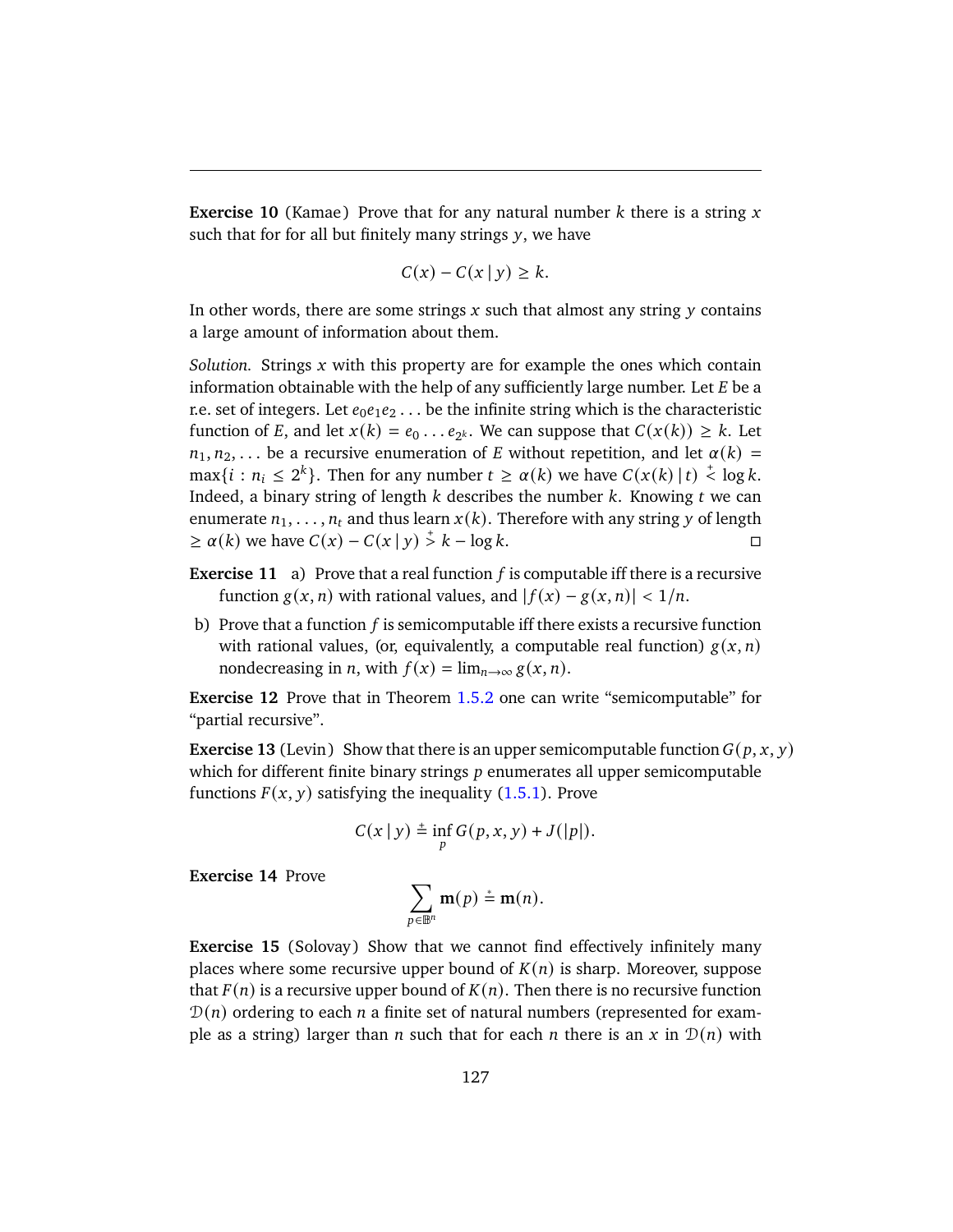$F(x) \le K(x)$ . Notice that the function  $\log n$  (or one almost equal to it) has this property for  $C(n)$ .

*Solution.* Suppose that such a function exists. Then we can select a sequence  $n_1 < n_2 < \ldots$  of integers with the property that the sets  $\mathcal{D}(n_i)$  are all disjoint. Let

$$
a(n) = \sum_{x \in \mathcal{D}(n)} 2^{-F(x)}.
$$

Then the sequence  $a(n_k)$  is computable and  $\sum_k a(n_k) < 1$ . It is now easy to construct a computable subsequence  $m_i = n_{k_i}$  of  $n_k$  and a computable sequence  $b_i$  such that  $b_i/a(m_i) \rightarrow \infty$  and  $\sum_i b_i < 1$ . Let us define the semimeasure  $\mu$ setting

$$
\mu(x) = 2^{-F(x)} b_i / a(m_i)
$$

for any x in  $\mathcal{D}(m_i)$  and 0 otherwise. Then for any x in  $\mathcal{D}(m_i)$  we have  $K(x) \stackrel{+}{\leq}$  $-\log \mu(x) = F(x) - \log c_i$  where  $c_i = b_i/a(m_i) \rightarrow \infty$ , so we arrived a contradiction with the assumption.

**Exercise 16** Prove that there is a recursive upper bound  $F(n)$  of  $K(n)$  and a constant  $c$  with the property that there are infinitely many natural numbers  $n$ such that for all  $k > 0$ , the quantity of numbers  $x \le n$  with  $K(x) < F(x) - k$  is less than  $cn2^{-k}$ .

*Solution.* Use the upper bound G found in Theorem [1.7.4](#page-40-0) and define  $F(n)$  =  $\log n + G(\log n)$ . The property follows from the facts that  $\log n + K(\log n)$  is a sharp upper bound for  $K(x)$  for "most" x less than n and that  $G(k)$  is infinitely often close to  $K(k)$ .

**Exercise 17** Give an example of a computable sequence  $a_n > 0$  of with the property that  $\sum_{n} a_n < \infty$  but for any other computable sequence  $b_n > 0$ , if  $b_n/a_n \to \inf ty$  then  $\sum_n b_n = \infty$ .

*Hint:* Let  $r_n$  be a recursive, increasing sequence of rational numbers with  $\lim_n r_n =$  $\sum_{x}$ **m**(x) and let  $a_n = r_{n+1} - r_n$ .

**Exercise 18** (Universal coding, Elias) Let  $f(n) = \log_2 n + 2 \log_2 \log_2 n$ . Show that when  $P$  runs over all nonincreasing probability distributions over  $N$  then

$$
\lim_{K(P)\to\infty} K(P)^{-1} \sum_{n} P(n) f(n) = 1.
$$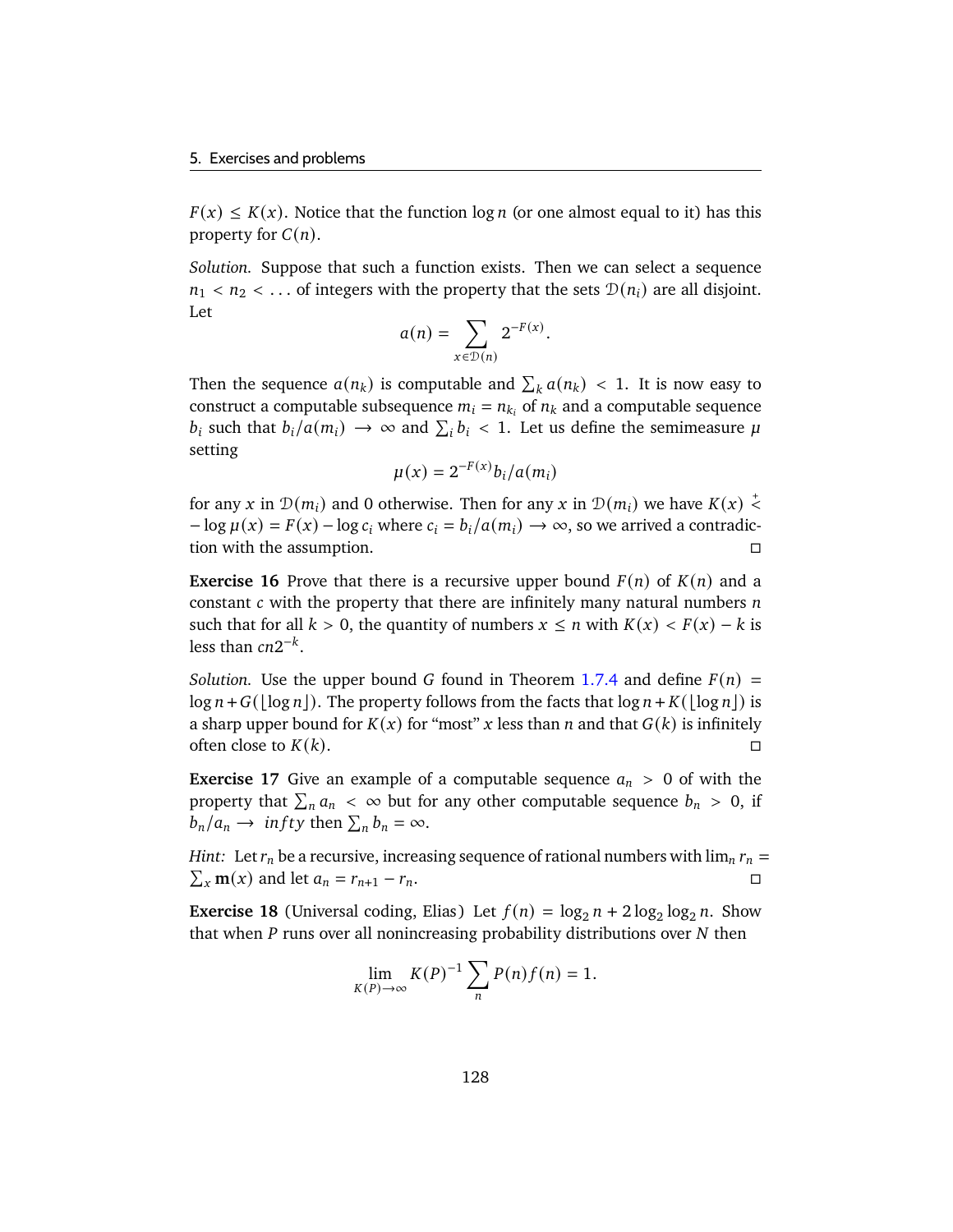**Exercise 19** (T. Cover) Let  $\log_2^n n = \log_2 n + \log_2 \log_2 n + ...$  (all positive terms). Prove that

$$
\sum_n 2^{-\log_2^* n} < \infty
$$

hence  $K(n) \stackrel{+}{\leftarrow} \log_2^* n$ . For which logarithm bases does  $K(n) \stackrel{+}{\leftarrow} \log_2^* n$  hold?

**Exercise 20** Prove that Kamae's result in Exercise [10](#page-132-0) does not hold for  $K(x | y)$ .

**Exercise 21** Prove that for each  $\varepsilon$  there is an  $m$  such that if  $\mathcal{H}(P) > m$  then |  $\sum_{x} P(x)K(x)/\mathcal{H}(P) - 1 < \varepsilon.$ 

**Exercise 22** If a finite sequence  $x$  of length  $n$  has large complexity then its bits are certainly not predictable. Let  $h(k, n) = -(k/n)log(k/n) - (1-(k/n))log(1 (k/n)$ ). A quantitative relation of this sort is the following. If, for some  $k > n/2$ , a program of length *m* can predict  $x_i$  from  $x_1, \ldots, x_{i-1}$  for at least  $n - k$  values of *i* then  $C(x) < m + nh(k, n) + o(n)$ .

**Exercise 23** This is a more open-ended problem, having to do with the converse of the previous exercise. Show (if true) that for each  $c$  there is a  $d$  such that predictability of x at significantly more than  $n/2 + c$  places is equivalent to the possibility to enclose x into a set of complexity  $o(n)$  and size  $n - dn$ .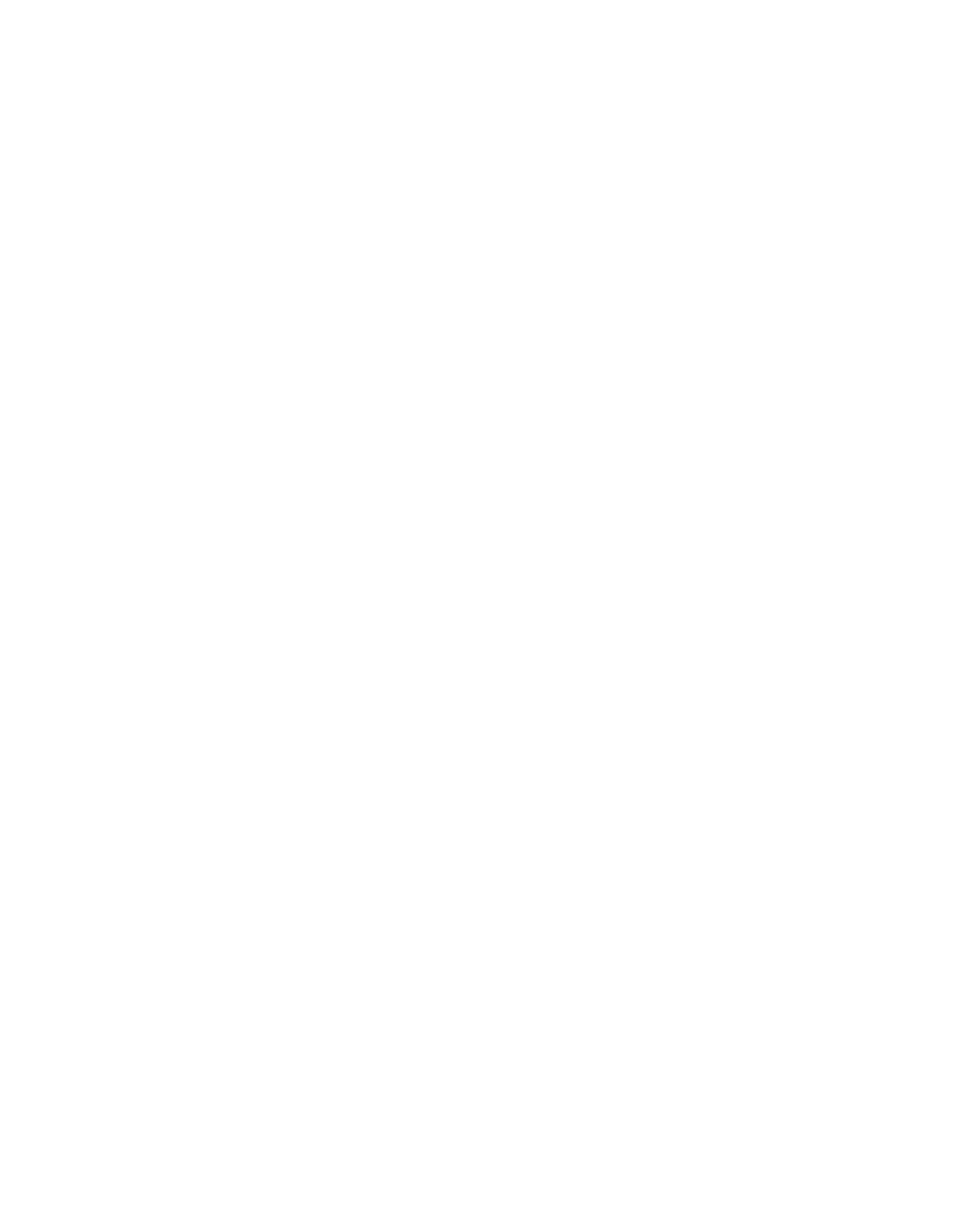# **A Background from mathematics**

# **A.1 Topology**

In this section, we summarize the notions and results of topology that are needed in the main text.

## **A.1.1 Topological spaces**

A topological space is a set of points with some kind of—not quantitatively expressed—closeness relation among them.

**Definition A.1.1** A *topology* on a set *X* is defined by a class  $\tau$  of its subsets called *open sets*. It is required that the empty set and  $X$  are open, and that arbitrary union and finite intersection of open sets is open. The pair  $(X, \tau)$  is called a *topological space*. A set is called *closed* if its complement is open. y

Having a set of open and closed sets allows us to speak about closure operations.

**Definition A.1.2** A set *B* is called the *neighborhood* of a set *A* if *B* contains an open set that contains A. We denote by  $\overline{A}$ ,  $A^{\circ}$  the closure (the intersection of all closed sets containing  $A$ ) and the interior of  $A$  (the union of all open sets in  $A$ ) respectively. Let

$$
\partial A = \overline{A} \setminus A^{\mathrm{o}}
$$

denote the boundary of set A.

An alternative way of defining a topological space is via a basis.

**Definition A.1.3** A *basis* of a topological space is a subset  $\beta$  of  $\tau$  such that every open set is the union of some elements of  $\beta$ . A *neighborhood* of a point is a basis element containing it. A *basis of neighborhoods of a point* x is a set N of neighborhoods of  $x$  with the property that each neighborhood of  $x$  contains an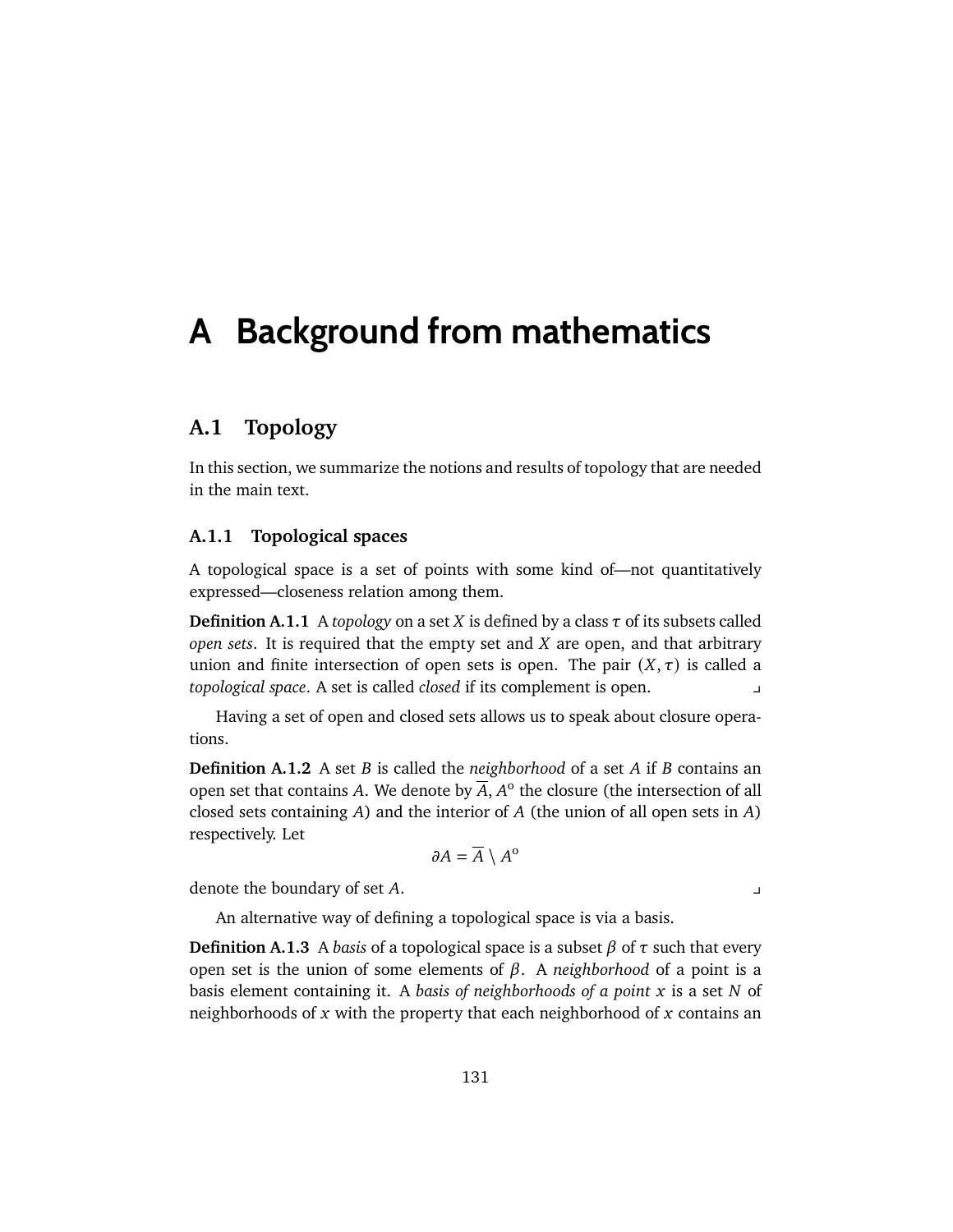element of N. A *subbasis* is a subset  $\sigma$  of  $\tau$  such that every open set is the union of finite intersections from  $\sigma$ .

### <span id="page-137-0"></span>**Examples A.1.4**

- 1. Let X be a set, and let  $\beta$  be the set of all points of X. The topology with basis  $\beta$  is the *discrete topology* of the set X. In this topology, every subset of X is open (and closed).
- 2. Let *X* be the real line R, and let  $\beta_R$  be the set of all open intervals  $(a, b)$ . The topology  $\tau_{\mathbb{R}}$  obtained from this basis is the usual topology of the real line. When we refer to  $\mathbb R$  as a topological space without qualification, this is the topology we will always have in mind.
- 3. Let  $X = \overline{\mathbb{R}} = \mathbb{R} \cup \{-\infty, \infty\}$ , and let  $\beta_{\overline{\mathbb{R}}}$  consist of all open intervals  $(a, b)$  and in addition of all intervals of the forms  $[-\infty, a)$  and  $(a, \infty]$ . It is clear how the space  $\mathbb{R}_+$  is defined.
- <span id="page-137-1"></span>4. Let *X* be the real line R. Let  $\beta_{\mathbb{R}}^>$  $\frac{p}{p}$  be the set of all open intervals  $(-\infty, b)$ . The topology with basis  $\beta_{\mathbb{R}}^>$  $\frac{1}{\mathbb{R}}$  is also a topology of the real line, different from the usual one. Similarly, let  $\beta_{\mathbb{R}}^{\lt}$  $\frac{1}{\mathbb{R}}$  be the set of all open intervals  $(b, \infty)$ .
- <span id="page-137-2"></span>5. Let Σ be a finite or countable alphabet. On the space  $\Sigma^{\mathbb{N}}$  of infinite sequences with elements in  $\Sigma$ , let  $\tau_C = \{ A \Sigma^{\mathbb{N}} : A \subseteq \Sigma^* \}$  be called the topology of the *Cantor space* (over  $\Sigma$ ). Note that if a set *E* has the form  $E = A\Sigma^{\mathbb{N}}$  where *A* is finite then  $E$  is both open and closed.

Starting from open sets, we can define some other kinds of set that are still relatively simple:

 $\overline{\phantom{a}}$ 

**Definition A.1.5** A set is called a  $G_{\delta}$  set if it is a countable intersection of open sets, and it is an  $F_{\sigma}$  set if it is a countable union of closed sets.

Different topologies over the same space have a natural partial order relation among them:

**Definition A.1.6** A topology  $\tau'$  on X is called *larger*, or *finer* than  $\tau$  if  $\tau' \supseteq \tau$ . For two topologies  $\tau_1, \tau_2$  over the same set X, we define the topology  $\tau_1 \vee \tau_2 =$  $\tau_1 \cap \tau_2$ , and  $\tau_1 \wedge \tau_2$  as the smallest topology containing  $\tau_1 \cup \tau_2$ . In the example topologies of the real numbers above, we have  $\tau_{\mathbb{R}} = \tau_{\mathbb{R}}^{\leq}$  $\frac{1}{\mathbb{R}} \wedge \tau_{\mathbb{R}}^{\geq}$ R  $\mathbf{r}$ 

Most topologies used in practice have some separion property.

**Definition A.1.7** A topology is said to have the  $T_0$  *property* if every point is determined by the class of open sets containing it. This is the weakest one of a number of other possible separation y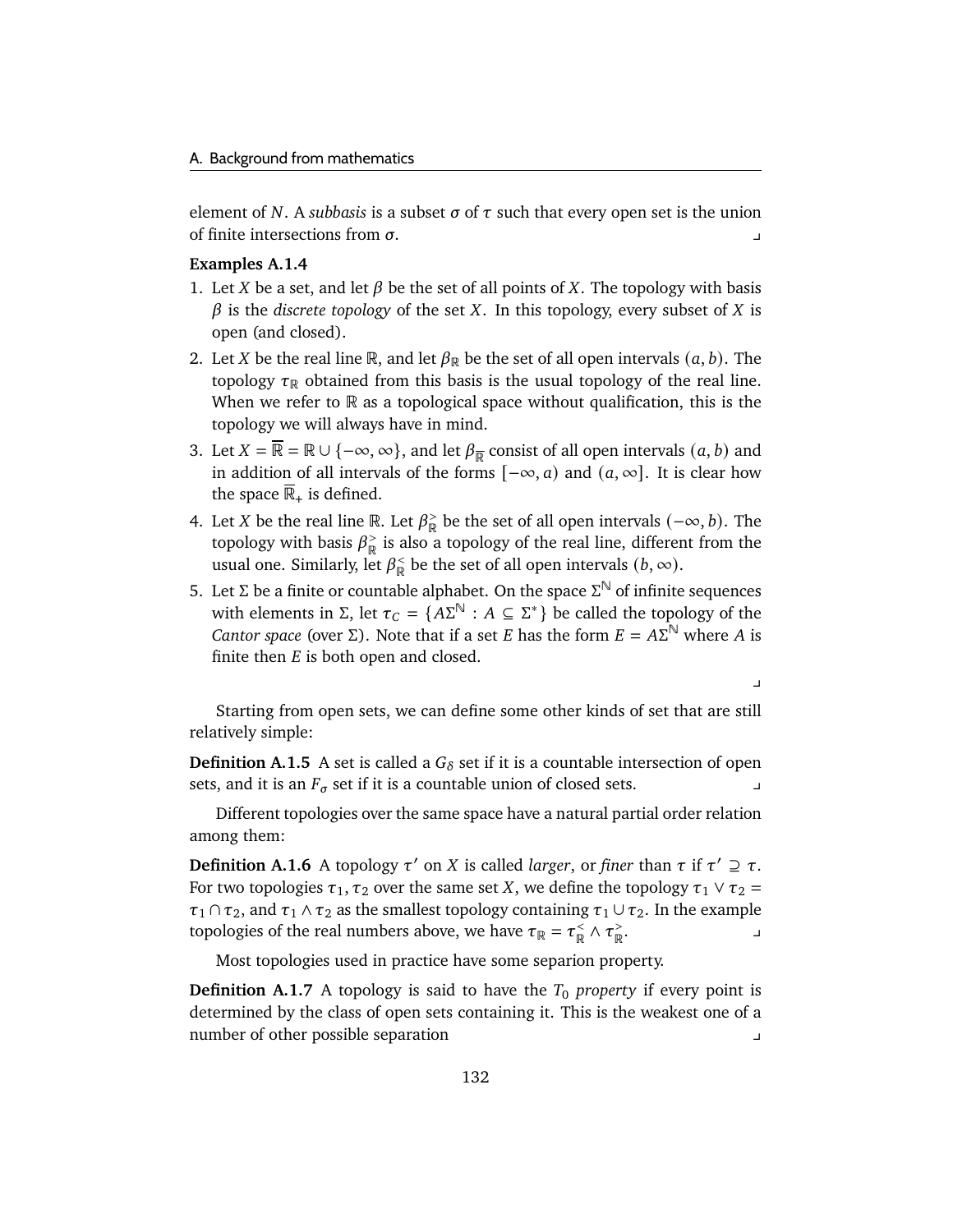Both our above example topologies of the real line have this property. All topologies considered in this survey will have the  $T_0$  property. A stronger such property is the following:

**Definition A.1.8** A space is called a *Hausdorff* space, or  $T_2$  space, if for every pair of different points x, y there is a pair of disjoint open sets A, B with  $x \in A$ ,  $y \in B$ .

The real line with topology  $\tau_{\mathbb{R}}^>$  $\frac{1}{\mathbb{R}}$  in Example [A.1.4.](#page-137-0)[4](#page-137-1) above is not a Hausdorff space. A space is Hausdorff if and only if every open set is the union of closures of basis elements.

### **A.1.2 Continuity**

We introduced topology in order to be able to speak about continuity:

**Definition A.1.9** Given two topological spaces  $(X_i, \tau_i)$   $(i = 1, 2)$ , a function  $f: X_1 \to X_2$  is called *continuous* if for every open set  $G \subseteq X_2$  its inverse image  $f^{-1}(G)$  is also open. If the topologies  $\tau_1, \tau_2$  are not clear from the context then we will call the function  $(\tau_1, \tau_2)$ -continuous. Clearly, the property remains the same if we require it only for all elements  $G$  of a subbasis of  $X_2$ .

If there are two continuous functions between  $X$  and  $Y$  that are inverses of each other then the two spaces are called *homeomorphic*.

We say that function  $f$  is continuous at point  $x$  if for every neighborhood  $V$ of  $f(x)$  there is a neighborhood U of x with  $f(U) \subseteq V$ .

Clearly, function  $f$  is continuous if and only if it is continuous in each point.

There is a natural sense in which every subset of a topological space is also a topological space:

**Definition A.1.10** A *subspace* of a topological space  $(X, \tau)$  is defined by a subset  $Y ⊆ X$ , and the topology  $\tau_Y = \{G \cap Y : G \in \tau\}$ , called the *induced* topology on Y. This is the smallest topology on Y making the identity mapping  $x \mapsto x$ continuous. A partial function  $f : X \to Z$  with dom( $f$ ) = Y is continuous iff  $f: Y \rightarrow Z$  is continuous.

Given some topological spaces, we can also form larger ones using for example the product operation:

**Definition A.1.11** For two topological spaces  $(X_i, \tau_i)$   $(i = 1, 2)$ , we define the *product topology* on their product  $X \times Y$ : this is the topology defined by the subbasis consisting of all sets  $G_1\times X_2$  and all sets  $X_1\times G_2$  with  $G_i\in \tau_i$ . The product topology is the smallest topology making the projection functions  $(x, y) \mapsto x$ ,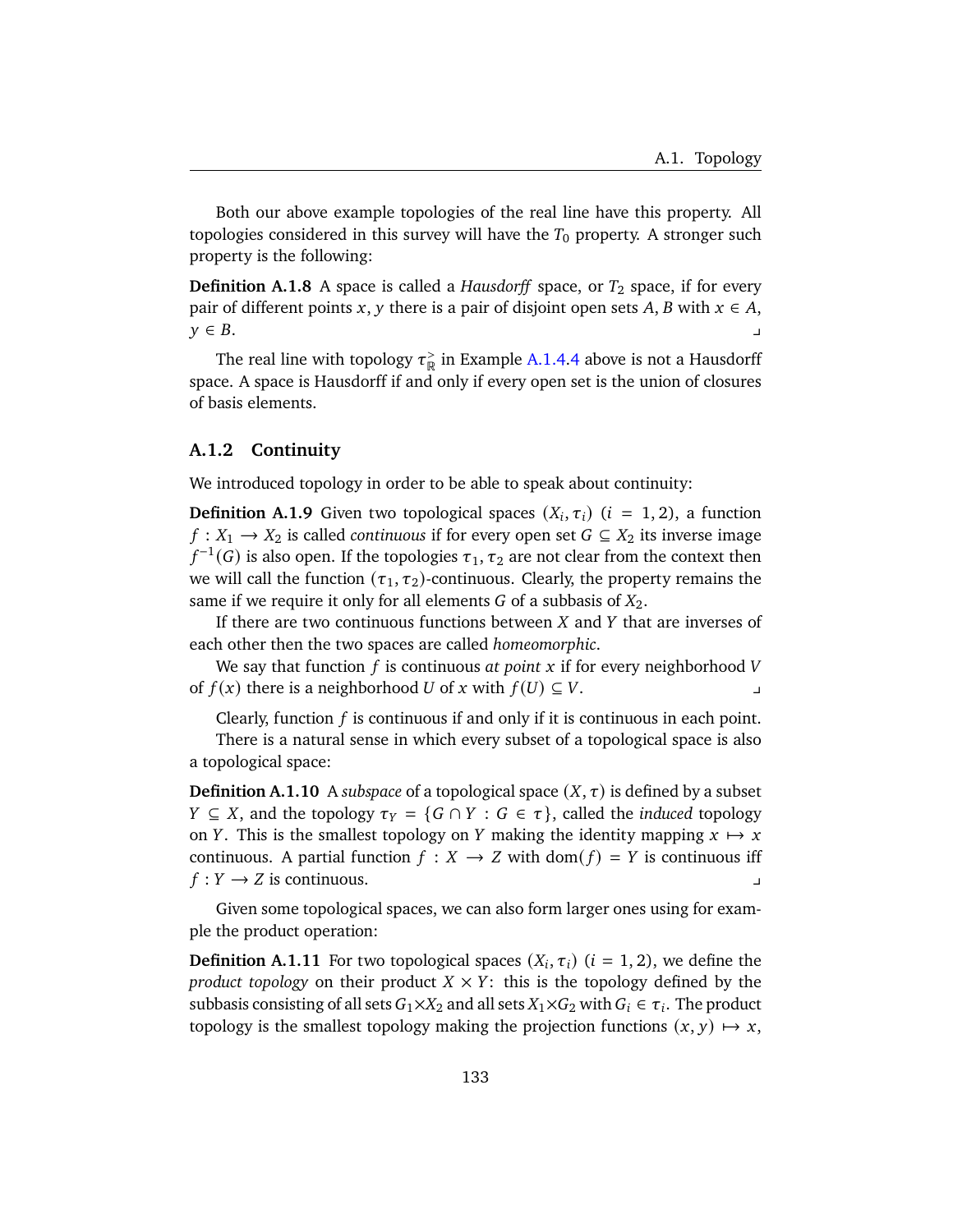$(x, y) \mapsto y$  continuous. Given topological spaces X, Y, Z we call a two-argument function  $f : X \times Y \mapsto Z$  continuous if it is continuous as a function from  $X \times Y$ to Z. The product topology is defined similarly for the product  $\prod_{i\in I} X_i$  of an arbitrary number of spaces, indexed by some index set  $I$ . We say that a function is  $(\tau_1, \ldots, \tau_n, \mu)$ -continuous if it is  $(\tau_1 \times \cdots \times \tau_n, \mu)$ -continuous.

## <span id="page-139-0"></span>**Examples A.1.12**

- 1. The space  $\mathbb{R} \times \mathbb{R}$  with the product topology has the usual topology of the Euclidean plane.
- <span id="page-139-1"></span>2. Let X be a set with the discrete topology, and  $X^{\mathbb{N}}$  the set of infinite sequences with elements from  $X$ , with the product topology. A basis of this topology is provided by all sets of the form  $uX^{\mathbb{N}}$  where  $u\in X^*.$  The elements of this basis are closed as well as open. When  $X = \{0, 1\}$  then this topology is the usual topology of infinite binary sequences.

 $\overline{a}$ 

In some special cases, one of the topologies in the definition of continuity is fixed and known in advance:

**Definition A.1.13** A real function  $f : X_1 \rightarrow \mathbb{R}$  is called continuous if it is  $(\tau_1, \tau_\mathbb{R})$ -continuous.

### **A.1.3 Semicontinuity**

For real functions, a restricted notion of continuity is often useful.

**Definition A.1.14** A function  $f: X \rightarrow \overline{\mathbb{R}}$  is *lower semicontinuous* if the set  $\{(x, r) \in X \times \overline{\mathbb{R}} : f(x) > r\}$  is open. The definition of upper semicontinuity is similar. Lower semicontinuity on subspaces is defined similarly to continuity on subspaces. y

Clearly, a real function  $f$  is continuous if and only if it is both lower and upper semicontinuous. The requirement of lower semicontinuity of  $f$  is equivalent to saying that for each  $r \in \mathbb{R}$ , the set  $\{x : f(x) > r\}$  is open. This can be seen to be equivalent to the following characterization.

**Proposition A.1.15** *A real function f* over  $X = (X, \tau)$  *is lower semicontinuous if* and only if it is  $(\tau, \tau_{\mathbb{R}}^{\lt})$ -continuous.

**Example A.1.16** The indicator function  $1_G(x)$  of an arbitrary open set G is lower semicontinuous.

The following is easy to see.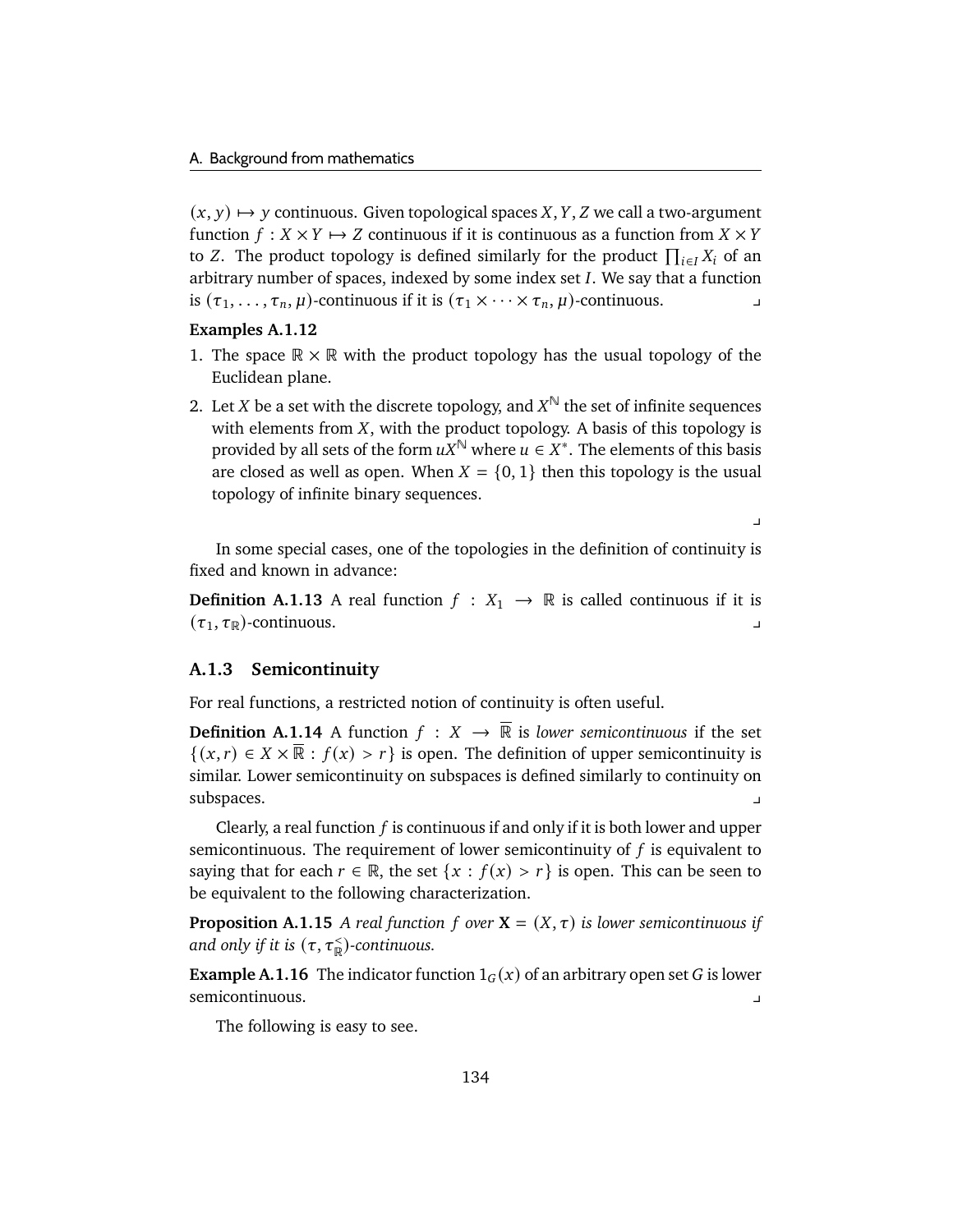**Proposition A.1.17** *The supremum of any set of lower semicontinuous functions is lower semicontinuous.*

The following representation is then also easy to see.

**Proposition A.1.18** Let *X* be a topological space with basis  $\beta$ . The function  $f$ :  $X \to \mathbb{R}_+$  *is lower semicontinuous if and only if there is a function*  $g : \beta \to \mathbb{R}_+$  *with*  $f(x) = \sup_{x \in \beta} g(\beta).$ 

**Corollary A.1.19** Let X be a topological space with basis  $\beta$  and  $f: X \to \overline{\mathbb{R}}_+$  a *lower semicontinuous function defined on a subset D of X. Then f can be extended in a lower semicontinuous way to the whole space X.* 

*Proof.* Indeed by the above proposition there is a function  $g : \beta \to \mathbb{R}_+$  with  $f(x) = \sup_{x \in \beta} g(\beta)$  for all  $x \in D$ . Let us define f by this same formula for all  $x \in X$ .

In the important special case of Cantor spaces, the basis is given by the set of finite sequences. In this case we can also require the function  $g(w)$  to be monotonic in the words  $w$ :

**Proposition A.1.20** *Let*  $X = \Sigma^{\mathbb{N}}$  *be a Cantor space as defined in Example [A.1.4.](#page-137-0)[5.](#page-137-2) Then*  $f: X \to \overline{\mathbb{R}}_+$  *is lower semicontinuous if and only if there is a function*  $g$ :  $\Sigma^* \to \overline{\mathbb{R}}_+$  monotonic with respect to the relation  $u \sqsubseteq v$ , with  $f(\xi) = \sup_{u \sqsubseteq \xi} g(u)$ .

## **A.1.4 Compactness**

There is an important property of topological spaces that, when satisfied, has many useful implications.

**Definition A.1.21** Let  $(X, \tau)$  be a topological space, and B a subset of X. An *open cover* of  $B$  is a family of open sets whose union contains  $B$ . A subset  $K$  of  $X$ is said to be *compact* if every open cover of has a finite subcover. y

Compact sets have many important properties: for example, a continuous function over a compact set is bounded.

## <span id="page-140-1"></span>**Example A.1.22**

<span id="page-140-0"></span>1. Every finite discrete space is compact. An infinite discrete space  $X = (X, \tau)$ is not compact, but it can be turned into a compact space  $\overline{X}$  by adding a new element called  $\infty$ : let  $\overline{X} = X \cup {\infty}$ , and  $\overline{\tau} = \tau \cup {\overline{X} \setminus A : A \subset X}$  closed  $}.$ More generally, this simple operation can be performed with every space that is *locally compact*, that each of its points has a compact neighborhood.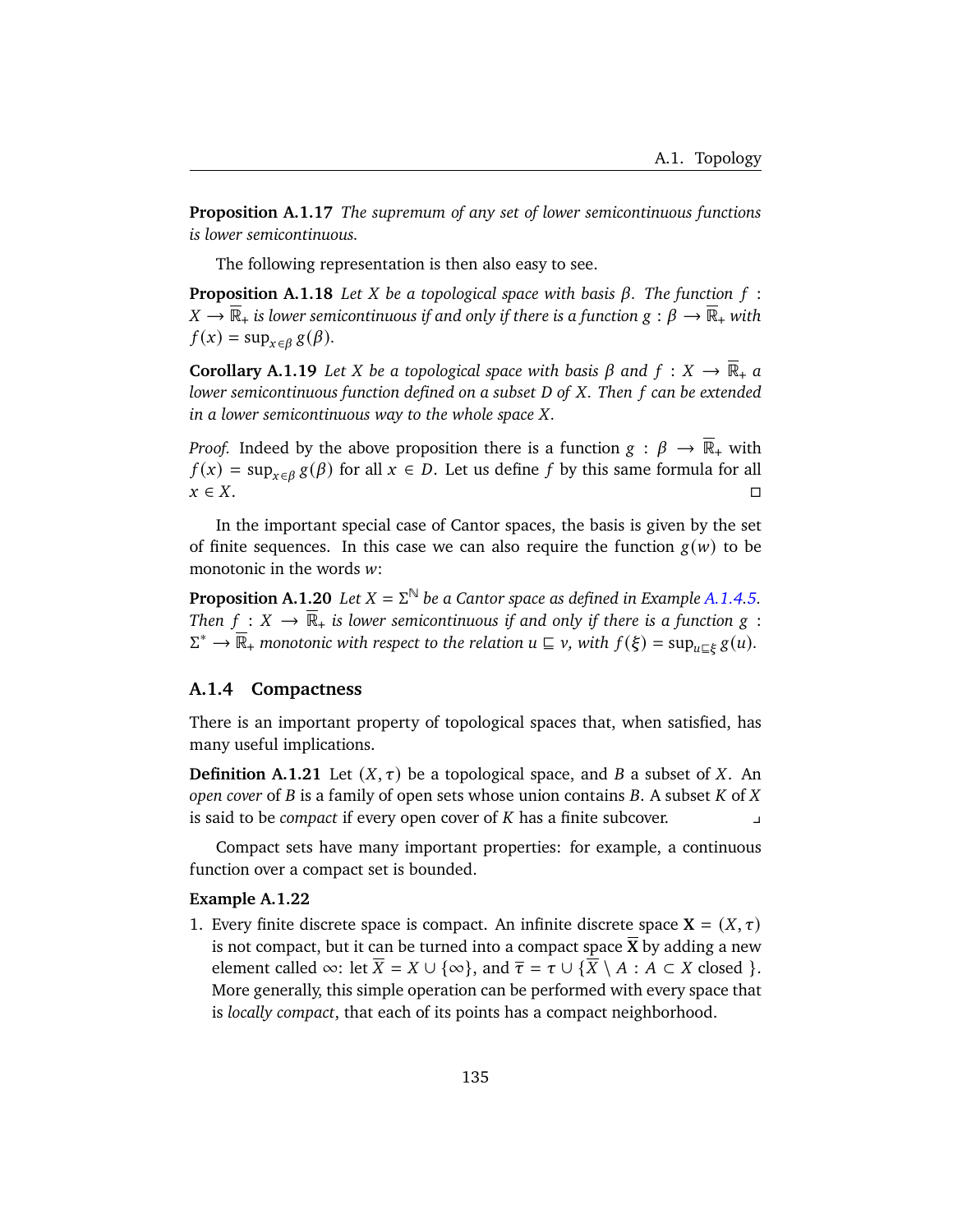- 2. In a finite-dimensional Euclidean space, every bounded closed set is compact.
- 3. It is known that if  $(X_i)_{i \in I}$  is a family of compact spaces then their direct product is also compact.

 $\overline{v}$ 

There are some properties that are equivalent to compactness in simple cases, but not always:

**Definition A.1.23** A subset  $K$  of  $X$  is said to be *sequentially compact* if every sequence in *K* has a convergent subsequence with limit in *K*. The space is *locally compact* if every point has a compact neighborhood. y

## **A.1.5 Metric spaces**

Metric spaces are topological spaces with more structure: in them, the closeness concept is quantifiable. In our examples for metric spaces, and later in our treatment of the space of probability measures, we refer to [\[5\]](#page-176-0).

**Definition A.1.24** A *metric space* is given by a set  $X$  and a distance function  $d: X \times X \to \mathbb{R}_+$  satisfying the *triangle inequality*  $d(x, z) \leq d(x, y) + d(y, z)$ and also property that  $d(x, y) = 0$  implies  $x = y$ . For  $r \in \mathbb{R}_+$ , the sets

$$
B(x,r) = \{ y : d(x,y) < r \}, \quad \overline{B}(x,r) = \{ y : d(x,y) \le r \}
$$

are called the open and closed *balls* with radius r and center x.

A metric space is *bounded* when  $d(x, y)$  has an upper bound on X.

A metric space is also a topological space, with the basis that is the set of all open balls. Over this space, the distance function  $d(x, y)$  is obviously continuous.

Each metric space is a Hausdorff space; moreover, it has the following stronger property.

**Definition A.1.25** A topological space is said to have the  $T_3$  *property* if for every pair of different points x, y there is a continuous function  $f : X \to \mathbb{R}$  with  $f(x) \neq f(y)$ .

To see that metric spaces are  $T_3$ , take  $f(z) = d(x, z)$ .

**Definition A.1.26** A topological space is called *metrizable* if its topology can be derived from some metric space. y

It is known that a topological space is metrizable if and only if it has the  $T_3$ property.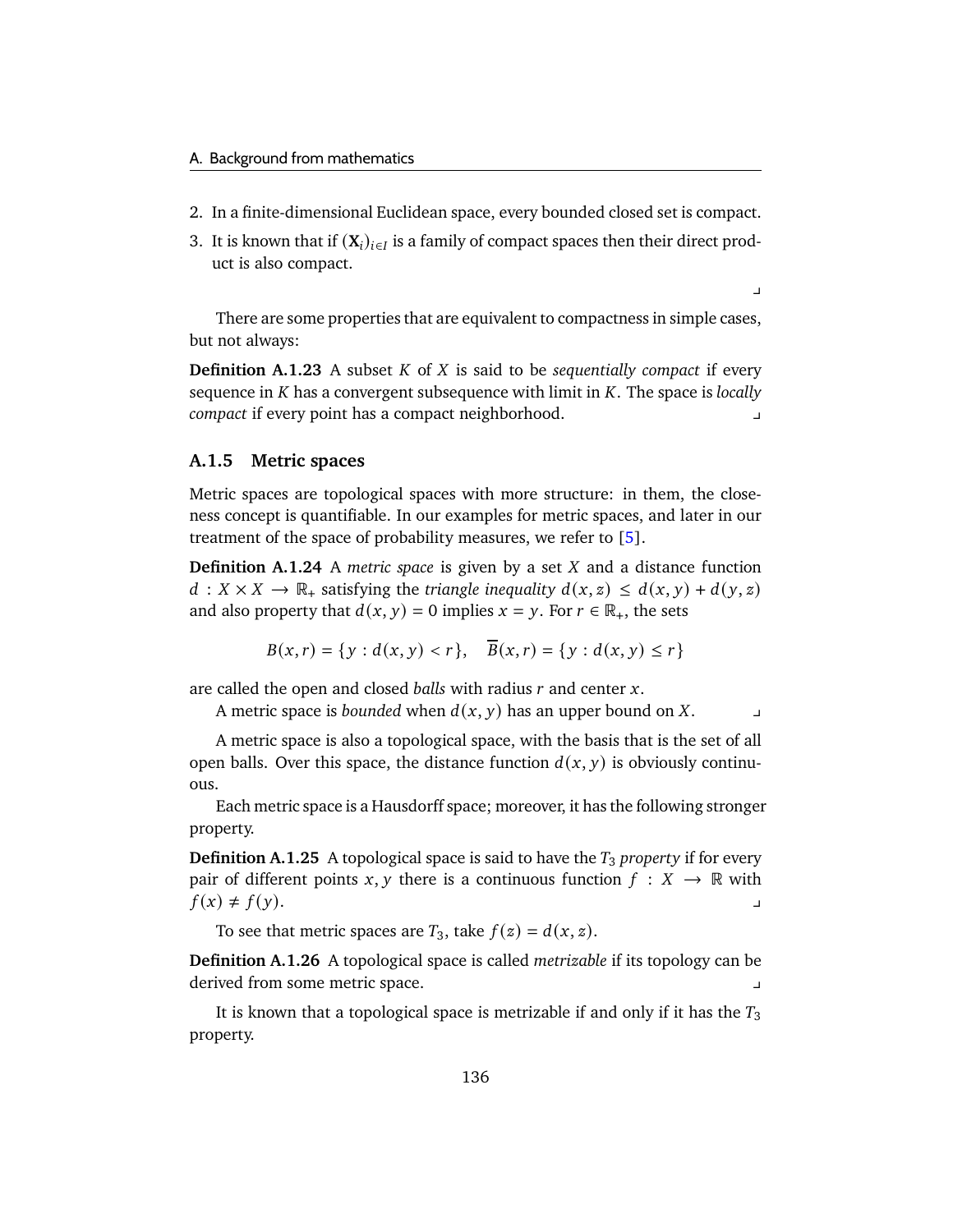**Notation A.1.27** For an arbitrary set  $A$  and point  $x$  let

$$
d(x, A) = \inf_{y \in A} d(x, y),
$$
  

$$
A^{\varepsilon} = \{x : d(x, A) < \varepsilon\}.
$$
 (A.1.1)

## $\overline{a}$

## **Examples A.1.28**

- <span id="page-142-0"></span>1. A discrete topological space  $X$  can be turned into a metric space as follows:  $d(x, y) = 0$  if  $x = y$  and 1 otherwise.
- 2. The real line with the distance  $d(x, y) = |x y|$  is a metric space. The topology of this space is the usual topology  $\tau_{\mathbb{R}}$  of the real line.
- 3. The space  $\mathbb{R} \times \mathbb{R}$  with the Euclidean distance gives the same topology as the product topology of  $\mathbb{R} \times \mathbb{R}$ .
- 4. An arbitrary set X with the distance  $d(x, y) = 1$  for all pairs x, y of different elements, is a metric space that induces the discrete topology on  $X$ .
- 5. Let *X* be a bounded metric space, and let  $Y = X^{\mathbb{N}}$  be the set of infinite sequences  $x = (x_1, x_2, ...)$  with distance function  $d^{\mathbb{N}}(x, y) = \sum_i 2^{-i} d(x_i, y_i)$ . The topology of this space is the same as the product topology defined in Example [A.1.12.](#page-139-0)[2.](#page-139-1)
- 6. Specializing the above example, if  $\Sigma$  is the discrete space defined in Example [1](#page-142-0) above then we obtain a metrization of the Cantor space of Example [A.1.4](#page-137-0)[5.](#page-137-2) For every finite sequence  $x \in \Sigma^*$  and every infinite sequence  $\xi \supseteq x$  the ball  $B(\xi, 2^{-l(x)})$  is equal to a basis element that is the open-closed cylinder set  $x\Sigma^{\mathbb{N}}$ .
- 7. Let *X* be a metric space, and let  $Y = X^{\mathbb{N}}$  be the set of infinite bounded sequences  $x = (x_1, x_2, ...)$  with distance function  $d(x, y) = \sup_i d(x_i, y_i)$ .
- 8. Let X be a topological space, and let  $C(X)$  be the set of bounded continuous functions over X with distance function  $d'(f,g) = \sup_x d(f(x), g(x))$ . A special case is  $C[0, 1]$  where the interval  $[0, 1]$  of real numbers has the usual topology.
- 9. Let  $l_2$  be the set of infinite sequences  $x = (x_1, x_2, ...)$  of real numbers with the property that  $\sum_i x_i^2 < \infty$ . The metric is given by the distance  $d(x, y) =$  $(\sum_i |x_i - y_i|^2)^{1/2}.$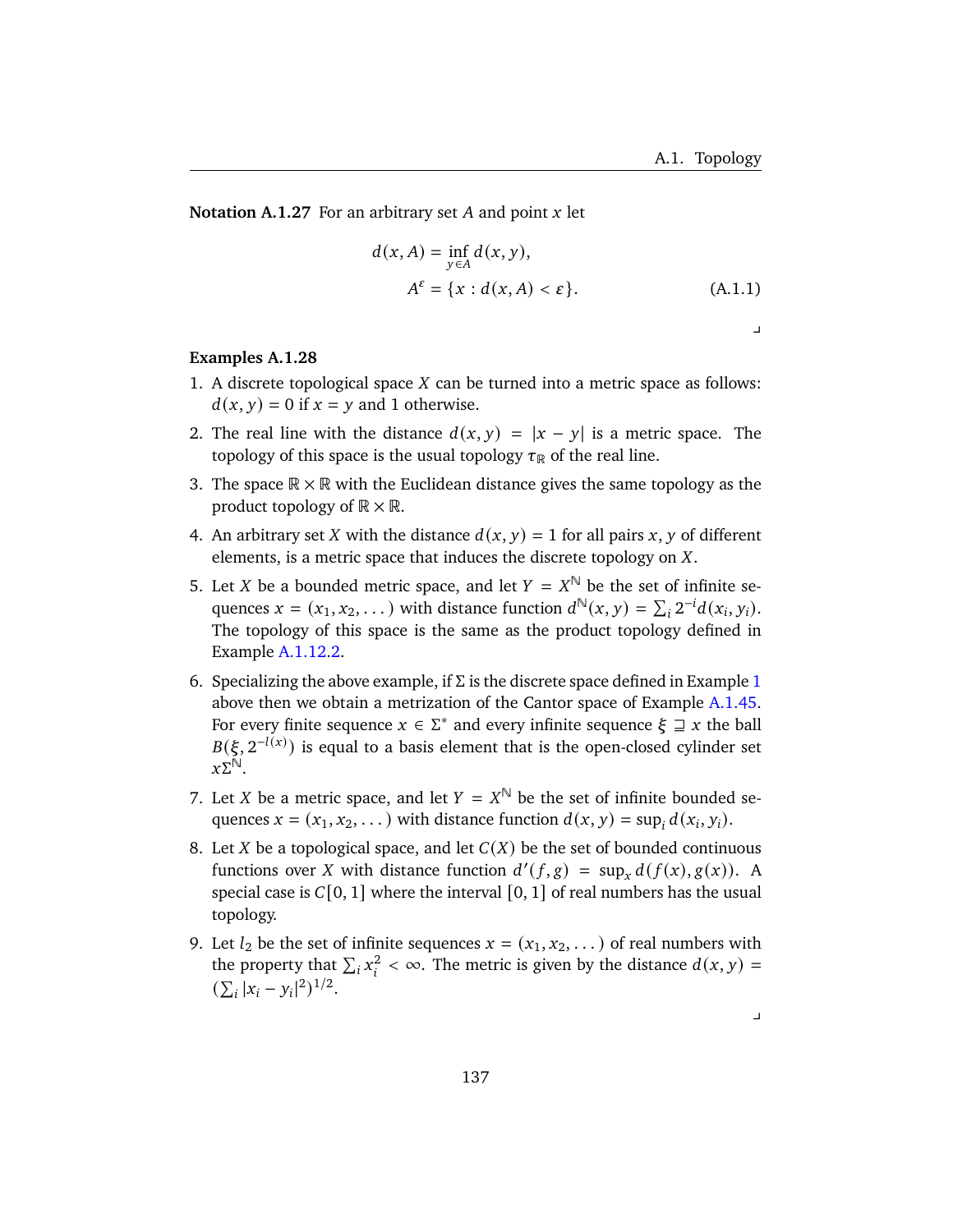In metric spaces, certain previously defined topological objects have richer properties.

**Examples A.1.29** Each of the following facts holds in metric spaces and is relatively easy to prove.

- 1. Every closed set is a  $G_{\delta}$  set (and every open set is an  $F_{\sigma}$  set).
- 2. A set is compact if and only if it is sequentially compact.
- 3. A set is compact if and only if it is closed and for every  $\varepsilon$ , there is a finite set of  $\varepsilon$ -balls (balls of radius  $\varepsilon$ ) covering it.

 $\overline{a}$ 

In metric spaces, the notion of continuity can be strengthened.

**Definition A.1.30** A function  $f : X \rightarrow Y$  between metric spaces X, Y is *uniformly continuous* if for each  $\varepsilon > 0$  there is a  $\delta > 0$  such that  $d_X(a, b) < \delta$ implies  $d_Y(f(a), f(b)) < \varepsilon$ .

It is known that over a compact metric space, every continuous function is uniformly continuous.

**Definition A.1.31** (Lipschitz) Given a function  $f : X \rightarrow Y$  between metric spaces and  $\beta > 0$ , let  $Lip_{\beta}(X, Y)$  denote the set of functions (called the Lipschitz( $\beta$ ) functions, or simply Lipschitz functions) satisfying

$$
d_Y(f(x), f(y)) \le \beta d_X(x, y). \tag{A.1.2}
$$

Let Lip(X) = Lip(X, R) =  $\bigcup_{\beta}$  Lip<sub> $\beta$ </sub> be the set of real Lipschitz functions over  $X.$ 

As an example, every differentiable real function  $f(x)$  with  $|f'(x)| \leq 1$  everywhere is a Lipschitz(1) function.

All these functions are uniformly continuous.

We introduce a certain fixed, enumerated sequence of Lipschitz functions that will be used frequently as "building blocks" of other functions.

**Definition A.1.32** (Hat functions) Let

$$
g_{u,r,\varepsilon}(x) = |1 - |d(x,u) - r|^{+}/\varepsilon|^{+}.
$$

This is a continuous function that is 1 in the ball  $B(u, r)$ , it is 0 outside the ball  $B(u, r+\varepsilon)$ , and takes intermediate values in between. It is clearly a Lipschitz(1/ $\varepsilon$ ) function.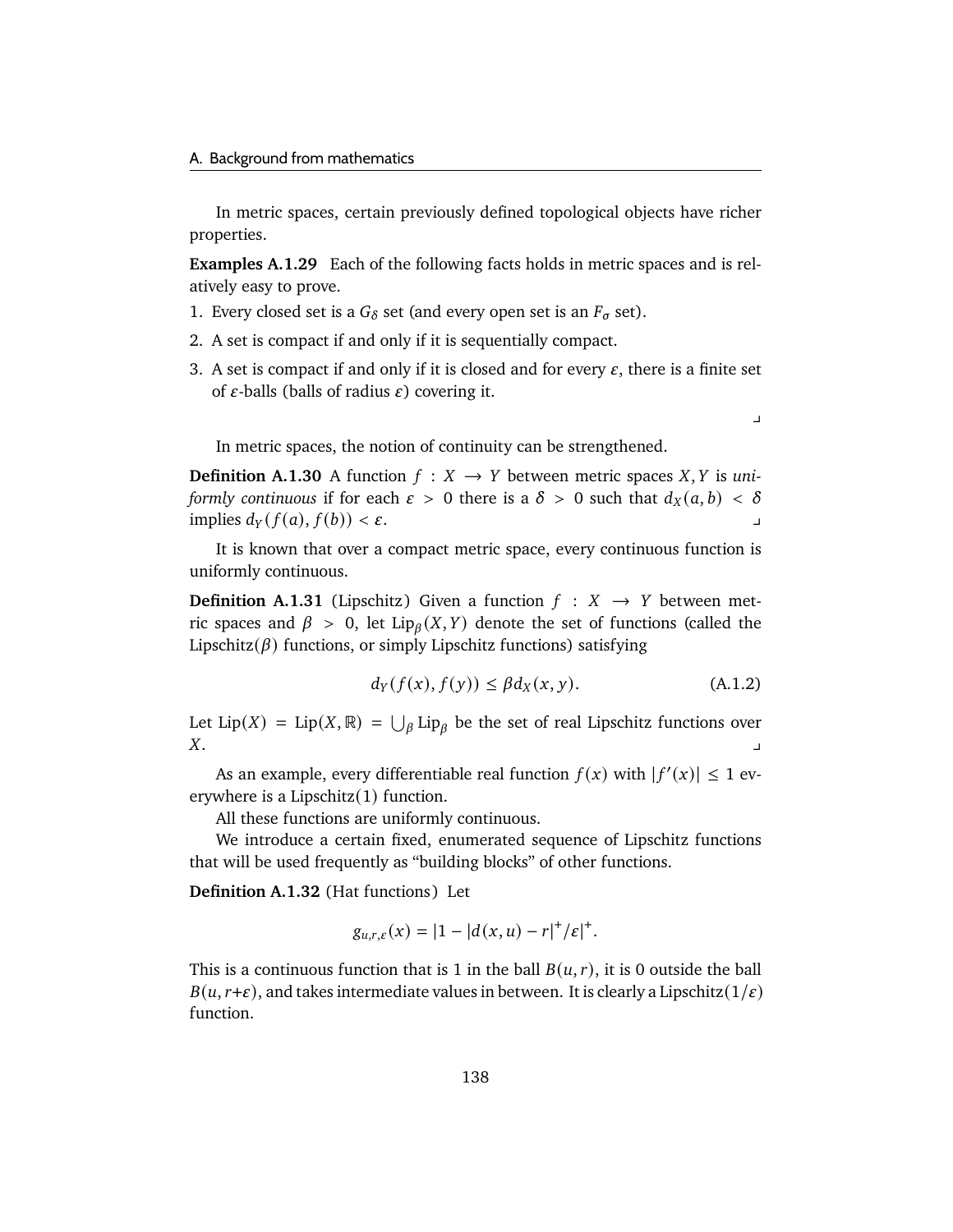If a dense set *D* is fixed, let  $\mathcal{F}_0 = \mathcal{F}_0(D)$  be the set of functions of the form  $g_{u,r,1/n}$  where  $u \in D$ , r is rational,  $n = 1, 2, \ldots$  Let  $\mathcal{F}_1 = \mathcal{F}_1(D)$  be the maximum of a finite number of elements of  $\mathcal{F}_0(D)$ . Each element f of  $\mathcal{F}_1$  is bounded between 0 and 1. Let

<span id="page-144-0"></span>
$$
\mathcal{E} = \mathcal{E}(D) = \{g_1, g_2, \dots\} \supset \mathcal{F}_1
$$
 (A.1.3)

be the smallest set of functions containing  $\mathcal{F}_0$  and the constant 1, and closed under ∨,  $\land$  and rational linear combinations. For each element of  $\&$ , from its definition we can compute a bound  $\beta$  such that  $f \in Lip_\beta$ .  $\mathbf{r}$  y  $\mathbf{r}$ 

For the effective representation of points in a topological space the following properties are important.

**Definition A.1.33** A topological space has the *first countability property* if each point has a countable basis of neighborhoods.

Every metric space has the first countability property since we can restrict ourselves to balls with rational radius.

**Definition A.1.34** Given a topological space  $(X, \tau)$  and a sequence  $x =$  $(x_1, x_2, \dots)$  of elements of X, we say that x converges to a point y if for every neighborhood G of y there is a k such that for all  $m > k$  we have  $x_m \in G$ . We will write  $y = \lim_{n \to \infty} x_n$ .

It is easy to show that if spaces  $(X_i, \tau_i)$   $(i = 1, 2)$  have the first countability property then a function  $f : X \to Y$  is continuous if and only if for every convergent sequence  $(x_n)$  we have  $f(\lim_n x_n) = \lim_n f(x_n)$ .

**Definition A.1.35** A topological space has the *second countability property* if the whole space has a countable basis.

For example, the space  $\mathbb R$  has the second countability property for all three topologies  $\tau_{\mathbb{R}}^{\frac{1}{\gamma}}, \tau_{\mathbb{R}}^{\leq}$  $\underset{\mathbb{R}}{\stackrel{<}{\cdot}}$  ,  $\tau_{\mathbb{R}}^{\geq}$  $_{\mathbb{R}}^>$ . Indeed, we also get a basis if instead of taking all intervals, we only take intervals with rational endpoints. On the other hand, the metric space of Example [A.1.28.](#page-142-0)[7](#page-142-1) does not have the second countability property.

**Definition A.1.36** In a topological space  $(X, \tau)$ , a set *B* of points is called *dense* at a point x if it intersects every neighborhood of x. It is called *everywhere dense*, or *dense*, if it is dense at every point. A metric space is called *separable* if it has a countable everywhere dense subset.

It is easy to see that a metric space is separable if and only if as a topological space it has the second countability property.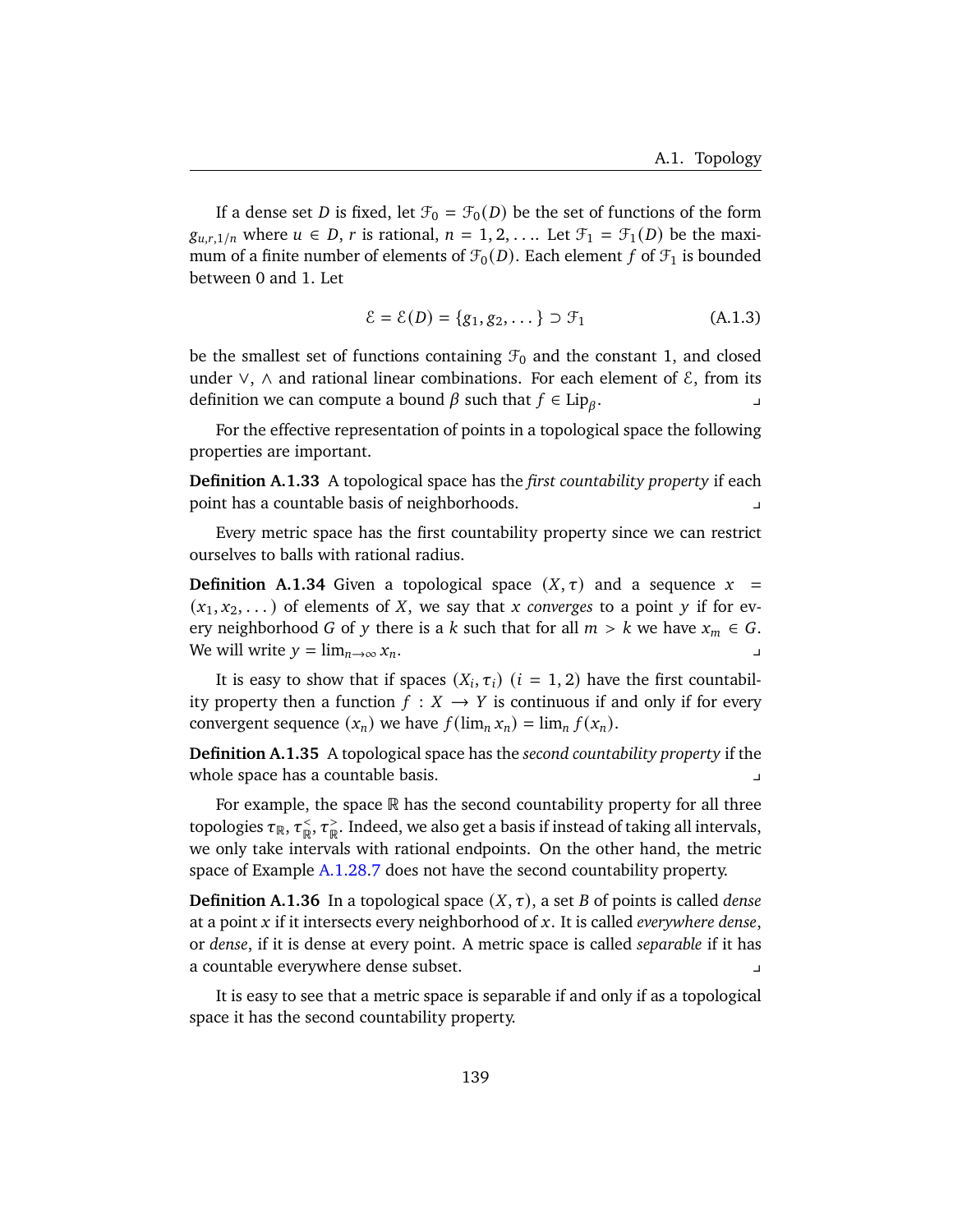<span id="page-145-0"></span>**Example A.1.37** In Example [A.1.28.](#page-142-0)[8,](#page-142-2) for  $X = \{0, 1\}$ , we can choose as our everywhere dense set the set of all polynomials with rational coefficients, or alternatively, the set of all piecewise linear functions whose graph has finitely many nodes at rational points.

More generally, let *X* be a *compact separable* metric space with a dense set D. Then it can be shown that in the metric space  $C(X)$ , the set of functions  $E(D)$  introduced in Definition [A.1.32](#page-143-0) is dense, and turns it into a complete (not necessarily compact!) separable metric space. y

**Definition A.1.38** In a metric space, let us call a sequence  $x_1, x_2, \ldots$  a *Cauchy* sequence if for all  $i < j$  we have  $d(x_i, x_j) < 2^{-i}$  $\mathbf{r}$  , where  $\mathbf{r}$  is the set of  $\mathbf{r}$ 

It is easy to see that if an everywhere dense set  $D$  is given then every element of the space can be represented as the limit of a Cauchy sequence of elements of . But not every Cauchy sequence needs to have a limit.

**Definition A.1.39** A metric space is called *complete* if every Cauchy sequence in it has a limit. y

For example, if  $X$  is the real line with the point 0 removed then  $X$  is not complete, since there are Cauchy sequences converging to  $0$ , but  $0$  is not in  $X$ .

It is well-known that every metric space can be embedded (as an everywhere dense subspace) into a complete space.

<span id="page-145-1"></span>**Example A.1.40** Consider the set  $D[0, 1]$  of functions over [0, 1] that are right continuous and have left limits everywhere. The book [\[5\]](#page-176-0) introduces two different metrics for them: the Skorohod metric d and the  $d_0$  metric. In both metrics, two functions are close if a slight monotonic continuous deformation of the coordinates makes them uniformly close. But in the  $d_0$  metric, the slope of the deformation must be close to 1. It is shown that the two metrics give rise to the same topology; however, the space with metric  $d$  is not complete, and the space with metric  $d_0$  is.

We will develop the theory of randomness over separable complete metric spaces. This is a wide class of spaces encompassing most spaces of practical interest. The theory would be simpler if we restricted it to compact or locally compact spaces; however, some important spaces like  $C[0, 1]$  (the set of continuouos functions over the interval  $[0, 1]$ , with the maximum difference as their distance) are not locally compact.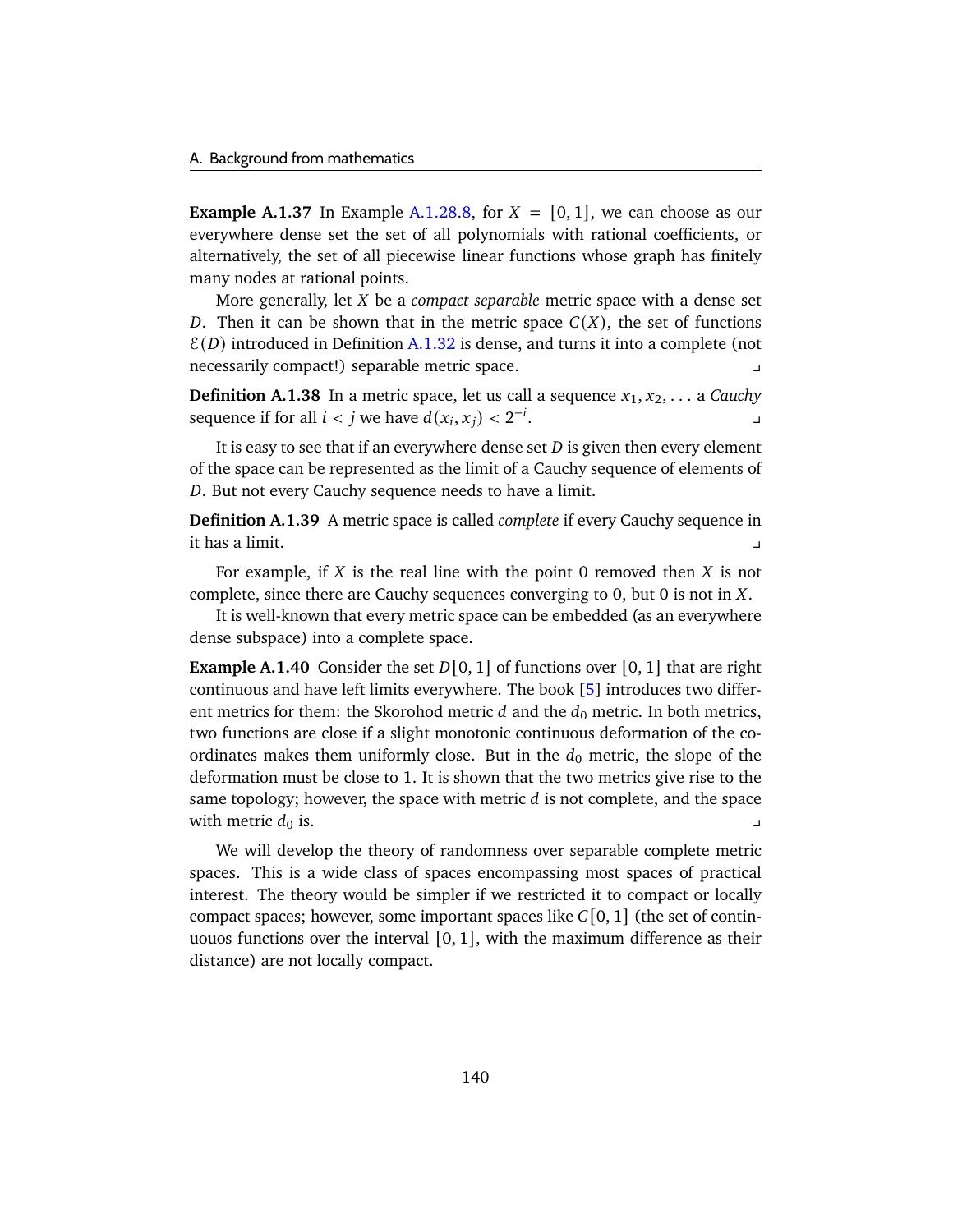# <span id="page-146-4"></span>**A.2 Measures**

For a survey of measure theory, see for example [\[40\]](#page-179-0).

# **A.2.1 Set algebras**

Event in a probability space are members of a class of sets that is required to be a so-called  $\sigma$ -algebra (sigma-algebra).

**Definition A.2.1** A (Boolean set-) *algebra* is a set of subsets of some set *X* closed under intersection and complement (and then, of course, under union). It is a *-algebra* (sigma-algebra) if it is also closed under countable intersection (and then, of course, under countable union). A *semialgebra* is a set  $\mathcal L$  of subsets of some set  $X$  closed under intersection, with the property that the complement of every element of  $\mathcal L$  is the disjoint union of a finite number of elements of  $\mathcal L$ .

If  $\mathcal L$  is a semialgebra then the set of finite unions of elements of  $\mathcal L$  is an algebra.

# <span id="page-146-0"></span>**Examples A.2.2**

- <span id="page-146-1"></span>1. The set  $\mathcal{L}_1$  of left-closed intervals of the line (including intervals of the form  $(-\infty, a)$ ) is a semialgebra.
- 2. The set  $\mathcal{L}_2$  of all intervals of the line (which can be open, closed, left-closed or right-closed), is a semialgebra.
- <span id="page-146-2"></span>3. In the set  $\{0,1\}^{\mathbb{N}}$  of infinite 0-1-sequences, the set  $\mathcal{L}_3$  of all subsets of the form  $u\{0, 1\}^{\mathbb{N}}$  with  $u \in \{0, 1\}^*$ , is a semialgebra.
- 4. The  $\sigma$ -algebra B generated by  $\mathcal{L}_1$ , is the same as the one generated by  $\mathcal{L}_2$ , and is also the same as the one generated by the set of all open sets: it is called the family of *Borel sets* of the line. The Borel sets of the extended real line R are defined similarly.
- 5. More generally, the class of Borel sets in an arbitrary topological space is the smallest  $\sigma$ -algebra containing all open sets.
- 6. Given  $\sigma$ -algebras A, B in sets X, Y, the product  $\sigma$ -algebra  $A \times B$  in the space  $X \times Y$  is the one generated by all elements  $A \times Y$  and  $X \times B$  for  $A \in \mathcal{A}$  and  $B \in \mathcal{B}$ .

 $\overline{\phantom{0}}$ 

### <span id="page-146-3"></span>**A.2.2 Measures**

Probability is an example of the more general notion of a measure.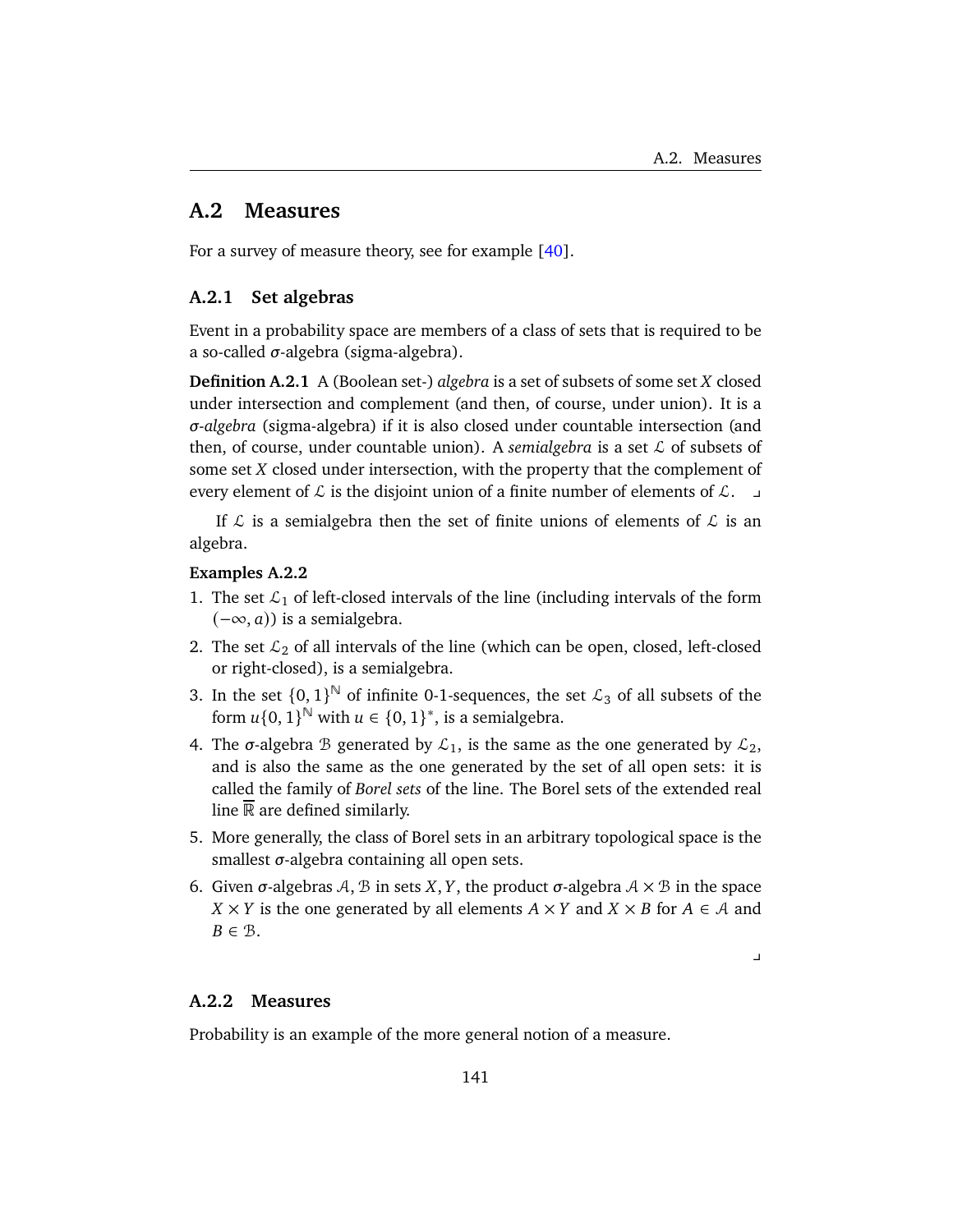**Definition A.2.3** A *measurable space* is a pair  $(X, \mathcal{S})$  where S is a  $\sigma$ -algebra of sets of *X*. A *measure* on a measurable space  $(X, \mathcal{S})$  is a function  $\mu : B \to \mathbb{R}_+$  that is  $\sigma$ -*additive*: this means that for every countable family  $A_1, A_2, \ldots$  of disjoint elements of S we have  $\mu(\bigcup_i A_i) = \sum_i \mu(A_i)$ . A measure  $\mu$  is  $\sigma$ -finite if the whole space is the union of a countable set of subsets whose measure is finite. It is *finite* if  $\mu(X) < \infty$ . It is a *probability measure* if  $\mu(X) = 1$ .

<span id="page-147-4"></span>**Example A.2.4** (Delta function) For any point x, the measure  $\delta_x$  is defined as follows:

$$
\delta_x(A) = \begin{cases} 1 & \text{if } x \in A, \\ 0 & \text{otherwise.} \end{cases}
$$

**Definition A.2.5** If  $\mu$  is a measure, a point  $x$  is called an *atom* if  $\mu(x) > 0$ .

 $\overline{\phantom{a}}$ 

Generally, we will consider measures over either a countable set (a discrete measure for which the union of atoms has total measure) or an uncountable one, with no atoms. But mixed cases are possible.

It is important to understand how a measure can be defined in practice. Algebras are generally simpler to grasp constructively than  $\sigma$ -algebras; semialgebras are yet simpler. Suppose that  $\mu$  is defined over a semialgebra  $\mathcal L$  and is additive. Then it can always be uniquely extended to an additive function over the algebra generated by  $\mathcal{L}$ . The following is an important theorem of measure theory.

<span id="page-147-3"></span>**Proposition A.2.6** (Caratheodory's extension theorem) *Suppose that a nonnegative set function defined over a semialgebra* L *is -additive. Then it can be extended uniquely to the σ-algebra generated by*  $\mathcal{L}$ *.* 

### <span id="page-147-0"></span>**Examples A.2.7**

- 1. Let x be point and let  $\mu(A) = 1$  if  $x \in A$  and 0 otherwise. In this case, we say that  $\mu$  is *concentrated* on the point  $x$ .
- <span id="page-147-2"></span>2. Consider the the line  $\mathbb R$ , and the algebra  $\mathcal{L}_1$  defined in Example [A.2.2](#page-146-0)[.1.](#page-146-1) Let  $f : \mathbb{R} \to \mathbb{R}$  be a monotonic real function. We define a set function over  $\mathcal{L}_1$ as follows. Let  $[a_i, b_i)$ ,  $(i = 1, ..., n)$  be a set of disjoint left-closed intervals. Then  $\mu(\bigcup_i [a_i, b_i)) = \sum_i f(b_i) - f(a_i)$ . It is easy to see that  $\mu$  is additive. It is  $\sigma$ -additive if and only if  $f$  is left-continuous.
- <span id="page-147-1"></span>3. Let  $B = \{0, 1\}$ , and consider the set  $B^{\mathbb{N}}$  of infinite 0-1-sequences, and the semialgebra  $\mathcal{L}_3$  of Example [A.2.2.](#page-146-0)[3.](#page-146-2) Let  $\mu : B^* \to \mathbb{R}_+$  be a function. Let us write  $\mu(uB^{\mathbb{N}}) = \mu(u)$  for all  $u \in B^*$ . Then it can be shown that the following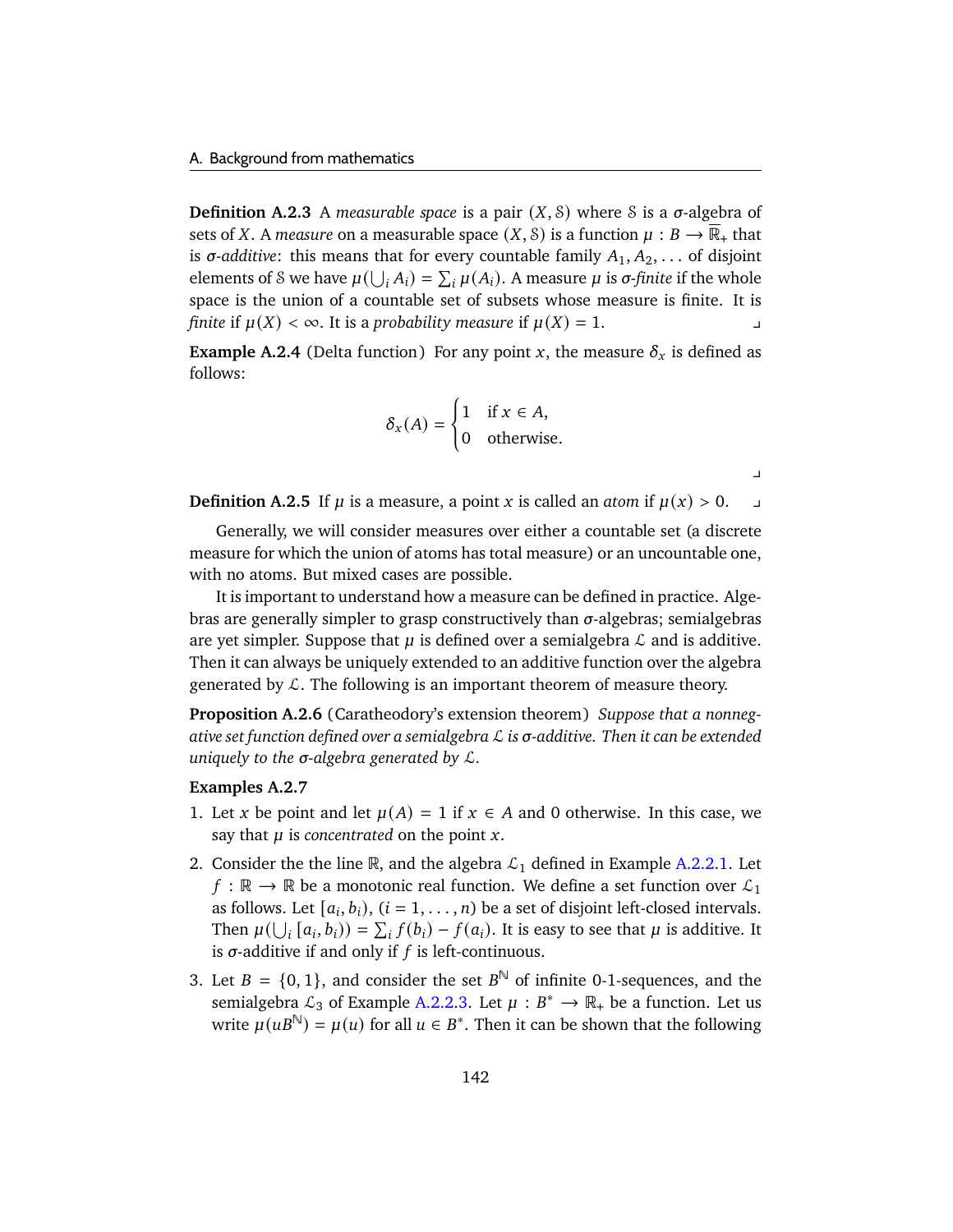$\overline{a}$ 

conditions are equivalent:  $\mu$  is  $\sigma$ -additive over  $\mathcal{L}_3$ ; it is additive over  $\mathcal{L}_3$ ; the equation  $\mu(u) = \mu(u0) + \mu(u1)$  holds for all  $u \in B^*$ .

- 4. The nonnegative linear combination of any finite number of measures is also a measure. In this way, it is easy to construct arbitrary measures concentrated on a finite number of points.
- 5. Given two measure spaces  $(X, \mathcal{A}, \mu)$  and  $(Y, \mathcal{B}, \nu)$  it is possible to define the product measure  $\mu \times \nu$  over the measureable space  $(X \times Y, A \times B)$ . The definition is required to satisfy  $\mu \times \nu(A \times B) = \mu(A) \times \nu(B)$ , and is determined uniquely by this condition. If  $\nu$  is a probability measure then, of course,  $\mu(A) = \mu \times \nu(A \times Y).$

Let us finally define measureable functions.

**Definition A.2.8** (Measureable functions) Let  $(X, \mathcal{A})$ ,  $(Y, \mathcal{B})$  be two measureable spaces. A function  $f : X \to Y$  is called *measureable* if and only if  $f^{-1}(E) \in A$ for all  $E \in \mathcal{B}$ .

The following is easy to check.

**Proposition A.2.9** *Let*  $(X, \mathcal{A})$  *be a measureable space and*  $(\mathbb{R}, \mathcal{B})$  *be the measureable space of the real numbers, with the Borel sets. Then*  $f: X \rightarrow \mathbb{R}$  *is measureable if and only if all sets of the form*  $f^{-1}((r, \infty)) = \{x : f(x) > r\}$  *are measureable, where is a rational number.*

**Remark A.2.10** Example [A.2.7.](#page-147-0)[3](#page-147-1) shows a particularly attractive way to define measures. Keep splitting the values  $\mu(u)$  in an arbitrary way into  $\mu(u)$  and  $\mu(u_1)$ , and the resulting values on the semialgebra define a measure. Exam-ple [A.2.7.](#page-147-0)[2](#page-147-2) is less attractive, since in the process of defining  $\mu$  on all intervals and only keeping track of finite additivity, we may end up with a monotonic function that is not left continuous, and thus with a measure that is not  $\sigma$ -additive. In the subsection on probability measures over a metric space, we will find that even on the real line, there is a way to define measures in a step-by-step manner, and only checking for consistency along the way.

A probability space, according to the axioms introduced by Kolmogorov, is just a measureable space with a normed measure.

**Definition A.2.11** A *probability space* is a triple  $(X, \mathcal{S}, P)$  where  $(X, \mathcal{S})$  is a measurable space and  $P$  is a probability measure over it.

Let  $(X_i, S_i)$   $(i = 1, 2)$  be measurable spaces, and let  $f : X \rightarrow Y$  be a mapping. Then  $f$  is *measurable* if and only if for each element  $B$  of  $S_2$ , its inverse image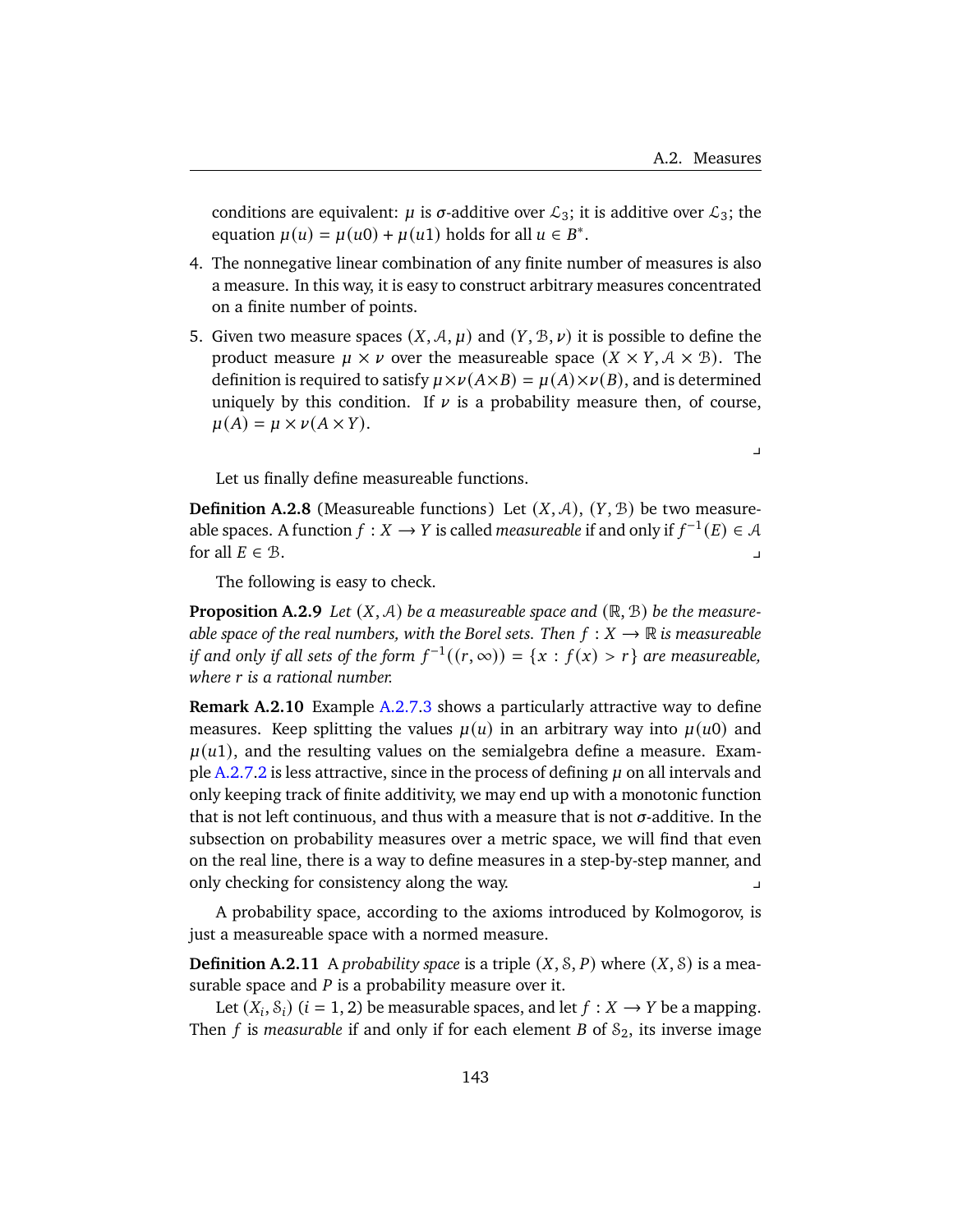$f^{-1}(B)$  is in S<sub>1</sub>. If  $\mu_1$  is a measure over  $(X_1, S_1)$  then  $\mu_2$  defined by  $\mu_2(A) =$  $\mu_1(f^{-1}(A))$  is a measure over  $X_2$  called the measure *induced* by f.

# <span id="page-149-0"></span>**A.2.3 Integral**

The notion of integral also generalizes to arbitrary measures, and is sometimes also used to define measures.

First we define integral on very simple functions.

**Definition A.2.12** A measurable function  $f : X \to \mathbb{R}$  is called a *step function* if its range is finite.

The set of step functions is closed with respect to linear combinations and also with respect to the operations ∧, ∨. Any such set of functions is called a *Riesz space*. y

**Definition A.2.13** Given a step function  $f$  which takes values  $x_i$  on sets  $A_i$ , and a finite measure  $\mu$ , we define

$$
\mu(f) = \mu f = \int f d\mu = \int f(x) \mu(dx) = \sum_i x_i \mu(A_i).
$$

y

This is a linear positive functional on the set of step functions. Moreover, it can be shown that it is continuous on monotonic sequences: if  $f_i \searrow 0$  then  $\mu f_i \searrow 0$ 0. The converse can also be shown: Let  $\mu$  be a linear positive functional on step functions that is continuous on monotonic sequences. Then the set function  $\mu(A) = \mu(1_A)$  is a finite measure.

<span id="page-149-1"></span>**Proposition A.2.14** *Let* E *be any Riesz space of functions with the property that* 1 ∈ E*. Let be a positive linear functional on* E *continuous on monotonic sequences, with*  $\mu$ 1 = 1*. The functional*  $\mu$  can be extended to the set  $\mathcal{E}_+$  of monotonic limits *of nonnegative elements of* E*, by continuity. In case when* E *is the set of all step functions, the set*  $\mathcal{E}_+$  *is the set of all nonnegative measurable functions.* 

Now we extend the notion of integral to a wider class of functions.

**Definition A.2.15** Let us fix a finite measure  $\mu$  over a measurable space  $(X, \mathcal{S})$ . A measurable function f is called *integrable* with respect to  $\mu$  if  $\mu |f|^{+} < \infty$  and  $\mu |f|^{-} < \infty$ . In this case, we define  $\mu f = \mu |f|^{+} - \mu |f|^{-}$ . We have the set of  $\mathcal{L}$ 

The set of integrable functions is a Riesz space, and the positive linear functional  $\mu$  on it is continuous with respect to monotonic sequences. The continuity over monotonic sequences also implies the following theorem.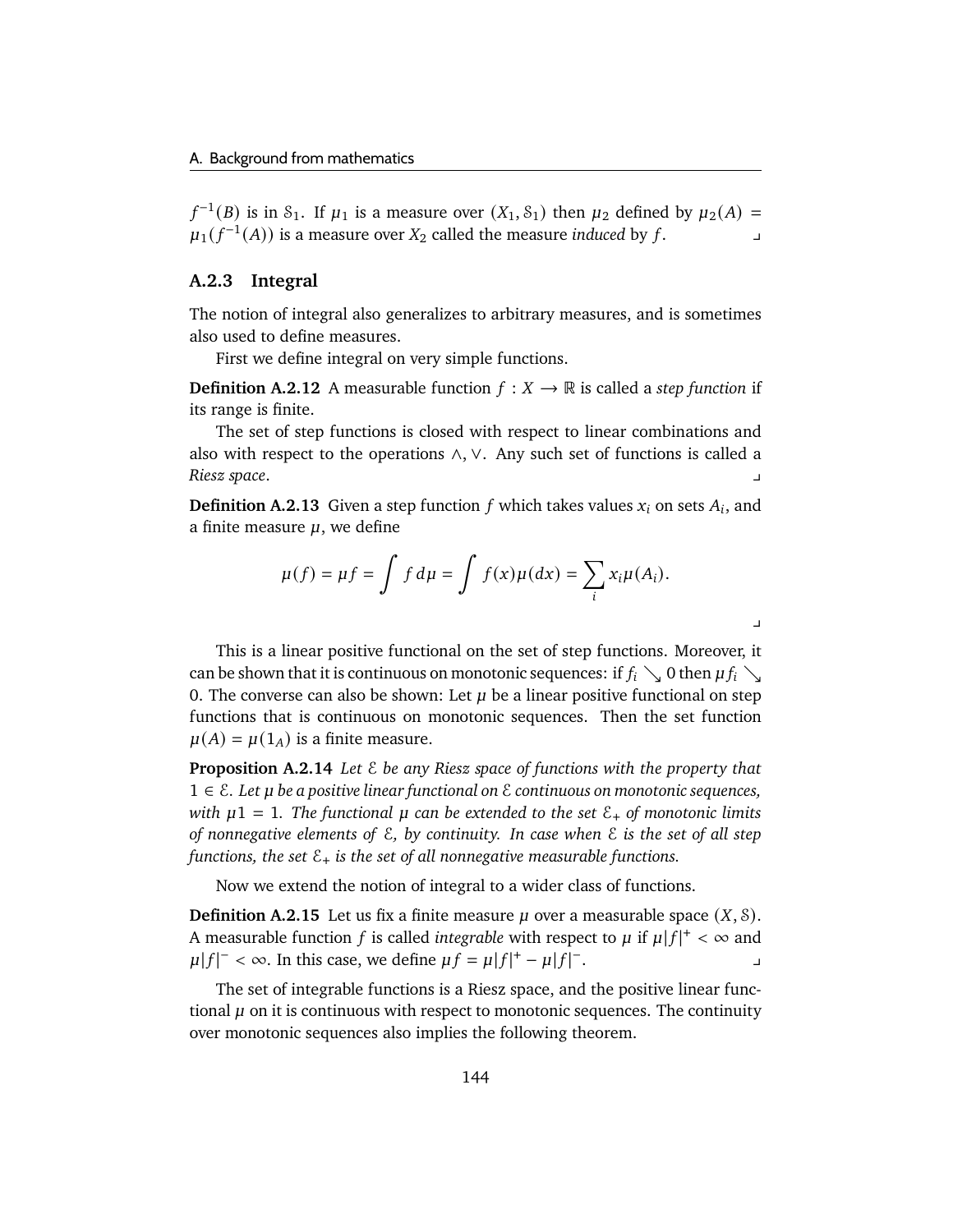**Proposition A.2.16** (Bounded convergence theorem) *Suppose that functions are integrable and*  $|f_n| < g$  *for some integrable function g. Then*  $f = \lim_n f_n$  *is integrable and*  $\mu f = \lim_{n} \mu f_n$ .

**Definition A.2.17** Two measurable functions  $f$ ,  $g$  are called *equivalent* with respect to measure  $\mu$  if  $\mu$ ( $f - g$ ) = 0.

For two-dimensional integration, the following theorem holds.

**Proposition A.2.18** (Fubini theorem) *Suppose that function*  $f(\cdot, \cdot)$  *is integrable over the space*  $(X \times Y, A \times B, \mu \times \nu)$ . Then for  $\mu$ -almost all x, the function  $f(x, \cdot)$ *is integrable over*  $(Y, \mathcal{B}, \nu)$ , and the function  $x \mapsto \nu^{y} f(x, y)$  is integrable over  $(X, \mathcal{A}, \mu)$  *with*  $(\mu \times \nu) f = \mu^x \mu^y f$ .

To express a continuity property of measures, we can say the following (recall the definition of  $C(X)$  in Example [A.1.28.](#page-142-0)[8\)](#page-142-2).

<span id="page-150-0"></span>**Proposition A.2.19** *Let X be a metric space and*  $\mu$  *a measure. Then*  $\mu$  *is a bounded (and thus continuous) linear functional over the space*  $C(X)$ *.* 

### **A.2.4 Density**

When does one measure have a density function with respect to another?

**Definition A.2.20** Let  $\mu$ ,  $\nu$  be two measures over the same measurable space. We say that  $\nu$  is *absolutely continuous* with respect to  $\mu$ , or that  $\mu$  dominates  $\nu$ , if for each set A,  $\mu(A) = 0$  implies  $\nu(A) = 0$ .

Every nonnegative integrable function  $f$  defines a new measure  $\nu$  via the formula  $\nu(A) = \mu(f \cdot 1_A)$ . This measure  $\nu$  is absolutely continuous with respect to  $\mu$ . The Radon-Nikodym theorem says that the converse is also true.

**Proposition A.2.21** (Radon-Nikodym theorem) If  $\nu$  is dominated by  $\mu$  then *there is a nonnegative integrable function* f such that  $\nu(A) = \mu(f \cdot 1_A)$  for all *measurable sets . The function is defined uniquely to within equivalence with respect to*  $\mu$ *.* 

**Definition A.2.22** The function  $f$  of the Radom-Nikodym Theorem above is called the *density* of  $\nu$  with respect to  $\mu$ . We will denote it by

$$
f(x) = \frac{\mu(dx)}{\nu(dx)} = \frac{d\mu}{d\nu}.
$$

 $\overline{\phantom{a}}$ 

The following theorem is also standard.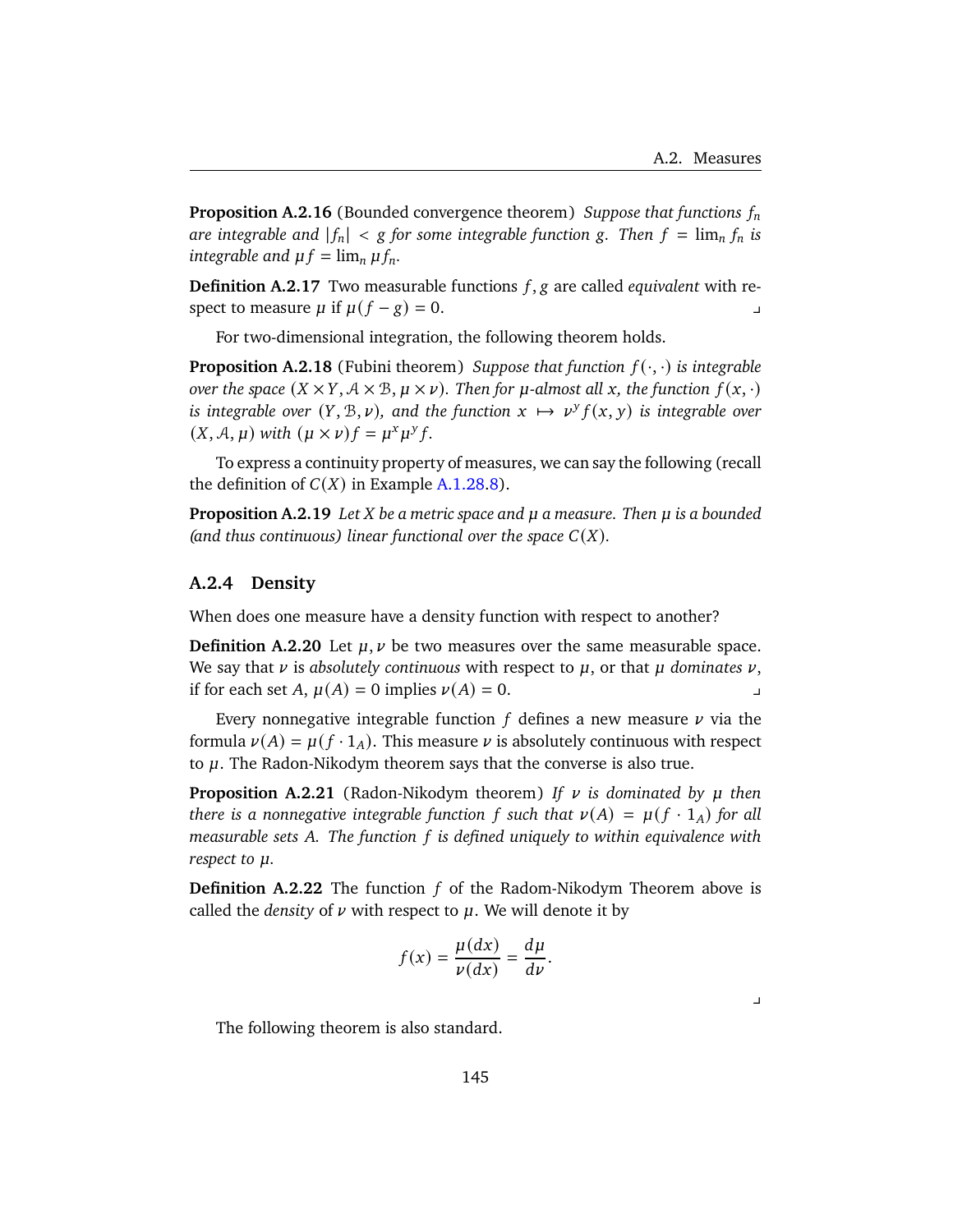### **Proposition A.2.23** (Chain rule and inverse function)

*1. Let*  $\mu$ ,  $\nu$ ,  $\eta$  be measures such that  $\eta$  is absolutely continuous with respect to  $\mu$ *and is absolutely continuous with respect to . Then the "chain rule" holds:*

$$
\frac{d\eta}{d\nu} = \frac{d\eta}{d\mu}\frac{d\mu}{d\nu}.
$$
\n(A.2.1)

2. If  $\frac{\nu(dx)}{\mu(dx)} > 0$  for all x then  $\mu$  is also absolutely continuous with respect to  $\nu$  and  $\mu(dx)$  $\frac{\mu(dx)}{\nu(dx)} = \left(\frac{\nu(dx)}{\mu(dx)}\right)$  $\frac{\nu(dx)}{\mu(dx)}\bigg)^{-1}.$ 

There is a natural distance to be used between measures, though later we will see that it is not the preferred one in metric spaces.

<span id="page-151-0"></span>**Definition A.2.24** (Total variation distance) Let  $\mu, \nu$  be two measures, then both are dominated by some measure  $\eta$  (for example by  $\eta = \mu + \nu$ ). Let their densities with respect to  $\eta$  be f and g. Then we define the *total variation distance* of the two measures as

$$
D(\mu, \nu) = \eta(|f - g|).
$$

It is independent of the dominating measure  $\eta$ .

**Example A.2.25** Suppose that the space  $X$  can be partitioned into disjoint sets A, B such that  $\nu(A) = \mu(B) = 0$ . Then  $D(\mu, \nu) = \mu(A)+\nu(B) = \mu(X)+\nu(X)$ .

### <span id="page-151-1"></span>**A.2.5 Random transitions**

What is just a transition matrix in case of a Markov chain also needs to be defined more carefully in the non-discrete cases. We follow the definition given in [\[40\]](#page-179-0).

**Definition A.2.26** Let  $(X, \mathcal{A})$ ,  $(Y, \mathcal{B})$  be measureable spaces (defined in Sub-section [A.2.2\)](#page-146-3). Suppose that a family of probability measures  $\Lambda = \{\lambda_x : x \in X\}$ on B is given. We call it a *probability kernel*, (or Markov kernel, or conditional distribution) if the map  $x \mapsto \lambda_x B$  is measurable for each  $B \in \mathcal{B}$ .

When  $X$ ,  $Y$  are finite sets then  $\lambda$  is a Markov transition matrix. The following theorem shows that  $\lambda$  assigns a joint distribution over the space  $(X \times Y, \mathcal{A} \times \mathcal{B})$ to each input distribution  $\mu$ .

**Proposition A.2.27** *For each nonnegative*  $A \times B$ *-measureable function f over*  $X \times Y$ *,* 

- *1. The function*  $y \mapsto f(x, y)$  *is* B-measurable for each fixed *x*.
- *2. The function*  $x \mapsto \lambda_x^y$  $\int_{x}^{y} f(x, y)$  is A-measurable.
- *3. The integral*  $f \mapsto \mu^x \lambda_x^y$  $\int_{x}^{y} f(x, y)$  defines a measure on  $A \times B$ .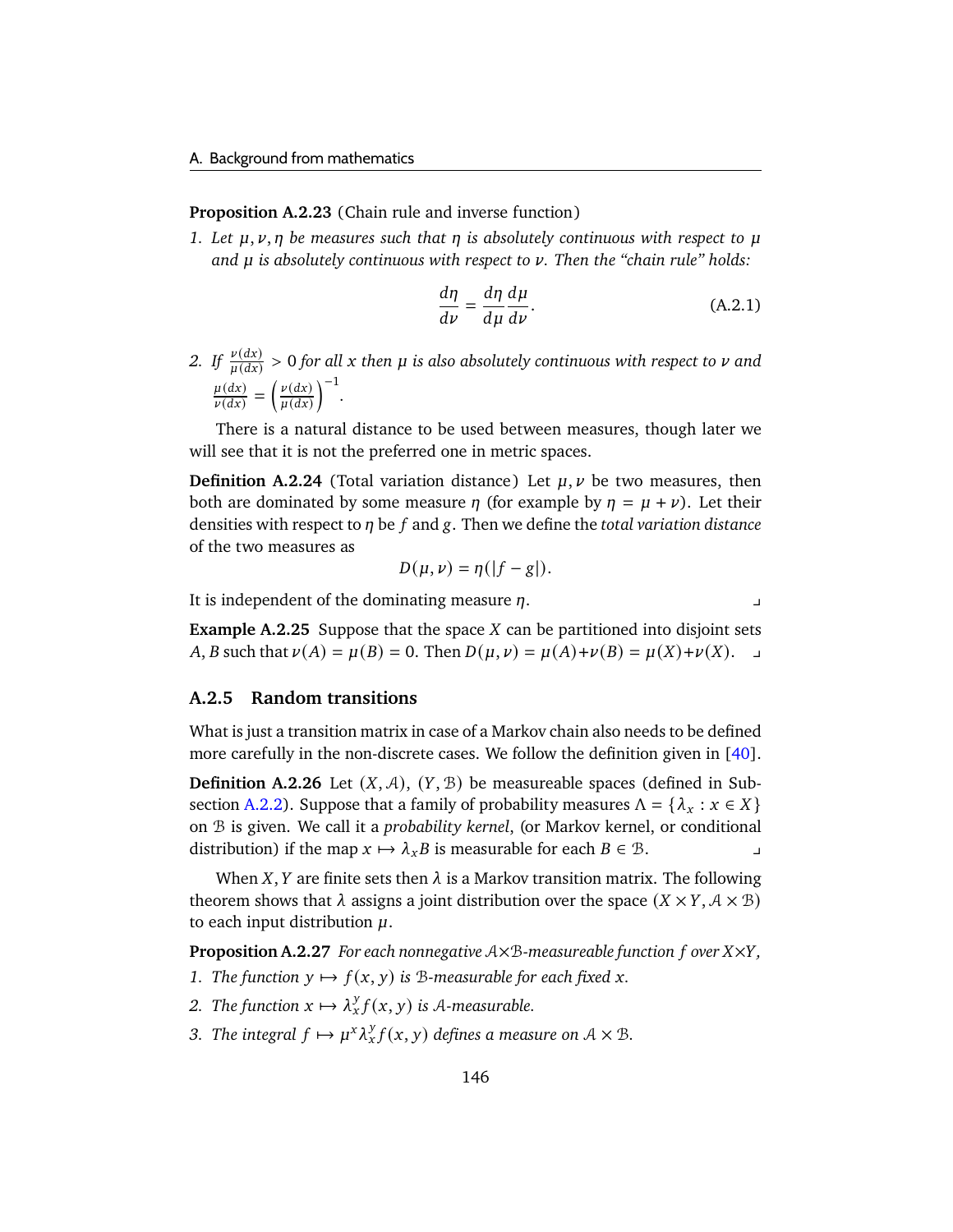The above proposition allows to define a mapping over measures.

**Definition A.2.28** According to the above proposition, given a probability kernel Λ, to each measure *μ* over *A* corresponds a measure over  $A \times B$ . We will denote its marginal over B as

$$
\Lambda^*\mu. \tag{A.2.2}
$$

For every measurable function  $g(y)$  over Y, we can define the measurable function  $f(x) = \lambda_x g = \lambda_x^y g(y)$ : we write

$$
f = \Lambda g. \tag{A.2.3}
$$

 $\mathbf{y}$ 

The operator  $\Lambda$  is linear, and monotone with  $\Lambda$ 1 = 1. By these definitions, we have

$$
\mu(\Lambda g) = (\Lambda^* \mu) g. \tag{A.2.4}
$$

An example is the simple case of a deterministic mapping:

<span id="page-152-1"></span>**Example A.2.29** Let  $h: X \to Y$  be a measureable function, and let  $\lambda_x$  be the measure  $\delta_{h(x)}$  concentrated on the point  $h(x)$ . This operator, denoted  $\Lambda_h$  is, in fact, a deterministic transition, and we have  $\Lambda_h g = g \circ h$ . In this case, we will simplify the notation as follows:

$$
h^*\mu=\Lambda_h^*
$$

.

### <span id="page-152-0"></span>**A.2.6 Probability measures over a metric space**

We follow the exposition of [\[5\]](#page-176-0). Whenever we deal with probability measures on a metric space, we will assume that our metric space is complete and separable (Polish space).

Let  $X = (X, d)$  be a complete separable metric space. Then X gives rise to a measurable space, where the measurable sets are its Borel sets. It can be shown that, if A is a Borel set and  $\mu$  is a finite measure then there are sets  $F \subseteq A \subseteq G$ where *F* is an  $F_{\sigma}$  set, *G* is a  $G_{\delta}$  set, and  $\mu(F) = \mu(G)$ .

It can be shown that a measure is determined by its values on the elements of any a basis of open sets closed under intersections. The following proposition follows then essentially from Proposition [A.2.6.](#page-147-3)

**Proposition A.2.30** *Let* B *be a basis of open sets closed under intersections. Let* B ∗ *be the set algebra generated by this basis and let*  $\mu$  *be any*  $\sigma$ *-additive set function on*  $B^*$  *with*  $\mu(X) = 1$ . Then  $\mu$  can be extended uniquely to a probability measure.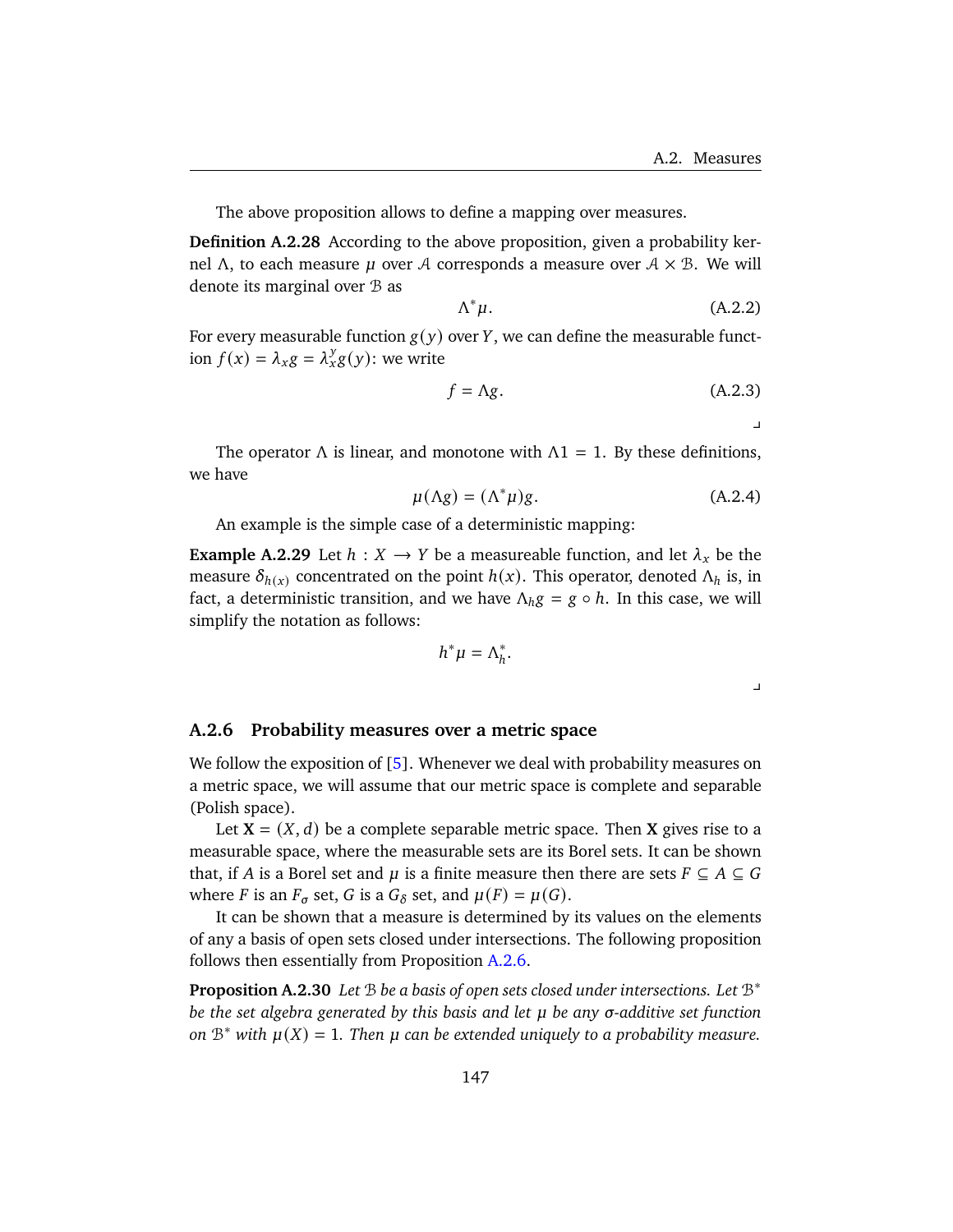### <span id="page-153-0"></span>**Weak topology**

One can introduce the notion of convergence of measures in a number of ways. We have already introduced the total variation distance in Definition [A.2.24](#page-151-0) above. But in some cases, the requirement of being close in this distance is too strong. Let

 $\mathcal{M}(\mathbf{X})$ 

be the set of probability measures on the metric space **X**. Let  $x_n$  be a sequence of points converging to point x but with  $x_n \neq x$ . We would like to say that the delta measure  $\delta_{x_n}$  (concentrated on point  $x_n$ , see Example [A.2.4\)](#page-147-4) converges to  $\delta_x$ . But the total variation distance  $D(\delta_{x_n}, \delta_x)$  is 2 for all n.

<span id="page-153-1"></span>**Definition A.2.31** (Weak convergence) We say that a sequence of probability measures  $\mu_n$  over a metric space  $(X, d)$  weakly converges to measure  $\mu$  if for all bounded continuous real functions f over X we have  $\mu_n f \to \mu f$ .

For a bounded continuous function  $f$  and real numbers  $c$  let

$$
A_{f,c}=\{\mu:\mu f
$$

A *topology of weak convergence*  $(M, \tau_w)$  can be defined using a number of different subbases. The one used in the original definition is the subbasis consisting of all sets of the form  $A_{f,c}$  above.

We also get a subbasis (see for example  $[40]$ ) if we restrict ourselves to the set  $Lip(X)$  of Lipschitz functions defined in  $(A.1.2)$ . Another possible subbasis giving rise to the same topology consists of all sets of the form

$$
B_{G,c} = \{ \mu : \mu(G) > c \}
$$
 (A.2.5)

 $\overline{a}$ 

for open sets  $G$  and real numbers  $c$ . Let us find some countable subbases. Since the space **X** is separable, there is a sequence  $U_1, U_2, \ldots$  of open sets that forms a basis of **X**. Then we can restrict the subbasis of the space of measures to those sets  $B_{G,c}$  where G is the union of a finite number of basis elements  $U_i$  of **X** and c is rational. This way, the space  $(M, \tau_w)$  itself has the second countability property.

It is more convenient to define a countable subbasis using bounded continuous functions f, since the function  $\mu \mapsto \mu f$  is continuous on such functions, while  $\mu \mapsto \mu U$  is typically not continuous when U is an open set.

**Example A.2.32** If  $X = \mathbb{R}$  and U is the open interval  $(0, 1)$ , the sequence of probability measures  $\delta_{1/n}$  (concentrated on  $1/n$ ) converges to  $\delta_0$ , but  $\delta_{1/n}(U)$  = 1, and  $\delta_0(U) = 0$ .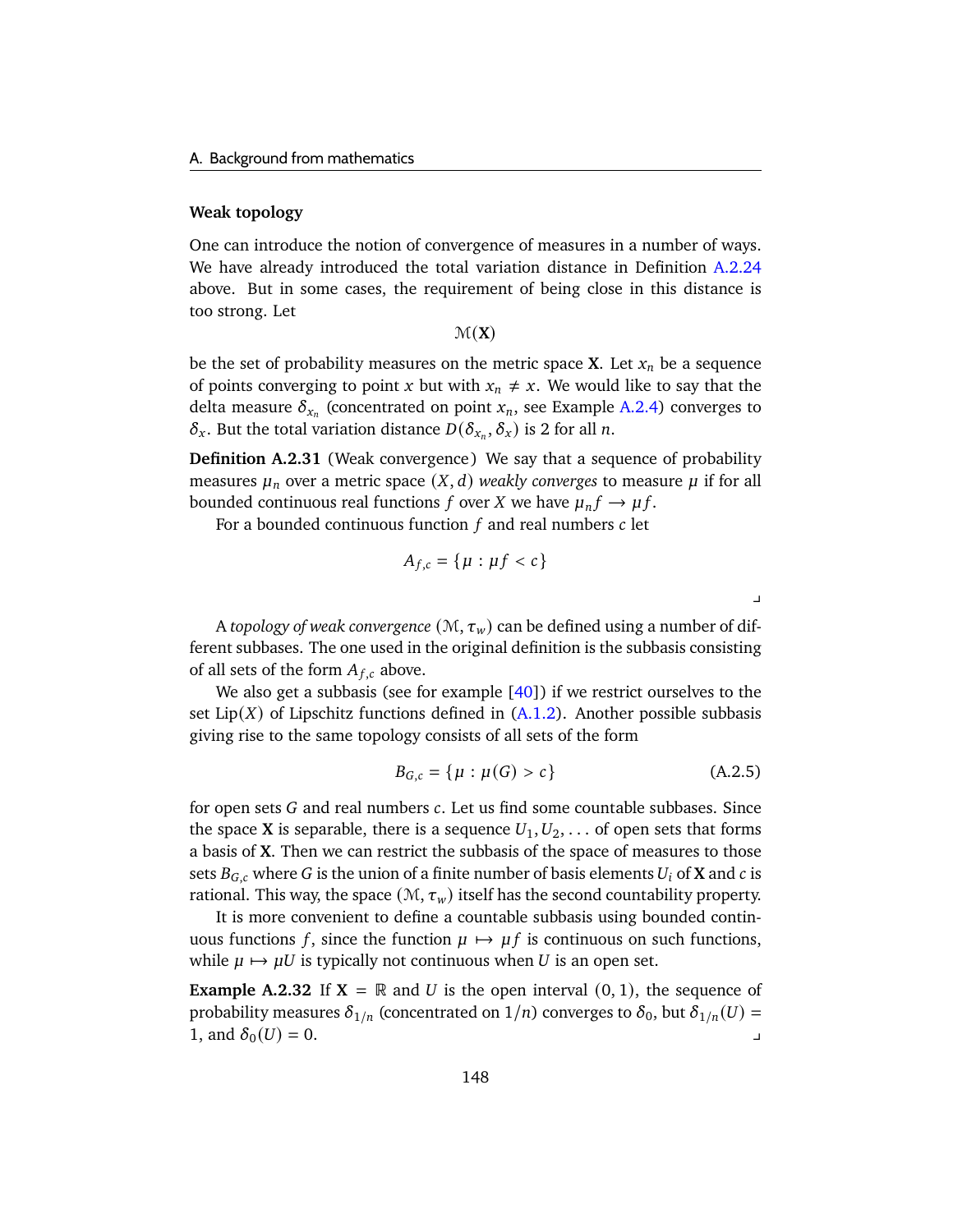For some fixed dense set D, let  $\mathcal{F}_1 = \mathcal{F}_1(D)$  be the set of functions introduced in Definition [A.1.32.](#page-143-0)

**Definition A.2.33** We say that a set A is a *continuity set* of measure  $\mu$  if  $\mu(\partial A)$  = 0: the boundary of  $A$  has measure 0.

**Proposition A.2.34** *The following conditions are equivalent:*

- *1.*  $\mu_n$  weakly converges to  $\mu$ .
- 2.  $\mu_n f \to \mu f$  for all  $f \in \mathcal{F}_1$ .
- *3. For every Borel set A, that is a continuity set of*  $\mu$ *, we have*  $\mu_n(A) \to \mu(A)$ *.*
- *4. For every closed set F*,  $\liminf_n \mu_n(F) \geq \mu(F)$ .
- *5. For every open set G*,  $\limsup_n \mu_n(G) \leq \mu(G)$ *.*

**Definition A.2.35** To define the topological space  $\mathcal{M}(X)$  of the set of measures over the metric space  $X$ , we choose as subbasis

$$
\sigma_{\mathcal{M}} \tag{A.2.6}
$$

the sets  $\{ \mu : \mu f < r \}$  and  $\{ \mu : \mu f > r \}$  for all  $f \in \mathcal{F}_1$  and  $r \in \mathbb{Q}$ .

The simple functions we introduced can also be used to define measure and integral in themselves. Recall the definition of the set  $\mathcal E$  in [\(A.1.3\)](#page-144-0). This set is a Riesz space as defined in Subsection [A.2.3.](#page-149-0) A reasoning combining Propositions [A.2.6](#page-147-3) and [A.2.14](#page-149-1) gives the following.

<span id="page-154-0"></span>**Proposition A.2.36** *Suppose that a positive linear functional*  $\mu$  *with*  $\mu$ 1 = 1 *is defined on* E *that is continuous with respect to monotone convergence. Then can be extended uniquely to a probability measure over X with*  $\mu f = \int f(x) \mu(dx)$  *for all*  $f \in \mathcal{E}$ *.* 

Having a topology over the set of measures we can also extend Proposition [A.2.19:](#page-150-0)

<span id="page-154-1"></span>**Proposition A.2.37** Let *X* be a complete separable metric space and  $\mathcal{M}(X)$  the *space of bounded measures over X* with the weak topology. The function  $(\mu, f) \mapsto$ *if* is a continuous function  $M(X) \times C(X) \rightarrow \mathbb{R}$ .

As mentioned above, for an open set G the value  $\mu(G)$  is not a continuous function of the measure  $\mu$ . We can only say the following:

**Proposition A.2.38** Let *X* be a complete separable metric space, and  $M(X)$  the *space of bounded measures over*  $X$  *with the weak topology, and*  $G \subseteq X$  *an open set. The function*  $\mu \mapsto \mu(G)$  *is lower semicontinuous.*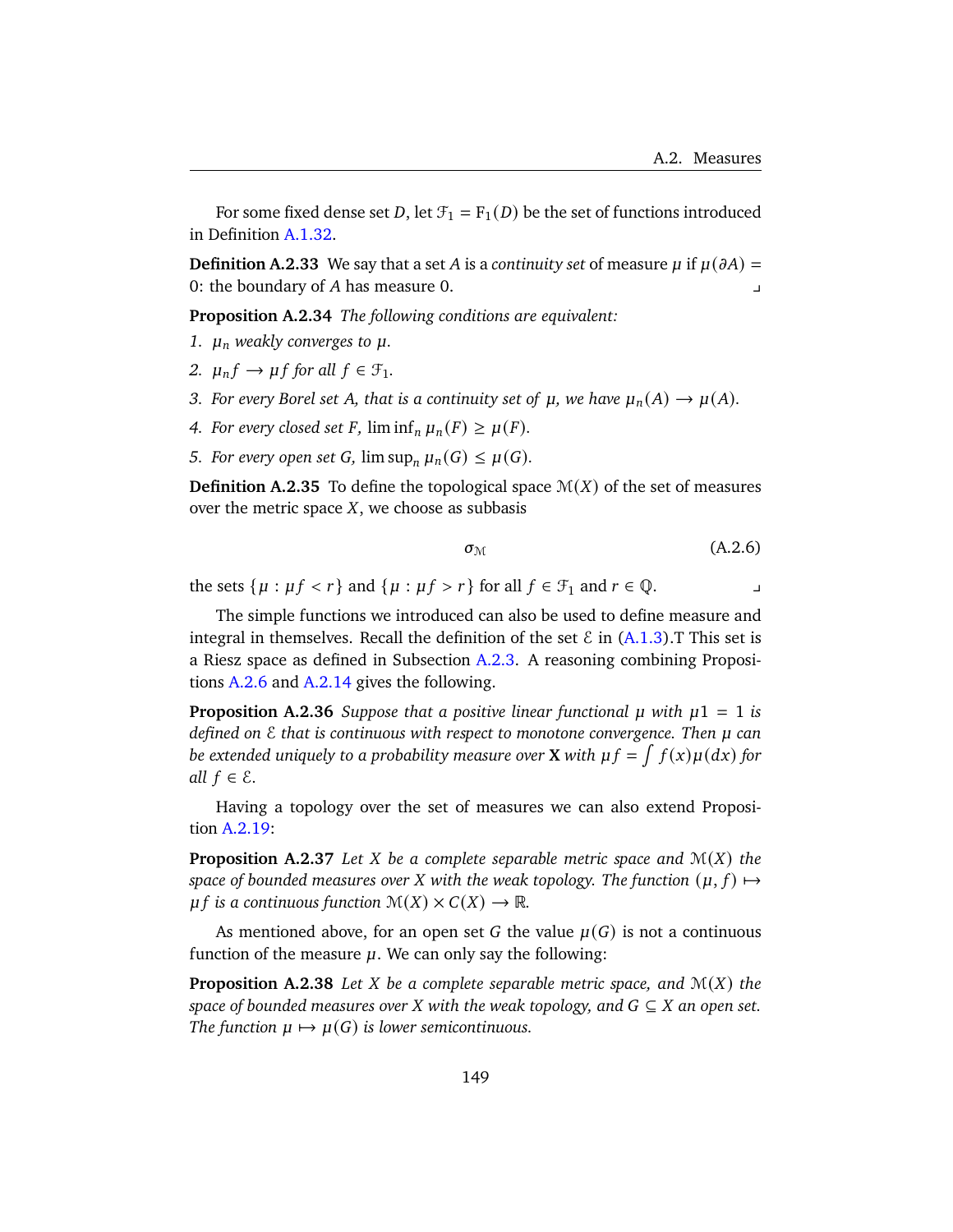### <span id="page-155-1"></span>**Distances for the weak topology**

(using the notation  $(A.1.1)$ )

The definition of measures in the style of Proposition [A.2.36](#page-154-0) is not sufficiently constructive. Consider a gradual definition of the measure  $\mu$ , extending it to more and more elements of  $\mathcal{E}$ , while keeping the positivity and linearity property. It can happen that the function  $\mu$  we end up with in the limit, is not continuous with respect to monotone convergence. Let us therefore metrize the space of measures: then an arbitrary measure can be defined as the limit of a Cauchy sequence of simple meaures.

One metric that generates the topology of weak convergence is the following. **Definition A.2.39** (Prokhorov distance) The *Prokhorov distance*  $\rho(\mu, \nu)$  of two measures is the infimum of all those  $\varepsilon$  for which, for all Borel sets A we have

$$
\mu(A) \le \nu(A^{\varepsilon}) + \varepsilon.
$$

 $\overline{a}$ 

It can be shown that this is a metric and it generates the weak topology. In computer science, it has been reinvented by the name of "earth mover distance". The following important result helps visualize it:

<span id="page-155-0"></span>**Proposition A.2.40** (Coupling Theorem, see [\[50\]](#page-179-1)) Let  $\mu$ ,  $\nu$  be two probability *measures over a complete separable metric space* **X** *with*  $\rho(\mu, \nu) \leq \varepsilon$ . Then there is *a probability measure* **P** *on the space*  $X \times X$  *with marginals*  $\mu$  *and*  $\nu$  *such that for a pair of random variables* , *having joint distribution* P *we have*

$$
P\{d(\xi,\eta) > \varepsilon\} \leq \varepsilon.
$$

Since weak topology has the second countability property, the metric space defined by the distance  $\rho(\cdot, \cdot)$  is separable. This can also be seen directly: let us define a dense set in weak topology.

**Definition A.2.41** For each point x, let us define by  $\delta_x$  the measure which concentrates its total weight 1 in point  $x$ . Let  $D$  be a countable everywhere dense set of points in X. Let  $D_M$  be the set of finite convex rational combinations of measures of the form  $\delta_{x_i}$  where  $x_i \in D$ , that is those probability measures that are concentrated on finitely many points of  $D$  and assign rational values to them.  $\Box$ 

It can be shown that  $D_M$  is everywhere dense in the metric space  $(\mathcal{M}(X), \rho)$ ; so, this space is separable. It can also be shown that  $(\mathcal{M}(X), \rho)$  is complete. Thus, a measure can be given as the limit of a Cauchy sequence of elements  $\mu_1, \mu_2, \ldots$  of  $D_{\mathcal{M}}$ .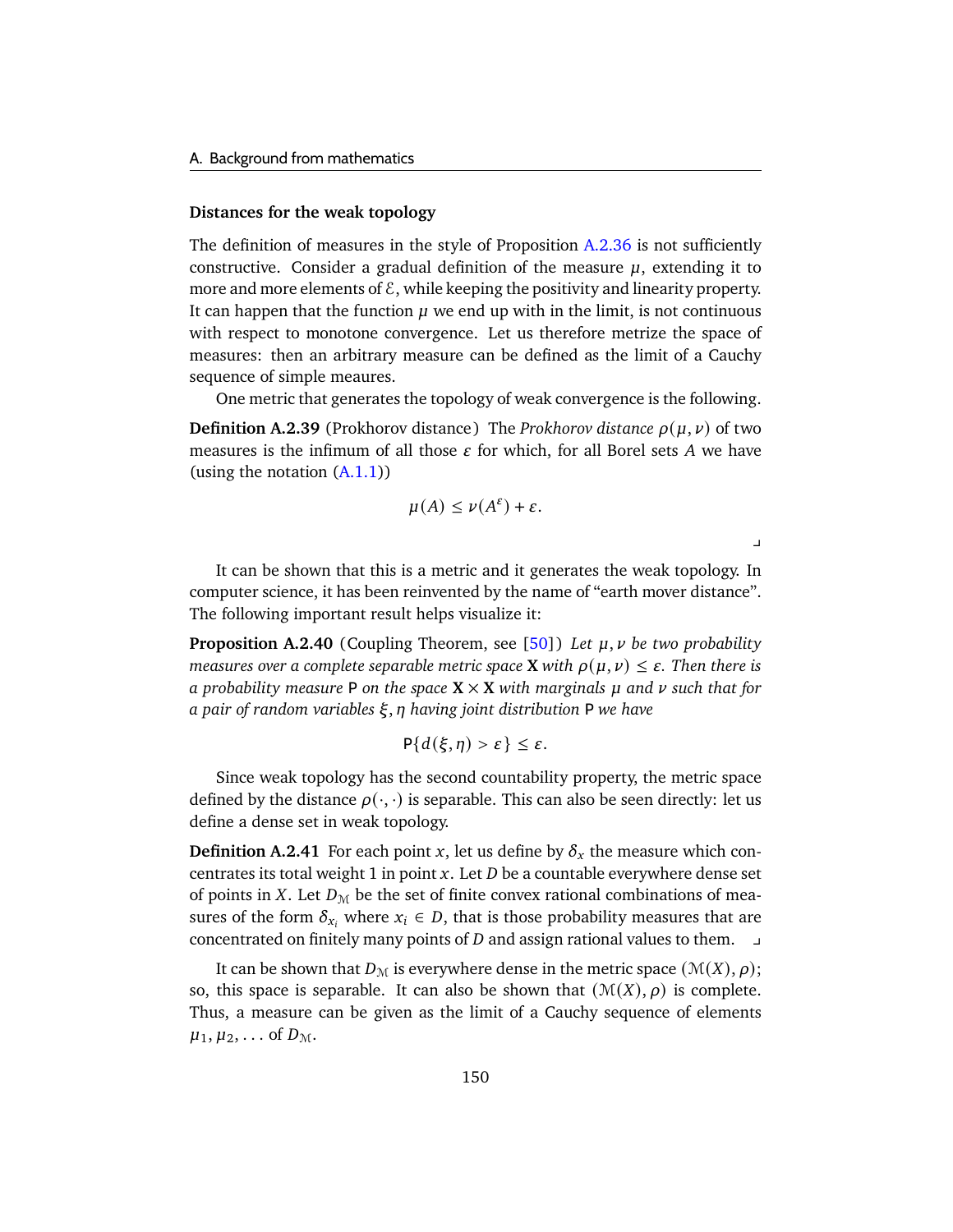The definition of the Prokhorov distance uses quantification over all Borel sets. However, in an important simple case, it can be handled efficiently.

**Proposition A.2.42** *Assume that measure is concentrated on a finite set of points*  $S ⊂ X$ . Then the condition  $ρ(ν, μ) < ε$  is equivalent to the finite set of conditions

$$
\mu(A^{\varepsilon}) > \nu(A) - \varepsilon \tag{A.2.7}
$$

*for all*  $A \subset S$ .

Another useful distance for measures over a bounded space is the Wasserstein distance.

**Definition A.2.43** Over a bounded metric space, we define the Wasserstein distance by

$$
W(\mu,\nu)=\sup_{f\in \text{Lip}_1(X)}|\mu f-\nu f|.
$$

 $\perp$ 

The Wasserstein distance also has a coupling representation:

Proposition A.2.44 (See [\[51\]](#page-180-0)) Let  $\mu$ ,  $\nu$  be two probability measures over a com*plete separable metric space* **X** *with*  $\rho(\mu, \nu) \leq \varepsilon$ . Then there is a probability mea*sure* **P** on the space  $X \times X$  with marginals  $\mu$  and  $\nu$  such that

$$
\int d(x,y) P(dxdy) = W(\mu,\nu).
$$

**Proposition A.2.45** *The Prokhorov and Wasserstein metrics are equivalent: the identity function creates a uniformly continuous homeomorphism between the two metric spaces.*

*Proof.* Let  $M = \sup_{x,y \in X} d(x, y)$ . The proof actually shows for  $\varepsilon < 1$ :

$$
\rho(\mu, \nu) \le \varepsilon \Rightarrow W(\mu, \nu) \le (M+1)\varepsilon,
$$
  
 
$$
W(\mu, \nu) \le \varepsilon^2 \Rightarrow \rho(\mu, \nu) \le \varepsilon.
$$

Suppose  $\rho(\mu, \nu) \leq \varepsilon < 1$ . By the Coupling Theorem (Proposition [A.2.40\)](#page-155-0), there are random variables  $\xi$ ,  $\eta$  over  $X$  with a joint distribution, and having respectively the distribution  $\mu$  and  $\nu$ , such that  $P\{d(\xi, \eta) > \varepsilon\} \leq \varepsilon$ . Then we have

$$
|{\mu}f - {\nu}f| = |E f(\xi) - E f(\eta)| \le E |f(\xi) - f(\eta)|
$$
  
\n
$$
\le \varepsilon P\{\rho(\xi, \eta) \le \varepsilon\} + MP\{\rho(\xi, \eta) > \varepsilon\} \le (M+1)\varepsilon.
$$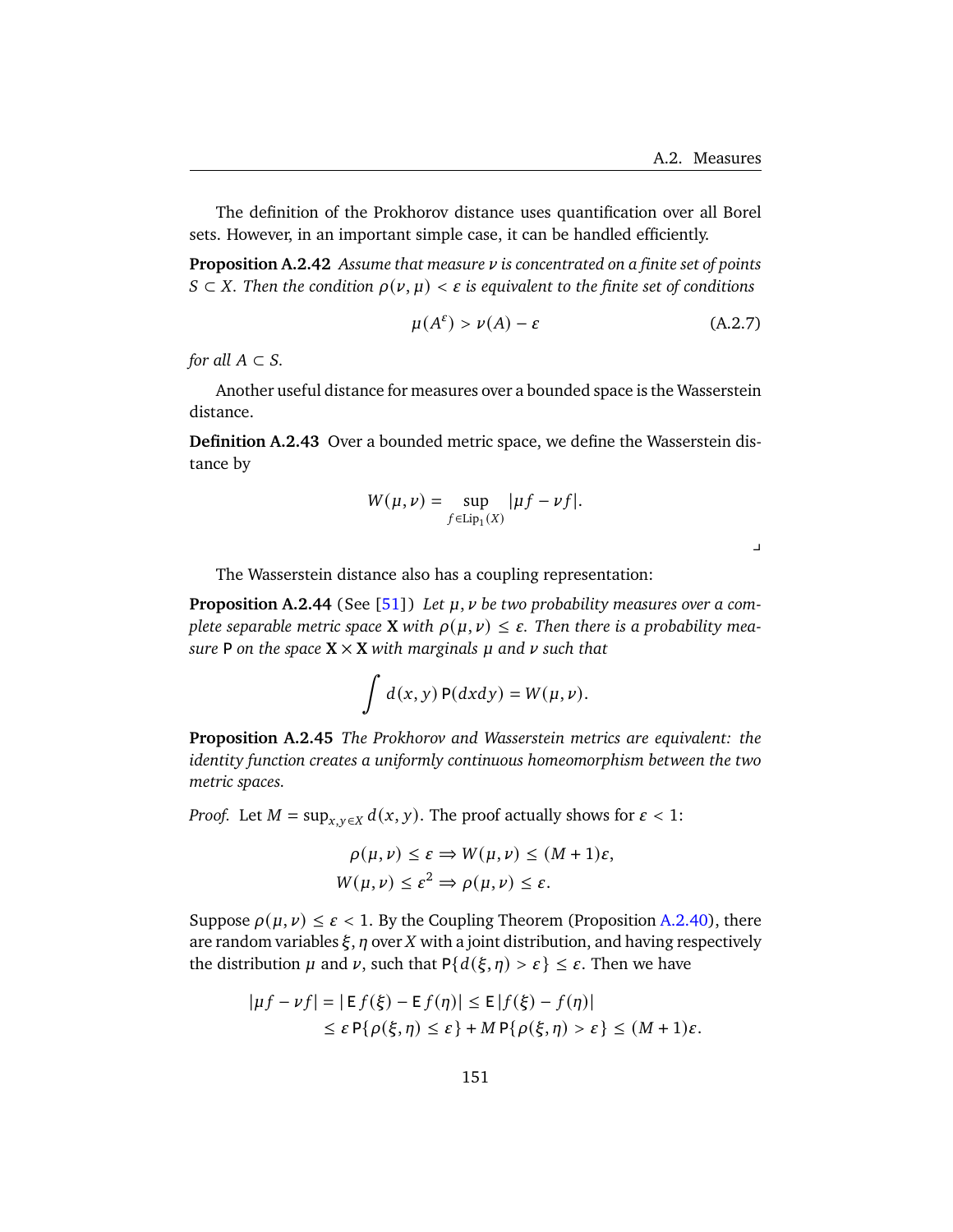Now suppose  $W(\mu, \nu) \leq \varepsilon^2 < 1$ . For a Borel set A define  $g_{\varepsilon}^A(x) = |1 - \varepsilon|$  $\rho(x, A)/\varepsilon$  |<sup>+</sup>. Then we have  $\mu(A) \leq \mu(g_{\varepsilon}^A)$  and  $\nu g_{\varepsilon}^A \leq \nu(A^{\varepsilon})$ . Further  $\varepsilon g_{\varepsilon}^A \in Lip_1$ , and hence  $W(\mu, \nu) \leq \varepsilon^2$  implies  $\varepsilon \mu(g_{\varepsilon}^A) \leq \varepsilon \nu(\varepsilon g_{\varepsilon}^A) + \varepsilon^2$ . This concludes the proof by

$$
\mu(A) \le \mu(g_{\varepsilon}^A) \le \nu(\varepsilon g_{\varepsilon}^A) + \varepsilon \le \nu(A^{\varepsilon}) + \varepsilon.
$$

 $\Box$ 

### **Relative compactness**

Convergence over the set of measures, even over a noncompact space, is sometimes obtained via compactness properties.

**Definition A.2.46** A set  $\Pi$  of measures in  $(\mathcal{M}(X), \rho)$  is called *sequentially compact* if every sequence of elements of Π contains a convergent subsequence.

A set of  $\Pi$  of measures is called *tight* if for every  $\varepsilon$  there is a compact set  $K$ such that  $\mu(K) > 1 - \varepsilon$  for all  $\mu$  in  $\Pi$ .

The following important theorem is using our assumptions of separability and completeness of the underlying metric space  $(X, \rho)$ .

**Proposition A.2.47** (Prokhorov) *A set of measures is sequentially compact if and only if it is tight and if and only if its closure is compact in the metric space*  $(\mathcal{M}(X), \rho)$ .

The following, simplest example is interesting in its own right.

**Example A.2.48** The one-element set  $\{ \mu \}$  is compact and therefore by Prokhorov's theorem tight. Here, tightness says that for each  $\varepsilon$  a mass of size  $1 - \varepsilon$  of  $\mu$  is concentrated on some compact set. y

The following theorem strengthens the observation of this example.

<span id="page-157-0"></span>**Proposition A.2.49** *A finite measure over a separable complete metric space has the property*

$$
\mu(B) = \sup \{ \mu(K) : \text{ compact } K \subseteq B \}
$$

*for all Borel sets B.* 

In case of compact metric spaces, the following known theorem helps.

**Proposition A.2.50** *The metric space*  $(\mathcal{M}(\mathbf{X}), \rho)$  *of measures is compact if and only if the underlying metric space*  $(X, d)$  *is compact.*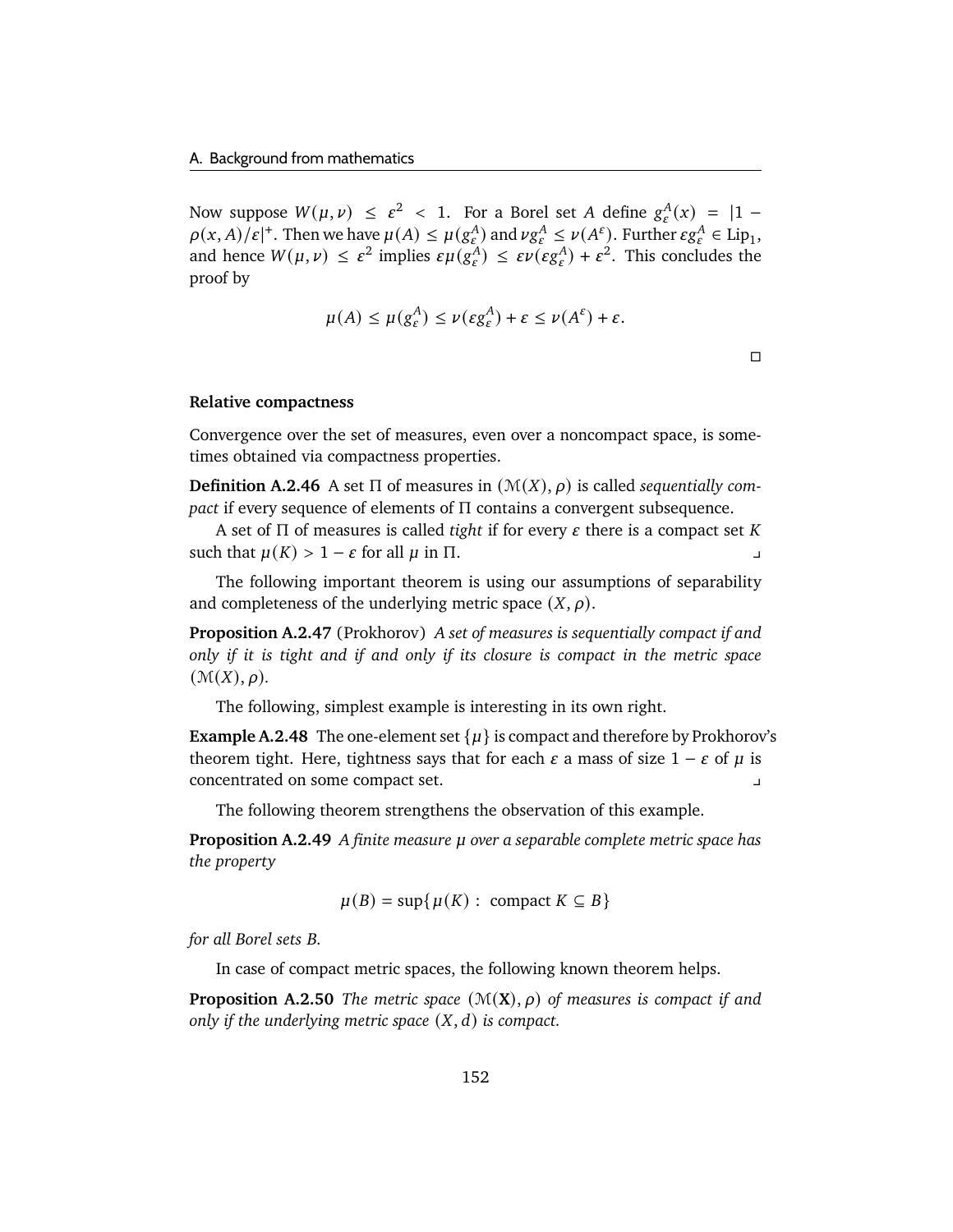So, if  $(X, d)$  is not compact then the set of measures is not compact. But still, by Proposition [A.2.49,](#page-157-0) each finite measure is "almost" concentrated on a compact set.

### **Semimeasures**

Let us generalize then notion of semimeasure for the case of general Polish spaces. We use Proposition [A.2.36](#page-154-0) as a starting point.

**Definition A.2.51** A function  $f \mapsto \mu f$  defined over the set of all bounded continuous functions is called a *semimeasure* if it has the following properties:

- a) Nonnegative:  $f \ge 0$  implies  $\mu f \ge 0$ .
- b) Positive homogenous: we have  $\mu(af) = a\mu f$  for all nonnegative real  $a > 0$ .
- c) Superadditive:  $\mu(f + g) \ge \mu f + \mu g$ .
- d) Normed:  $\mu$ 1 = 1.

 $\overline{v}$ 

**Remark A.2.52** The weaker requirement  $\mu$ 1  $\leq$  1 suffices, but if we have  $\mu$ 1  $\leq$  1 we can always set simply  $\mu$ 1 = 1 without violating the other requirements.  $\Box$ 

# **Functionals of measures**

For a deeper study of randomness tests, we will need to characterize certain functionals of finite measures over a Polish space.

**Proposition A.2.53** *Let*  $X = (X, d)$  *be a complete separable metric space with*  $\mathcal{M}(\mathbf{X})$  the set of finite measures over it. A weakly continuous linear function F :  $\mathcal{M}(\mathbf{X}) \to \mathbb{R}$  can always be written as  $F(\mu) = \mu f$  for some bounded continuous *function over* **X***.*

*Proof.* Define  $f(x) = F(\delta_x)$ . The weak continuity of F implies that  $f(x)$  is continuous. Let us show that it is bounded. Suppose it is not. Then there is a sequence of distinct points  $x_n \in X$ ,  $n = 1, 2, \ldots$  with  $f(x_n) > 2^{-n}$ . Let  $\mu$  be the measure  $\sum_n 2^{-n} \delta_{x_n}$ , then by linearity we have  $L(\mu) = \sum_n 2^{-n} f(x_n) > \sum_n 1 = \infty$ , which is not allowed.

The function  $\mu \mapsto \mu f$  is continuous and coincides with  $F(\mu)$  on the dense set of points  $D_M$ , so they are equal.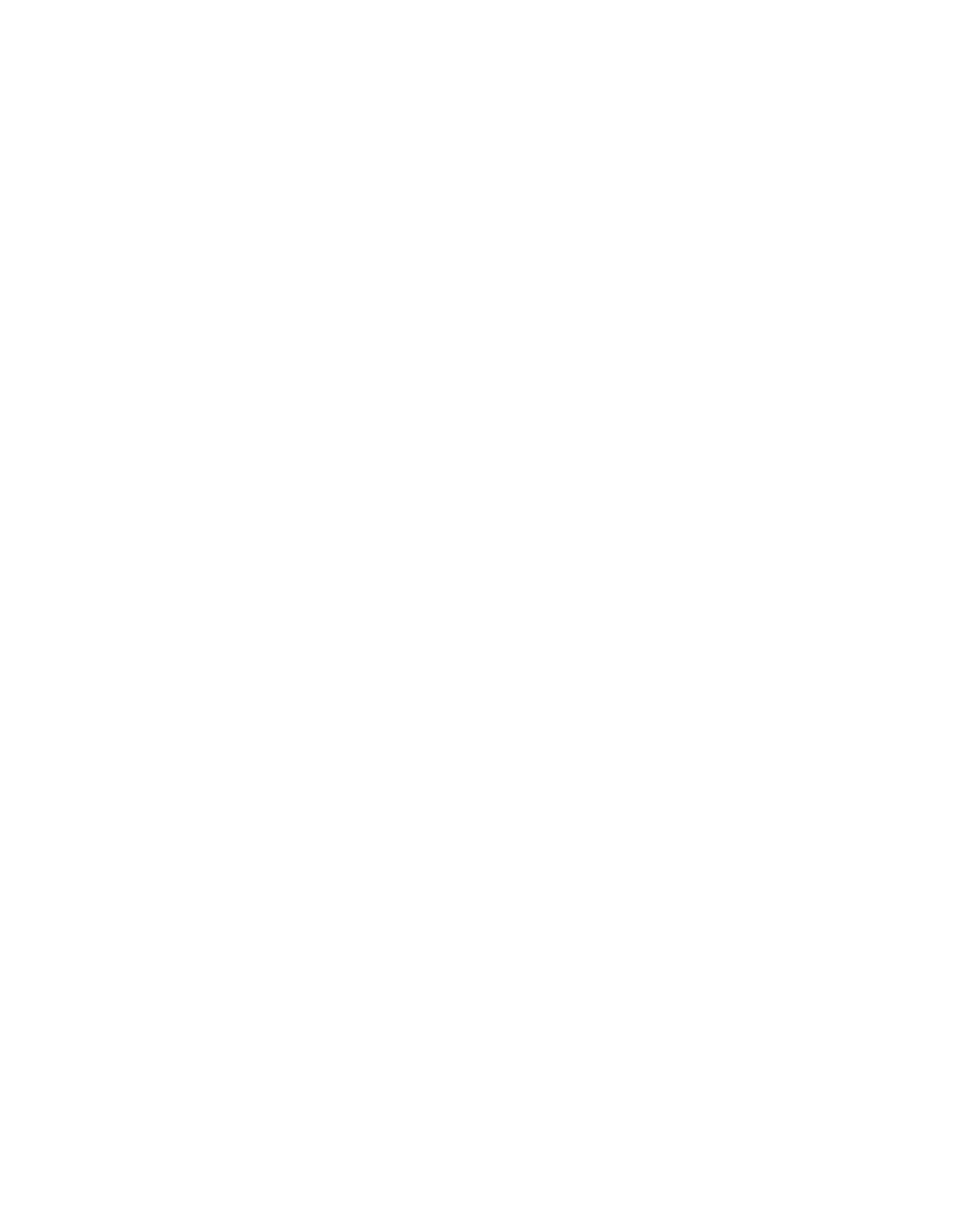# **B Constructivity**

# **B.1 Computable topology**

### **B.1.1 Representations**

There are several equivalent ways that notions of computability can be extended to spaces like real numbers, metric spaces, measures, and so on. We use the the concepts of numbering (notation) and representation, as defined in [\[57\]](#page-180-1).

**Notation B.1.1** We will denote by  $\mathbb N$  the set of natural numbers and by  $\mathbb B$  the set  $\{0, 1\}$ .

Given a set (an alphabet)  $\Sigma$  we denote by  $\Sigma^{\mathbb{N}} = \Sigma^{\mathbb{N}}$  the set of infinite sequences with elements in Σ.

If for some finite or infinite sequences x, y, z, w, we have  $z = wxy$  then we write  $w \sqsubseteq z$  (*w* is a *prefix* of z) and  $x \triangleleft z$ . After [\[57\]](#page-180-1), let us define the *wrapping function*  $\iota : \Sigma^* \to \Sigma^*$  by

$$
\iota(a_1a_2\cdots a_n) = 110a_10a_20\cdots a_n011. \tag{B.1.1}
$$

Note that

$$
l(\iota(x)) = (2l(x) + 5) \lor 6. \tag{B.1.2}
$$

For strings  $x, x_i \in \Sigma^*$ ,  $p, p_i \in \Sigma^{\mathbb{N}}, k \geq 1$ , appropriate tupling functions  $\langle x_1, \ldots, x_k \rangle$ ,  $\langle x, p \rangle$ ,  $\langle p, x \rangle$ , and so on can be defined with the help of  $\langle \cdot, \cdot \rangle$  and  $\iota(\cdot)$ .

**Definition B.1.2** Given a countable set  $C$ , a *numbering* (or *notation*) of  $C$  is a surjective partial mapping  $\delta : \mathbb{N} \to \mathbb{C}$ . Given some finite alphabet  $\Sigma \supseteq \{0, 1\}$ and an arbitrary set  $S$ , a *representation* of  $S$  is a surjective partial mapping  $\chi$  :  $\Sigma^{\mathbb{N}} \to S$ . A *naming system* is a notation or a representation.

Here are some standard naming systems:

- 1. id, the identity over  $\Sigma^*$  or  $\Sigma^{\mathbb{N}}$ .
- 2.  $\nu_{\mathbb{N}}, \nu_{\mathbb{Z}}, \nu_{0}$  for the set of natural numbers, integers and rational numbers.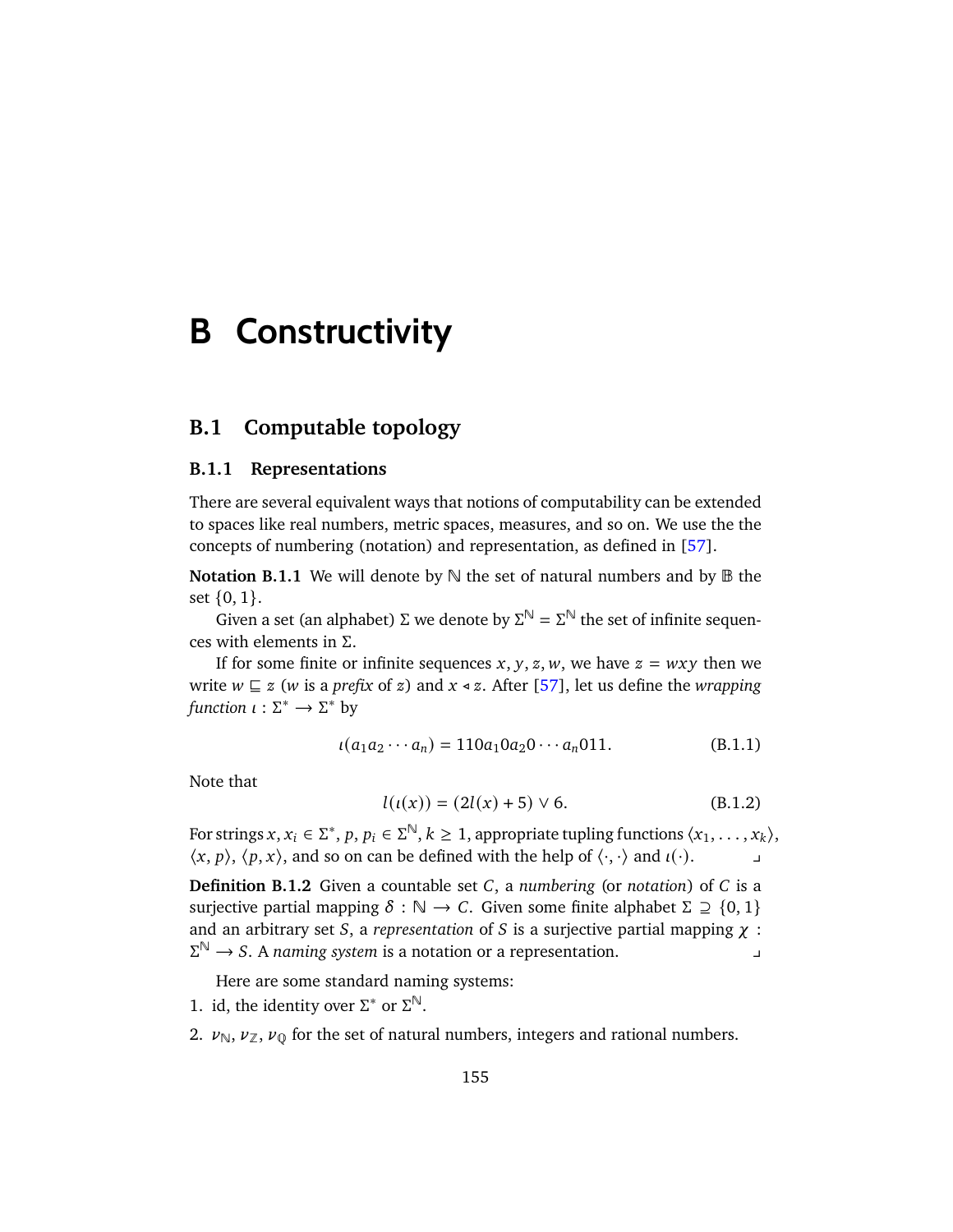- 3. Cf :  $\Sigma^{\mathbb{N}} \to 2^{\mathbb{N}}$ , the *characteristic function representation* of sets of natural numbers, is defined by  $Cf(p) = \{i : p(i) = 1\}.$
- 4. En :  $\Sigma^{\mathbb{N}} \to 2^{\mathbb{N}}$ , the *enumeration representation* of sets of natural numbers, is defined by  $En(p) = \{ n \in \mathbb{N} : 110^{n+1}11 \le p \}.$
- 5. For Δ ⊆ Σ, En<sub>Δ</sub> : Σ<sup>N</sup> → 2<sup>Δ\*</sup>, the *enumeration representation* of subsets of Δ<sup>\*</sup>, is defined by  $\text{En}_{\Delta}(p) = \{w \in \Sigma^* : \iota(w) \triangleleft p\}.$

Using Turing machines with infinite input tapes, work tapes and output tapes, one can define names for all computable functions between spaces that are Cartesian products of terms of the kind  $\Sigma^*$  and  $\Sigma^{\mathbb{N}}$ . (One wonders whether  $\Sigma^* \cup \Sigma^\mathbb{N}$  is not needed, since a Turing machine with an infinite input tape may still produce only a finite output. But in this case one can also encode the result into an infinite sequence.) Then, the notion of computability can be transferred to other spaces as follows.

**Definition B.1.3** Let  $\delta_i : Y_i \to X_i$ ,  $i = 1, 0$  be naming systems of the spaces  $X_i$ . Let  $f : \subseteq X_1 \to X_0$ ,  $g : \subseteq Y_1 \to Y_0$ . We say that function g *realizes* function f if

<span id="page-161-1"></span>
$$
f(\delta_1(y)) = \delta_0(g(y))
$$
 (B.1.3)

holds for all  $y$  for which the left-hand side is defined.

Realization of multi-argument functions is defined similarly. We say that a function  $f: X_1 \times X_2 \to X_0$  is  $(\delta_1, \delta_2, \delta_0)$ -computable if there is a computable function  $g : \subseteq Y_1 \times Y_2 \to Y_0$  realizing it. In this case, a name for f is naturally derived from a name of  $g<sup>1</sup>$  $g<sup>1</sup>$  $g<sup>1</sup>$  $\mathbf{I}$ 

**Definition B.1.4** For representations  $\xi, \eta$ , we write  $\xi \leq \eta$  if there is a computable partial function  $f : \Sigma^{\mathbb{N}} \to \Sigma^{\mathbb{N}}$  with  $\xi(x) = \eta(f(x))$ . In words, we say that  $\xi$ is *reducible* to  $\eta$ , or that f reduces (translates)  $\xi$  to  $\eta$ . There is a similar definition of reduction for notations. We write  $\xi \equiv \eta$  if  $\xi \leq \eta$  and  $\eta \leq \xi$ .

# **B.1.2 Constructive topological space**

Let us start with the definition of topology with the help of a subbasis of (possibly empty) open sets.

**Definition B.1.5** A *constructive topological space*  $X = (X, \sigma, \nu)$  is a topological space over a set  $X$  with a subbasis  $\sigma$  effectively enumerated (not necessarily without repetitions) as a list  $\sigma = {\nu(1), \nu(2), \ldots}$ , and having the  $T_0$  property (thus, every point is determined uniquely by the subset of elements of  $\sigma$  containing it).

<span id="page-161-0"></span><sup>&</sup>lt;sup>1</sup>Any function g realizing  $f$  via [\(B.1.3\)](#page-161-1) automatically has a certain *extensionality* property: if  $\delta_1(y) = \delta_1(y')$  then  $g(y) = g(y')$ .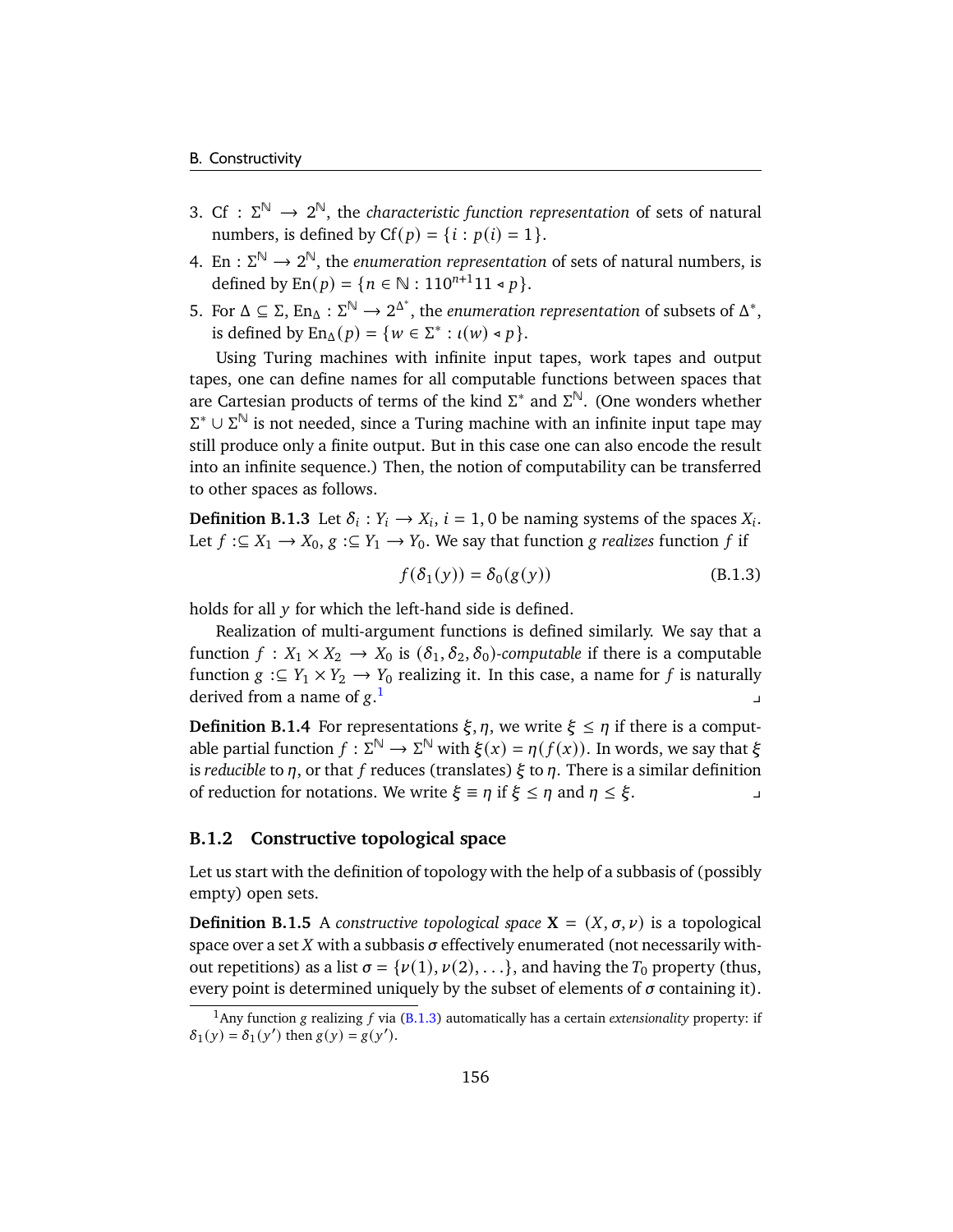$\perp$ 

By definition, a constructive topological space satisfies the second countability axiom. We obtain a basis

 $\sigma^{\cap}$ 

of the space **X** by taking all possible finite intersections of elements of  $\sigma$ . It is easy to produce an effective enumeration for  $\sigma^{\cap}$  from  $\nu$ . We will denote this enumeration by ∩ . This basis will be called the *canonical basis*.

For every nonempty subset Y of the space X, the subspace of  $X$  will naturally get the same structure **Y** =  $(Y, \sigma, \nu)$  defined by  $\{V \cap Y : V \in \sigma\}.$ 

The *product operation* is defined over constructive topological spaces in the natural way.

**Remark B.1.6** The definition of a subspace shows that a constructive topological space is not a "constructive object" by itself, since the set  $X$  itself is not necessarily given effectively. For example, any nonempty subset of the real line is a constructive topological space, as a subspace of the real line. y

<span id="page-162-0"></span>**Examples B.1.7** The following examples will be used later.

- 1. A discrete topological space, where the underlying set is finite or countably infinite, with a fixed enumeration.
- <span id="page-162-1"></span>2. The real line, choosing the basis to be the open intervals with rational endpoints with their natural enumeration. Product spaces can be formed to give the Euclidean plane a constructive topology.
- 3. The real line R, with the subbasis  $\sigma_{\mathbb{D}}^>$  $\frac{1}{\mathbb{R}}$  defined as the set of all open intervals  $(-\infty, b)$  with rational endpoints *b*. The subbasis  $\sigma_{\mathbb{R}}^{\leq}$  $\mathcal{R}^<$ , defined similarly, leads to another topology. These two topologies differ from each other and from the usual one on the real line, and they are not Hausdorff spaces.
- <span id="page-162-2"></span>4. This is the constructive version of Example  $A.1.4.5$  $A.1.4.5$ . Let  $X$  be a set with a constructive discrete topology, and  $X^{\mathbb{N}}$  the set of infinite sequences with elements from  $X$ , with the product topology: a natural enumerated basis is also easy to define.

**Definition B.1.8** Due to the  $T_0$  property, every point in our space is determined uniquely by the set of open sets containing it. Thus, there is a representation  $\gamma_X$ of **X** defined as follows. We say that  $\gamma_X(p) = x$  if  $En_{\Sigma}(p) = \{w : x \in \nu(w)\}\$ . If  $\gamma$ **x**(p) = x then we say that the infinite sequence p is a *complete name* of x: it encodes all names of all subbasis elements containing  $x$ . From now on, we will  $\alpha$  call  $\gamma$ **x** the *complete standard representation of the space* **X**.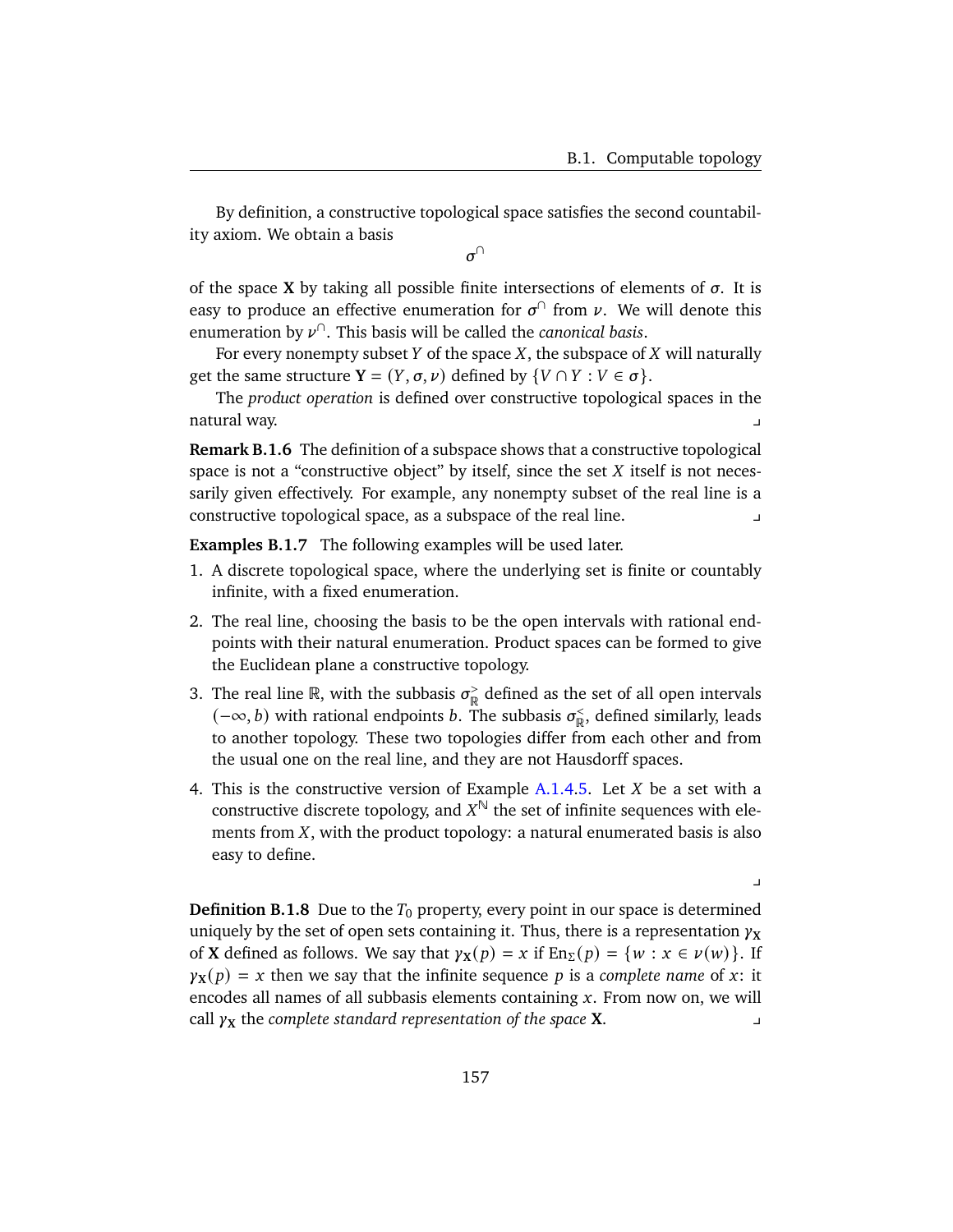**Remark B.1.9** Here it becomes important that representations are allowed to be partial functions. y

**Definition B.1.10** (Constructive open sets) In a constructive topological space  $X = (X, \sigma, \nu)$ , a set  $G \subseteq X$  is called *constructive open*, or *lower semicomputable open* in set *B* if there is a computably enumerable set *E* with  $G = \bigcup_{w \in E} \nu^{\cap}(w) \cap B$ . It is constructife open if it is constructive open in  $X$ .

In the special kind of spaces in which randomness has been developed until now, constructive open sets have a nice characterization:

**Proposition B.1.11** *Assume that the space*  $X = (X, \sigma, \nu)$  *has the form*  $Y_1 \times \cdots \times Y_n$  $\emph{where each $\text{Y}_i$ is either $\Sigma^*$ or $\Sigma^{\mathbb{N}}$. Then a set $G$ is constructive open iff it is open and$ *the set*  $\{(w_1, \ldots, w_n) : \bigcap_i \nu(w_i) \subset G\}$  *is recursively enumerable.* 

*Proof.* The proof is not difficult, but it relies on the discrete nature of the space  $\Sigma^*$  and on the fact that the space  $\Sigma^{\mathbb{N}}$  is compact and its basis consists of sets that are open and closed at the same time.

It is easy to see that if two sets are constructive open then so is their union. The above remark implies that a space having the form  $Y_1 \times \cdots \times Y_n$  where each  $Y_i$ is either  $\Sigma^*$  or  $\Sigma^{\mathbb{N}}$ , also the intersection of two recursively open sets is recursively open. We will see that this statement holds, more generally, in all computable metric spaces.

### **B.1.3 Computable functions**

**Definition B.1.12** Let  $X_i = (X_i, \sigma_i, \nu_i)$  be constructive topological spaces, and let  $f : X_1 \to X_0$  be a function. As we know, f is continuous iff the inverse image  $f^{-1}(G)$  of each open set  $G$  is open in its domain. Computability is an effective version of continuity: it requires that the inverse image of basis elements is uniformly constructively open. More precisely,  $f : X_1 \rightarrow X_0$  is *computable* if the set

$$
\bigcup_{V \in \sigma_0^{\cap}} f^{-1}(V) \times \{V\}
$$

is a constructive open subset of  $X_1 \times \sigma_0^{\cap}$  $_0^\cap$ . Here the basis  $\sigma_0^\cap$  $\int_0^1$  of  $\mathbf{X}_0$  is treated as a discrete constructive topological space, with its natural enumeration.

A partial function is computable if its restriction to the subspace that is its domain, is computable. y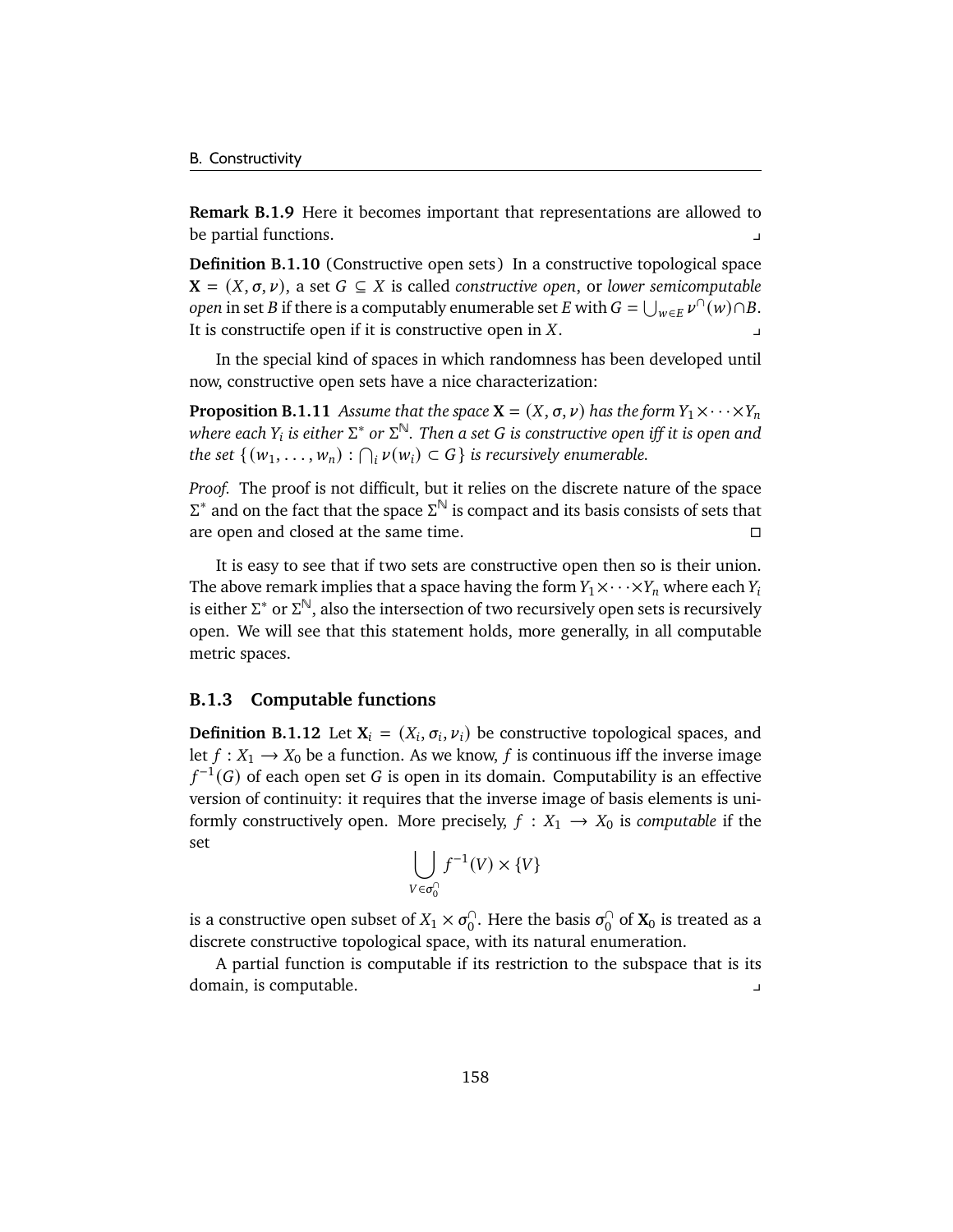$\overline{\phantom{a}}$ 

The above definition depends on the enumerations  $v_1, v_0$ . The following theorem shows that this computability coincides with the one obtained by transfer via the representations  $\gamma_{X_i}$ .

**Proposition B.1.13** (Hertling) *For*  $i = 0, 1$ *, let*  $X_i = (X_i, \sigma_i, \nu_i)$  *be constructive topological spaces. Then a function*  $f: X_1 \to X_0$  *is computable iff it is*  $(\gamma_{X_1}, \gamma_{X_0})$ computable for the representations  $\gamma_{\mathbf{X}_i}$  defined above.

The notion of computable functions helps define morphisms between constructive topological spaces.

**Definition B.1.14** Let us call two spaces  $X_1$  and  $X_0$  *effectively homeomorphic* if there are computable maps between them that are inverses of each other. In the special case when  $X_0 = X_1$ , we say that the enumerations of subbases  $\nu_0$ ,  $\nu_1$  are *equivalent* if the identity mapping is a effective homeomorphism. This means that there are recursively enumerable sets  $F$ ,  $G$  such that

$$
\nu_1(\nu) = \bigcup_{(\nu,w)\in F} \nu_0^{\cap}(w) \text{ for all } \nu, \quad \nu_0(w) = \bigcup_{(w,v)\in G} \nu_1^{\cap}(v) \text{ for all } w.
$$

### <span id="page-164-0"></span>**B.1.4 Computable elements and sequences**

Let us define computable elements.

**Definition B.1.15** Let  $U = (\{0\}, \sigma_0, \nu_0)$  be the one-element space turned into a trivial constructive topological space, and let  $X = (X, \sigma, \nu)$  be another constructive topological space. We say that an element  $x \in X$  is *computable* if the function  $0 \mapsto x$  is computable. It is easy to see that this is equivalent to the requirement that the set  $\{u : x \in \nu(u)\}$  is recursively enumerable. Let  $X_i = (X_i, \sigma_i, \nu_i),$ for  $i = 0, 1$  be constructive topological spaces. A sequence  $f_i$ ,  $i = 1, 2, \ldots$  of functions with  $f_i: X_1 \to X_0$  is a *computable sequence of computable functions* if  $(i, x) \mapsto f_i(x)$  is a computable function.

It is easy to see that this statement is equivalent to the statement that there is a recursive function computing from each  $i$  a name for the computable function  $f_i$ . To do this formally, one sometimes using the s-m-n theorem of recursion theory, or calls the method "currification".

The notion of computability can be relativized.

**Definition B.1.16** Let  $X_i$ ,  $j = 1, 2$  be two constructive topological spaces (or more general, representations) and let  $x_j \in X_j$  be given. We say that  $x_2$  is  $x_1$ -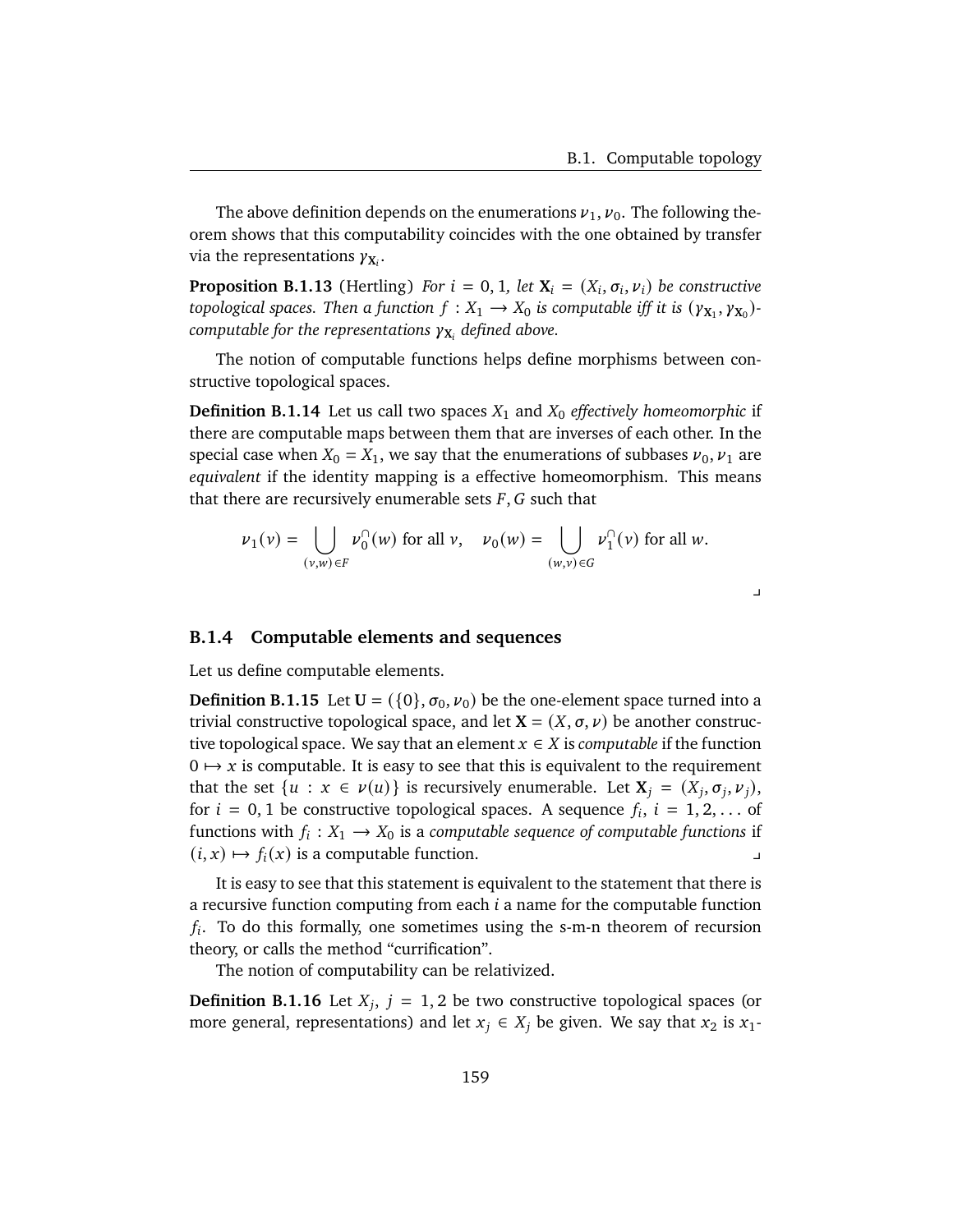*computable* if there is a computable partial function  $f : X_1 \rightarrow X_2$  with  $f(x_1) =$  $x_2$ .

**Remark B.1.17** The requirement that f computes y from *every* representation of  $x$  makes  $x$ -computability a very different requirement of mere Turing reducibility of  $y$  to  $x$ . We will point out an important implication of this difference later, in the notion of  $\mu$ -randomness. It is therefore preferable not to use the term "oracle computation" when referring to computations on representations . y

### **B.1.5 Semicomputability**

Lower semicomputability is a constructive version of lower semicontinuity, as given in Definition [A.1.14,](#page-139-0) but the sets that are required to be open there are required to be constructive open here. The analogue of Proposition [A.1.17](#page-140-0) and Corollary [A.1.19](#page-140-1) holds also: a lower semicomputable function is the supremum of simple constant functions defined on basis elements, and a lower semicomputable function defined on a subset can always be extended to one over the whole space.

**Definition B.1.18** Let  $X = (X, \sigma, \nu)$  be a constructive topological space. A partial function  $f : X \to \overline{\mathbb{R}}_+$  with domain *D* is called *lower semicomputable* if the set  $\{(x, r) : f(x) > r\}$  is a constructive open subset of  $D \times \mathbb{R}_+$ .

We define the notion of  $x$ -lower semicomputable similarly to the notion of  $x$ -computability.

Let  $Y = (\overline{\mathbb{R}}_+, \sigma_{\mathbb{R}}^+, \nu_{\mathbb{R}}^+)$  be the effective topological space introduced in Ex-ample [B.1.7.](#page-162-0)[2,](#page-162-1) in which  $\nu_{\mathbb{R}}^>$  $_{\mathbb{R}}^>$  is an enumeration of all open intervals of the form  $(r, \infty]$  with rational r. The following characterization is analogous to Proposition [A.1.15.](#page-139-1)

**Proposition B.1.19** *A* function  $f: X \to \mathbb{R}$  *is lower semicomputable if and only if it is*  $(\nu, \nu_{\mathbb{R}}^{\ge})$ -computable.

As a name of a computable function, we can use the name of the enumeration algorithm derived from the definition of computability, or the name derivable using this representation theorem.

The following example is analogous to Example [A.1.16.](#page-139-2)

**Example B.1.20** The indicator function  $1_G(x)$  of an arbitrary constructive open set  $G$  is lower semicomputable.

The following fact is analogous to Proposition [A.1.17:](#page-140-0)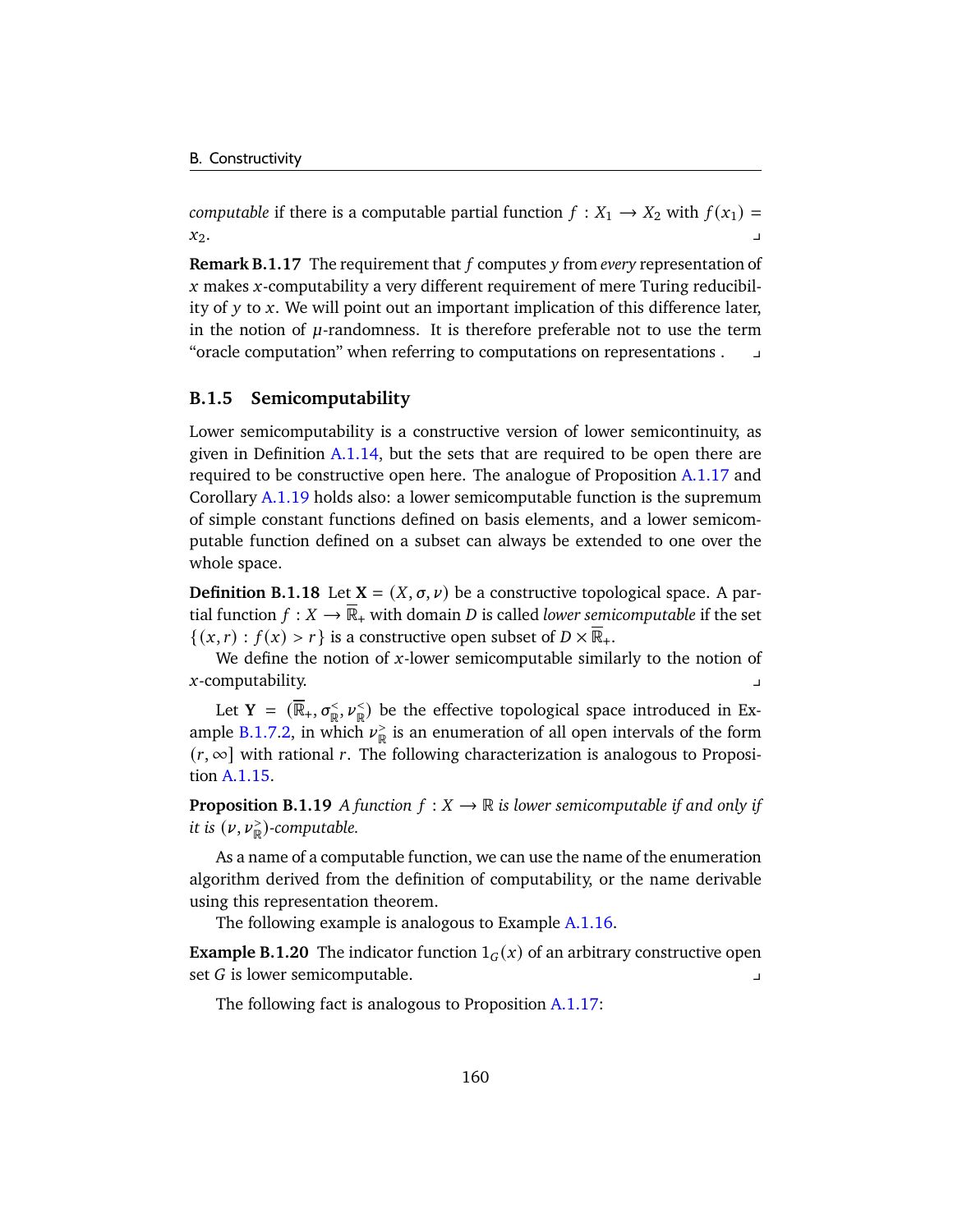$\overline{a}$ 

**Proposition B.1.21** Let  $f_1, f_2, \ldots$  be a computable sequence of lower semicom*putable functions (via their names) over a constructive topological space* **X***. Then* sup<sub>i</sub>  $f_i$  is also lower semicomputable.

The following fact is analogous to Proposition [A.1.18:](#page-140-2)

**Proposition B.1.22** *Let*  $X = (X, \sigma, \nu)$  *be a constructive topological space with*  $e$ numerated basis  $\beta = \sigma^\cap$  and  $f: X \to \overline{\mathbb{R}}_+$  a lower semicomputable function. Then *there is a lower semicomputable function*  $g : \beta \to \overline{\mathbb{R}}_+$  *(where*  $\beta$  *is taken with the discrete topology)* with  $f(x) = \sup_{x \in \beta} g(\beta)$ .

In the important special case of Cantor spaces, the basis is given by the set of finite sequences. In this case we can also require the function  $g(w)$  to be monotonic in the words  $w$ :

**Proposition B.1.23** *Let*  $X = \Sigma^{\mathbb{N}}$  *be a Cantor space as defined in Example [B.1.7.](#page-162-0)[4.](#page-162-2) Then*  $f: X \to \overline{\mathbb{R}}_+$  *is lower semicomputable if and only if there is a lower semicomputable function g* : Σ\* →  $\overline{\mathbb{R}}_+$  (where Σ\* is taken as a discrete space) monotonic with respect to the relation  $u \sqsubseteq v$ , with  $f(\xi) = \sup_{u \sqsubseteq \xi} g(u)$ .

**Remark B.1.24** In the above representation, we could require the function g to be computable. Indeed, we can just replace  $g(w)$  with  $g'(w)$  where  $g'(w)$  $\max_{v \in w} g(v, l(w))$ , and  $g(v, n)$  is as much of  $g(v)$  as can be computed in *n* steps.

Upper semicomputability is defined analogously:

**Definition B.1.25** We will call a closed set *upper semicomputable* (co-recursively enumerable) if its complement is a lower semicomputable (r.e.) open set. y

The proof of the following statement is not difficult.

**Proposition B.1.26** *Let*  $X_i = (X_i, \sigma_i, \nu_i)$  *for*  $i = 1, 2, 0$  *be constructive topological spaces, and let*  $f : X_1 \times X_2 \to X_0$ *, and assume that*  $x_1 \in X_1$  *is a computable element.*

- *1.* If f is computable then  $x_2 \mapsto f(x_1, x_2)$  is also computable.
- *2.* If  $X_0 = \overline{R}$ , and f is lower semicomputable then  $x_2 \mapsto f(x_1, x_2)$  is also lower *semicomputable.*

### **B.1.6 Effective compactness**

Compactness is an important property of topological spaces. In the constructive case, however, a constructive version of compactness is frequently needed.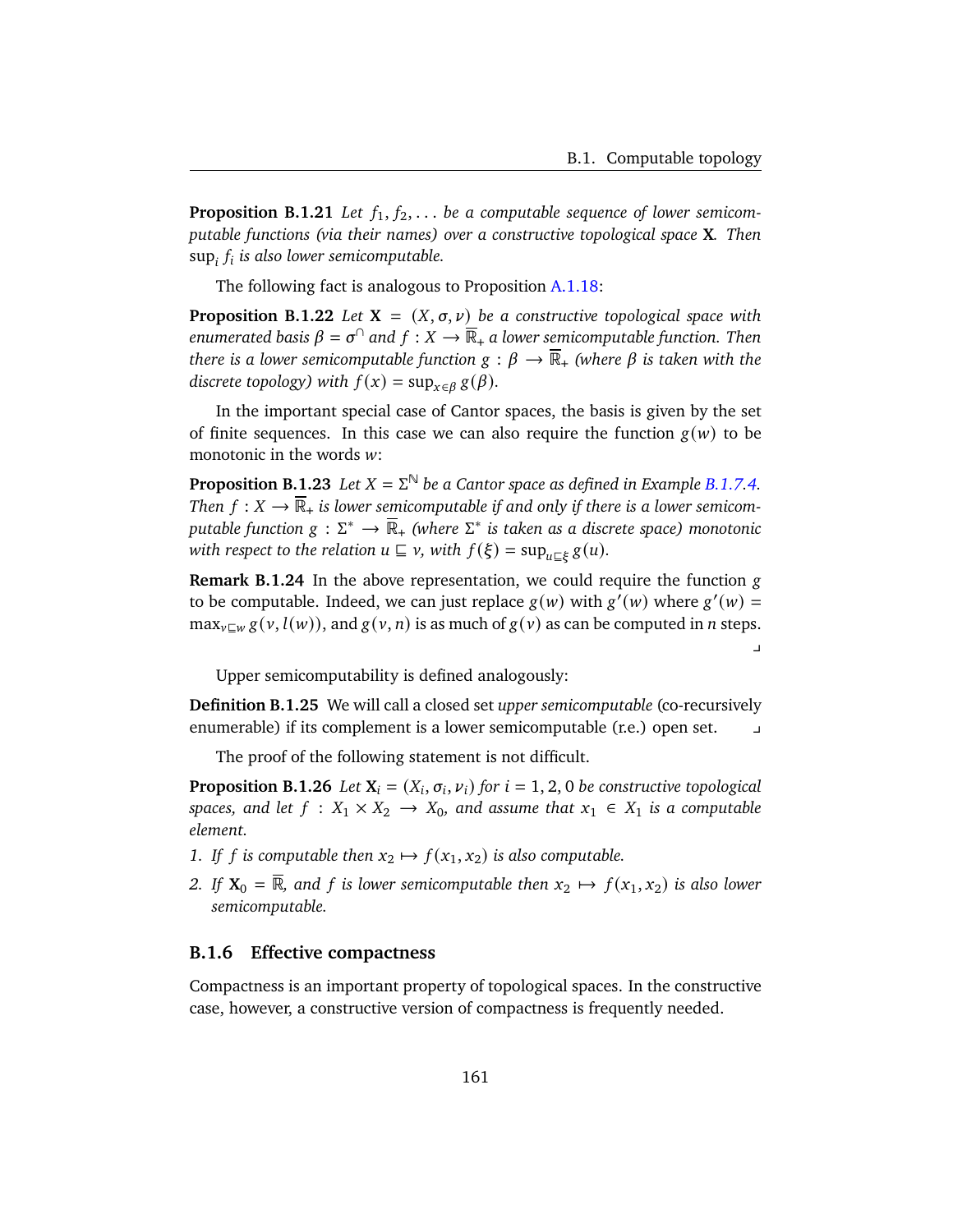**Definition B.1.27** A constructive topological space *X* with canonical basis  $\beta$  has *recognizeable covers* if the set

$$
\{S \subseteq \beta : S \text{ is finite and } \bigcup_{U \in S} U = X\}
$$

is recursively enumerable.

A compact space with recognizeable covers will be called *effectively compact*.

**Example B.1.28** Let  $\alpha \in [0, 1]$  be a real number such that the set of rationals less than  $\alpha$  is recursively enumerable but the set of rationals larger than  $\alpha$  are not. (It is known that there are such numbers, for example  $\sum_{x \in \mathbb{N}} 2^{-K(x)}$ .) Let X be the subspace of the real line on the interval  $[0, \alpha]$ , with the induced topology. A basis of this topology is the set  $\beta$  of all nonempty intervals of the form  $I \cap [0, \alpha]$ , where  $I$  is an open interval with rational endpoints.

This space is compact, but not effectively so. y

 $\mathbf{y}$ 

The following is immediate.

**Proposition B.1.29** *In an effectively compact space, in every recursively enumerable set of basis elements covering the space one can effectively find a finite covering.*

It is known that every closed subset of a compact space is compact. This statement has a constructive counterpart:

**Proposition B.1.30** *Every upper semicomputable closed subset E* of an effectively *compact space is also effectively compact.*

*Proof.*  $U_1, \ldots, U_k$  be a finite set covering E. Let us enumerate a sequence  $V_i$  of canonical basis elements whose union is the complement of E. If  $U_1 \cup \cdots \cup$  $U_k$  covers E then along with the sequence  $V_i$  it will cover X, and this will be recognized in a finite number of steps.

On an effectively compact space, computable functions have computable extrema:

**Proposition B.1.31** Let *X* be an effectively compact space, let  $f(x)$  be lower semi*computable function on X*. Then the infimum (which is always a minimum) of  $f(x)$ *is lower semicomputable uniformly from the definition of X and f.* 

*Proof.* For any rational number r we must be able to recognize that the minimum is greater than r. For each r the set  ${x : f(x) > r}$  is a lower semicomputable open set. It is the union of an enumerated sequence of canonical basis elements. If it covers *X* this will be recognized in a finite number of steps.  $\Box$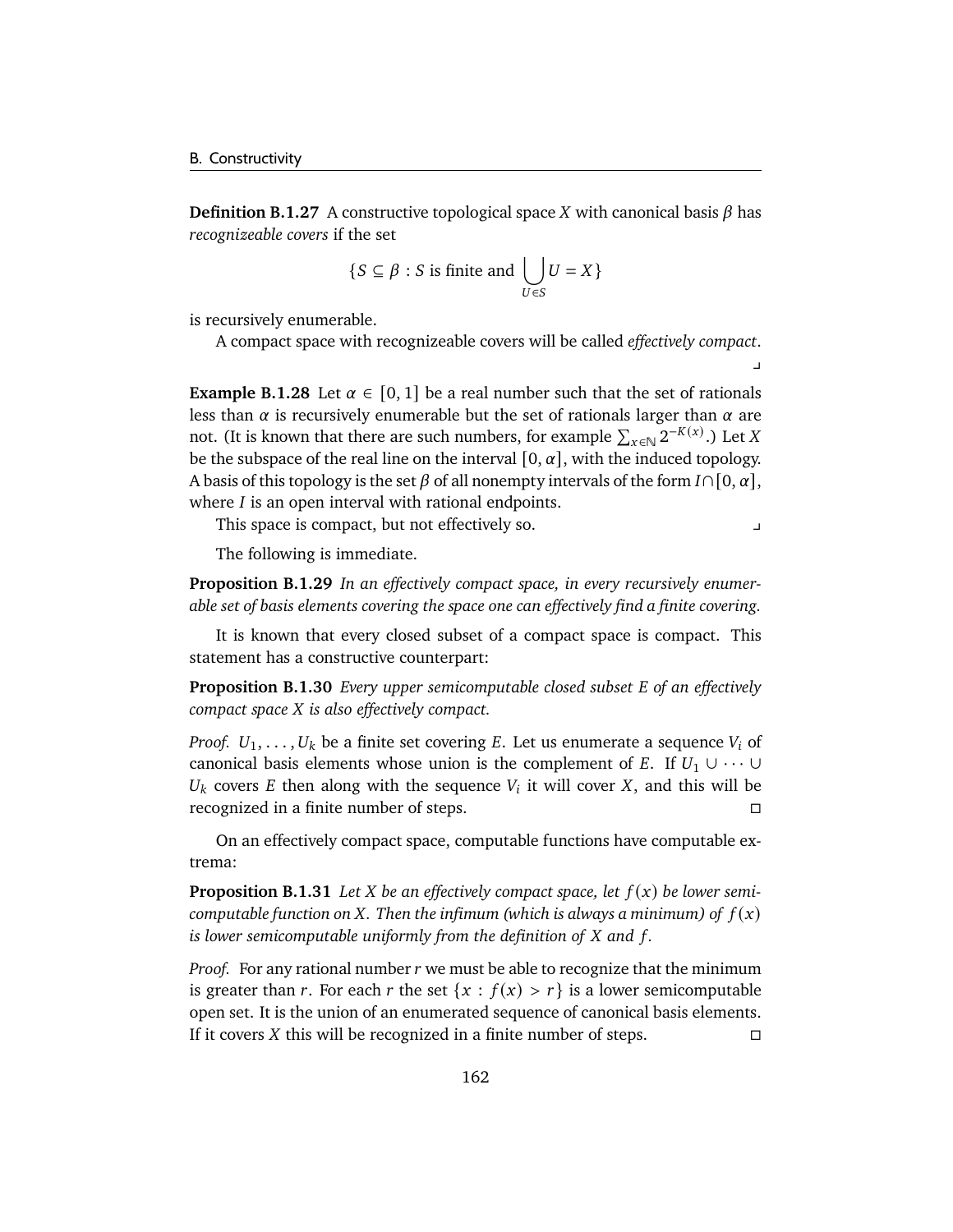It is known that a continuous function map compact sets into compact ones. This statement also has a constructive counterpart.

**Proposition B.1.32** *Let be an effectively compact space, and a computable function from* X into another constructive topological space Y. Then  $f(X)$  is effec*tively compact.*

*Proof.* Let  $\beta_X$  and  $\beta_Y$  be the enumerated bases of the space X and Y respectively. Since *f* is computable, there is a recursively enumerable set  $\mathcal{E} \subseteq \beta_X \times \beta_Y$  such that  $f^{-1}(V) = \bigcup_{(U,V) \in E} U$  holds for all  $V \in \beta_Y$ . Let  $\mathcal{E}_V = \{U : (U,V) \in \mathcal{E}\}\)$ , then  $f^{-1}(V) = \bigcup \mathcal{E}_V.$ 

Consider some finite cover  $f(X) \subseteq V_1 \cup \cdots \cup V_k$  with some  $V_i \in \beta_Y$ . We will show that it will be recognized. Let  $\mathcal{U} = \bigcup_i \mathcal{E}_{V_i}$ , then  $X \subseteq \bigcup \mathcal{U}$ , and the whole set  $\mathcal{U} \subseteq \beta_X$  is enumerable. By compactness, there is a finite number of elements  $U_1, \ldots, U_n \in \mathcal{U}$  with  $X \subseteq \bigcup_i U_i$ . By effective compactness, every one of these finite covers will be recognized. And any one such recognition will serve to recognize that  $V_1, \ldots, V_k$  is a cover of  $f(X)$ .

# <span id="page-168-0"></span>**B.1.7 Computable metric space**

Following [\[7\]](#page-176-1), we define a computable metric space as follows.

**Definition B.1.33** A *constructive metric space* is a tuple  $X = (X, d, D, \alpha)$  where  $(X, d)$  is a metric space, with a countable dense subset D and an enumeration  $\alpha$ of D. It is assumed that the real function  $d(\alpha(v), \alpha(w))$  is computable.

As x runs through elements of  $D$  and  $r$  through positive rational numbers, we obtain the enumeration of a countable basis  $\{B(x, r) : x \in D, r \in \mathbb{Q}\}\$  (of balls or radius r and center x) of **X**, giving rise to a constructive topological space  $\hat{\mathbf{X}}$ .

**Definition B.1.34** Let us call a sequence  $x_1, x_2, \ldots$  a *Cauchy* sequence if for all  $i < j$  we have  $d(x_i, x_j) \leq 2^{-i}$ . To connect to the type-2 theory of computability developed above, the *Cauchy-representation*  $\delta_X$  of the space is defined in a natural way. y

It can be shown that as a representation of  $\tilde{\mathbf{X}}$ , it is equivalent to  $\gamma_{\tilde{\mathbf{X}}}$ :  $\delta_{\mathbf{X}} \equiv \gamma_{\tilde{\mathbf{X}}}$ .

### **Examples B.1.35**

- 1. Example [A.1.37](#page-145-0) is a constructive metric space, with either of the two (equivalent) choices for an enumerated dense set.
- 2. Consider the metric space of Example [A.1.28.](#page-142-0)[6:](#page-142-4) the Cantor space  $(X, d)$ . Let  $s_0 \in \Sigma$  be a distinguished element. For each finite sequence  $x \in \Sigma^*$  let us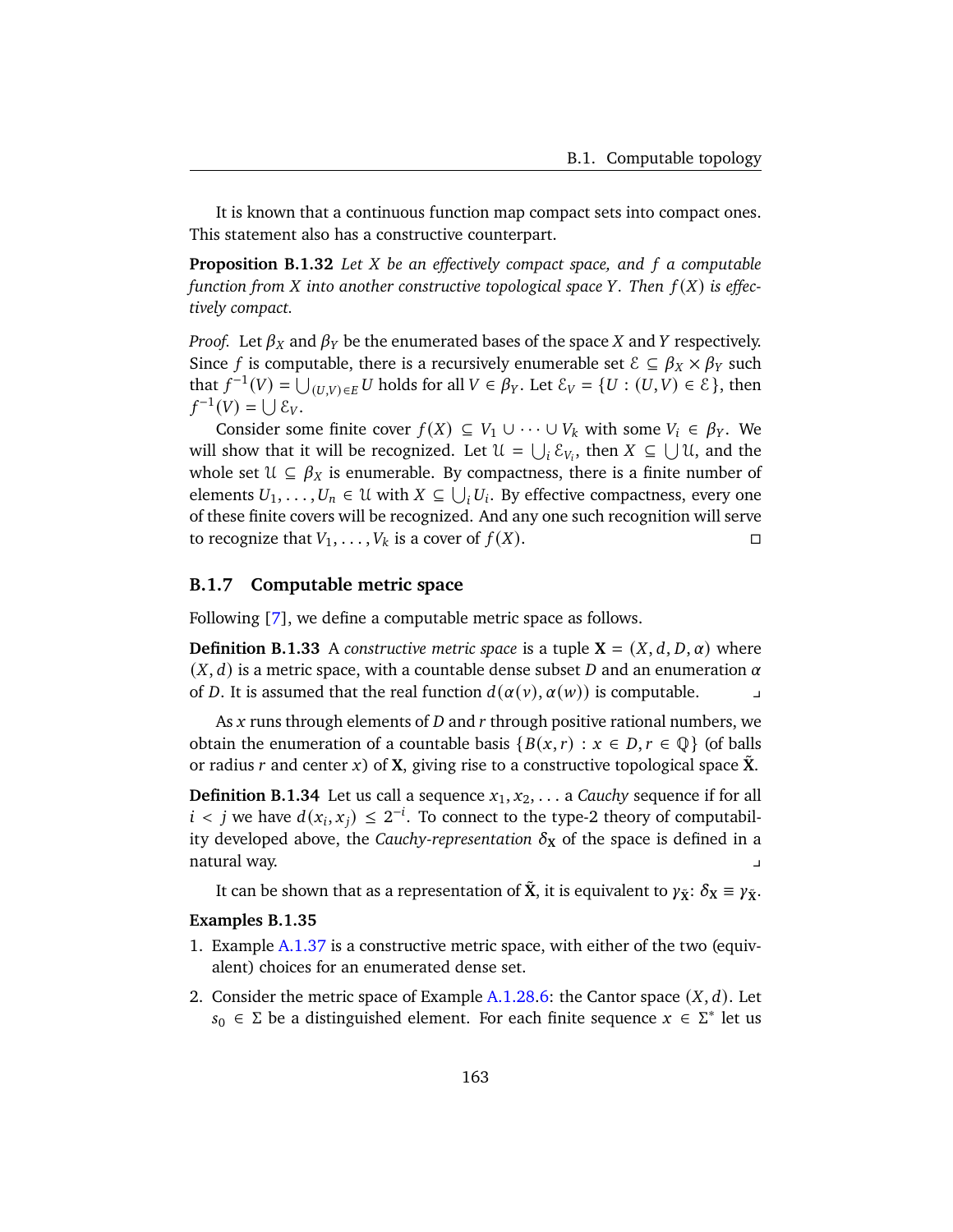define the infinite sequence  $\xi_x = xs_0s_0 \dots$  The elements  $\xi_x$  form a (naturally enumerated) dense set in the space  $X$ , turning it into a constructive metric space.

 $\overline{v}$ 

Let us point out a property of metric spaces that we use frequently.

**Definition B.1.36** For balls  $B_j = B(x_j, r_j)$ ,  $j = 1, 2$  we will say  $B_1 < B_2$  if  $d(x_1, x_2) < r_2 - r_1$ . In words, we will say that  $B_1$  is *manifestly included* in  $B_2$ . This relation is useful since it is an easy way to see  $B_1 \subset B_2$ . ∠ y

The property can be generalized to some constructive topological spaces.

**Definition B.1.37** A constructive topological space  $(X, \beta, \nu)$  with basis  $\beta$  has the *manifest inclusion property* if there is a relation  $b < b'$  among its basis elements with the following properties.

- a)  $b < b'$  implies  $b \subseteq b'$ .
- b) The set of pairs  $b < b'$  is recursively enumerable.
- c) For every point x, and pair of basis elements  $b, b'$  containing x there is a basis element b'' containing x with  $b'' < b, b'.$

We express this relation by saying that *b* is *manifestly included* in *b'*. In such a space, a sequence  $b_1 > b_2 > ...$  with  $\bigcap_i b_i = \{x\}$  is called a *manifest represen*- $\alpha$  *tation* of  $x$ .

Note that if the space has the manifest inclusion property then for every pair  $x \in b$  there is a manifest representation of x beginning with b.

A constructive metric space has the manifest inclusion property as a topological space, and Cauchy representations are manifest.

Similarly to the definition of a computable sequence of computable functions in Subsection [B.1.4,](#page-164-0) we can define the notion of a computable sequence of bounded computable functions, or the computable sequence  $f_i$  of computable Lipschitz functions: the bound and the Lipschitz constant of  $f_i$  are required to be computable from  $i$ . The following statement shows, in an effective form, that a function is lower semicomputable if and only if it is the supremum of a computable sequence of computable functions.

**Proposition B.1.38** *Let* **X** *be a computable metric space. There is a computable mapping that to each name of a nonnegative lower semicomputable function assigns a name of a computable sequence of computable bounded Lipschitz functions*  $f_i$  whose supremum is  $f$ .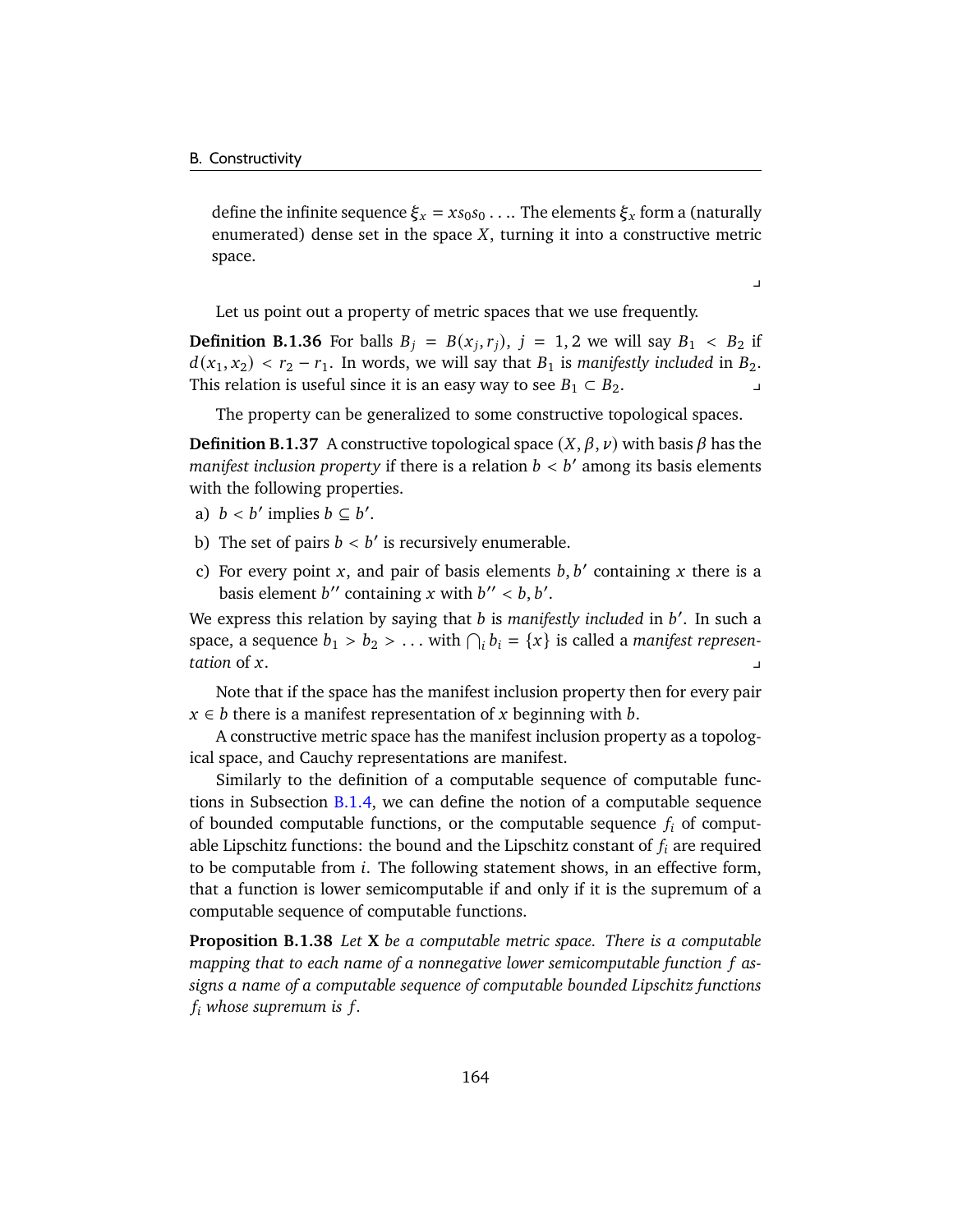$\Box$ 

*Proof sketch.* Show that  $f$  is the supremum of a computable sequence of functions  $c_i 1_{B(u_i,r_i)}$  where  $u_i \in D$  and  $c_i, r_i > 0$  are rational. Clearly, each indicator function  $1_{B\left(u_i,r_i\right)}$  is the supremum of a computable sequence of computable functions  $g_{i,j}$ . We have  $f = \sup_n f_n$  where  $f_n = \max_{i \leq n} c_i g_{i,n}$ . It is easy to see that the bounds on the functions  $f_n$  are computable from  $n$  and that they all are in Lip<sub> $\beta_n$ </sub> for a  $\beta_n$  that is computable from *n*.

The following is also worth noting.

**Proposition B.1.39** *In a computable metric space, the intersection of two constructive open sets is constructive open.*

*Proof.* Let  $\beta = \{B(x, r) : x \in D, r \in \mathbb{Q}\}\$ be a basis of our space. For a pair  $(x, r)$ with  $x \in D$ ,  $r \in \mathbb{Q}$ , let

$$
\Gamma(x,r) = \{ (y,s) : y \in D, s \in \mathbb{Q}, d(x,y) + s < r \}.
$$

If U is a constructive open set, then there is a computably enumerable set  $S_U \subset$  $D \times \mathbb{Q}$  with  $U = \bigcup_{(x,r) \in S_U} B(x,r)$ . Let  $S'_U = \bigcup \{ \Gamma(x,r) : (x,r) \in S_U \}$ , then we have  $U = \bigcup_{(x,r) \in S_U'} B(x,r)$ . Now, it is easy to see

$$
U \cap V = \bigcup_{(x,r) \in S'_U \cap S'_V} B(x,r).
$$

The following theorem is very useful.

**Theorem B.1.1** *A computable metric space is* effectively compact *if and only if from each (rational)*  $\varepsilon$  *one can compute a finite set of*  $\varepsilon$ -balls covering X.

*Proof.* Suppose first that the space is effectively compact. For each  $\varepsilon$ , let  $B_1, B_2, \ldots$ be a list of all canonical balls with radius  $\varepsilon$ . This sequence covers the space, so already some  $B_1, \ldots, B_n$  covers the space, and this will be recognized.

Suppose now that for every rational  $\varepsilon$  one can find a finite set of  $\varepsilon$ -balls covering the space. Let  $S \subseteq \beta$  be a finite set of basis elements (balls) covering the space. For each element  $G = B(u, r) \in S$ , let  $G_{\varepsilon} = B(u, r - \varepsilon)$  be its  $\varepsilon$ interior, and  $S_{\varepsilon} = \{ G_{\varepsilon} : G \in S \}$ . Then  $G = \bigcup \varepsilon > 0 G_{\varepsilon}$ , and  $X = \bigcup_{\varepsilon > 0} \bigcup S_{\varepsilon}$ . Compactness implies that there is an  $\varepsilon > 0$  such that already  $S_{eps}$  covers the space. Let  $B_1, \ldots, B_n$  be a finite set of  $\varepsilon/2$ -balls  $B_i = B(c_i, r_i)$  covering the space that can be computed from  $\varepsilon$ . Each of these balls  $B_i$  intersects one of the the sets  $G_{\varepsilon} = B(u, r - \varepsilon), d(u, c_i) \leq r - \varepsilon/2$ . But then  $B_i \subseteq B(u, r)$  in a recognizeable way. Once all the relations  $d(u, c_i) \leq r - \varepsilon/2$  will be recognized we will also recognize that S covers the space.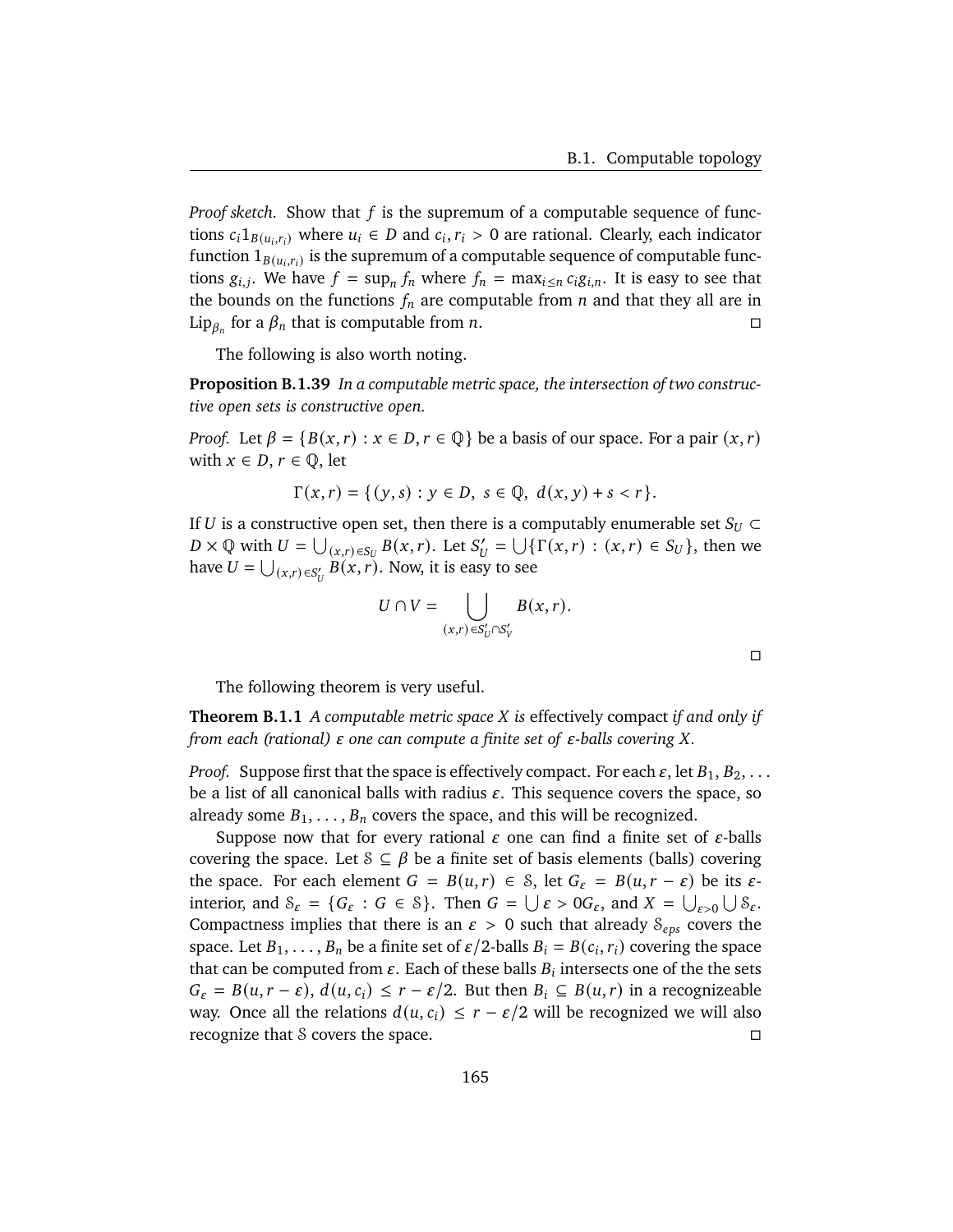We can strengthen now Example [A.1.37:](#page-145-0)

<span id="page-171-0"></span>**Example B.1.40** (Prove!) Let  $X$  be an effectively compact computable metric space. Then the metric space  $C(X)$  with the dense set of functions  $E(D)$  introduced in Definition  $A.1.32$  is a computable metric space.

The structure of a constructive metric space will be inherited on certain subsets:

**Definition B.1.41** Let **X** =  $(X, d, D, \alpha)$  be a constructive metric space, and *G* ⊂ X a constructive open subset. Then there is an enumeration  $\alpha_G$  of the set  $D \cap G$ that creates a constructive metric space  $G = (G, d, D, \alpha_G)$ .

**Remark B.1.42** An arbitrary subset of a constructive metric space will inherit the constructive topology. It will also inherit the metric, but not necessarily the structure of a constructive metric space. Indeed, first of all it is not necessarily a complete metric space. It also does not inherit an enumerated dense subset. y

# **B.2 Constructive measure theory**

The basic concepts and results of measure theory are recalled in Section [A.2.](#page-146-4) For the theory of measures over metric spaces, see Subsection  $A.2.6$ . We introduce a certain fixed, enumerated sequence of Lipschitz functions that will be used frequently. Let  $\&$  be the set of functions introduced in Definition [A.1.32.](#page-143-0) The following construction will prove useful later.

**Proposition B.2.1** *All bounded continuous functions can be obtained as the limit of an increasing sequence of functions from the enumerated countable set* E *of bounded computable Lipschitz functions introduced in* [\(A.1.3\)](#page-144-0)*.*

The proof is routine.

### **B.2.1 Space of measures**

Let  $X = (X, d, D, \alpha)$  be a computable metric space. In Subsection [A.2.6,](#page-152-0) the space  $M(X)$  of measures over **X** is defined, along with a natural enumeration  $\nu = \nu_M$  for a subbasis  $\sigma = \sigma_{\text{M}}$  of the weak topology. This is a constructive topological space **M** which can be metrized by introducing, as in [A.2.6,](#page-155-1) the *Prokhorov distance*  $\rho(\mu, \nu)$ . Recall that we defined  $D_M$  as the set of those probability measures that are concentrated on finitely many points of  $D$  and assign rational values to them. Let  $\alpha_M$  be a natural enumeration of  $D_M$ . Then

$$
(\mathcal{M}, \rho, D_{\mathbf{M}}, \alpha_{\mathbf{M}}) \tag{B.2.1}
$$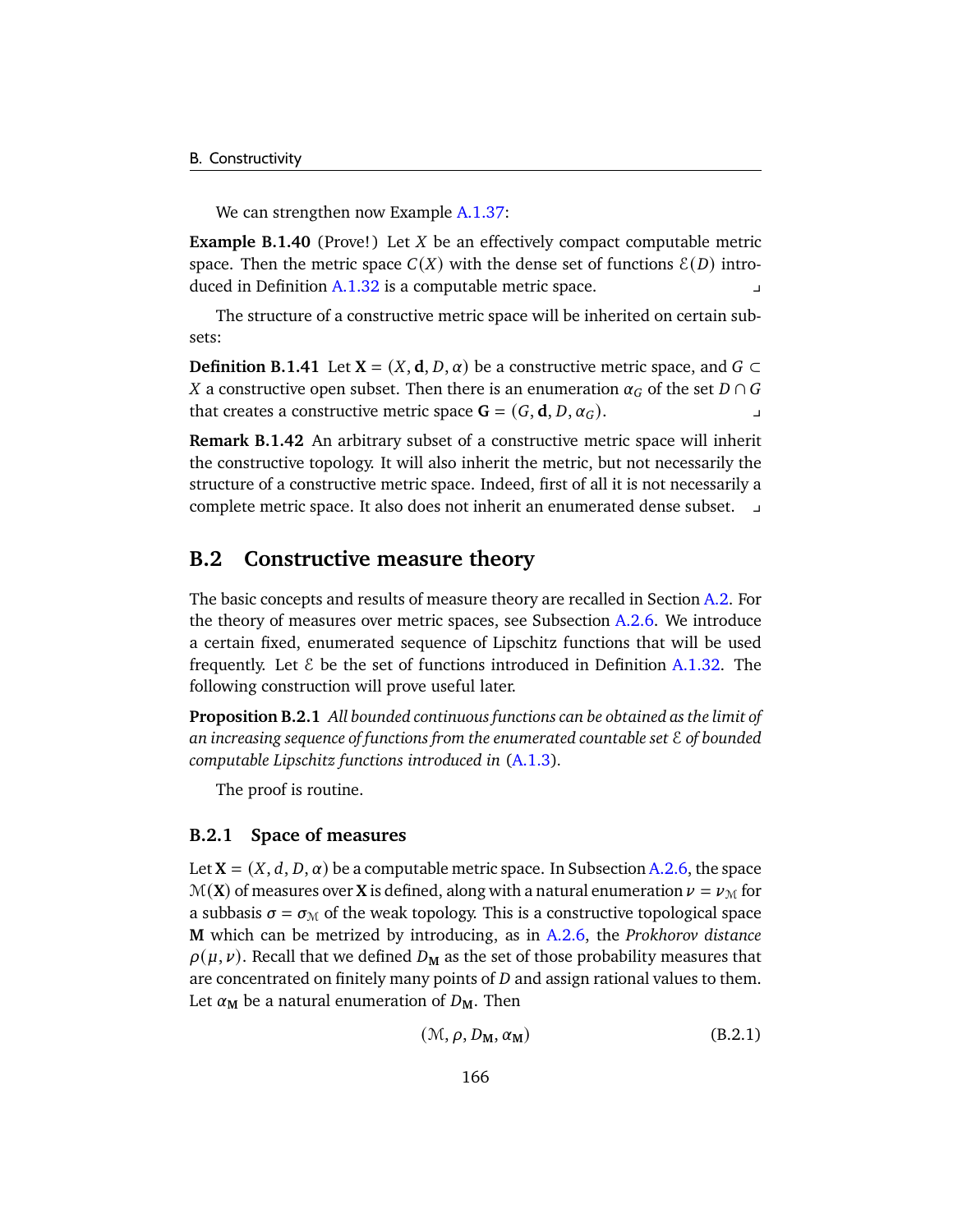is a computable metric space whose constructive topology is equivalent to **M**. Let  $U = B(x, r)$  be one of the balls in **X**, where  $x \in D_X$ ,  $r \in \mathbb{Q}$ . The function  $\mu \mapsto \mu(U)$  is typically not computable, since as mentioned in [\(A.2.6\)](#page-153-0), it is not even continuous. The situation is better with  $\mu \mapsto \mu f$ . The following theorem is the computable strengthening of part of Proposition [A.2.37:](#page-154-1)

<span id="page-172-0"></span>**Proposition B.2.2** *Let*  $X = (X, d, D, \alpha)$  *be a computable metric space, and let*  $M = (M(X), \sigma, \nu)$  be the constructive topological space of probability measures *over* **X***. If the function*  $f : \mathbf{X} \to \mathbb{R}$  *is bounded and computable then*  $\mu \mapsto \mu f$  *is computable.*

*Proof sketch.* To prove the theorem for bounded Lipschitz functions, we can invoke the Strassen coupling theorem [A.2.40.](#page-155-0)

The function  $f$  can be obtained as a limit of a computable monotone increasing sequence of computable Lipschitz functions  $f_n^>$ , and also as a limit of a computable monotone decreasing sequence of computable Lipschitz functions  $f_n^{\lt}$ . In step *n* of our computation of  $\mu f$ , we can approximate  $\mu f_n^{\gt}$  from above to within  $1/n$ , and  $\mu f_n^{\text{S}}$  from below to within  $1/n$ . Let these bounds be  $a_n^{\text{S}}$  and  $a_n^{\text{S}}$ . To approximate  $\mu f$  to within  $\varepsilon$ , find a stage *n* with  $a_n > -a_n < +2/n < \varepsilon$ .

Using Example [B.1.40,](#page-171-0) we can extend this as follows:

**Proposition B.2.3** (Prove!) *Let* **X** *be an effectively compact metric space (and thus*  $C(X)$  *is a computable metric space). Then the mapping*  $(\mu, f) \mapsto \mu f$  *over*  $\mathcal{M}(X) \times$ (**X**) *is computable.*

Talking about open sets, only a weaker statement can be made.

**Proposition B.2.4** *Let*  $G \subseteq X$  *be a constructive open set. The function*  $\mu \mapsto \mu(G)$ *is lower semicomputable.*

**Remark B.2.5** Using the notion of an enumerative lattice defined by Hoyrup and Rojas, one can make this a statement about the two-argument function  $(\mu, G) \rightarrow$  $\mu(G).$ 

It is known that if our metric space **X** is compact then so is the space  $\mathcal{M}(\mathbf{X})$ of measures. This can be strengthened:

**Proposition B.2.6** (Prove!) *If a complete computable metric space* **X** *is effectively compact then* M(**X**) *is also effectively compact.*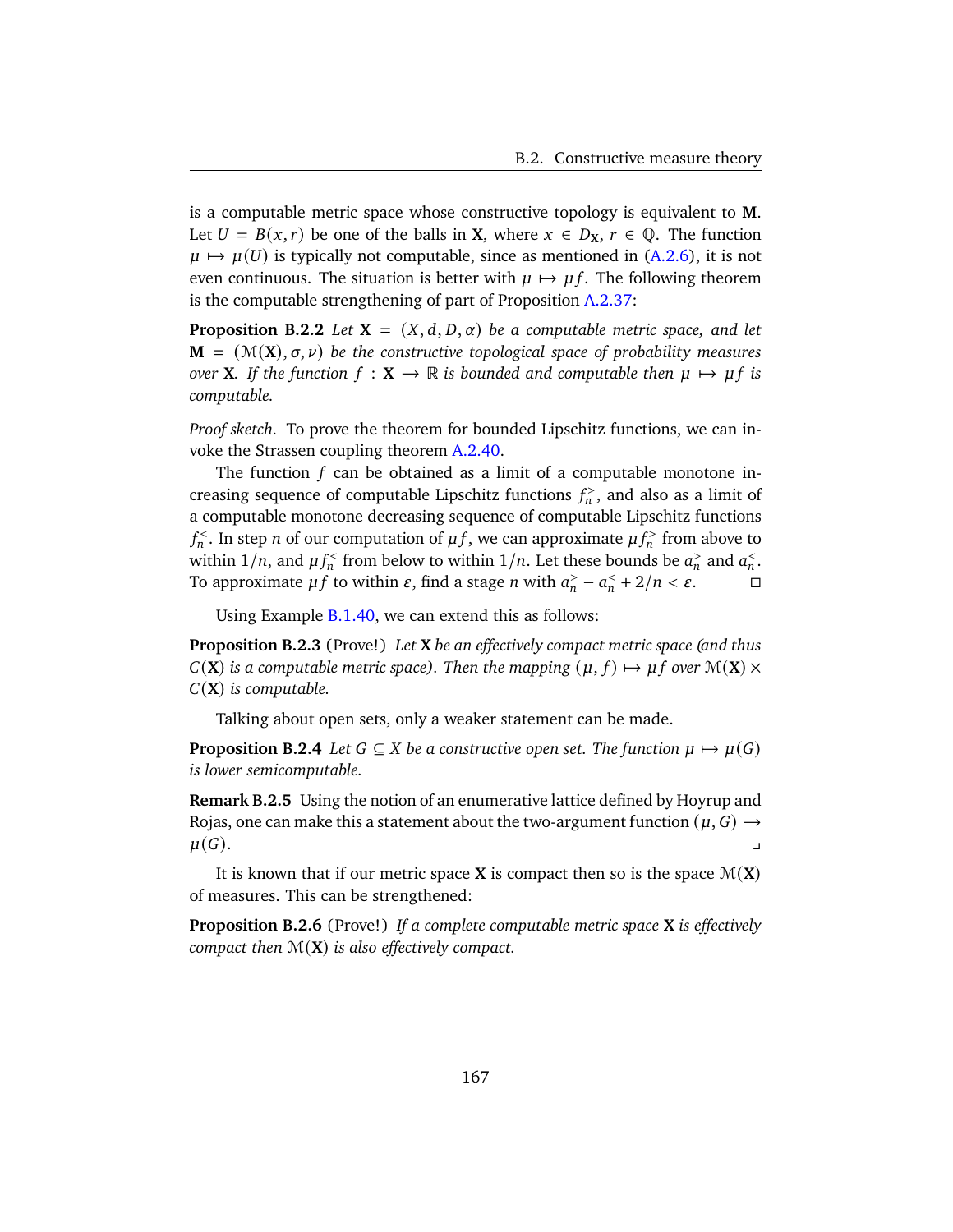### **B.2.2 Computable and semicomputable measures**

A measure  $\mu$  is called *computable* if it is a computable element of the space of measures. Let  $\{g_i\}$  be the set of bounded Lipschitz functions over **X** introduced in Definition [A.1.32.](#page-143-0)

<span id="page-173-0"></span>**Proposition B.2.7** *Measure*  $\mu$  *is computable if and only if so is the function*  $i \mapsto$ *.*

*Proof.* The "only if" part follows from Proposition [B.2.2.](#page-172-0) For the "if" part, note that in order to trap  $\mu$  within some Prokhorov neighborhood of size  $\varepsilon$ , it is sufficient to compute  $\mu g_i$  within a small enough  $\delta$ , for all  $i \leq n$  for a large enough  $n.$ 

A non-computable density function can lead to a computable measure:

**Example B.2.8** Let our probability space be the set R of real numbers with its standard topology. Let  $a < b$  be two computable real numbers. Let  $\mu$  be the probability distribution with density function  $f(x) = \frac{1}{b-a} 1_{[a,b]}(x)$  (the uniform distribution over the interval  $[a, b]$ ). Function  $f(x)$  is not computable, since it is not even continuous. However, the measure  $\mu$  is computable: indeed,  $\mu$ g<sub>i</sub> =  $\frac{1}{b-a}\int_a^b g_i(x)dx$  is a computable sequence, hence Proposition [B.2.7](#page-173-0) implies that  $\mu$  is computable.

The following theorem compensates somewhat for the fact mentioned earlier, that the function  $\mu \mapsto \mu(U)$  is generally not computable.

**Proposition B.2.9** *Let be a finite computable measure. Then there is a computable map* ℎ *with the property that for every bounded computable function with*  $|f| \leq 1$  with the property  $\mu(f^{-1}(0)) = 0$ , if w is the name of f then  $h(w)$  is the *name of a program computing the value*  $\mu\{x : f(x) < 0\}$ .

*Proof.* Straightforward.

Can we construct a measure just using the pattern of Proposition [B.2.7?](#page-173-0) Suppose that there is a computable function  $(i, j) \mapsto m_i(j)$  with the following properties:

a)  $i < j_1 < j_2$  implies  $|m_i(j_1) - m_i(j_2)| < 2^{-j_1}$ .

b) For all *n*, there is a probability measure  $\mu_n$  with  $m_i(n) = \mu_n g_i$  for all  $i < n$ . Thus, the sequences converge, and for each *n*, all values  $m_i(n)$  for  $i \leq n$  are consistent with coming from a probability measure  $\nu_n$  assigning this value to  $g_i$ . Is there a probability measure  $\mu$  with the property that for each *i* we have  $\lim_i m_i(j) = \mu g_i$ ? Not necessarily, if the space is not compact.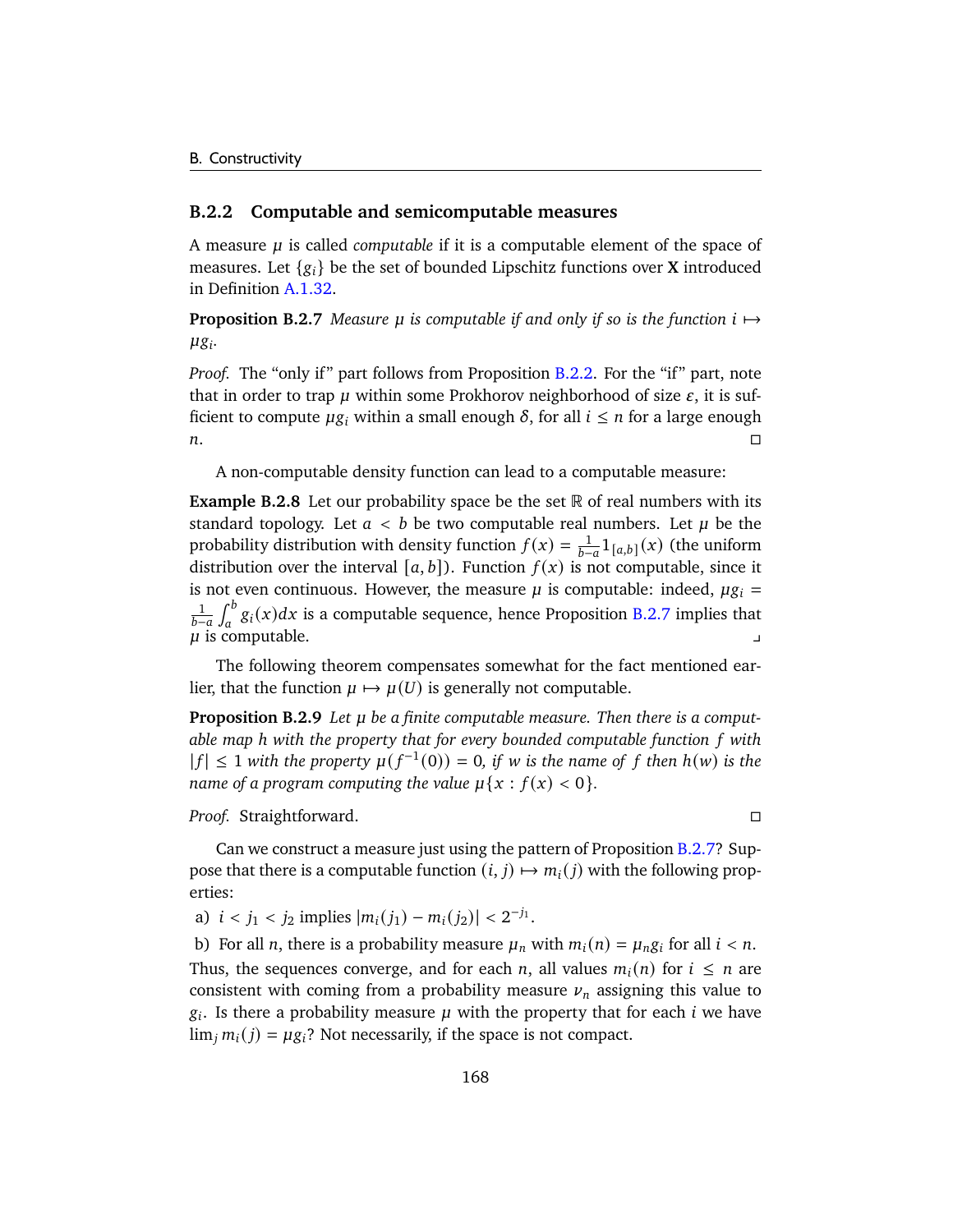**Example B.2.10** Let  $X = \{1, 2, 3, ...\}$  with the discrete topology. Define a probability measure  $\mu_n$  with  $\mu_n g_i = 0$  for  $i < n$  and otherwise arbitrarily. Since we only posed  $n - 1$  linear conditions on a finite number of variables, it is easy to see that such a  $\mu_n$  exists. Then define  $m_i(n) = \mu_n(i)$  for all *i*.

Now all the numbers  $m_i(n)$  converge with *n* to 0, but  $\mu = 0$  is not a probability measure.

To guarantee that the sequences  $m_i(i)$  indeed define a probability measure, progress must be made, for example, in terms of the narrowing of Prokhorov neighborhoods.

### **B.2.3 Random transitions**

Consider random transitions now.

**Definition B.2.11** (Computable kernel) Let **X**, **Y** be computable metric spaces, giving rise to measurable spaces with  $\sigma$ -algebras A, B respectively. Let  $\Lambda = {\lambda_x : \lambda_y = \lambda_z}$  $x \in X$  be a probability kernel from X to Y (as defined in Subsection [A.2.5\)](#page-151-1). Let  ${g_i}$  be the set of bounded Lipschitz functions over Y introduced in Defini-tion [A.1.32.](#page-143-0) To each  $g_i$ , the kernel assigns a (bounded) measurable function

$$
f_i(x) = (\Lambda g_i)(x) = \lambda_x^y g_i(y).
$$

We will call the kernel  $\Lambda$  *computable* if so is the assignment  $(i, x) \mapsto f_i(x)$ .

When  $\Lambda$  is computable, each function  $f_i(x)$  is of course continuous. The measure  $\Lambda^* \mu$  is determined by the values  $\Lambda^* g_i = \mu(\Lambda g_i)$ , which are computable from  $(i, \mu)$  and so the mapping  $\mu \mapsto \Lambda^* \mu$  is computable.

The following example is the simplest case, when the transition is actually deterministic.

**Example B.2.12** (Computable deterministic kernel) A computable function  $h$  :  $X \rightarrow Y$  defines an operator  $\Lambda_h$  with  $\Lambda_h g = g \circ h$  (as in Example [A.2.29\)](#page-152-1). This is a deterministic computable transition, in which  $f_i(x) = (\Lambda_h g_i)(x) = g_i(h(x))$ is, of course, computable from  $(i, x)$ . We define  $h^* \mu = \Lambda_h^*$  $\mu$ .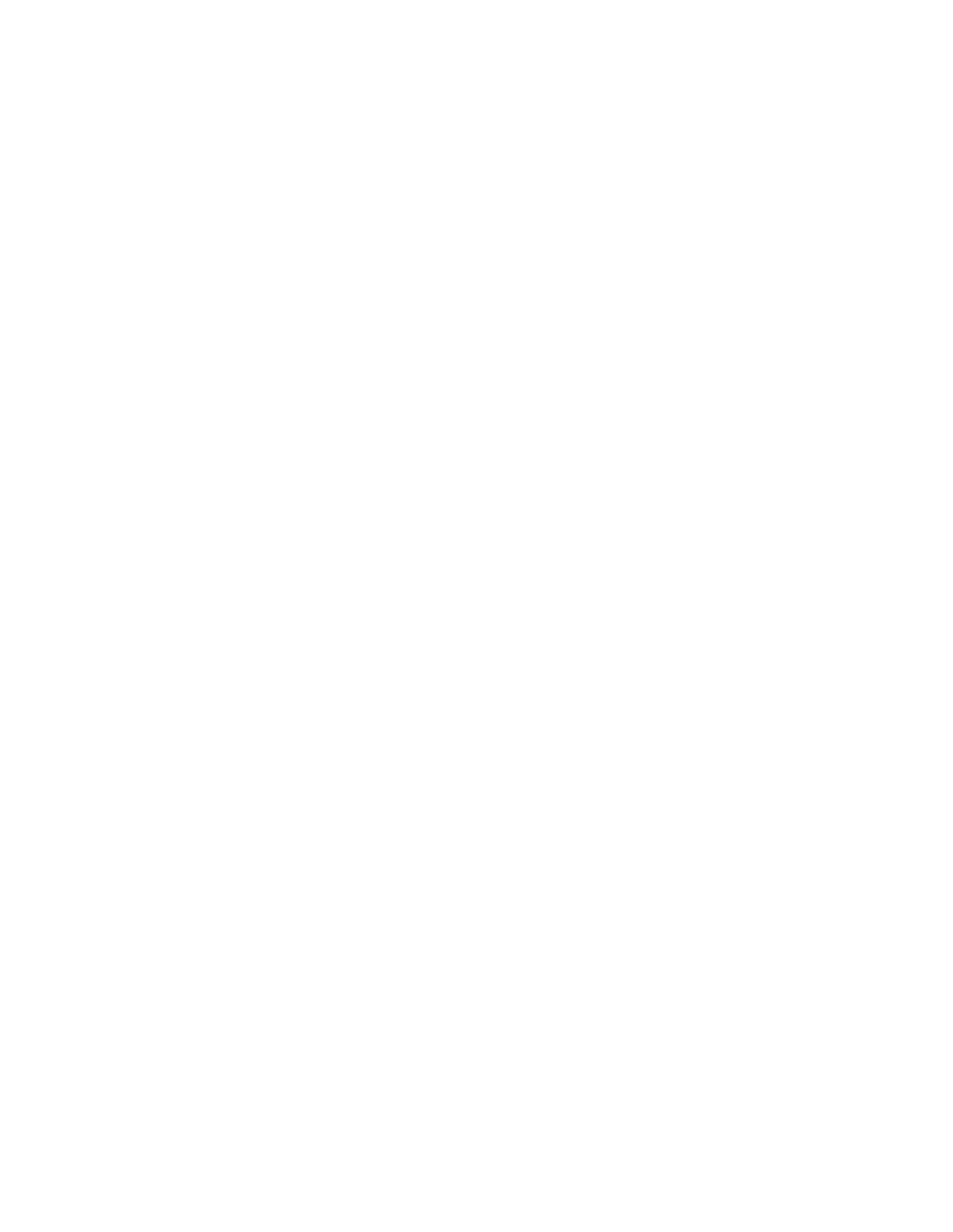# **Bibliography**

- [1] Yevgeniy A. Asarin. *Individual Random Signals: a Complexity Approach*. PhD thesis, Moscow State University, Moscow, Russia, 1988. In Russian. [4.1.1](#page-88-0)
- [2] Ya. M. Barzdin'. The complexity of programs to determine whether natural numbers not greater than belong to a recursively enumerable set. *Soviet Math. Doklady*, 9:1251–54, 1968. [3.2.2](#page-81-0)
- [3] Ya. M. Barzdin' and R. Freivald. On the prediction of general recursive functions. *Soviet Math. Doklady*, 206:1224–28, 1972. [1.1.2](#page-12-0)
- [4] Charles H. Bennett and Martin Gardner. The random number Omega bids fair to hold mysteries of the universe. *Scientific American*, 242(5):20–34, Nov 1979. [1.1.3](#page-13-0)
- <span id="page-176-0"></span>[5] Patrick Billingsley. *Convergence of Probability Measures*. Wiley, 1968. First edition. Second edition 1999. [A.1.5,](#page-141-0) [A.1.40,](#page-145-1) [A.2.6](#page-152-0)
- [6] Manuel Blum and Silvio Micali. How to generate cryptographically strong sequences of pseudo-random bits. *SIAM Journal on Computing*, 13:850– 864, 1984. [1.1.2](#page-11-0)
- <span id="page-176-1"></span>[7] Vasco Brattka and Gero Presser. Computability on subsets of metric spaces. *Theoretical Computer Science*, 305:43–76, 2003. [B.1.7](#page-168-0)
- [8] Gregory J. Chaitin. Information-theoretical limitations of formal systems. *Journal of the ACM*, 21:403–424, 1974. [1.1.2,](#page-13-1) [1.1.3](#page-13-0)
- [9] Gregory J. Chaitin. *Scientific American*, 232(5):47–52, May 1975. [1.1.2,](#page-13-1) [1.1.3](#page-13-0)
- [10] Gregory J. Chaitin. A theory of program size formally identical to information theory. *J. Assoc. Comput. Mach.*, 22:329–340, 1975. [1.1.3,](#page-13-0) [1.6.5](#page-35-0)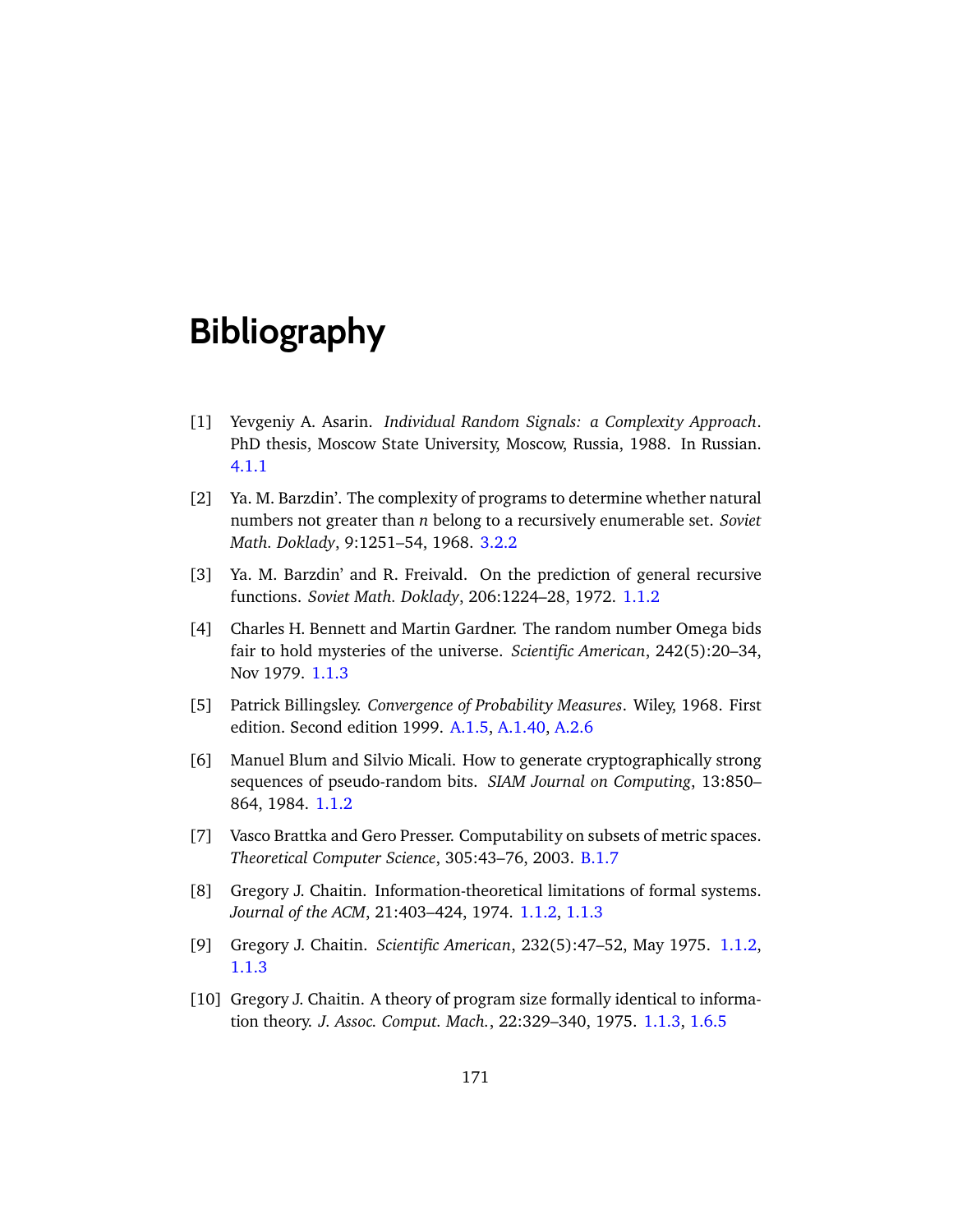- [11] Gregory J. Chaitin. Algorithmic entropy of sets. *Computers and Mathem. with Applications*, 2:233–245, 1976. [1.1.3](#page-13-0)
- [12] Gregory J. Chaitin. Algorithmic information theory. *IBM J. Res.& Dev.*, 21:350–359, 1977. [1.1.3](#page-13-0)
- [13] Imre Csiszár and János Körner. *Information Theory*. Academic Press, New York, 1981. [1.6.13,](#page-34-0) [1.6.15,](#page-35-1) [3.1.1](#page-68-0)
- [14] Robert Daley. *Math. Syst. Th.*, 9(1):83–94, 1975. [1.1.2](#page-11-0)
- [15] Pierre Simon de Laplace. *A Philosophical Essay on Probabilities*. Dover, 1951. [1.1,](#page-6-0) [1.1.3](#page-13-0)
- [16] Terrence Fine. *Theories of Probability*. Academic Press, New York, 1973. [1.1.3](#page-13-0)
- [17] Peter Gács. On the symmetry of algorithmic information. *Soviet Math. Dokl.*, 15:1477–1780, 1974. Translation of the Russian version. [1.1.3,](#page-13-0) [1.6.5,](#page-35-0) [3.1.5,](#page-72-0) [3.1.1](#page-73-0)
- [18] Peter Gács. Exact expressions for some randomness tests. *Z. Math. Log. Grdl. M.*, 26:385–394, 1980. There is an earlier, shorter conference version. [1.1.3,](#page-13-0) [2.3.6](#page-62-0)
- [19] Peter Gács. On the relation between descriptional complexity and algorithmic probability. *Theoretical Computer Science*, 22:71–93, 1983. Short version: Proc. 22nd IEEE FOCS (1981) 296-303. [1.1.3](#page-13-0)
- [20] Peter Gács. Randomness and probability–complexity of description. In Samuel Kotz and Norman L. Johnson, editors, *Encyclopedia of Statistical Sciences, Vol. 7*, pages 551–556. Wiley, New York, 1986. [1.1.3](#page-13-0)
- [21] Peter Gács. Uniform test of algorithmic randomness over a general space. *Theoretical Computer Science*, 341(1-3):91–137, 2005. [4.6.4](#page-118-0)
- [22] Peter Gács and János Körner. Common information is far less than mutual information. *Problems of Control and Inf. Th.*, 2:149–162, 1973. [3.1.1](#page-70-0)
- [23] Peter Gács, John Tromp, and Paul M. B. Vitányi. Algorithmic statistics. *IEEE Transactions on Information Theory*, 47:2443–2463, 2001. arXiv:math/0006233 [math.PR]. Short version with similar title in Algorithmic Learning Theory, LNCS 1968/2000. [3.1,](#page-68-1) [3.1.2](#page-77-0)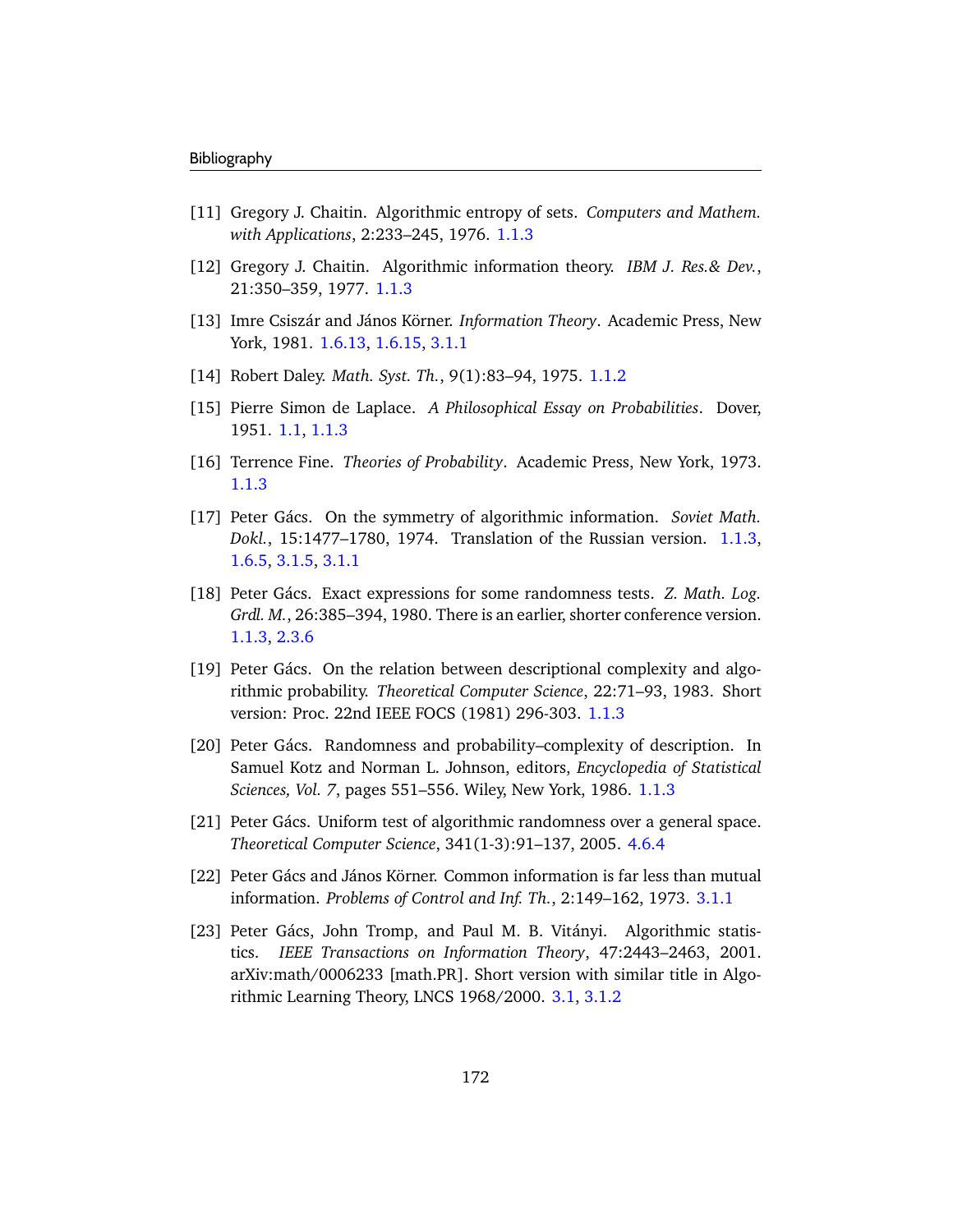- [24] Oded Goldreich, Shafi Goldwasser, and Silvio Micali. How to construct random functions. *Journal of the Association for Computing Machinery*, 33(4):792–807, 1986. [1.1.2](#page-11-0)
- [25] Peter Hertling and Klaus Weihrauch. Randomness spaces. In *Proc. of ICALP'98*, volume 1443 of *Lecture Notes in Computer Science*, pages 796– 807. Springer, 1998. [4.1.1,](#page-88-0) [4.1.4](#page-94-0)
- [26] Mathieu Hoyrup and Cristóbal Rojas. Computability of probability measures and Martin-Löf randomness over metric spaces. *Information and Computation*, 207(7):830–847, 2009. [4.1.2](#page-91-0)
- [27] A.N. Kolmogorov. Three approaches to the quantitative definition of information. *Problems of Inform. Transmission*, 1(1):1–7, 1965. [1.1,](#page-6-0) [1.1.3](#page-13-0)
- [28] Andrei N. Kolmogorov. *Foundations of the Theory of Probability*. Chelsea, New York, 1956. [1.1](#page-6-0)
- [29] Andrei N. Kolmogorov. A logical basis for information theory and probability theory. *IEEE Transactions on Information Theory*, IT-14:662–664, 1968. [1.1,](#page-6-0) [1.1.3](#page-13-0)
- [30] Leonid A. Levin. On the notion of a random sequence. *Soviet Math. Dokl.*, 14(5):1413–1416, 1973. [1.1.3,](#page-13-0) [4.1.1,](#page-88-0) [4.1.1](#page-89-0)
- [31] Leonid A. Levin. Laws of information conservation (nongrowth) and aspects of the foundations of probability theory. *Problems of Inform. Transm.*, 10(3):206–210, 1974. [1.1.2,](#page-13-1) [1.1.3,](#page-13-0) [1.6.5,](#page-35-0) [3.1.2](#page-77-0)
- [32] Leonid A. Levin. Uniform tests of randomness. *Soviet Math. Dokl.*, 17(2):337–340, 1976. [4.1.1,](#page-88-0) [2,](#page-89-1) [4.3.5](#page-106-0)
- [33] Leonid A. Levin. Randomness conservation inequalities: Information and independence in mathematical theories. *Information and Control*, 61(1):15–37, 1984. [1.1.2,](#page-13-1) [1.1.3,](#page-13-0) [2.2.3,](#page-48-0) [3.1.11,](#page-74-0) [3.1.2,](#page-77-0) [4.1.1,](#page-88-0) [1,](#page-89-2) [2,](#page-89-1) [4.3.5](#page-106-0)
- [34] Leonid A. Levin. One-way functions and pseudorandom generators. *Combinatorica*, 4, 1987. [1.1.2](#page-11-0)
- [35] Leonid A. Levin and V.V. V'yugin. Invariant properties of information bulks. In *Proceedings of the Math. Found. of Comp. Sci. Conf.*, volume 53 of *Lecture Notes on Comp.Sci.*, pages 359–364. Springer, 1977. [1.1.3](#page-13-0)
- [36] Ming Li and Paul M. B. Vitányi. *Introduction to Kolmogorov Complexity and its Applications (Third edition)*. Springer Verlag, New York, 2008. [1.1.3,](#page-13-0) [2.2.1](#page-45-0)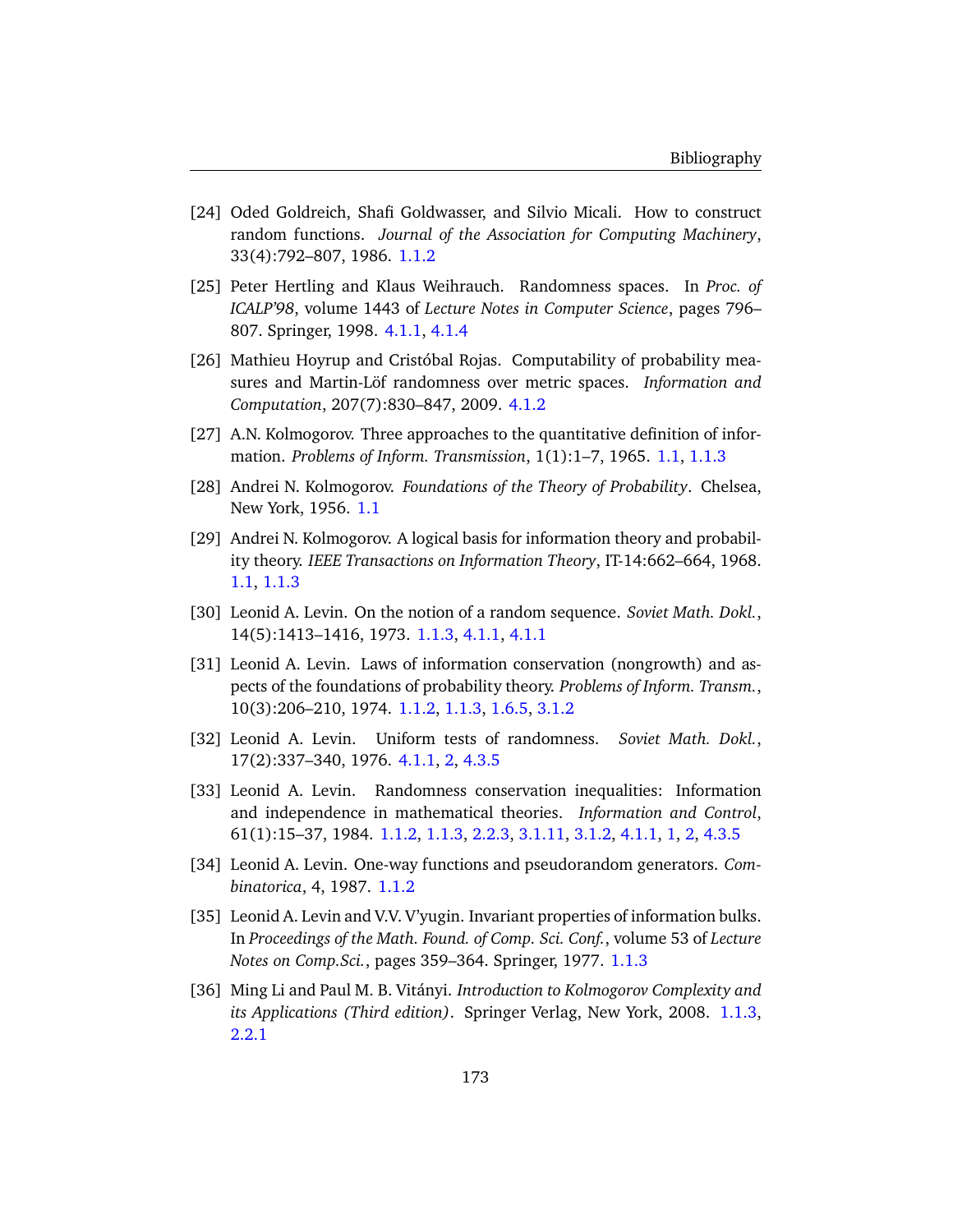- [37] Donald W. Loveland. A variant of the Kolmogorov concept of complexity. *Information and Control*, 12:510, 1969. [1.1.3,](#page-13-0) [3.2](#page-79-0)
- [38] Per Martin-Löf. The definition of random sequences. *Information and Control*, 9:602–619, 1966. [1.1.3,](#page-13-0) [4.1.1,](#page-88-0) [4.1.1,](#page-89-0) [4.2.3](#page-99-0)
- [39] Wofgang J. Paul, Joel Seiferas, and Janos Simon. An informationtheoretical approach to time-bounds for on-line computation. *J. Computer and System Sciences*, 23:108–126, 1981. [1.1.2](#page-12-1)
- <span id="page-179-0"></span>[40] David Pollard. *A User's Guide to Measure-Theoretic Probability*. Cambridge Series in Statistical and Probabilistic Mathematics. Cambridge University Press, Cambridge, U.K., 2001. [A.2,](#page-146-4) [A.2.5,](#page-151-1) [A.2.6](#page-153-1)
- [41] Claus Peter Schnorr. Zufälligkeit und Wahrscheinlichkeit. In A. Dold and B. Eckmann, editors, *Lecture Notes in Mathematics 218*, pages 1–213. Springer Verlag, New York, 1971. [1.1.3](#page-13-0)
- [42] Claus Peter Schnorr. Process complexity and effective random tests. *J. Comput. Syst. Sci*, 7(4):376–388, 1973. Conference version: STOC 1972, pp. 168-176. [1.1.3](#page-13-0)
- [43] Claus Peter Schnorr. A review of the theory of random sequences. In *Proc.5-th Int.Congr. of Logic, Meth. and Phil. of Sci., London, Ontario*, 1975. [1.1.3](#page-13-0)
- [44] Claus Peter Schnorr. General random sequences and learnable sequences. *J. Symb. Logic*, 42:329–340, 1977. [1.1.3](#page-13-0)
- [45] Raymond J. Solomonoff. A formal theory of inductive inference I. *Information and Control*, 7:1–22, 1964. [1.1.3](#page-13-0)
- [46] Raymond J. Solomonoff. Complexity-based induction systems: Comparisons and convergence theorems. *IEEE Transactions on Information Theory*, IT-24(4):422–432, July 1978. [1.1.2](#page-12-0)
- [47] Robert Solovay. Unpublished manuscript. 1976. [1.1.3,](#page-13-0) [1.7.2,](#page-38-0) [1.7.4](#page-40-0)
- [48] Robert Solovay. On random r.e. sets. In A. I. Arruda et al., editor, *Non-Classical Logic, Model Th. and Computability*, pages 283–307. North Holland, 1977. [1.1.3](#page-13-0)
- [49] Tom Stoppard. *Rosencrantz and Guildenstern are Dead*. A play. [1.1](#page-6-0)
- <span id="page-179-1"></span>[50] Volker Strassen. The existence of probability measures with given marginals. *Annals of Mathematical Statistics*, 36:423–439, 1965. [A.2.40](#page-155-0)